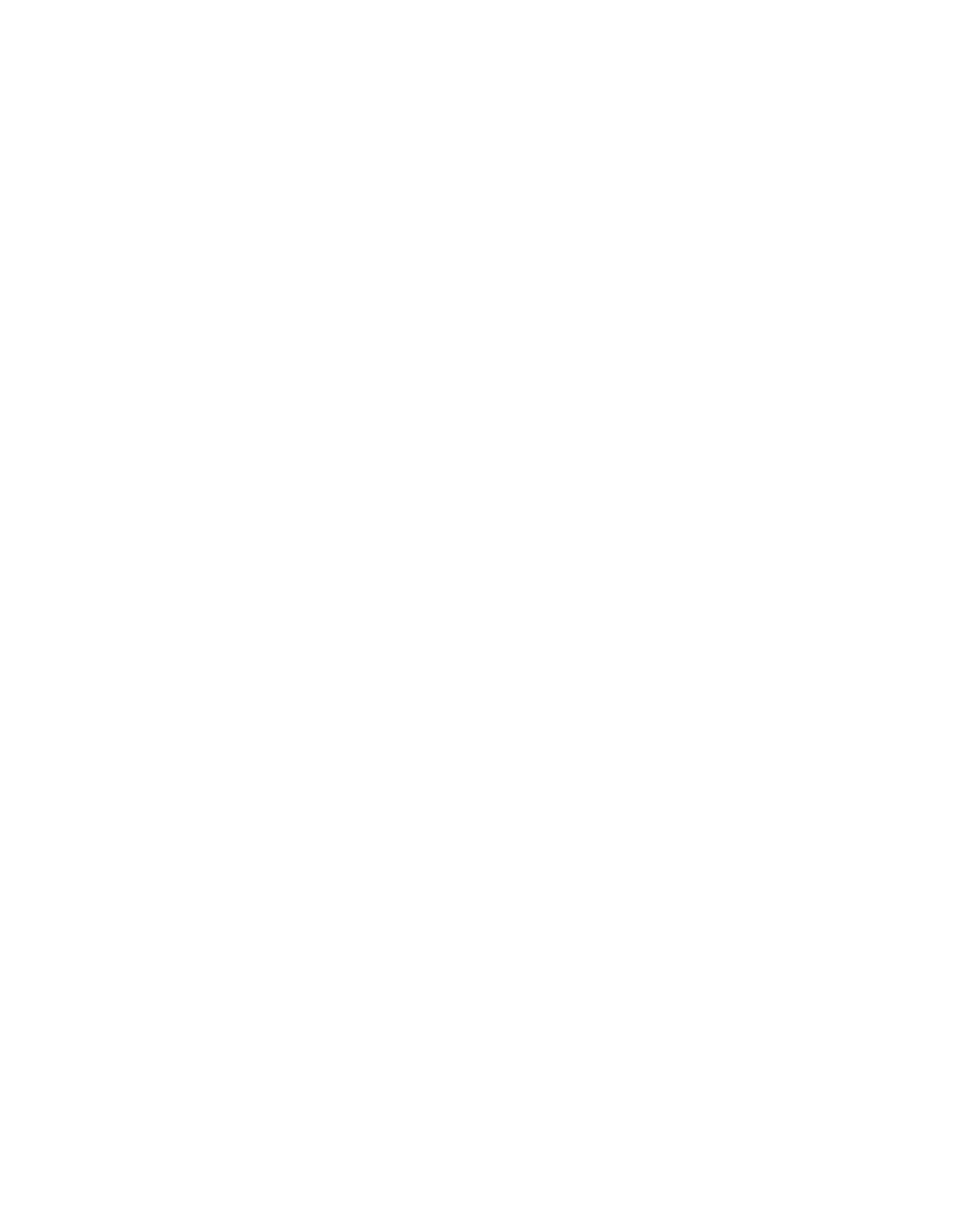**Correctional Officers And Their First Year: An Empirical Investigation**

> Philippe Bensimon Criminologist, Ph.D

Research Branch Correctional Service Canada

**November 2005**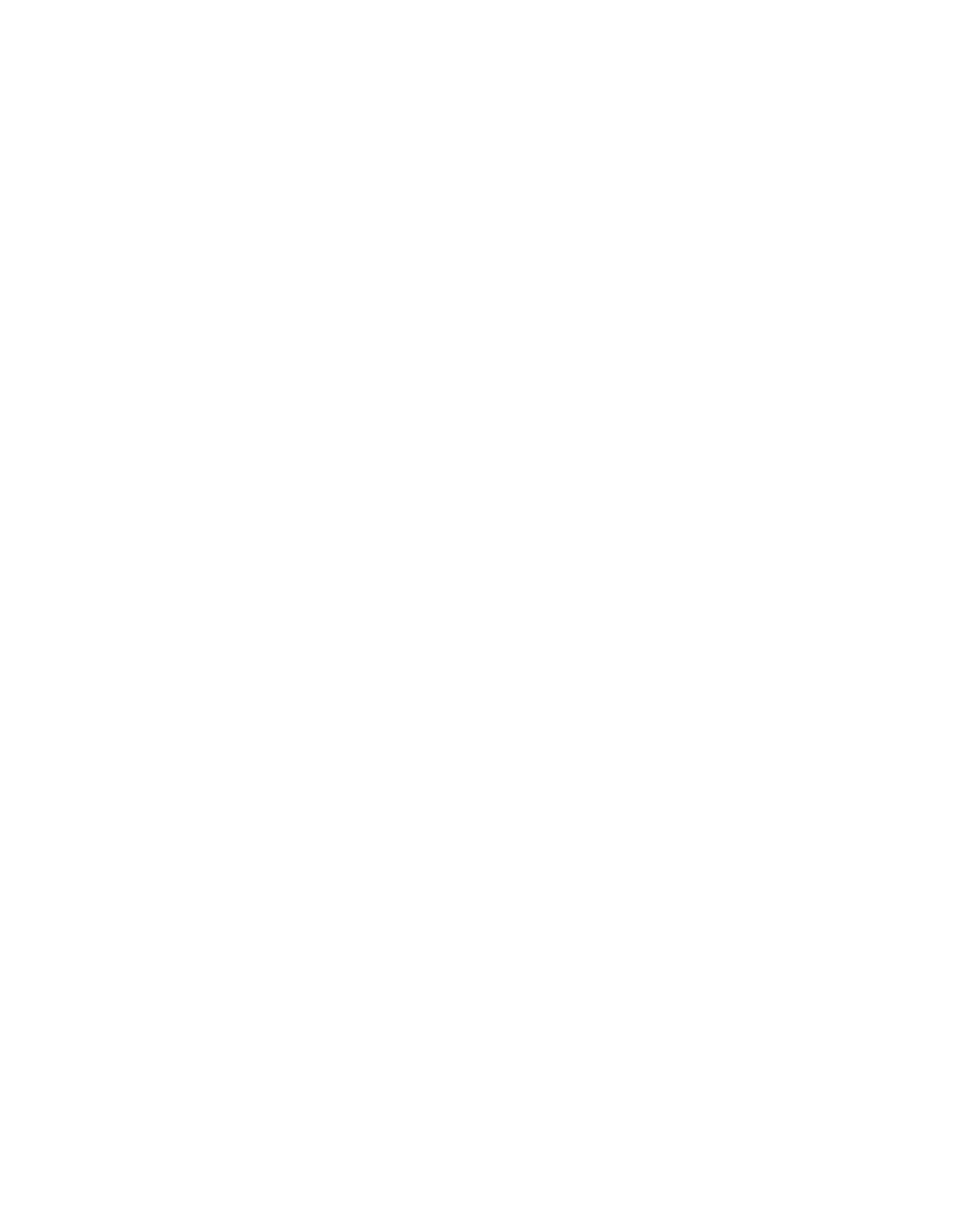## **Acknowledgments**

This research paper represents the third and final in a series of three reports on correctional officers at the Correctional Service of Canada (CSC). Having now completed this work, the author wishes to thank all of the participants who, from March 24, 2003, to October 30, 2004, demonstrated such persistence in their involvement in this exploration of the attitude changes that occur with the shift from the world of correctional theory to correctional practice. More importantly, however, I wish to dedicate this work to them.

For their administrative and logistical support, I would also like to thank all institutional heads and members of the clerical staff at the 29 institutions to which the 147 recruits who completed the *Correctional Training Program* (CTP) were assigned.

For their statistical analyses, their willingness to pass on what they have learned, and the great patience they displayed at each of our meetings, the author wishes to reiterate his gratitude to Yves Lepage, Ph.D., full professor at the department of mathematics and statistics at l'Université de Montréal, and Miguel Chagnon, M.Sc.

For the trust he showed and all of the latitude he allowed over the past three years in connection with this subject, which is being addressed at CSC for the first time, thanks are owed as well to Larry Motiuk, Ph.D., Director General, Research Branch.

For the information they provided in highly specific fields, the author expresses appreciation to: Robert Riel, Comptroller, Correctional Service of Canada; Martin Devenport, Director, Performance Measurement, Performance Assurance Sector; Élise Thériault, Technical Assistant, Information Management, Human Resources; Lyne Parks, Analyst, Preventive Security and Intelligence; and Jean-Pierre Rivard, Senior Financial Project Officer, Comptroller's Branch.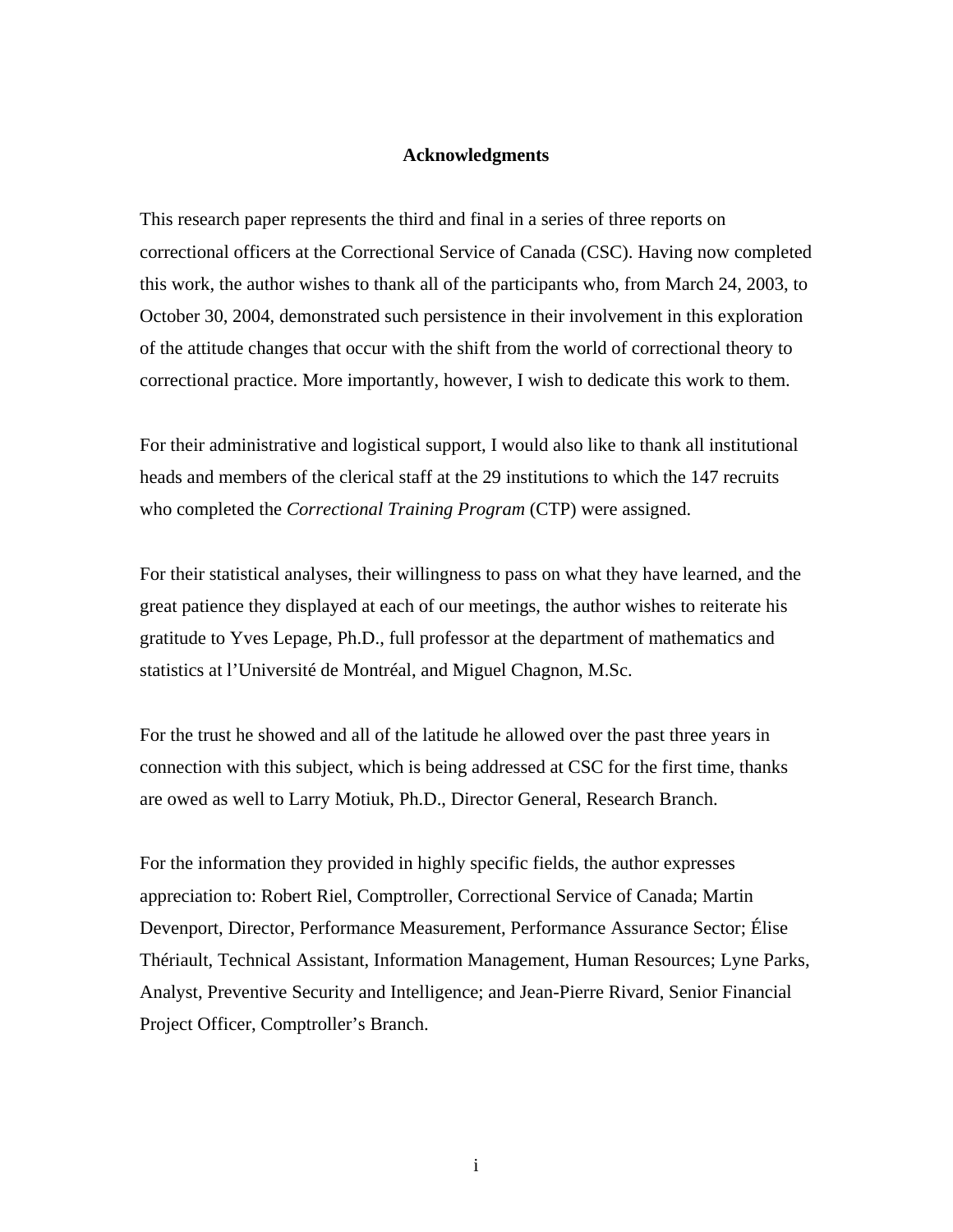For her dedication, willingness to help and energy, gratitude is extended to Noëlla Morvan, Reference and Interlibrary Loans Officer, Library and Information Centre, Public Safety and Emergency Preparedness Canada.

For rereading the final French text with its inexcusable misprint, I am also indebted to my former colleague Suzette Fortin, a mainstay of the case management secretarial staff at the Regional Reception Centre (Quebec Region) and Françoise Le Prohon.

For the English version, the author expresses appreciation to Kathleen McHugh, Certified Translator (ATIO), Société Gamma Inc.

In closing, for those who have not had an opportunity to review the previous two reports, which introduce this research and discuss the three-month vocational training program at the five colleges, the scope and innovative vision of this longitudinal study in the field of organizational psychology would not have been possible without the preliminary work of the author's colleague, Claude Tellier, Director, Security Operations.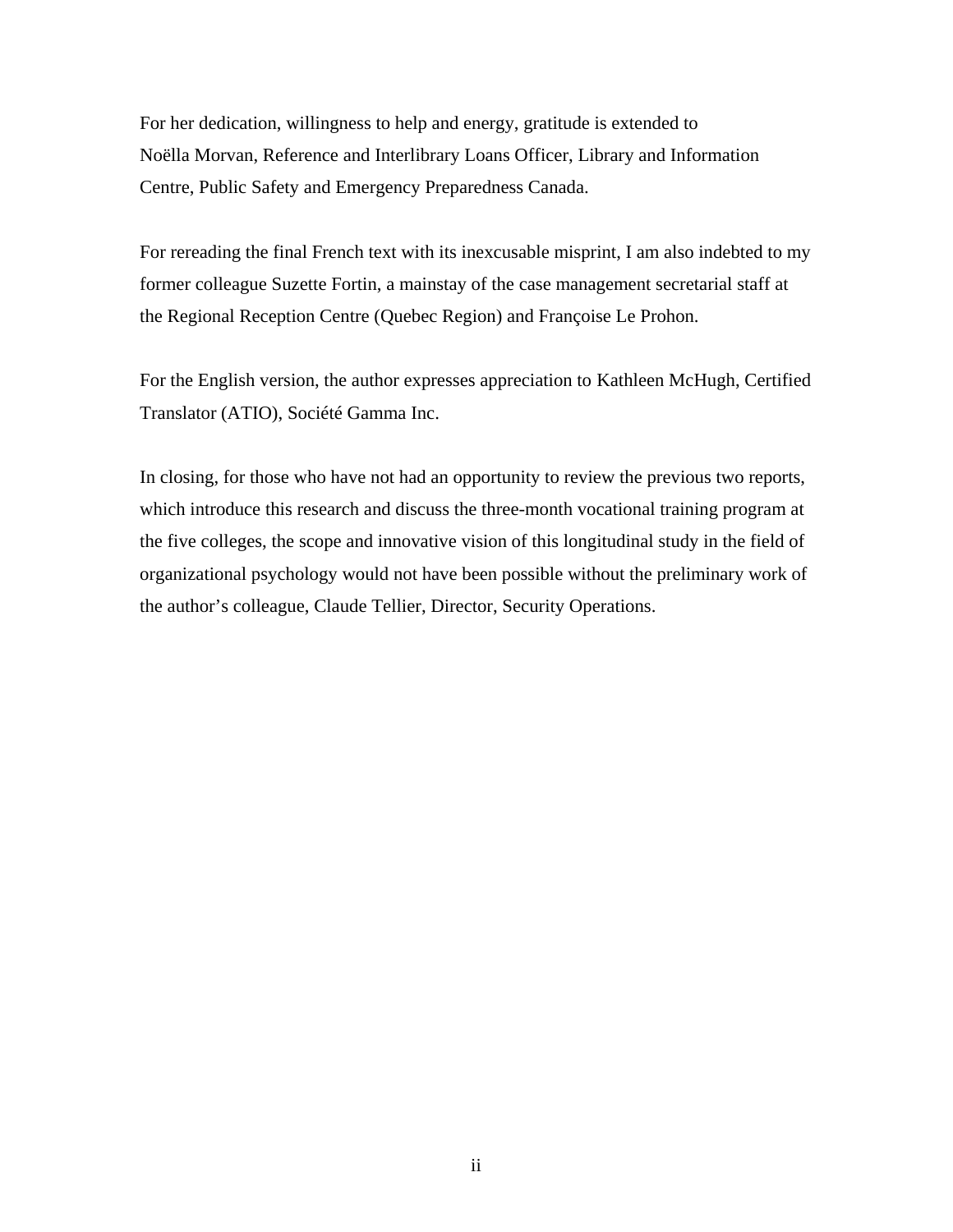## **Executive summary**

Three years, including fifteen months of long-term observation, were needed for this longitudinal study. This represents CSC'S first in-depth study to access correctional officers' experience in terms of their theoretical training, beliefs, and attitudes and the realization of these in field work. In this final phase, three identical questionnaires were administered over time, after 3 months, 6 months and 1 year at an institution.

The objective was to evaluate, examine, analyze and understand the attitudinal adjustments and behaviour of new correctional officers in their workplaces. While understanding is clearly important, the objective was also to make appropriate suggestions to the staff colleges and correctional institutions. The suggestions were to focus on recruitment in the broadest sense of the term and on support, using 22 themes, including 19 measurement scales. The latter were accompanied by exhaustive literature review of the correctional officer's experience, a poorly understood profession.

We applied our methodology from September 23, 2002, the date on which the first questionnaire was distributed in accordance with the schedules for the various *Correctional Training Program* (CTP) classes, until October 4, 2004, the date on which the last questionnaire was administered at the institutions. The study was carried out in the five CSC administrative regions: Atlantic, Quebec, Ontario, Prairies and Pacific.

Throughout this 15-month period, participation was always voluntary, confidential, and research participants were free to withdraw at any time.

In the wake of the two previous research reports written in connection with this longitudinal study,  $1$  this final phase presents empirical data for the first 12 months on

<span id="page-6-0"></span><sup>1</sup> *Correctional Officer Recruits and the Prison Environment: A Research Framework* (Bensimon, 2004) and *Correctional Officer Recruits During the Training Period: An Examination (Bensimon, 2005).*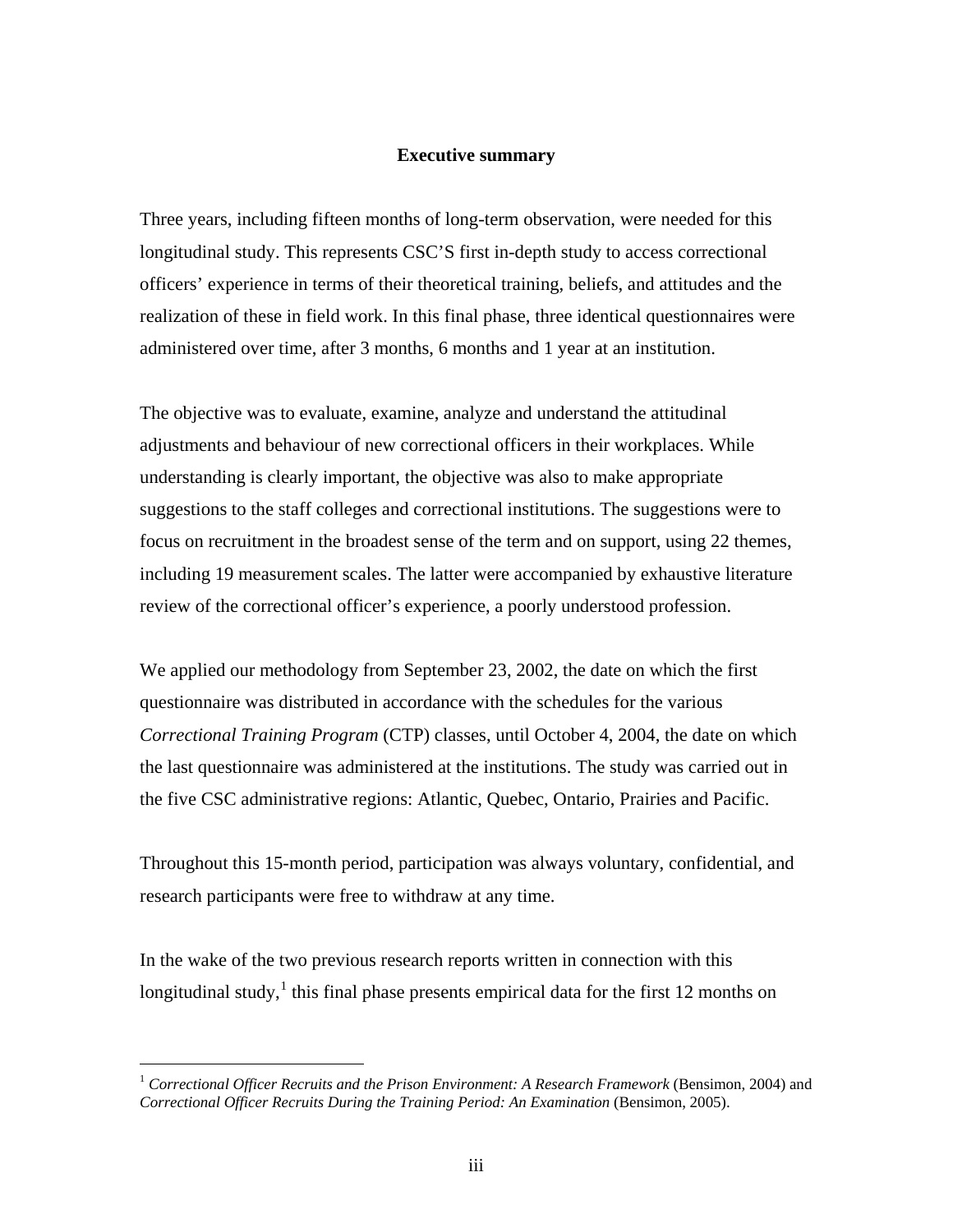the job. During this 12-month period, 147 men and women (from an initial group of 233 persons selected) put into practice what they had learned during their training at the staff college.

What happened during that one-year period? What strengths and weaknesses of attitudes were significant enough to be discussed in this research report?

It will be recalled that in the first part of this study, we had administered three questionnaires – *Pre A*, *Pre B* and *Post* – to staff college trainees. These questionnaires covered a total of 16 exploratory themes<sup>[2](#page-7-0)</sup> in three phases: the expectation phase, which began on the first day of training, when recruits expressed their aspirations; the anticipation phase, after one week in class, as they acquired the basics; and the observation phase, when the first observation was made after 12 weeks of training. The 16 themes covered by the questionnaires were quite varied, and included the advantages and disadvantages of correctional work, initial expectations and subsequent perceptions of the training<sup>[3](#page-7-1)</sup>, social cohesiveness within the group, and human service orientation, as well as a theme relating to the peer group of classmates before and after participation in the CTP. All questions that asked recruits to express an opinion with regard to inmates in these questionnaires where purely hypothetical since the recruits had not yet been exposed to the field, to operations.<sup>[4](#page-7-2)</sup>

In this final phase of our research, however, we examined what happened after three months, six months and one full year in correctional operations. This third and final report presents our results in this area.

 $2<sup>2</sup>$  The author cannot claim that these themes are exhaustive but nonetheless hopes that the databank used in their development will lead to further research in the field of correctional occupations.

 $3$  To avoid any misunderstanding, it is important to remember that the purpose of this research was primarily to analyze the attitudinal changes that occurred rather than the quality of the training provided at the five colleges that deliver the CTP, a subject that is not addressed in this study.

<span id="page-7-2"></span><span id="page-7-1"></span><span id="page-7-0"></span><sup>&</sup>lt;sup>4</sup> See Appendix I *Correctional Officer Recruits During the Training Period: An Examination.*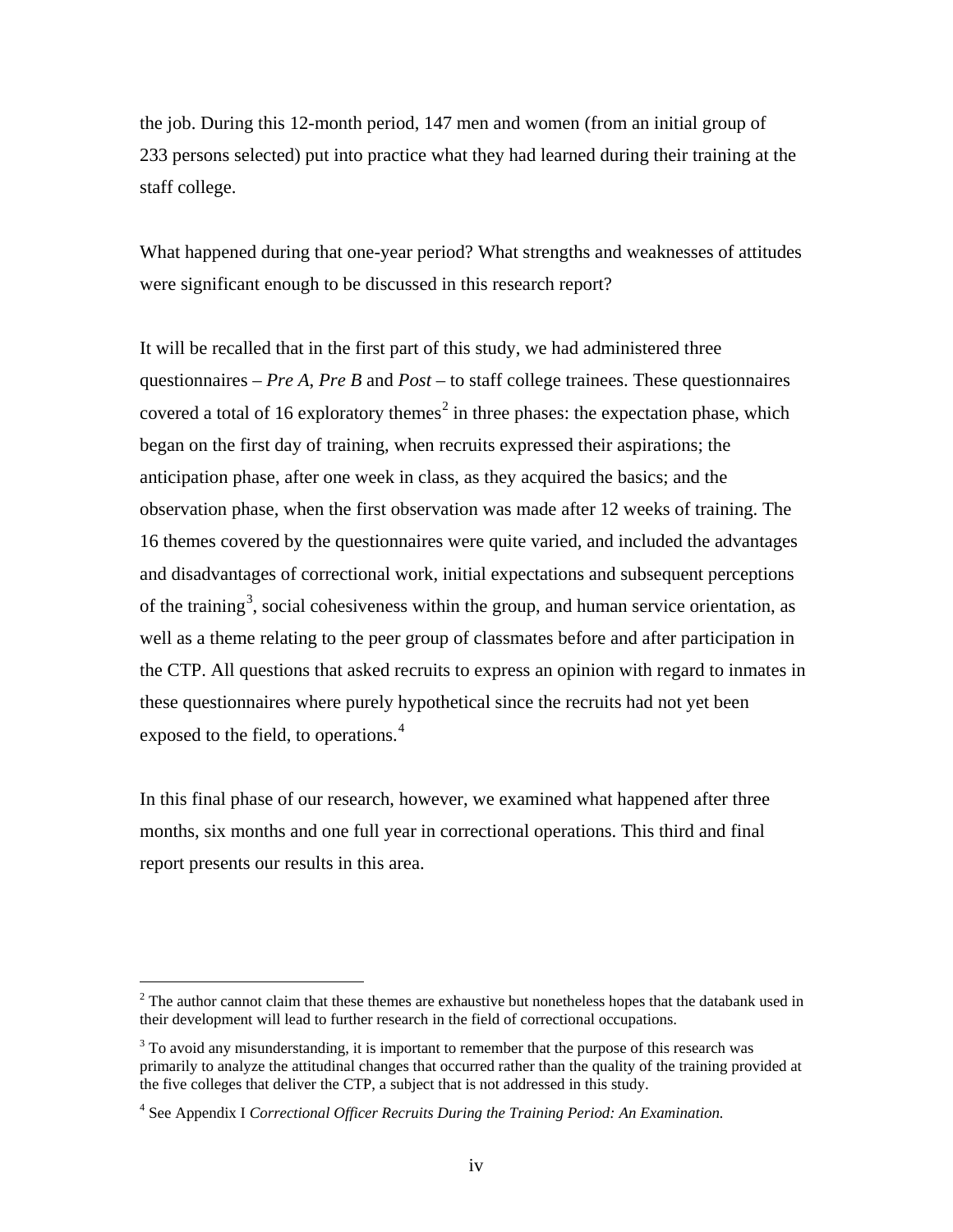In this phase, six scales were added to the 13 previous ones: *Organizational commitment, Role conflict, Supervisory support, Job stress, Job satisfaction* and *Empathy*. In total, 22 themes (19 scales) were explored.

As to the rate of participation, of 147 new recruits, 76 (52%) responded to the questionnaire at the three-month phase, 53 (36%) after six months, 53 (36%) after a year, and 35 (24%) at all three points, for a total of 93 participants (63%) who responded on at least one of the three occasions. In terms of methodology, only those who responded to the three-month and one-year questionnaires were used to measure attitudinal changes over time, representing a group of 38 people comprised of 15 men and 23 women. These 38 people represent 26% of the 147 new recruits who were assigned to an institution after their training. Changes in participants' responses for each of the 22 themes and for each of the above-mentioned groups were analyzed against the core sample of new recruits (N=147) for comparative purposes.

This analysis of a 12-month period spent in a correctional environment showed that over the course of the year, in three areas the correctional officers displayed highly positive attitudes that remained unchanged over time, starting with the day on which they were recruited, after three months of training and after a year of practice in a correctional unit. Those areas were:

- *Counselling or helping relationships*;
- *Desire to learn*; *and*
- *Empathy*.

These were consistently listed by correctional officers as the skills they possessed that would best assist them in their job.

At the end of their first year at an institution, and despite the many difficulties they encountered along the way and despite a tendency for scores to decrease in some areas

v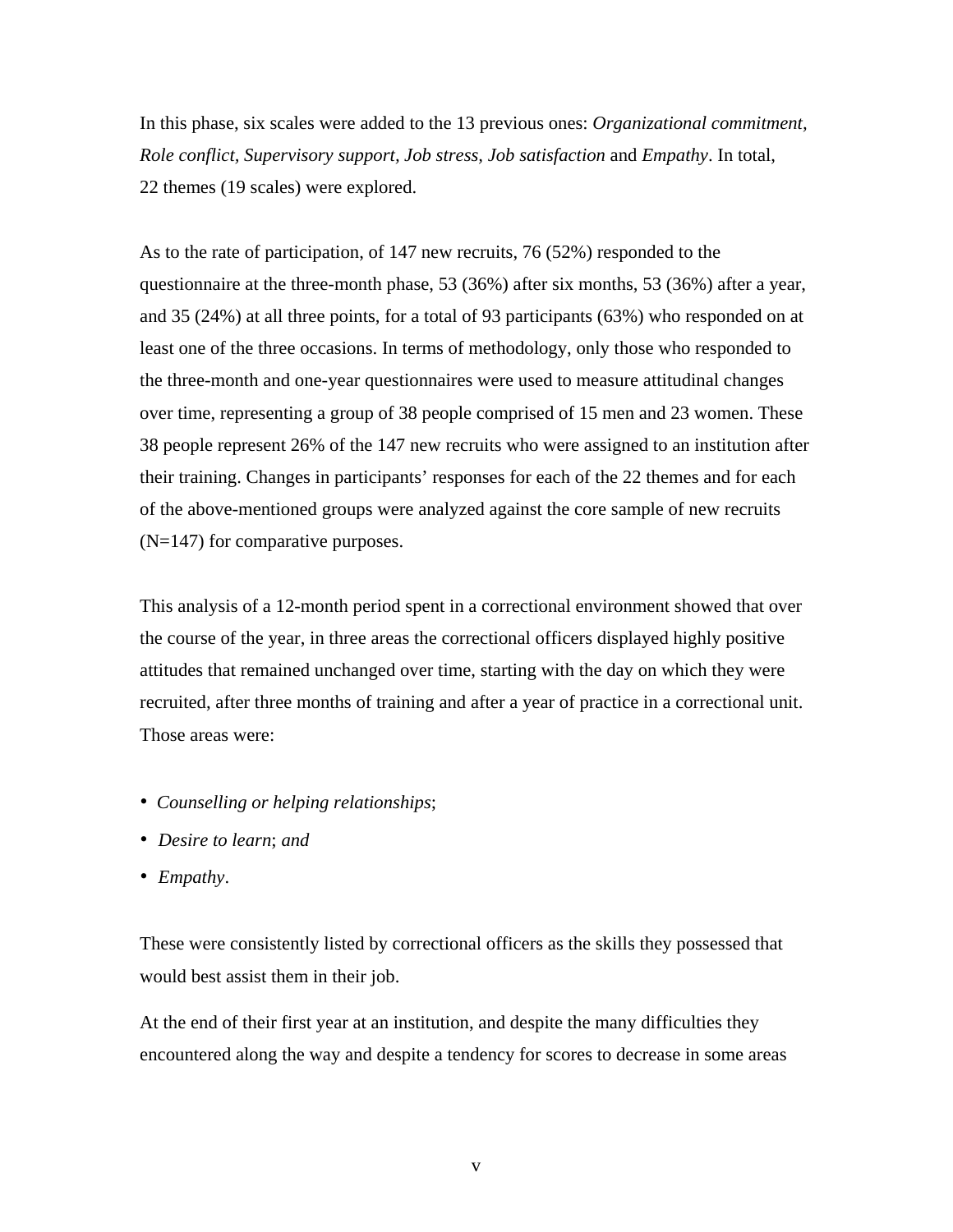over time, the correctional officers continued to display high scores for positive attitudes in nine areas, namely:

- *Attitudes towards correctional work* (aside from the public's perception of the profession);
- *Support for rehabilitation*;
- *Social desirability*;
- *Human service orientation*;
- *Sources of motivation for correctional work*;
- *Intrinsic job motivation*;
- *Correctional self-efficacy*;
- *Empathy*; and
- *Deterrence*. Although support for deterrence became stronger over time for men as well as for women, the mean scores showed that this did not apply to newly promoted officers.

The only significant differences found between men and women in the above-mentioned nine areas were in the areas of *Support for rehabilitation*, *Attitudes towards correctional work* and *Empathy*, where women tended to score higher.

Notwithstanding these nine areas where high scores were noted, the correctional officers displayed more **mixed** attitudes in four areas:

- *Organizational commitment*;
- *Job satisfaction*;
- *Attitudes towards inmates*; and
- *•* Other dimensions of *Empathy*.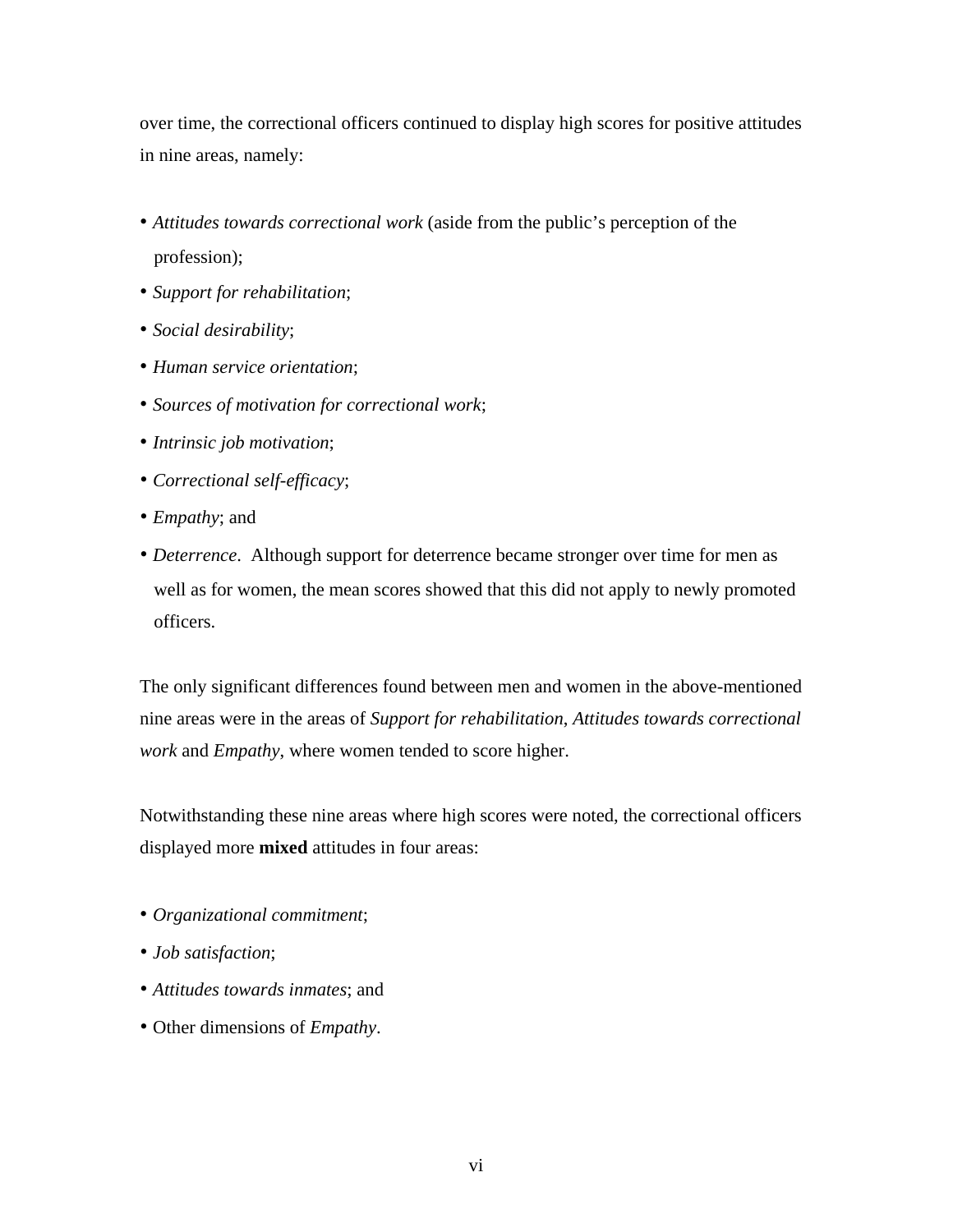Despite the apparent contradiction with the central theme of empathy listed above, the scores for the following three subscales were just within average range:

- *Perspective taking*;
- *Fantasy*;
- *Personal distress related to empathy*.

No significant differences were observed between men and women in the above three areas aside from a more negative effect among men on the scale for *Attitudes towards inmates* and a more positive effect among women for *Perspective taking*.

The three major *disadvantages* reported by participants regarding their job after a year were the following:

- *Shift work*;
- *Stress related to the anticipation of violence*; and
- *Environment and negative atmosphere*:
	- 1) Job insecurity (position not permanent);
	- 2) Anxiety caused and maintained by a lack of recognition in their duties and role as correctional officers; and
	- 3) A feeling that there is a lack of recognition and reciprocity in relations among colleagues.

Four of the 19 scales showed a *continual decrease* in positive attitudes from the end of the first three-month period to the end of the first year of service. These scales include: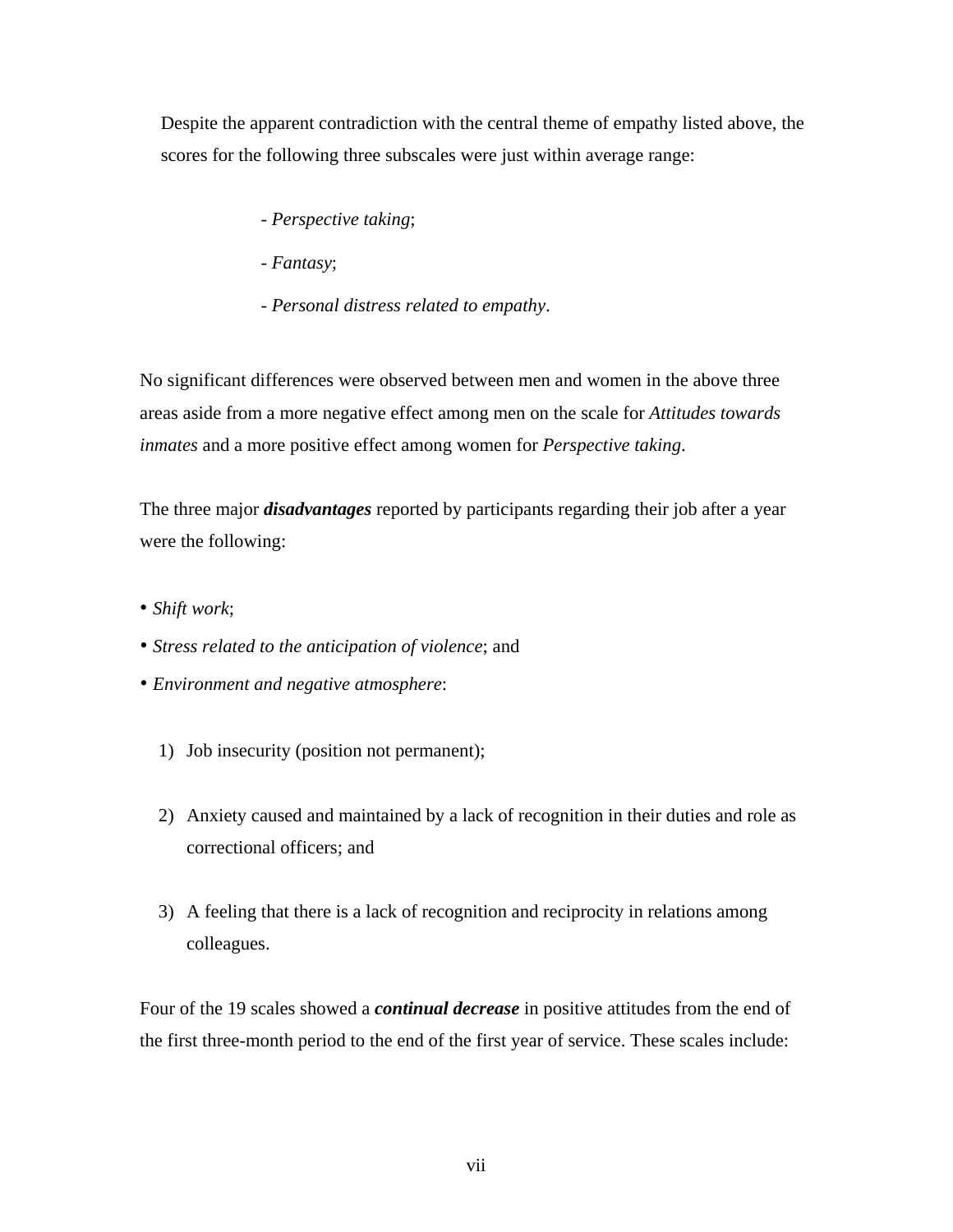- *Role conflict*: Not being sufficiently challenged by the work, largely because of its monotonous, routine and repetitive nature, with no real involvement in counselling because the correctional officers their role is static.
- *Role ambiguity*: Degree of autonomy in decision-making, underutilization of skills.
- *Supervisory support*: For correctional officers who are just starting out, the requirements of this brand new environment do not match their personal capacity to meet them.
- *Job stress* (and its two subscales, *stress-related feelings of anxiety* and *stress under substantial time pressure*): Officers on duty must meet the needs of clients who are there against their will, sometimes in a crisis situation, and are regularly exposed to stressful situations.

The trend in corrections is toward protecting the public through the reintegration of inmates into society in a way that is both safe and humane. Through their roles and their duties, correctional officers have an integral role to play in this effort, which sees counselling and support as cornerstones of safety. And yet, although we spend a great deal of time studying and understanding offenders in order to enhance public protection, we have yet to adequately understand the interactions between inmates and staff members. Understanding these interactions will help us improve the social relationships between a constrained population and all the women and men whose duty it is to control, to supervise, and to help them as humanely as possible with respect for the rule of law.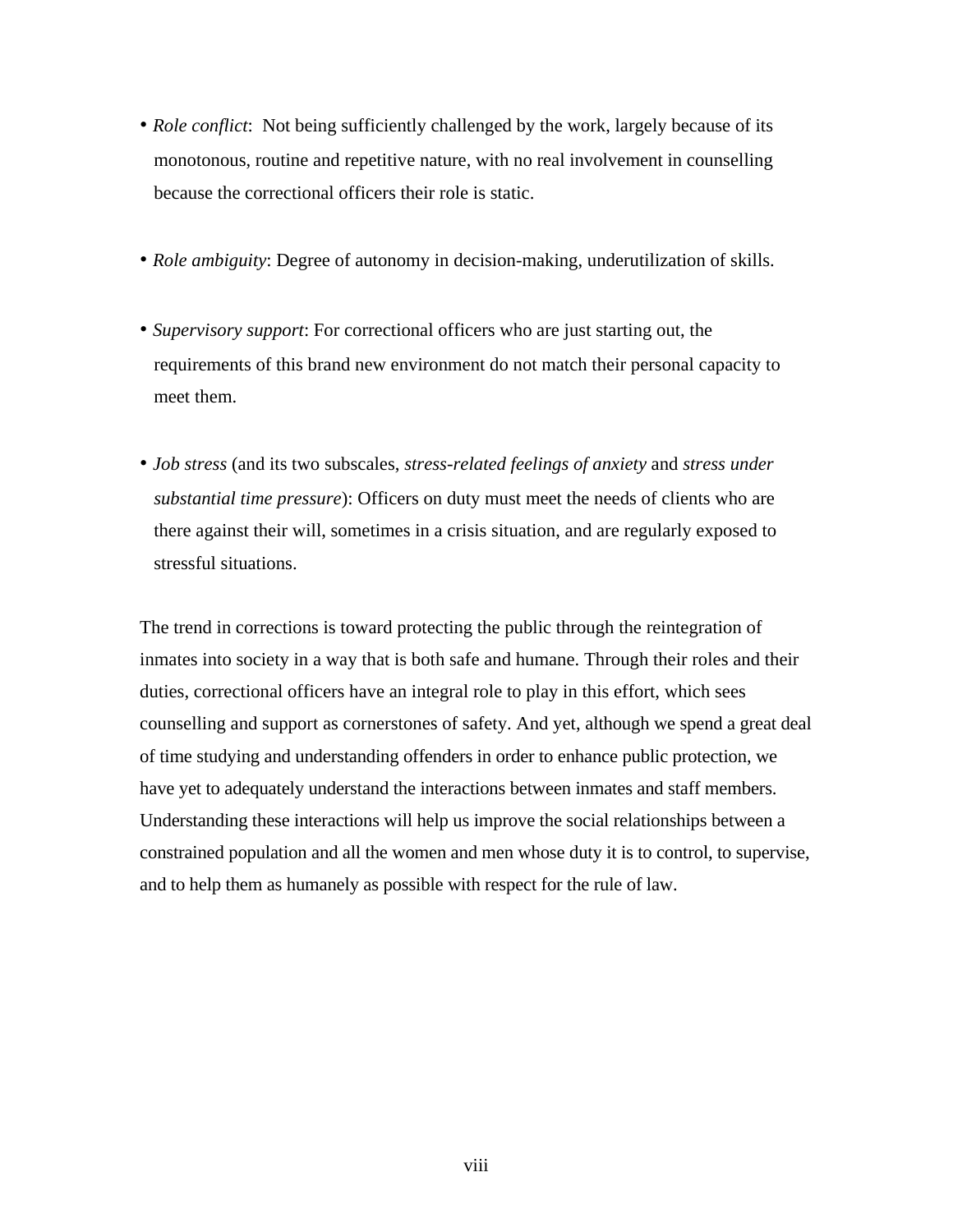## **Table of Contents**

# **Descriptive Statistics Showing Changes at 3 Months and 1 Year**

| 100 |  |
|-----|--|
|     |  |
|     |  |
|     |  |
|     |  |
|     |  |
|     |  |
|     |  |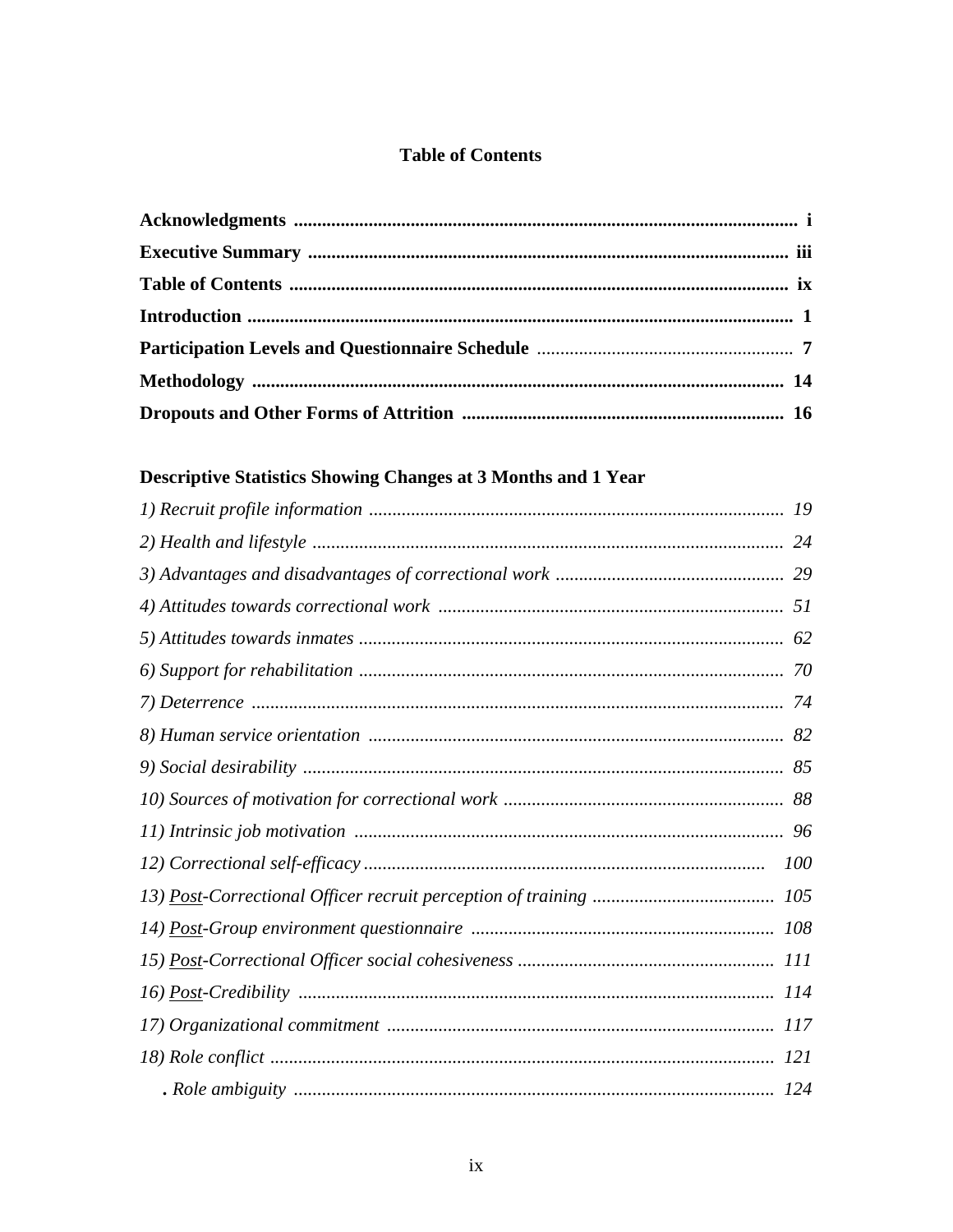## **Correlation between scales for two measurement times: 3 months**

| Graphic representation of 25 scales and subscales at 3 months and 1 year  158   |  |
|---------------------------------------------------------------------------------|--|
|                                                                                 |  |
|                                                                                 |  |
| <b>Appendix I - Highlights of Correctional Officer Recruits During the</b>      |  |
|                                                                                 |  |
|                                                                                 |  |
|                                                                                 |  |
|                                                                                 |  |
|                                                                                 |  |
| Appendix VI - Descriptive statistics for the Prairies group who had not been in |  |
|                                                                                 |  |
| Appendix VII - Frequencies of key words for qualitative questions at 3 months,  |  |
| 6 months and 1 year, followed by cross-tabulation tables for key words          |  |
| at 3 months, 6 months and 1-year and Pearson chi-square tests for the           |  |
|                                                                                 |  |
|                                                                                 |  |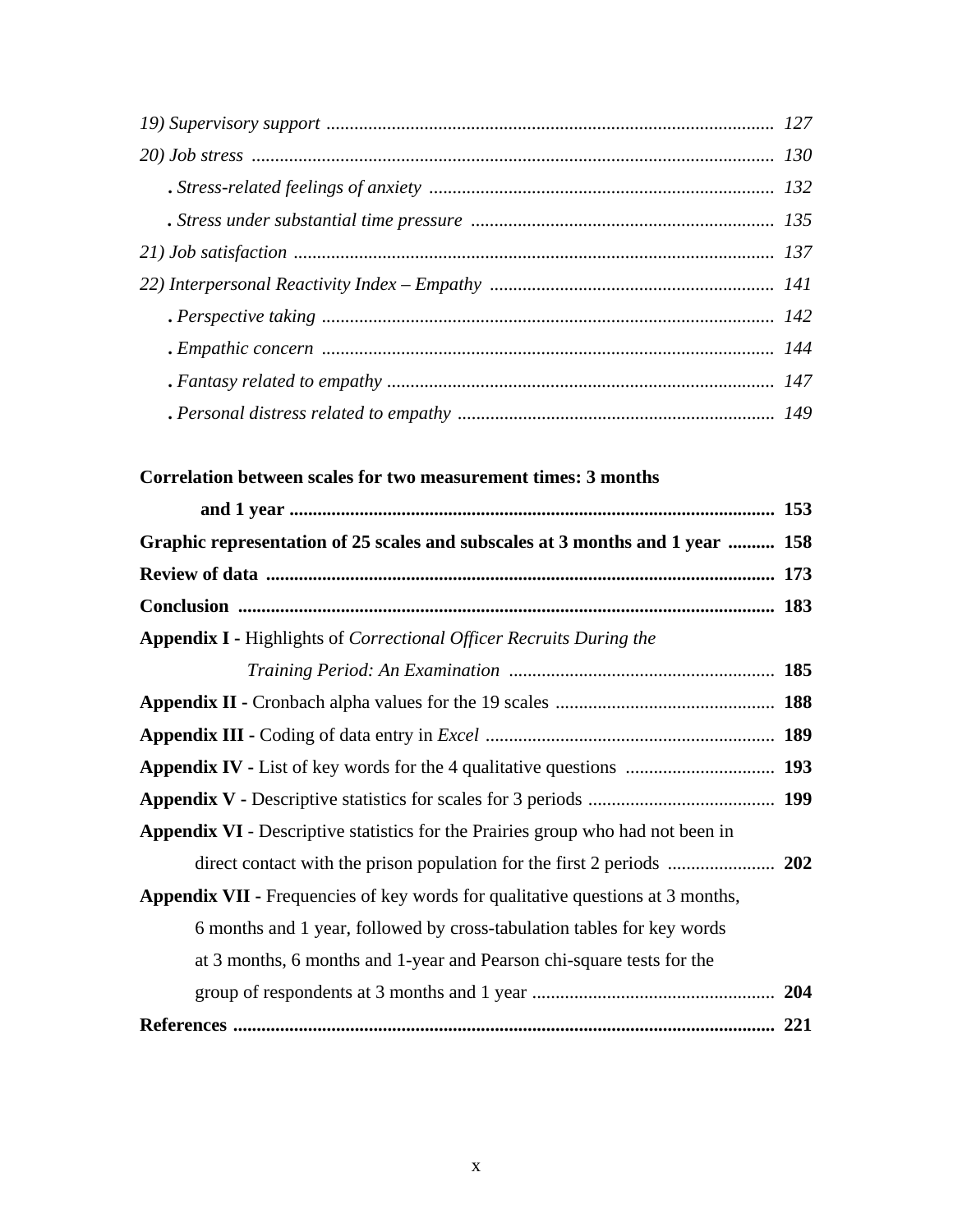## **Introduction**

The staff college period is now over. Of an initial group of 233 recruits, only 147 men and women remain, having successfully completed their theoretical training. It was not easy, but they made it through. From the Pacific to the Atlantic Region, the graduates of the 10 Correctional Training Program (CTP) classes were assigned to institutions according to the required staffing levels and the time at which each group graduated. For these recruits, this is a huge leap into the unknown. While they are eager to undertake this challenging work and are filled with the satisfaction of finally being able to apply what they have learned and to face their new reality, there is something ineffable in the air, something akin to apprehension, even fear, because their new workplace is unlike any other. They are all the more aware of this given that the transition will be immediate.

From now on, most of what they do in the context of their new position will take place inside the prison walls, in the midst of the population confined within them. They will have to learn to communicate so as to convince, dissuade, persuade, and to take the time needed to cope with the harsh reality of life in a correctional facility. And all of this must take place in strict accordance with the law.

For the first time in their lives, these 147 new officers will find themselves surrounded by walls ringed with observation towers, fences and barbed wire, and will, most importantly; have their first encounter with real inmates. Their experience will be nothing like the scenarios and role plays at the staff college or the lectures their instructors delivered in class. They will also have to introduce themselves to those who already know how things work, namely their future coworkers. There is so much to do and so little time. For better or for worse, some will end up alone, blending into the background, while others will rise close to the top within the same institution.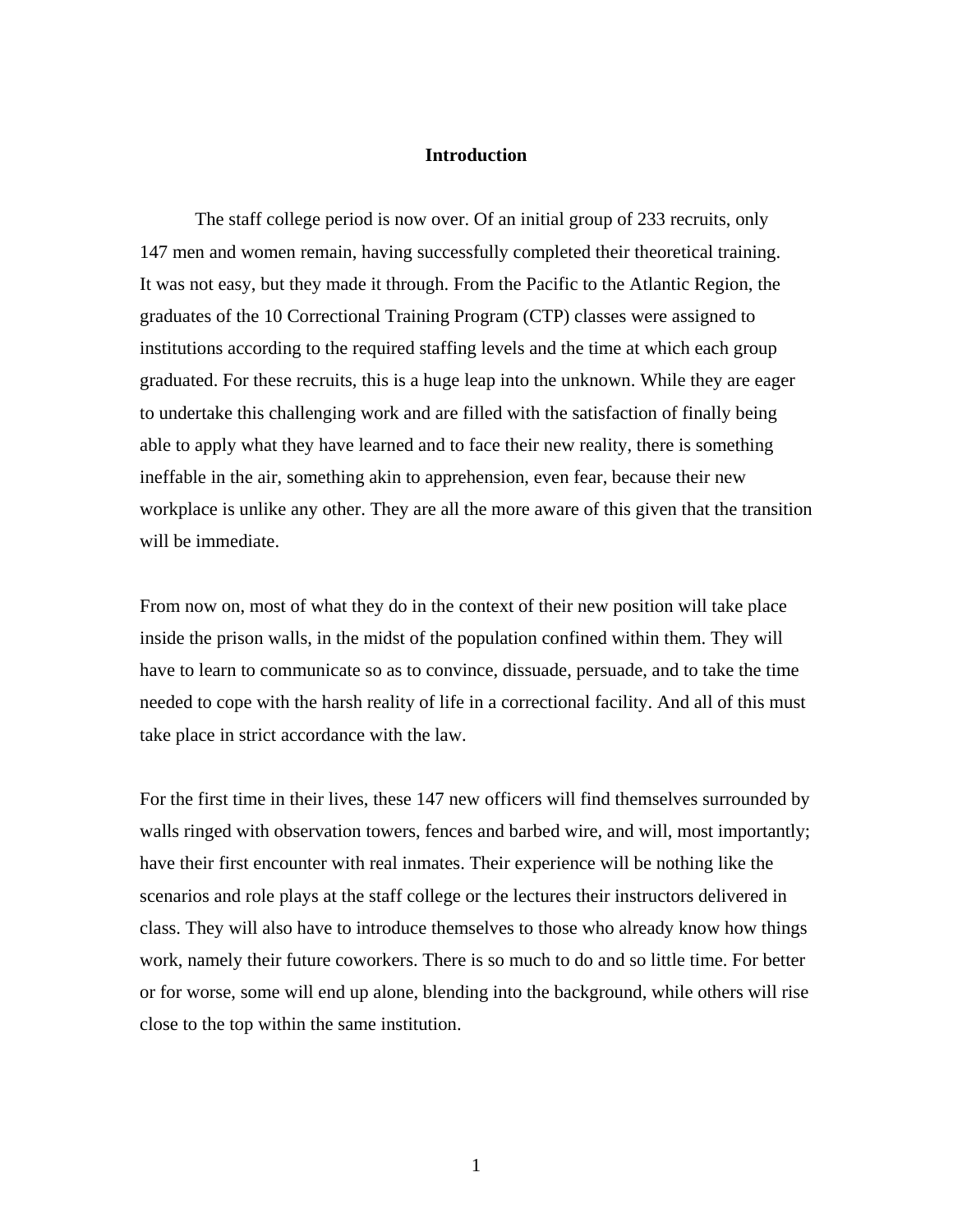These 147 new correctional officers will arrive one by one or in small groups at different times. After registering just like the inmates and all other new arrivals do, they will pick up their uniforms and equipment and be assigned an individual locker in their name. From now on, they will no longer have to answer for their actions to an instructor but to a correctional supervisor. From this point onward, a supervisor will provide them with instructions to follow for a particular unit or control post along with their new work schedule for the next three weeks.

They did not know this at the outset, but they will quickly come to realize that the prison world is above all a closed environment, a place where neither inmates nor those who work there are able to move around freely. They will need to learn to wait patiently for one door to close before a second one can be opened. The very archetype of functionality if ever there was one, correctional officers will find that their reflexes, like those of the detainees they work with, will no longer respond in the same way as they did outside of these walls. After walking through that first doorway, they will find that their movements, attitude and capacity to react to the gaze of those who are involuntary present and watching them will gradually cause them to become an inherent part of this environment in which the uniform is above all else, the symbol.

Within these walls, there are those who must stay here and those who are able to return home after their work shifts. All of the former without exception are there against their will, for periods ranging from a few years in prison to a life sentence. For the latter, their duty to protect the public confines them to a work environment designed to facilitate supervision and to control comings and goings so as to ensure that those imprisoned there do not escape.

Correctional officers, like all other staff members, gradually establish their own habits and settle into a routine that seems quite comfortable but that never truly is. With time, the walls, the barbed wire, the automatic doors, the bars on every window, the warning signs and the metal detectors will all become familiar objects. It is these changes in attitude that will consequently bring changes in behaviour.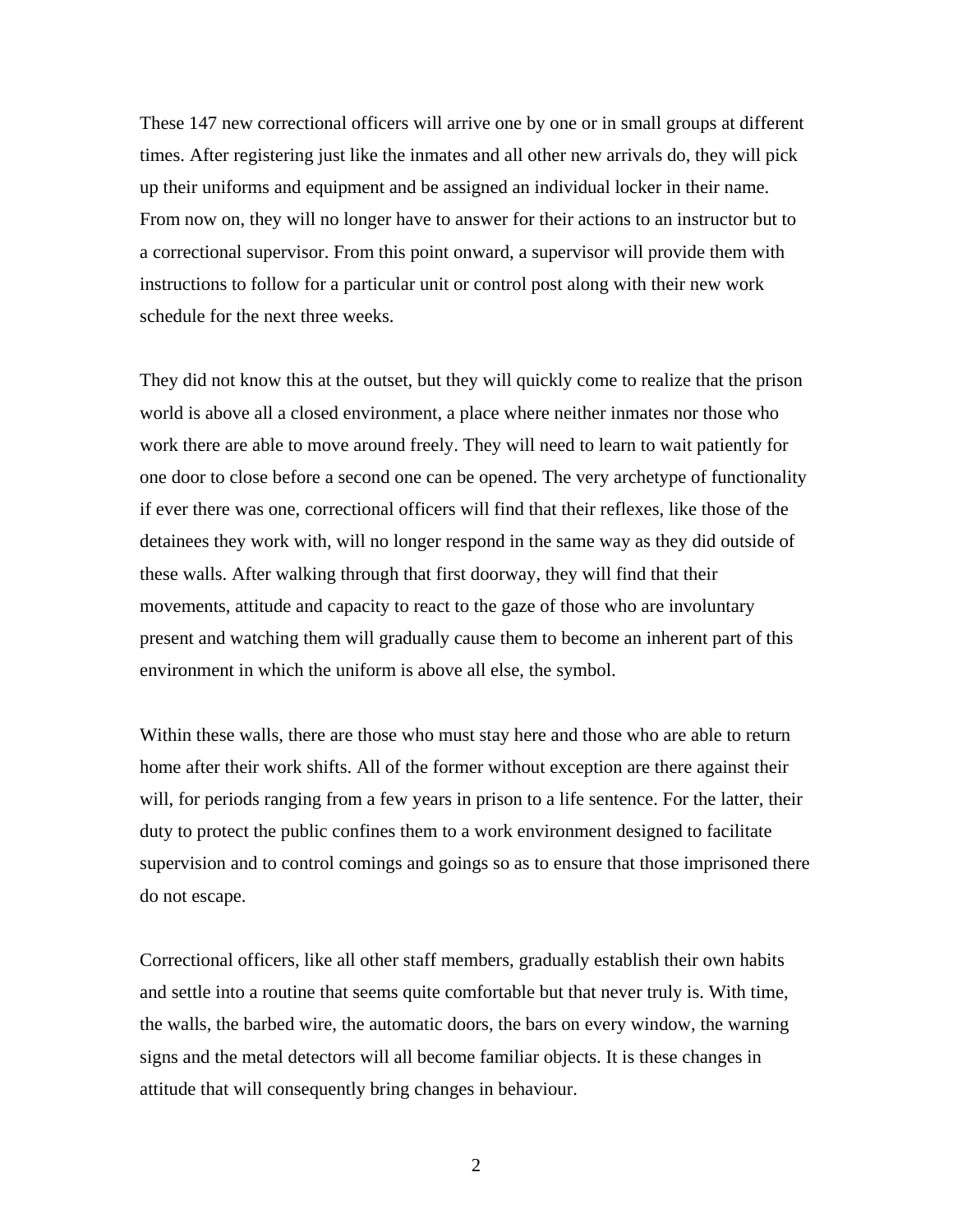While much has been written about the prisonization, or institutionalization, of inmates, there has been little research on these processes as they apply to the experiences of correctional personnel. Irrespective of their will, correctional staff will also become conditioned by the prison environment in which many of them will spend the major portion of their working lives – much longer than most of the inmates they will be required to supervise.

The vast majority of employees eat on site and take their breaks in close quarters with the prison population at a control post or in one of the adjacent assessment offices, as they choose. The topic of conversation is generally work related, specifically some kind of difficult case. As time passes, by force of habit and routine, the environment becomes almost normal. Regardless of how it looks or the weather outside, the institution is where they spend their time. In this artificial environment, every telephone call may be listened to and outside mail is always opened before it is received. The stated purpose is to deconstruct criminal behaviour in order to return offenders as quickly as possible to the community. Particularly since the correctional setting has its own limitations and remaining in this environment for too long may be counter-productive to the intended effects (Layton MacKenzie, 2004; Wayne, 2003; Gendreau and Keyes, 2001; O'Donnell and Edgar, 1996; Bonta and Gendreau, 1995; Stevens, 1995; Kauffman, ibid.*;* Porporino, 1986). People who work in this setting, regardless of their occupational category, must contend with a criminality that is multi-faceted and often advanced.

Like any other employee just starting out, whether male or female, new correctional officers will be taking their first steps in this extraordinary world and they will need to adjust very quickly. This environment will likely seem much less harsh than they had previously anticipated, given the cleanliness of the premises, the apparent calm, the fact that everything seems to be as it should and nothing is left to chance. Plans have been made for the various emergencies that may arise. Nonetheless, behind the criminal behaviour that new employees will encounter on a daily basis, behind the words they will read or have to write, is the criminal offence that was committed. It was not until recently that researchers began focusing on the impact of incarceration on an individual's psyche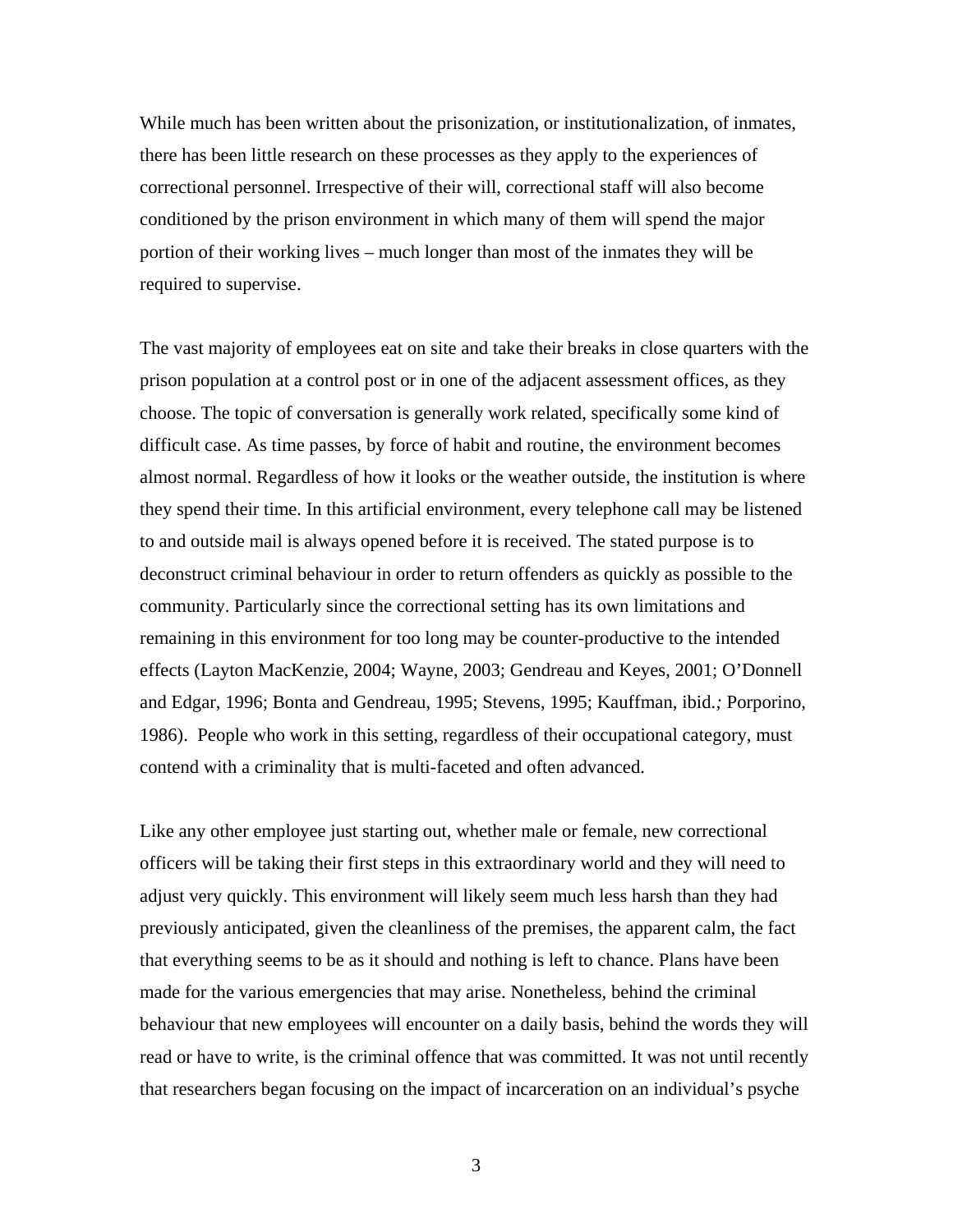and the other impacts this has. This impact is nonetheless very real. It is all the more insidious and pernicious and less visible given that once violence is put down on paper, it becomes abstract and gradually transforms people, places them in a state of contradiction with what they had hoped and believed, either backing them into a corner or forcing them to pull away from their conceptions of human nature. In dealing with rationalization, denial and the countless other cognitive distortions of those they are obliged to deal with, correctional officers (like clinical staff) need to take on the failures, frustrations, successes, hopes and satisfaction of work performed day to day against a backdrop of human misery, suffering and regret that arises from the torment of being incarcerated.

In such circumstances, what hope is there for recognition or parity with other sectors that are also involved in the fight against crime, especially when this misery is confined every day behind the same walls?

In such circumstances, what possibility is there of preserving one's values and sensitivity and withstanding cynicism when, from the very first day, they are being eaten away by a never-ending criminal cycle of new arrivals and those who return, seemingly for no valid reason? With each day that passes, inmates dream of what lies beyond those walls, of what they should have done or not done. And every day, the people in uniform remind them that they are there and not somewhere else because….

This third and final part of our study takes a look at those who are on the front lines in providing security at correctional facilities. Their work is based on observation, listening, working with and counselling offenders on a case-by-case basis, and paying attention to details that in other clinical settings may pass unnoticed. Correctional officers and clinicians are similar in this respect. They do not have the luxury of choosing cases according to how interesting or uninteresting they might be: they have to take them all. One inmate asks to make a phone call when the time for making calls is up (his request is special and always more urgent than anyone else's); another simply wants to be seen by the doctor but forgot to put his name on the list the day before; still another wants to sit down and talk about everything and nothing because he feels alone and has just taken a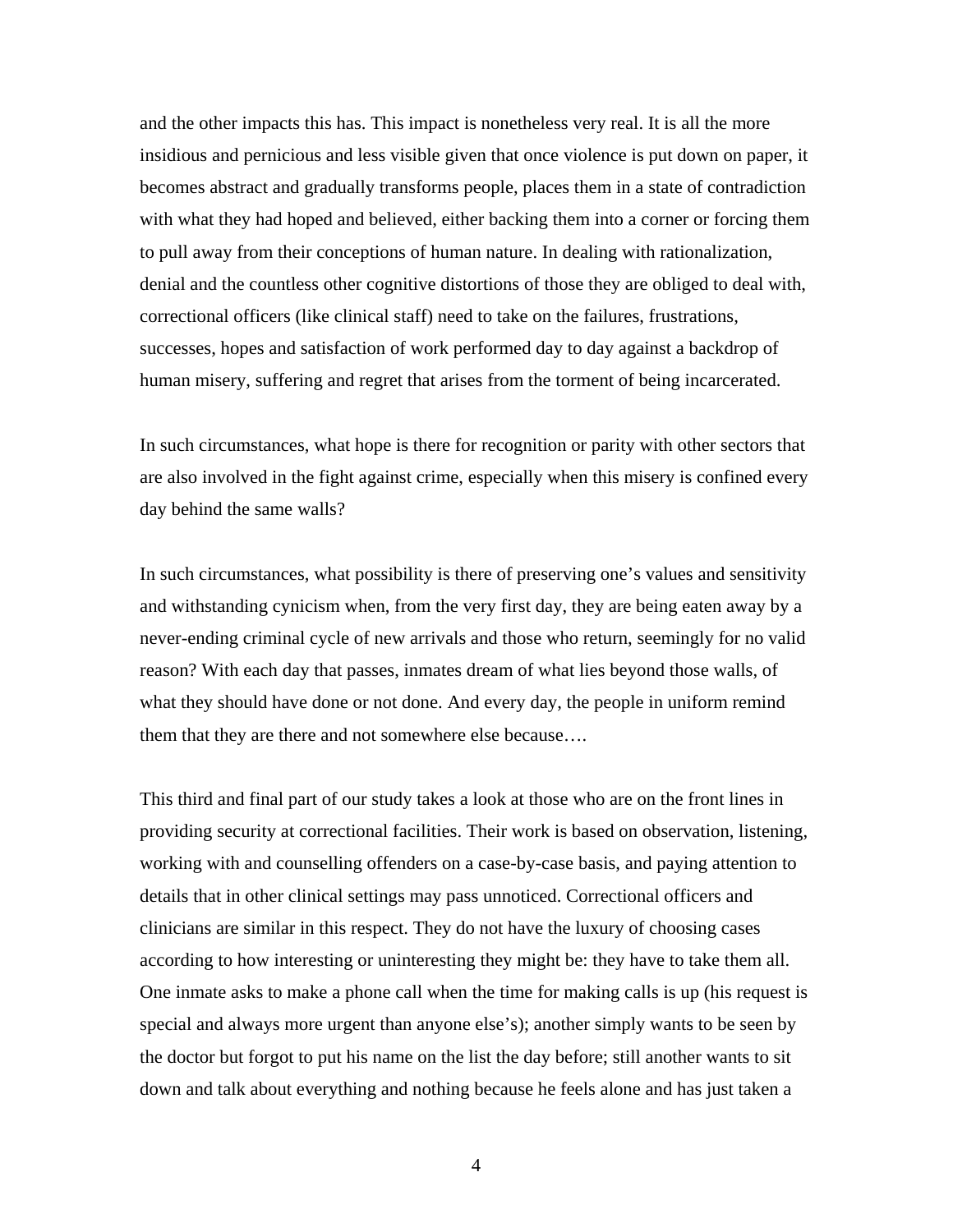break from mopping a floor that shines in winter and summer alike. Because correctional officers do not officially hold the status of the clinicians, everyone wants to confide in them, although due to unspoken prison rules, few inmates are willing to acknowledge this openly.

Unlike police officers, correctional officers are front-line workers who remain confined in the same place for the entire day. They do not move around much. Standing on a range or sitting at a control post, they work behind closed doors, and the image they conjure up in the public's imagination is the opposite of what human beings have aspired to since the dawn of time: freedom.

Police officers enjoy a kind of public profile, but correctional officers are permanently confronted with crime within a confined space, by day, by evening and by night. The image they evoke is not that of the police officer who stops a motorist for speeding or who intervenes when an offence has just been committed. In the face of criminal behaviour that has already been punished, correctional officers are like police officers but behind closed doors, surrounded by 10, 20, a hundred cases of violence. Nonetheless, in books and in movies, guards are always portrayed in a negative light with behaviour that is corrupt, sadistic and even criminal. This is a highly unfortunate representation for the thousands of male and female peace officers who serve as the gateway between what will happen between "*before*" and "*after*", between the person who was arrested and the one who will be released into the community at some point in the future.

Indeed, what will happen during the correctional officer's first year after three months, six months and then a full year have elapsed? Are there specific moments that mark the distinctions between one specific period and the next? If so, why and how does this take place? Are there facts that can be validated, correlations or mere hypotheses that can be made?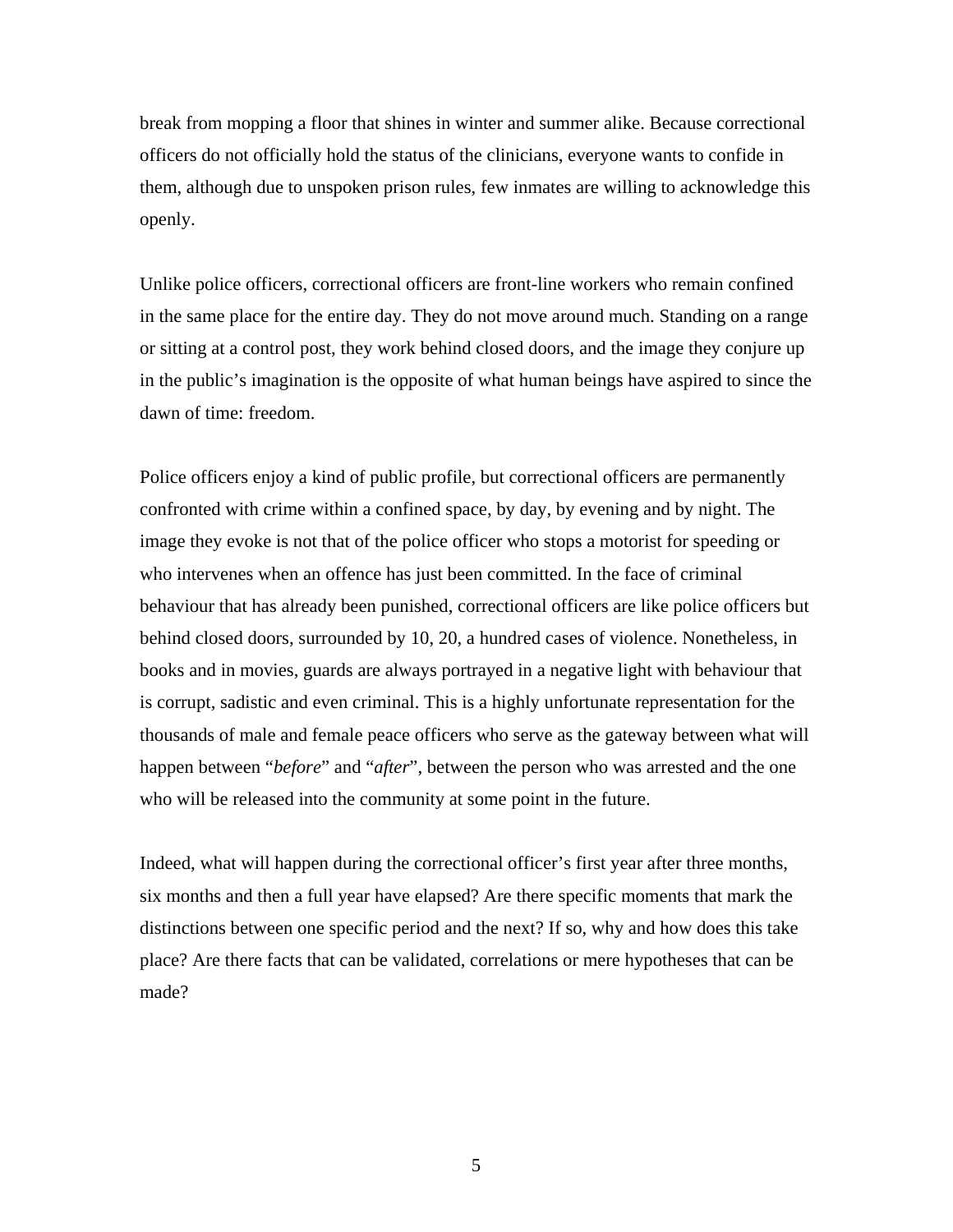Among the 22 themes that this third and final report examines, where are the problems, and what are the solutions to those problems that might be useful to the organization in addressing what is above all a matter of human nature? This is what we will be looking at in the pages that follow.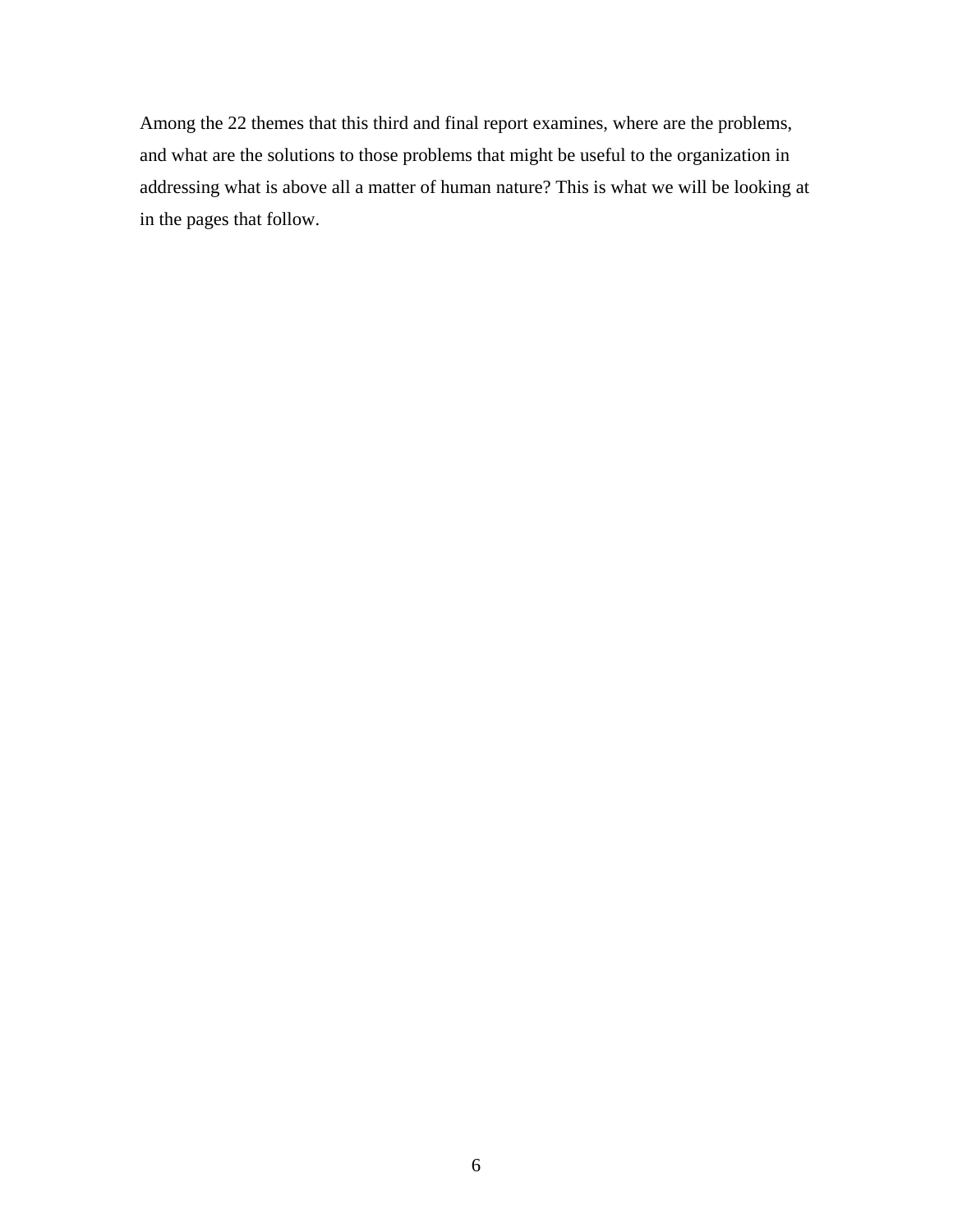## **Participation Levels and Questionnaire Schedule**

<span id="page-20-0"></span>In the previous report, 182 questions comprised each of the two main questionnaires: the *Pre A* and the *Post*. The *Pre A* consisted of 10 scales, 11 questions about demographic information, six questions on health and four qualitative questions addressing the requirements, advantages and disadvantages of the occupation as of the very first day of training at the college:

**Pre A** Attitudes towards correctional work Attitudes towards inmates Support for rehabilitation **Deterrence** Human service orientation Social desirability Sources of motivation for correctional work Intrinsic job motivation Correctional self-efficacy Pre-Correctional Officer recruit expectations of training

These were followed by three scales for questionnaire *Pre B*, which was given out to participants the following week:

**Pre B** Pre-Group environment questionnaire Pre-Correctional Officer social cohesiveness Pre-Credibility

Lastly, after the three months of training, the *Post* questionnaire (which combined *Pre A* and *Pre B*<sup>[5](#page-20-0)</sup>) was administered, representing a total of 13 scales including demographic, health-related and qualitative data (a total of 16 exploratory themes):

**Post** Attitudes towards correctional work Attitudes towards inmates Support for rehabilitation Deterrence Human service orientation

<sup>5</sup> It is important to note that the *Pre A* and *Pre B* questionnaires present four themes and were administered during the anticipation and expectation phases, whereas the *Post* questionnaire as well as those for *3 months, 6 months* and *1 year* were administered during the observation phase. The content remained the same aside from the verb tenses.)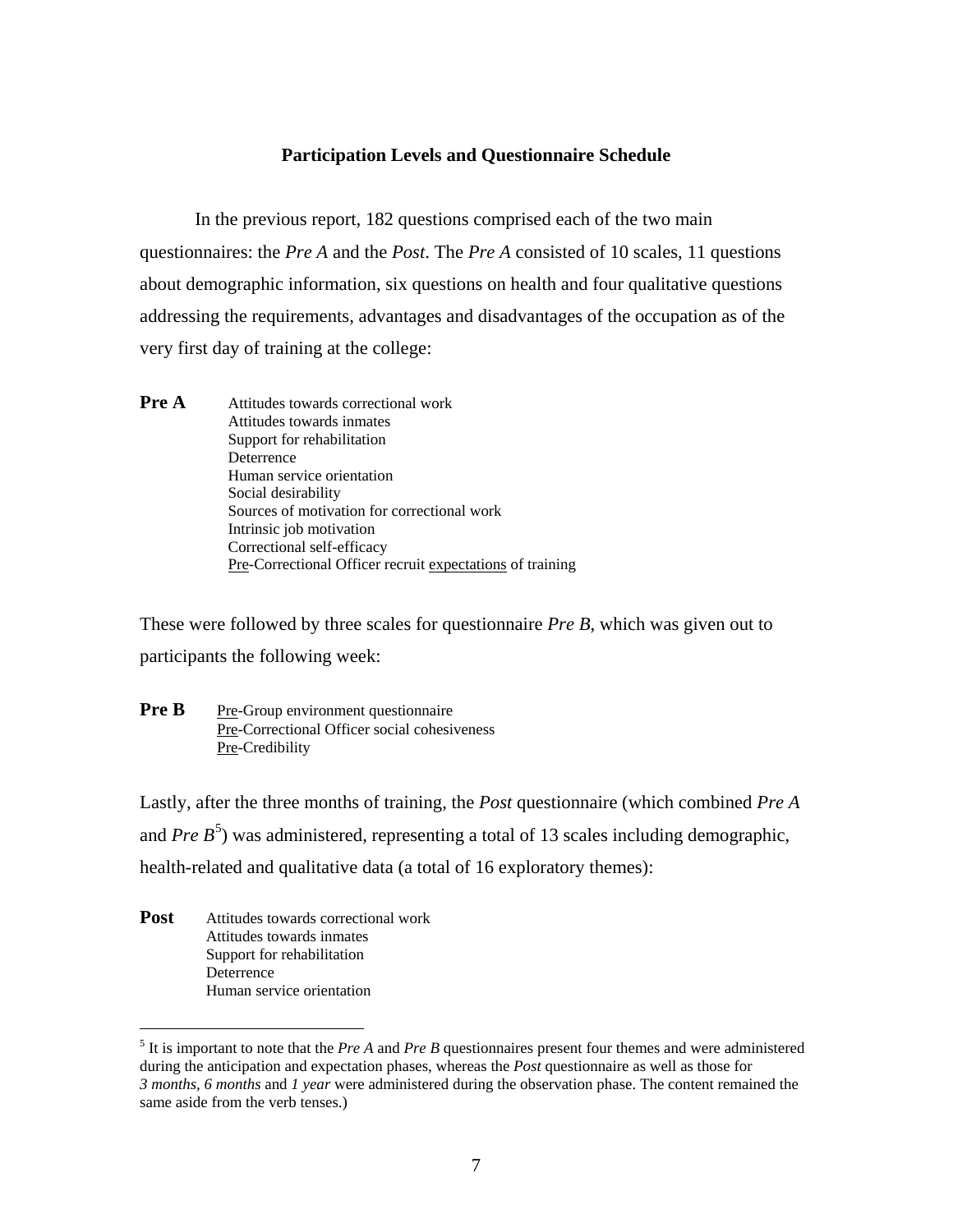<span id="page-21-0"></span>Social desirability Sources of motivation for correctional work Intrinsic job motivation Correctional self-efficacy Post-Correctional Officer recruit perceptions of training (phase involving observation in relation to initial observations – same questionnaire as *Pre A,* but with change of verb tense and title from *Pre-Correctional Officer recruit expectations of training*) Post-Group environment questionnaire Post-Correctional Officer social cohesiveness Post-Credibility

For this third and final phase of the research, six other scales were added to the *Post* questionnaire (for a total of 19 scales), with a total of 288 questions for each of the three measurement times:

### **3 months, 6 months and 1 year…**

Attitudes towards correctional work Attitudes towards inmates Support for rehabilitation Deterrence Human service orientation Social desirability Sources of motivation for correctional work Intrinsic job motivation Correctional self-efficacy Post-Correctional Officer recruit perceptions of training Post-Group environment questionnaire Post-Correctional Officer social cohesiveness Post-Credibility Organizational commitment Role conflict Supervisory support Job stress Job satisfaction Empathy

These 19 scales were associated with the same qualitative, demographic<sup>[6](#page-21-0)</sup> and health-related questions.

<sup>6</sup> The only seven questions not repeated in the *Post*, *3 months*, *6 months* and *1 year* questionnaires relate to date of birth, gender, race, level of education, specialization, nature of any related work experience and reason for choosing the occupation.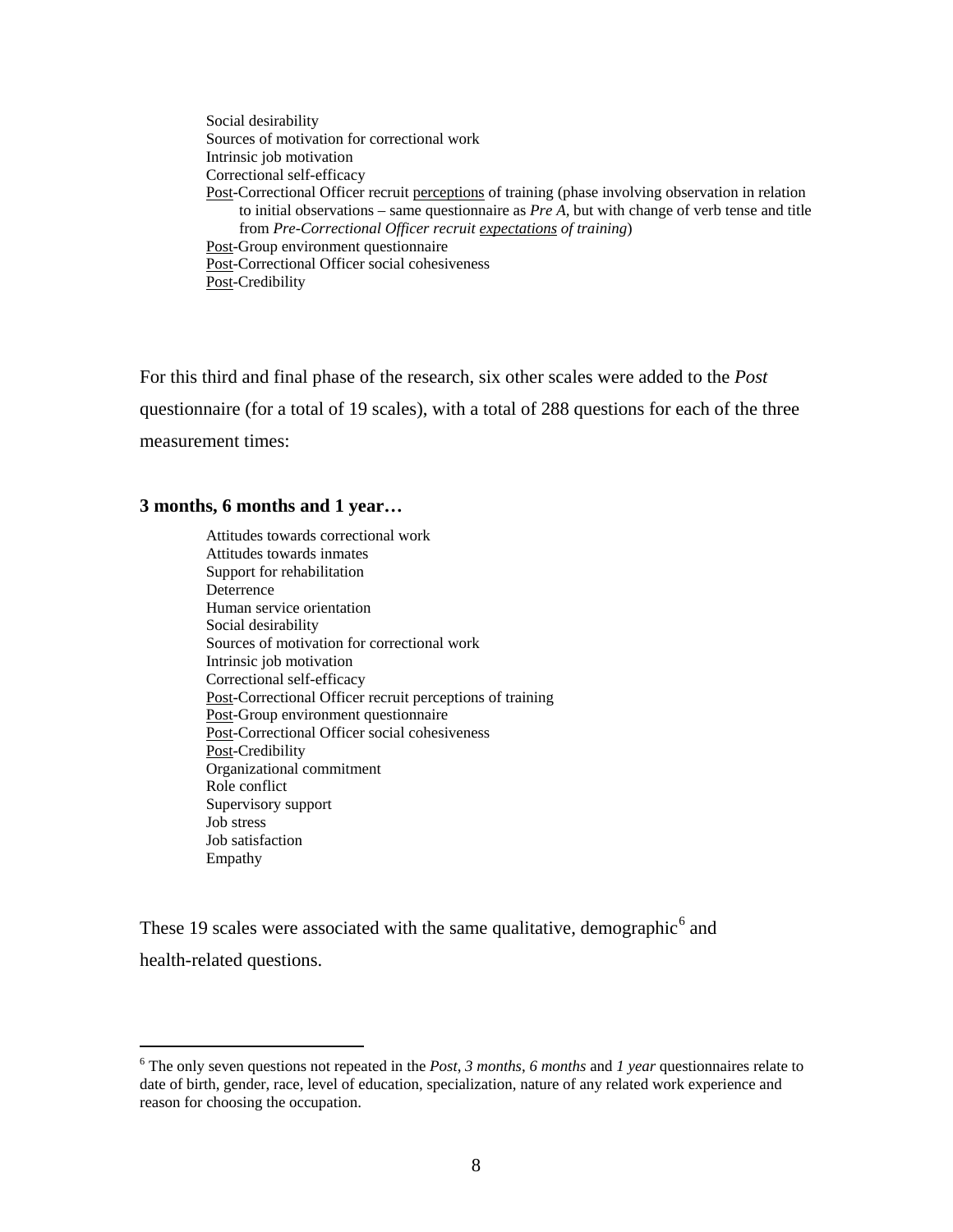<span id="page-22-0"></span>As we will see shortly, out of a pool of 147 new officers, 93 of them (63%) responded for at least one of the three time points established for analysis of the data.

|                         | 3 months, 6 months and 1 year           |
|-------------------------|-----------------------------------------|
| <b>Atlantic 1</b>       | March 24, 2003, to December 22, 2003    |
| <b>Ouebec 1</b>         | May 19, 2003, to February 23, 2004      |
| <b>Ouebec 2</b>         | July 14, 2003, to April 22, 2004        |
| Quebec 3                | August 18, 2003, to May 3, 2004         |
| Ontario 1               | May 5, 2003, to February 2, 2004        |
| Ontario 2               | May 24, 2003, to February 26, 2004      |
| Ontario 3               | September 22, 2003, to June 24, 2004    |
| Ontario 4               | December 8, 2003, to September 30, 2004 |
| Prairies <sup>7</sup> 1 | September 22, 2003, to June 24, 2004    |
| Pacific 1               | January 12, 2004, to October 4, 2004    |

The time frame for each of the 10 classes at an institution was as follows:

Six separate groups were analyzed:

1) There were 76 respondents for the questionnaire at the three-month mark. However, this included six of the nine participants who had not yet been in contact with inmates. These participants were the subject of a separate analysis. Accordingly, the number of participants for the three-month analysis was 70.

Coincidentally, the male/female split for those 70 people was exactly even, at 35 for each:

<sup>&</sup>lt;sup>7</sup> For the Prairies Region, of the 12 participants who returned their questionnaires, nine of them who had been assigned in mid-June 2003 to the *Willow Cree Healing Lodge* were not actually in contact with their first inmates until April 5, 2004 (the date on which the institution officially opened and the date on which inmates first arrived), i.e., three months after receiving the final questionnaire (administered after one year). The other three participants were assigned to *Okimaw Ohci Healing Lodge* in mid-June 2003. To avoid any misinterpretation, the nine participants were subject to a separate analysis and were not included in the analysis of behavioural changes for the two periods (three months and one year).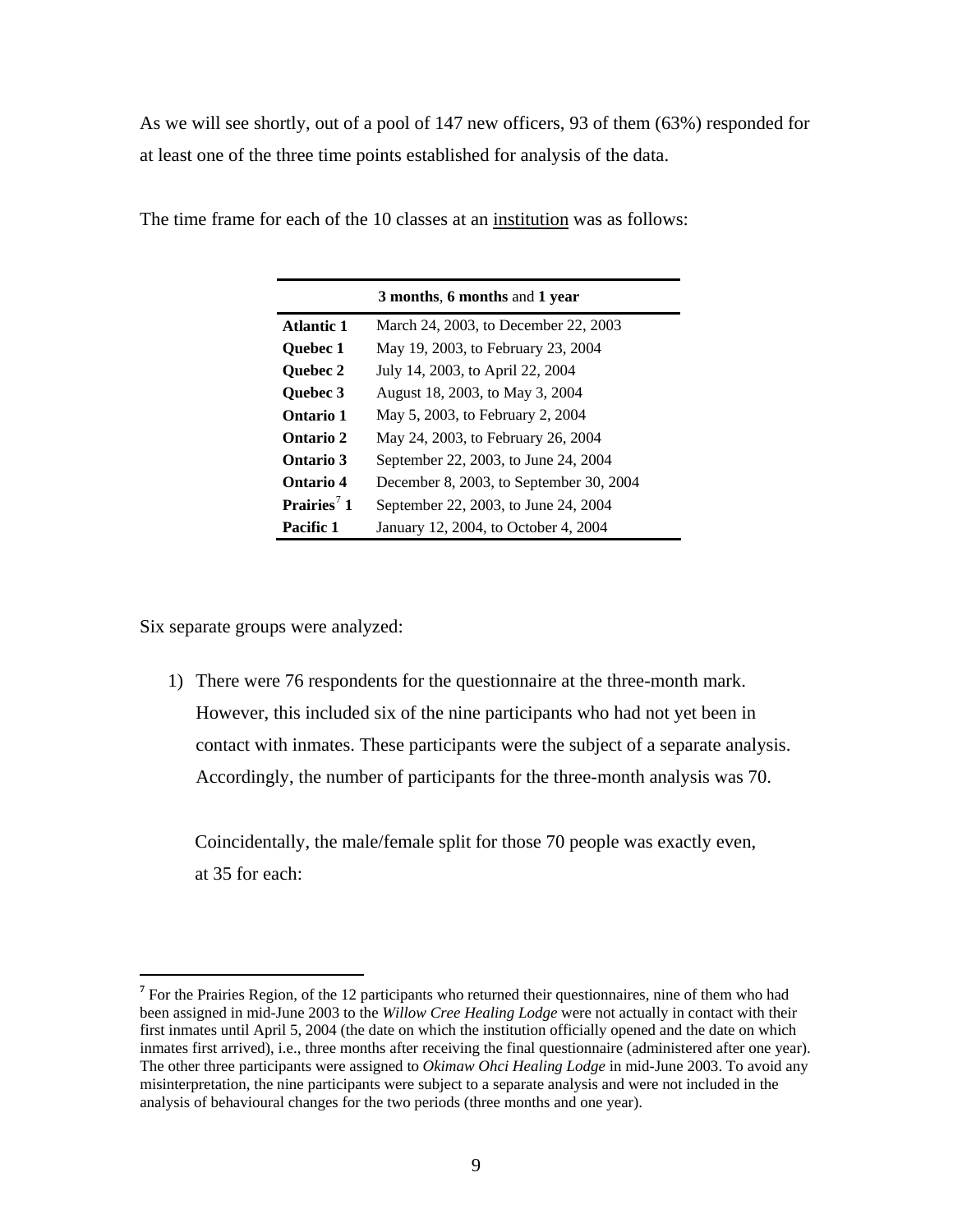#### **3-month period**

#### **Cross-tabulation**

| Group size |          |      |        |       |
|------------|----------|------|--------|-------|
|            |          |      | Gender |       |
|            |          | Male | Female | Total |
| 3mo-sec1-  | Atlantic | 2    | 6      | 8     |
| region     | Quebec   | 14   | 5      | 19    |
|            | Ontario  | 17   | 10     | 27    |
|            | Prairie  | 0    | 3      | 3     |
|            | Pacific  | 2    | 11     | 13    |
| Total      |          | 35   | 35     | 70    |

#### **Chi-square tests**

|                              | Value              | dof | Asymptotic<br>meaning<br>(bilateral) |
|------------------------------|--------------------|-----|--------------------------------------|
| Pearson chi-square           | 17.30 <sup>a</sup> | 4   | .00.                                 |
| Correction for continuity    |                    |     |                                      |
| Likelihood ratio             | 19.38              | 4   | .00                                  |
| Linear-by-linear association | 4.52               | 1   | .03                                  |
| Number of valid observations | 70                 |     |                                      |

a. 4 cells (40.0%) have a theoretical size less than 5. The minimum theoretical size is 1.50.

2) There were 53 respondents for the questionnaire at the six-month mark. However, this included two of the nine participants who had not yet been in contact with inmates. As mentioned, they were the subject of a separate analysis. Accordingly, the number of participants for the six-month analysis was 51 (22 men and 29 women):

#### **6-month period**

#### **Cross-tabulation**

| Group size |          |          |        |       |
|------------|----------|----------|--------|-------|
|            |          |          | Gender |       |
|            |          | Male     | Female | Total |
| 6mos-sec1- | Atlantic | 2        | 3      | 5     |
| region     | Quebec   | 6        | 4      | 10    |
|            | Ontario  | 13       | 9      | 22    |
|            | Prairie  | $\Omega$ | 3      | 3     |
|            | Pacific  | 1        | 10     | 11    |
| Total      |          | 22       | 29     | 51    |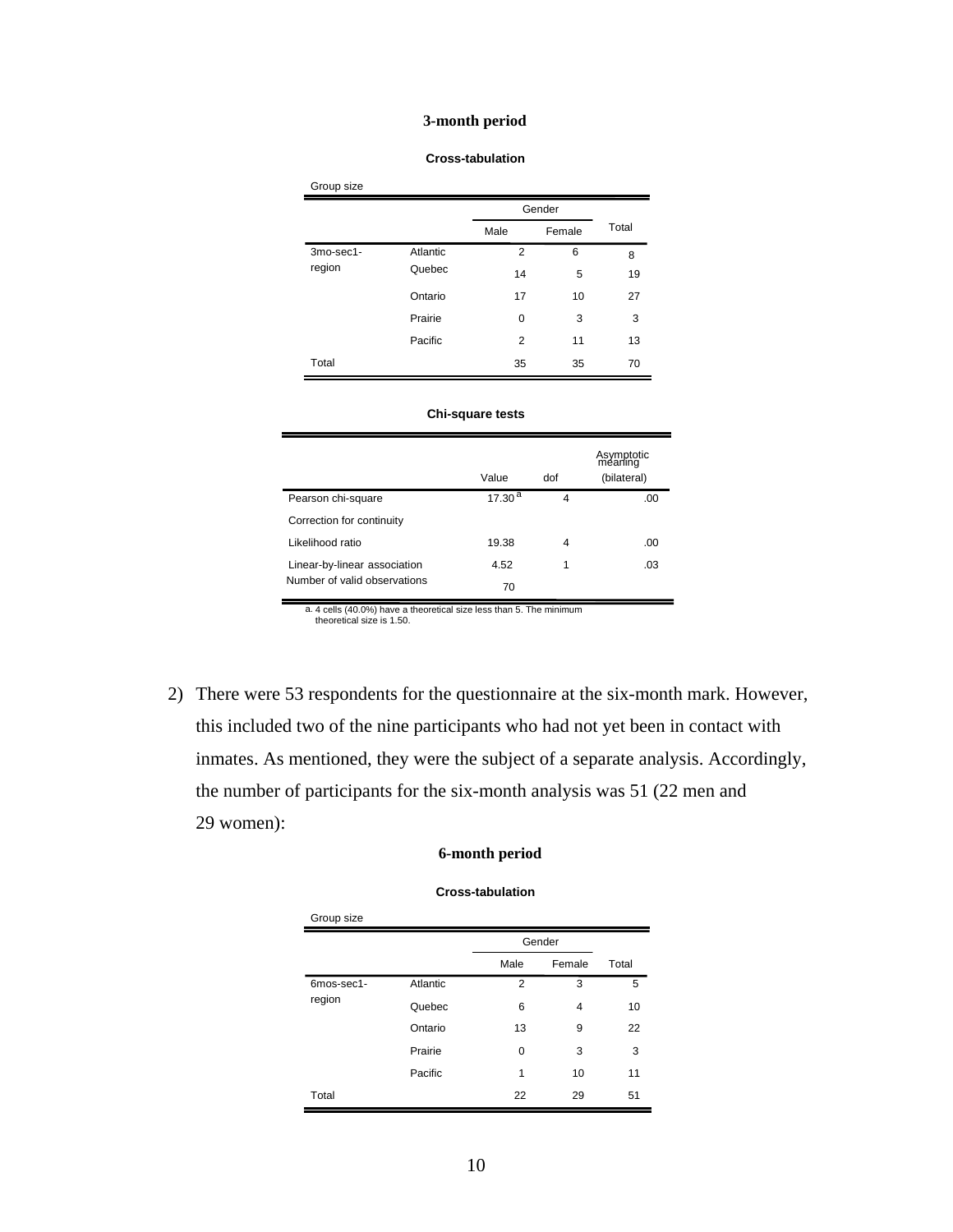| <b>Chi-square tests</b>      |                    |     |                                      |  |  |
|------------------------------|--------------------|-----|--------------------------------------|--|--|
|                              | Value              | dof | Asymptotic<br>meaning<br>(bilateral) |  |  |
| Pearson chi-square           | 10.93 <sup>a</sup> | 4   | .02                                  |  |  |
| Correction for continuity    |                    |     |                                      |  |  |
| Likelihood ratio             | 13.07              | 4   | .01                                  |  |  |
| Linear-by-linear association | 5.38               | 1   | .02                                  |  |  |
| Number of valid observations | 51                 |     |                                      |  |  |

a. 6 cells (60.0%) have a theoretical size less than 5. The minimum theoretical size is 1.29.

3) There were 53 respondents for the questionnaire covering the one-year period. Six of the nine participants who this time had been in direct contact with inmates responded but were the subject of a separate analysis since there could be no comparison with the previous two administrations. Accordingly, the number of participants for the one-year analysis was 47 (21 men and 26 women):

### **1-year period**

#### **Cross-tabulation**

| Group size          |          |      |        |       |
|---------------------|----------|------|--------|-------|
|                     |          |      | Gender |       |
|                     |          | Male | Female | Total |
| 1yr-sec1-<br>region | Atlantic | 1    | 3      | 4     |
|                     | Quebec   | 7    | 2      | 9     |
|                     | Ontario  | 10   | 10     | 20    |
|                     | Prairie  | 0    | 3      | 3     |
|                     | Pacific  | 3    | 8      | 11    |
| Total               |          | 21   | 26     | 47    |

#### **Chi-square tests**

|                              | Value             | dof | Asymptotic<br>meaning<br>(bilateral) |
|------------------------------|-------------------|-----|--------------------------------------|
| Pearson chi-square           | 8.61 <sup>a</sup> | 4   | .07                                  |
| Correction for continuity    |                   |     |                                      |
| Likelihood ratio             | 9.97              | 4   | .04                                  |
| Linear-by-linear association | 2.42              | 1   | .12                                  |
| Number of valid observations | 47                |     |                                      |

a. 7 cells (70.0%) have a theoretical size less than 5. The minimum theoretical size is 1.34.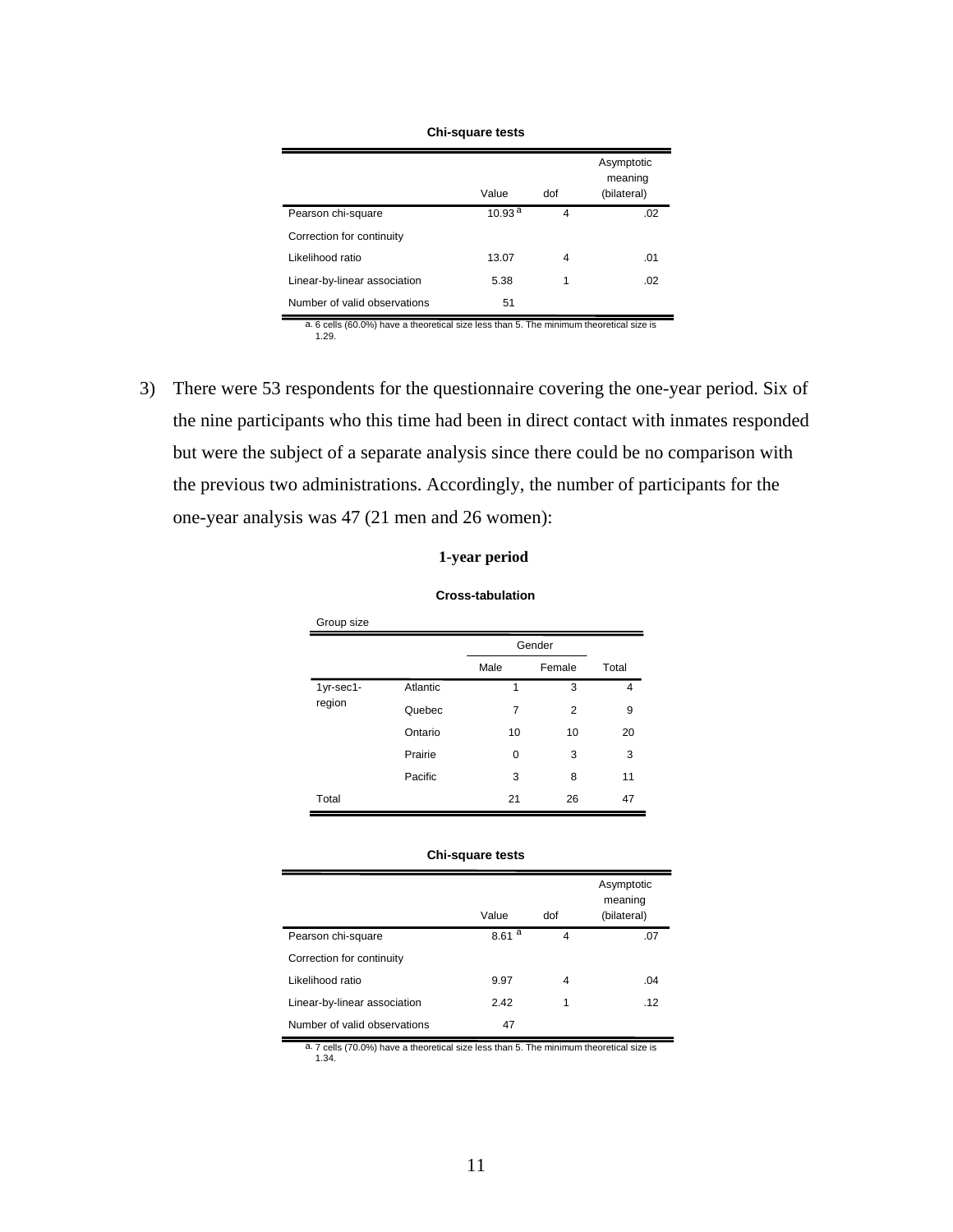4) The number that completed both the three-month and one-year questionnaires was 38 (15 men and 23 women):

#### **3-month and 1-year periods**

| Group size          |          |      |        |       |
|---------------------|----------|------|--------|-------|
|                     |          |      | Gender |       |
|                     |          | Male | Female | Total |
| 1yr-sec1-<br>region | Atlantic | 1    | 3      | 4     |
|                     | Quebec   | 5    | 2      | 7     |
|                     | Ontario  | 7    | 8      | 15    |
|                     | Prairie  | 0    | 3      | 3     |
|                     | Pacific  | 2    | 7      | 9     |
| Total               |          | 15   | 23     | 38    |

#### **Cross-tabulation 1yr-sec1-Q3: region \* gender**

| Chi-square tests |  |
|------------------|--|
|------------------|--|

|                              | Value             | dof | Asymptotic<br>meaning<br>(bilateral) |
|------------------------------|-------------------|-----|--------------------------------------|
| Pearson chi-square           | 6.74 <sup>a</sup> | 4   | .15                                  |
| Correction for continuity    |                   |     |                                      |
| Likelihood ratio             | 7.84              | 4   | .09                                  |
| Linear-by-linear association | 1.92              | 1   | .16                                  |
| Number of valid observations | 38                |     |                                      |

a. 7 cells (70.0%) have a theoretical size less than 5. The minimum theoretical size is 1.18.

5) The number that completed all three questionnaires (3 months, 6 months and 1 year) was 32 (12 men and 20 women):

#### **3-month, 6-month and 1-year periods**

**Cross-tabulation 1yr-sec1-Q3: region \* gender**

| Group size |          |      |        |       |  |  |  |
|------------|----------|------|--------|-------|--|--|--|
|            |          |      | Gender |       |  |  |  |
|            |          | Male | Female | Total |  |  |  |
| 1yr-sec1-  | Atlantic | 1    | 2      | 3     |  |  |  |
| region     | Quebec   | 4    | 2      | 6     |  |  |  |
|            | Ontario  | 6    | 6      | 12    |  |  |  |
|            | Prairie  | 0    | 3      | 3     |  |  |  |
|            | Pacific  | 1    | 7      | 8     |  |  |  |
| Total      |          | 12   | 20     | 32    |  |  |  |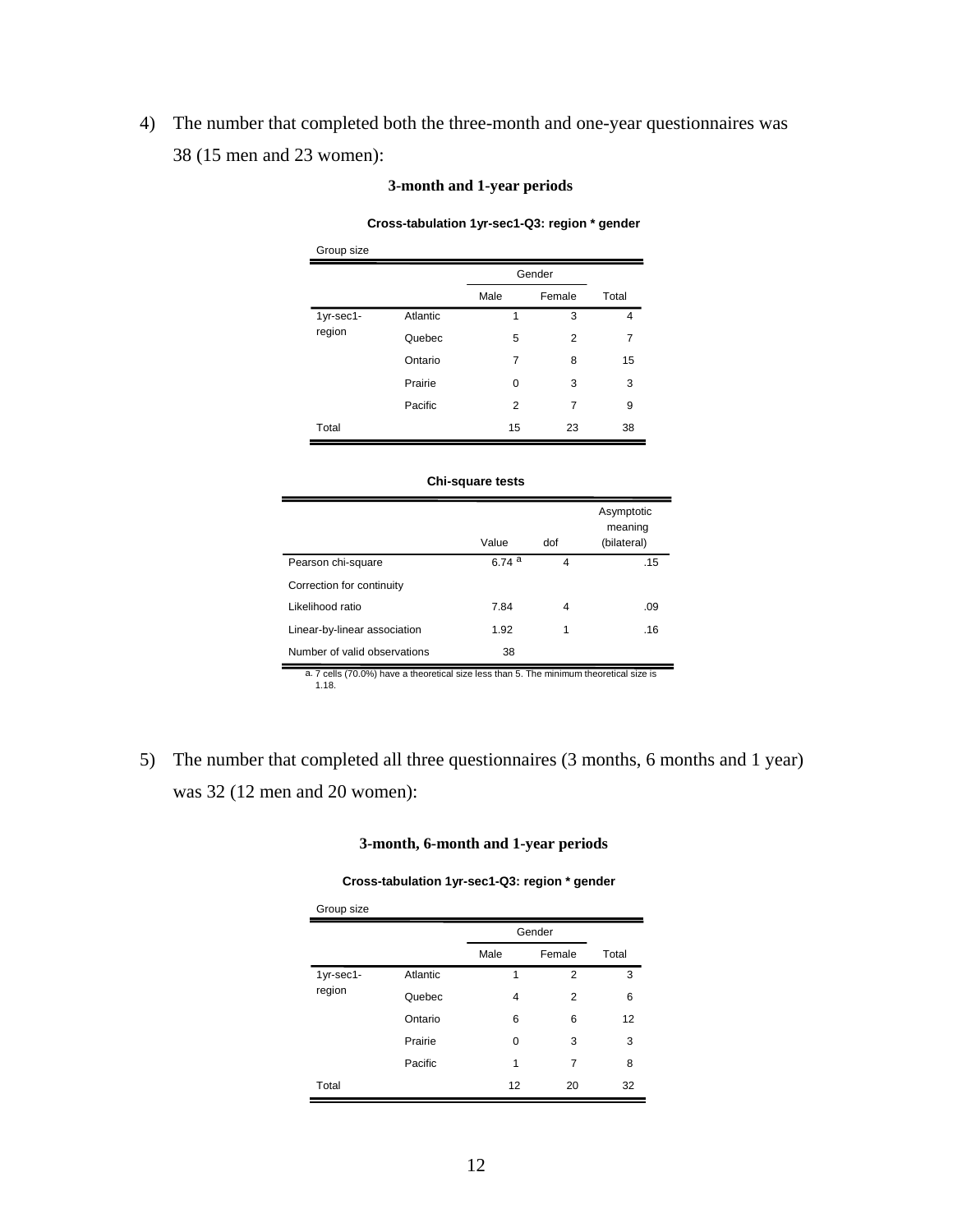<span id="page-26-0"></span>

|                              | Value             | ddl | Asymptotic<br>meaning<br>(bilateral) |
|------------------------------|-------------------|-----|--------------------------------------|
| Pearson chi-square           | 6.93 <sup>a</sup> | 4   | .13                                  |
| Correction for continuity    |                   |     |                                      |
| Likelihood ratio             | 8.21              | 4   | .08                                  |
| Linear-by-linear association | 3.52              | 1   | .06                                  |
| Number of valid observations | 32                |     |                                      |

#### **Chi-square tests**

a. 8 cells (80.0%) have a theoretical size less than 5. The minimum theotetical size is 1.13

6) For the Prairies region alone, although the number is much too low to be able to validate and measure attitudinal changes over a single period of time (see footnote 6), analysis of the participants who responded to the questionnaires without having been in contact with inmates before one year nonetheless yields results that support the general trend for the five regions for each of the 19 scales, whether increasing or decreasing.<sup>[8](#page-26-0)</sup>

Of those nine persons (all on the Prairies Region), only one failed to respond to any of the questionnaires. Six responded at 3 months. Two at 6 months<sup>[9](#page-26-0)</sup> and six at 1 year:

|       |        |           | Gender  |            |            |
|-------|--------|-----------|---------|------------|------------|
|       |        |           |         | Valid      | Cumulative |
|       |        | Frequency | Percent | percentage | percentage |
| Valid | Male   | 5         | 62.5    | 62.5       | 62.5       |
|       | Female | 3         | 37.5    | 37.5       | 100.0      |
|       | Total  | 8         | 100.0   | 100.0      |            |

<sup>&</sup>lt;sup>8</sup> See Appendix VI.

 $9$  Although the table for the 6-month period was duly recorded, there were only 2 participants. Therefore, no statistical value could be attached to it.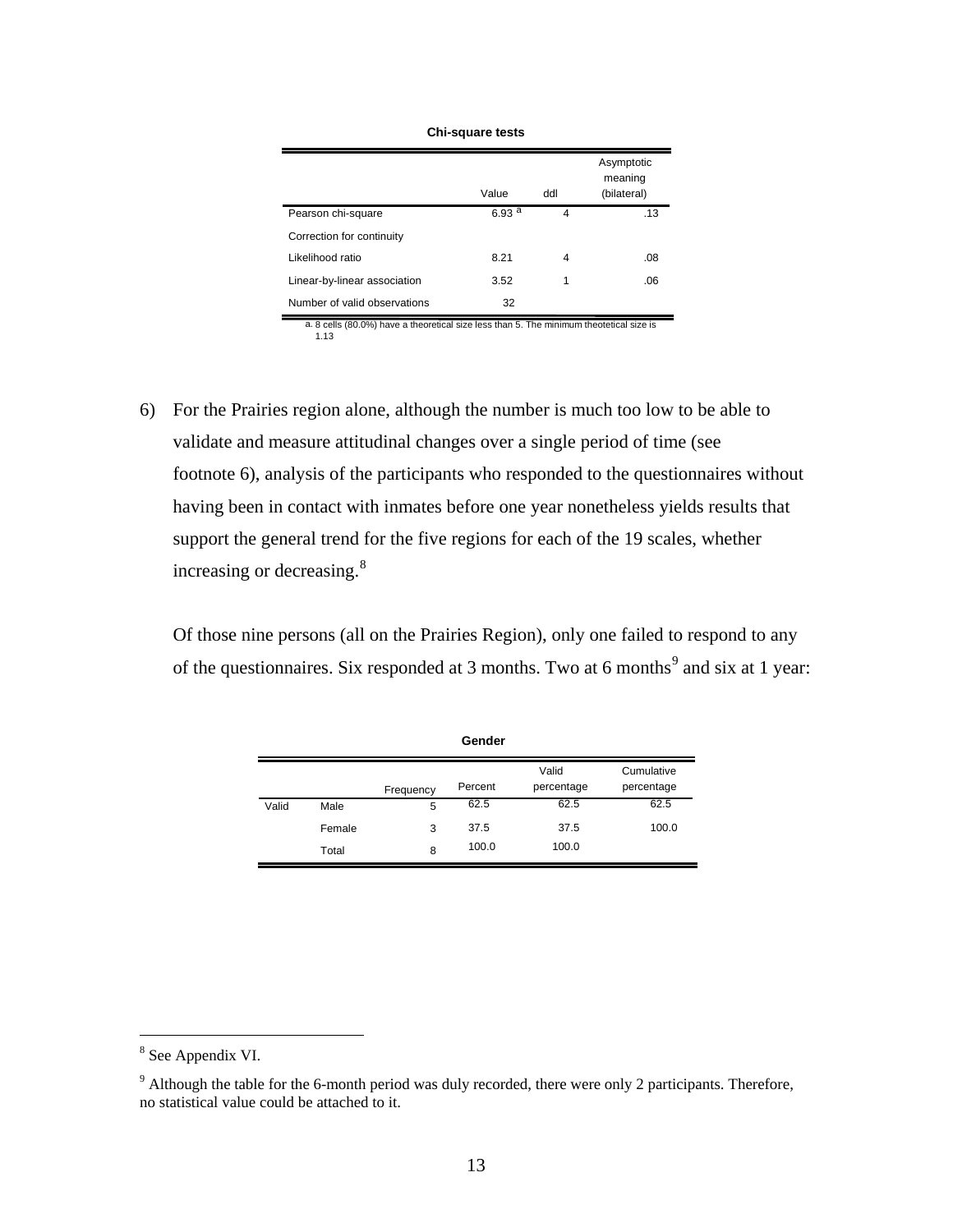## **Methodology**

<span id="page-27-0"></span>In terms of methodology and analytical procedure, we<sup>[10](#page-27-0)</sup> were faced with a number of different options. We chose the one that would enable us to shed some light on the changes that occurred between the time when the participants completed their college training (*Post*) and after *3 months*, *6 months* and *1 year* at an institution.

Comparing the *Post* period to that of *3 months* (65 participants) would have entailed too short a length of time for us to be able to analyze and come to a better understanding of the attitude changes that occurred over time, given that this research was intended to measure the first year spent at a correctional institution. Extending the period of analysis from *Post* to *6 months* (51 subjects) or *1 year* (44 subjects) seemed appropriate. The *Post* period involved only 13 scales, however whereas 19 scales were employed in the analysis of the three time intervals at an institution. By mutual agreement, and after careful consideration of the representative nature of the above six groups, we decided that attitude changes for both genders would be studied through the 38 individuals present at the three-month and one-year time points. This would be supplemented by extracting information from the five other groups depending on whether the segments showed increases or decreases for each of the 22 themes.

If our sampling were to be based on the six groups with their own traits recorded, analyzed and presented in this study according to gender, the only tables that would appear here would be those showing the changes for the 38 men and women who responded for both periods, i.e., at three months and one year. Accordingly, the statistical methods presented in this third report are as follows:

 $10$  The two statisticians and the author of this report.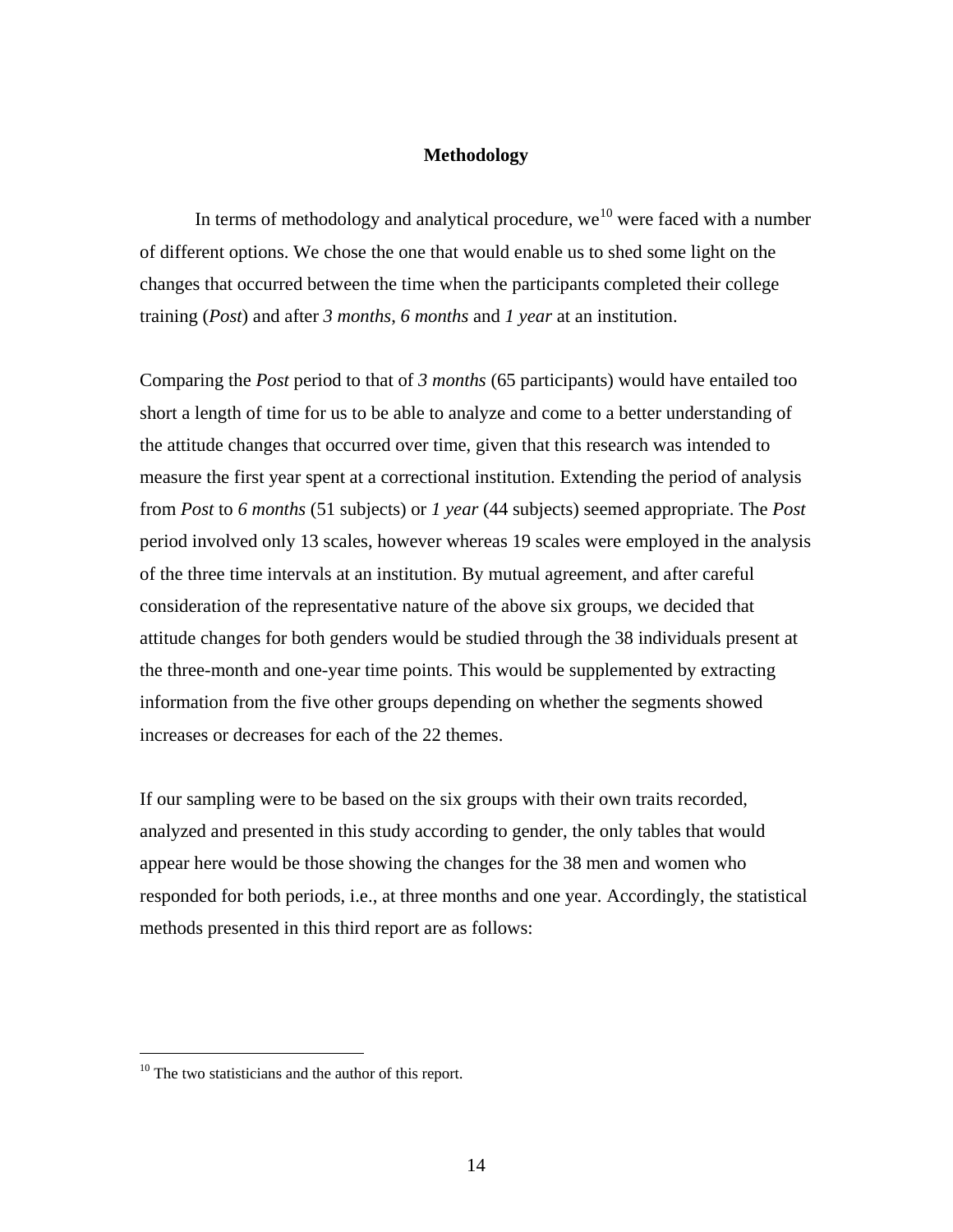- <span id="page-28-0"></span>1) Description of the data for each of the three observation periods and frequencies for all variables by gender for the three periods (after *3 months*, *6 months* and *1 year*);
- 2) Description of the 19 scales with Cronbach alpha values<sup>[11](#page-28-0)</sup> and descriptive statistics by gender for each period;
- 3) For each of the 19 scales, comparison between the 3-month and 1-year periods, taking gender into account (Bollen, 1989);
- 4) Comparison between the 3-month and 1-year periods for the three sets of discrete variables, taking gender into account; and
- 5) Correlational study of the different scales for the 3-month and 1-year periods.

Beyond these five analytical phases, the findings provide a general overview of the changes in the recruits after three months and one year through cross-referencing of the 22 themes codified in *Excel*. [12](#page-28-0)

Finally, in order to avoid redundancies within the reference list, and given that the present is a single study in three parts, *ibidem* (abbreviation: ibid) is used to refer to authors referenced in one of the two previous reports.

<sup>&</sup>lt;sup>11</sup> See Appendix II.

<sup>&</sup>lt;sup>12</sup> See Appendix III.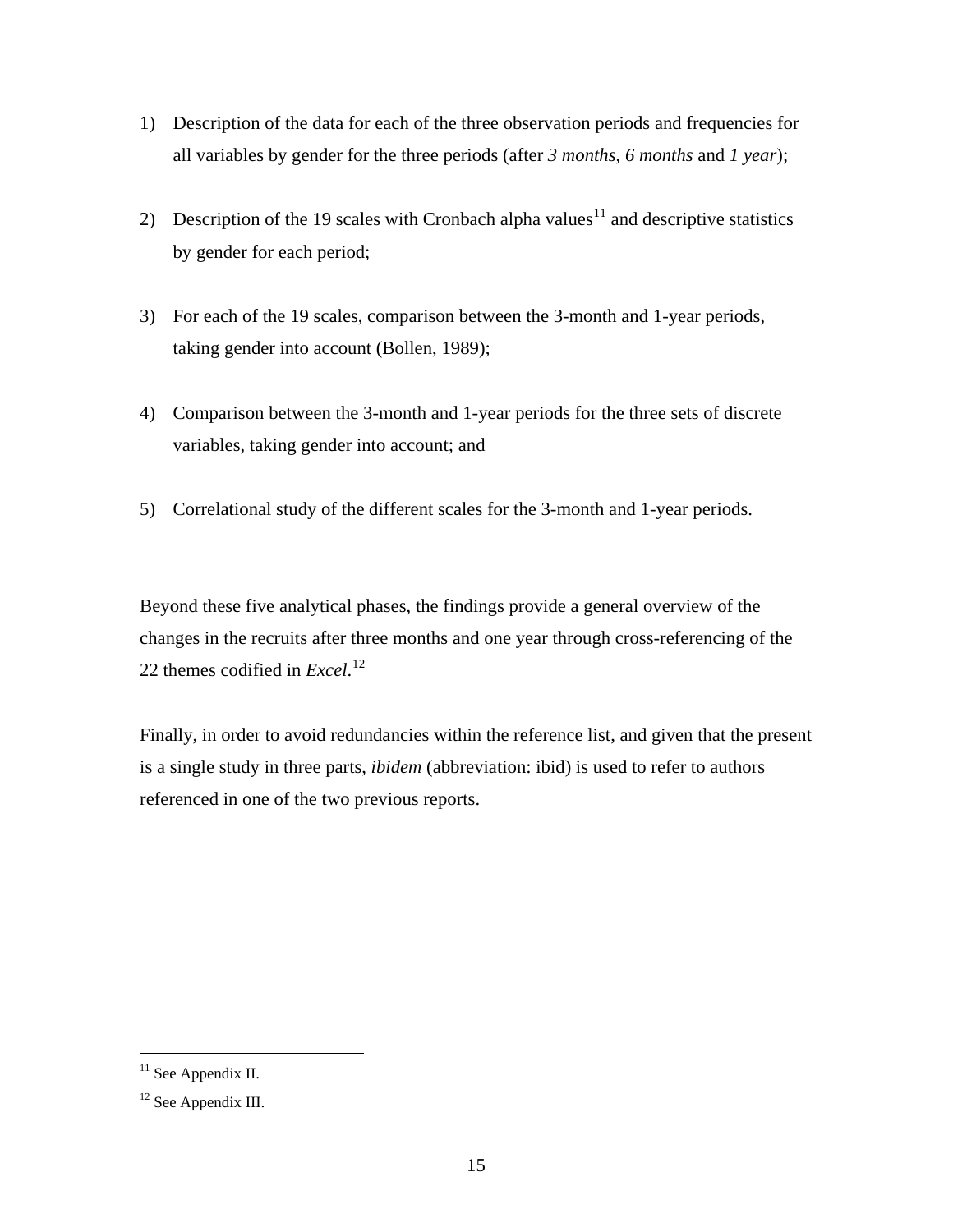## **Dropouts and Other Forms of Attrition**

<span id="page-29-0"></span>In contrast with the *Pre* and *Post* periods*,* attrition at this stage of the game can no longer be attributed to failure, as in the case of attrition during vocational training.<sup>[1](#page-29-0)3</sup> Rather it was linked to three key factors: weariness over time, the reality in the field, and certain sources of pressure clearly identified in e-mail correspondence between the author and participants in each of the five administrative regions.

The three key factors identified where:

- 1) Conditions inherent to any longitudinal research. As indicated on the consent form, participants were free to withdraw at any time. There was thus a natural fatigue and a lack of interest in responding to three identical questionnaires over a period of a year. Furthermore, participants did not always understand why they were being given three questionnaires to which they had already responded (saturation effect);
- 2) Changes in the environment and level of autonomy that underlie the development of knowledge (maturation effect). The respondents were no longer at the college, and many things had changed from the time of their first three months at an institution. The questionnaire therefore represented a past from which participants wished to distance themselves in order to more effectively cope with the realities of the present; and
- 3) Pressure tactics by the union between May and September 2003, particularly in the Quebec Region.<sup>[1](#page-29-0)4</sup>

 $13$  A total of 86 cases of attrition were recorded for the five administrative regions among the 10 CTP classes.

 $14$  Individual and group follow-up took place through 62 e-mails. Among these e-mails, it became obvious that the three- and six-month phases (i.e., from May to September 2003) were most strongly affected. E-mail messages sent for this period and for certain classes were systematically returned with a very brief automated message informing the sender that the recipient was in a contract negotiation period and therefore was unable to respond.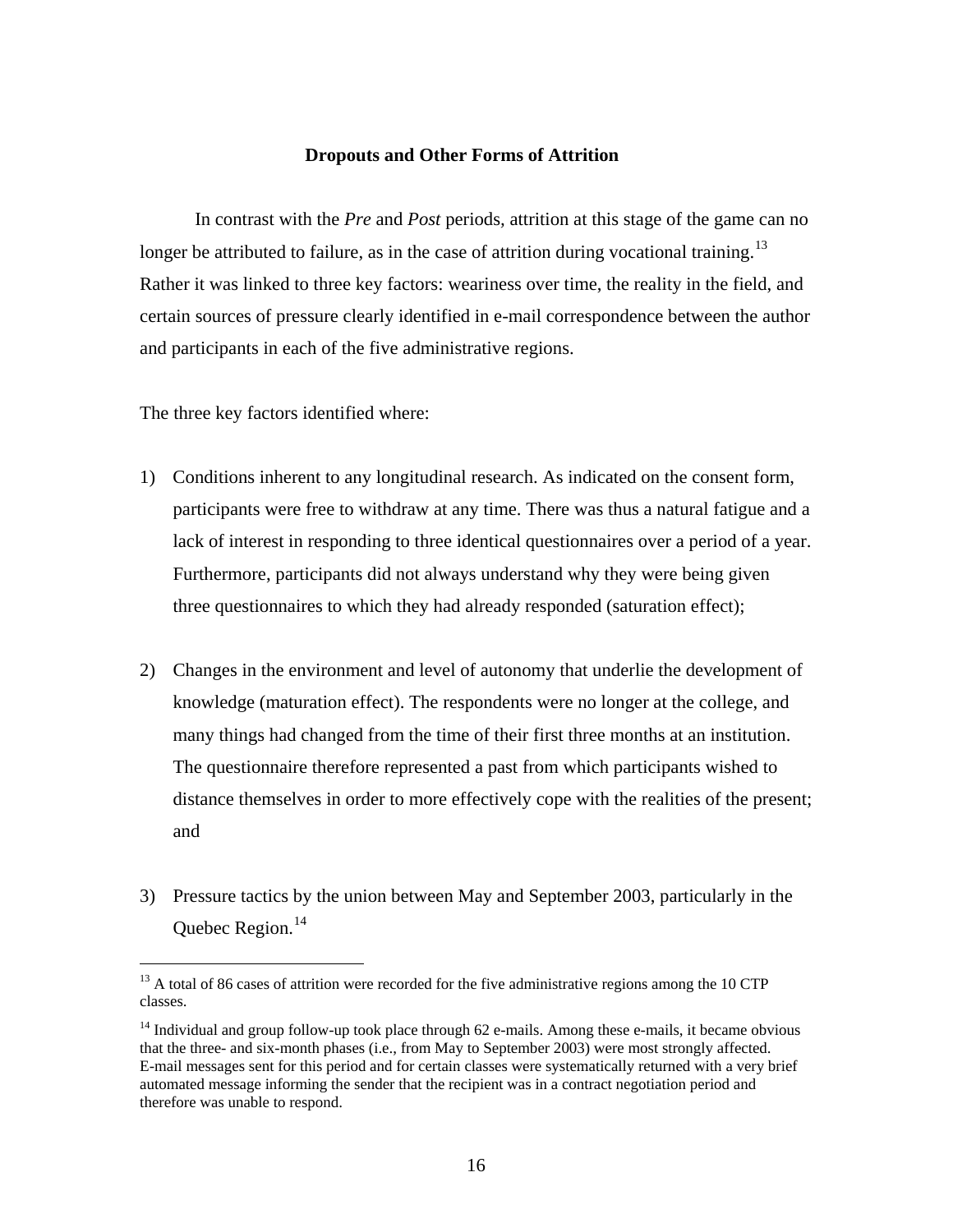The following three tables indicate the frequency of participants by region for each of the three periods:

|       |          | Frequency | Percent      | Valid<br>percentage | Cumulative<br>percentage |
|-------|----------|-----------|--------------|---------------------|--------------------------|
| Valid | Atlantic | 8         | 11.4         | 11.4                | 11.4                     |
|       | Quebec   | 19        | 27.1         | 27.1                | 38.6                     |
|       | Ontario  | 27        | 38.6<br>38.6 |                     | 77.1                     |
|       | Prairie  | 3         | 4.3          | 4.3                 | 81.4                     |
|       | Pacific  | 13        | 18.6         | 18.6                | 100.0                    |
|       | Total    | 70        | 100.0        | 100.0               |                          |

**3mos-sec1-Q3:** 

**6mos-sec1-Q3:** 

|       |          | Frequency | Percent | Valid<br>percentage | Cumulative<br>percentage |
|-------|----------|-----------|---------|---------------------|--------------------------|
| Valid | Atlantic | 5         | 9.8     | 9.8                 | 9.8                      |
|       | Quebec   | 10        | 19.6    | 19.6                | 29.4                     |
|       | Ontario  | 22        | 43.1    | 43.1                | 72.5                     |
|       | Prairie  | 3         | 5.9     | 5.9                 | 78.4                     |
|       | Pacific  | 11        | 21.6    | 21.6                | 100.0                    |
|       | Total    | 51        | 100.0   | 100.0               |                          |

**1yr-sec1-Q3:** 

|       |          | Frequency      | Percent | Valid<br>percentage | Cumulative<br>percentage |
|-------|----------|----------------|---------|---------------------|--------------------------|
| Valid | Atlantic | $\overline{4}$ | 8.5     | 8.5                 | 8.5                      |
|       | Quebec   | 9              | 19.1    | 19.1                | 27.7                     |
|       | Ontario  | 20             | 42.6    |                     | 70.2                     |
|       | Prairie  | 3              | 6.4     | 6.4                 | 76.6                     |
|       | Pacific  | 11             | 23.4    | 23.4                | 100.0                    |
|       | Total    | 47             | 100.0   | 100.0               |                          |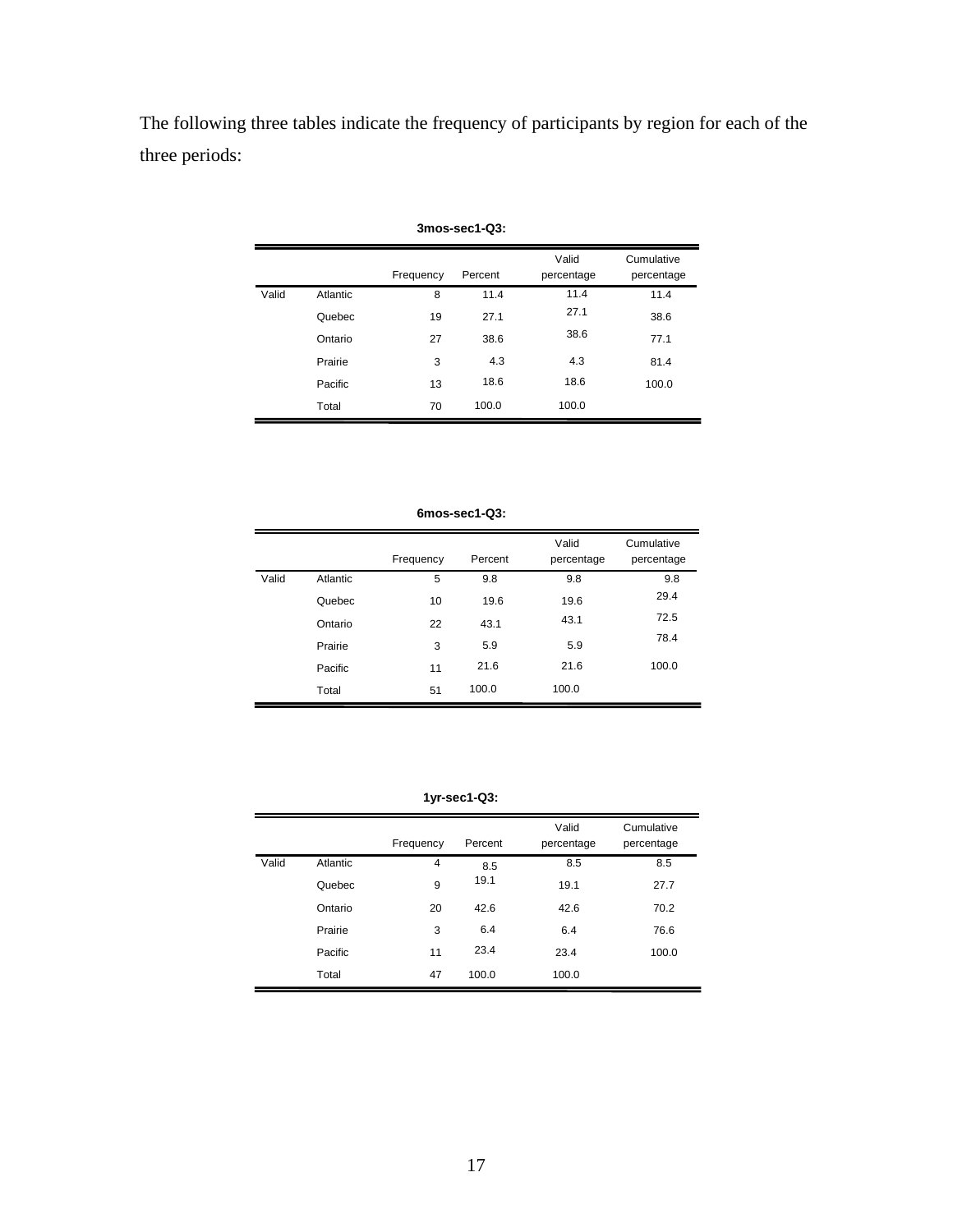It is also worth noting that these three different frequencies (with 147 participants in theory) clearly illustrate the well-known work of Sherif (1936) and Asch (1956) which suggested that, in an environment in which a person does not know how to act, the behaviour of others becomes one of the most important sources of reference in that person's adjustment. For Alain (1993), regardless of the specific locale, new arrivals show compliance when there is an immediate behavioural change in opinion or perceptions arising from the real or imagined presence of a group of persons in a position of strength. This was the case for the recruits after the first three months at an institution.

In any event, this is the type of scenario that tends to beset all longitudinal studies. The fact remains nonetheless that the successive response rates were 52% at three months and 36% at six months, remaining at 36% at the end of the first year. In total, 63% responded at least one of the three times they were approached.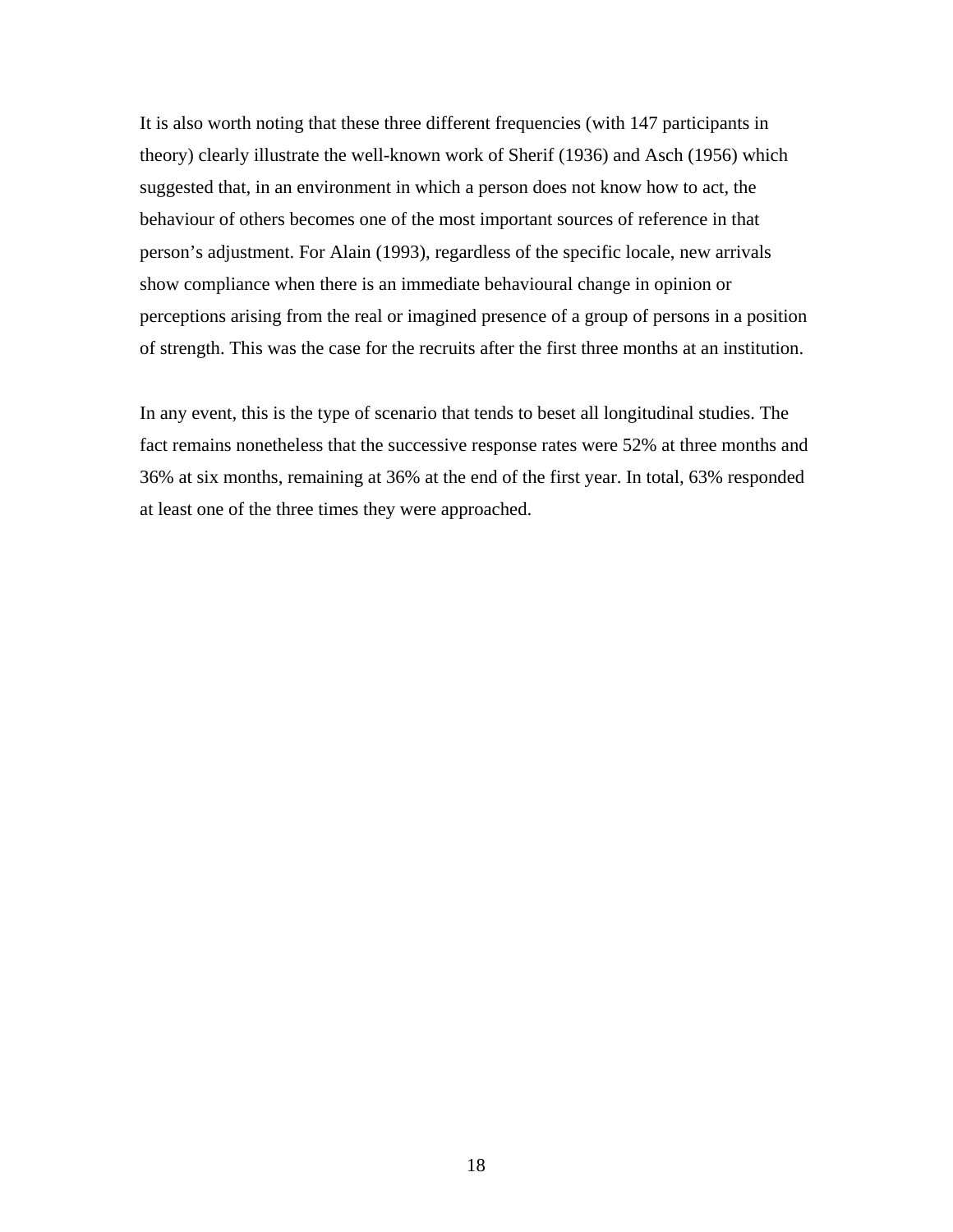## **Descriptive Statistics Showing Changes at 3 Months and 1 Year**

Please note: In this third and final part, the wording and complementary references for each of the 22 themes adds to the literature review presented in the two previous reports. Accordingly, for all references not cited in the bibliography for this third report, please refer to reports R-146 (2004) and R-165 (2005).

## *1) Recruit profile information*

### 1) *Age*

Although this information does not appear on the questionnaire for the institutional period, it is interesting to note that the average ages of participants for the three periods was 33 for men and 32 for the women. For the men, the average age was consistent for the four groups shown below, with a minimum of 23 years and a maximum of 53. For the women, the range was between 22 and 44 years:

#### **Age of participants at 3 months:**

|             |        |                            | N     | Average | Mean | Minimum | Maximum |
|-------------|--------|----------------------------|-------|---------|------|---------|---------|
| Gender      | Male   | Participants' ages at post | $N=3$ | 32.54   | 7.34 | 22.49   | 52.86   |
|             | Female |                            | $N=3$ | 31.98   | 7.25 | 20.86   | 45.22   |
| Total group |        |                            | $N=7$ | 32.26   | 7.25 | 20.86   | 52.86   |

## **Age of participants at 6 months:**

|             |        |                            | Group | N valid | Average | Mean | Minimum | Maximum |
|-------------|--------|----------------------------|-------|---------|---------|------|---------|---------|
| Gender      | Male   | Participants' ages at post | 22    | $N=2$   | 33.09   | 6.56 | 22.92   | 52.86   |
|             | Female |                            | 29    | $N=2$   | 32.57   | 6.55 | 23.37   | 44.07   |
| Total group |        |                            | 51    | $N=5$   | 32.79   | 6.49 | 22.92   | 52.86   |

#### **Age of participants at 1 year:**

|             |        |                            | N valid | Average | Mean | Minimum | Maximum |
|-------------|--------|----------------------------|---------|---------|------|---------|---------|
| Gender      | Male   | Participants' ages at post | $N=2$   | 33.93   | 6.89 | 22.92   | 52.86   |
|             | Female |                            | $N=2$   | 32.37   | 6.98 | 21.97   | 44.07   |
| Total group |        |                            | $N=4$   | 33.06   | 6.91 | 21.97   | 52.86   |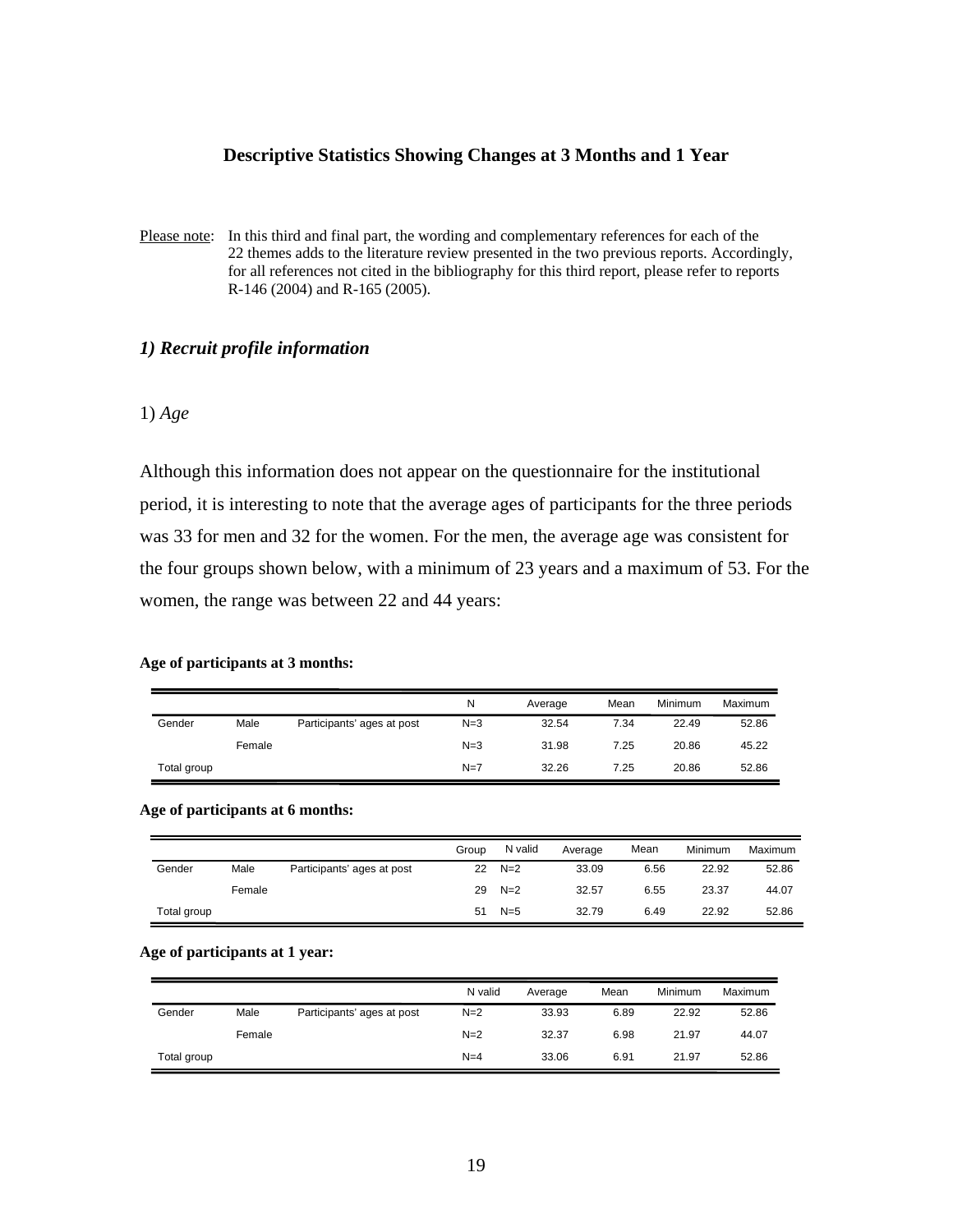|             |        |                            | N valid | Average | Mean | <b>Minimum</b> | Maximum |
|-------------|--------|----------------------------|---------|---------|------|----------------|---------|
| Gender      | Male   | Participants' ages at post | $N=1$   | 33.58   | 7.82 | 22.92          | 52.86   |
|             | Female |                            | $N=2$   | 32.72   | 7.30 | 21.97          | 44.07   |
| Total group |        |                            | $N=3$   | 33.06   | 7.41 | 21.97          | 52.86   |

## **Age of participants at 3 months and 1 year:**

First finding: Analysis of the participants present for the *Pre A*, *Post*, *3 months*, *6 months* and *1 year* questionnaire administrations and of the dates of birth of each participant between March 24, 2003 and October 4, 2004 showed that the average age remained constant at 33 years for the men and 32 for the women:

| OI VUD OLUUSLIVS               |               |    |        |                       |                      |  |  |
|--------------------------------|---------------|----|--------|-----------------------|----------------------|--|--|
|                                |               |    |        | Standard<br>deviation | Standard<br>error of |  |  |
|                                | PreA-Demo-Q2: | N  | Mean   |                       | mean                 |  |  |
| Participants' ages<br>at pre A | Male          | 77 | 33.198 | 7.0359                | .8018                |  |  |
|                                | Female        | 70 | 30.921 | 7.2515                | .8667                |  |  |
| Participants' ages<br>at post  | Male          | 77 | 33.402 | 7.0373                | .8019                |  |  |
|                                | Female        | 70 | 31.135 | 7.2605                | .8678                |  |  |

## **Group Statistics**

| <b>Descriptive statistics</b>  |     |         |         |        |           |  |
|--------------------------------|-----|---------|---------|--------|-----------|--|
|                                | N   | Minimum | Maximum | Mean   | Std. Dev. |  |
| Participants' ages<br>at pre A | 147 | 20.46   | 52.59   | 32.114 | 7.2058    |  |
| Participants' ages<br>at post  | 147 | 20.65   | 52.87   | 32.323 | 7.2100    |  |
| N valid (listwise)             | 147 |         |         |        |           |  |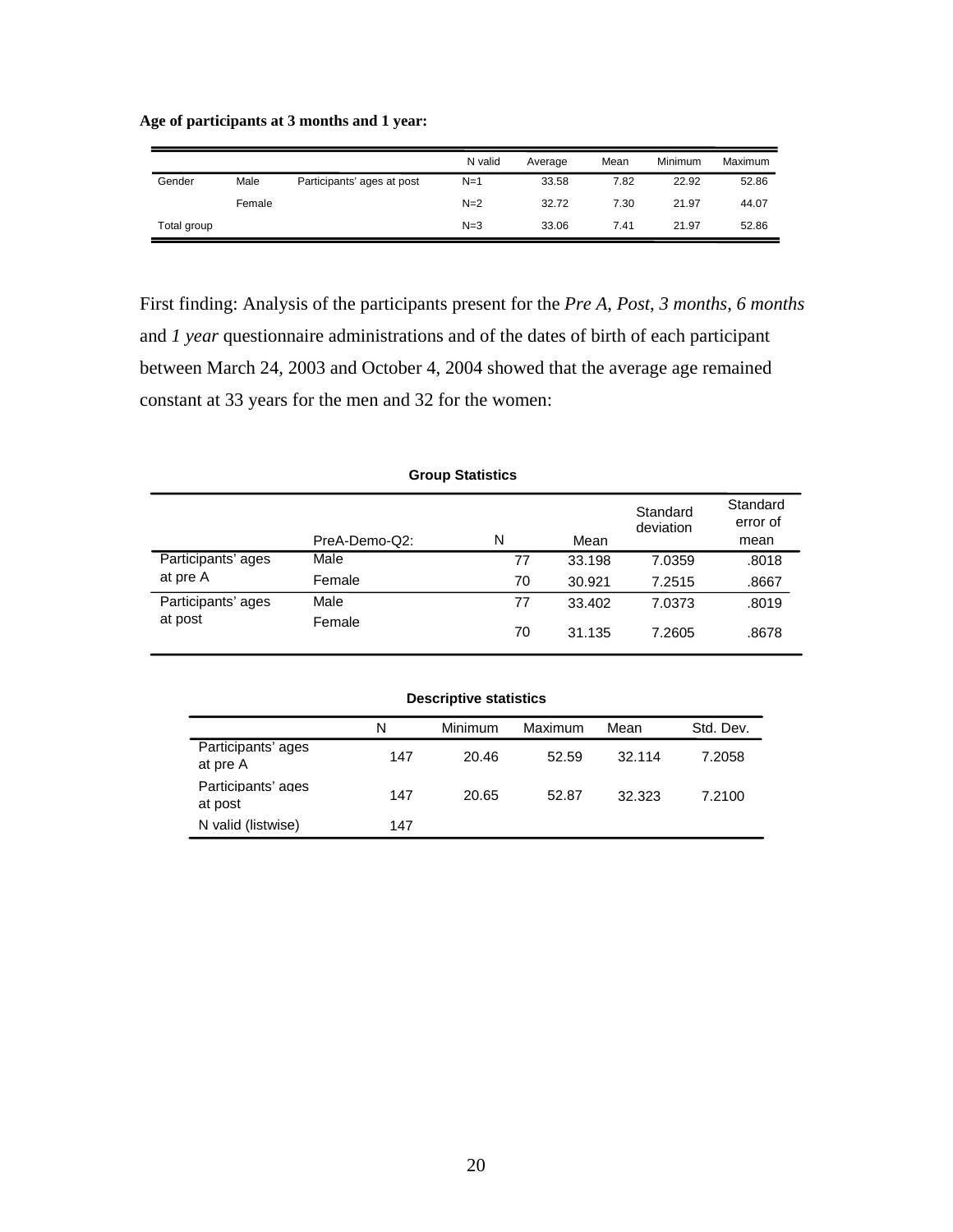## *2) Marital status*

The data indicate that three people who were single during the college training married within a year after starting work at an institution and that one person who was married separated:

| Group size     |                    |                             |                |               |       |  |
|----------------|--------------------|-----------------------------|----------------|---------------|-------|--|
|                |                    | 1yr-sec1-Q1: Marital status |                |               |       |  |
|                |                    | single                      | married/c. law | sep./divorced | Total |  |
| 3mos-sec1-     | single             | 12                          | 3              | $\Omega$      | 15    |  |
| Marital status | married/common law | $\Omega$                    | 21             |               | 22    |  |
|                | separated/divorced | $\Omega$                    | 0              |               | 1     |  |
| Total          |                    | 12                          | 24             | 2             | 38    |  |

**Cross-tabulation3mos-sec1-Q1: Marital status \* 1yr-sec1-Q1: Marital status**

## 3) *Gender*

For the four periods other than the first period, the participation rate remained higher among women than among men:

| <b>Period at institution</b>  | $(n=)$ | Men | Women |
|-------------------------------|--------|-----|-------|
| 3 months                      | 70     | 35  | 35    |
| 6 months                      | 51     | 22  | 29    |
| 1 year                        | 47     | 21  | 26    |
| 3 months and 1 year           | 38     | 15  | 23    |
| 3 months, 6 months and 1 year | 32     | 12  | 20    |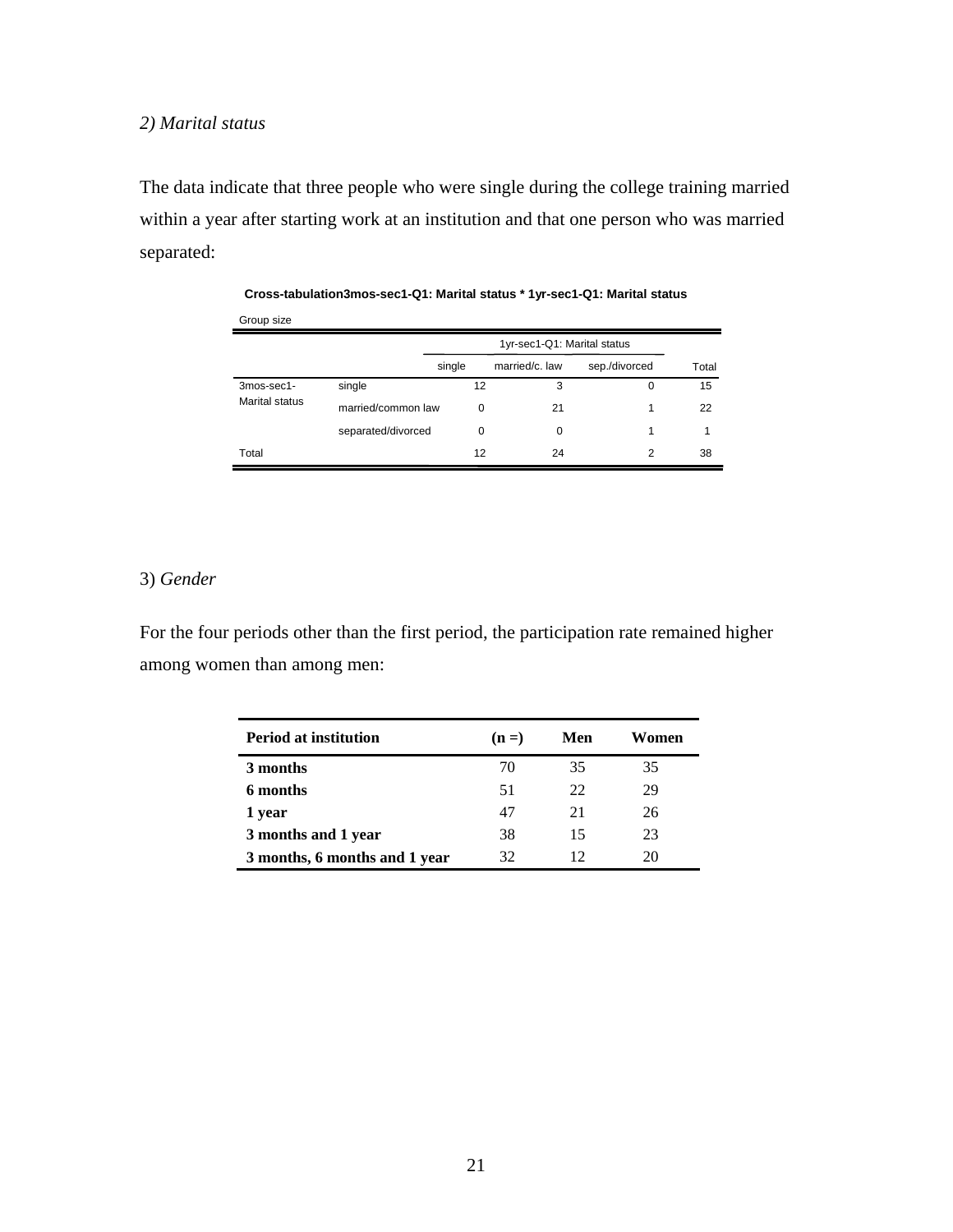## *4) Do have any children?*

$$
I) Yes \t2) No
$$

It was noted that only one child was born during the study period:

| Group size |     |                             |    |       |  |  |
|------------|-----|-----------------------------|----|-------|--|--|
|            |     | $1yr-sec1-Q2$ :<br>children |    |       |  |  |
|            |     | yes                         | no | Total |  |  |
| 3mos-sec1- | yes | 20                          | O  | 20    |  |  |
| children   | no  | 1                           | 17 | 18    |  |  |
| Total      |     | 21                          | 17 | 38    |  |  |

**Cross-tabulation 3mos-sec1-Q2: children \* 1yr-sec1-Q2: children**

## 5) *Region of selection*

### **Cross-tabulation 3mos-sec1-Q3: region \* 1yr-sec1-Q3:**

| S. S. S. P. S. E. S. |          |                     |        |         |             |             |       |
|----------------------|----------|---------------------|--------|---------|-------------|-------------|-------|
|                      |          | 1yr-sec1-Q3: region |        |         |             |             |       |
|                      |          | Atlantic            | Quebec | Ontario | Prairie     | Pacific     | Total |
| 3mos-sec1-<br>region | Atlantic | $\overline{4}$      | 0      | 0       | 0           | $\mathbf 0$ | 4     |
|                      | Quebec   | 0                   | 7      | 0       | 0           | 0           | 7     |
|                      | Ontario  | 0                   | 0      | 15      | $\mathbf 0$ | $\mathbf 0$ | 15    |
|                      | Prairie  | 0                   | 0      | 0       | 3           | 0           | 3     |
|                      | Pacific  | 0                   | 0      | 0       | 0           | 9           | 9     |
| Total                |          | $\overline{4}$      | 7      | 15      | 3           | 9           | 38    |

Group size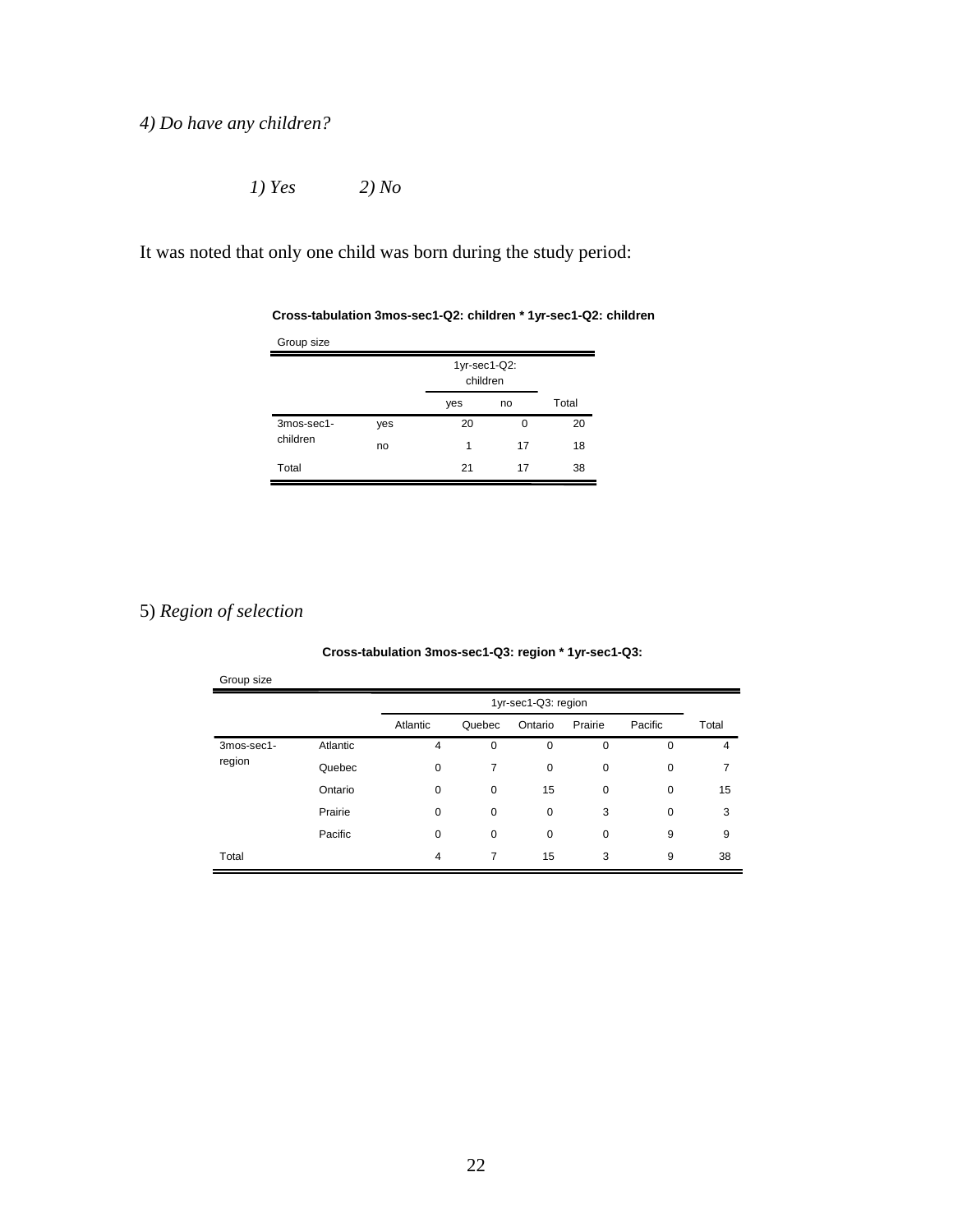# 6) *What language(s) do you speak?*

For English, there was only one change:

| Group size        |                               |     |    |       |
|-------------------|-------------------------------|-----|----|-------|
|                   | 1yr-sec1-<br>langage: English |     |    |       |
|                   |                               | yes | no | Total |
| 3mos-sec1-        | yes                           | 32  |    | 32    |
| language: English | no                            | 1   | 5  | 6     |
| Total             |                               | 33  | 5  | 38    |

## **Cross-tabulation 3mos-sec1-Q4: langue: English 1yr-sec1-Q4: language: English**

For French, there were no changes:

| Group size    |     |                               |    |       |
|---------------|-----|-------------------------------|----|-------|
|               |     | 1yr-sec1-<br>language: French |    |       |
|               |     | yes                           | no | Total |
| 3mos-sec1-Q4: | yes | 10                            | 0  | 10    |
| French        | no  | 0                             | 28 | 28    |
| Total         |     | 10                            | 28 | 38    |

#### **Cross-tabulation 3mos-sec1-Q4: language: French\* 1yr-sec1-Q4: language: French**

For other language(s) spoken, there was only one change:

## **Cross-tabulation 3mos-sec1-Q4: language: other \* 1yr-sec1-Q4: language: other**

| Group size      |     |                              |    |       |
|-----------------|-----|------------------------------|----|-------|
|                 |     | 1yr-sec1-<br>language: other |    |       |
|                 |     | yes                          | no | Total |
| 3mos-sec1-      | yes | 2                            | 0  | 2     |
| language: other | no  | 1                            | 34 | 35    |
| Total           |     | 3                            | 34 | 37    |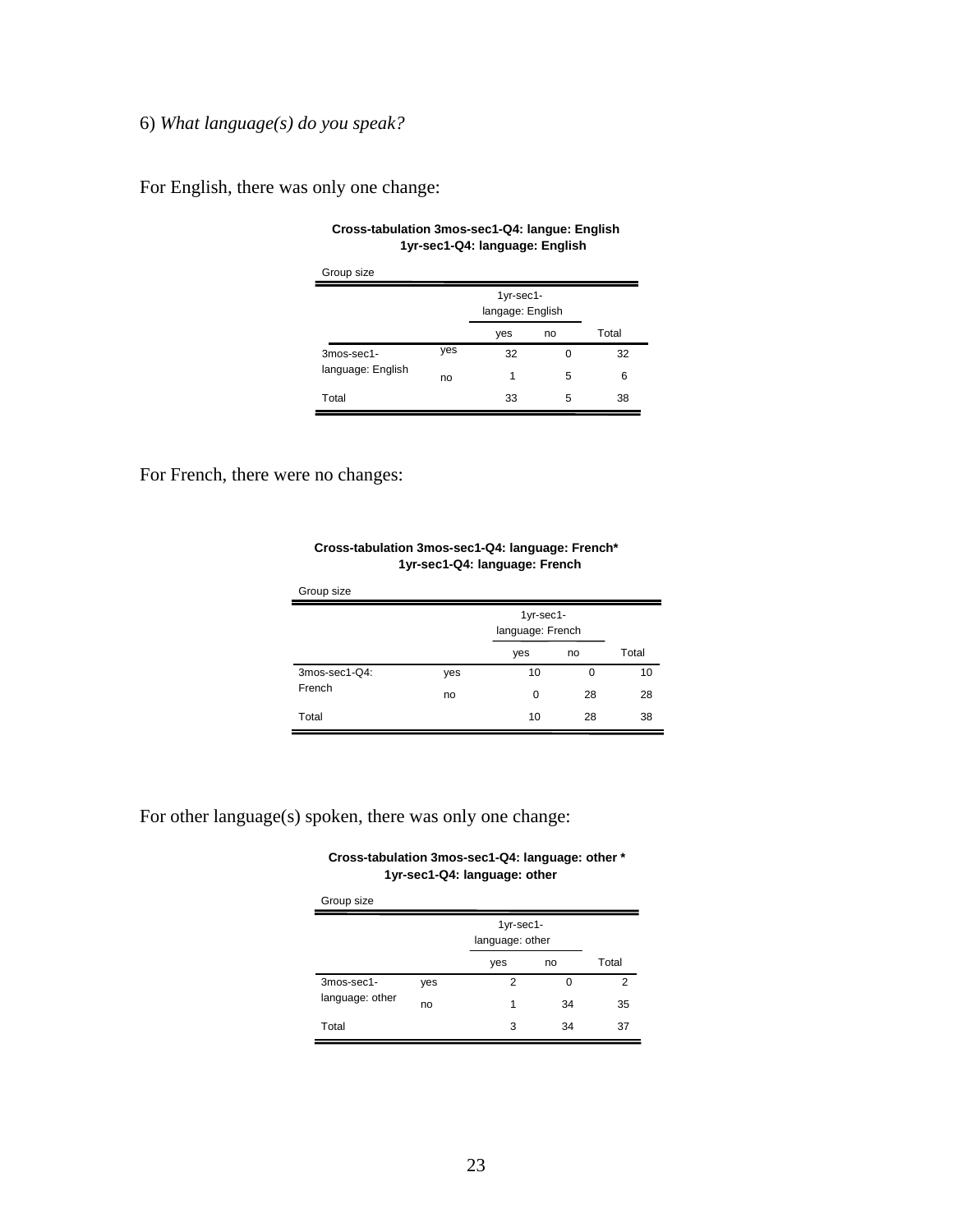## <span id="page-37-0"></span>*2) Health and lifestyle*

## *1) Tobacco*

In Canada, slightly over five million people aged 15 and over (20% of the population) smoke on a daily basis. These findings have remained unchanged since  $2003^{15}$  $2003^{15}$  $2003^{15}$  (Canadian Tobacco Use Monitoring Survey/CTUMS, Health Canada, 2004). Those using tobacco on a daily basis reported smoking approximately 15 cigarettes a day, with men smoking more than women (17 versus 13 cigarettes a day respectively).

The literature shows that women who want to stop smoking have more difficulty than their male counterparts. Physiologically, women seem to metabolize nicotine more slowly than men do, which means that equal amounts of nicotine translate into a higher dose in relation to body weight. This partly explains why weight gain and physiological withdrawal symptoms are much more pronounced among women (Health Canada, 1999; Health Canada, 2004; Kinnon and Hanvey, 1995).

In this case, the percentage of those who smoked at one year were essentially the same as those recorded after three months of training at the college. Comparison of the results between three months and one year at an institution revealed a change in smoking habits for only one officer. The findings indicated that 60% were non-smokers and 40% were smokers. Although rates were higher for women, those findings were not pronounced enough to be reported for that period. No significant changes were recorded for the five other sampling groups.

<sup>&</sup>lt;sup>15</sup> These figures are likely unduly low considering that the response rate for the CTUMS (conducted by Statistics Canada) was lower than normal.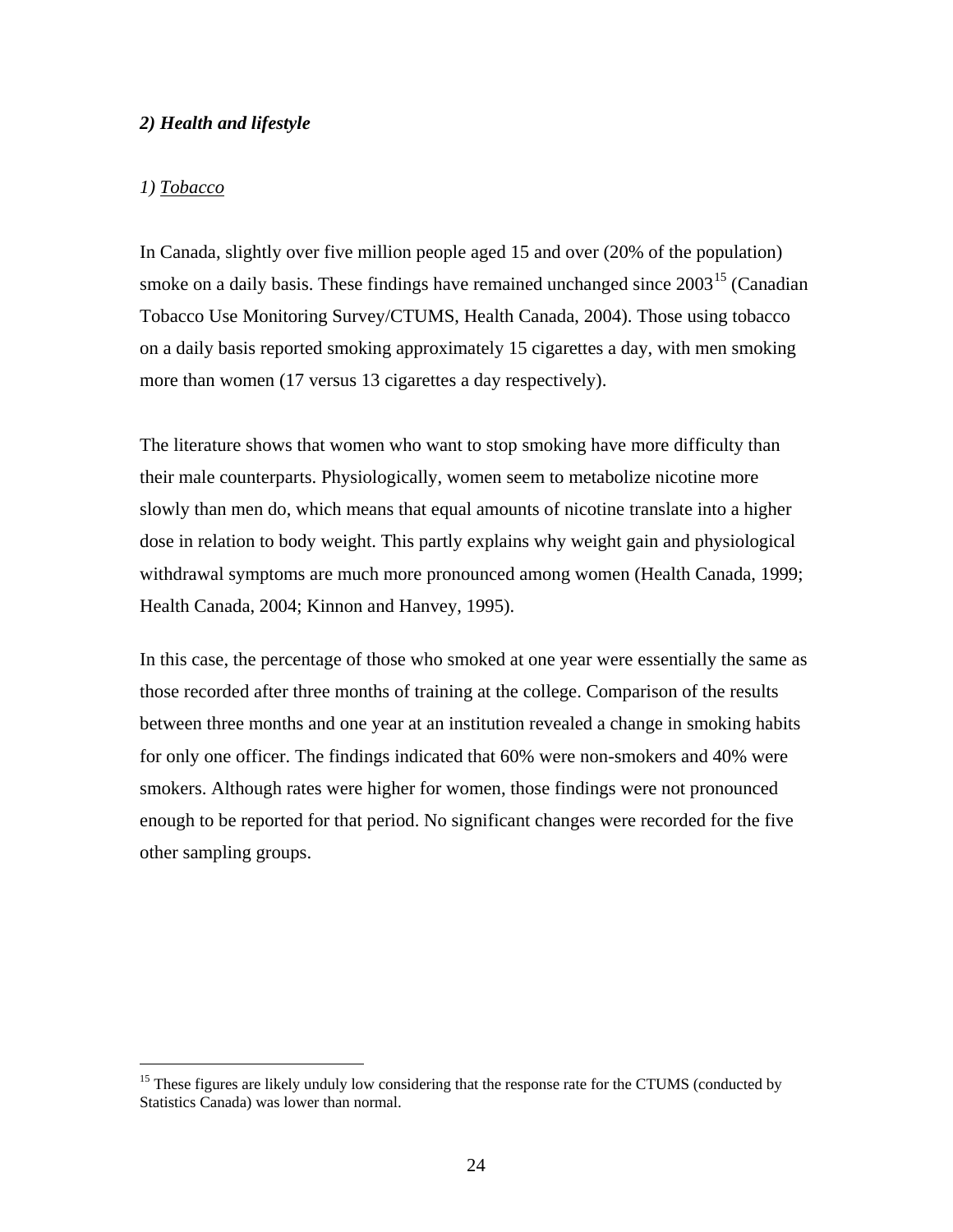# *1) Do you use tobacco products?*

*1) Yes 2) Never* 

| Group size |       |                            |       |       |
|------------|-------|----------------------------|-------|-------|
|            |       | $1yr-sec1-Q9$ :<br>tobacco |       |       |
|            |       | yes                        | never | Total |
| 3mos-sec1- | yes   | 14                         | O     | 14    |
| tobacco    | never | 1                          | 23    | 24    |
| Total      |       | 15                         | 23    | 38    |

**Cross-tabulation 3mos-sec1-Q9: tobacco \* 1yr-sec1-Q9: tobacco**

The comparison between daily cigarette use after three months and after one year at an institution was as follows:

*2) If you smoke, on average how many cigarettes a day do you smoke?* 

| $1) 1-4$ | $2) 5-9$ | $3)$ 10-19 | $4) 20-29$ | $5)$ 30 or plus |
|----------|----------|------------|------------|-----------------|
|          |          |            |            |                 |

**Cross-tabulation 3mos-sec1-Q10: number of digarettes per day \* 1yr-sec1-Q10: number of cigarettes per day**

| Group size              |         |                                            |          |           |           |                |
|-------------------------|---------|--------------------------------------------|----------|-----------|-----------|----------------|
|                         |         | 1yr-sec1-Q10: number of cigarettes per day |          |           |           |                |
|                         |         | $1 - 4$                                    | $5-9$    | $10 - 19$ | $20 - 29$ | Total          |
| 3mos-sec1-              | $1 - 4$ | 3                                          | $\Omega$ | $\Omega$  |           | 4              |
| number of<br>cigarettes | $5-9$   | 1                                          |          |           | 0         | 3              |
| per day                 | $10 -$  | $\Omega$                                   | 0        | 4         |           | 5              |
|                         | $20 -$  | 0                                          | $\Omega$ | $\Omega$  | 2         | $\overline{2}$ |
| Total                   |         | 4                                          |          | 5         | 4         | 14             |

Here also, the findings did not point to any change in smoking habits between the two time points.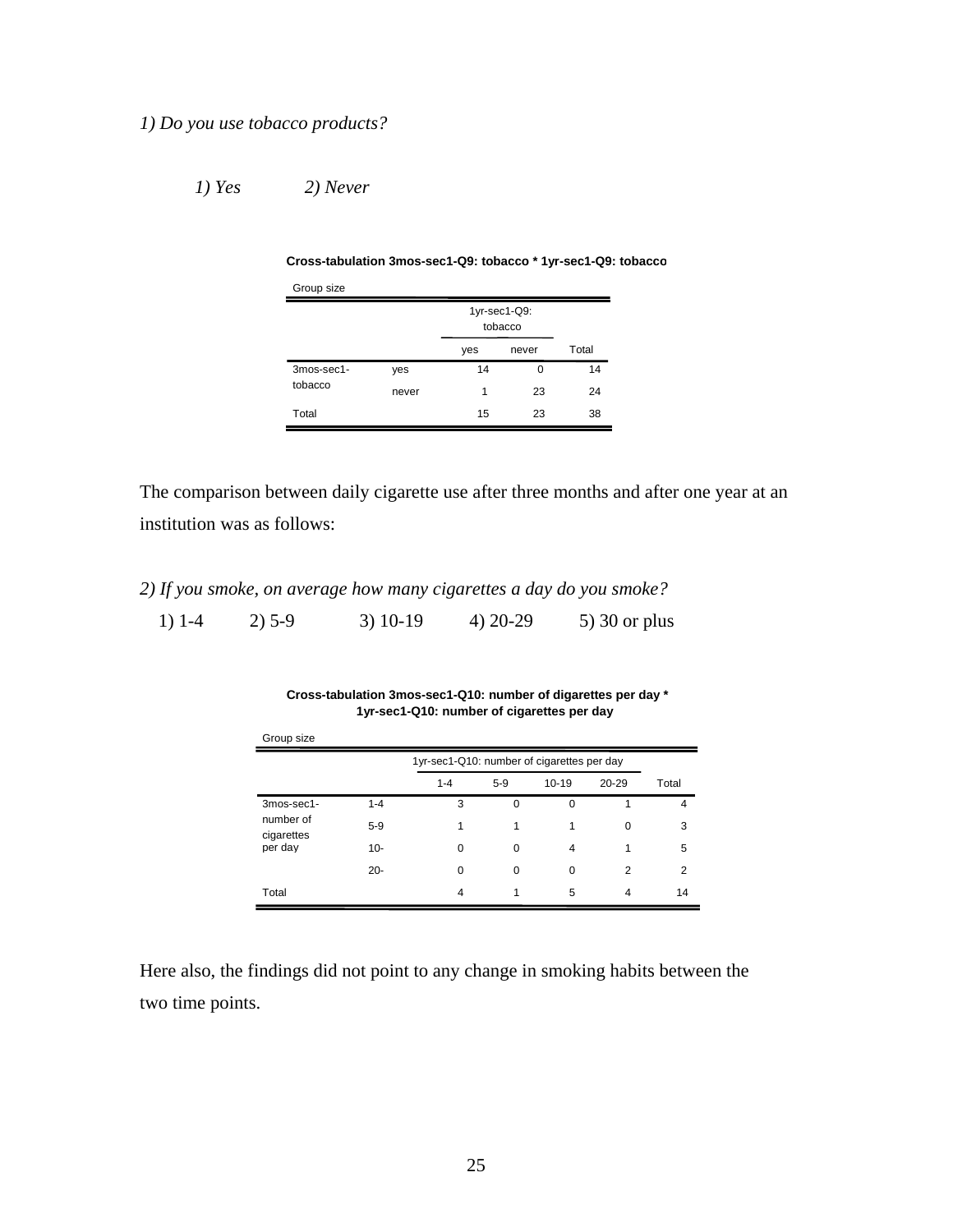# *Alcohol consumption*

In terms of both usage and frequency, the data collected did not indicate any conclusive changes. The same observation was made for the five other sampling groups.

*1) Do you drink alcohol (beer, wine, coolers, or hard liquor)?*

| Group size     |                       |     |            |       |
|----------------|-----------------------|-----|------------|-------|
|                | 1yr-sec1-Q11: alchool |     |            |       |
|                |                       | yes | never used | Total |
| 3mos-sec1-Q11: | yes                   | 31  | っ          | 33    |
| alcohol        | never used            | 3   |            | 4     |
| Total          |                       | 34  | 3          | 37    |

**Cross-tabulation 3mos-sec1-Q11: alcohol \* 1yr-sec1-Q11: alcohol**

*2) In the last three months, how many times did you have five or more drinks on one occasion?* 

| Cross-tabulation 3mos-sec1-Q12: alcohol use 3 mos * 1yr-sec1-Q12: alcohol use 3 mos |
|-------------------------------------------------------------------------------------|
|-------------------------------------------------------------------------------------|

| Group size |  |
|------------|--|
|            |  |
|            |  |

|                      |                  |       | 1yr-sec1-Q12: alcohol use 3 mos |                |           |           |                  |       |
|----------------------|------------------|-------|---------------------------------|----------------|-----------|-----------|------------------|-------|
|                      |                  | never | once                            | 2 or 3 times   | 4-6 times | 7-9 times | 10 or more times | Total |
| 3mos-sec1-Q12:       | never            | 10    |                                 |                | 0         | 0         | 0                | 12    |
| alcohol use<br>3 mos | once             |       | 2                               | $\overline{ }$ | 0         | 0         | $\Omega$         | 4     |
|                      | 2 or 3 times     | 0     | 0                               | 4              |           | 2         | $\Omega$         |       |
|                      | 4-6 times        | 0     |                                 | 4              |           | 0         |                  |       |
|                      | 10 or more times | 0     | $\Omega$                        | $\Omega$       | $\Omega$  | $\Omega$  |                  |       |
| Total                |                  | 11    | 4                               | 10             | 2         | 2         | 2                | 31    |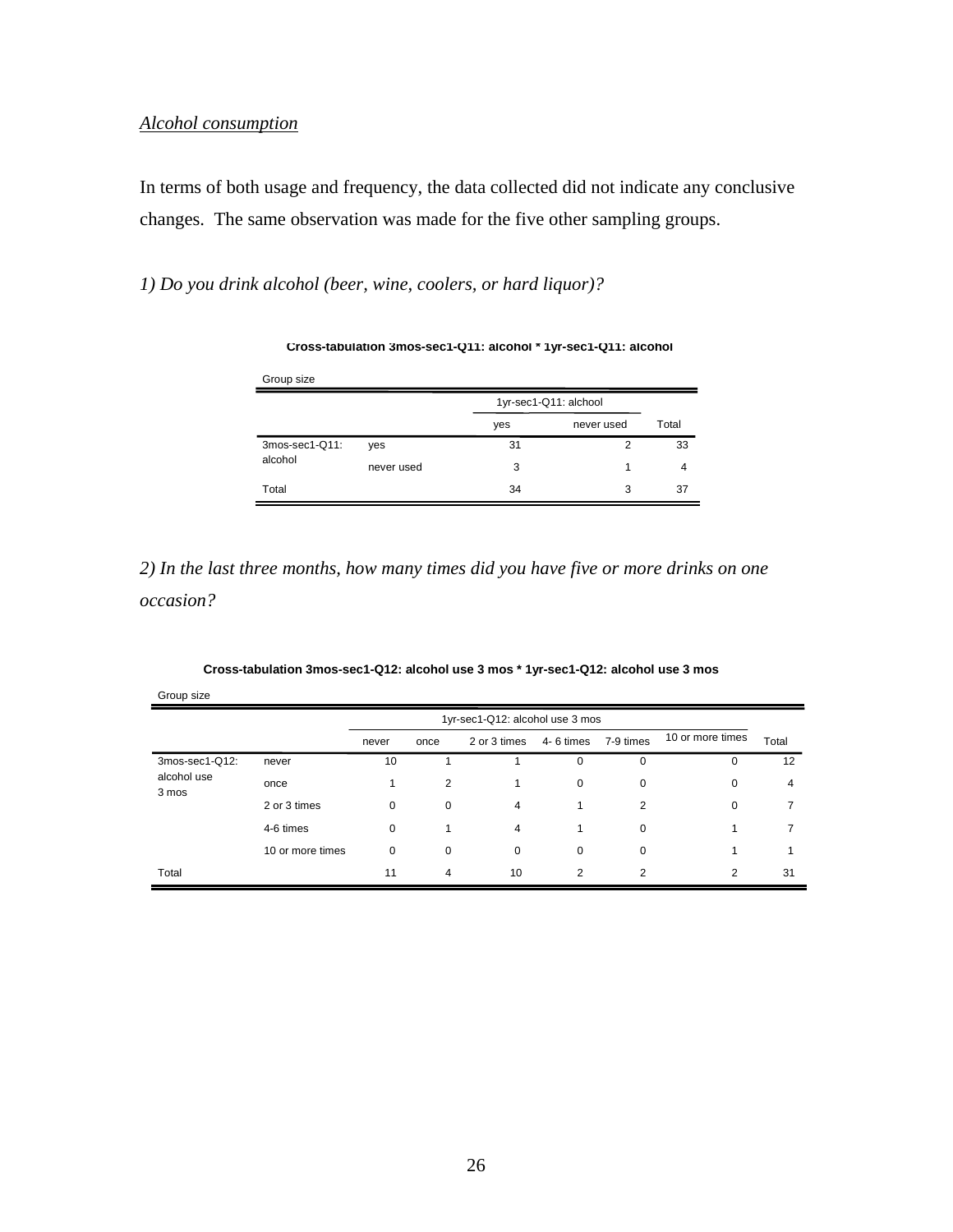# *3) During an average week, how many days do you have at least one drink of alcohol?*

| Group size                 |                |                |               |                                       |                       |       |
|----------------------------|----------------|----------------|---------------|---------------------------------------|-----------------------|-------|
|                            |                |                |               | 1yr-sec1-Q13: no. dys 1 drink alcohol |                       |       |
|                            |                | less than once | once/<br>week | 2-3 days<br>week                      | $4 - 6$ days/<br>week | Total |
| 3mos-sec1-Q13:             | less than once | 12             | 3             | 2                                     | 0                     | 17    |
| no. dys 1 drink<br>alcohol | once/week      | 3              | 4             | 2                                     |                       | 10    |
|                            | 2-3 days/week  | 0              | 3             |                                       | 0                     | 4     |
|                            | 4-6 days/week  | 0              | 0             | 0                                     |                       |       |
| Total                      |                | 15             | 10            | 5                                     | 2                     | 32    |

#### **Cross-tabulation 3mos-sec1-Q13: no. dys 1 drink alcohol\* 1yr-sec1-Q13: no. dys 1 drink alcohol**

# *Drugs or medication*

 $G_{\text{source}}$  size

Analysis of usage and frequency of drugs or medication did not indicate any changes that warranted being reported. No changes were recorded for the five other sampling groups.

*How often do you use the following over-the-counter drugs or medication?* 

a- Painkillers (Tylenol, Aspirin, etc.):

| Group size                     |                  |                     |                            |                     |                    |       |
|--------------------------------|------------------|---------------------|----------------------------|---------------------|--------------------|-------|
|                                |                  |                     | 1yr-sec1-Q14a: painkillers |                     |                    |       |
|                                |                  | almost<br>every day | app. once/<br>week         | app. once/<br>month | rarely<br>or never | Total |
| 3mos-sec1-Q14a:<br>painkillers | almost every day |                     | $\Omega$                   | 0                   | $\Omega$           |       |
|                                | app. once/week   | 0                   | 2                          | 0                   | 2                  | 4     |
|                                | app. once/month  | 0                   | 5                          | 6                   |                    | 12    |
|                                | rarely or never  | 0                   | $\overline{2}$             |                     | 18                 | 21    |
| Total                          |                  |                     | 9                          |                     | 21                 | 38    |

#### **Cross-tabulation 3mos-sec1-Q14a: painkillers \* 1yr-sec1-Q14a: painkillers**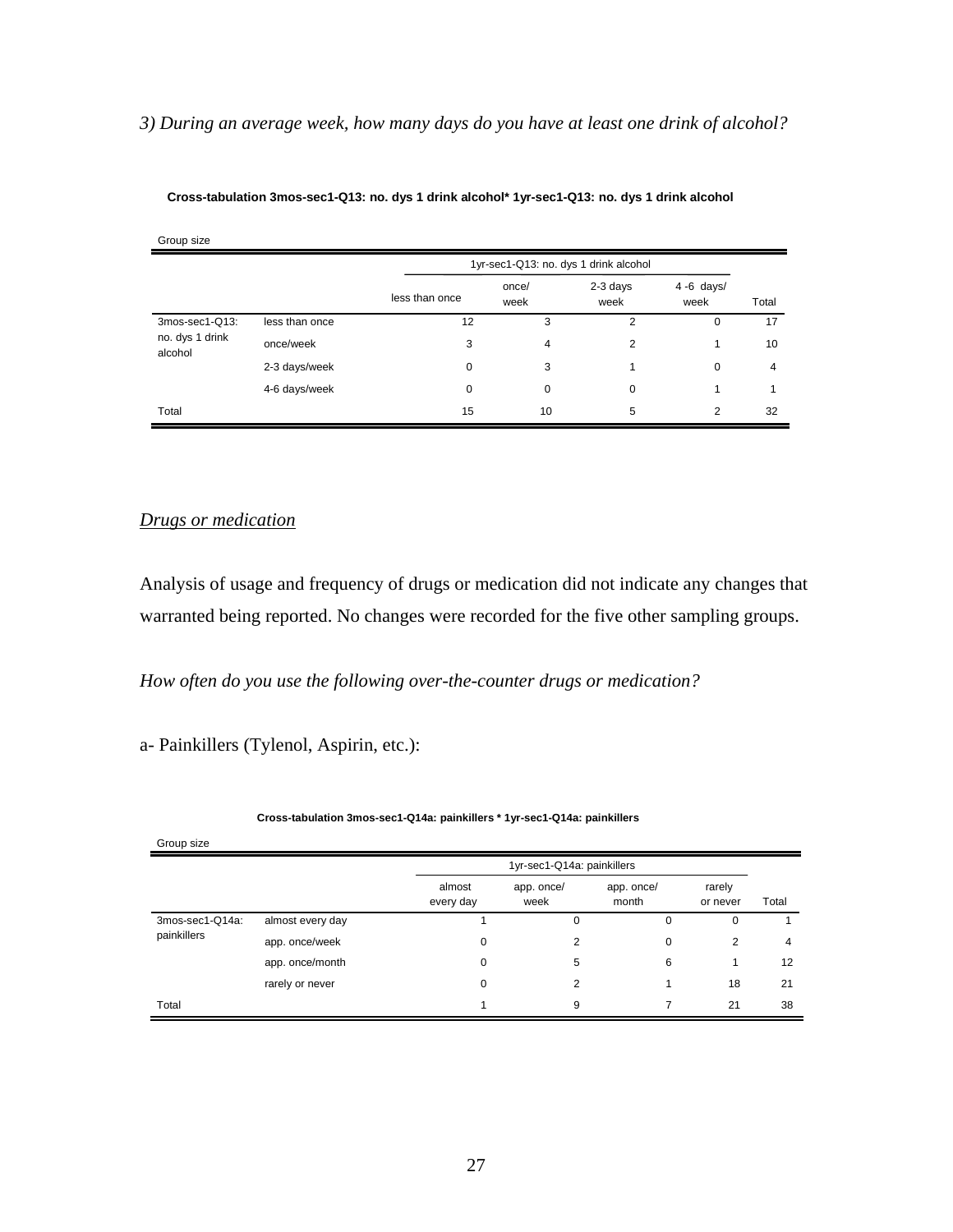## <span id="page-41-0"></span>b- Antacids (Tums, Rolaids, Maalox, etc.):

| Effect           |                 |                         |                     |                    |       |
|------------------|-----------------|-------------------------|---------------------|--------------------|-------|
|                  |                 | 1yr-sec1-Q14b: antacids |                     |                    |       |
|                  |                 | app. once/<br>week      | app. once/<br>month | rarely<br>or never | Total |
| 3mois-sec1-Q14b: | app. once/week  |                         | 0                   |                    | 2     |
| antacids         | app. once/month | 1                       | 4                   | 1                  | 6     |
|                  | rarely or never | 3                       |                     | 26                 | 30    |
| Total            |                 | 5                       | 5                   | 28                 | 38    |

#### **Cross-tabulation 3mos-sec1-Q14b: antacids \* 1yr-sec1-Q14b: antacids**

## c- Antihistamines (Seldane, Hismanal, etc.):

Group size

#### **Cross-tabulation 3mos-sec1-Q14c: antihistamines \* 1yr-sec1-Q14c: antihistamines**

| - - - - - - - - -                  |                  |                     |                               |                     |                    |       |
|------------------------------------|------------------|---------------------|-------------------------------|---------------------|--------------------|-------|
|                                    |                  |                     | 1an-sec1-Q14c: antihistamines |                     |                    |       |
|                                    |                  | almost<br>every day | app. once/<br>week            | app. once/<br>month | rarely<br>or never | Total |
| 3mois-sec1-Q14c:<br>antihistamines | almost every day |                     | 0                             | 0                   | 0                  |       |
|                                    | app. once/month  | 0                   | $\Omega$                      |                     | 0                  |       |
|                                    | rarely or never  | 0                   | 4                             | 2                   | 30                 | 36    |
| Total                              |                  |                     | 4                             | 3                   | 30                 | 38    |

In short, the intent here was not to make conclusions regarding specific health issue with respect to newly promoted correctional officers but rather to provide a profile of their first year of employment at the Correctional Service of Canada. We found no significant changes in the use of tobacco, alcohol or prescription drugs during the participants' first year of service and their adjustment to their new career. Comparison with the five other groups identified for analysis $16$  also did not yield any data that indicated any kind of impact over time.

Although these findings were not overly revealing for any of the six different groups identified for this research, this theme could easily be explored at a later date in other studies over a longer period of time and with a much broader sample with respect to years

<sup>&</sup>lt;sup>16</sup> The responses for each of the 22 themes by the group of 38 participants who responded for both the three-month and one-year administrations were consistent with those of the other five groups.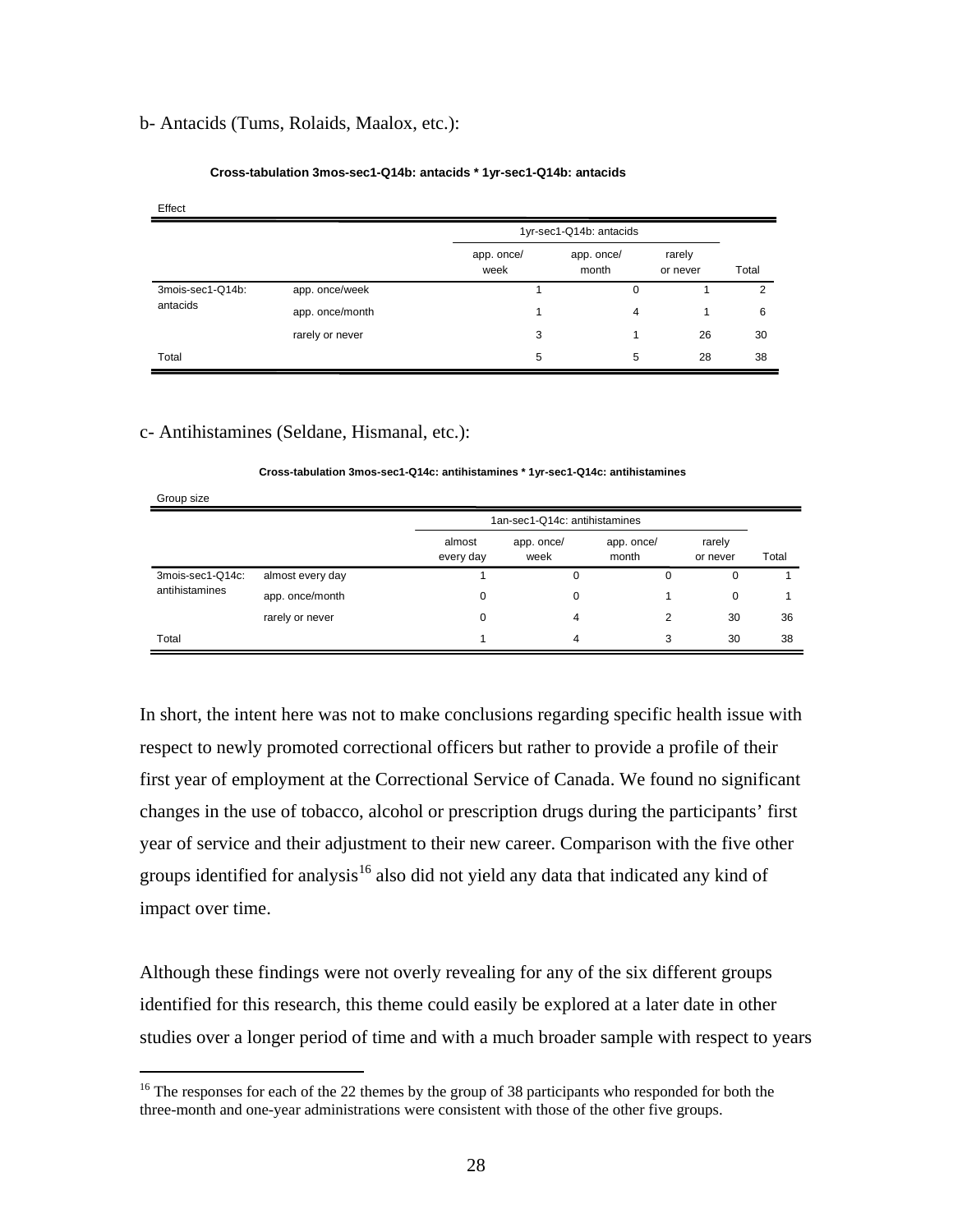<span id="page-42-0"></span>of experience on the job. As an example of one of the many hypotheses that could be explored, 3, 000 correctional officers with an average of 15 years of experience in a correctional setting could present an entirely different profile in terms of their state of health from that presented here for the first year of service.

## *3) Advantages and disadvantages of correctional work*

As in the previous report, the 4 qualitative questions<sup>[1](#page-42-0)7</sup> presented for this theme allowed respondents to use whatever vocabulary they chose to express themselves in their own words. More of their descriptions were directly related to their actual experience rather than the expectations they had during their vocational training at the college. This can be explained both by the knowledge of the field they were gradually acquiring and by the sense of greater freedom to express their opinions as compared to the initial group. Some of the participants answered these questions but others chose to leave them blank because they considered them uninteresting, redundant, overly long or too much trouble.

As well, the frequencies presented a response rate that was lower than those for the scales (closed questions and specific themes that simply entailed checking off a figure from 1 to 5, from 1 to 7 or from 1 to 2 for *true* or *false*).

# *1) What skill(s) do you feel you possess that will best assist you as a Correctional Officer? Please list a maximum of three:*

To the list of seven key words previously identified for the *Pre A* and *Post* questionnaires, 10 others were added. However, of that list of 17 key words, only those categories with frequencies of 10 or more responses after one year were selected here. Of all skills and qualities that new correctional officers believe they possess, empathy was

<sup>&</sup>lt;sup>17</sup> See Appendix IV.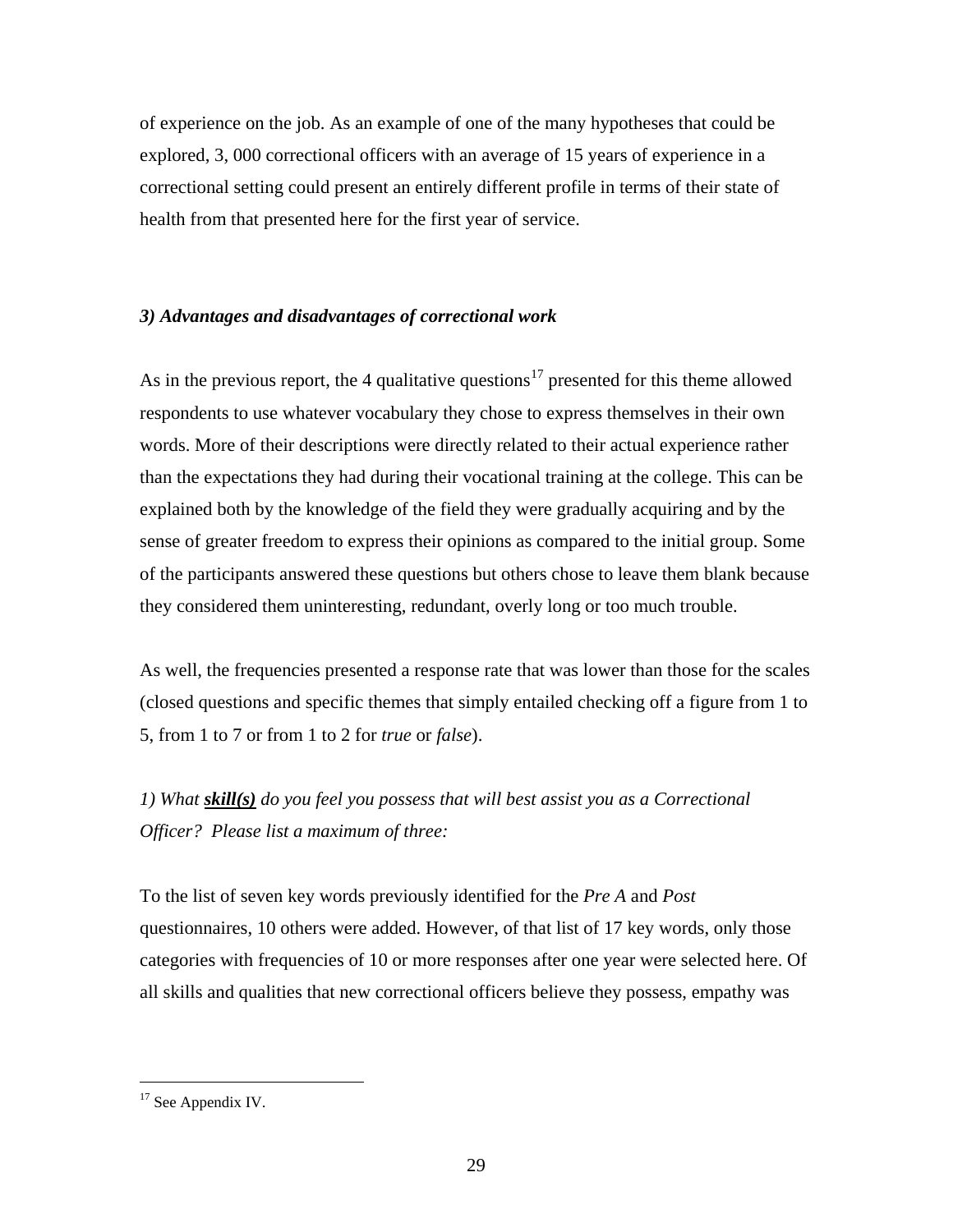the most important one for all groups (regardless of the frequencies recorded) and all five periods (*Pre A*, *Post*, *3 months*, *6 months* and *1 year*). The importance of this quality remained intact over time. It was also noted that counselling followed empathy very closely. The fact that those two key words invariably emerge for all groups over a 15-month period shows that there is a genuine desire to help others, as we will see shortly with the scales relating to human service orientation, attitudes towards correctional work, support for rehabilitation, attitudes towards inmates and empathy.

The following key words were also present: *Human experience* and *Desire to learn*. The two elements added since the *Post* period are *Adaptability* and *Sense of observation.* These two themes are directly related to learning in the field and would not have manifested themselves in the classroom:

| <b>Key words</b>     | 3 months $(n=38)$ | 1 year $(n=38)$ |
|----------------------|-------------------|-----------------|
| Counselling          | 16                | 16              |
| Human experience     | 8                 | 11              |
| Desire to learn      | 12                | 11              |
| Empathy              | 18                | 17              |
| Adaptability         | 6                 | 6               |
| Sense of observation |                   | 8               |

However, after one year on the job, the following key words no longer appear: *Affinity for security work*, *Integrity on the job, Teamwork* and *Sense of responsibility*. This in no way suggests that these skills or qualities are no longer present, but rather that the priorities of respondents had changed. In addition, we must consider a more limited range of responses as compared with 147 participants, as initially anticipated.

Let us now look at the advantages of correctional work.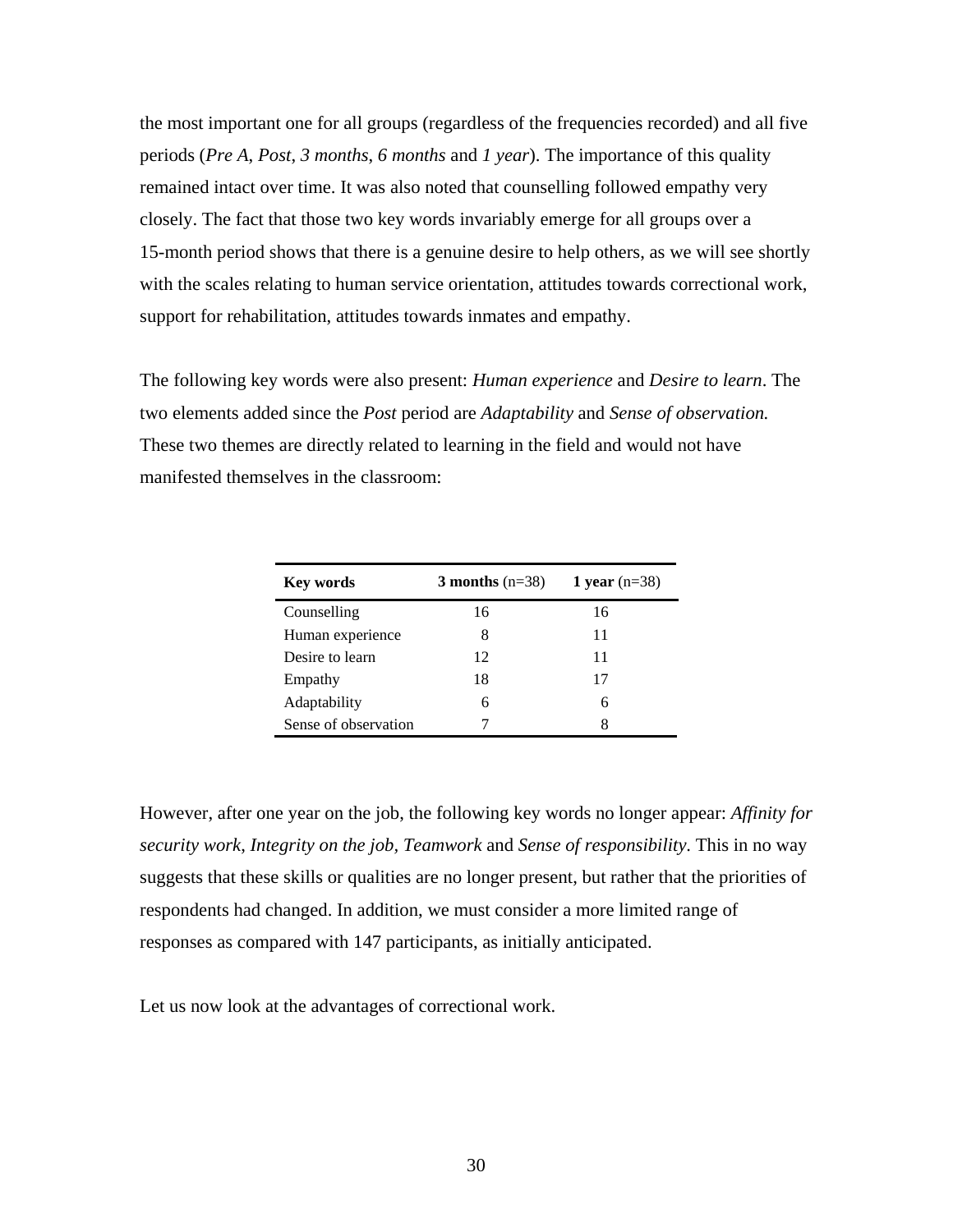*2) There are advantages (benefits) and disadvantages (downsides) to any job. What do you consider are some of the advantages and disadvantages that go along with being a Correctional Officer? Please list what you consider are the advantages of the position of a Correctional Officer:* 

To the list of 13 key words previously identified for the *Pre A* and *Post* tests, 10 others were added. However, from that list of 23 key words, only those categories with frequencies of 10 or more responses after one year are presented here.

For the *Pre A* and *Post* periods, and for all other groups taken separately in terms of frequency, the extrinsic aspects of employment prevailed: job stability, fringe benefits, pay, promotion opportunities and schedules (flexibility in arranging days off, not to be confused with shift work).

Here also, counselling was ranked among the major benefits associated with this occupation:

| <b>Key words</b> | 3 months $(n=38)$ | 1 year $(n=38)$ |
|------------------|-------------------|-----------------|
| Job stability    | 17                | 18              |
| Fringe benefits  | 15                | 19              |
| Pay              | 15                | 17              |
| Promotion        | 12                | 8               |
| Counselling      | 11                |                 |
| Schedules        | 10                | 11              |

The following key words disappeared: teamwork, challenges, affinity for security work, diversity of functions involved, setting an example and work integrity.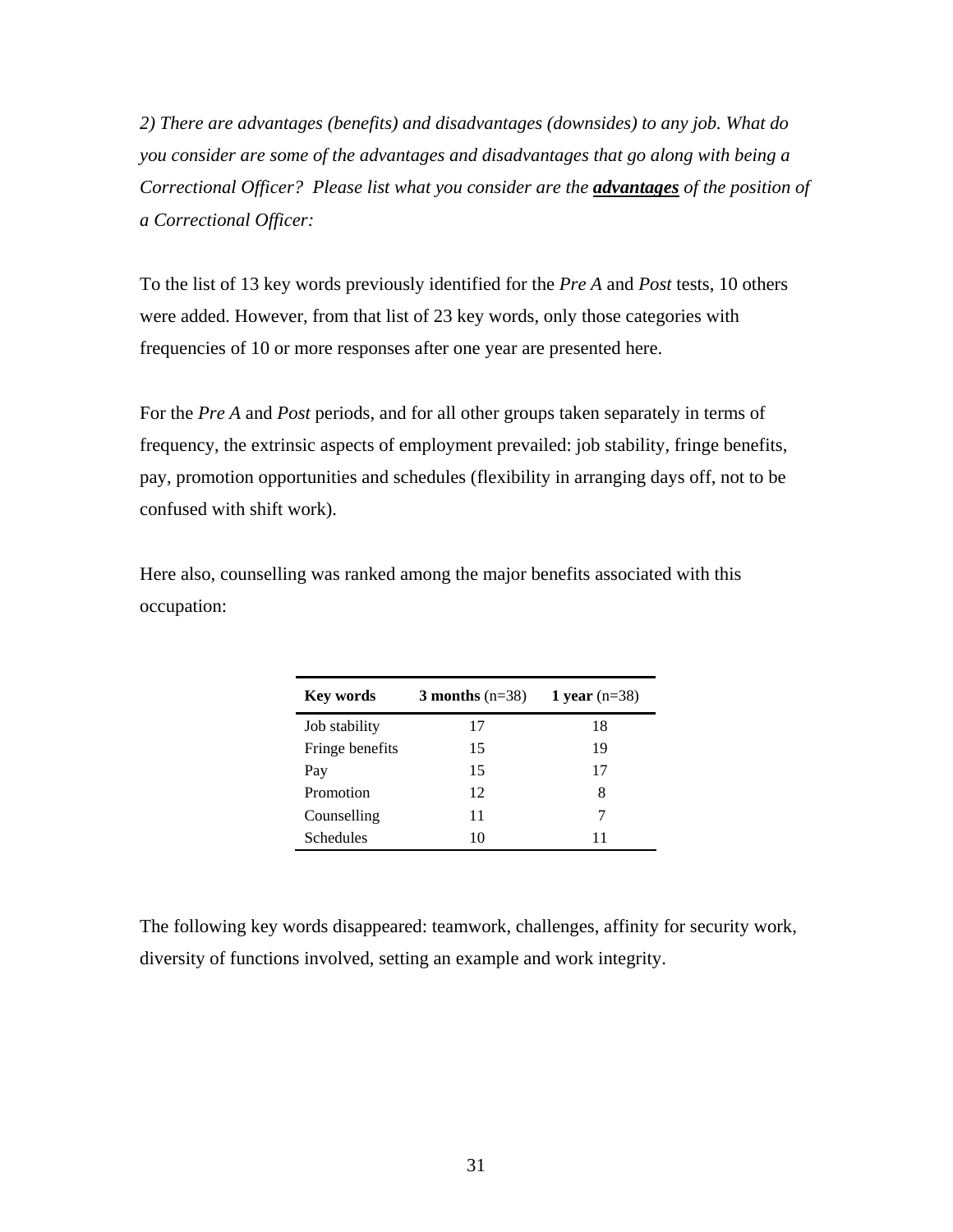# *3) Please list what you consider are the disadvantages of the position of a Correctional Officer:*

To the list of 8 key words previously identified for the *Pre A* and *Post* questionnaires, 24 others were added. However, of that list of 32 key words, only those categories with frequencies of 10 or more responses after one year are presented here.

For the different time periods and the frequencies associated with them (for the *Pre A* and *Post* periods as well as for the *3 months*, *6 months* and *1 year* phases), we find the same key words: difficulties of shift work, stress, and environment and negative atmosphere:

| Key words                           | 3 months $(n=38)$ 1 year $(n=38)$ |    |
|-------------------------------------|-----------------------------------|----|
| Difficulties of shift work          |                                   | 23 |
| <b>Stress</b>                       | 13                                | 12 |
| Environment and negative atmosphere |                                   |    |

In contrast with state of health, where we did not see any changes during the course of their first year on the job, it was quite surprising to note that the first three months ushered in an entirely different state of affairs which is evidenced in the addition of 24 words designating disadvantages. Those just beginning a new profession very often display enthusiasm, energy and a willingness to overcome all obstacles, especially young people who have just entered the labour force and who are eager to prove themselves. When failure has not been encountered and when their experience lives up to their expectations, this highly positive behaviour is reinforced. In reality, however, the situation will change after a few months, especially in an organization as highly structured as a correctional facility. More than 20 years ago, Wicks (ibid.) traced the path followed by correctional officers who had recently graduated from the staff college. Hope and positive expectations of finally being able to start something completely new gradually gave way to scepticism and disillusionment barely six months after they began working.

That said, Wicks (*op. cit*.) was referring to young correctional officers recently been hired in their first real job. This differs from our study in that the average age of participants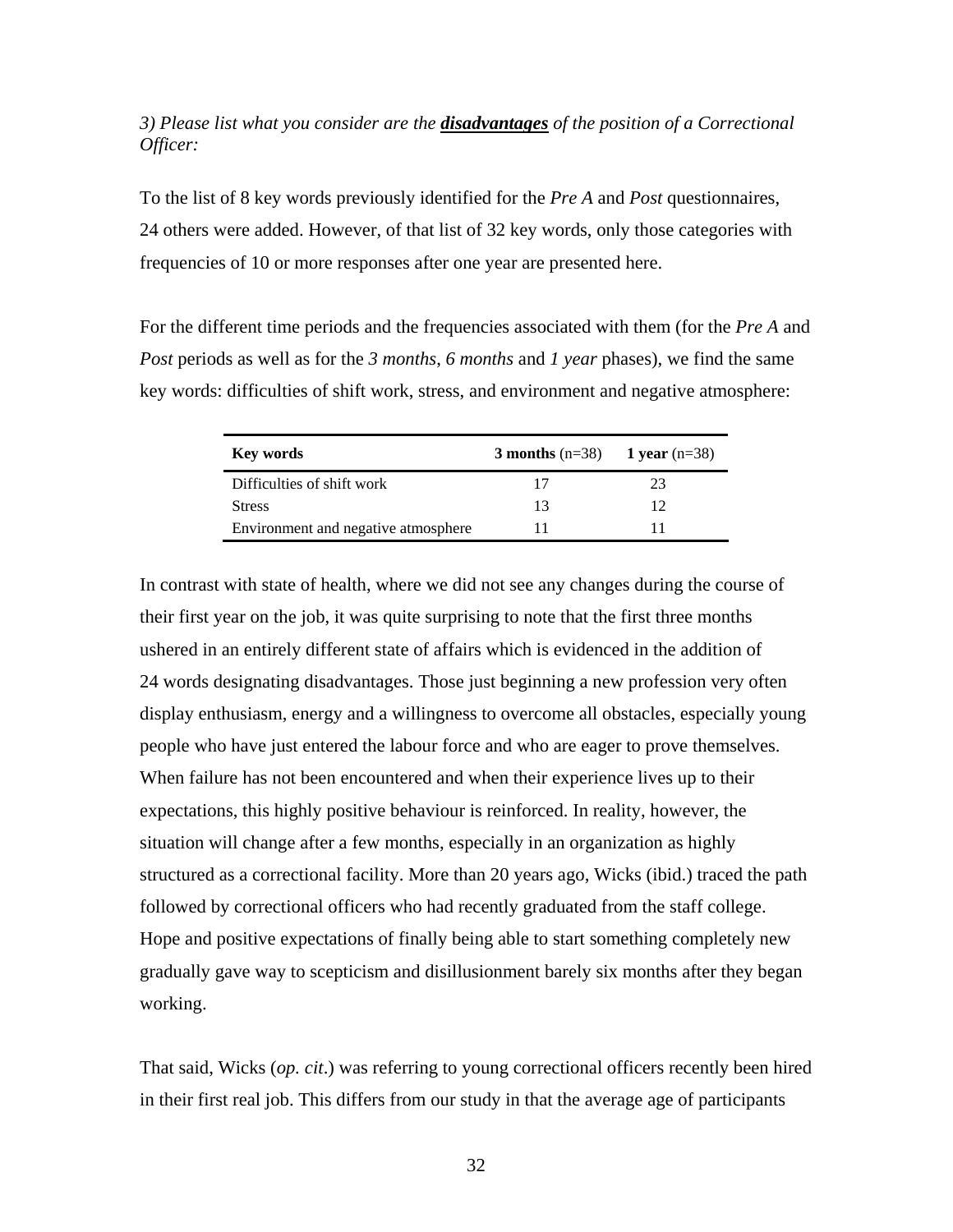<span id="page-46-0"></span>was 32 years (33 for the men and 31 for the women). This does not correspond with the more common profile of new employees starting their career. By the age of 32, individuals tend to be established in society and to already have a vocational and/or professional history.

The advantages listed earlier notwithstanding, the opportunity to express the disadvantages associated with correctional work also provided an outlet to the correctional officers. But what is behind the three key disadvantages that were identified and the many comments that appeared in the margins beside the responses?

1) With respect to the *difficulties of shift work* one will remember that schedules were included in the list of advantages of correctional work. Some clarification is therefore needed regarding this apparent contradiction. Unlike other employees, correctional officers do not work Monday to Friday from 8:00 to 4:00 or 9:00 to 5:00. Obviously – and this is why we find schedules on the list of advantages – this type of arrangement offers the possibility of having a broader range of activities outside so-called regular hours. An officer who has Tuesday and Thursday off, for example, can pursue other social and/or material interests as desired. However, irregular shifts have an impact on what is commonly referred to as the human being's biological clock. People are quite able to adjust to working nights or evenings when they do so on a regular basis, but this becomes more difficult when schedules change as a result of an institution's immediate needs or staff absences, holidays and last-minute replacements.

Shift work presents challenges in terms of family and social relationships (Totterdell, 2005; Frone, 2003) as well as for the human body and its circadian rhythm. The latter has a direct impact on behaviour and the proper surveillance of an environment in which security must be maintained at all times (Lalemand, 1999).<sup>[18](#page-46-0)</sup>

 $18$  The schedules presented a number of variations: seven consecutive days of work with three days off; four consecutive days of work with two days off; and six consecutive days of work with two days off. Each of those periods was extended by one day of work with a corresponding additional day off. Shifts included days, evenings and nights (although the teams that work nights at many institutions are comprised of people who prefer this shift). With the exception of new correctional officers, those who choose to work nights often hold another job or prefer to have limited contact with the prison population. The majority of them are at the end of their careers or do not support the objectives of reintegration (Van Voorhis et al., ibid.).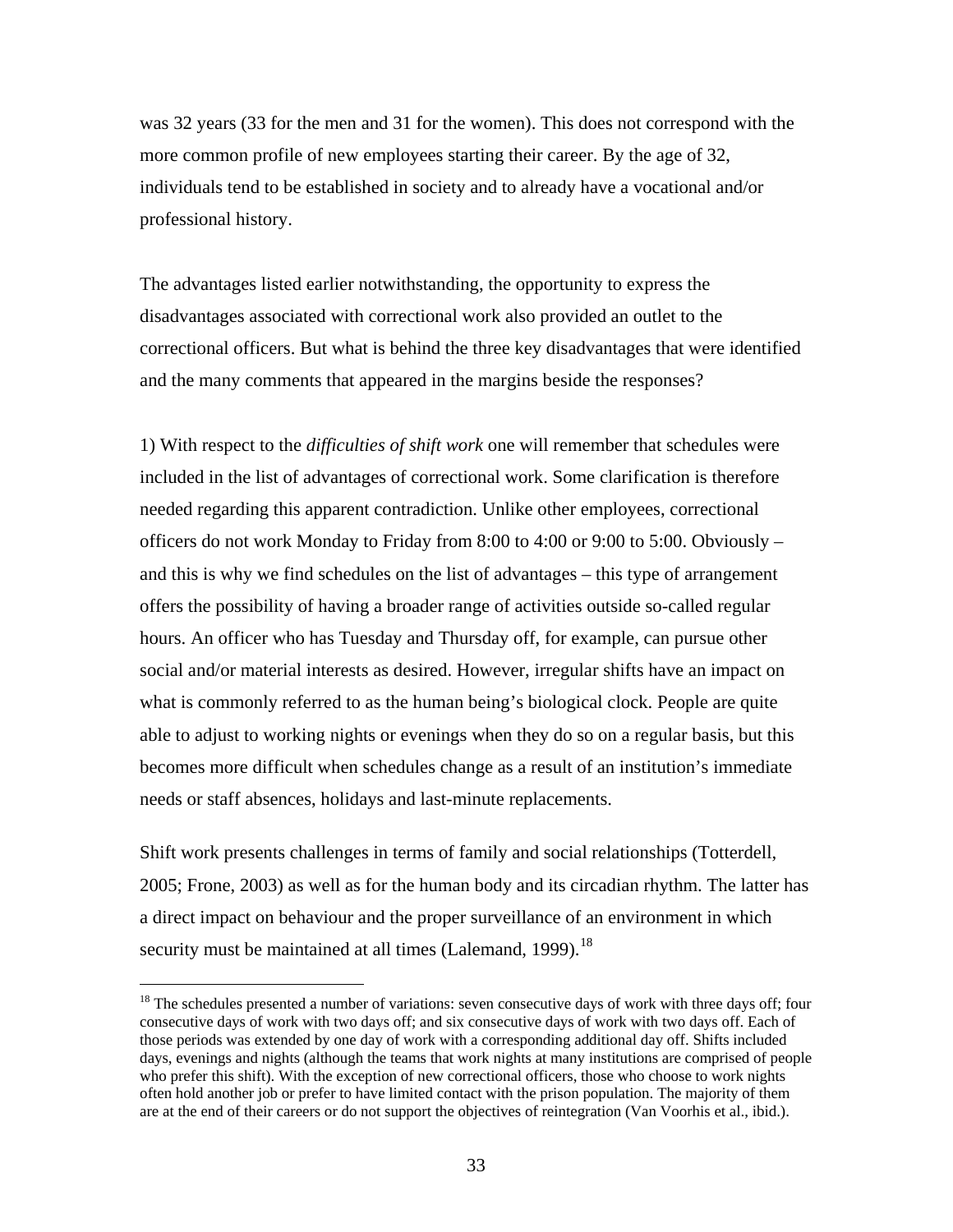2) In contrast with the 12 questions associated with the scale for job-related stress (which pertains specifically to the two subscales relating to pressure and the time available for performing a given amount of work), the word *stress* is equated with anticipation of an incident or situation inherent in the correctional environment. But what is meant when we refer to stress within a penitentiary?

The nature and seriousness of the risks incurred, their frequency, the measures implemented to address certain possibilities, the quality of the environment, the associated perceptions, the anticipation of dangerous events that could arise in the workplace, which vary from one place to the next depending on whether it is a coal mine, a nuclear plant, a hospital, a laboratory, a military or industrial facility, an oil rig or a fishing boat... The list is a long one and it covers only accidents inherent to working conditions. But what about stress associated with violence in the workplace?

By way of reference, in a 1999 study conducted by the *U.S. Postal Service Commission on a Safe and Secure Workplace* (United States Postal Service, 2000), one out of every 20 Americans has been physically assaulted, one out of six harassed, and one out of three insulted or threatened at their place of employment. The second leading cause of death in the workplace is homicide. The study revealed that 6,719 work-related homicides (0.77 per 100,000 inhabitants) occurred between 1992 and 1998. The survey found that there were 0.26 homicides per 100,000 inhabitants among letter carriers who worked on foot or who drove a delivery vehicle for the U.S. Postal Service; 2.10 for employees of small businesses (grocery stores, restaurants and gas stations); 6.46 for police officers; and 31.54 for taxi drivers, representing just under half of the 6,719 homicides that occurred in a work context.

Stress and violence in the hospital and psychiatric sector have also been the subject of numerous studies over the past 10 years (Duxbury and Whittington, 2005; Jansen, Dassen and Groot Jebbink, 2005; Johnson, 2004; LeBlanc and Kelloway, 2002; Schat and Kelloway, 2005; Bell, Green, Fisher and Baum, 2001; Kiely and Pankhurst, 1998; Beale, Cox and Leather, 1996; Whittington, Shuttleworth and Hill, 1996), but there has been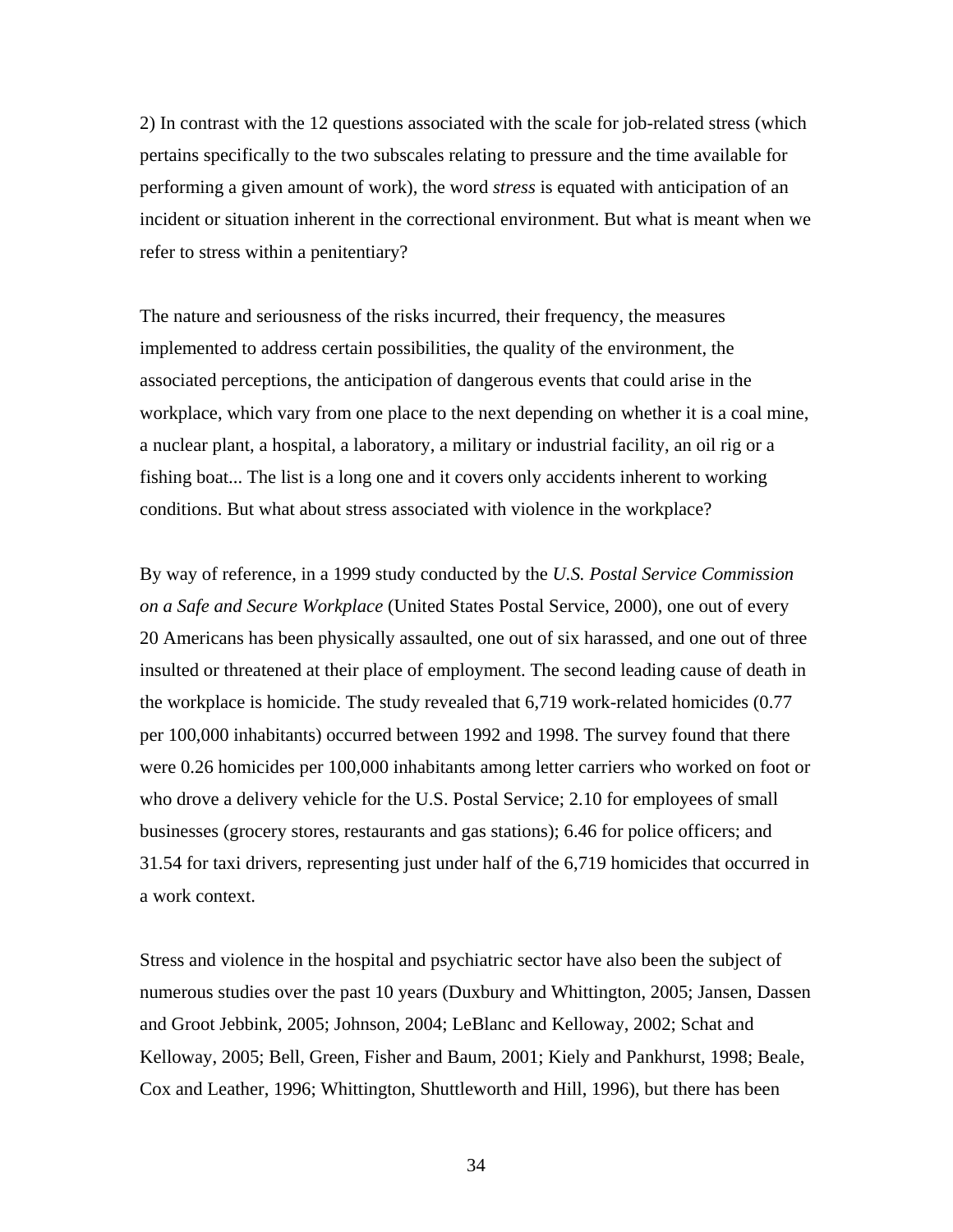<span id="page-48-0"></span>very little research conducted on staff working in corrections, although the literature on prisons does include some studies on physical violence among inmates. In the correctional context in Canada, at least where penitentiaries are concerned, the last incident in which correctional officers were killed on the job was in July [1](#page-48-0)984.<sup>19</sup>

That said, we must not confuse actual and potential risks, because over the years confinement gives rise to a barely discernable sense of anticipation among both staff and inmates that something is about to happen. This sense of anticipation could stem from a particular incident, an atmosphere created by a dangerous individual or group, rumours, or intelligence pertaining to institutional security.

Being directly or indirectly involved in an incident is one thing; living in anticipation of it is quite another.

The prison environment is generally free of noise, dust and chemicals, and there is no heavy equipment or machinery to be operated, as is the case at most factories and construction sites (Grayson, 1994). The architecture is stark and the peripheral space is part barracks, part hospital. Whatever comes in and goes out through the main door is always under the control and supervision of human beings. The opportunity to move around freely does not exist, not even in what are referred to as minimum-security institutions. Aside from a few workshops (which are being replaced more and more by a wide range of programs), nothing is really produced there, the focus being on learning behaviour that is consistent with social norms including those of a morning and afternoon schedules.

<sup>&</sup>lt;sup>19</sup> Two correctional officers were stabbed to death by an inmate at Stony Mountain Institution in Manitoba. Prior to this incident, in May 1983, a correctional officer was killed at Archambault Institution; this murder came on the heels of the 1982 mutiny at that institution, which resulted in the deaths of three correctional officers. Between 1967 and 1981, six CSC correctional officers were killed by inmates (Jayewardene and Doherty, 1985). In 1997 in Quebec, two provincial correctional officers were killed at close range by organized crime members while driving a patrol wagon.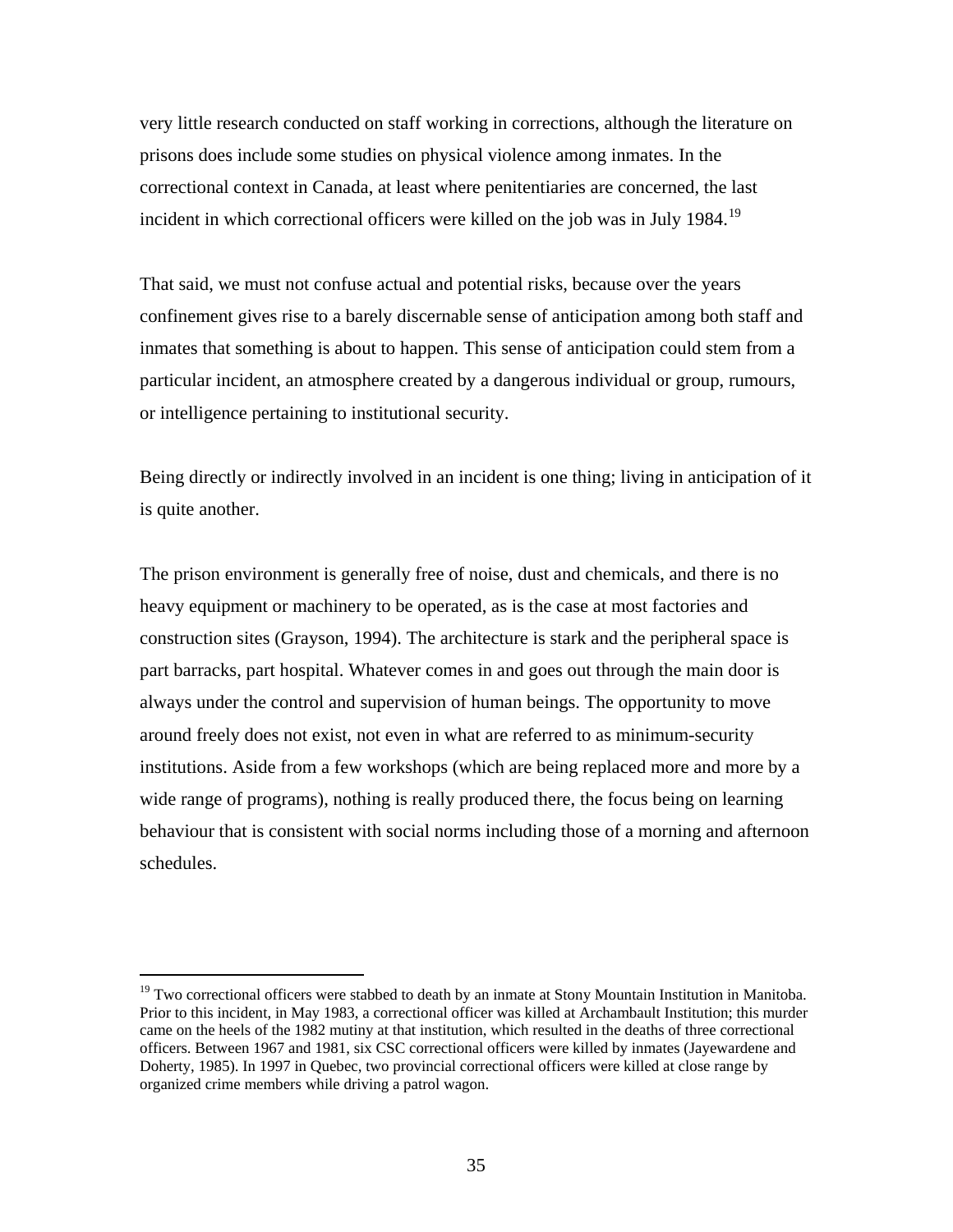In prison, no one falls off scaffolding, and there are no toxic fumes, but there are men and women who have been convicted of violating the rules to an extent serious enough to warrant being incarcerated. To avoid any friction among those imprisoned in the name of the law and according to the law's timetable, there are people there to keep an eye on them and supervise them but also to listen to them, to guide them, and to encourage them to use their potential in ways other than unlawful acts. However, the main obstacle is a significant one: human beings by nature do not like being controlled and even less being confined. Working in a correctional facility thus presents numerous challenges to all those professionals required to deal with clients who do not want to be there. Because these people are there against their will, the correctional environment is under a continual state of siege.

Fear, whether real or anticipated, can never be eliminated from such an environment. For professionals working in secure custody (this applies to correctional officers as well as parole officers and teaching staff), it is rare not to have at some point experienced an incident, a stressful situation, a period of vulnerability both external and personal that predisposes them to fatigue or to mental or physical exhaustion and sometimes to both simultaneously. This is a normal response to the artificiality that arises for those who are continually being watched and those doing the watching.

This restrictive setting presents certain challenges considering all of the criminal types it brings together in the same space: organized crime (for example, in the Prairies Region, with the numerous enemy Aboriginal groups, or in Quebec with its biker gangs), sex offenders, murderers, drug traffickers, burglars, fraud artists, and so forth. In the United States, in a study of criminal gangs at 193 institutions in 49 states, one quarter (25.9%) of male inmates were identified as key members of criminal gangs recognized as such by police (Knox, 2004).

Another element is the range of coping strategies employed but that take on a whole other dimension for prison staff given that – and this part cannot be overstated – the clients are there against their wishes and their participation in programming, far from being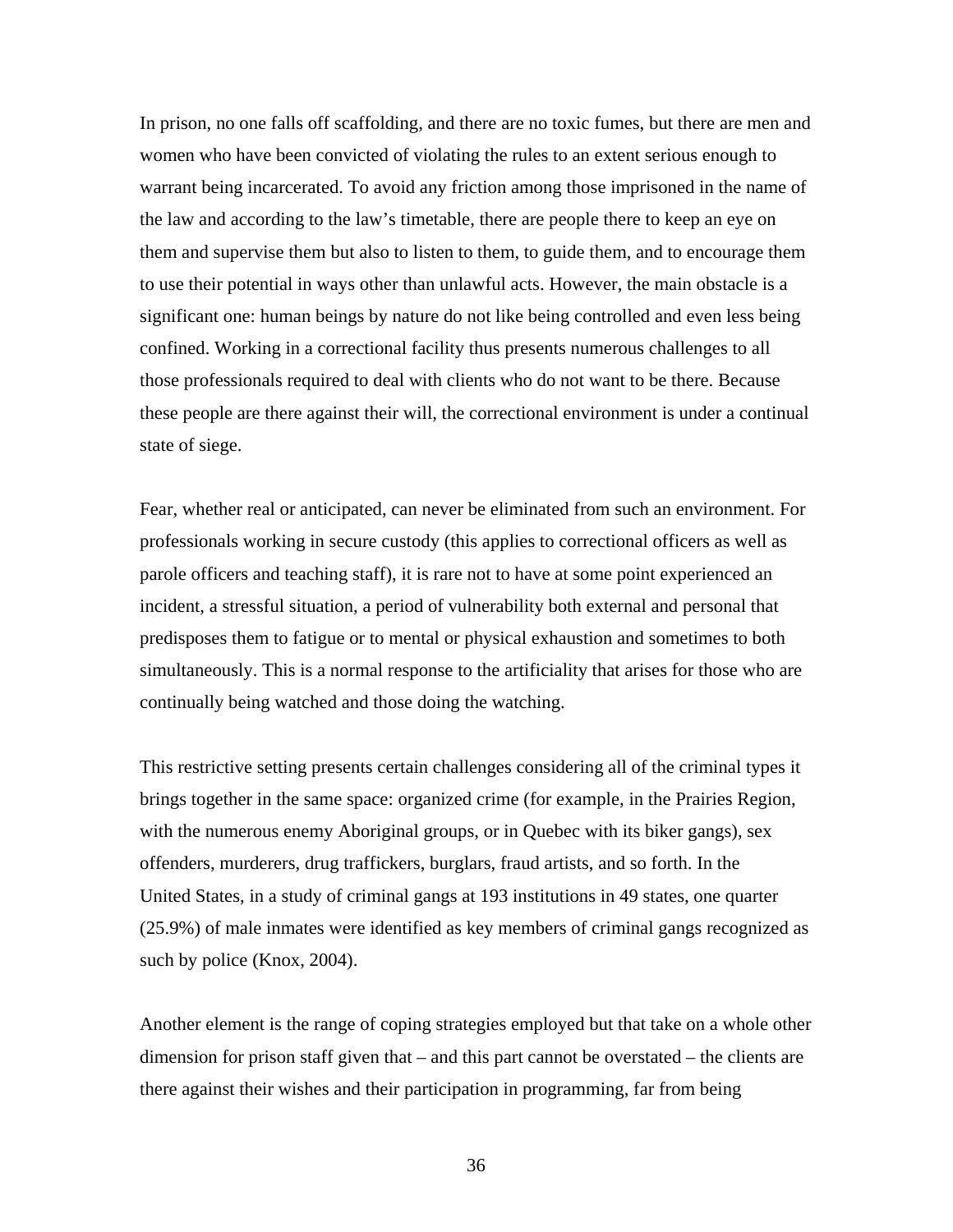motivated by a genuine and sincere desire to look within, is generally primarily motivated by the possibility of release (Kuck, 2003; Pollock, 2003; Larivière and Robinson, ibid.; Philliber, ibid.; Einhorn, 1980; Wicks, ibid.).

Encouraging people to adopt a different type of behaviour by showing them what can be gained on one side and lost on the other becomes a political issue that encompasses the protection of the public, reintegration and potential risks. Helping, counselling and encouraging prisoners who are there against their will when they are not always ready to admit to their problems or interested in changing their behaviour or who may espouse values that are diametrically opposed to those held by the person working with them remain a challenge both for clinical staff and for those working on the front lines (Norland, Sowell and DiChiara, 2003; Trotter, 1999; Edmunds, 1997; Ivanoff, Blythe and Tripodi, 1994; Jones and Alcabes, 1993; Cooke, 1991).

Whether criminologist, psychologist, program officer, instructor, teacher, or member of the nursing or clerical staff, those who work in corrections know where they are once they have passed through that first metal gate. But of all these people, there is only one category that must stare this reality in the face by day and by night, on weekends and on holidays: correctional officers. In cases of absolute necessity, they alone are authorized to intervene physically. However, there are only two or three of them supervising the mass movements of prisoners leaving their cells, taking care of comings and goings from point A to point B, conducting searches, escorting, authorizing (or not authorizing) requests, each more urgent than the next, with as many requests as there are inmates, and some of which are made using a tone of voice and choice of words that no one would tolerate outside prison. And since they can neither see nor hear everything, they must always be on the alert and never let themselves get caught up in a routine that is nonetheless omnipresent.

Their sense of observation (one of the main skills recruits must possess) can be acquired only with time and experience. Unfortunately, this sense of observation and anticipation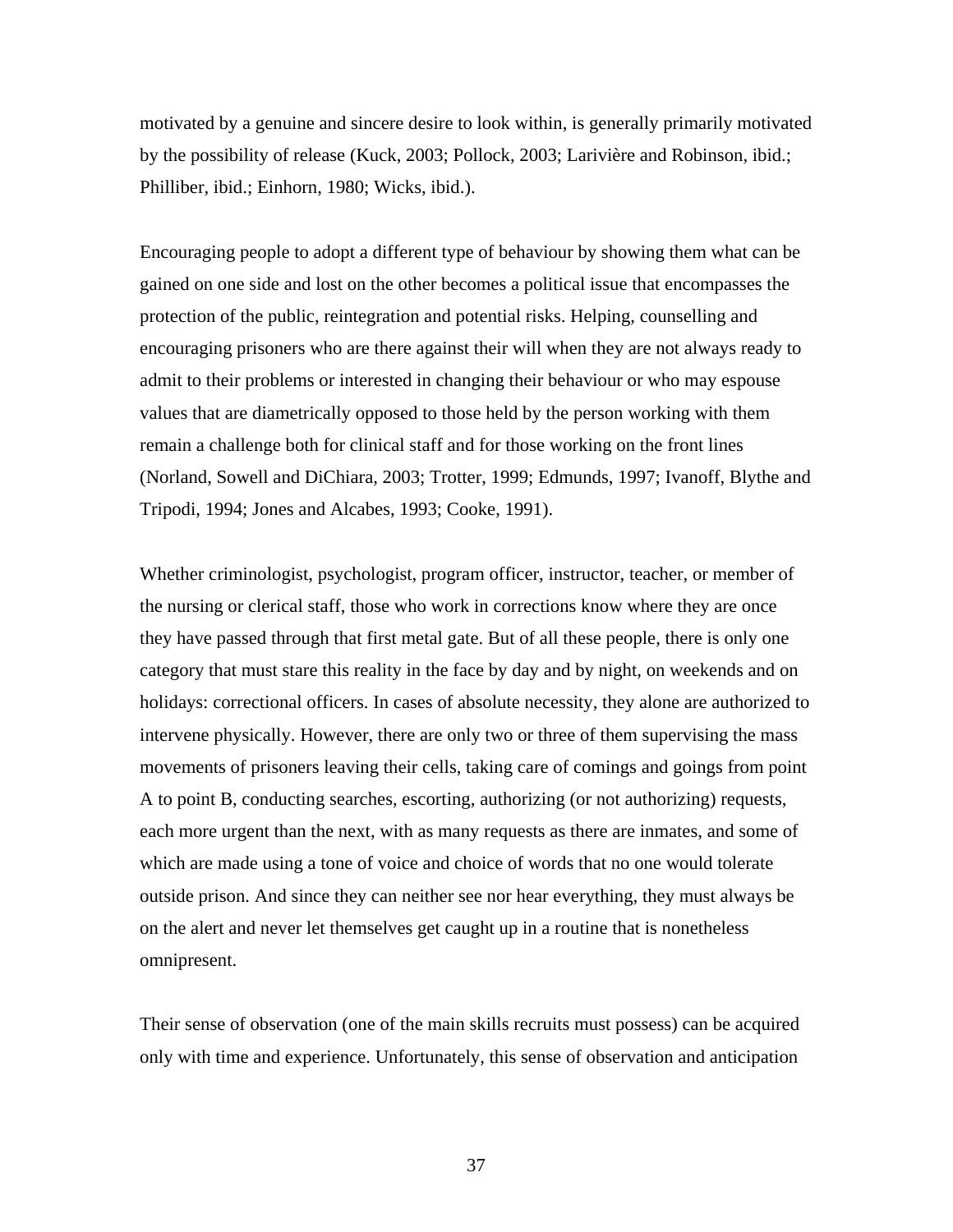<span id="page-51-0"></span>of violent acts of all kinds has its downsides<sup>[2](#page-51-0)0</sup> (McCorkle, Miethe and Drass, 1995). We will see why and how this takes place a little later.

For the newly promoted recruit and the correctional officer with 20 years of experience alike, the particular characteristics of the prison environment can be broken down into two categories:

- 1) A high level of risk with minor consequences; and
- 2) A low level of risk with serious consequences.

Given its nature, its captive population, and the consequences associated with confinement in terms of prohibitions and staff, a penitentiary is a place that is risky but in which the security measures that are implemented ensure that the actual level of risk is low. Why is this? Largely because monitoring and observation of the environment by takes place over work shifts. Moreover, correctional officers are prepared for this type of situation and their work is to ensure there are no incidents. Thus there is low level of risk but serious consequences.

Beyond enhancing inmates' living conditions and upholding their rights the rule of law. The low level of physical incidents can partly be explained by the effectiveness of the work done by correctional officers. This point is very simple: how could a population of 300 people who are being held involuntarily possibly be contained without addressing all of the conditions that could contribute to a possible meltdown if there were no communication? But there is another side to every story. The fear associated with the anticipation of incidents that may occur has specific features for both sexes: assaults, injuries, hostage takings, mutiny, murder, and for female staff members, the possibility of sexual assault.

 $20$  Although there is an important distinction to be made between provincial and federal corrections in Canada, the fact remains that in a recent study of a sample of 186 provincial correctional officers conducted in 6 different provinces, this occupation topped a list that included 11 others exposed to violence, with an incident rate nearly twice that of police officers (Boyd and Malm, 2002).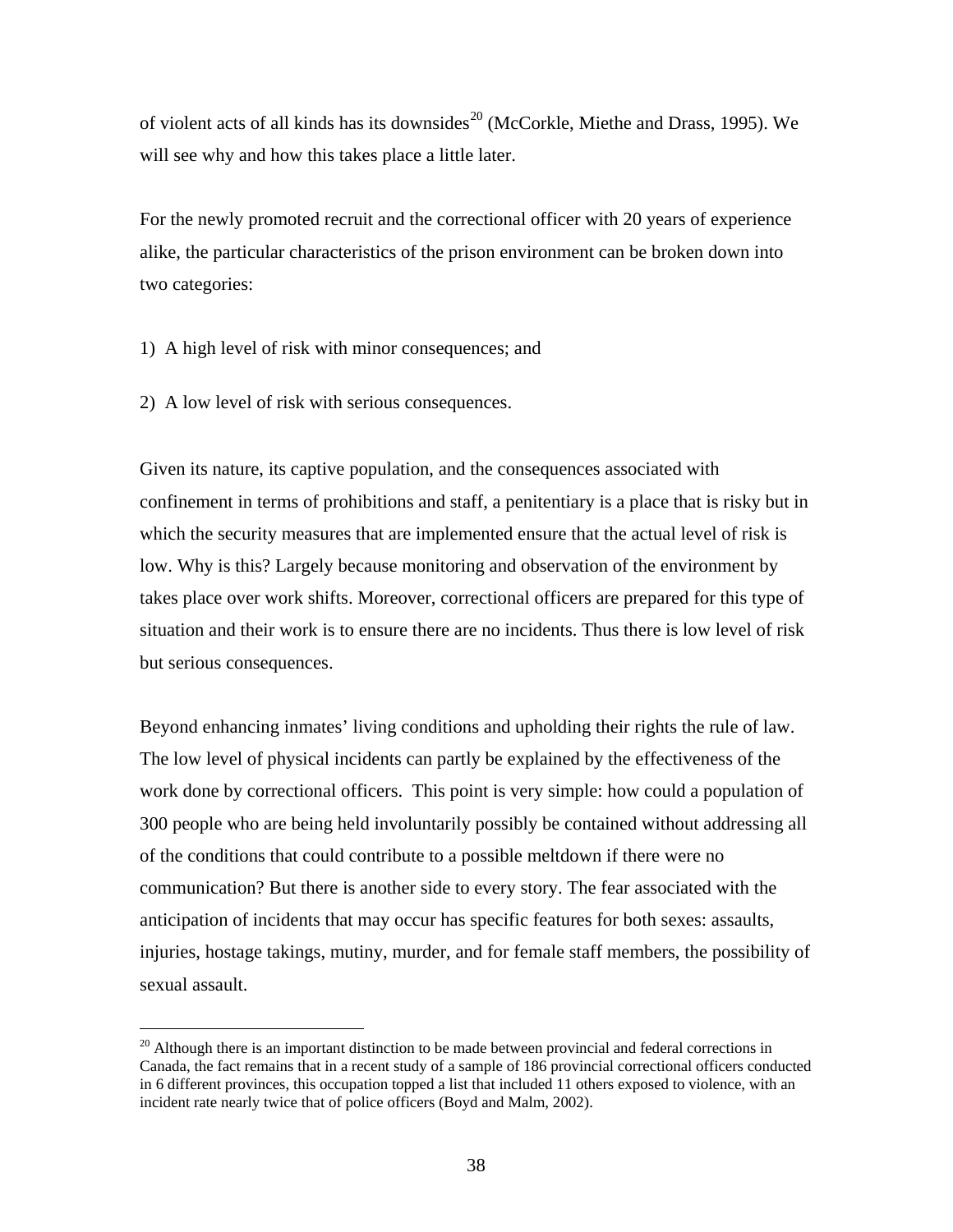<span id="page-52-0"></span>Aside from the anticipation of violence, though, what are the facts?

The Offender Management System  $(OMS)^{21}$  $(OMS)^{21}$  $(OMS)^{21}$  and the Security Branch annual report for 2004-2005 indicate that the number of serious incidents that has occurred at the 53 federal institutions in Canada over the past 10 years is as follows: $^{22}$  $^{22}$  $^{22}$ 

| Internal incidents                    | $(n=)$ |
|---------------------------------------|--------|
| Inmate murders                        | 38     |
| Hostage takings/unlawful confinements | 29     |
| Suicides                              | 119    |
| Assaults against staff                | 19     |
| Assaults against inmates              | 428    |
| Major disturbances                    | 71     |
| Violent incidents                     | 552    |
| Serious security-related incidents    | 797    |

From **1995-1996** to **2004-2005** (May 31)

These *reported* figures are supplemented by an annual average of 874 interventions that required the use of force. Over the past 12 years (from January 1, 1992 to May 5, 2005), out of a total of 13,185 incidents of all kinds, 11,096 had occurred at maximum and medium security institutions.<sup>[2](#page-52-0)3</sup> When these figures showing incidents for which there was physical intervention are compared against the total number of inmates during the same 12-year period, we see that physical assaults do not occur frequently. But let us attempt to go beyond the relatively small number of incidents. As we saw earlier, by their nature and the type of population they hold, correctional institutions present a unique environment which cannot be compared with any other field and in which, because of the artificiality

 $21$  The OMS was introduced in 1993.

 $^{22}$  It should be noted that the number of incidents is presented for all workers and not for any one occupation in particular. Another point worth mentioning is that incidents are not always reported.

 $23$  Report on the Use of Force (CSC), 2005.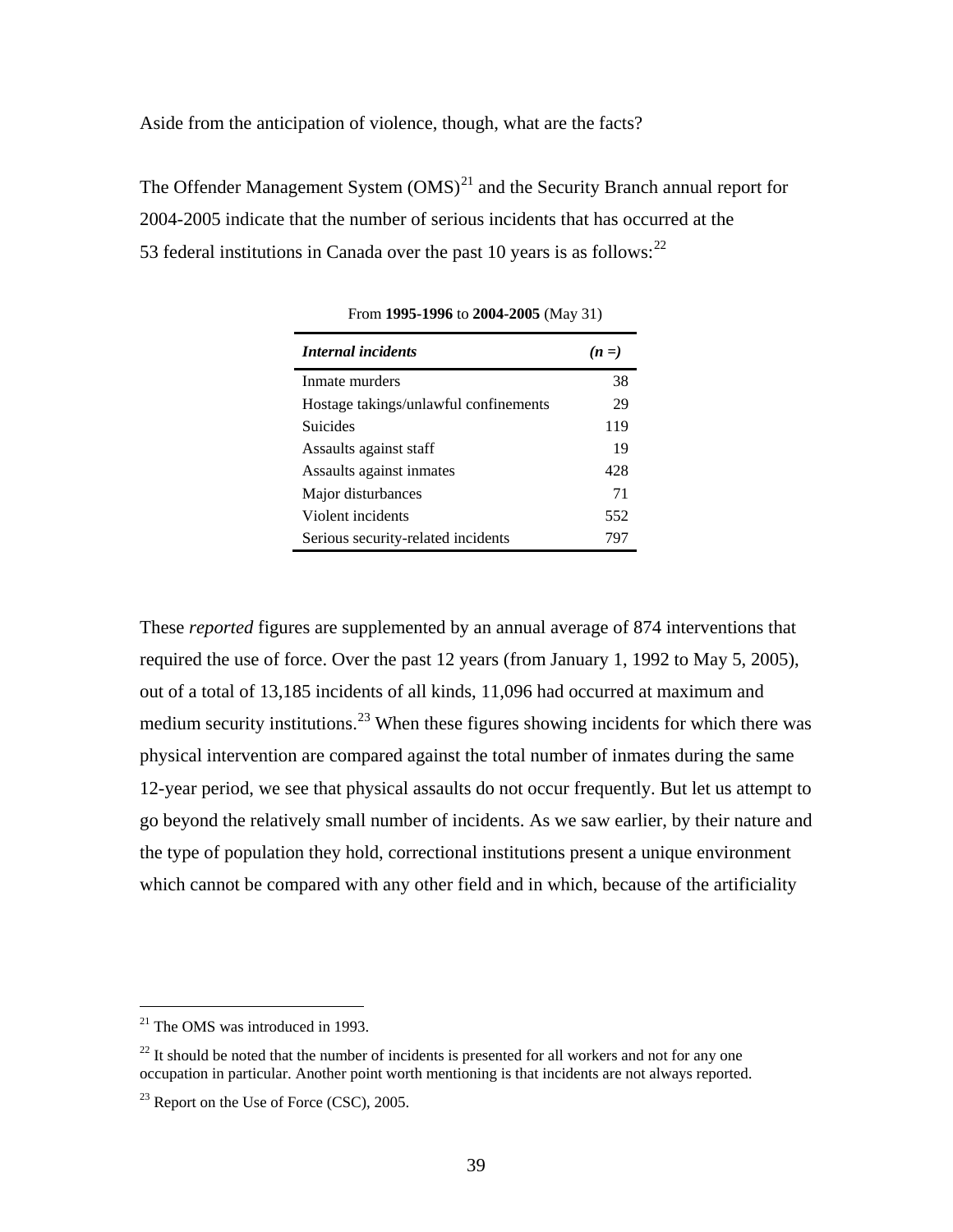<span id="page-53-0"></span>of the setting, an atmosphere of latent and sometimes imminent violence prevails.<sup>[24](#page-53-0)</sup> This violence manifests itself in four forms:

# 1) *Physical* (either with or without prior intent, whether foreseeable or not)

- a) deadly assault;
- b) injuries of varying degrees of severity (Light, 1991).

# 2) *Psychological*

- a) threats made directly or through intermediaries;
- b) insults;
- c) discovery of prohibited or compromising items (weapons, letters, lists of names, maps, drugs);
- d) refusal to follow orders, which has direct consequences in the short and medium term because it forces the person who issues the offence report to take a stand vis-à-vis the person receiving it;
- e) passing on information about everything and nothing. This feeds a degree of insecurity regardless of whether or not the disclosure is valid; and
- f) incidents (assemblies, escapes or attempted escapes).
- 3) *Physical* and *psychological*

- 4) *By indirect effect* or by *anticipation*
	- a) suicide, witnessing an assault or assisting someone who has been assaulted, whether a staff member or inmate (Hensley and Tewksbury, 2005; Seidman and Williams, ibid.);

<sup>&</sup>lt;sup>24</sup> 70% of federally incarcerated inmates are serving sentences for violent offences (Public Safety and Emergency Preparedness Canada, 2005).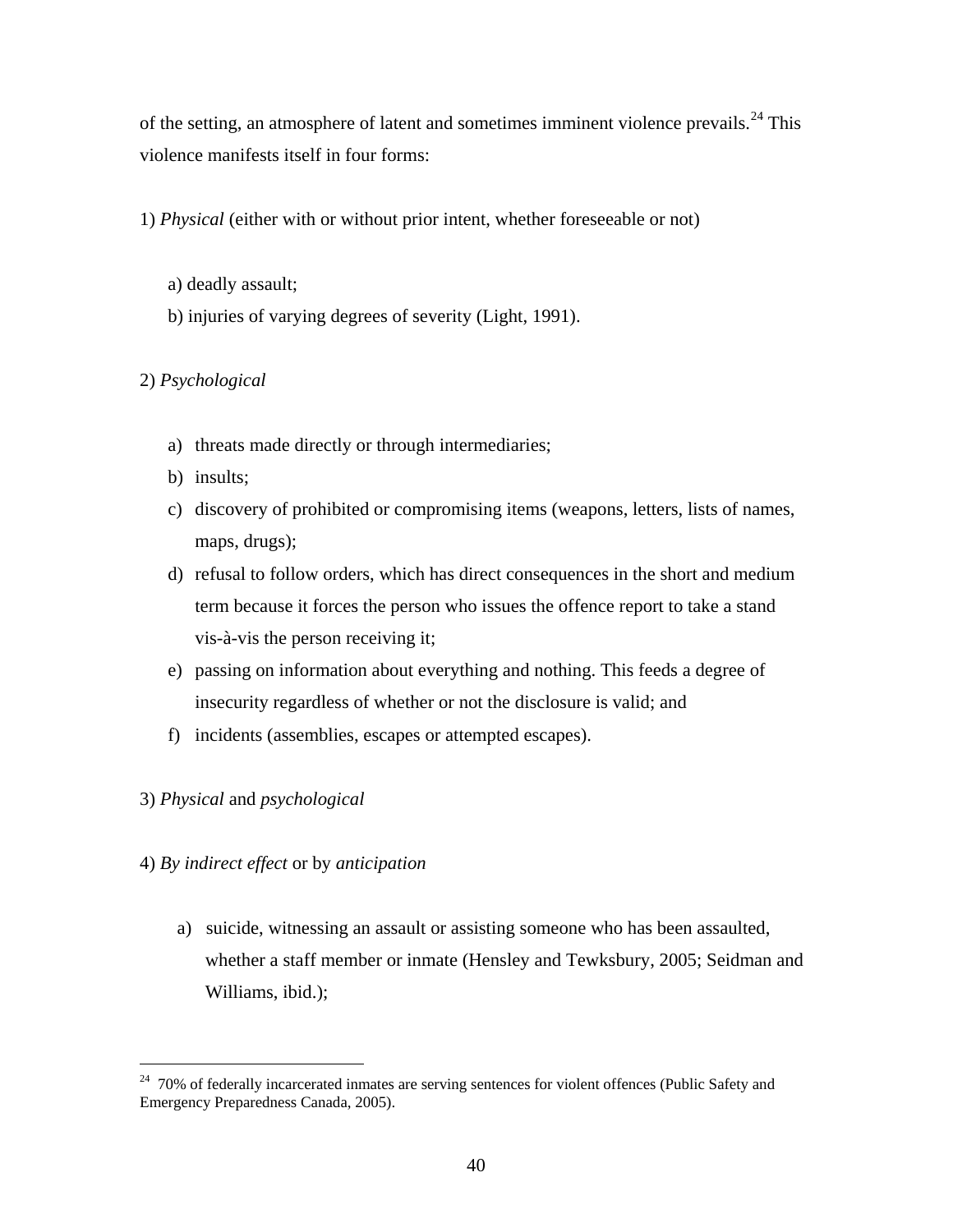- <span id="page-54-0"></span>b) behaviour and interactions among inmates: what certain people say, think or are planning to do (conspiracies of all kinds, criminal acts described with pride);
- c) body language: an expressive movement, a smile or a mere look can sometimes be sufficient to convey meaning, dissuade or elicit (or fail to elicit) a response with a corresponding escalation of behaviour;
- d) the ongoing power relationship based on various levels of application of rules and regulations. For the prison population, this relationship is an outgrowth of the reality of confinement. For supervisory staff, it is more a matter of managing this coexistence behind an apparent routine that the correctional officer alone is truly able to understand and control; and
- e) a specific case that requires more sustained supervision, for one's own security as well as for that of the institution.

Although the *Climate Indicators and Profiling System* (CIPS) tends to show an overall decline in first level incidents<sup>[2](#page-54-0)5</sup> at the national level, the conditions of incarceration associated with the security level of each institution inevitably lead to an atmosphere of tension. This finding is not new: 30 years ago, Cheatwood (1974) and, more recently, Cooke (ibid.) and then Motiuk (1991) had reported it in their empirical analyses.

The fact that this state of anticipation is permanent for correctional officers is a fine distinction that separates them from their counterparts in the police force (Childress, Talucci and Wood, 1999; Schaufeli and Peeters, ibid.). It does not spring up on a street corner or in a particular neighbourhood; it is not provoked by the arrest of a suspect or by his immediate response to this situation. Rather, it arises within an area delineated by walls in which several hundred people are confined.

Furthermore, far from continually being confronted with criminal behaviour, on any given day police officers travel around town and come into contact with hundreds of new people who are in no way associated with any kind of violence. In their travels police

<sup>&</sup>lt;sup>25</sup> First level incidents are murder, assaults against staff, assaults against inmates, hostage taking, fights among inmates, major disturbances and minor disturbances.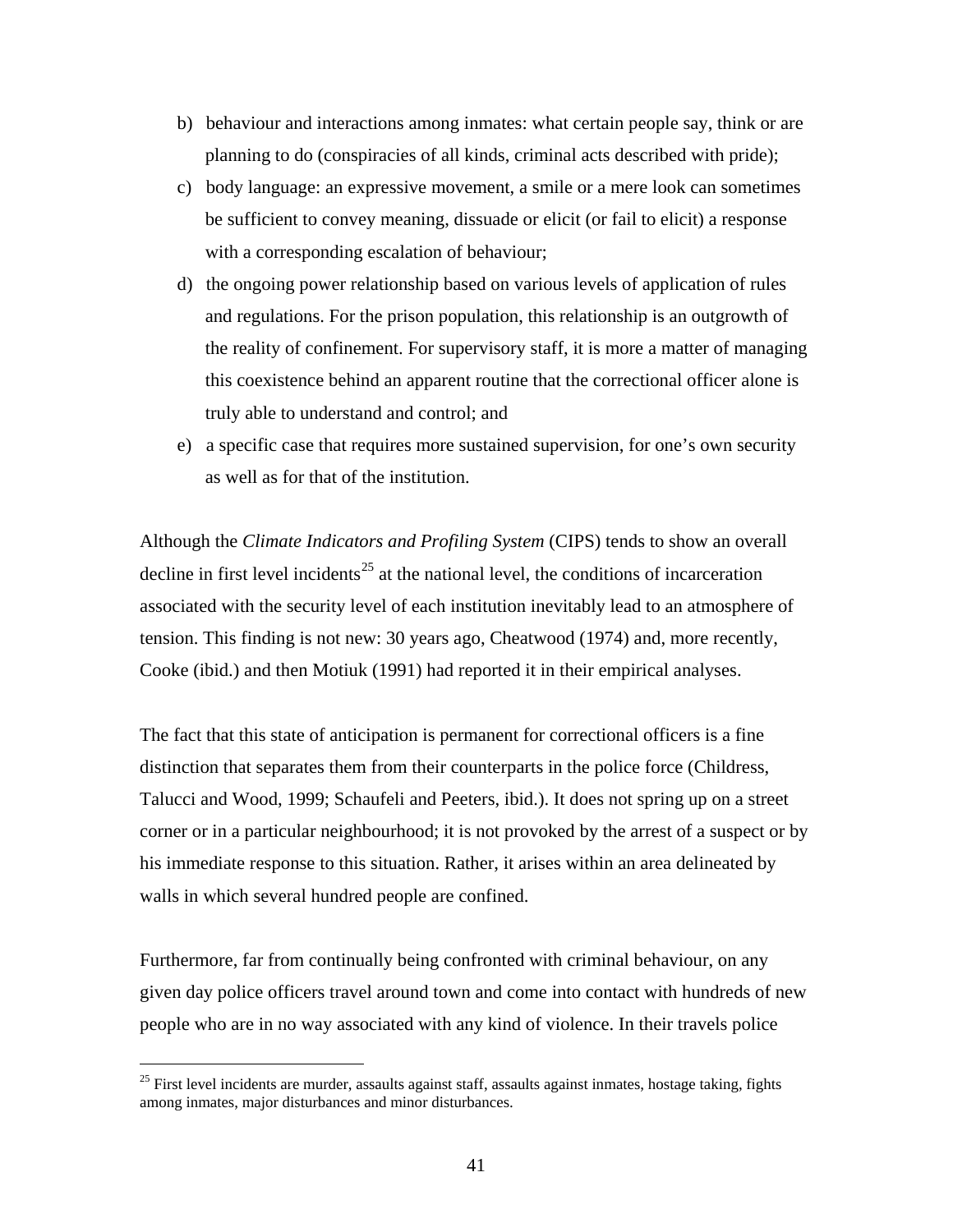<span id="page-55-0"></span>officers are free to stop wherever they like. Responding to various incidents, whether critical or random, occupies less than half of an officer's daily activities especially when it is considered that they are regularly asked to testify in court (Paton, 2005; Ellison, 2004; Toch, 2002).

Given that the profile of the population they work with is continually changing but is always comprised of criminals, correctional officers find themselves in a permanent and stressful state of anticipation in their daily routines (McCraty et al., 2003). They must contend with human misery and loneliness and use their authority to intervene at the slightest indication of violence between two or three inmates which can quickly deteriorate into a riot; it may take nothing more than a word, a look, or it interpretation, based on someone's mood at the time, for an incident to break out.

Even the thought of suicide among correctional officers<sup>[2](#page-55-0)6</sup> seems more pronounced, at least in the United States. In a study conducted in 21 states in 1990, the thought of suicide among correctional officers was 39% higher than for any other occupation (Stack and Tsoudis, 1997). One possible explanation is that, in the confined environment of a penitentiary, no one can remain unaffected by the impact of self-inflicted violence, inmates and staff alike. We know that the suicide rate among federally and provincially incarcerated inmates over the past five years was six times higher than for the general population for the same age groups<sup>[2](#page-55-0)7</sup> (Canadian Journal of Public Health, 2004).

However, there are other aspects to this perception of how dangerous it is for both men and women to work in a correctional facility. The suffering felt by a person who is locked up, with all the risks of disorganization and unpredictability this can entail, is key to understanding what life in prison is like. This suffering manifests itself in many different ways: self-mutilation, attempted suicide, suicide; extreme agitation; crying because of

<sup>&</sup>lt;sup>26</sup> CSC does not record any data on this type of incident (verified with administrative services and with the union, UCCO-SACC-CSN).

 $27$  The suicide rate for federally incarcerated inmates alone is four times higher than for the general population.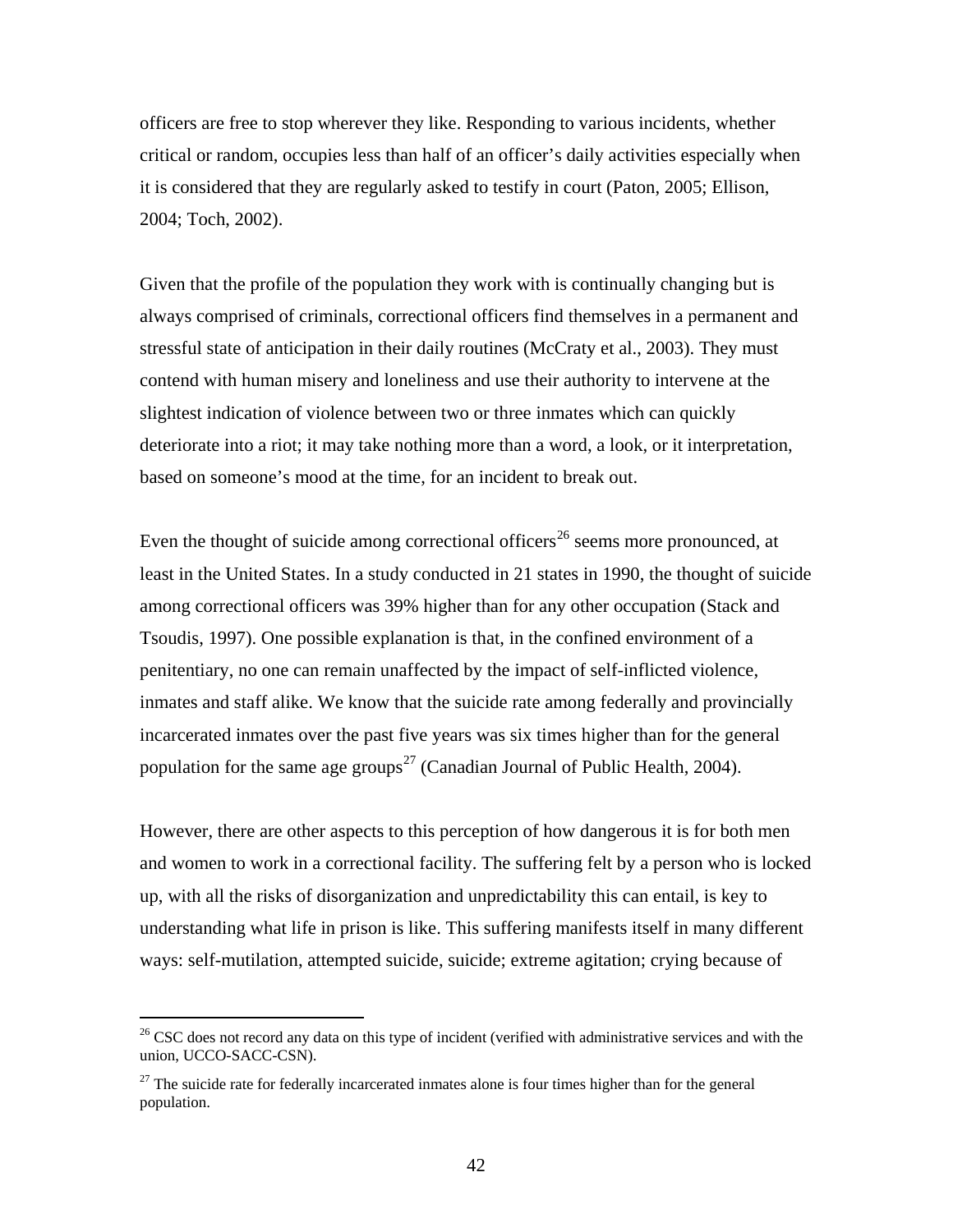anxiety and a sense of emptiness; hunger strikes; general fatigue; refusal to comply; and illicit actions (Borrill et al., ibid.; Gal, 2003; Lourel, 2001; Medlicott, 1999).

Let us stop here for a few moments to reflect on what is involved in this anticipation of danger among correctional officers, whether they have one or 20 years of experience. Let us take just two cases that are purely fictional but very real in terms of their day-to-day experiences.

1) First scenario: At 3:00 a.m., Paul, who has been working as a correctional officer for the past three years, is alone in the unit. He is making his night rounds and has 80 cells to check for a formal count. Flashlight in hand, he looks into the opening in each cell door to make sure the person is actually there, sweeps the light over him for a few seconds and sees a shape lying under a blanket in the shadows. He then moves on to the next without ever knowing what awaits him. The person might very well be waiting for the officer, his face pressed up against the opening or, especially if the officer is female, his position and hand movements may leave no doubt about what he is doing. The fear of finding a body hanging from a rope is never far from an officer's mind either. And is it a real suicide or a trick? Is the person still breathing? Regardless of the situation, an officer on duty will never open the door without the correctional supervisor, two other officers and the medical team being present and ready to intervene. Most of the time all is calm and quiet, but nothing is really natural until the shift change at 7:00 a.m. and afterwards? It is the events of the next 16 hours that will shape the next night shift.

2) Second scenario: It is almost 8:30 a.m. Sentenced to three years in prison for a series of break and enters, inmate Martin is sitting on his bed. He has been incarcerated for only two weeks. Since he did not see the inmate leave his cell, one of the officers on duty in the unit's control post goes over to the doorway and asks him what is wrong. Transfixed with fear, his face ashen, Martin hesitates for a minute before speaking. He is afraid. When the officer insists, he finally admits that he no longer wants to leave his cell and demands that he be placed in segregation as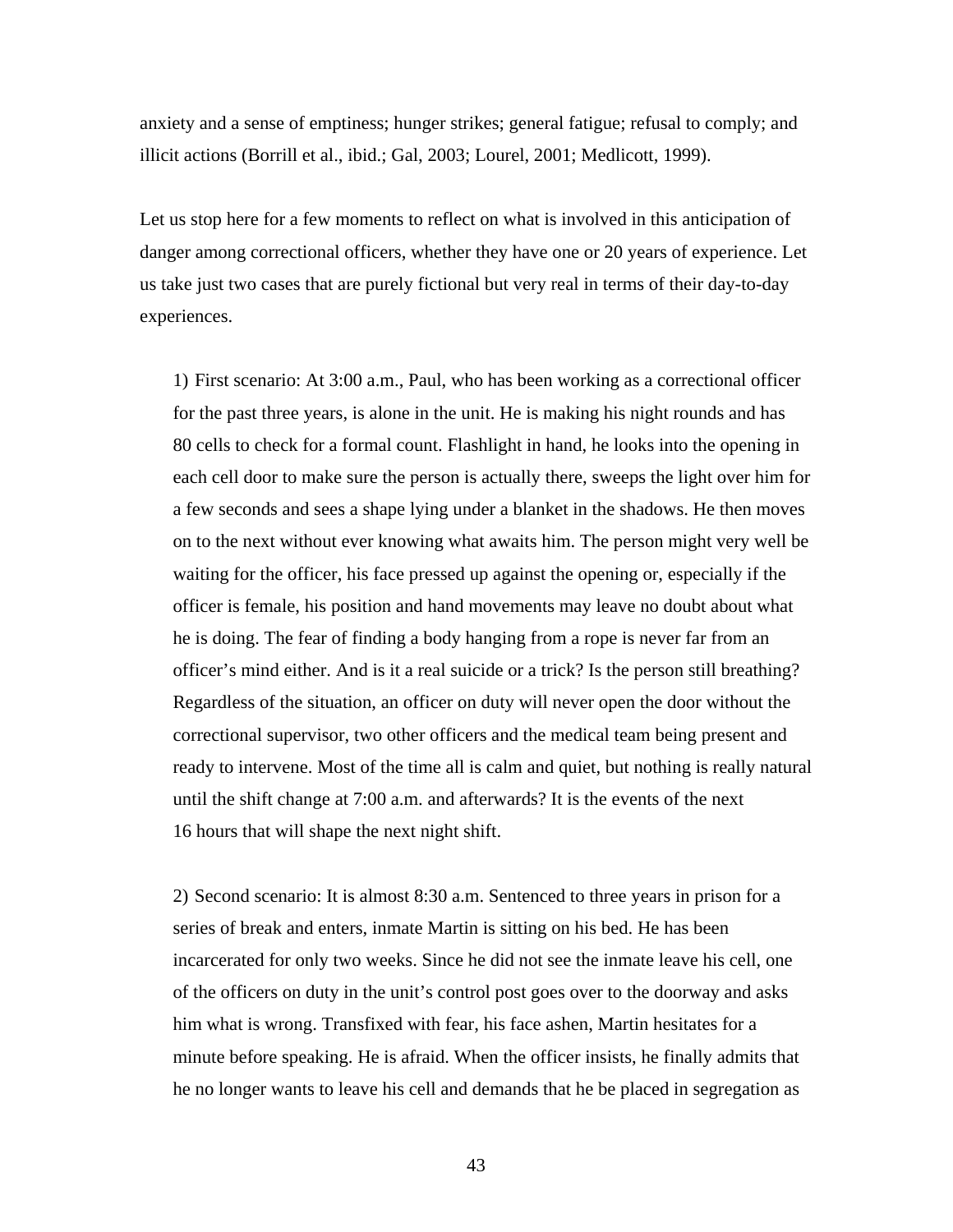<span id="page-57-0"></span>soon as possible. A few metres away, some other inmates who are watching all this make some comments, and one of them even screams out some insults and threats. The officer has no idea what is behind this, and it is almost too late to take a step back. Suspicion sets in. What really happened? The officer does not know at this point but in the meantime he orders the 10 inmates standing nearby to return to their cells immediately. They do so, but two of them continue to argue. The officer on duty at the control post sees all this unfold and calls for backup. Help will arrive in a matter of minutes but time always passes very slowly in such situations.

After violence, the second most significant of the perceived risks and sources of stress that correctional officers anticipate relates to infectious diseases (Dillon and Allwright, 2005; Canadian HIV / AIDS Legal Network, 2004; American Public Health Association, 2003; Dolan, Rutter and Wodak, 2003; Kamerman, 1991), followed by working with inmates with mental health problems (Brown, 2004; Edwards, 2000).

Testing for diseases such as HIV and hepatitis takes place on a voluntary basis in prison, which means that a person may have this illness without another party necessarily being aware of it. This is similar to what happens in the rest of society but the difference here is that there is a risk of violence associated with imprisonment.<sup>[28](#page-57-0)</sup>

Working with people who have contracted a serious illness entails taking some basic precautions that are often overlooked by those who come in contact with inmates. They themselves may be sick without necessarily knowing it.<sup>[29](#page-57-0)</sup>

Medical personnel work with the entire population, whereas correctional staff are tied body and soul to the security aspect of corrections which does not always facilitate a

<sup>&</sup>lt;sup>28</sup> Being threatened with a needle, having blood spit or thrown into their face, and being bitten are acts to which officers might be exposed.

<sup>&</sup>lt;sup>29</sup> 1.8% of the prison population in Canada (male and female) is infected with HIV, a rate that is 10% higher than in the general population; in late 2002, the rate of HCV(Hepatitis C Virus) infection was 25.8%, 20 times higher than for the general population (Correctional Service of Canada, 2005; Canadian Journal of Public Health, 2004).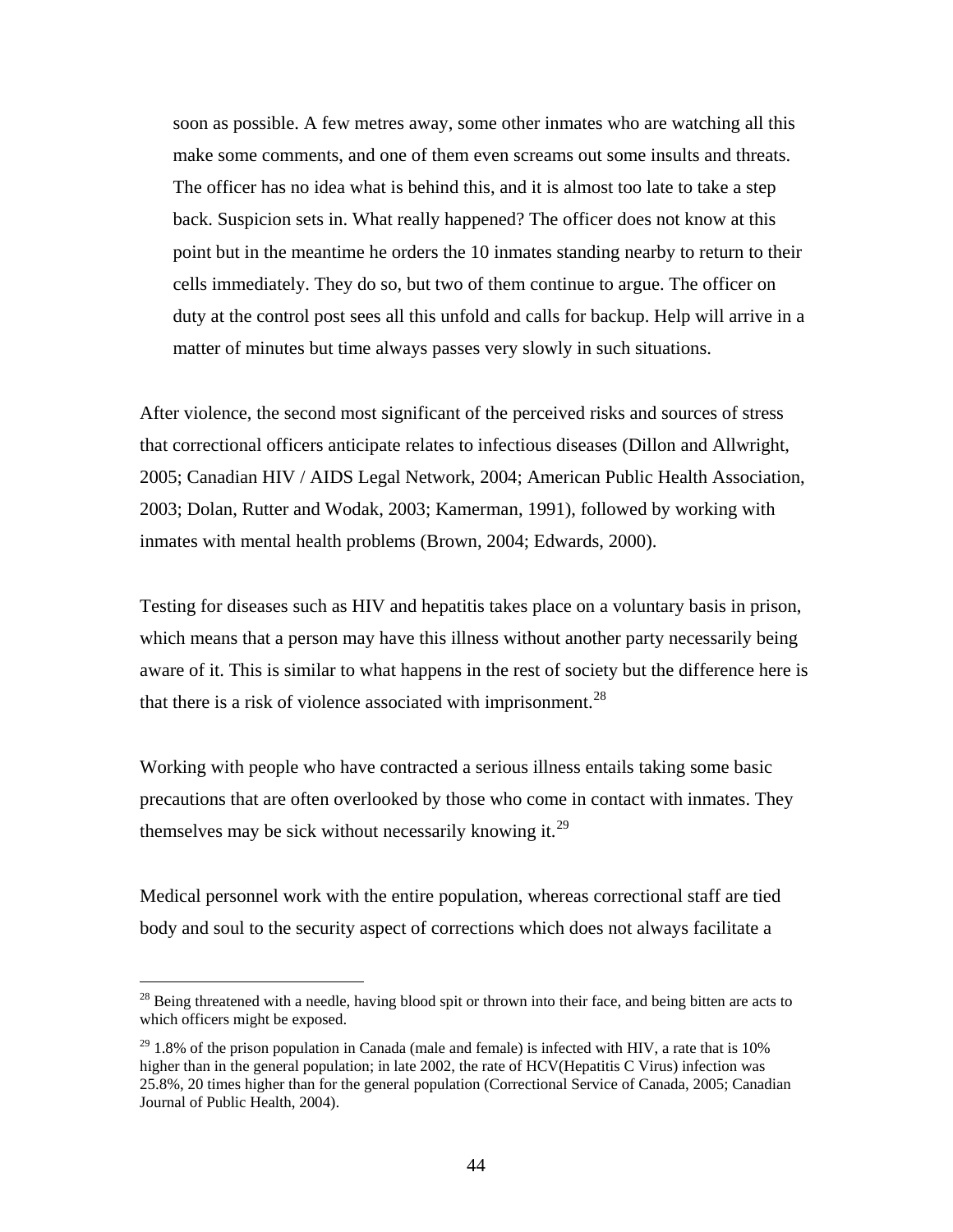<span id="page-58-0"></span>helping relationship towards this type of situation, for which it does not feel prepared. In this environment, however, the support of both the medical team and the supervisor is needed (Krebs, 2002; Lhuilier, 2001; Milly, 2001; Dollard and Winefield, ibid.; Hughes, 1990). When the cell of a person with a communicable disease is searched, this presents real or heightened risks for the person conducting the search given that a syringe or contaminated object may be hidden in the bed frame, a crack in a cupboard or a pile of clothing. Although they attend two- or three-hour information sessions on infections diseases (not to be confused with training), correctional officers are not medical personnel. This could explain a certain reluctance to work with this type of client, regardless of whether or not they present violent behaviour.<sup>[30](#page-58-0)</sup> In a study of 957 correctional officers in the United States, only 21.4% of them said they were ready to take on their prevention role in this type of interaction (Godin, Gagnon, Alary and Morissette, 2001). Moreover, although this is extremely rare, cells can be infested with vermin such as fleas, lice, or cockroaches. This increases stress, frustration and the fear of taking action in what they might perceive as being an area outside the scope of their duties.

For inmates with mental health problems, as a general rule correctional officers are assigned on a voluntary basis. Dealing with the suffering of such inmates requires a two-fold adjustment in that these inmates have been convicted of criminal offences as well as being afflicted with mental health problems.<sup>[31](#page-58-0)</sup> The overlap between these two conditions is by no means easy for officers, especially when the therapeutic staff is not present and during the emergencies that tend to occur during evenings, nights, weekends and holidays (Hickey, 2005; Dvoskin and Spiers, 2004; Fazel and Danesh, 2002; Appelbaum, Hickey and Packer, 2001; Tartaglini and Safran, 1997).

 $30$  Commissioner's Directive 567 (para.18(j)) provides that all correctional officers shall be issued protective masks and gloves to be able to administer cardiopulmonary resuscitation while waiting for Health Services staff or the ambulance service.

 $31$  In 2005, 11% of inmates had been diagnosed with some form of mental illness, with 6% having been admitted to a hospital for a mental health problem prior to incarceration (Public Safety and Emergency Preparedness Canada, 2005).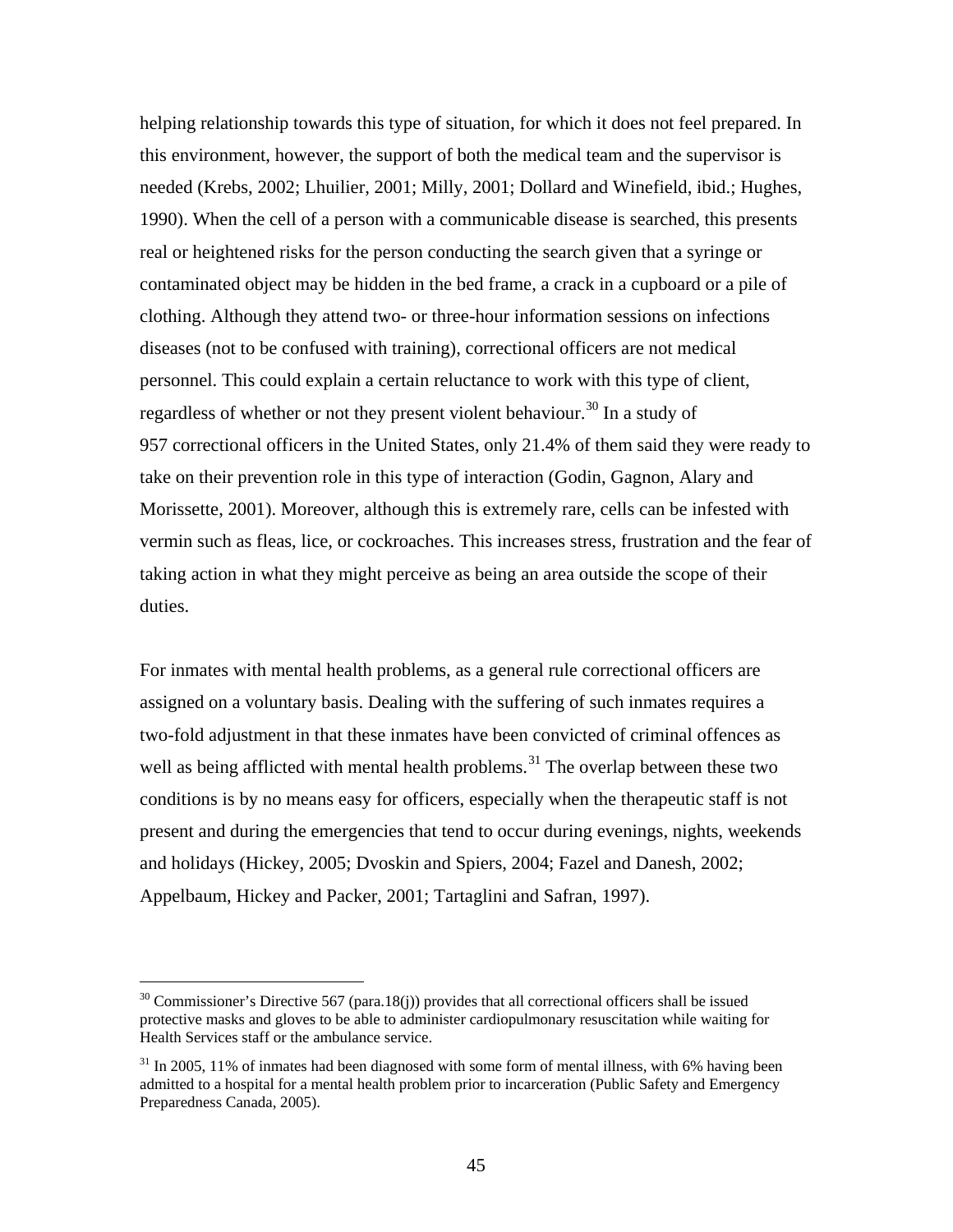What is more, from dealing with a group of people who are there against their wishes and who have a multitude of problems – all of which are unique and urgent and must be handled immediately – and in the midst of crisis or apathy, correctional staff end up becoming desensitized. At least, that is how it appears, and that is the critical point here, because there is no getting used to the misfortunes of others. Whether members of the clinical, nursing or security staff, people who work in corrections cannot fail to be moved when faced with the body of an inmate who has just ended his own life (Callahan, 2004).

As we saw in the first part of this study, which introduces the subject of stress and includes a literature review on that subject (Bensimon, 2004), various researchers have begun analyzing the causes of burnout arising from compassion and empathy, not only for victims, but also among staff. In this confined space the suffering of others is seen and heard, and violence is graphically depicted in every assessment report, but there is also anger, powerlessness and the shock experienced in the face of certain types of sickening and sordid revelations (Finn and Kuck, 2003; Kadambi and Truscott, 2003; Serniclaes, 2003; Valent, 2002; Acker, 1999; Lusignan, 1999; Stamm, 1999; Figley, 2002*;* Schaufeli and Peeters, ibid.*;* Farrenkopf, 1992). This phenomenon gives rise to what is referred to as vicarious tramautization, a term used for the first time by McCann and Pearlman in 1990.

This phenomenon describes the various impacts, both psychological and physiological, entailed in working with involuntary and criminal clients. However, most of the authors writing on this subject looked at only two types of workers: those who are on the front lines on the outside, i.e., rescue workers, ambulance attendants and police officers, and those who intervene afterwards, i.e., psychologists, criminologists, social workers and psychiatrists who work with sex offenders (Way, VanDeusen, Martin, Applegate and Jandle, 2004).

Criminologists and psychologists in correctional institutions, who deal with all types of criminal behaviour, always work on an individual basis behind closed doors. Their perceptions of events are vivid and detailed because of the mental ability they have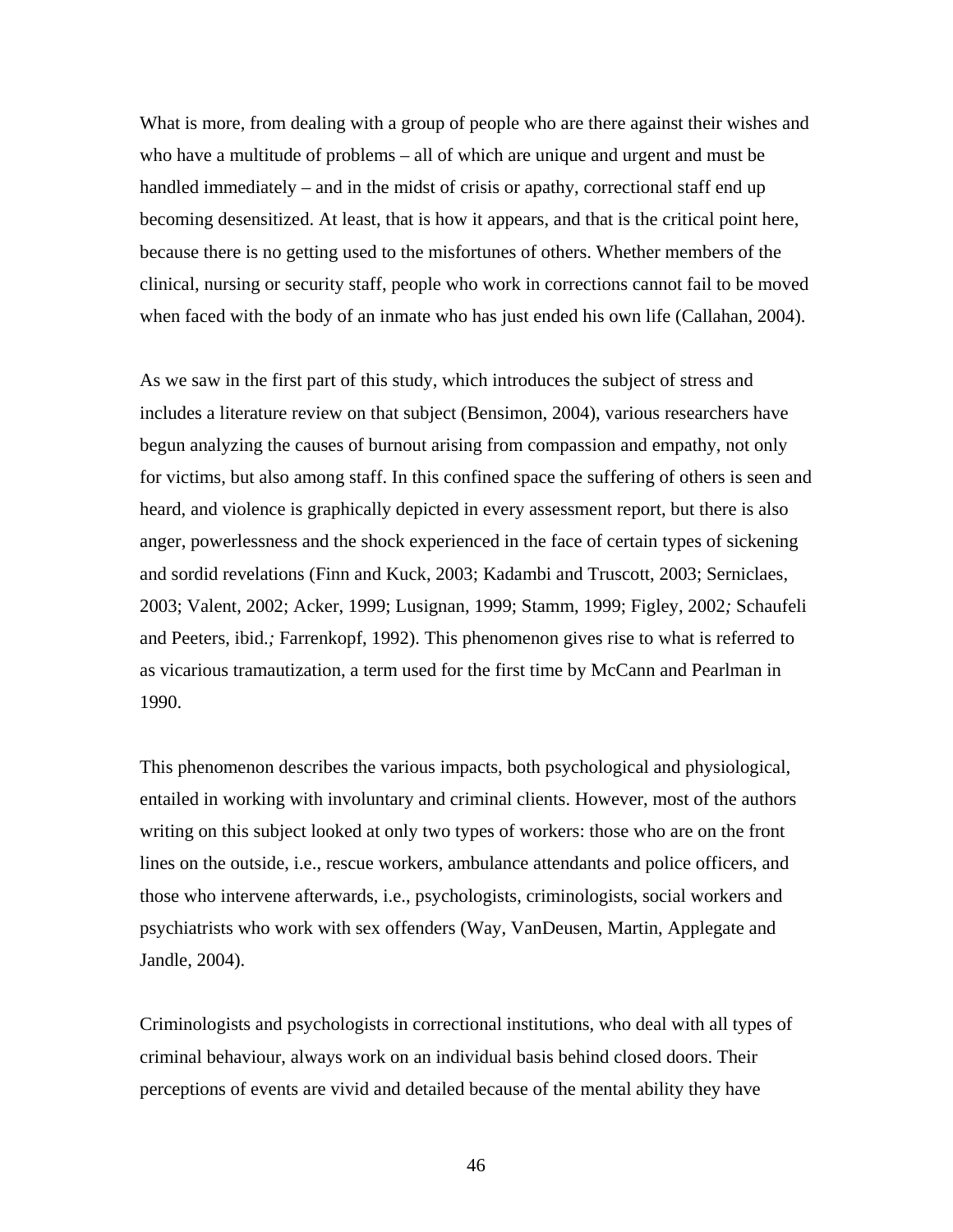acquired through book learning to retranscribe, understand and analyze the reliving of events as communicated through the file and through inmates' self-revelations. Although they have access to that same information, correctional officers find themselves immersed in a sea of inmates. They are all right in front of them and, although the detailed facts are not always at hand, officers see all of these people through the lens of behaviours and attitudes that may be different from those the clinician sees in an interview.

3) Third and final disadvantage: *environment and negative atmosphere*. Correctional officers share this experience with a number of other occupations. Because of the confinement they experience, medical personnel are similarly disadvantaged, as if forced to practice a bargain-basement or second-rate type of medicine, to use Milly's image (ibid.). But first, what is meant by *environment* and *negative atmosphere,* given that those words were written by the majority of respondents and for every period in the study?

*Environment*. It must be said that correctional facilities offer very little in the way of ergonomics to those who provide security from control posts within a unit or at a vantage point from which everything can be seen, generally surrounded by bars and armoured windows for when the doors are opened; control posts with screens linked to surveillance cameras; towers; or at the reception area, admissions, the kitchen, the laundry room, the visiting area, or along a walkway or in a shop. There are no potted plants, no decorative or personal objects, virtually no posters or pictures, furniture that has seen better days, fluorescent lights everywhere, and dull, cold, sombre colours, the ultimate testimony of the people who have been there for so long yet are only passing through. Nothing resembles a penitentiary or a prison more than another penitentiary or prison. This decor devoid of all personal touches cannot fail to have an impact on daily life. Correctional officers do not work at stores or in office towers.

*Negative atmosphere*. Many variables encountered by those who have just arrived from the staff college will influence their behaviour and attitudes. The research of Arnold (2005), McCoy and Evans (2005) and the American Correctional Association (2004) on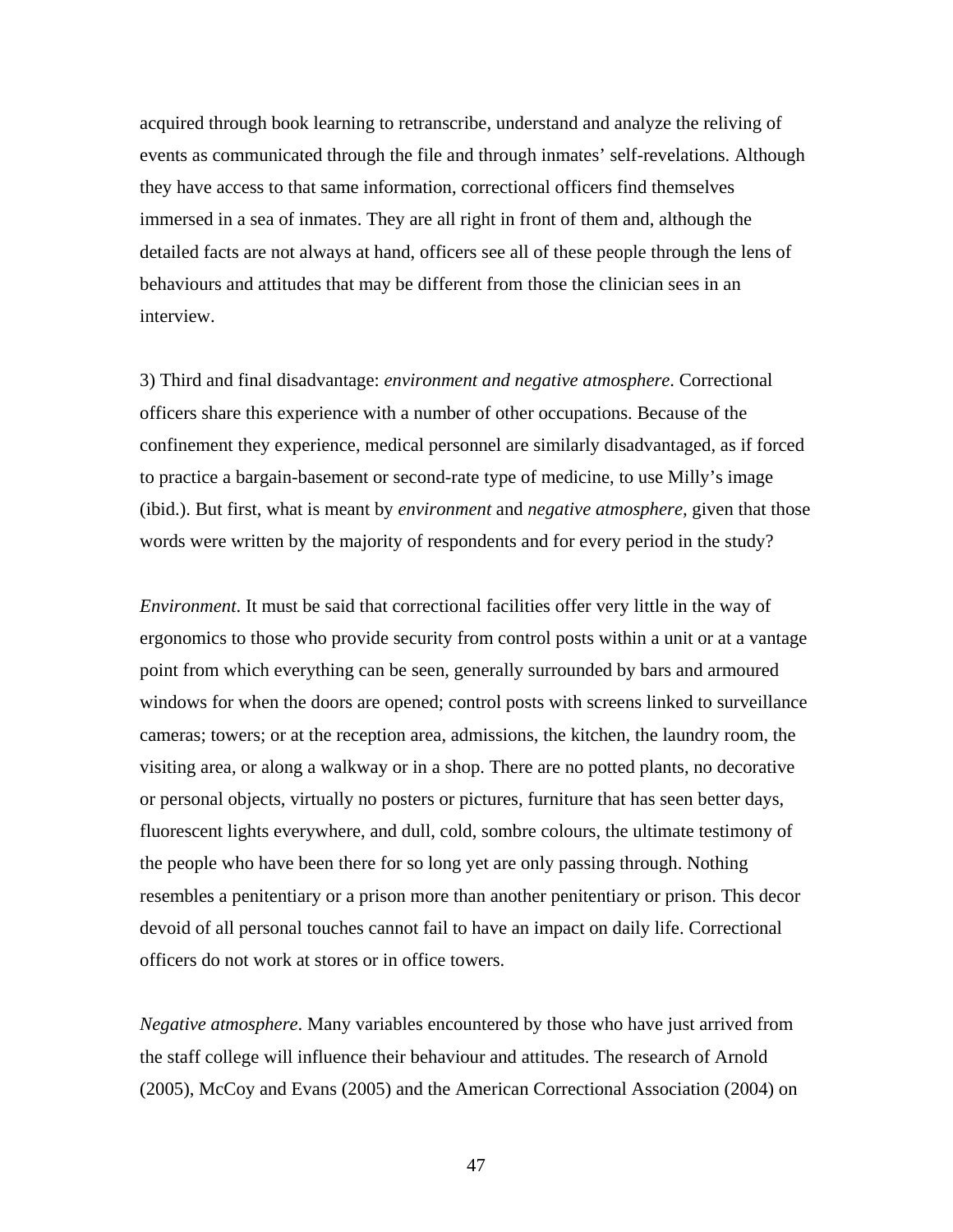<span id="page-61-0"></span>this point refers to a deterioration in affect, motivation and performance that has an impact in virtually all areas of social life, both at and outside work. We will return to this point later when we address the themes of motivation for correctional work and intrinsic motivation towards work in general.

From the comments the new correctional officers wrote, job insecurity emerged as one of the elements of this atmosphere described as negative. The introduction of new policies, legislation and work tools<sup>[32](#page-61-0)</sup> in an environment that appears to be based on routine generates conflict at both an individual and a group level (resistance to change, criticism, cynicism, motivation based on purely extrinsic factors). This notion is addressed here under a number of different themes in turn (Kacmar, Bozeman, Carlson and Anthony, 1999; Drory, 1993).

There has been a chain reaction over the past 20 years, with part-time employment on call and for an unspecified period contributing to a sense of uncertainty that is not very conducive to personal growth for those who are on call vis-à-vis those who are permanent employees (Sverke, Hellgren and Näswall, 2002). Nonetheless, this scenario is becoming more and more common in many fields. Let us take the example of the auto industry and the thousands of layoffs attributed to competition. In the United States and Canada, one of every five jobs is temporary (casual, temporary part-time or term), and this is a multidimensional source of stress. In Europe and Australia, such jobs account for 18 to 25% of the total payroll (Gallagher, 2005). And this economic reality affects corrections as well. There were 42 comments written in response to the qualitative questions that indicated dissatisfaction with the precarious nature of casual and term employment. Aside from attitudes relating to work, performance, and physical and psychological health, the waiting period for a potential appointment is one of the factors behind the high turnover rate for correctional staff. It can take years for a position to open up, which may cause the

 $32$  This did not apply to one of the more recent innovations: a new uniform. On June 1, 2005, a new uniform was introduced for all federal correctional officers. At this point it seems to have been well accepted, although for some the uniform itself represents an obstacle to free communication. For others, it clarifies roles in terms of security, respect for the position and upholding the law, especially at maximum- and medium-security institutions.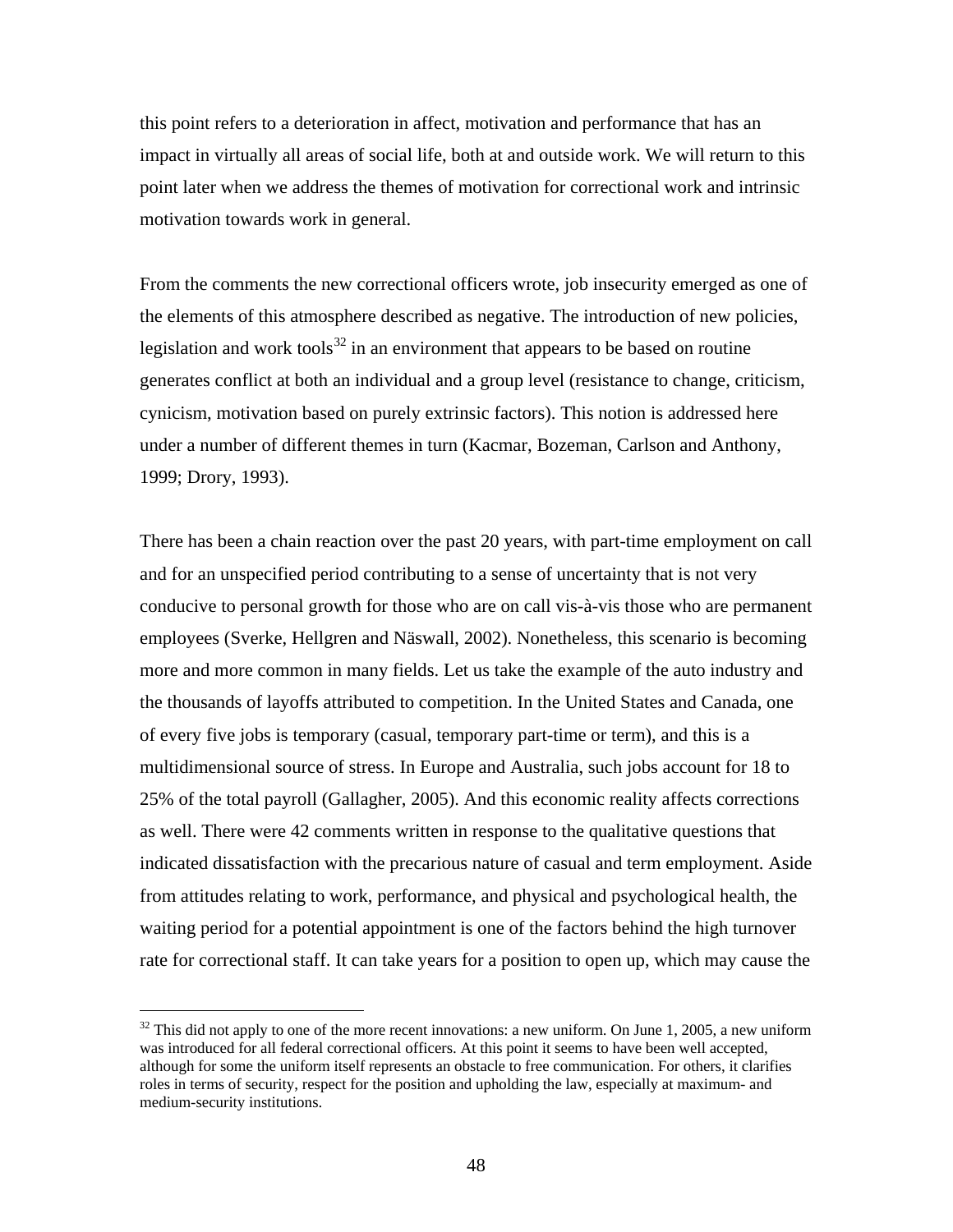person to give up (Corrections Compendium, 2004; Lommel, 2004; Sverke and Hellgren, 2002). In the above-mentioned study by the American Correctional Association, the turnover rate ranged from 3.8% for the state of New York to 41% for Louisiana and 73% for Delaware. Some of the main reasons given were shift work, job insecurity, stress and a poor choice in the initial recruitment.

Moreover, as an inevitable outcome of the generational shift, attitudes are changing, and aspirations along with them. Until the late 1970s, correctional officers joined the Correctional Service of Canada with the sense that they were lucky to have found work that offered certain guarantees: stability, a steady income, and fringe benefits found only in the public sector. But many things have changed over the past 10 years. The position of correctional officer is increasingly being used as a gateway for climbing up through the ranks, for moving on to another career as a parole officer or program officer, or to gain access to another government department.

One other finding associated with the lack of job stability is withdrawal, which in turn is fed by a discretionary leeway that is becoming more and more restricted. This phenomenon inevitably leads to a decline in the level of job satisfaction (Johnson and Price, ibid.; Crouch, ibid.). The scale for job satisfaction after the first year of service gives an overview of this trend.

CSC constitutes a single organization from one end of the country to the other. Institutions in western Canada must follow exactly the same criteria as their counterparts in the east, and every action taken must be based on the rule of law. Institutional heads are responsible for enforcing the law and ensuring that no distinct organizational feature differentiates one institution from another (as was the case previously). The disenchantment associated with the rate of turnover of institutional head, the requirement to manage based on the rule of law, and what is perceived as a loss of power in the position of correctional officer often lead the latter to avoid making decisions that could lead to what might be considered situations of their own making and ultimately to stick with the routine, i.e., the static aspect of security.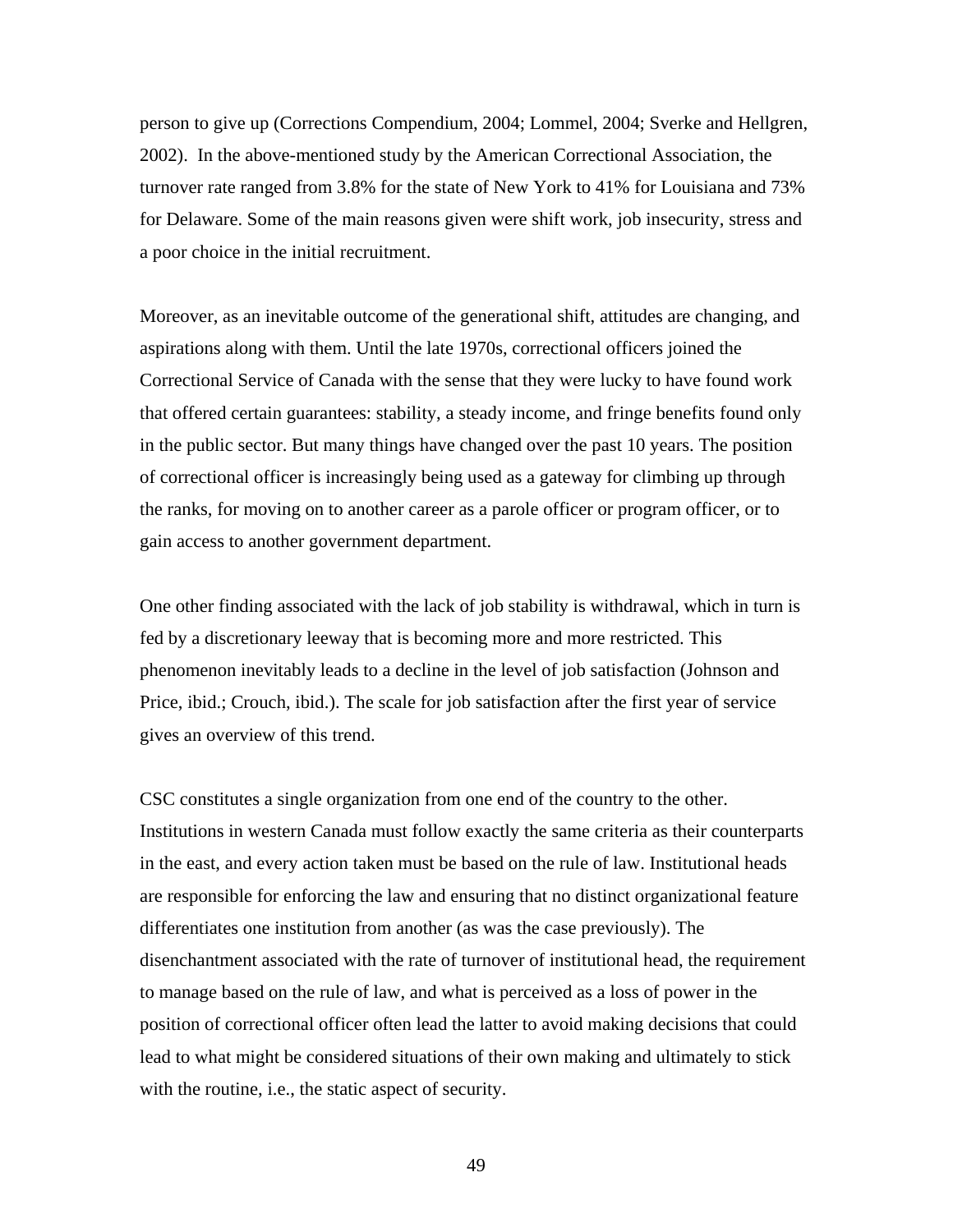Not only did lack of autonomy and latitude in decision-making figure among the factors the officers identified as major disadvantages in our study, these two factors can also have an impact on stress and turnover rates, including the decision to take early retirement (Griffin, 2006; Turcotte and Schellenberg, 2005).

*4) Besides the advantages and disadvantages of being a correctional officer, there may be other reasons for becoming a Correctional Officer. For example, other members of your family are or have been Correctional Officers. Please list them.* 

To the list of six key words previously identified for the *Pre A* and *Post* questionnaires, 11 others were added. However, of that list of 17 key words, only one category had a frequency of 10 or more responses: external influences.

| Key words           | 3 months $(n=38)$ | 1 year $(n=38)$ |
|---------------------|-------------------|-----------------|
| External influences | 10                | 10              |

Family, friends and acquaintances play an important role in the choice of this career, and this factor has an impact on the person in his or her work. For the *Pre A* period, of 233 participants, 73 mentioned family influence.

As we saw in the second part of this study, the pre-institutional perspective as evidenced by statements made by people with no experience in the field can change over time. Such a perspective is maintained partially by the various external influences (family, friends, and acquaintances).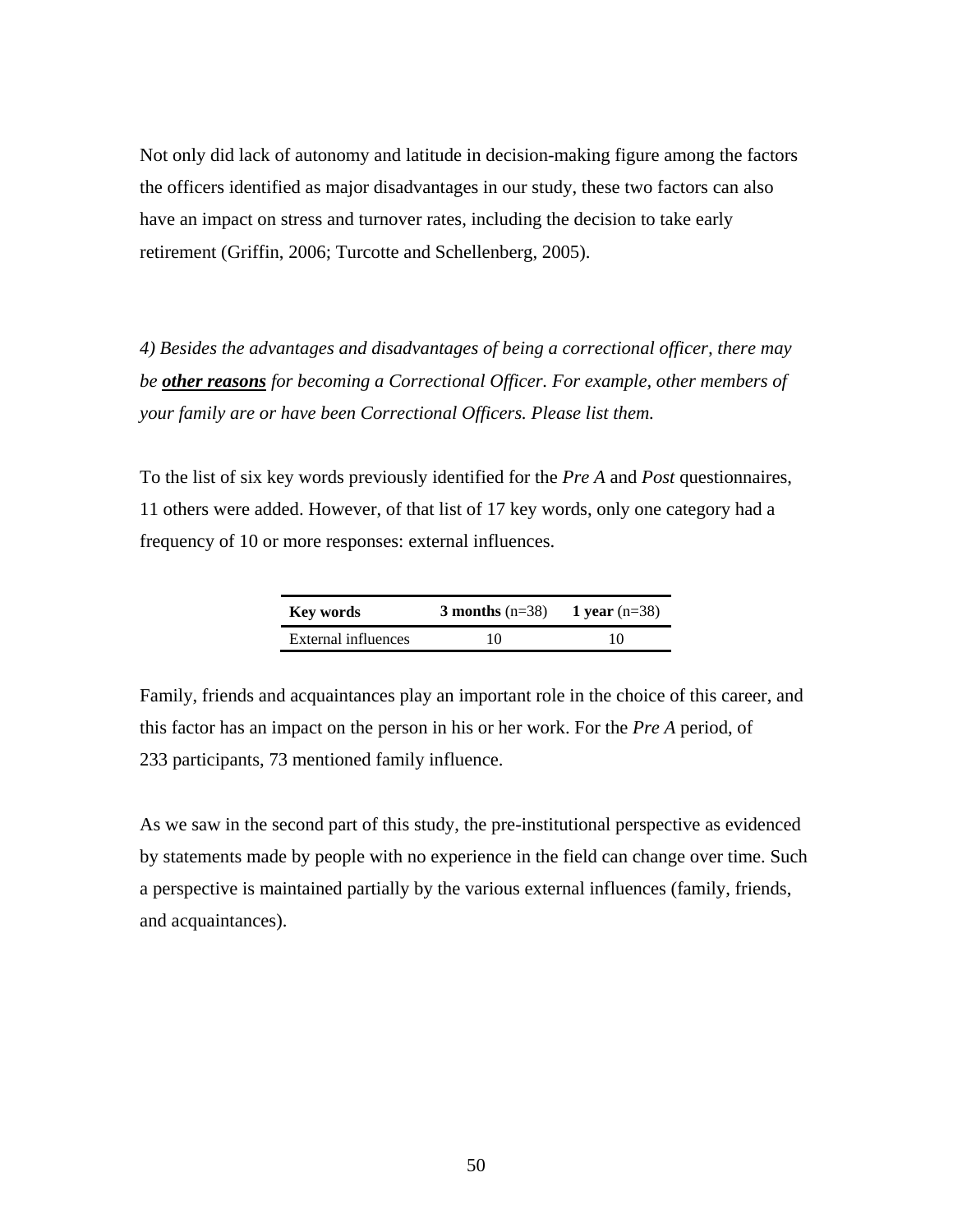<span id="page-64-0"></span>Let us now look at the analysis of the 19 scales for the two measurement times ( $n = 38$ ) for three months to one year) and by comparison of the two genders.<sup>[3](#page-64-0)3</sup> As previously mentioned, each of the 19 scales is supported for illustrative purposes by the other three frequencies:  $(n = 70)$  for three months;  $(n = 51)$  for six months and  $(n = 47)$  for one year.<sup>[3](#page-64-0)4</sup> However, attitudinal changes cannot be addressed without a description of the overall context. This means putting into perspective the new work environment in which the new recruits find themselves to put into perspective the new work environment in which the new recruits find themselves, This context has the most powerful influence on new arrivals since it is tied in with the methods used by existing correctional officers, with whom there will be a multitude of interactions in the very near future.

It is thus impossible to address the theme of subculture and other related subjects without providing a few examples.

## *4) Attitudes towards correctional work*

| *1) For good reasons, the type of work we do in corrections has a bad image with the public.                                   |
|--------------------------------------------------------------------------------------------------------------------------------|
| 2) One of the most rewarding elements of correctional work is that it is challenging.                                          |
| *3) If I had the choice, I'd much prefer to work with non-offenders than with offenders.                                       |
| *4) If it wasn't for the good pay, I would probably not choose a career in the field of corrections.                           |
| 5) While every job has its rewards, offenders are the most interesting and challenging types of people<br>to work with.        |
| 6) In general, there are more good things than bad things about having a career in corrections.                                |
| 7) Being involved in the field of corrections gives me a personal sense of pride and accomplishment.                           |
| *8) Usually, I am not very proud to tell people that I earn my living working with offenders.                                  |
| *9) Generally, I would prefer to have a job in a different field than corrections.                                             |
| 10) What most attracts me to corrections is the type of work I do, and not the pay, fringe benefits, or working<br>conditions. |
| *11) I would have to agree that work in corrections is not a very respectable kind of job to have.                             |
| *12) Working in corrections would be OK as long as you didn't have to deal with offenders directly.                            |

 $* = Inverted question$ 

<sup>&</sup>lt;sup>33</sup> As was done for the *Pre A* and *Post* questionnaires, the data were formatted using Excel so that descriptive analyses could be carried out using the *SPSS 13* software and repeated measures analysis of variance (ANOVA) calculated (Neter, Wasserman & Kutner, 1990). The latter make it possible to show differences by gender for each of the 19 measurement scales. Tests of between- and within-subject effects were also calculated for each of the periods taken individually and for *3 months* and *1 year*.

 $34$  See Appendix V.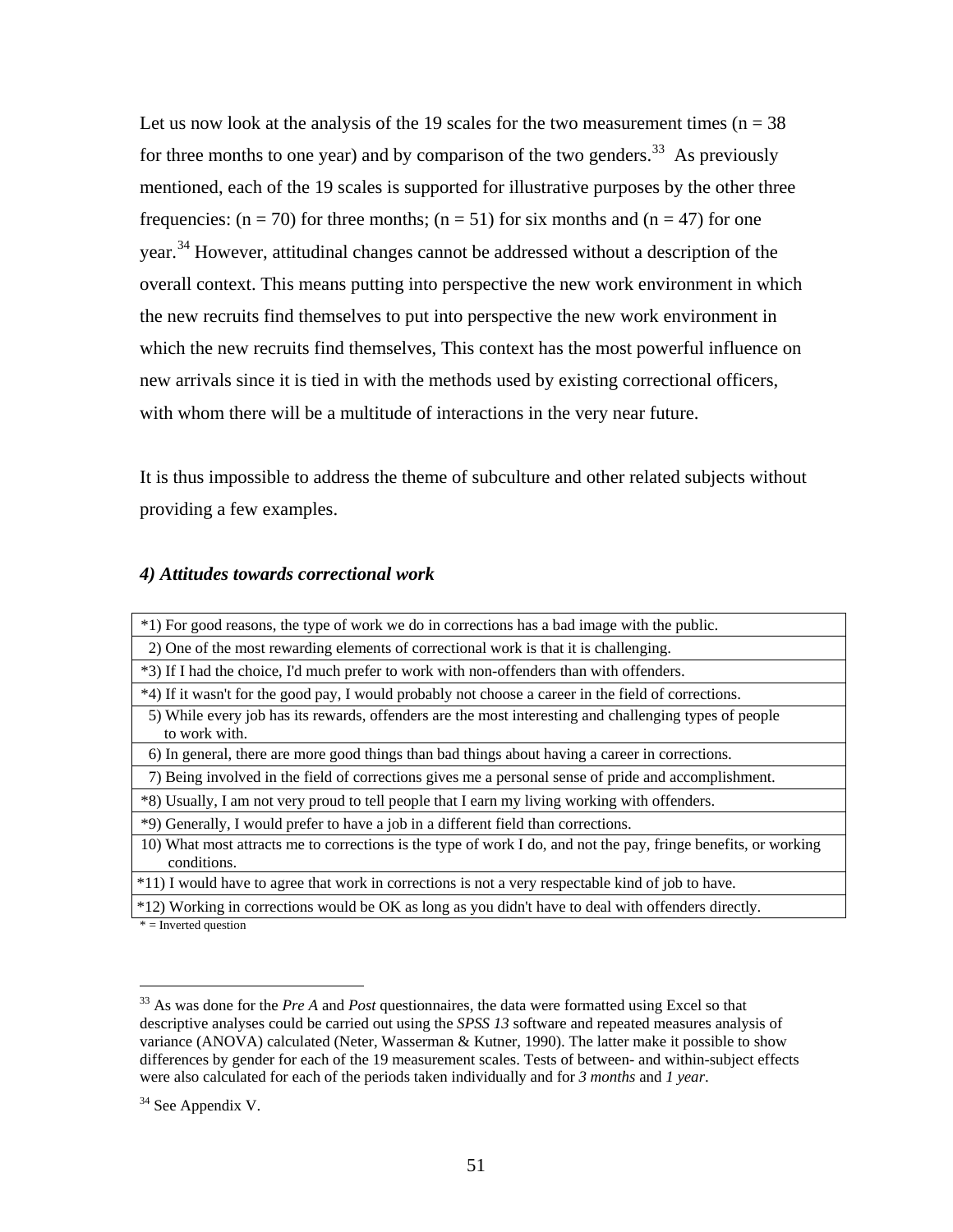The way that an occupation is portrayed ties in with self-esteem, since it stays with people throughout their social and professional lives. Regardless of how useful they are, many occupations do not have a public profile. Nonetheless, they are all important in a society in which all members depend on their neighbours, be they garbage collectors, taxi drivers, locksmiths, plumbers or gravediggers. Some professions, like those of morticians and pathologists, provoke revulsion. Some, like that of high steel workers who help build skyscrapers, arouse fear. Others still invoke a mixture of different feelings: admiration (firefighters), scorn (tax collectors), and indifference (ushers). Some work, like that of exterminators, is thought of as peculiar. Finally, there are those whose image comes from stereotypes that are completely fabricated and widely maintained through books, movies and the media. Correctional officers fall into this latter category. This is widely reflected in all of the literature written on this subject, both in North America, as is the case in Canada with Farkas, (ibid.); Latulipe, (ibid.); Robinson, Porporino and Simour (ibid.); Plecas and Maxim, (ibid.); Tellier and Robinson, (ibid.); Cullen et al., (ibid.); Poole and Regoli (ibid.), and in Europe, with Mbanzoulou, (ibid.); De Coninck and Loodts (ibid.); Froment (ibid.); Benguigui, Chauvenet and Orlic, (ibid.); Aymard and Lhuilier (ibid.); Cario (ibid.); Montandon and Crettaz (ibid.).

On the other hand, this lack of proper recognition can mainly be attributed to the in the image constructed by the media, which invariably portray the inmate as a victim who has long since repented and the guard as his eternal executioner ready to lead him to the gallows. This represents a flagrant contradiction with the fact that a court of law has imposed a penalty on the perpetrator of a crime, for whom responsibility is then assigned to a peace officer. It is the former image that emerges from almost all of the Hollywood films made about prison (Wilson and O'Sullivan, 2004; O'Sullivan, 2001). Some of the most classic examples are *Riot in Cell Block 11* (1954), *Birdman of Alcatraz* (1962), *Cool Hand Luke* (1967), *Attica* (1980), *Brubaker* (1980), and *An Innocent Man* (1989) as well as *The Shawshank Redemption* (1994), *Dead Man Walking* (1995), *The Green Mile* (1999) and *Animal Factory* (2000). And the cinematic repertoire in other countries is not much better: in France with *Le Trou* (1960) and *Zonzon* (1998), in Quebec with *Le Party*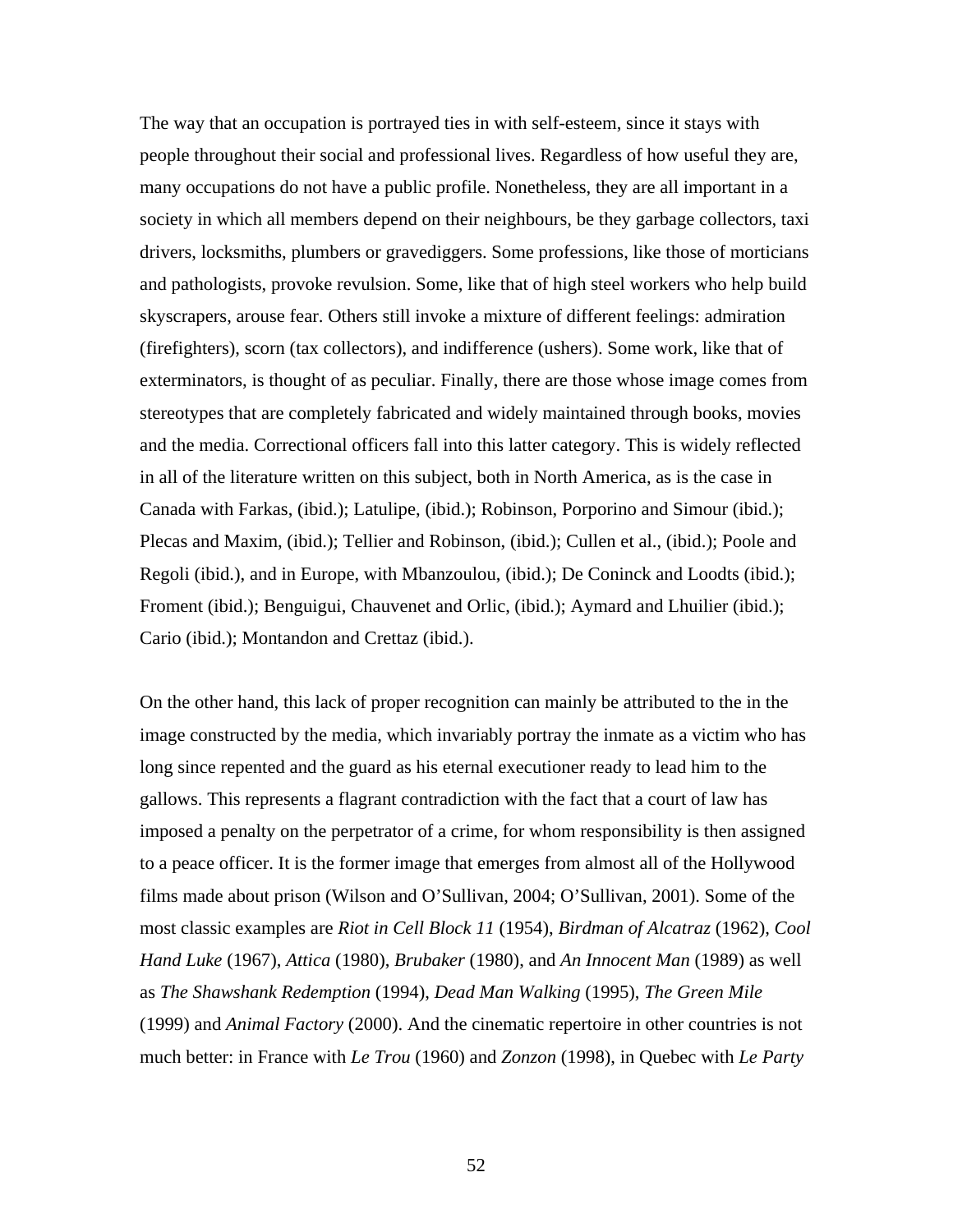(1990), and in Germany with *Das Experiment* (2001), which is evocative of Stanley Milgram's work on obedience to authority in the perpetration of torture (1964).

This distortion is maintained by the depiction of these men and women as eager to inflict corporal punishment when, in fact, there exists an empathetic and helping relationship that is witnessed only by the inmates and the correctional officers within the correctional institution.

Before going any further with this first scale, the symbolism of authority, consistency and confinement first needs to be demystified. The following question may appear simplistic but is worthy of some consideration. What is a correctional officer? Do we really have an accurate idea of the role these people play, their duties, what they experience every day, and what sets their work apart from that of other peace officers?

One of the statements on the questionnaire pertains to the way in which the work of correctional officers is perceived by others: *For various reasons, the type of work we do in corrections has a bad image with the public*. It is very surprising to see how this attitude persisted throughout the five phases (*Pre A*, *Post*, *3 months*, *6 months* and *1 year*), in five different groups and in the five regions. This singular image remained unchanged during the training period and remained once people had entered the profession.

On the very first day of training at the staff college, 92 of the 233 (40%) participants said they agreed with this statement, as seen in the table for the *Pre A* period - *For various reasons, the type of work we do in corrections has a bad image with the public:*

|                |                       | <b>Frequency</b> | <b>Percent</b> | <b>Valid</b><br>percentage | <b>Cumulative</b><br>percentage |
|----------------|-----------------------|------------------|----------------|----------------------------|---------------------------------|
| <b>Valid</b>   | True                  | 92               | 39.5           | 39.8                       | 39.8                            |
|                | <b>False</b>          | 139              | 59.7           | 60.2                       | 100.0                           |
|                | <b>Total</b>          | 231              | 99.1           | 100.0                      |                                 |
| <b>Missing</b> | <b>System missing</b> | 2                | .9             |                            |                                 |
| <b>Total</b>   |                       | 233              | 100.0          |                            |                                 |

PreA-sec2-Q2.9 acw9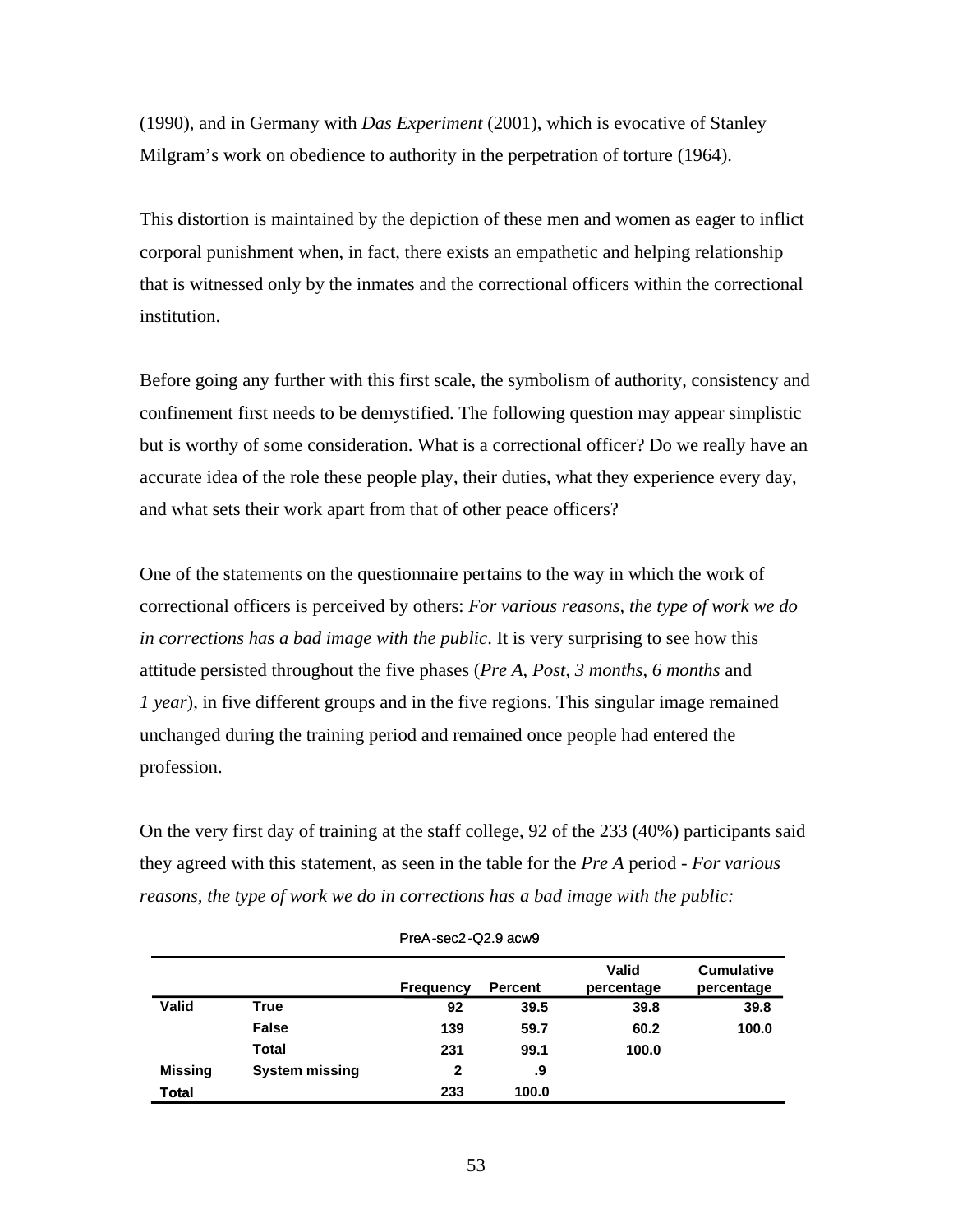Among the 147 people who successfully completed their training after three months in class, the 144 who responded to the statement - *For various reasons, the type of work we do in corrections has a bad image with the public*, 57 (39%) said they agreed with this statement:

|         |                |           |         | Valid      | Cumulative |
|---------|----------------|-----------|---------|------------|------------|
|         |                | Frequency | Percent | percentage | percentage |
| Valid   | ⊺rue           | 57        | 38.8    | 39.6       | 39.6       |
|         | False          | 87        | 59.2    | 60.4       | 100.0      |
|         | Total          | 144       | 98.0    | 100.0      |            |
| Missing | System missing | 3         | 2.0     |            |            |
| Total   |                | 147       | 100.0   |            |            |

| Post-sec2-Q2.9 acw9 |  |
|---------------------|--|
|---------------------|--|

After the first three months at an institution, 19 of the 69 respondents (27%) said they agreed with the statement. This period presented the highest numbers for satisfaction with regard to public attitudes towards the profession (71.4% as compared to 27.1%):

| 3mos-sec2-Q2.9 acw9 |                |           |         |                     |                          |
|---------------------|----------------|-----------|---------|---------------------|--------------------------|
|                     |                | Frequency | Percent | Valid<br>percentage | Cumulative<br>percentage |
| Valid               | True           | 19        | 27.1    | 27.5                | 27.5                     |
|                     | False          | 50        | 71.4    | 72.5                | 100.0                    |
|                     | Total          | 69        | 98.6    | 100.0               |                          |
| Missing             | System missing | 1         | 1.4     |                     |                          |
| Total               |                | 70        | 100.0   |                     |                          |

The percentages for the 37 participants who responded to the three-month and one-year questionnaires were essentially the same as for the group at just 3 months (81.1% satisfied as compared to 19% who disagreed with the statement):

|       | 3mos-sec2-Q2.9 acw9 |           |         |                     |                          |  |  |
|-------|---------------------|-----------|---------|---------------------|--------------------------|--|--|
|       |                     | Frequency | Percent | Valid<br>percentage | Cumulative<br>percentage |  |  |
| Valid | True                |           | 18.9    | 18.9                | 18.9                     |  |  |
|       | False               | 30        | 81.1    | 81.1                | 100.0                    |  |  |
|       | Total               | 37        | 100.0   | 100.0               |                          |  |  |

Of 38 participants, only one did not answer the question, yielding 37 respondents.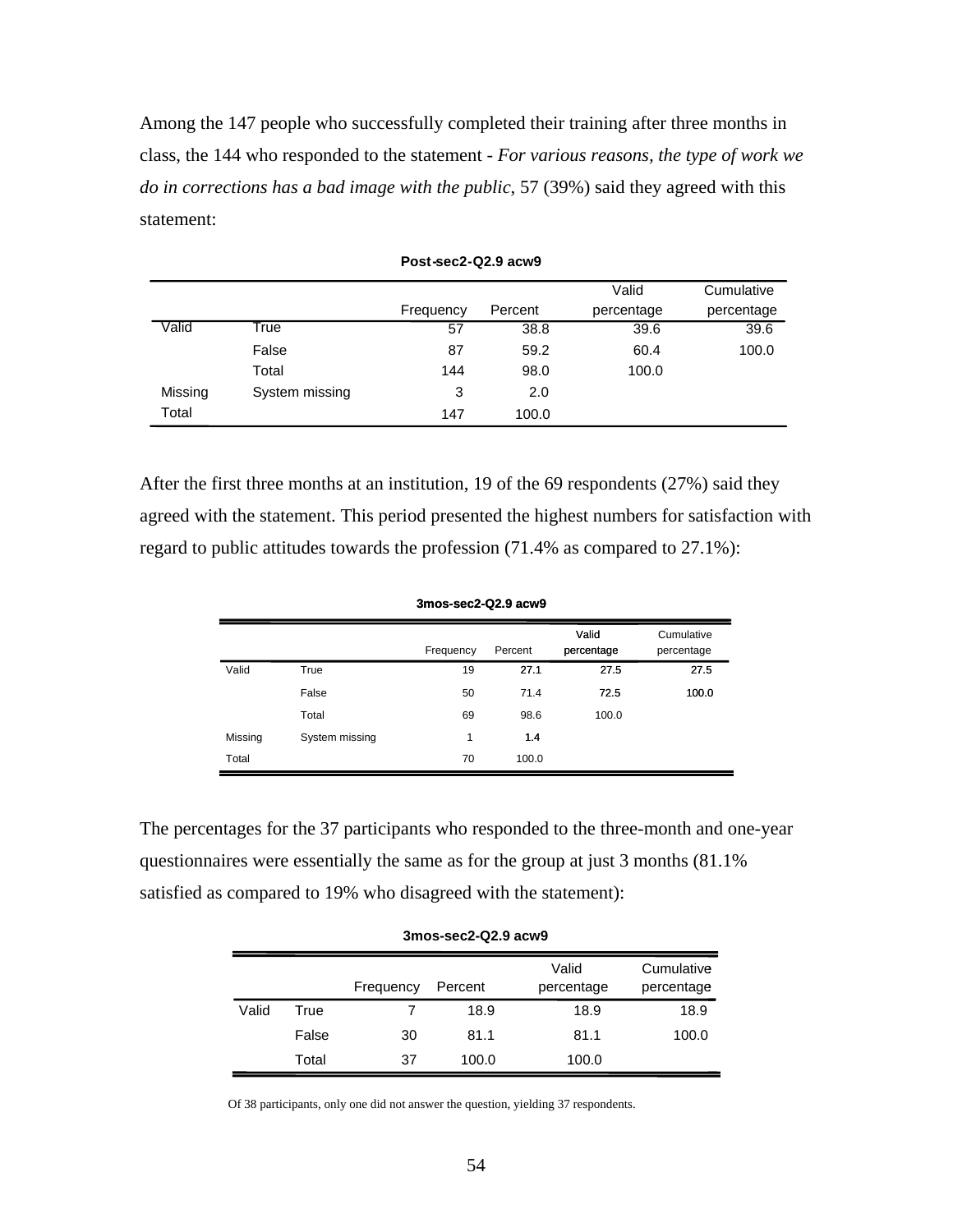After the half-year at an institution, of 50 responses, 21 (41%) said they agreed with the statement - *For various reasons, the type of work we do in corrections has a bad image with the public.* There was a change over time, given that the percentage for this negative image was 41.2% (true) as compared to 57% (false):

|         |                | Frequency | Percent | Valid<br>percentage | Cumulative<br>percentage |
|---------|----------------|-----------|---------|---------------------|--------------------------|
| Valid   | True           | 21        | 41.2    | 42.0                | 42.0                     |
|         | False          | 29        | 56.9    | 58.0                | 100.0                    |
|         | Total          | 50        | 98.0    | 100.0               |                          |
| Missing | System missing | 1         | 2.0     |                     |                          |
| Total   |                | 51        | 100.0   |                     |                          |

| 6mos-sec2-Q2.9 acw9 |  |
|---------------------|--|
|---------------------|--|

This finding was similar to that obtained for the 37 participants who responded to the above statement at 3 months and 1 year:

|         |                | Frequency | Percent | Valid<br>percentage | Cumulative<br>percentage |
|---------|----------------|-----------|---------|---------------------|--------------------------|
| Valid   | True           | 13        | 35.1    | 41.9                | 41.9                     |
|         | False          | 18        | 48.6    | 58.1                | 100.0                    |
|         | Total          | 31        | 83.8    | 100.0               |                          |
| Missing | System missing | 6         | 16.2    |                     |                          |
| Total   |                | 37        | 100.0   |                     |                          |

#### **6mos-sec2-Q2.9 acw9**

Of 38 participants, only one did not answer the question, yielding 37 respondents.

For the final questionnaire, administered after the first year spent at an institution, 17 of the 46 participants disagreed and 29 continued to believe that the public held a negative image of the work they do: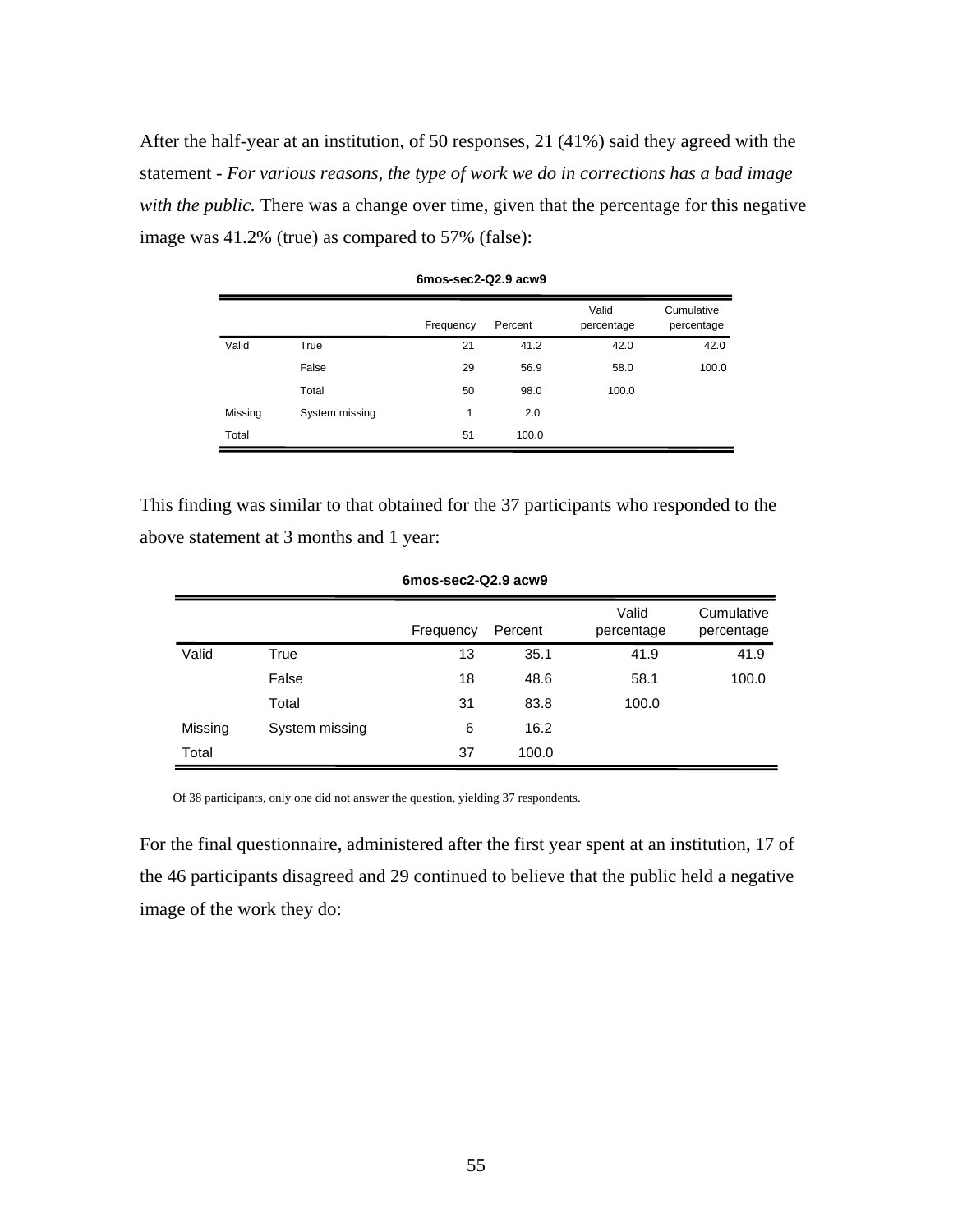|         |                | Frequency | Percent | Valid<br>percentage | Cumulative<br>percentage |
|---------|----------------|-----------|---------|---------------------|--------------------------|
| Valid   | True           | 17        | 36.2    | 37.0                | 37.0                     |
|         | False          | 29        | 61.7    | 63.0                | 100.0                    |
|         | Total          | 46        | 97.9    | 100.0               |                          |
| Missing | System missing | 1         | 2.1     |                     |                          |
| Total   |                | 47        | 100.0   |                     |                          |

**1yr-sec2-Q2.9 acw9**

The findings for the 37 participants who responded at 3 months and 1 year also showed a deterioration in this image:

|       |       | Frequency | Percent | Valid<br>percentage | Cumulative<br>percentage |  |  |
|-------|-------|-----------|---------|---------------------|--------------------------|--|--|
| Valid | True  | 15        | 40.5    | 40.5                | 40.5                     |  |  |
|       | False | 22        | 59.5    | 59.5                | 100.0                    |  |  |
|       | Total | 37        | 100.0   | 100.0               |                          |  |  |

| 1yr-sec2-Q2.9 acw9 |  |  |  |  |  |
|--------------------|--|--|--|--|--|
|--------------------|--|--|--|--|--|

Of 38 participants, only one did not answer the question, yielding 37 respondents.

In these three tables that present our core sample, women were less likely than men to believe that the type of work they do has a bad image with the public. The crosstabulation table shows this difference in opinions regarding society's attitudes between the two periods:

| Cross-tabulation 3mos-sec2-Q2.9 acw9 *<br>1yr-sec2-Q2.9 acw9<br>Group size |       |      |       |       |  |  |  |
|----------------------------------------------------------------------------|-------|------|-------|-------|--|--|--|
| $1$ yr-sec $2$ -Q $2.9$<br>acw <sub>9</sub>                                |       |      |       |       |  |  |  |
|                                                                            |       | True | False | Total |  |  |  |
| 3mos-sec2-Q2.9                                                             | True  | ิธ   |       |       |  |  |  |
| acw <sub>9</sub>                                                           | False | 9    | 21    | 30    |  |  |  |
| Total                                                                      |       | 15   | 22    | 37    |  |  |  |

Is this merely a perception after a year of employment at the Correctional Service of Canada that the public has a bad image of corrections? No, it is a reality. This takes us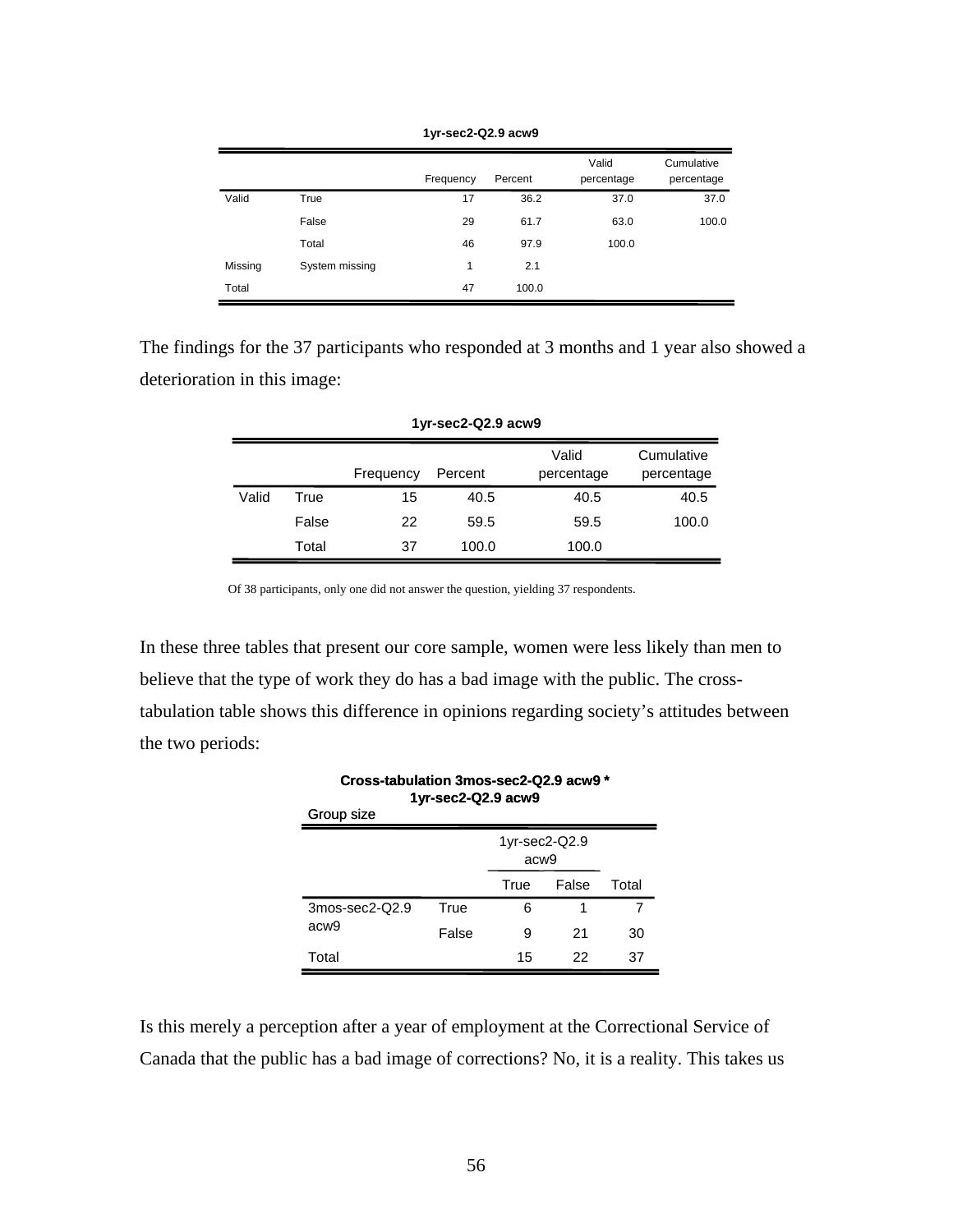back to the first questions, added in 1999 by Gannon (2004), with respect to the Canadian public's assessment of the prison system in general.

In his report on the *General Social Survey*, Gannon (op. cit.) tends to show that there has been a slight improvement over the past six years in the public's perception of corrections: 28% had a negative perception of the role of prisons in terms of rehabilitation in 1999 as compared to 23% in 2004. This image continues to apply. Close to one quarter of the Canadians surveyed (23%) were unable to give an opinion as to how prisons were performing in supervising and controlling inmates, and 24% had no opinion regarding the efforts made by correctional services towards helping prisoners become law-abiding citizens. Those percentages remained essentially the same for 1999 (22%) and 2004 (26%):



**Chart 2. Canadians' assessment of prisons have improved since 1999**

To put into perspective the opinions of Canadians, let us take another look at the work of correctional officers. It all starts with people who are arrested for committing one or more

**Source:** Statistics Canada, General Social Survey, 2004.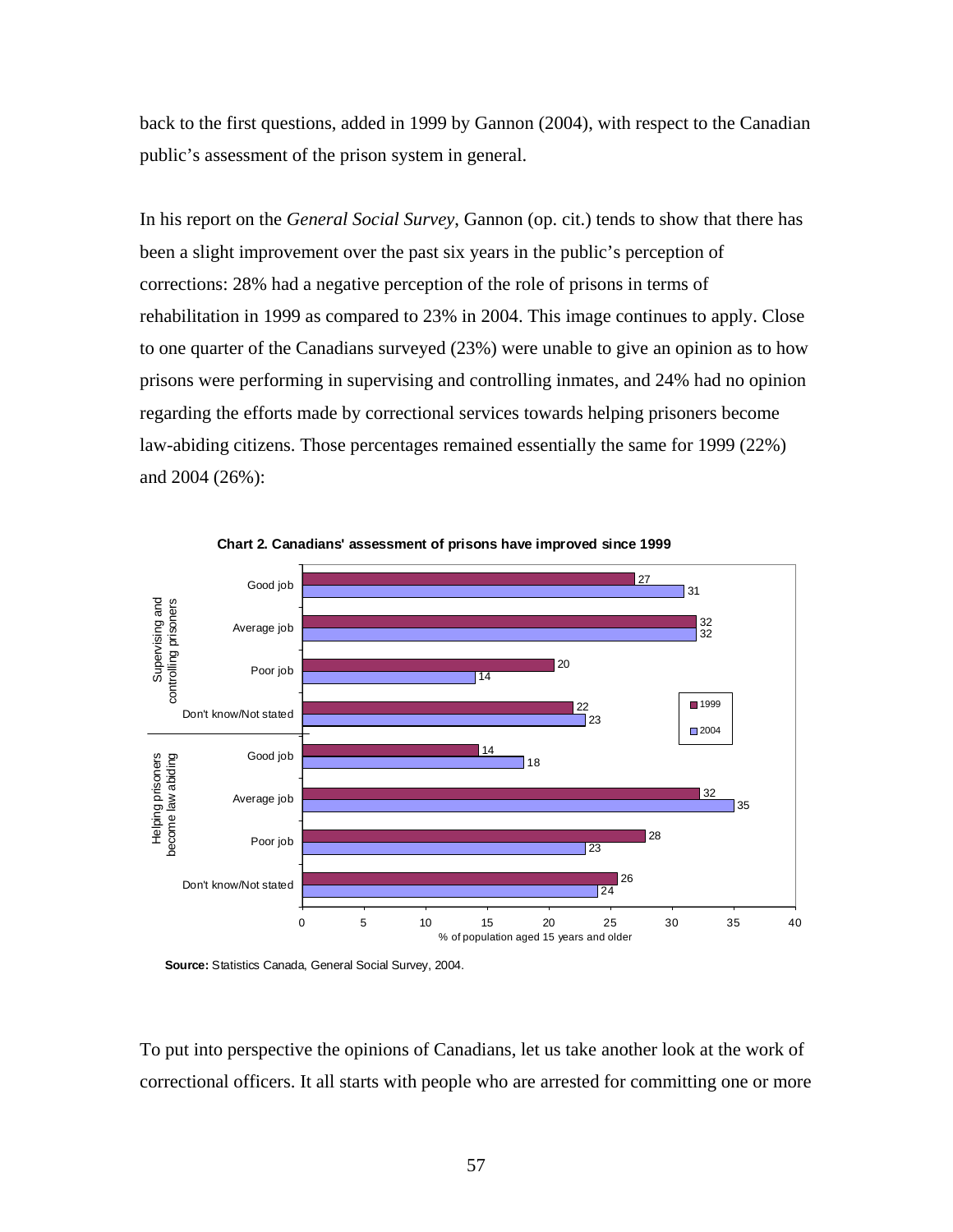criminal offences. If they are found guilty, a judge hands down a prison sentence relative to the seriousness of the act, the circumstances surrounding the offence and the interpretation of those circumstances. That sentence is served in confinement, and without supervision no one would stay for longer than an hour. This requires an authority structure that is sufficiently present and flexible and that has a deterrent effect that prevents the person from escaping. Such structures have been continually evolving since the late  $19<sup>th</sup>$  century. Gone are the ball and chain, the striped outfit, the gallows and corporal punishment. Whether we like it or not however, there remains a duality, a type of imposed marriage between two counterparts condemned to live under the same roof: the inmate and the one whose job is above all to watch over him in the name of the law. This requires much more than a salary, fringe benefits, or a willingness to exercise what is referred to as static supervision alone (it will be recalled that affinity for security work no longer appears for any of the frequencies for any of the five administrative regions).

As is the case with medical personnel, police officers and soldiers, to wear this uniform you have to believe: believe that you can help your neighbour while keeping a person locked up in a respectful and humane manner; believe in the possibility that once this hardship intended to have a deterrent effect – incarceration – is over, the other person can choose never to return. Those who practise this profession must enjoy giving of themselves, know how to listen, be able to stop people from doing things without using force, and above all communicate. It is because correctional officers do believe, and because they are the glue that holds things together in the thousand-and-one interactions that occur every day, that order can be maintained within the prison population. Without the continual interrelationship known as communication, how else could this occur in a unit of 70 to 80 inmates with only two other officers? Unfortunately, although it is omnipresent, few researchers have shown an interest in the effects of socialization in correctional facilities.

In reality, as with many occupations, attitudes and behaviours may degenerate in some cases for many different reasons, but the correctional setting affords little place for a lack of belief or for improvisation. Otherwise, the inevitable result would be an absence of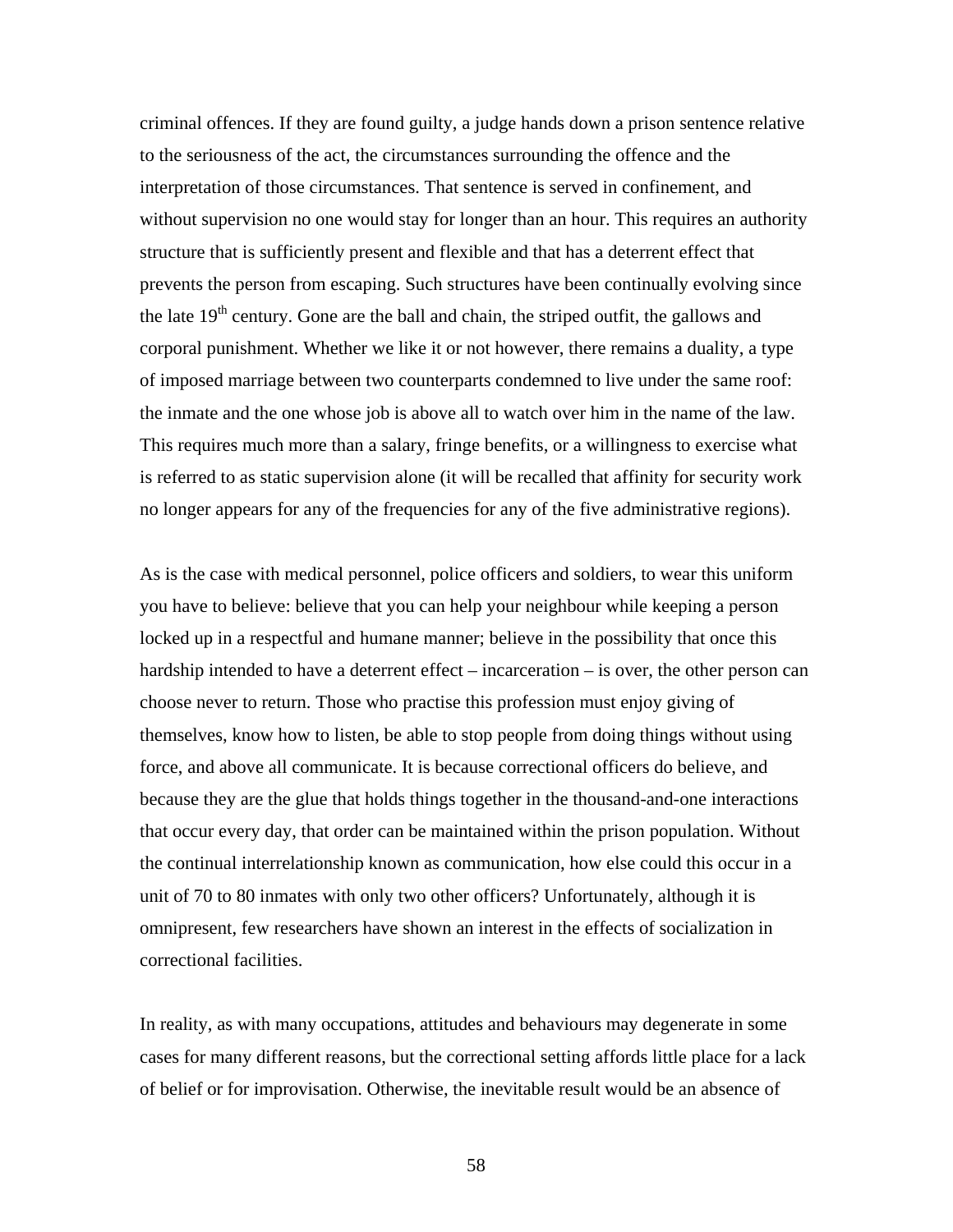motivation, negativity and most likely abandonment while the person waited to find other work somewhere else. Time passes very slowly for someone who no longer believes but decides to stay anyway. Such a person's actions become mechanical, devoid of emotional involvement. Sarcasm and bitterness begin to emerge in the person's early thirties while he or she waits for retirement. To use the slang of this milieu, the officer ends up doing time also. However, as we will see in the following pages, the actual situation is much more complex.

As can be seen in the table below, out of a possible score of 12 on the scale measuring attitudes towards correctional work, our sample had a mean score of 10.4 at 3 months and 9.4 at 1 year. Similar findings were obtained for the groups taken individually: 3 months  $(n = 70)$  with 10.1; 6 months  $(n = 51)$  with 9.8; and 1 year  $(n = 47)$  with 9.3. With respect to the mean scores for both genders after the first 3 months and after 1 year at an institution, they are 9.9 and 8.2 respectively for the men and 10.7 and 10.2 for the women:

|                          | Gender | Mean    | Std. deviation | N  |
|--------------------------|--------|---------|----------------|----|
| Attitudes towards        | Male   | 9.8933  | 1.69851        | 15 |
| correctional work (3mos) | Female | 10.7312 | 1.66153        | 23 |
|                          | Total  | 10.4005 | 1.70451        | 38 |
| Attitudes towards        | Male   | 8.2121  | 2.86073        | 15 |
| correctional work (1yr)  | Female | 10.1834 | 1.97507        | 23 |
|                          | Total  | 9.4053  | 2.52379        | 38 |

**Descriptive statistics**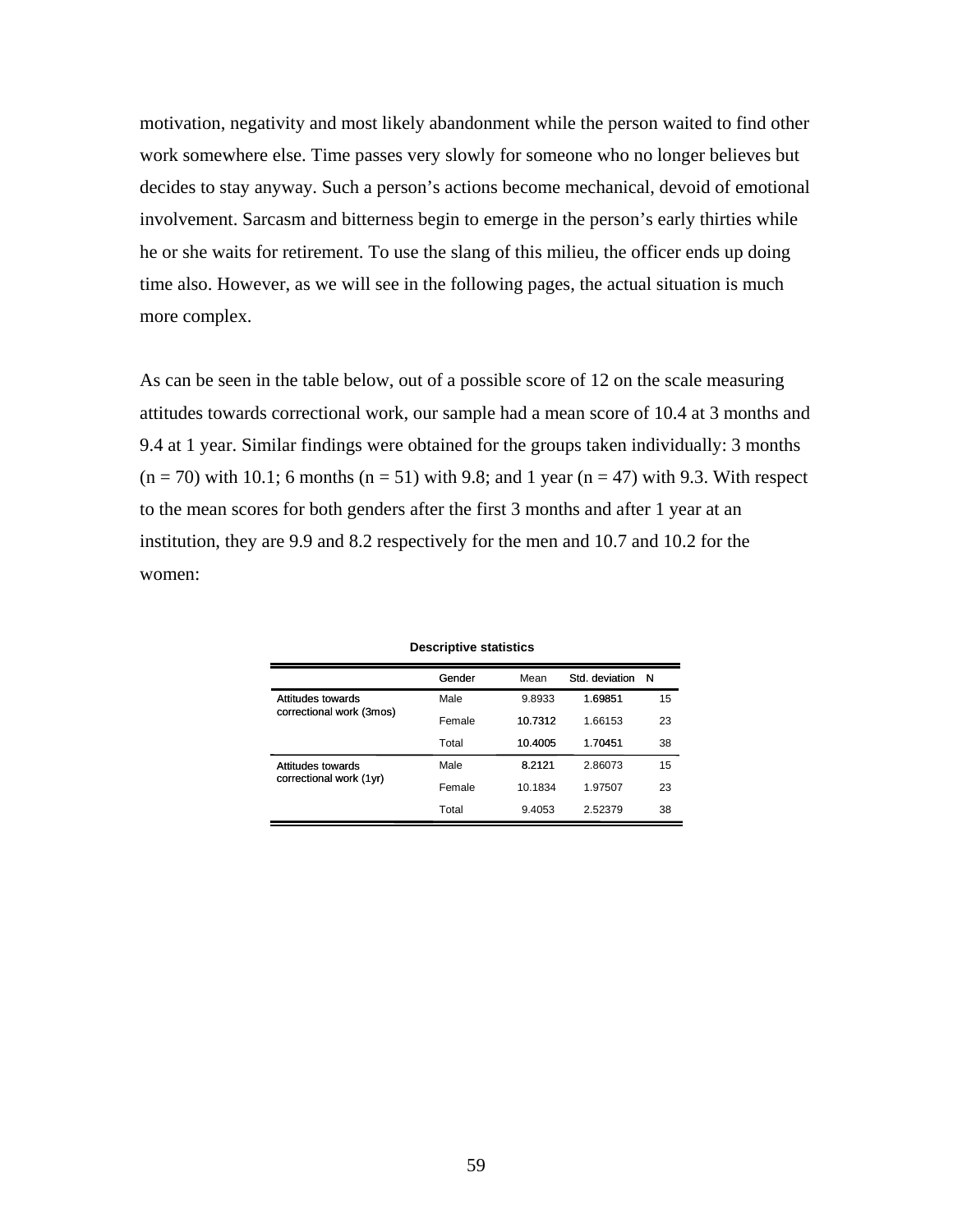The tests of within-subjects effects show that time had a significant effect ( $p = 0.002$ ):

Measure: MEASURE\_1

| Source        |                    | Type III sum of<br>squares | dof    | Mean<br>square | F      | Significance |
|---------------|--------------------|----------------------------|--------|----------------|--------|--------------|
| Time          | Sphericity assumed | 22.555                     | 1      | 22.555         | 11.496 | .002         |
|               | Greenhouse-Geisser | 22.555                     | 1.000  | 22.555         | 11.496 | .002         |
|               | Huynh-Feldt        | 22.555                     | 1.000  | 22.555         | 11.496 | .002         |
|               | Lower bound        | 22.555                     | 1.000  | 22.555         | 11.496 | .002         |
| Time * gender | Sphericity assumed | 5.831                      | 1      | 5.831          | 2.972  | .093         |
|               | Greenhouse-Geisser | 5.831                      | 1.000  | 5.831          | 2.972  | .093         |
|               | Huynh-Feldt        | 5.831                      | 1.000  | 5.831          | 2.972  | .093         |
|               | Lower bound        | 5.831                      | 1.000  | 5.831          | 2.972  | .093         |
| Error(time)   | Sphericity assumed | 70.631                     | 36     | 1.962          |        |              |
|               | Greenhouse-Geisser | 70.631                     | 36.000 | 1.962          |        |              |
|               | Huynh-Feldt        | 70.631                     | 36.000 | 1.962          |        |              |
|               | Lower bound        | 70.631                     | 36.000 | 1.962          |        |              |

#### **Tests of within-subjects effects**

The tests of between-subjects effects also show a significant difference for the two genders ( $p = 0.024$ ):

#### **Tests of between-subjects effects**

| Measure: MEASURE 1    |                            |     |                |          |              |  |  |
|-----------------------|----------------------------|-----|----------------|----------|--------------|--|--|
| Transformed variable: |                            |     |                |          |              |  |  |
| Source                | Type III sum of<br>squares | dof | Mean<br>square | F        | Significance |  |  |
| Constant              | 6911.651                   |     | 6911.651       | 1077.671 | .000         |  |  |
| Gender                | 35.823                     | 1   | 35.823         | 5.586    | .024         |  |  |
| Error                 | 230.886                    | 36  | 6.414          |          |              |  |  |

For the findings established on the basis of the 12 statements pertaining to *Attitudes towards correctional work*, the means for the two measurement times remain relatively high for both genders (according to the scoring scale) but showed a significant decrease over time. It will nonetheless be noted from this diagram that the profile shows a continual decrease for both genders that is much more pronounced for the men. With a mean score of 10 for the *Post* period, i.e., at the very end of the vocational training at the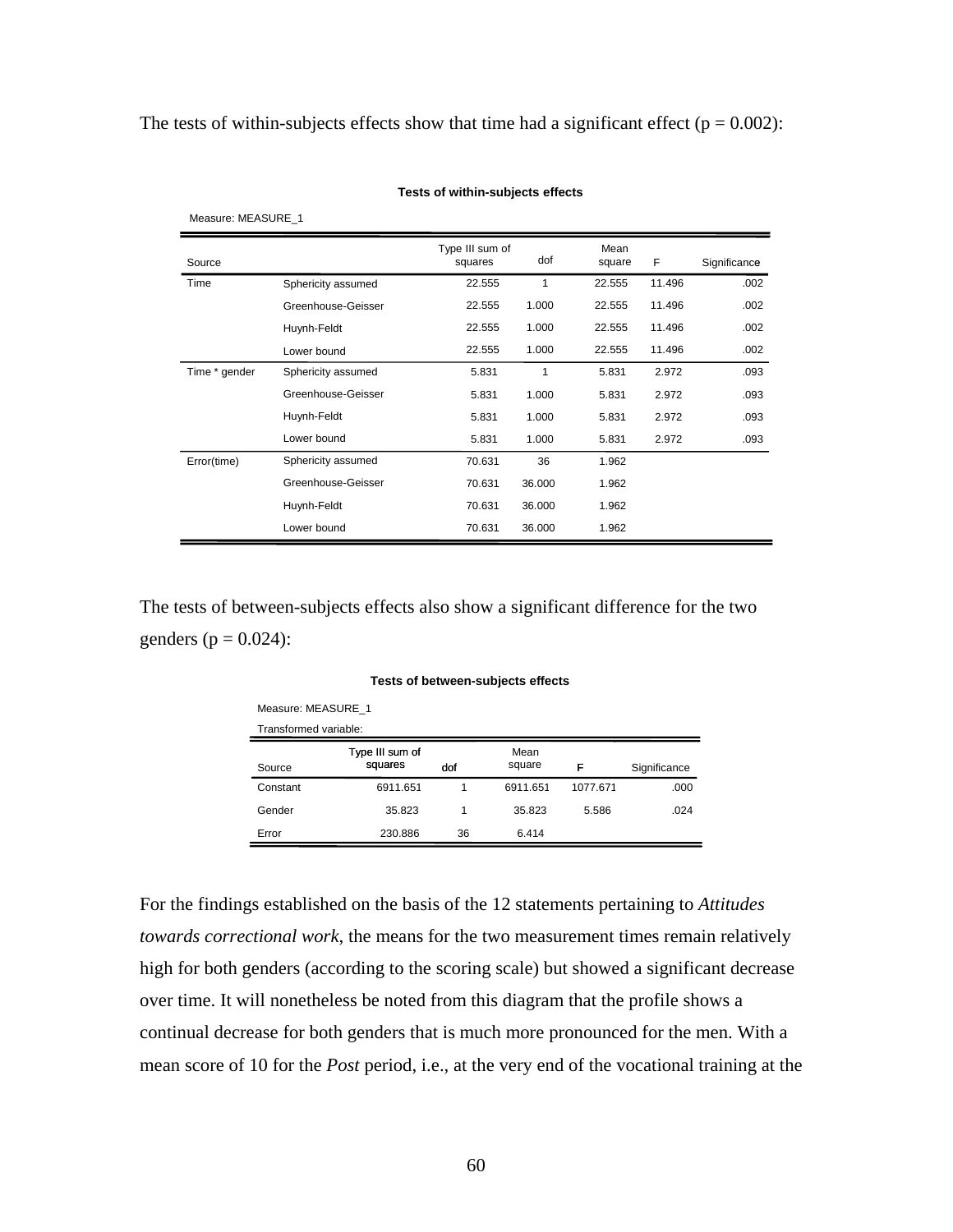staff college (although the subjects are not the same), the group of men dropped to 9.2 after three months at an institution and then to 8.2 after a year:

Profile diagram: **Attitudes towards correctional work** 



The mean score for the women, which was 10.5 after 3 months of training at staff college and 10.7 after the first 3 months at an institution, remained high after one year at 10.1 and no significant difference is recorded.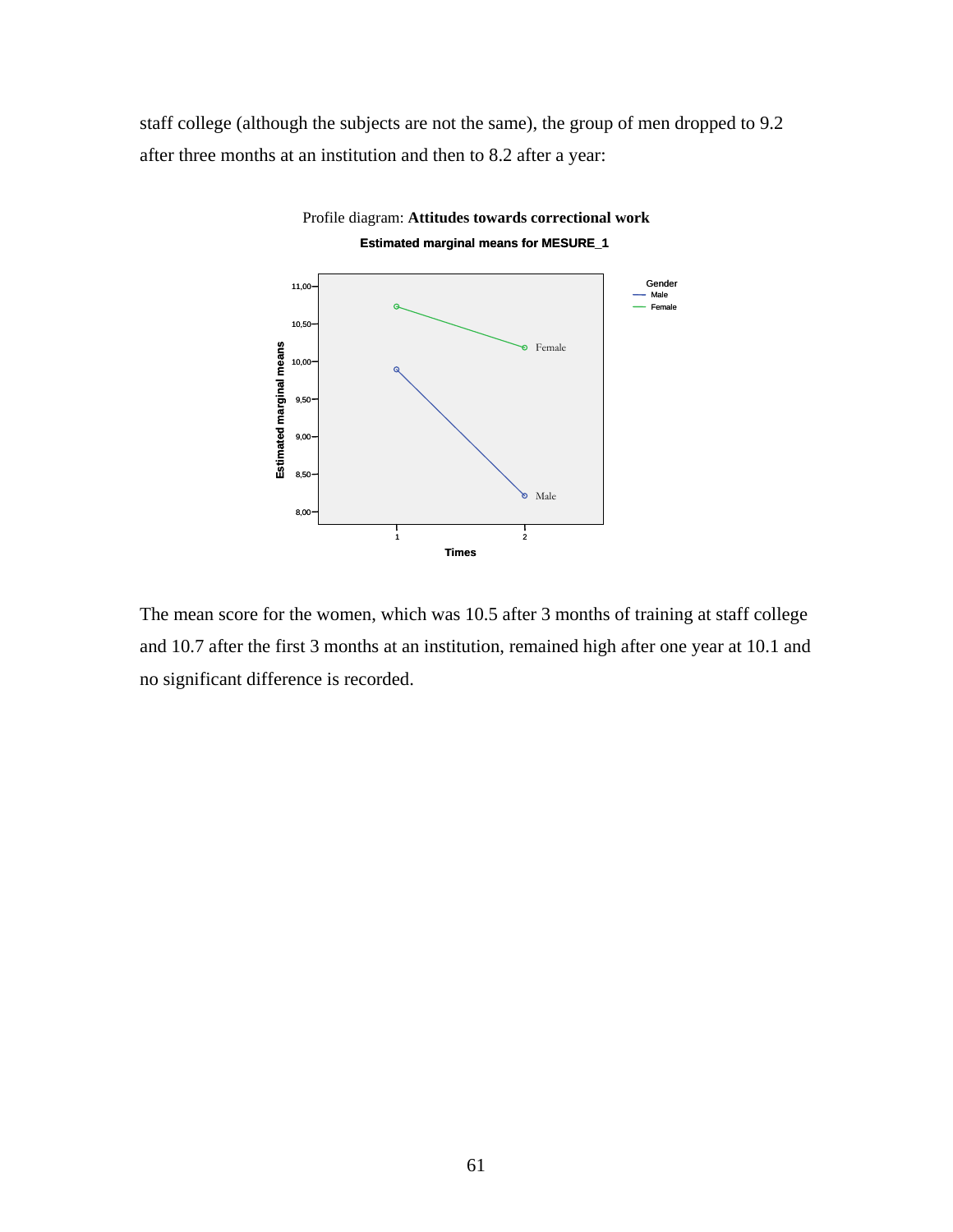# *5) Attitudes towards inmates*

| *1) Inmates are different from most people.                                     |
|---------------------------------------------------------------------------------|
| 2) Only a few inmates are really dangerous.                                     |
| *3) Inmates never change.                                                       |
| 4) Most inmates are victims of circumstance and deserve to be helped.           |
| 5) Inmates have feelings like the rest of us.                                   |
| *6) It is not wise to trust an inmate too far.                                  |
| 7) I think I would like a lot of inmates.                                       |
| 8) Bad institutional conditions just make an inmate more bitter.                |
| *9) Give an inmate an inch and they will take a mile.                           |
| *10) Most inmates are stupid.                                                   |
| 11) Inmates need affection and praise just like anybody else.                   |
| *12) You should not expect too much from an inmate.                             |
| *13) Trying to rehabilitate inmates is a waste of time and money.               |
| 14) Inmates are no better or worse than other people.                           |
| *15) You have to be constantly on your guard with inmates.                      |
| *16) In general, inmates think and act alike.                                   |
| 17) If you give an inmate your respect, they'll give you the same.              |
| *18) Inmates only think about themselves.                                       |
| 19) There are some inmates I would trust with my life.                          |
| 20) Inmates will listen to reason.                                              |
| *21) Most inmates are too lazy to earn an honest living.                        |
| 22) I wouldn't mind living next door to an ex-inmate.                           |
| *23) Inmates are just plain mean at heart.                                      |
| 24) The values of most inmates are about the same as the rest.                  |
| *25) I would never want one of my children dating an ex-inmate.                 |
| 26) Most inmates have the capacity to love.                                     |
| *27) Inmates are just plain immoral.                                            |
| *28) Inmates should be under stricter, hard discipline.                         |
| *29) In general, inmates are basically bad people.                              |
| 30) Most inmates can be rehabilitated.                                          |
| 31) Some inmates are pretty nice people.                                        |
| 32) I would like associating with some inmates.                                 |
| *33) Inmates respect only brute force.                                          |
| 34) If a person does well in the institution, they should be let out on parole. |

\* = Inverted question

While we expect merchants to be happy and satisfied with the goods they sell to their customers, receptionists to be smiling and friendly with the people they deal with, and hospital staff to be truly compassionate in treating their patients, the situation is entirely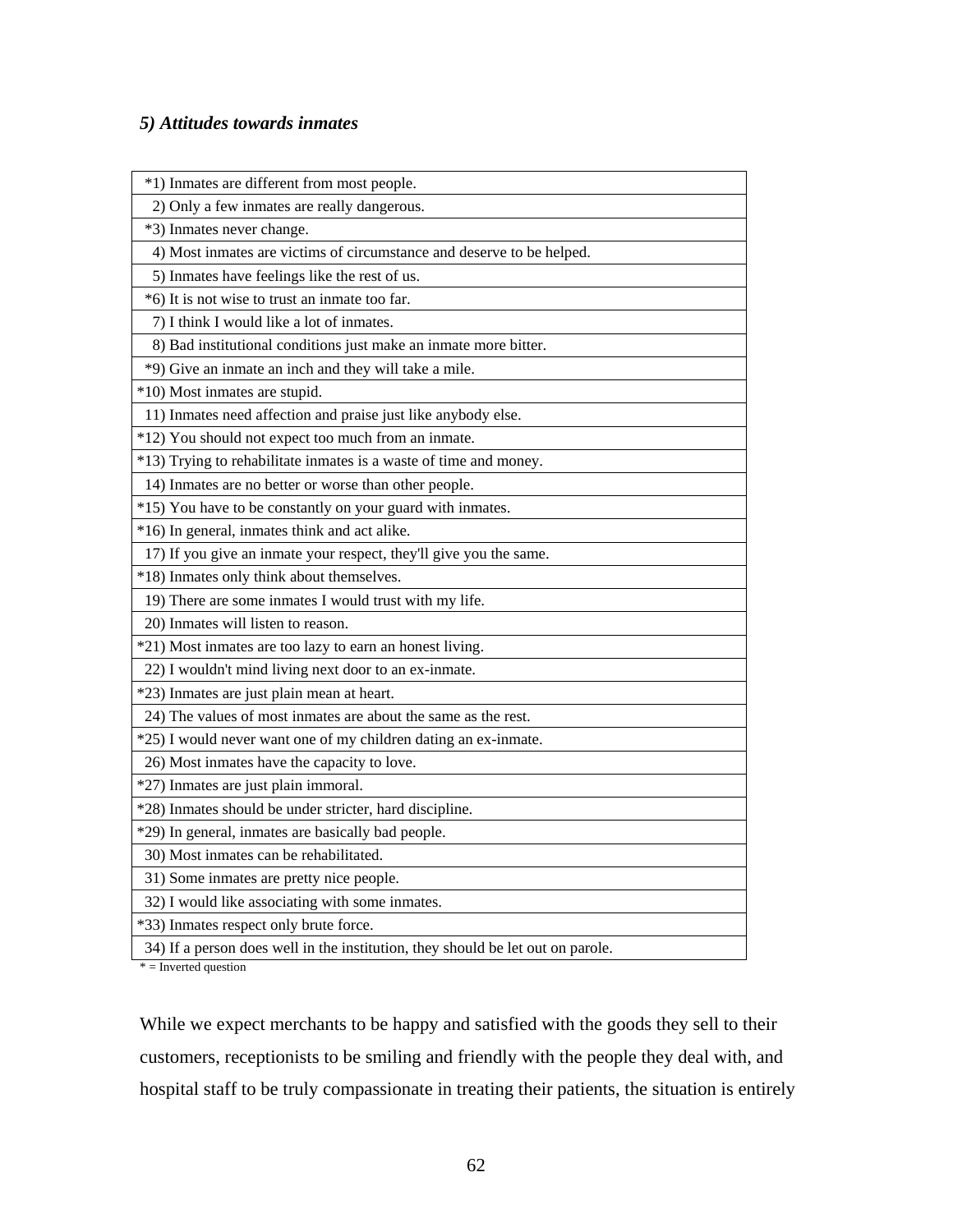different when dealing with a population involuntarily and permanently incarcerated. Every cell, every route taken from point *A* to point *B*, the slightest object, the smallest request, the fact of being held within these walls – all of these things remind inmates that they are physically confined, that the law requires that they be here and nowhere else. Those being guarded and those doing the guarding co-exist in close quarters, and no matter what inmates may have done to warrant being incarcerated, they must learn to get along with these professionals who are so much more visible than any other, if only because of the uniforms that set them apart.

Those who have been incarcerated must learn to live with this close proximity from the moment they first get up in the morning and at all hours of the day and night. They must adhere to rules and regulations symbolized by the uniform. However, regardless of the nature of this authority structure, behind the tendency to downplay the facts, the lying, the rationalization or the denial of a criminal act, deep down inmates are well aware of what they have done, what took place before, during and after the fact, and above all why they did what they did. But this is extremely difficult to accept, especially when the mere presence of those who represent this incarceration serves to charge, try and convict them a little more each day. For inmates to accept this situation, it would mean remaining silent in the face of what they no longer have: the freedom to come and go wherever they please, the loved ones who are so far away, the apartment or house now replaced by a 2.7 by 3 metre space devoid of furniture and any other personal effects, and neighbours whom they have not chosen and who, depending on their mood at the time, may make their presence known in different ways and for a wide variety of reasons.

The attitudes that correctional officers take towards inmates can be seen in the exchange of a simple look, a way of moving around on a range, of opening a cell door (which always makes noise because of its heavy hinges) and the manner and tone they use on the loudspeaker and through the confused look of family members who have just been checked at the entrance for visiting time. But that is not all. Behind the confinement are the images that get underneath an inmate's skin and against which he or she is powerless because they require reconciling yesterday's actions with what is being experienced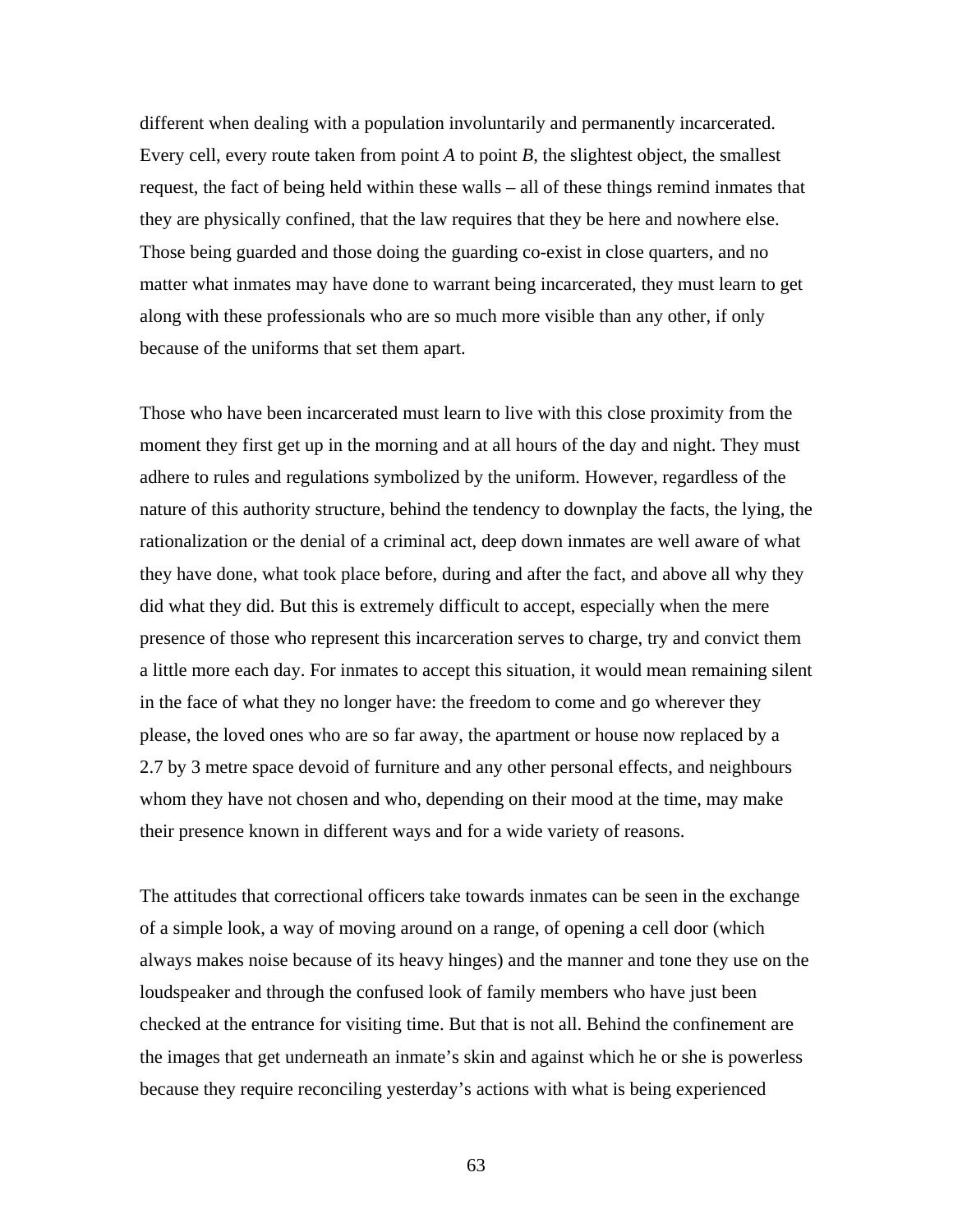<span id="page-77-0"></span>today. What hope is there for recognition towards those who are experiencing such confinement? The reality is that both sides, the guard and the guarded, tend to come from the same social class and geographic environment and to have the same average age: 38 for inmates,  $35$  41 for male officers and 37 for female officers.  $36$ 

Seeing correctional officers in this light serves to support attitudes on both sides. To illustrate the chain reaction involving these two parties, let us take a purely fictional comment made by an officer that exemplifies this situation:

- *I didn't go looking for you (…) and yet you've come back 3 times (…) it seems you like it here!*

This simplistic and reductionist comment is strikingly banal in its everyday truth. This simple insult contains within it a multitude of behaviours and attitudes on the officer's part that invoke scorn, failure and a certain powerlessness in the face of the judicial process that seem to suggest it is all a matter of fate. It is true that correctional officers do not provide follow-up on the outside and see only those who return, for reasons they do not always seek to understand. The person has been tried, convicted and incarcerated – end of story. No, the officer did not set out to find him but it is because of him that he has a job, an exceedingly difficult job that deserves to be recognized for its true worth. What is more, behaviour is moulded by circumstances, places and individual personalities. This type of functionalist structure based on forced co-operation involves a series of mechanisms that neutralize the emotional dissonance generated by the seriousness of the environment and the imposition of a schedule based on the number of years to be served in prison. There is thus no reason to believe that the person becomes desensitized over the years.

<sup>&</sup>lt;sup>35</sup> Source: OMS, December 31, 2004.

<sup>36</sup> Source: Human Resources Management System (HRMS) at November 4, 2004. This represents a national average for all CSC correctional officers.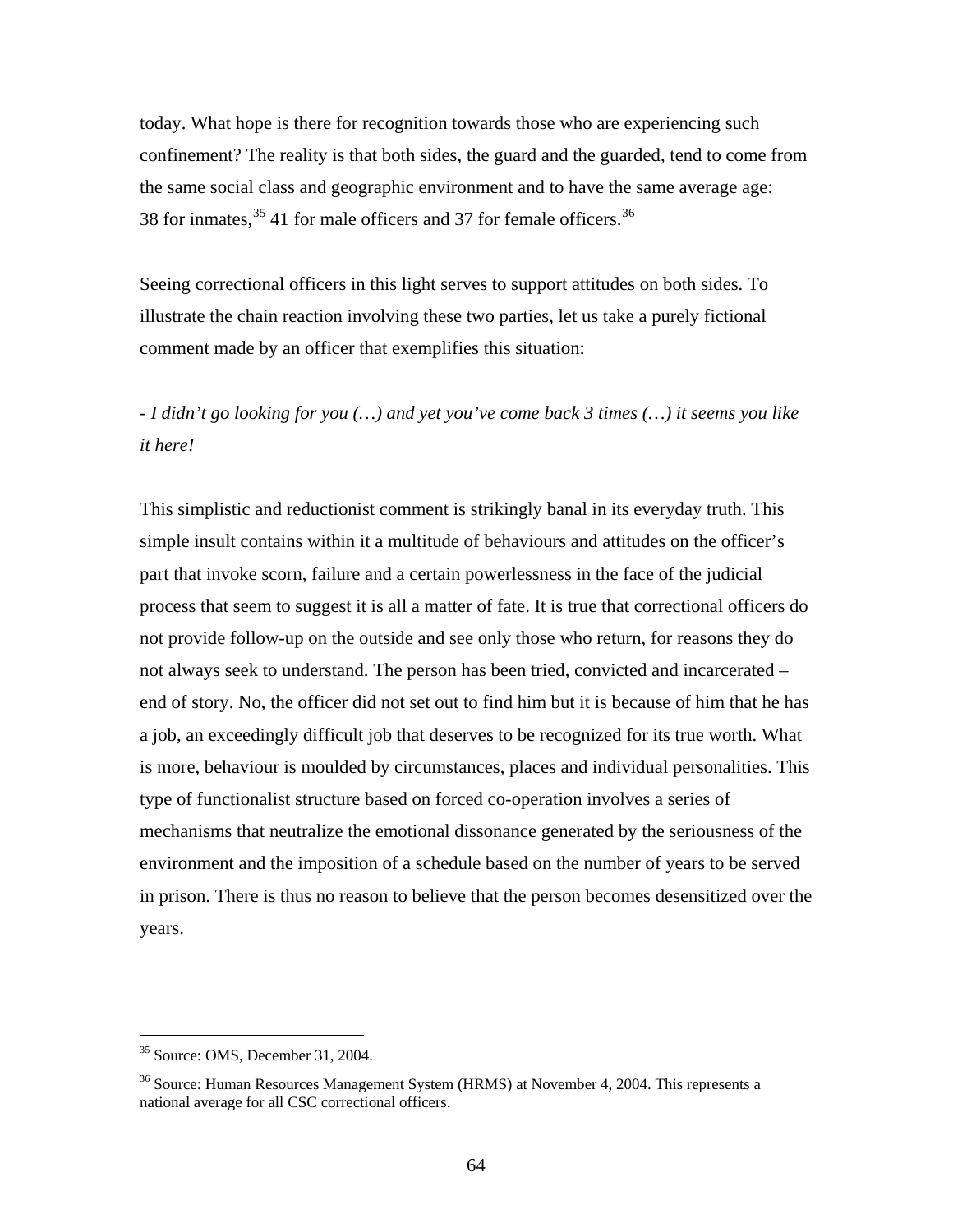That said, although the roles are no longer the same as they were 20, 30 or even 50 years ago, there will always be this barrier that separates those who are now captive from those who, in the interests of security, keep them captive – at least, for as long as there are prisons.

The effects of the power and authority structures in place may well determine the attitude to be adopted but do not necessarily mean that behaviours can be changed. In keeping with the objectives of institutional management, an officer may very well perform the assigned task without necessarily being motivated to do so. Others adopt a more coercive, formal or helpful approach according to a classification of behaviour (Bensimon, ibid.; Muir, 1977). And that is where all the difference lies. For the work to be done properly, a minimum of belief is required because in everyday life – and the literature proves this – correctional officers are able to exert a direct and highly positive influence on the prison population (Kratcoski, ibid.; Toch, 2004; Muraskin, ibid.; Gilbert, 1997; Seitz, 1989). Many of them do offer this type of compassion, which differs from that of a criminologist or psychologist. Because correctional officers are on the scene, many conflicts and high-risk situations can be defused, often without the person in question even being aware of these efforts. This phenomenon ties in with empathy, which we will examine at the end of this series of 19 scales.

That said, we cannot overstate the artificiality of the prison world and the attitudes to which it inevitably gives rise on both sides. From the time of Clemmer's work in 1940 to that of Sykes in the late 50s, there has been a series of studies on the effects of prisonization, or assimilation into the prison subculture and deprivation of social norms (Gillespie, ibid.; Jones and Schmid, ibid.; Zingraff, ibid.). Regardless of the provisions and measures taken by the penitentiary administration, prisonization cannot fail to have an impact on prison staff (Trotter, 1999; Ramirez, ibid.).

As shown by Etzioni in 1961, people who are new to an organization bring with them cultural baggage, well-entrenched habits, and acquired behaviours in terms of identification and perceptions, with or without outside influences from family, friends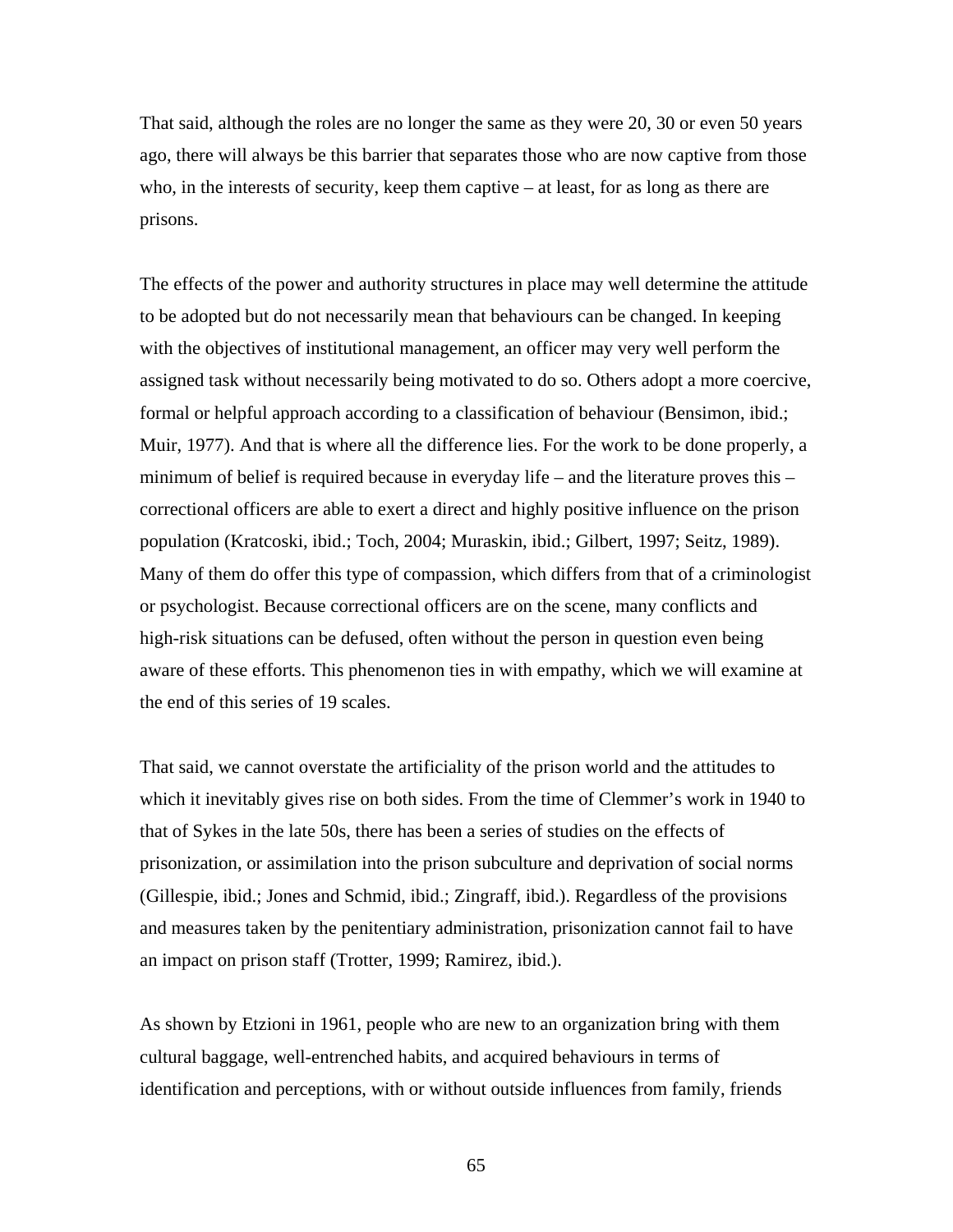<span id="page-79-0"></span>and acquaintances. Once the period of vocational training is over, there is a two-fold learning process that involves applying what has been learned and complying with the group, a process that applies to both genders (Hogan et al., 2004). This initial homogeneity for both sexes in terms of the work to be done is found among police officers as well and in certain high-risk situations, with women demonstrating the same skills in performance as their male colleagues (Paoline and Terril, 2004).

With the support of new legislation in both the United States and Canada, the increasingly frequent imprisonment of criminal gangs has radically transformed the profile of the prison population over the past two decades (Fleisher and Decker, 2001). With the enactment of subsection 467.11(1) of the *Criminal Code*, which deals with participation in the activities of a criminal organization, organized crime is becoming more and more present within prisons, to the point of having a direct influence on institutional security.<sup>[37](#page-79-0)</sup>

The counterculture associated with the different types of inmates is often evoked as a substitute for what has long been commonly referred to as the prison subculture, which has split the prison world into two separate parts: those responsible for guarding inmates and those who were guarded. This phenomenon has become much more complex, partly because of the diversity of rival gangs, each with its own interests that are brought in from the outside, and with the images they use to clearly identify their differences (Rhodes, ibid.; Pollock, ibid.).

Plecas and Maxim (ibid.), and more recently Fisher-Giorlando and Jiang (2000), showed that after a six-year field study, the behaviour of both male and female recruits was less positive and that, with no significant differences in terms of race or age, this had to do with a certain rigidity inherent to the prison environment. The situation is slightly different in the United States, where a number of studies have shown that correctional officers who are members of visible minorities had a stronger presence in terms of

 $37$  Although it is difficult to precisely count them, the percentage of inmates affiliated with organized crime is estimated at approximately 15%, a 25% increase since 1996-97 (Nafekh & Stys, 2004).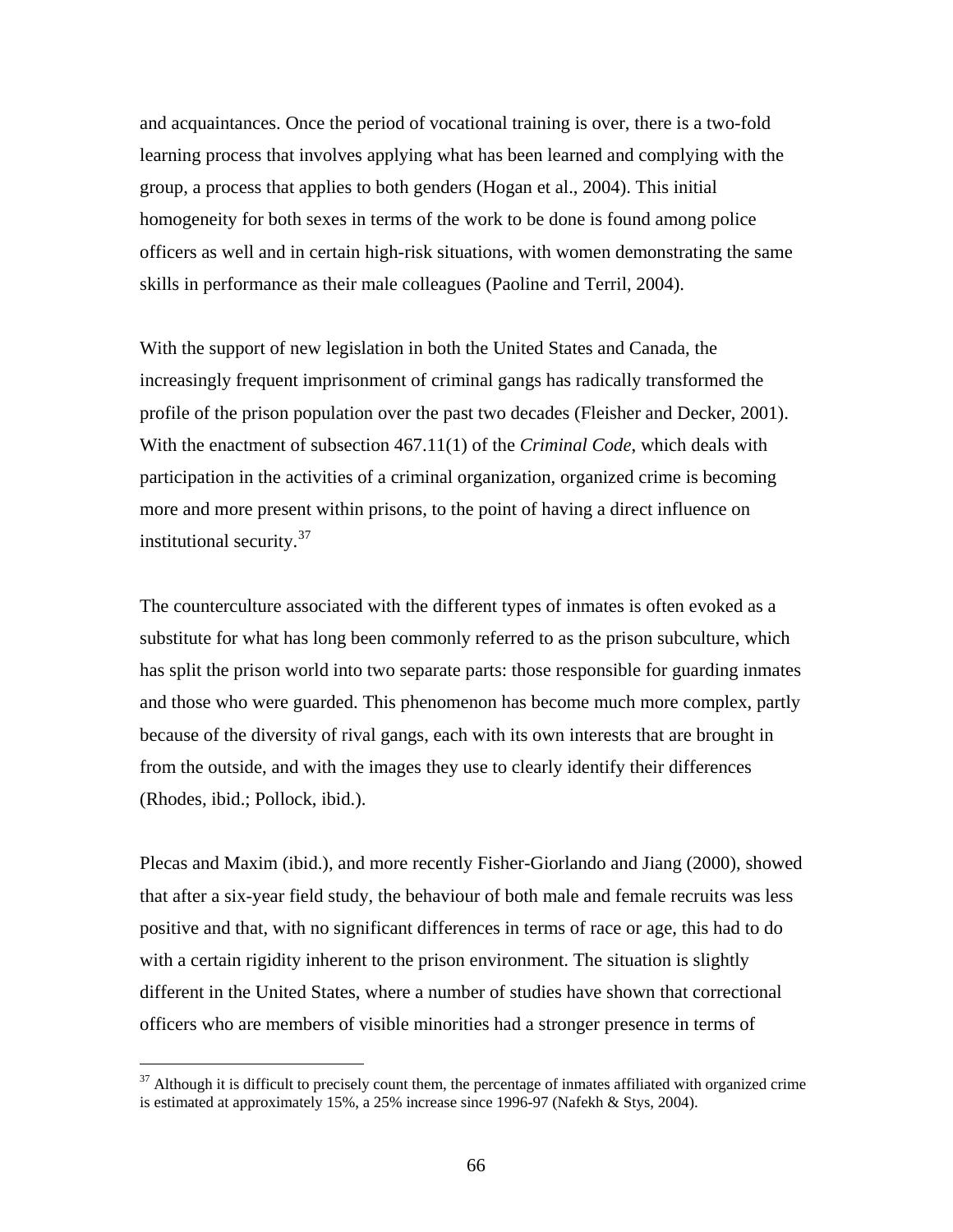<span id="page-80-0"></span>reintegration (Crouch, 2003; Arthur, 1994). This is not the case in Canada, if only because of the geographic dispersal of the various types of prison populations and their low levels of ethnic representation as compared to the Caucasian majority.<sup>[38](#page-80-0)</sup> The diversity of national programs that have been started is unequalled by our neighbours to the south. CSC focuses above all on public safety through clinical assessment and support of offenders.

According to Freeman (ibid.), shifts in correctional officers' attitudes towards inmates (regardless of their profile or membership in a criminal group) are based on seven types of power:

- 1) Legitimate authority conferred by the law;
- 2) Coercive authority prescribed by regulation for their work;
- 3) The power of reward (discretionary role);

- 4) The power of expertise (knowledge and control of the field);
- 5) Bargaining power (recognition of their role when conflict arises);
- 6) Discretionary power (discretionary power governed by the law) (Sater, 2003); and
- 7) The power to make recommendations (active involvement of the officer in case management).

The nature of a correctional officer's work therefore stems to varying degrees from this position of authority and the dialectic surrounding control of inmates' use of time and space. This inevitably leads to behavioural responses towards these others who are physically and socially isolated. These attitudes are stronger in maximum- and medium-security institutions<sup>[39](#page-80-0)</sup> depending on the type of client (protection case, sex offender, high-

 $38$  Of a total of 21,978 federally incarcerated inmates, the black population makes up 6.4%, with 16.1% for Aboriginals, 4.1% for Asians and 70.1% for Caucasians (Public Safety and Emergency Preparedness Canada, 2005). For a profile of the demographics in prisons in the United States, the reader is encouraged to refer to *America Behind Bars: Trends in Imprisonment, 1950 to 2000* (Ruddell, 2004).

 $39$  The percentage of the federally incarcerated prison population in maximum- and medium-security institutions is 15% and 64.5% respectively (Public Safety and Emergency Preparedness Canada, ibid.).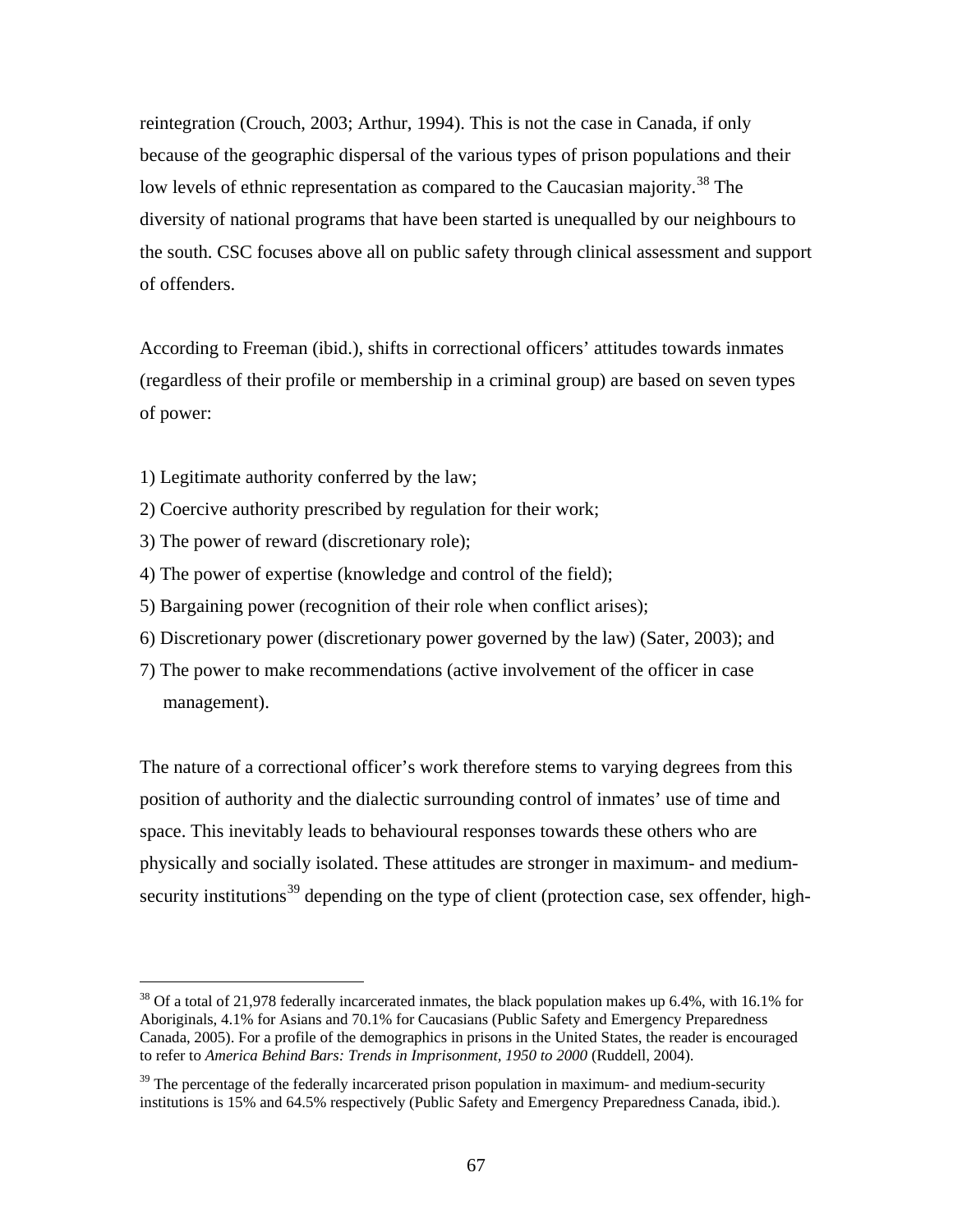profile case), and, as we will see a little later, in the description of officers' beliefs and values with respect to deterrence.

One other characteristic that has an impact on attitudes towards inmates is largely associated with two incompatible elements: the coercive aspect of supervision (which requires a degree of physical separation) and the actions taken to facilitate optimal reintegration (which require both empathy and assistance) and thus greater closeness.

In the table below, we see that out of a possible score of 34 to 170, mean scores on the scale for *Attitudes towards inmates* were 115.9 at 3 months and 111.6 at 1 year. The findings were similar for the groups taken individually: 3 months ( $n = 70$ ) with 116.0; 6 months ( $n = 51$ ) with 114.4; and 1 year ( $n = 47$ ) with 111.3:

| <b>Descriptive statistics</b> |        |          |                |    |  |  |  |
|-------------------------------|--------|----------|----------------|----|--|--|--|
|                               | Gender | Mean     | Std. deviation | N  |  |  |  |
| Attitudes towards             | Male   | 108.8667 | 12.09998       | 15 |  |  |  |
| inmates (3mos)                | Female | 120.4484 | 12.89221       | 23 |  |  |  |
|                               | Total  | 115.8766 | 13.67988       | 38 |  |  |  |
| Attitudes towards             | Male   | 102.2404 | 16.42025       | 15 |  |  |  |
| inmates (1yr)                 | Female | 117.7228 | 13.40772       | 23 |  |  |  |
|                               | Total  | 111.6113 | 16.36236       | 38 |  |  |  |

#### **Tests of within - subjects effects**

| Measure: MEASURE_1 |                     |                            |        |                |       |              |
|--------------------|---------------------|----------------------------|--------|----------------|-------|--------------|
| Source             |                     | Type III<br>sum of squares | dof    | Mean<br>square | F     | Significance |
| Time               | Sphericity assumed  | 397.005                    | 1      | 397.005        | 6.838 | .013         |
|                    | Greenhouse -Geisser | 397.005                    | 1.000  | 397.005        | 6.838 | .013         |
|                    | Huynh - Feldt       | 397.005                    | 1.000  | 397.005        | 6.838 | .013         |
|                    | Lower bound         | 397.005                    | 1.000  | 397.005        | 6.838 | .013         |
| Time * Gender      | Sphericity assumed  | 69.071                     | 1      | 69.071         | 1.190 | .283         |
|                    | Greenhouse -Geisser | 69.071                     | 1.000  | 69.071         | 1.190 | .283         |
|                    | Huynh - Feldt       | 69.071                     | 1.000  | 69.071         | 1.190 | .283         |
|                    | Lower bound         | 69.071                     | 1.000  | 69.071         | 1.190 | .283         |
| Error(time)        | Sphericity assumed  | 2090.217                   | 36     | 58.062         |       |              |
|                    | Greenhouse -Geisser | 2090.217                   | 36,000 | 58.062         |       |              |
|                    | Huynh -Feldt        | 2090.217                   | 36,000 | 58.062         |       |              |
|                    | Lower bound         | 2090.217                   | 36,000 | 58.062         |       |              |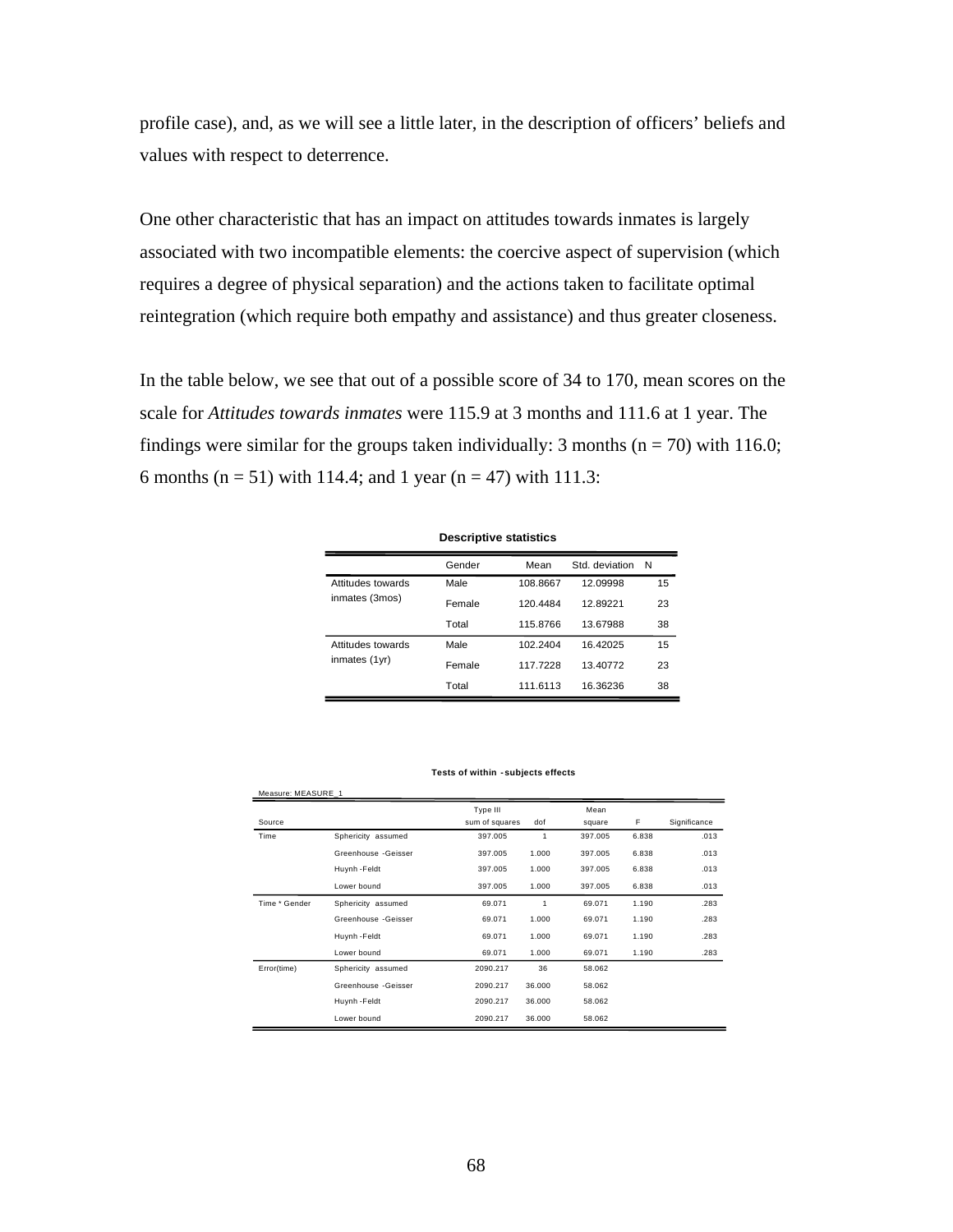The above table of within-subjects effects shows that time had a significant effect  $(p = .013)$  with positive attitudes towards inmates decreasing over time.

| Measure: MEASURE 1    |                |     |            |          |              |  |
|-----------------------|----------------|-----|------------|----------|--------------|--|
| Transformed variable: |                |     |            |          |              |  |
|                       | Type III       |     | Mean       |          |              |  |
| Source                | sum of squares | dof | square     | F        | Significance |  |
| Constant              | 916297.124     |     | 916297.124 | 2907.410 | .000         |  |
| Gender                | 3325.014       |     | 3325.014   | 10.550   | .003         |  |
| Error                 | 11345.73       | 36  | 315.159    |          |              |  |

The table of between-subjects effects shows a significant gender effect ( $p = .005$ ):

**Tests of between-subjects effects** 

For the 34 statements associated with *Attitudes towards inmates*, the results show a continual decrease in score over time for both genders indicating a less positive attitude toward inmates over time. The mean scores for both genders after the first 3 months and after 1 year at an institution were 108.9 and 102.2 respectively for the men and 120.4 and 117.7 for the women (according to the scoring scale). This diagram shows that the decrease is much more pronounced for the men:



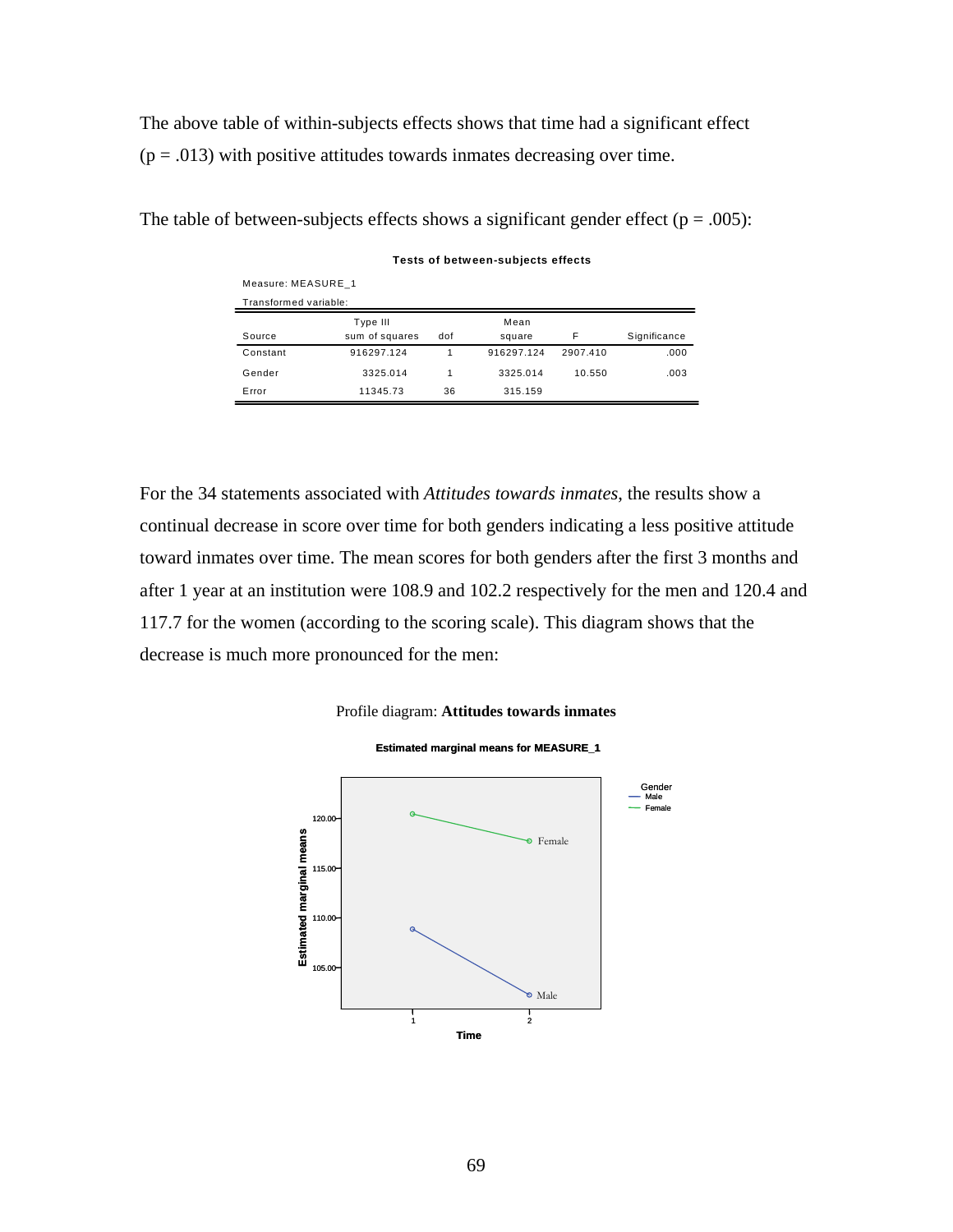Looking back for a moment, the *Post* period also showed a decrease for the men as compared to the *Pre A*. At the end of the college period, i.e., after three months of class, the mean scores with respect to *Attitudes towards inmates* were 118.4 for the men and 121.1 for the women. After one year at an institution, these scores had gone down by 16.6 for the men and 4.1 for the women.

## *6) Support for rehabilitation*

 $* = Inverted question$ 

It could be believed that positive attitudes towards rehabilitation diminish over the years, that officers are less inclined to believe in the individual's capacity for change (Saylor and Wright, 1992). However, such attitudes are not generalized and are not shared uniformly across institutions. It is often a response to the prison environment, the occupation's lack of visibility, or one or more recent incidents, or it may reflect an attitudinal detachment in light of the lack of recognition on the part of the clinical staff and administration as well as inmates, given that everything seems to start over again with the arrival of each new inmate (Tracy, 2004; Hemmens and Stohr, 2000). A number of variables come into play here: whether there is direct contact with the prison population (static or dynamic position), the occurrence of events that influence how reintegration is perceived (high-profile case, recent assault or threats against a staff member), the fact that correctional officers do not provide follow-up on the outside, or a refusal to recognize that rehabilitation can take place within the correctional setting.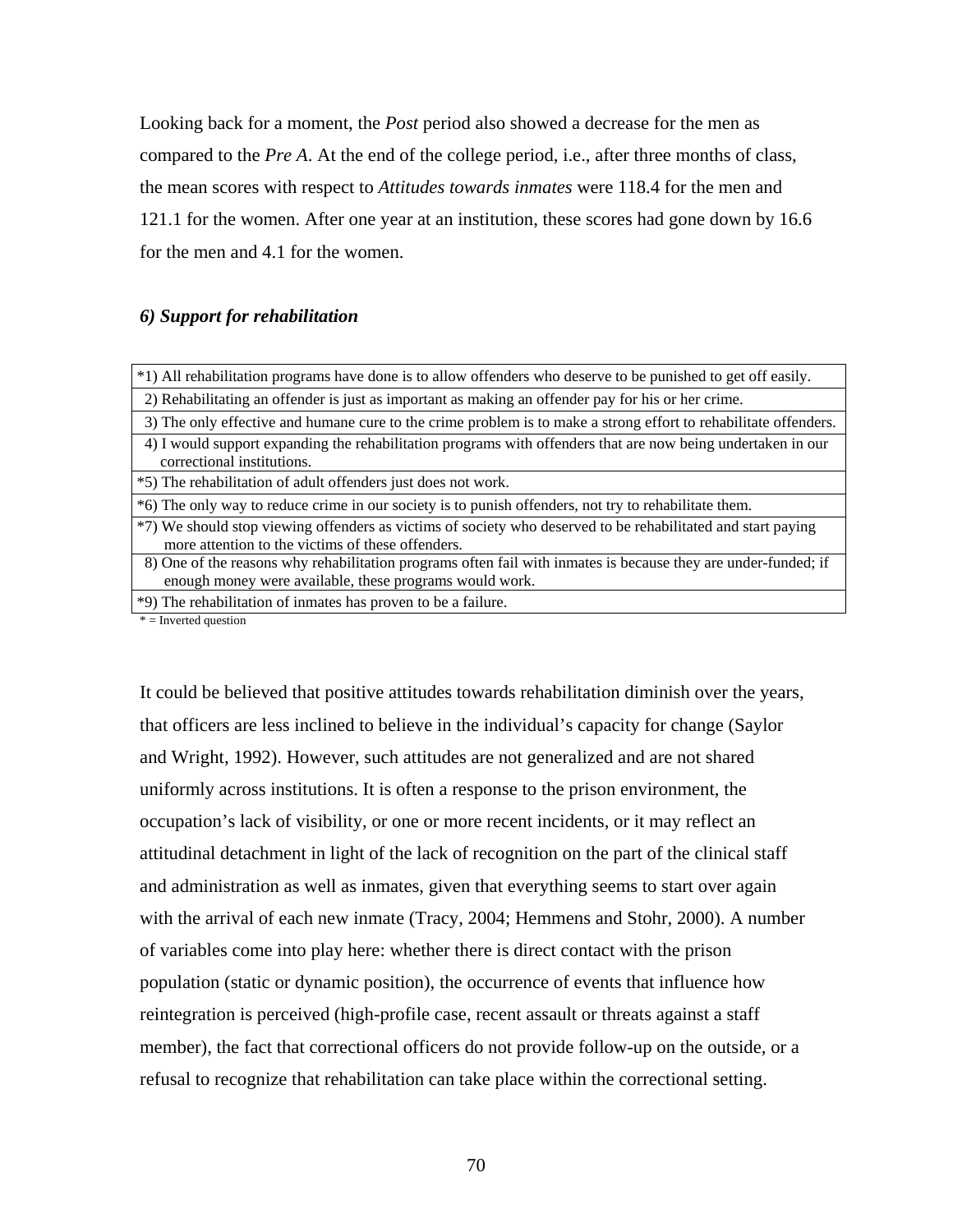An officer's ability to act and his or her knowledge of the criminal world are bounded by the institution itself, to which both newcomers and repeat offenders are admitted.

In response to the questionnaire, and as a kind of outlet, respondents may have had a stronger tendency to attach much greater importance to the negative aspects (amplification) than to those that are positive. Sometimes as well, a person who initially had high hopes for either an organization or those in charge displays a negative attitude of the same magnitude (Brockner, Tyler and Cooper-Schneider, 1992). What the person once believed in terms of reciprocity is no longer there, or never existed. Robinson (1996) has described this situation as a breach of the psychological contract and of trust within an organization.

There are two points worthy of note here:

1) It is a person's trust in those in charge and in the organization itself that will influence his or her effectiveness from the standpoint of reintegration; and

2) A breach of the psychological contract is one of the major causes of the loss of trust (Skolnick, 2005; Mayer, Davis and Schoorman, 1995).

In terms of skills, abilities and support for rehabilitation, Cheeseman, Mullings and Marquart (2001), Jurik (ibid.) and previously Sakowski (1990) have observed that there is often a gap between male and female correctional officers working at prisons for men. For Carlson (ibid.), Belknap (1991) and Pollock (1982), female officers are better than their male colleagues at interactions that combine counselling and creativity when a conflict arises. Farkas  $(1999<sub>b</sub>)$  contends quite the opposite: aside from confrontational situations, and despite vocational training that would tend to neutralize gender from the beginning, female officers generally conduct themselves in a way that is less indulgent, less friendly, more aggressive and stricter from a disciplinary standpoint but that is also more personalized than that of their male co-workers. The reason for this is that, in a male environment, female officers are intent on proving they have the same endurance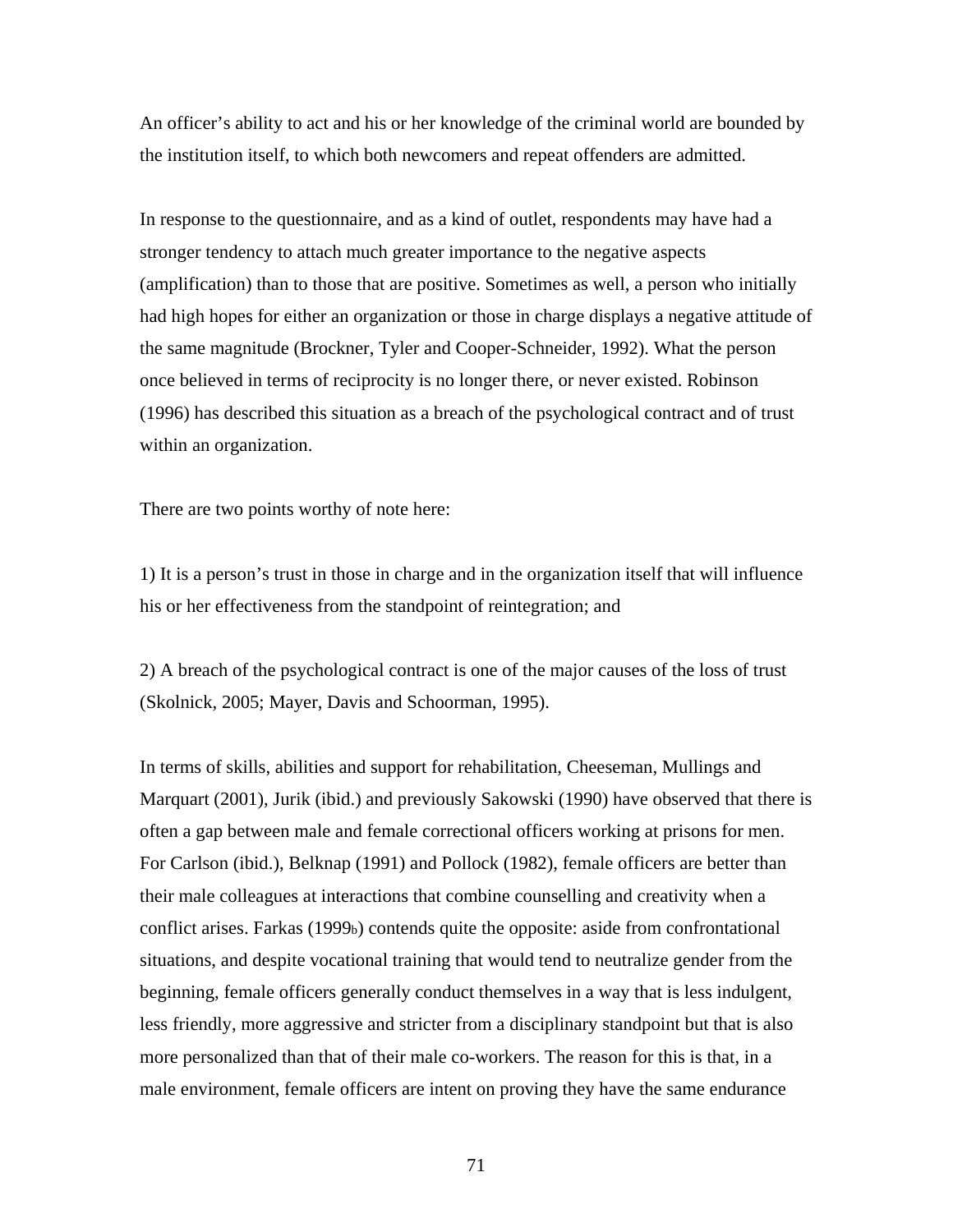because they feel their fellow officers are watching them much more closely, they do not have the same types of interactions (the women do not rely on physical strength) and they are also more inclined to experience pressure of all sorts, including from their coworkers. As well, the pressure that female officers feel is more pronounced than that experienced by their male colleagues (Savicki, Cooley and Gjesvold, 2003). With respect to reintegration programs, few studies to date have examined the characteristics that staff display in terms of how they deliver them and the impact they truly have on them (Figley, ibid.; Lösel, ibid.; Cullen, Latessa, Burton, Lombardo, 1993; Allen and Simonson, 1992).

|                                      | Gender | Mean    | Std. deviation | N  |
|--------------------------------------|--------|---------|----------------|----|
| Support for rehabilitation<br>(3mos) | Male   | 32.2667 | 4.58984        | 15 |
|                                      | Female | 37.5000 | 3.77492        | 23 |
|                                      | Total  | 35.4342 | 4.81295        | 38 |
| Support for rehabilitation           | Male   | 29.0250 | 6.34080        | 15 |
| (1yr)                                | Female | 34.8641 | 3.59666        | 23 |
|                                      | Total  | 32.5592 | 5.59204        | 38 |

| <b>Descriptive statistics</b> |  |
|-------------------------------|--|
|-------------------------------|--|

As can be seen from the above table, from a possible score of 9 to 45, the mean scores on the scale measuring support for rehabilitation were 35.4 at 3 months and 32.5 at 1 year. The findings were similar for the groups taken individually: 3 months ( $n = 70$ ) with 35.2; 6 months ( $n = 51$ ) with 33.9; and 1 year ( $n = 47$ ) with 32.6.

### **Tests of within-subjects effects**

| Measure: MEASURE 1 |                    |                            |        |                |        |              |
|--------------------|--------------------|----------------------------|--------|----------------|--------|--------------|
| Source             |                    | Type III<br>sum of squares | dof    | Mean<br>square | F      | Significance |
| Time               | Sphericity assumed | 156.818                    | 1      | 156.818        | 18.131 | .000         |
|                    | Greenhouse-Geisser | 156.818                    | 1.000  | 156.818        | 18.131 | .000         |
|                    | Huynh-Feldt        | 156.818                    | 1.000  | 156.818        | 18.131 | .000         |
|                    | Lower bound        | 156.818                    | 1.000  | 156.818        | 18.131 | .000         |
| Time * Gender      | Sphericity assumed | 1.666                      | 1      | 1.666          | .193   | .663         |
|                    | Greenhouse-Geisser | 1.666                      | 1.000  | 1.666          | .193   | .663         |
|                    | Huynh-Feldt        | 1.666                      | 1.000  | 1.666          | .193   | .663         |
|                    | Lower bound        | 1.666                      | 1.000  | 1.666          | .193   | .663         |
| Error(time)        | Sphericity assumed | 311.365                    | 36     | 8.649          |        |              |
|                    | Greenhouse-Geisser | 311.365                    | 36.000 | 8.649          |        |              |
|                    | Huynh-Feldt        | 311.365                    | 36.000 | 8.649          |        |              |
|                    | Lower bound        | 311.365                    | 36.000 | 8.649          |        |              |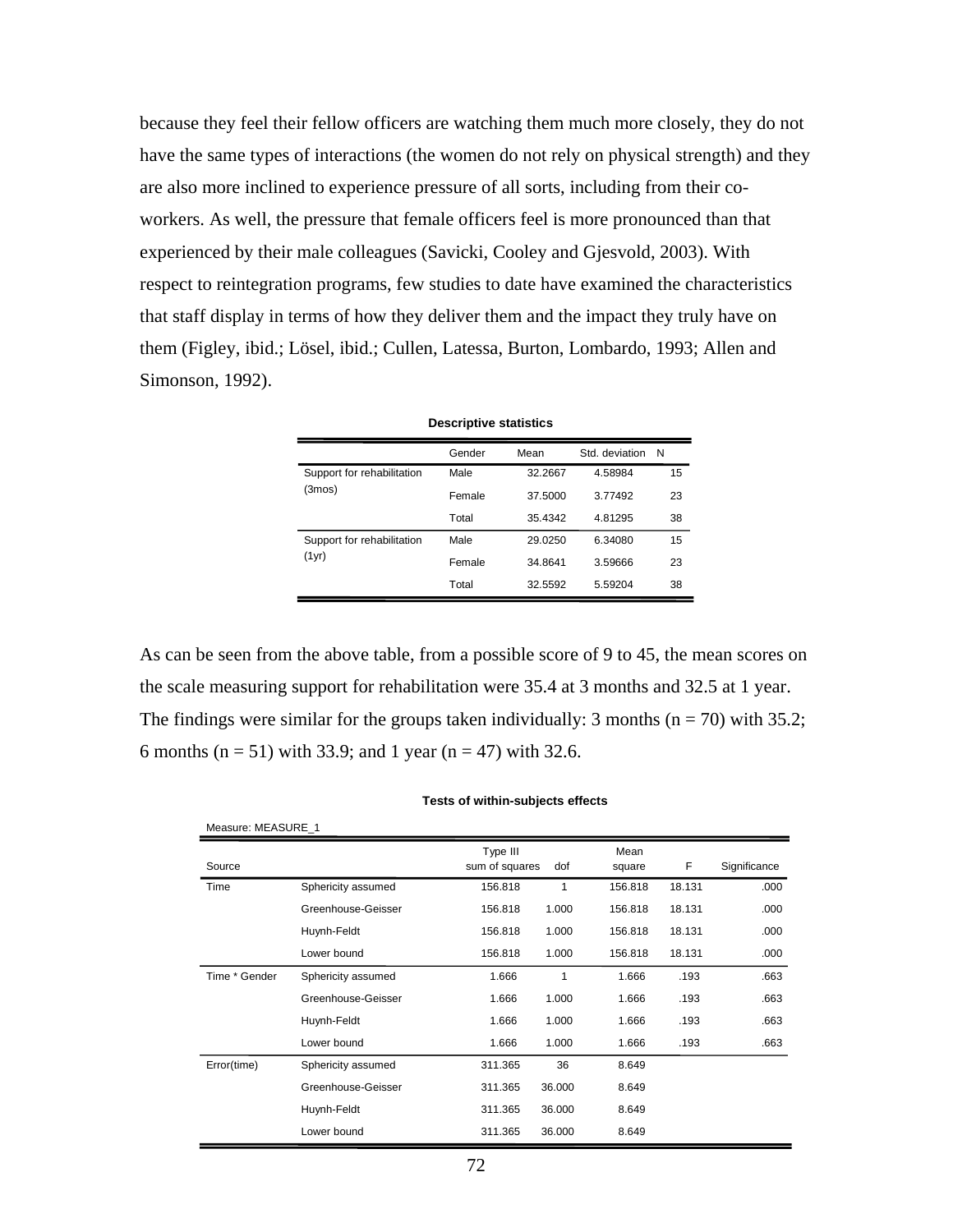The table of within-subjects effects shows that time had a significant effect ( $p = .001$  with support for rehabilitation decreasing during the course of the year):

The table below showing the results of the tests of between-subjects effects indicates that gender had a significant effect ( $p = .005$  with women generally showing more support for rehabilitation than the men):

| Measure: MEASURE 1    |                |     |           |          |              |  |  |
|-----------------------|----------------|-----|-----------|----------|--------------|--|--|
| Transformed variable: |                |     |           |          |              |  |  |
|                       | Type III       |     | Mean      |          |              |  |  |
| Source                | sum of squares | dof | square    | F        | Significance |  |  |
| Constant              | 81092.577      |     | 81092.577 | 2550.660 | .000         |  |  |
| Gender                | 556.537        | 1   | 556.537   | 17.505   | .000         |  |  |
| Error                 | 1144.540       | 36  | 31.793    |          |              |  |  |

**Tests of between-subjects effects** 

For these 9 statements pertaining to *Support for rehabilitation* listed at the beginning of this sub-section, the difference for the 2 measurement times remains relatively higher than average (according to the scoring scale). The mean scores for both genders after the first 3 months and after 1 year at an institution were 32.2 and 29 respectively for the men and 37.5 and 34.8 for the women.

The profile diagram shows that the decrease in scores is continual for the men, with a score of 36.5 for the *Post period,* i.e., after 3 months of training at the staff college. The same held true for the women, with a mean score of 37.7:



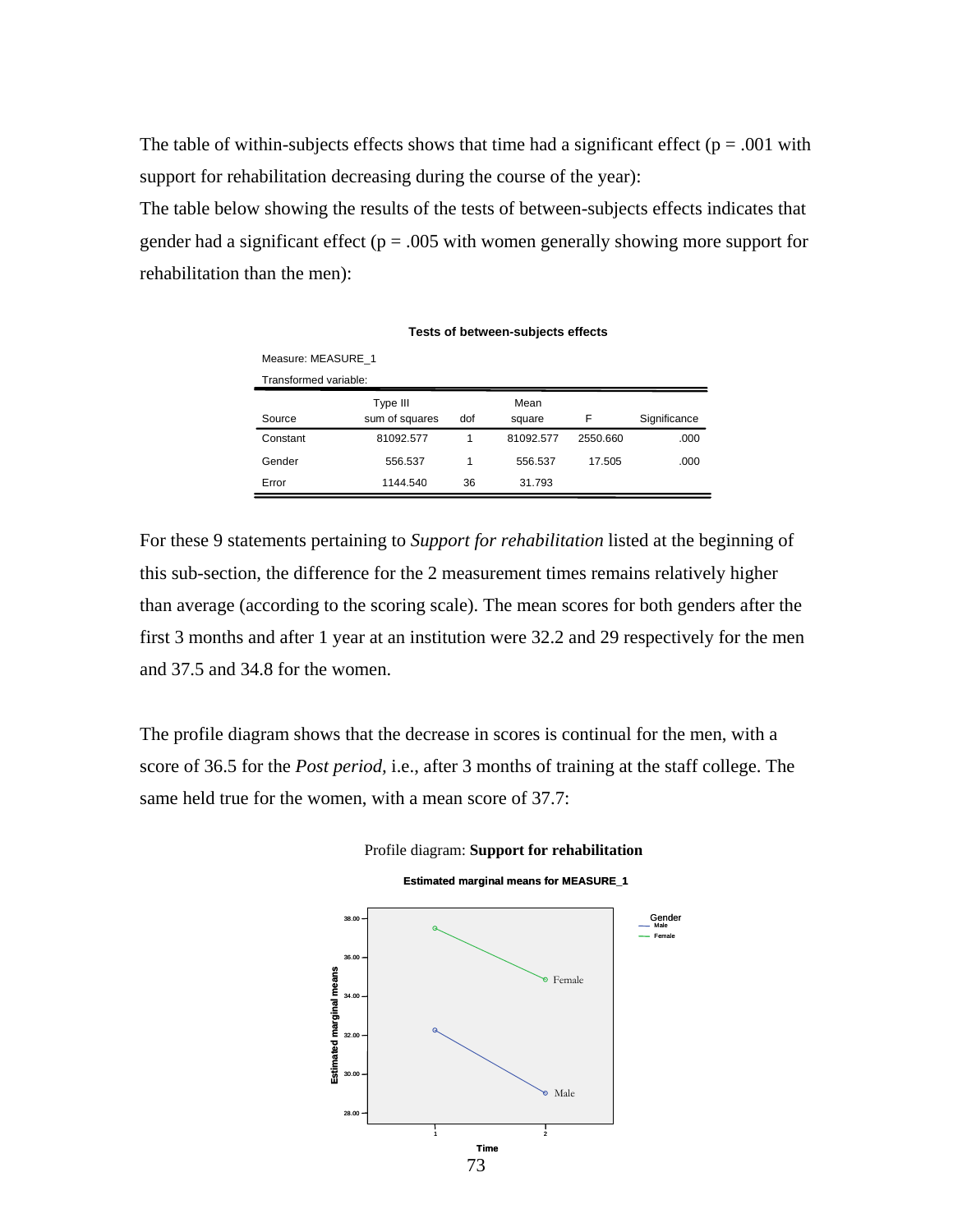## <span id="page-87-0"></span>*7) Deterrence*

 1) Stiffer jail sentences will help reduce the amount of crime by showing offenders that crime does not pay. 2) Punishing offenders is the only way to stop them from engaging in more crimes in the future. \*3) Sending offenders to jail will not stop them from committing crimes. \*4) Putting people in correctional institutions does not make much sense since it will only increase crime because correctional institutions are schools of crime. 5) Punishing offenders will reduce crime by setting an example and showing others that crime does

 not pay.  $* = Inverted question$ 

As Herzog-Evans (1998) writes, institutions tend to be governed by a set of obligations, laws and rules that are tacitly accepted by their members but that, for many reasons, are often circumvented with full impunity. Laws and codes are violated in our everyday lives and standards are disregarded with no one really noticing, and this is such a part of our day-to-day lives that no thought is given to just how serious such transgressions are and the consequences they entail for oneself and others. Examples include working under the table, filing fraudulent tax returns, committing driving offences and driving while impaired.

Every society has its laws, morality and prohibitions, because it is human nature to want to do what is prohibited, or at least to bend the rules. Yet there is no comparison between "*respect*" for these rules in a free society with that which is systematically imposed on those who are serving prison sentences! How can it be believed that these people, who have committed every type of offence and who are all confined involuntarily in a place that limits their freedom to the fullest extent possible, would not attempt to challenge such prohibitions – especially when it is considered that over 50% of federally incarcerated offenders are recidivists, having received previous sentences of less than three years?<sup>[4](#page-87-0)0</sup> All of this goes unseen and unknown. For the situation to be otherwise, this would require maintaining permanent supervision that the effects of routine would soon diminish, not to mention the breakdown and extreme tension that would ensue on all sides.

<sup>40</sup> Source: Research Branch - Profiles and Forecasts, 2004.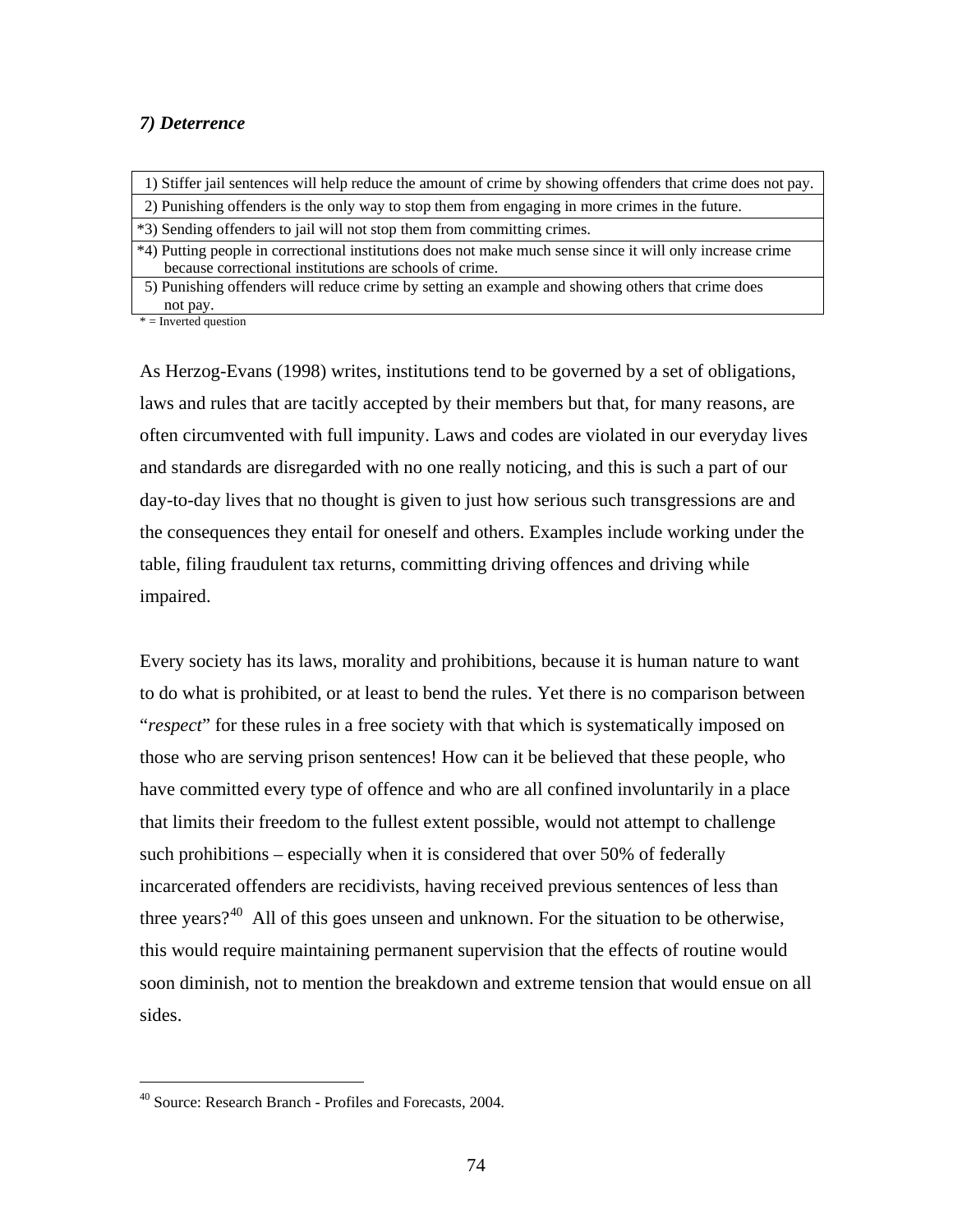Supervision and the maintenance of order operate along a continuum between two polar opposites: application of the rules versus violation of those rules when a person is caught. Internal rules are intended to promote an idyllic normalization of behaviour in an environment teeming with an offender population that is above all captive, itself governed by small organized crime groups that are growing in number and against which each region has had to take its own special measures. The phenomenon of Aboriginal gangs concentrated in the Prairies Region and the organized crime largely found in the Quebec Region are just two examples of this (Fleisher and Rison, 1999).

The desire to clean up such an environment is idealistic, if not utopian. This utopianism is all the more unrealistic in that applying to the letter all of the prohibitions for which the law provides would be contrary to the *Canadian Charter of Rights and Freedoms*. The catch phrase "zero tolerance", which largely served to legitimize police actions in the major cities in the early' 90s, was a blatant failure despite the billions spent and the use of military methods in the fight against drug trafficking (MacCoun and Reuter, 2001; Fabre, 2003; Greene, 1999; Layton MacKenzie and Craig, 1994; Gordon, 1994). But a prison is not a concentration camp.

For various reasons referred to earlier, rules are broken in every society and in the prison world in particular. Given the extremely heavy concentration and great diversity of crimes found therein, that world remains beyond all comparison (Lab, 2004; Boudon, 1977; Ignatieff, 1978; Pinatel, 1971; Becker, 1963; Sellin, 1938). Non-compliance and the transgression of established standards through the commission of unlawful acts also serve as ways of defusing the tension to which the institutional context gives rise (McCullough, 2006; Milgram, ibid.). It is for that reason that there is a prison within a prison for all those who have committed serious offences as well as for those who remain subject to so-called preventive measures. The latter include those who choose to seek refuge in this prison within a prison rather than face up to the fear of being assaulted, the fear of being afraid, the fear of time, and the fear of the system, to the detriment of all forms of encouragement or incentive to work on oneself in view of a potential release.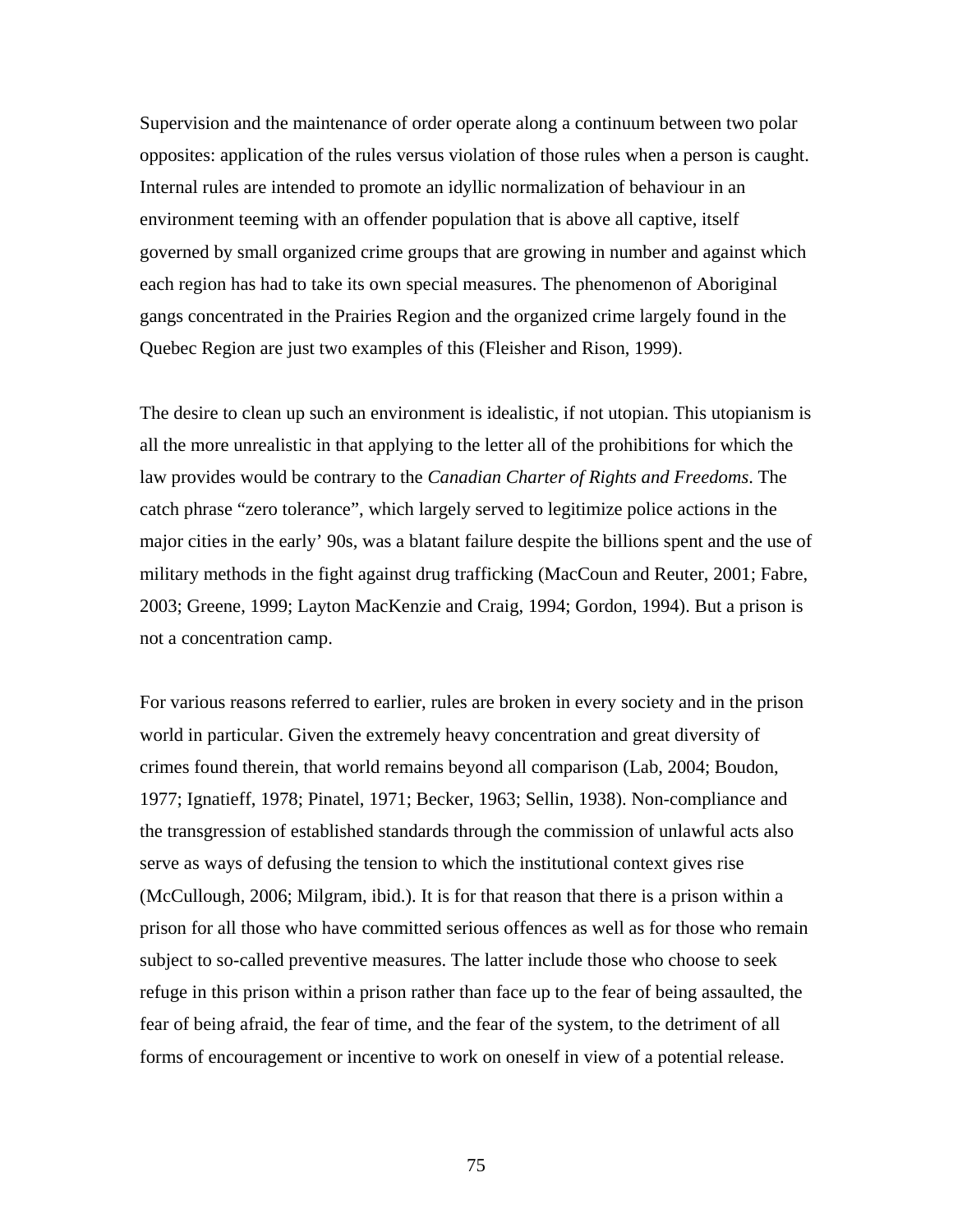For correctional officers, deterrence and security are thus tools that exist only in relation to their opposite: the absence of security (Mbanzoulou, ibid.). Yet the conflicts that bring deterrence into play depending on the type of intervention to be undertaken in a particular situation fall under two categories: conflicts among inmates (the most common) and conflicts between inmates and staff members (far less common).

Conflicts among inmates are often related to various problems such as debts, and even the benign ones can quickly become blown out of proportion with rumours that begin circulating about a particular inmate, a response intended to redeem the person in other people's eyes or to make a name for himself, or the mere fact of also being suspected of informing. Other factors that come into play here are forced cohabitation and the nature of the offence – as if there were a scale that inmates could use to distinguish between a good and a bad criminal act. For example, sexual assault is judged more harshly than importing 10 kilograms of heroin, when the collateral damage from the latter results in thousands of victims; or someone may be targeted for no other reason than that he is too young or too old or is considered bothersome. It takes very little for attitudes to change on either side, which means that officers must step in and then intervene when the situation requires. In short, prison life influences a correctional officer's behaviour and attitudes. This can sometimes lead to demands to adopt more coercive measures (Samak, ibid.), a retreat into an approach based solely on deterrence and security, or a stronger focus on counselling through greater involvement in the case management process (Pallone and Hennessy, 2003).

As can be seen, the theme of deterrence remains extremely vast since it encompasses values, beliefs, attitudes and behaviours and taps into the 22 themes presented in this study, with some inevitable overlap (see *Correlation between scales for two measurement times: 3 months and 1 year*, p. 153).

One final point pertains to the different types of prison populations. While deterrence is a method applied in accordance with very strict rules, the manner in which it is implemented also depends on the officer's and the inmate's personalities.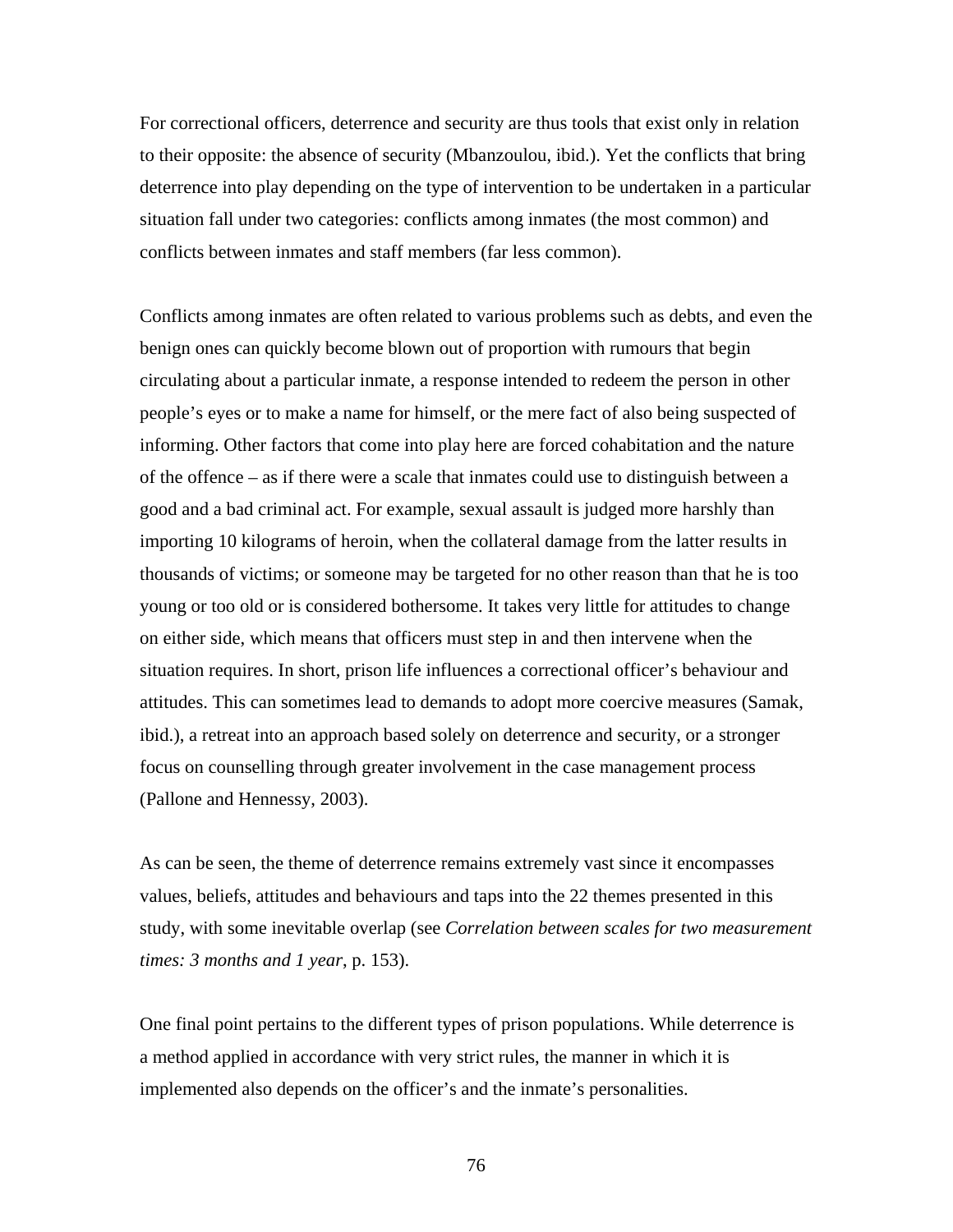<span id="page-90-0"></span>For many parents, educators, managers, judges, police officers and correctional officers, the imposition of penalties and deterrents is a fact of life, and its consequences are always serious (Oberlé and Gosling, 2004; Huesmann and Podolski, 2003; Fiske, 2000). For this to take place within the criminal justice system, there must first be a trial, a conviction and a classification of the person and the offence. Stereotypes provide a way of processing information very efficiently in that they require no verification and even less thoughtful reasoning as to the 'why' and 'how'. Other people are quickly sized up in what is often a second conviction with no right of appeal. This process is completed with the application of labels such as *purse snatcher, junkie, rapist, murderer, space cadet, high maintenance, jailhouse lawyer.* 

How often do we hear that someone who received only a three-year sentence, for example, deserves to be put to death or locked away forever instead? However, there is nothing more challenging and less natural than becoming part of a prison population, which is nothing like returning to school or joining in group activities at summer camp. Although 51% of federally incarcerated inmates have previously served sentences as young offenders in a secure unit, $^{41}$  $^{41}$  $^{41}$  many of them are unable to shake off the hold that incarceration places on them or reduce the tension between a world that was once familiar to them and the one in which they now feel so out of place, which is regimented down to the last detail. No, there is nothing more difficult than permanently bearing the stigma of being incarcerated. This is something that correctional officers, like all other staff members; tend to forget as time passes, especially with the comings and goings of new arrivals as part of the daily routine of this controlled environment.

Beyond this capacity to adapt, which differs from one person to the next, there is the normal and natural human response to being detained against one's will. At some point this will inevitably lead to varying degrees of dysfunctional behaviour as a result of the shock of incarceration, associating with other criminals, or both. And regardless of whether or not they are in segregation, most federally incarcerated inmates have many

<sup>&</sup>lt;sup>41</sup> Source: OMS, March 2005. However, this estimate is an under-representation, given the restrictions surrounding access to information under the *Youth Criminal Justice Act.*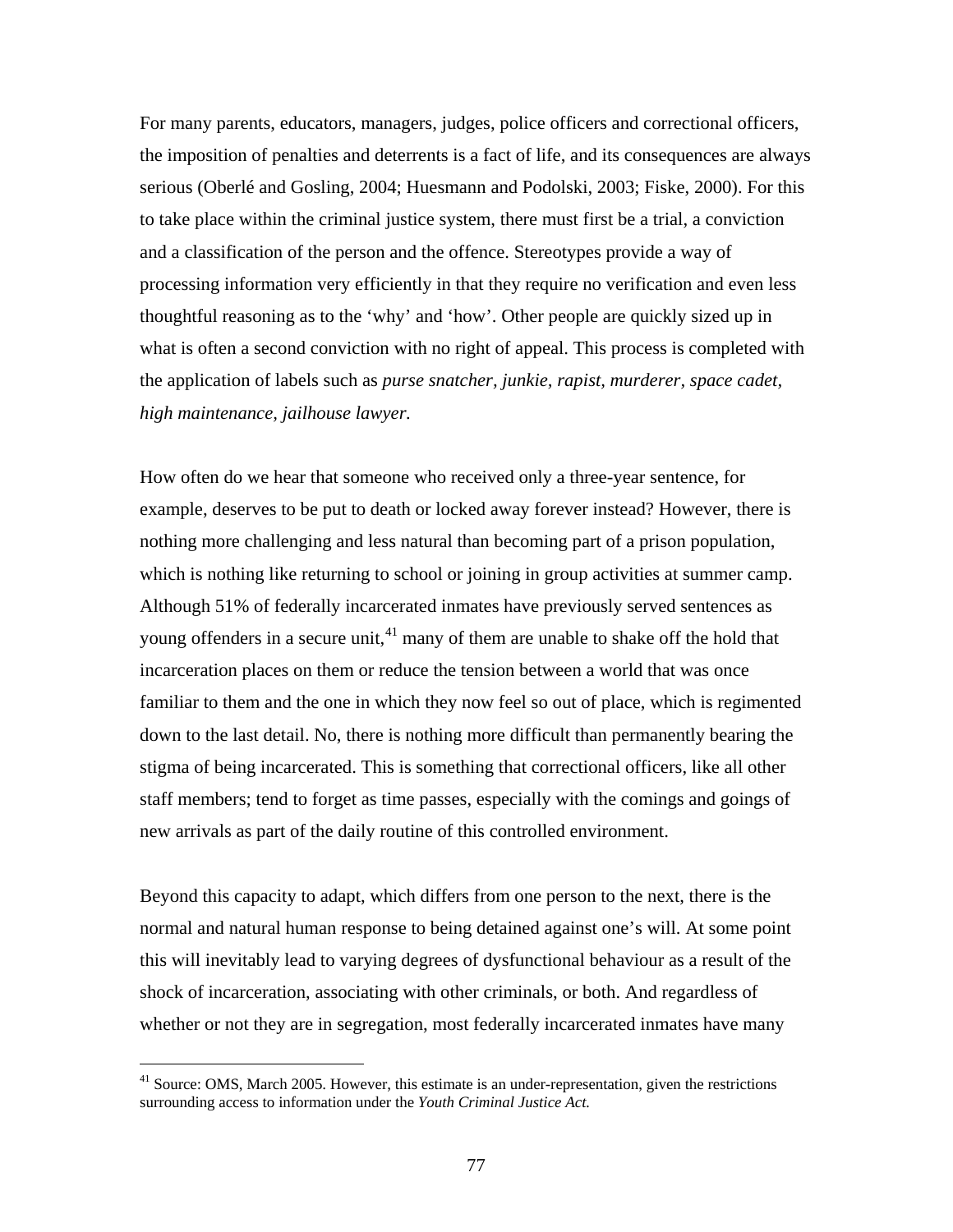priority needs in the area of cognitive functioning: 60% for problem solving and 68% for impulsivity (Boe et al., 2003).

What is more, when we are talking about deterrence and beliefs such as the idea that punishing inmates is the only way to prevent them from committing other offences, it should be recalled that in the five-year period from 1995 to 2000, there were 48,732 placements in segregation at federal institutions in Canada, while the total number of inmates was 12,600 per year can inmate may be placed in segregation more than once (Wichmann and Nafekh, 2001). Short of eliminating this practice altogether, how can the number of placements in segregation be reduced in order to meet our objectives of reintegrating offenders, humanizing misunderstanding and reducing costs, if only in terms of the logistics of correctional facilities? How can new methods of deterrence be implemented while respecting people's most basic rights?

Of those 48,732 placements over five years, 10,087 were voluntary, and of that number, 93.8% were for reasons of personal safety. What does that last figure mean? The terminology used is very vague, and no institutional supervision or deterrence has ever managed to reduce it. Are we talking about personal safety or a lack thereof? This nuance in language is not the least of those that we find in one of the other five questions: *Sending offenders to jail will not stop them from committing crimes.* 

The attitude of staff towards inmates in voluntary segregation, which reflects the prison subculture, should not be overlooked (Toch and Adams, 2002; Carriere, 1989). As previously noted by Tellier, Wormith and Gendreau in 1984 and then by Ellis (ibid.), the extreme dependency of this type of population towards the staff on site has a boomerang effect. What else remains for these inmates whose confinement is all the more pronounced given that they are separated even from the regular prison population? Their only point of contact is the correctional officer assigned to this unit to bring their meals and their mail, to take them out into the yard or simply to provide matches when they want to have a smoke.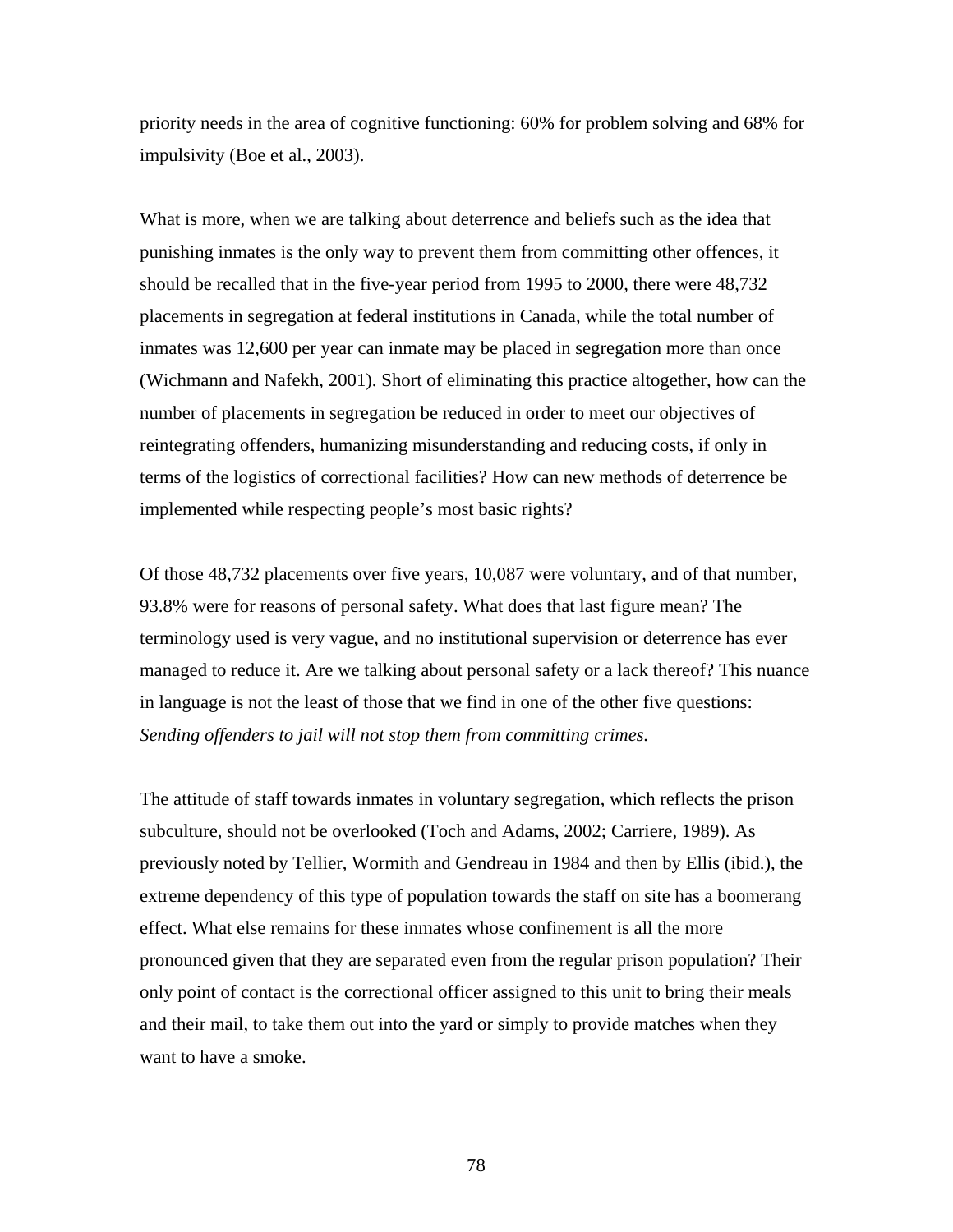<span id="page-92-0"></span>Inmates in segregation often show a strong dependency on their correctional officers, which is understandable given that the latter are the only intermediary present for 3 shifts and often convey written requests. Because these inmates are isolated and even more restricted in their movements, attitudes towards deterrence and security will also influence the officers working there.

And then there are those who, for a thousand-and-one reasons, file complaints and grievances, either on an occasional basis for a specific reason or simply as a way of passing time by generating some 50 or so complaints a week. For many inmates, this is simply a way of saying, "I'm alive!" As a response to the physical states resulting from confinement, filing a complaint becomes a legitimate way of channelling one's energy. This type of legal procedure, even when taken to extremes, will always be preferable to any kind of verbal or physical assault.<sup> $42$ </sup> New correctional officers see this type of thing every day, in contrast with certain basic principles learned during training at the staff college.

|                   | Gender | Mean    | Std. deviation | - N |
|-------------------|--------|---------|----------------|-----|
| Deterrence (3mos) | Male   | 13.6000 | 3.04256        | 15  |
|                   | Female | 12.6957 | 3.33623        | 23  |
|                   | Total  | 13.0526 | 3.21271        | 38  |
| Deterrence (1yr)  | Male   | 15.2000 | 4.50714        | 15  |
|                   | Female | 12.9130 | 3.24616        | 23  |
|                   | Total  | 13.8158 | 3.90326        | 38  |

**Descriptive statistics**

As can be seen from the above table, on our scale measuring support for deterrence, from a possible score of 5 to 25, the mean scores were 13.0 at 3 months and 13.8 after 1 year. Similar findings were obtained for the groups taken individually: 3 months ( $n = 70$ ) with 14.0; 6 months ( $n = 51$ ) with 14.1; and 1 year ( $n = 47$ ) with 13.5. It will be recalled that,

 $42$  Source: CSC Corporate Reporting System, 2005. Of a total of 18,958 complaints and grievances filed in 2004-2005, 3,466 (18%) were successful.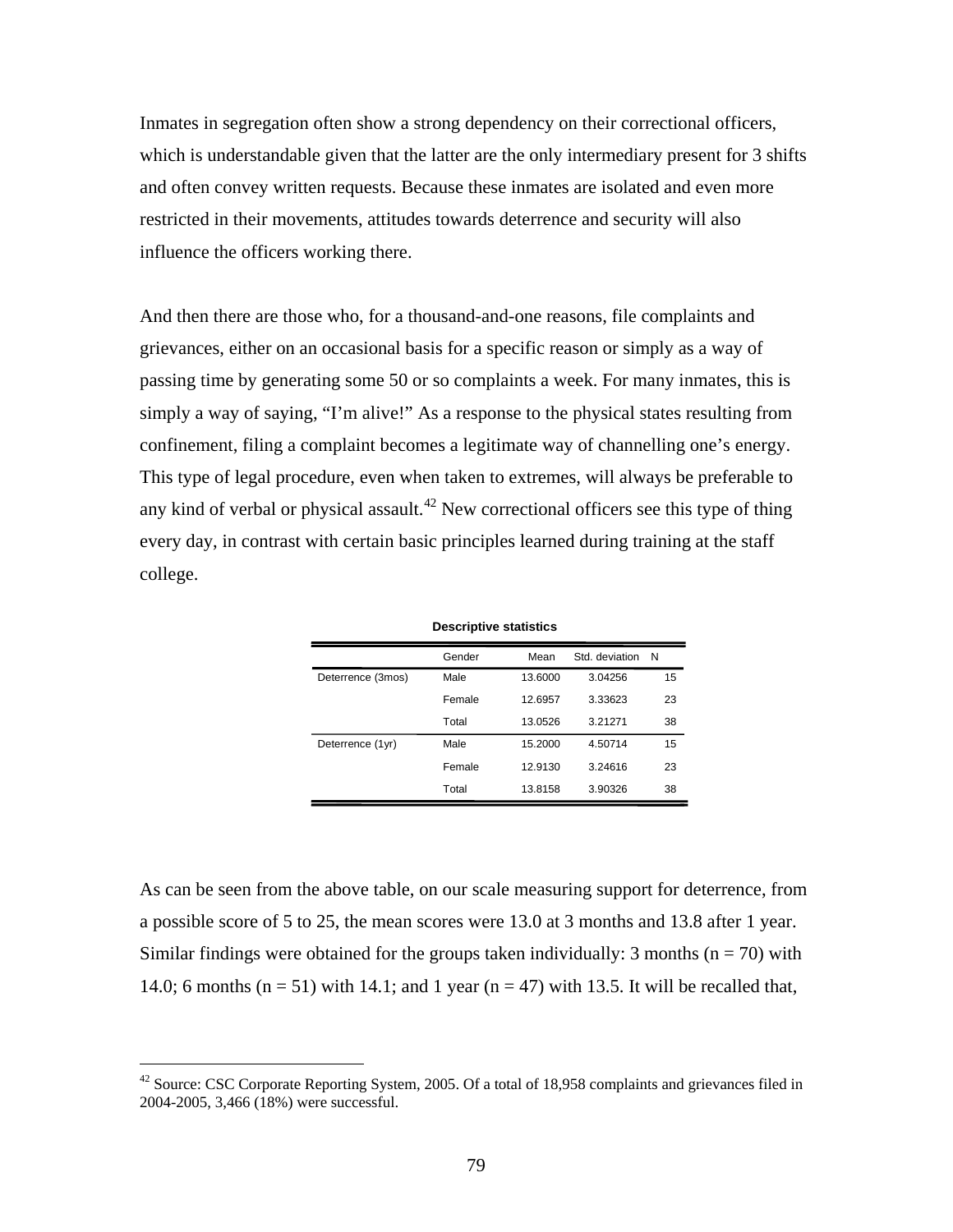in this case, the higher the score, the stronger the person's attitude with respect to the deterrent aspect of the occupation.

The table of within-subjects effects shows that time had a significant effect ( $p = .05$  with support for deterrence increasing over time):

| Measure: MEASURE 1 |                    |                            |        |                |       |              |
|--------------------|--------------------|----------------------------|--------|----------------|-------|--------------|
| Source             |                    | Type III<br>sum of squares | dof    | Mean<br>square | F     | Significance |
| Time               | Sphericity assumed | 14.993                     | 1      | 14.993         | 4.787 | .035         |
|                    | Greenhouse-Geisser | 14.993                     | 1.000  | 14.993         | 4.787 | .035         |
|                    | Huynh-Feldt        | 14.993                     | 1.000  | 14.993         | 4.787 | .035         |
|                    | Lower bound        | 14.993                     | 1.000  | 14.993         | 4.787 | .035         |
| Time * Gender      | Sphericity assumed | 8.678                      | 1      | 8.678          | 2.771 | .105         |
|                    | Greenhouse-Geisser | 8.678                      | 1.000  | 8.678          | 2.771 | .105         |
|                    | Huynh-Feldt        | 8.678                      | 1.000  | 8.678          | 2.771 | .105         |
|                    | Lower bound        | 8.678                      | 1.000  | 8.678          | 2.771 | .105         |
| Error(time)        | Sphericity assumed | 112.757                    | 36     | 3.132          |       |              |
|                    | Greenhouse-Geisser | 112.757                    | 36.000 | 3.132          |       |              |
|                    | Huynh-Feldt        | 112.757                    | 36.000 | 3.132          |       |              |
|                    | Lower bound        | 112.757                    | 36.000 | 3.132          |       |              |

### **Tests of within-subjects effects**

The table showing the results of the tests of between-subjects effects indicates that gender did not have a significant effect:

#### Tests of between-subjects

| Measure: MEASURE 1    |                |     |           |         |              |
|-----------------------|----------------|-----|-----------|---------|--------------|
| Transformed variable: |                |     |           |         |              |
|                       | Type III       |     | Mean      |         |              |
| Source                | sum of squares | dof | square    | F       | Significance |
| Constant              | 13438.232      | 1   | 13438.232 | 621.869 | .000         |
| Gender                | 46.232         | 1   | 46.232    | 2.139   | .152         |
| Error                 | 777.939        | 36  | 21.609    |         |              |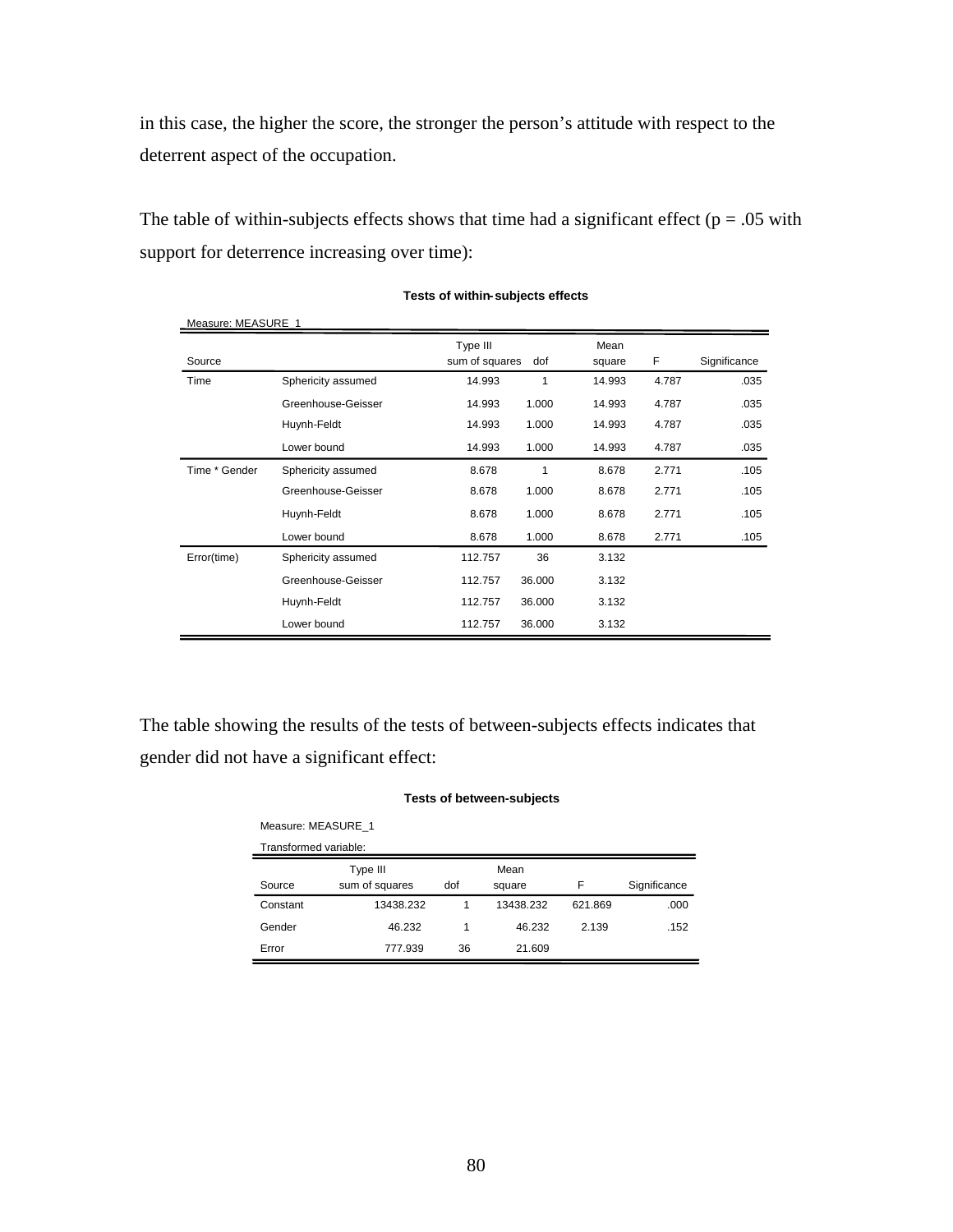For the five statements pertaining to *Deterrence*, the results for the two measurement times remain within average range (according to the scoring scale). With respect to the mean scores for both genders after the first three months and after one year at an institution, they are 13.6 and 15.2 respectively for the men (slight increase in support of deterrence) and 12.7 and 12.9 for the women (a difference that is not significant). For the *Post* period (although the subjects are not the same), the mean was 13.4 for the men and 13.1 for the women.

Between three months and one year at an institution, support for deterrence increased significantly over time and for both genders. And yet, one cannot say that support for deterrence represents a dominant characteristic of new correctional officers, whether male or female, given that, even if their scores increased over time, they never got anywhere near the possible maximum score of 25:

### Profile diagram: **Deterrence**



**Estimated marginal means for MEASURE\_1**

Clearly, though, many things can change over time. It should be recalled that in their study of federal correctional officers' *Attitudes towards inmates*, Larivière and Robinson (ibid.) had identified attitudes towards deterrence and punishment as comprising one of the key elements of the position of correctional officers.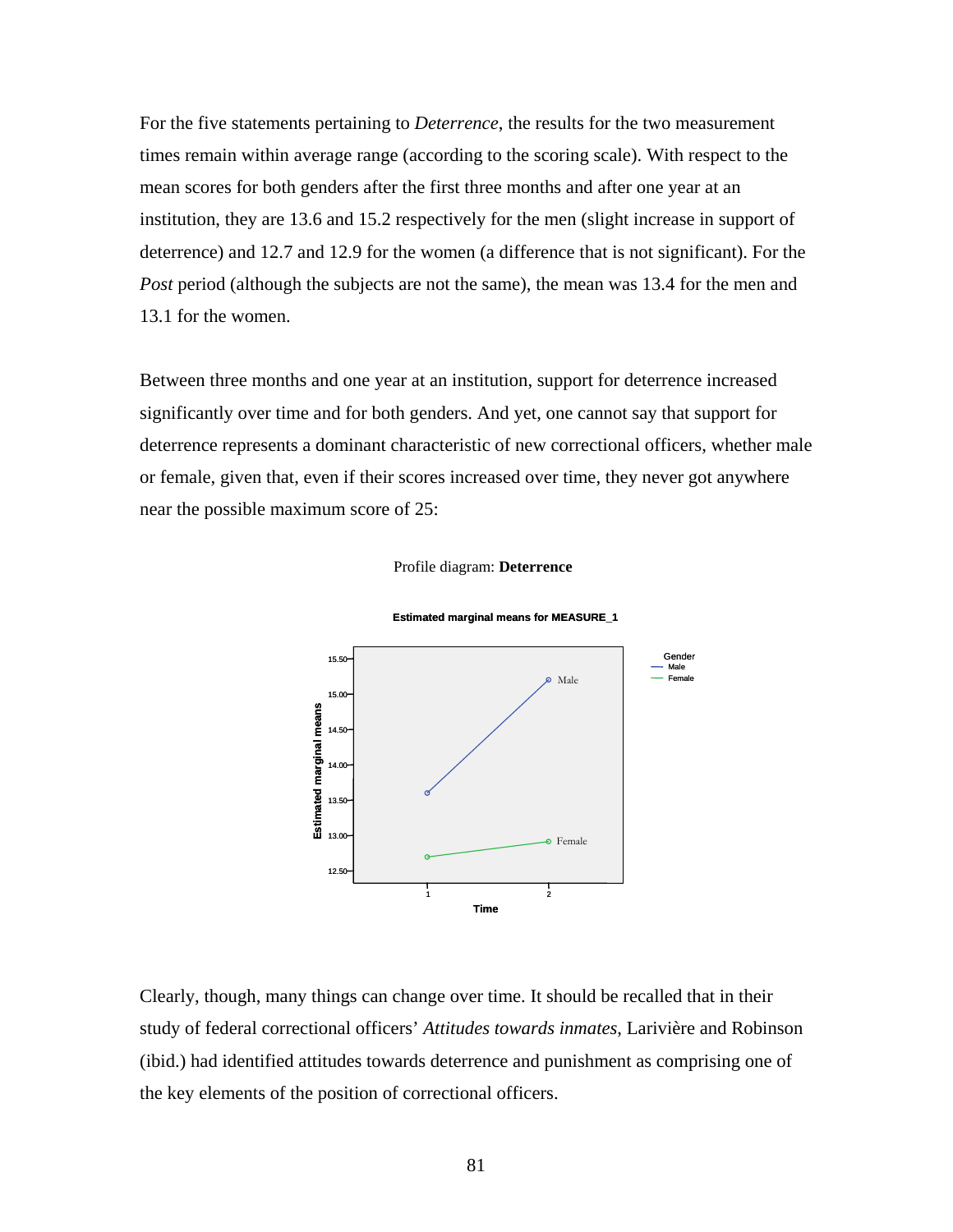### *8) Human service orientation*

1) I prefer a job that gives me the opportunity to help people solve their problems.

2) I can get a lot of satisfaction from working with people who are less fortunate than I am.

3) For me, a job that involves talking to people about their problems is more meaningful than a job that involves only casual contact with other people.

4) Work that allows me to help other people makes me feel like I am really making a difference.

5) I don't necessarily have to work with people in order to feel like I'm making a contribution to society.

6) If I were to start looking for a new career tomorrow, I'd probably look for work in one of the helping professions.

7) Administrative work is OK, as long as it contributes to solving the major problems in society.

8) Generally, I tend to get more satisfaction from working with people than from other parts of my job.

This scale measuring human service orientation is meant as a general indicator of a person's affinity for working with people and thereby making a contribution to society. Out of a possible score of 0 to 8 on *Human service orientation*, our sample showed a mean score of 6.4 at 3 months and 6.0 at 1 year, as seen in the table below. Similar findings were obtained for the groups taken individually: 3 months ( $n = 70$ ) with 6.3; 6 months ( $n = 51$ ) with 6.2; and 1 year ( $n = 47$ ) with 5.9:

|                                     | Gender | Mean   | Std. deviation | - N |
|-------------------------------------|--------|--------|----------------|-----|
| Human service<br>orientation (3mos) | Male   | 6.0667 | 1.90738        | 15  |
|                                     | Female | 6.5528 | 1.00121        | 23  |
|                                     | Total  | 6.3609 | 1.42499        | 38  |
| Human service                       | Male   | 5.7067 | 2.13925        | 15  |
| orientation (1yr)                   | Female | 6.1801 | 1.53513        | 23  |
|                                     | Total  | 5.9932 | 1.78545        | 38  |

**Descriptive statistics**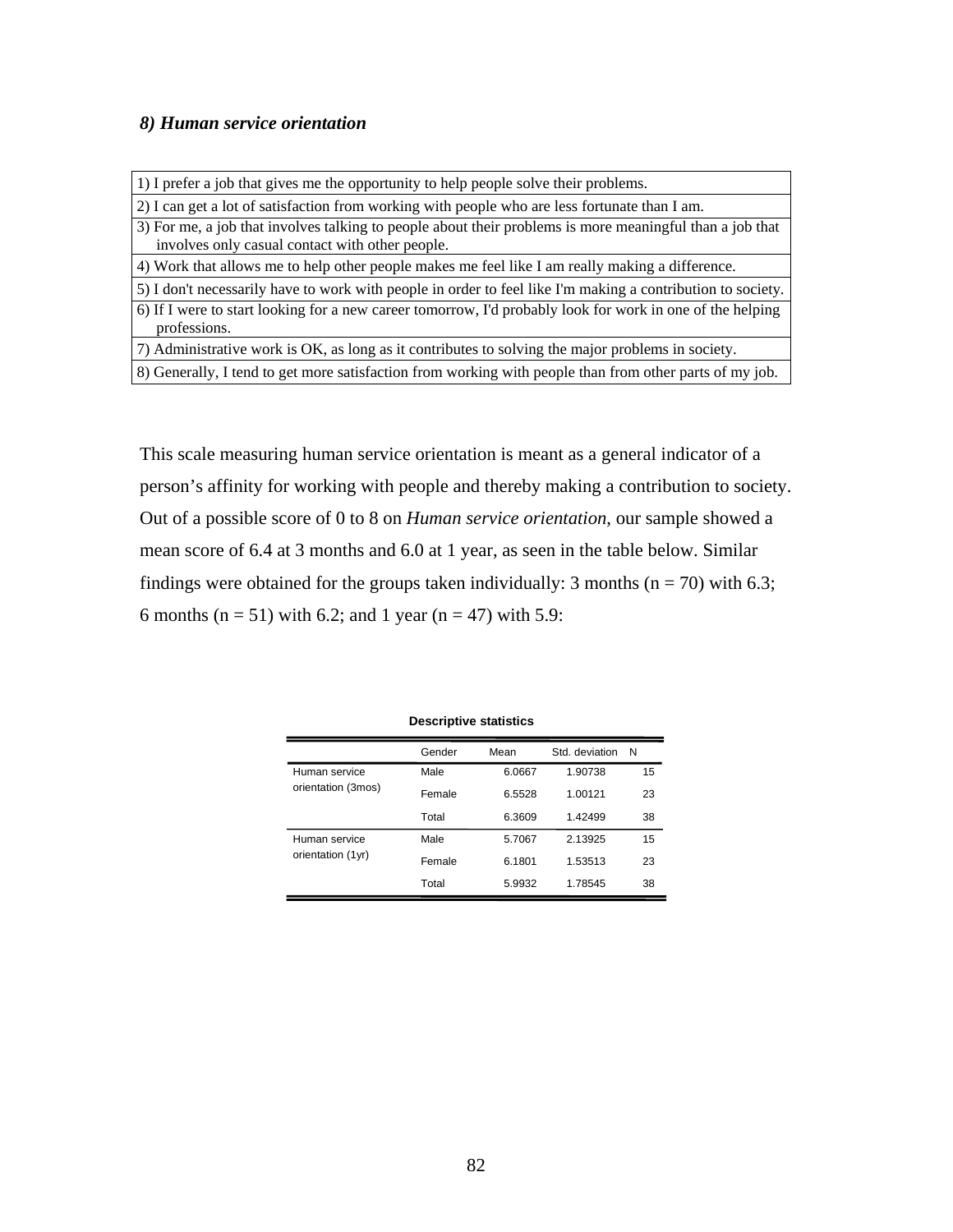The tests of within-subjects effects show that there was no interaction and that time did not have a significant effect:

| Measure: MEASURE 1 |                    |                            |        |                |       |              |
|--------------------|--------------------|----------------------------|--------|----------------|-------|--------------|
| Source             |                    | Type III<br>sum of squares | dof    | Mean<br>square | F     | Significance |
| Time               | Sphericity assumed | 2.437                      | 1      | 2.437          | 1.922 | .174         |
|                    | Greenhouse-Geisser | 2.437                      | 1.000  | 2.437          | 1.922 | .174         |
|                    | Huynh-Feldt        | 2.437                      | 1.000  | 2.437          | 1.922 | .174         |
|                    | Lower bound        | 2.437                      | 1.000  | 2.437          | 1.922 | .174         |
| Time * Gender      | Sphericity assumed | .001                       | 1      | .001           | .001  | .981         |
|                    | Greenhouse-Geisser | .001                       | 1.000  | .001           | .001  | .981         |
|                    | Huynh-Feldt        | .001                       | 1.000  | .001           | .001  | .981         |
|                    | Lower bound        | .001                       | 1.000  | .001           | .001  | .981         |
| Error(time)        | Sphericity assumed | 45.648                     | 36     | 1.268          |       |              |
|                    | Greenhouse-Geisser | 45.648                     | 36.000 | 1.268          |       |              |
|                    | Huynh-Feldt        | 45.648                     | 36.000 | 1.268          |       |              |
|                    | Lower bound        | 45.648                     | 36.000 | 1.268          |       |              |

### **Tests of within-subjects effects**

The table showing the results of the tests of between-subject effects indicates that gender also did not have a significant effect:

| Measure: MEASURE 1    |                |     |          |         |              |
|-----------------------|----------------|-----|----------|---------|--------------|
| Transformed variable: |                |     |          |         |              |
|                       | Type III       |     | Mean     |         |              |
| Source                | sum of squares | dof | square   | F       | Significance |
| Constant              | 2726.210       | 1   | 2726.210 | 685.102 | .000         |
| Gender                | 4.180          | 1   | 4.180    | 1.050   | .312         |
| Error                 | 143.254        | 36  | 3.979    |         |              |

#### **Tests of between-subjects**

For these eight items associated with *Human service orientation*, the mean scores for the two measurement times remain very high. With respect to the mean scores for both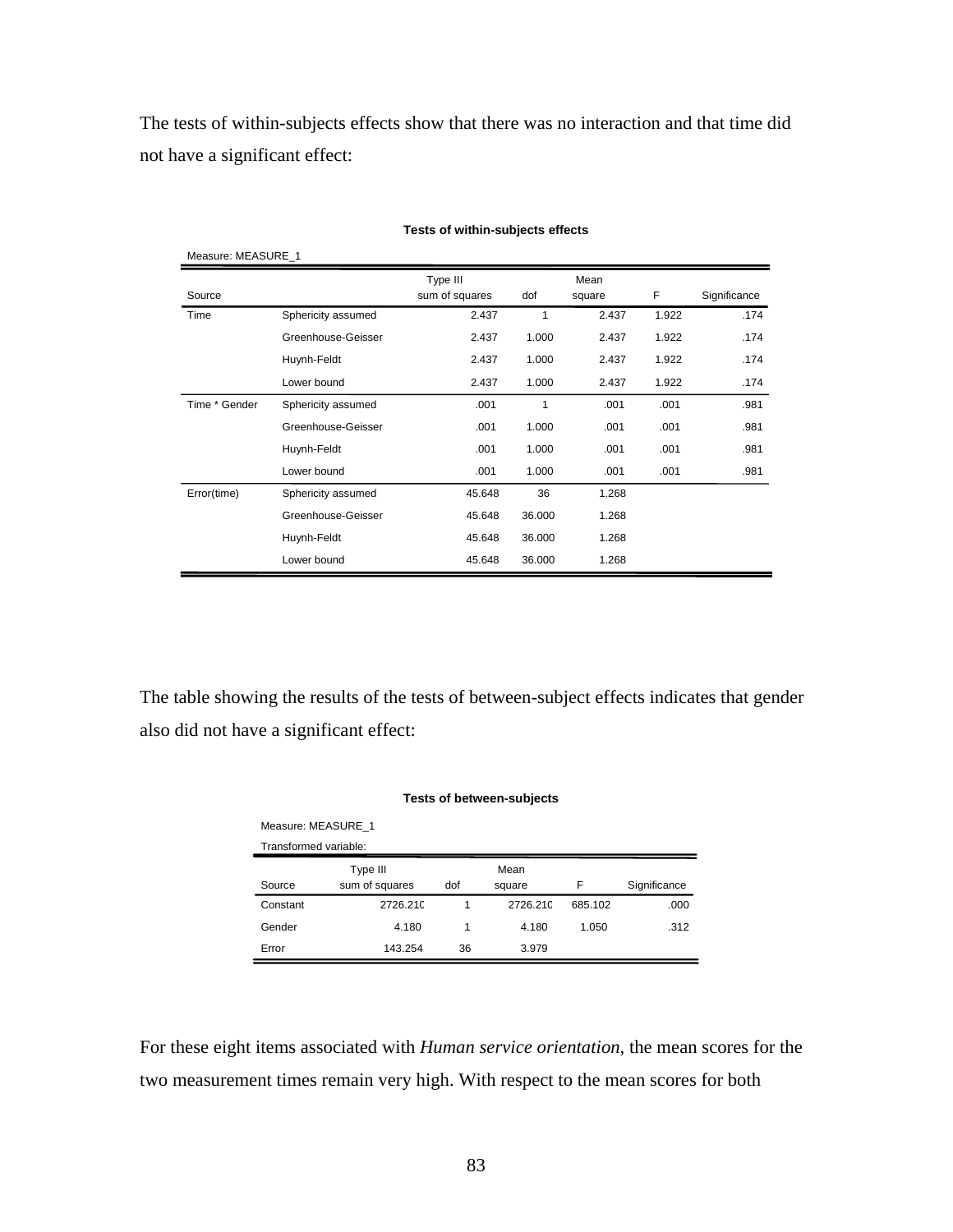genders after the first three months and after one year at an institution, they are 6 and 5.7 respectively for the men and 6.5 and 6.1 for the women (the difference is not significant for either time or gender):

Profile diagram: **Human service orientation** 



**Estimated marginal means for MEASURE\_1**

Looking back at the *Post* period (although the subjects are not the same), the mean scores for that time point were essentially the same, at 6.3 for the men and 6.5 for the women after three months of training at the staff college.

For both genders, *Human service orientation* (in contrast with what we saw earlier with regard to *Deterrence*) remains a dominant characteristic for correctional officers after their first year at an institution. The scores would indicate that the correctional officers did not focus on the deterrent or controlling aspects of the profession but rather on interpersonal communication and helping aspects. This was borne out by the responses to the two qualitative questions related to the skills and advantages the person believes he or she has before and after joining the Correctional Service of Canada.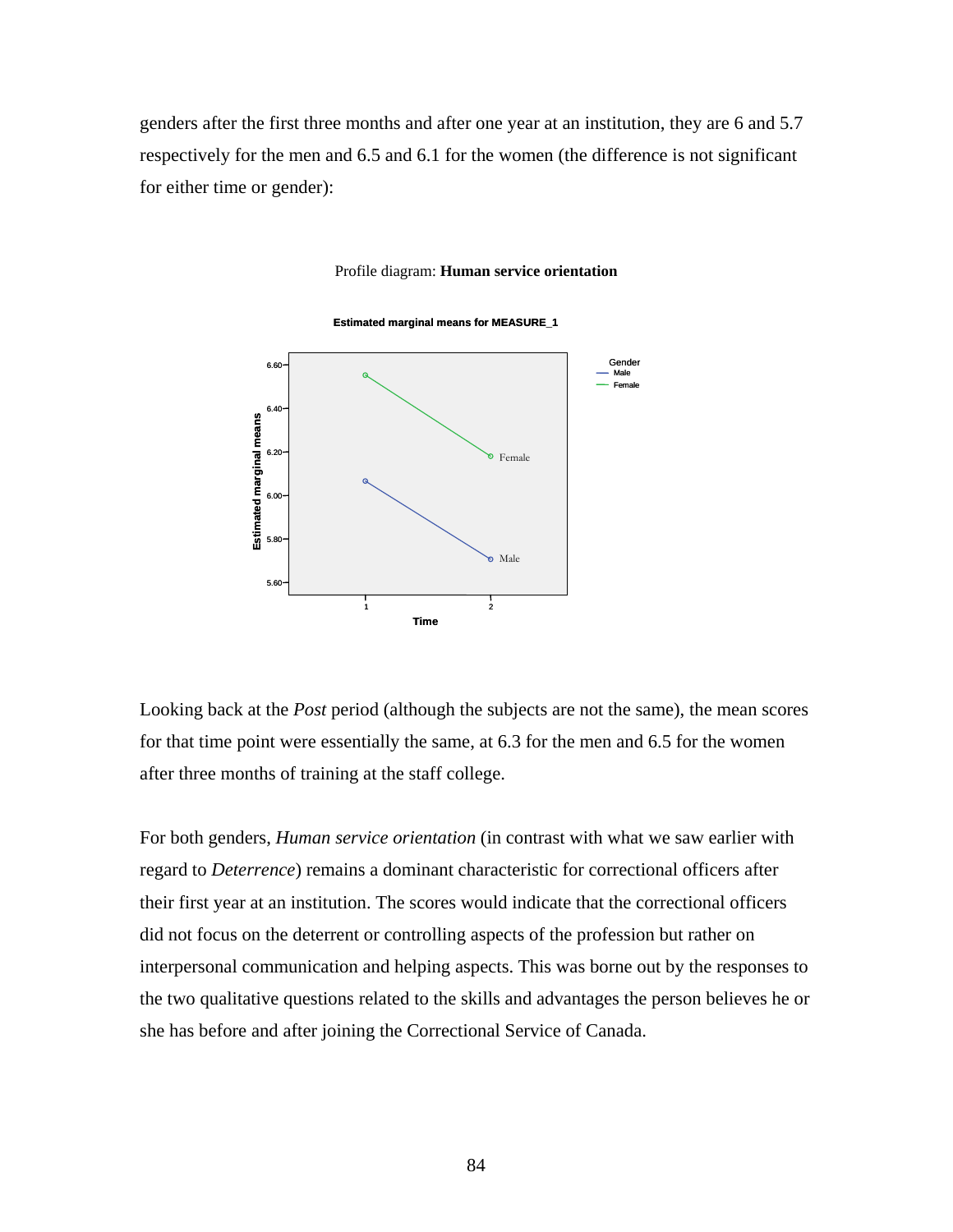## *9) Social desirability*

| 1) Are you always willing to admit it when you make a mistake?                   |
|----------------------------------------------------------------------------------|
| 2) Do you always try to practice what you preach?                                |
| 3) I never resent being asked to return a favour.                                |
| 4) I have never been irked when people express ideas very different from my own. |
| 5) I have never deliberately said something that hurt someone's feelings.        |
| 6) Do you like to gossip at times?                                               |
| 7) Have there been occasions when you took advantage of someone?                 |
| 8) At times, do you try to get even rather than forgive and forget?              |
| 9) At times, have you really insisted on having things your way?                 |
| 10) Are there occasions when you felt like smashing things?                      |

As was the case with the CTP period, because the respondents self-reported, they tended to put a positive slant on their responses. This is common in any kind of self-reporting. However, it should be recalled that it is attitudes and behaviour that are measured over time and not a set of responses on a specific theme.

As presented in the table below, out of a possible score of 0 to 10, our sample had a mean score of 5.7 at 3 months and 5.8 at 1 year on social desirability. Similar findings were obtained for the groups taken individually: 3 months ( $n = 70$ ) with 5.5; 6 months ( $n = 51$ ) with 5.5; and 1 year ( $n = 47$ ) with 5.7:

| <b>Descriptive statistics</b> |        |        |                |     |
|-------------------------------|--------|--------|----------------|-----|
|                               | Gender | Mean   | Std. deviation | - N |
| Social desirability (3mos)    | Male   | 5.5704 | 1.95355        | 15  |
|                               | Female | 5.7633 | 1.20432        | 23  |
|                               | Total  | 5.6871 | 1.52169        | 38  |
| Social desirability (1yr)     | Male   | 5.8889 | 1.41234        | 15  |
|                               | Female | 5.7391 | 1.25109        | 23  |
|                               | Total  | 5.7982 | 1.30036        | 38  |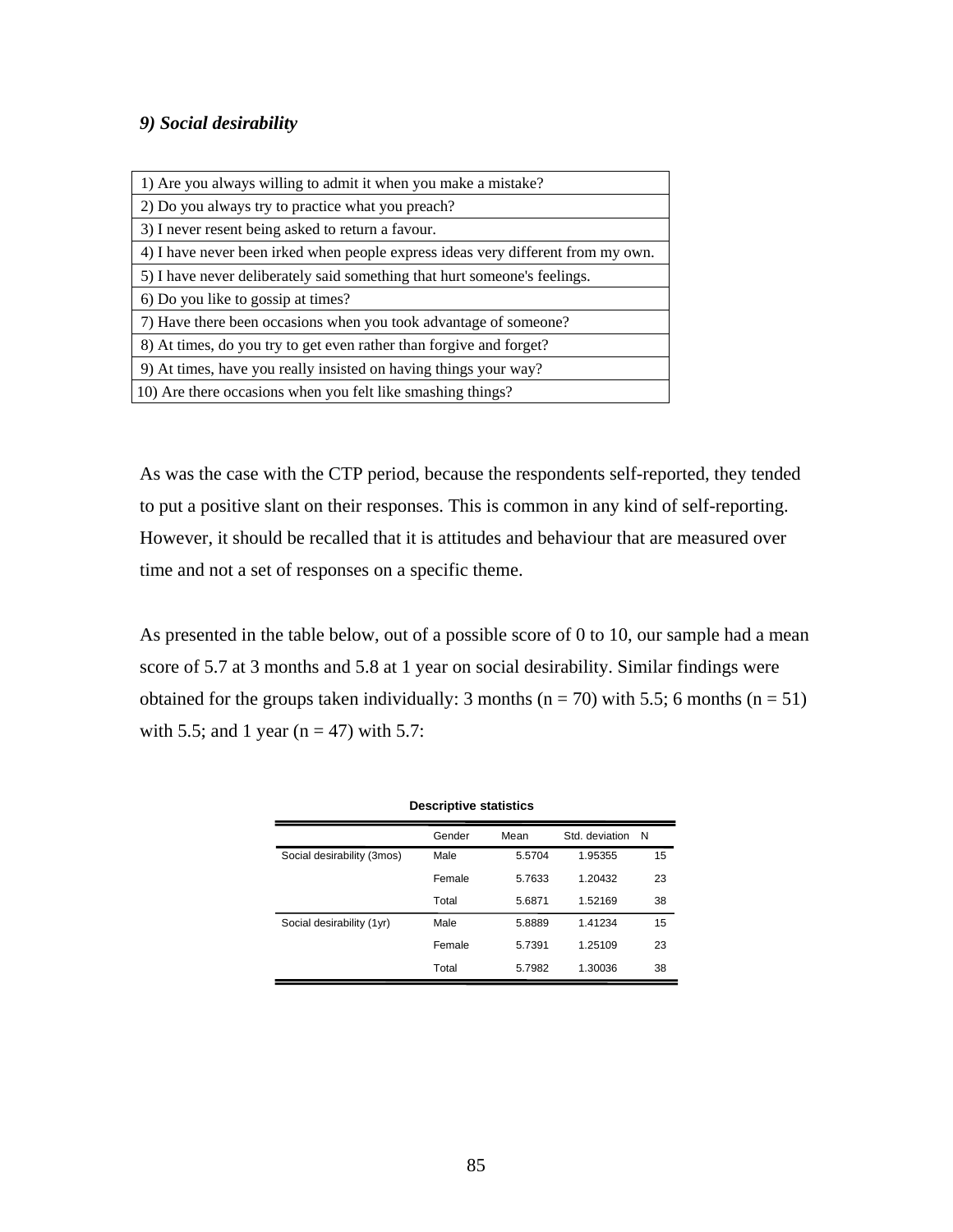The tests of within-subjects effects show that there was no interaction and that time did not have a significant effect:

Measure: MEASURE\_1

| <b>IVICASUIC. IVILAJUNL I</b> |                    |                |        |        |      |              |
|-------------------------------|--------------------|----------------|--------|--------|------|--------------|
|                               |                    | Type III       |        | Mean   |      |              |
| Source                        |                    | sum of squares | dof    | square | F    | Significance |
| Time                          | Sphericity assumed | .393           | 1      | .393   | .540 | .467         |
|                               | Greenhouse-Geisser | .393           | 1.000  | .393   | .540 | .467         |
|                               | Huynh-Feldt        | .393           | 1.000  | .393   | .540 | .467         |
|                               | Lower bound        | .393           | 1.000  | .393   | .540 | .467         |
| Time * Gender                 | Sphericity assumed | .533           | 1      | .533   | .732 | .398         |
|                               | Greenhouse-Geisser | .533           | 1.000  | .533   | .732 | .398         |
|                               | Huynh-Feldt        | .533           | 1.000  | .533   | .732 | .398         |
|                               | Lower bound        | .533           | 1.000  | .533   | .732 | .398         |
| Error(time)                   | Sphericity assumed | 26.208         | 36     | .728   |      |              |
|                               | Greenhouse-Geisser | 26.208         | 36.000 | .728   |      |              |
|                               | Huynh-Feldt        | 26.208         | 36.000 | .728   |      |              |
|                               | Lower bound        | 26.208         | 36.000 | .728   |      |              |

#### **Tests of within-subjects effects**

The following table shows that gender also did not have a significant effect:

| Measure: MEASURE 1    |                |     |          |         |              |
|-----------------------|----------------|-----|----------|---------|--------------|
| Transformed variable: |                |     |          |         |              |
|                       | Type III       |     | Mean     |         |              |
| Source                | sum of squares | dof | square   | F       | Significance |
| Constant              | 2393.385       |     | 2393.385 | 709.206 | .000         |
| Gender                | .008           | 1   | .008     | .003    | .960         |
| Error                 | 121.491        | 36  | 3.375    |         |              |

#### Tests of between-subjects

For these 10 statements pertaining to *Social desirability*, while not really standing out, the scores for the two measurement times remain slightly above the average on the scoring scale (.7). With respect to the mean scores for both genders after the first 3 months and after 1 year at an institution, they are 5.6 and 5.9 respectively for the men and 5.8 and 5.7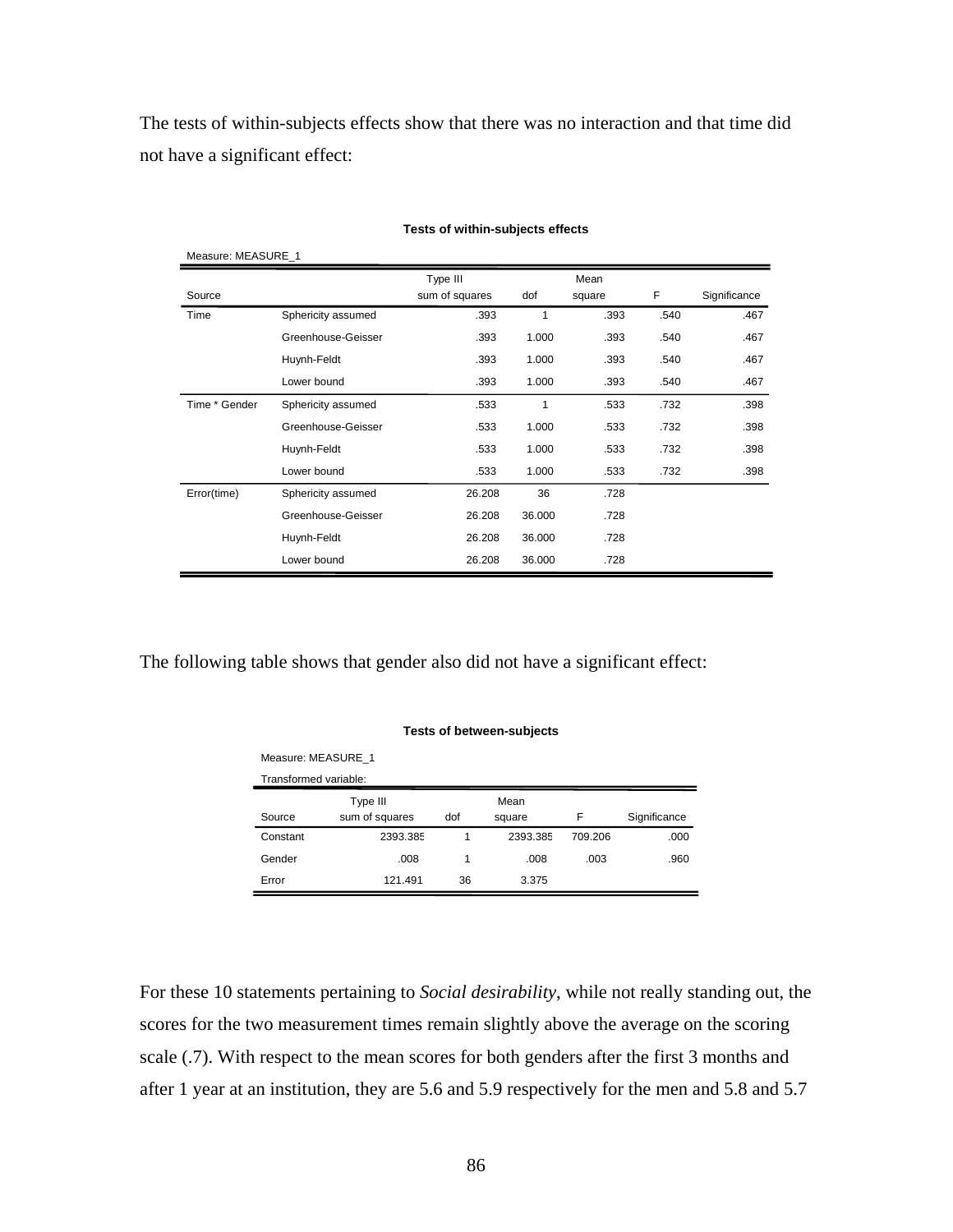for the women. This is consistent with the findings for the previous theme pertaining to human service orientation. For the *Post* period (i.e., at the end of the first 3 months of training at the staff college) the mean for the men was 5.1 and 5.3 for the women:

Profile diagram: **Social desirability** 



For both genders, *Social desirability* also remained a dominant characteristic for correctional officers after the first year at an institution.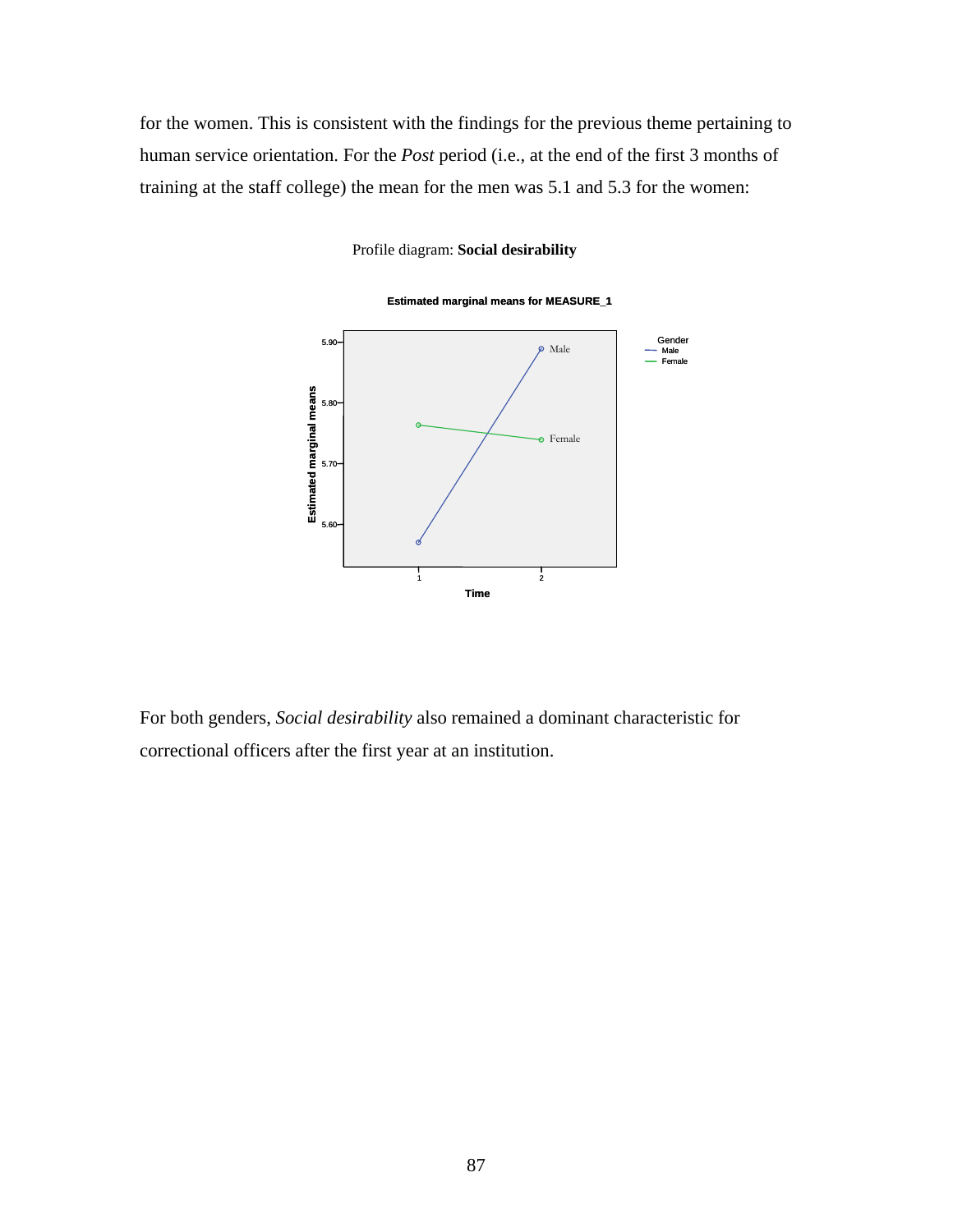## <span id="page-101-0"></span>*10) Sources of motivation for correctional work*

1) Job security.

2) Competitive salary and benefits.

4) Interesting and/or challenging work.

5) Learning and development opportunities.

6) A sense of worthwhile accomplishment in my work.

Correctional work has long served as a means of employment for many former members of the military and as a way of preserving their cultural heritage.<sup>[43](#page-101-0)</sup> The work of Jacobs in the late 70s (ibid.) showed that most correctional officers had not been attracted to this occupation out of a need to punish and even less to impose authority, but first and foremost by the extrinsic aspect of stable employment that is usually offered in rural areas and close to their homes. Traditionally, learning took place on the job after a very short period of training at the staff college. Although things have changed a great deal, prison remains what it was originally: a place of confinement based on discipline, rules and regulations.

To become a correctional officer nowadays, the requirements with respect to vocational training extend well beyond a limited period of instruction. New methods and programs, not to mention opportunities for continuous learning, encourage those concerned to go beyond supervision and become more involved in relational aspects. This can cause friction between those who were trained 25 years ago and the new generation that is being asked to comply with this duality: security and helping relationships.

However, it would not be accurate to believe that correctional officers are unprepared for this. Their involvement in unit management is nothing new. It dates back to August 1971 with the creation of the position of living unit officer (LUO) for medium- and minimum-

 $^{43}$  To find examples of this, one need only refer to the structural and hierarchical organizational charts, the many acronyms, the uniform, and terms such as "*officer*", "*recruit*", "*mess*", "*rounds*", "*guard*", "*infirmary*", "*shooting range*", "*temporary absence*" and "*canteen*".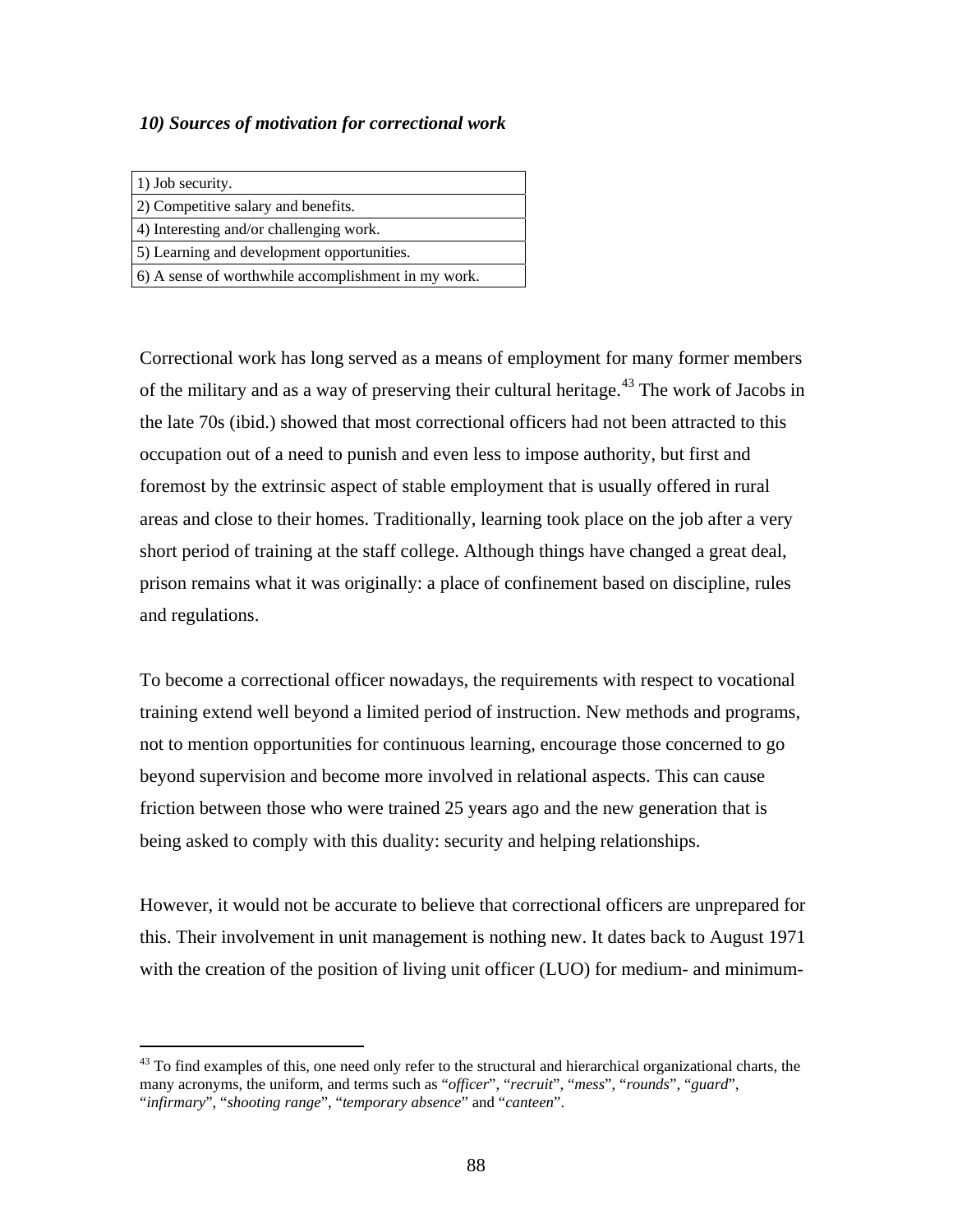<span id="page-102-0"></span>security institutions. For all three security levels, living unit officers became correctional officers II as of June 1,  $1991.<sup>44</sup>$  $1991.<sup>44</sup>$  $1991.<sup>44</sup>$ 

In the face of this duality, motivation for correctional work involves a series of variables, each with its own unique elements: participation as a member of a multidisciplinary team, and personal investment in improving one's skills and motivation (which can be tied to a variety of factors ranging from personal involvement in various types of duties to the satisfaction of a job well done). With respect to intrinsic motivation, as we will see for the eleventh theme, it can originate from a need to learn, to improve one's knowledge (as in the case of continuous training) or to have studied in a parallel field.

In *Correctional Officer Recruits during the Training Period: an Examination* (Bensimon, ibid.), it was shown that 174 of the 233 recruits in the study (75%) had a college or university education. The situation was shown to be similar in the United States a decade earlier, when one-quarter of the officers surveyed had a university education, either with or without a degree (Blair and Kratcoski, ibid.). However, these authors failed to take into account the economic climate of the time, when many people with three years of university education obtained employment as correctional officers because they had no other options (thus leading to a high level of disenchantment and a much greater turnover rate given the high demands of this occupation) (Turcotte and Schellenberg, ibid.).

Motivation for correctional work is based on five variables that are present or that could develop over time:

1) Through action, being in contact with various human problems on a daily basis or depending on the situation at the time;

 $44$  The work description for the Correctional Officer II (COII) is primarily focused on dynamic security with direct involvement in the management and follow-up of each inmate under the officer's supervision. The Correctional Officer I is responsible for static security (patrolling, rounds, tower, walkway, escorts).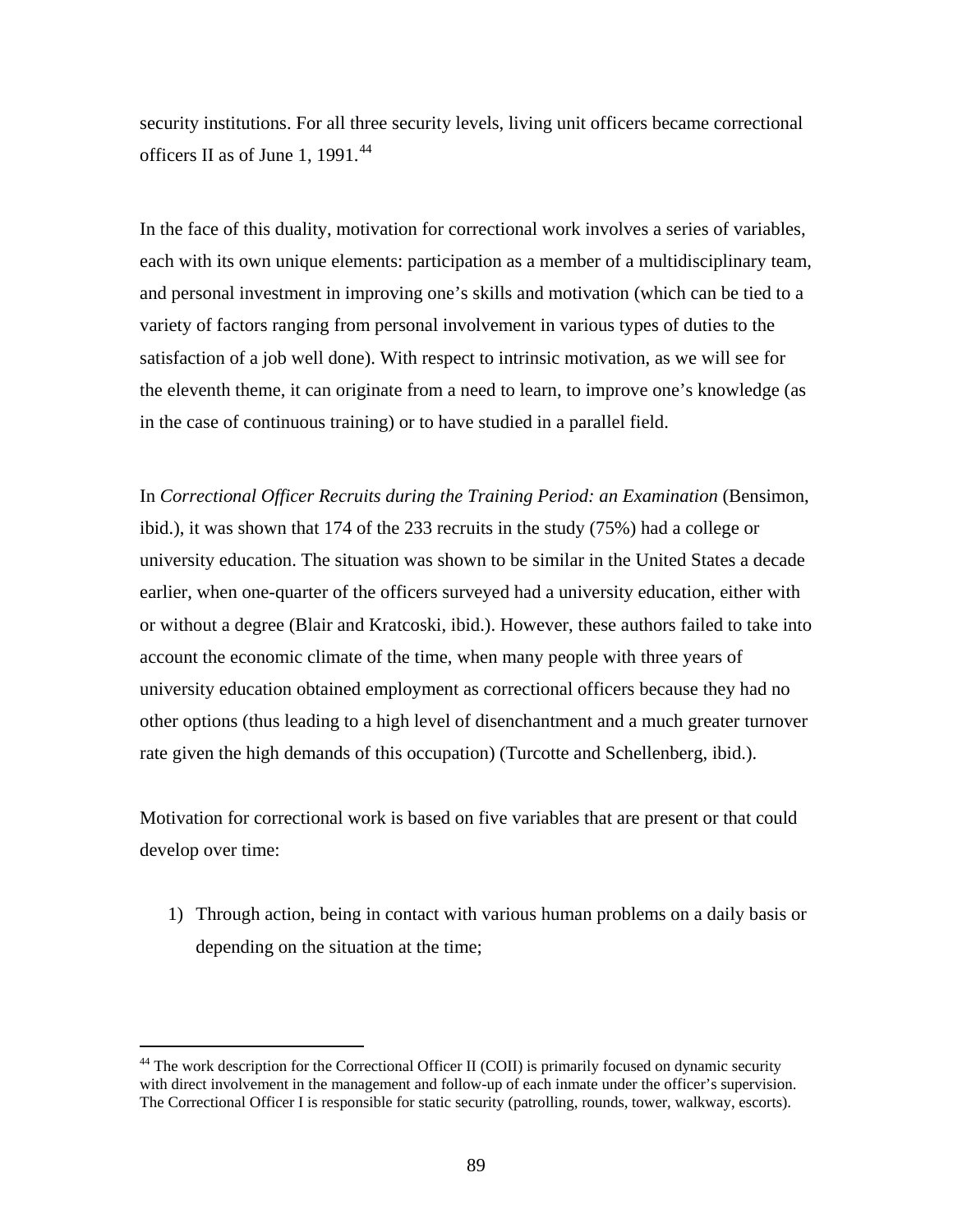- 2) It may stem from a congruence between one's own social values and the desire to transmit them to others through one's work (a number of recruits expressed this in their qualitative response);
- 3) Wanting to be a correctional officer can also stem from the influence of family or acquaintances, as we saw earlier for question 4 in *Advantages and disadvantages of correctional work*;
- 4) Motivation can also be based on one or more extrinsic aspects of the profession (pay, fringe benefits, job stability, good working conditions) (Amabile, ibid.). This theme is also addressed in *Advantages and disadvantages of correctional work*;
- 5) Lastly, the person's choice may be a matter of opportunity: because of geographic location, with the economic recovery of a remote area (as with Port-Cartier in Quebec after the closing of St-Vincent-of-Paul, or Drumheller in the Prairies Region), or simply as a second choice when the first one did not work out.

Fringe benefits, job security and pay are not sufficient to offset some of the downsides because, unless it is revitalized, intrinsic as well as extrinsic motivation ultimately fades. Chiffre and Teboul (1988) showed that over time a lack of motivation inevitably leads to a gradual deterioration in work, with all of the spinoffs this could entail. In this case, a lax attitude, decreasing quality and quantity of the work, failure to abide by standards and rules, and making mistakes gradually lead the person into a culture of absenteeism in the form of sick leave. This culture and mentality in turn contribute to the number of overtime hours taken under the rotating replacement (roster) system that is its inevitable counterpart. This phenomenon is extremely costly in both human and financial terms and is difficult to control. Recruits cannot escape from this hold, to which they will very quickly have to submit and then adjust. What are some examples of this? In England, this culture of absenteeism among correctional officers was shown in the fact that from 2002 to 2003 there was an increase of 23%, or 668,337, in the number of days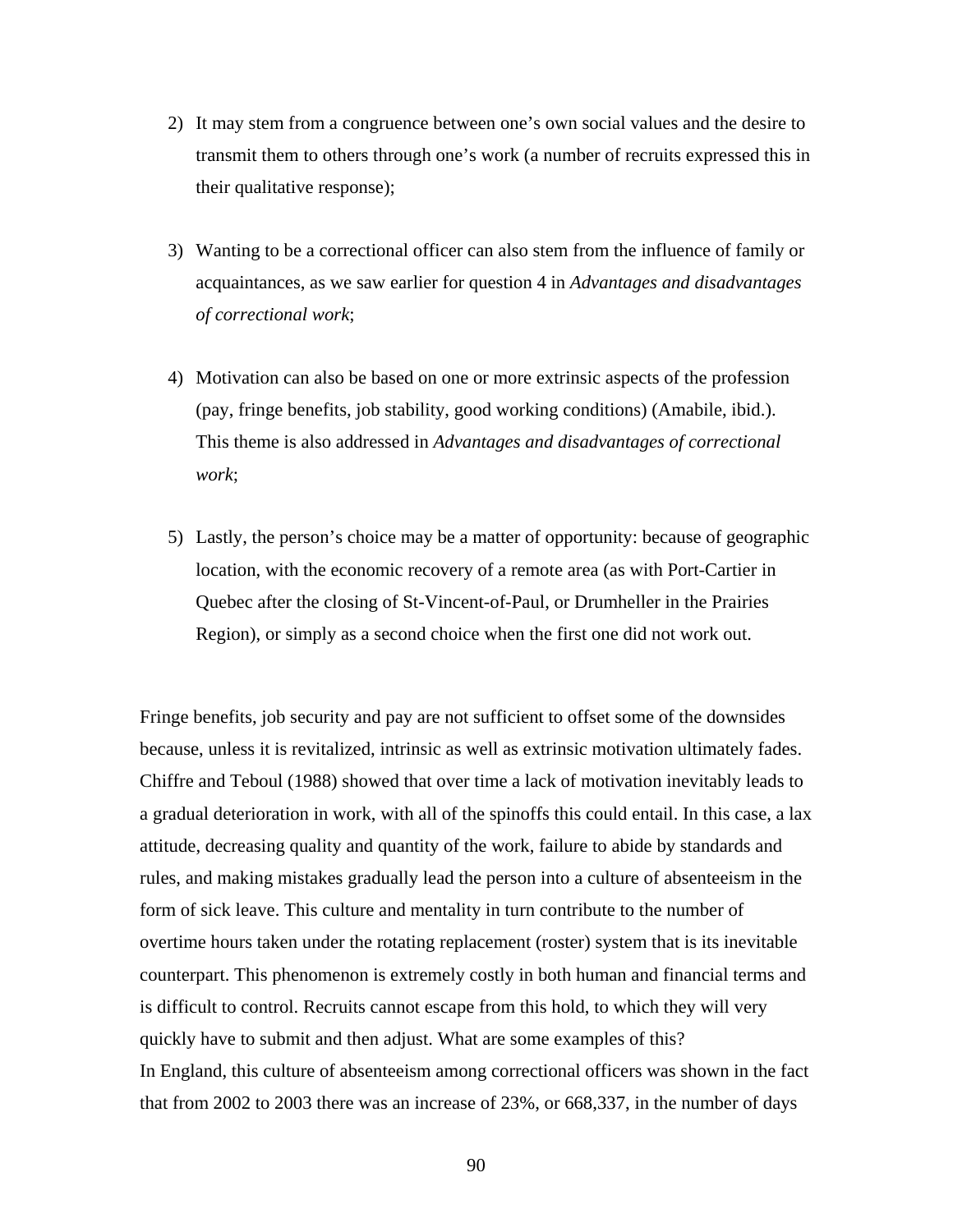<span id="page-104-0"></span>of paid sick leave. This figure equals the number of authorized days of sick leave (14.7 days) for all of the 45,500 staff members assigned to correctional institutions (Great Britain, National Audit Office, 2004; Iverson, Olekalns and Erwin, 1998).

In the United States, the average of absenteeism is approximately six days per year for federal facilities, whereas this proportion is in fact more than double (Turner, 1998).

In Canada, for the five administrative regions, overtime for correctional officers is also part of a dominant culture based on the accumulation of sick days as a way of supplementing vacation leave, depending on the person's specific needs (since there is no longer a payout for the sick leave that has been accumulated at the time of retirement). In 2005, there were 763,349 hours of sick leave, either with or without a doctor's certificate. If we take the number of hours allowed each year (which amounts to 15 days with pay) and add two additional days with pay beyond the allowable limit without a doctor's certificate, we arrive at a total of 100,300 hours. In 2005, 593,692 hours could be attributed to this type of uncertified sick leave – 6 times more than the official estimated norms.

For the three above-mentioned countries, namely England, the United States and Canada, this type of leave, which is embedded as an acquired right, is part of the extrinsic advantages of the profession and allows the opportunity to participate in personal recreational activities such as hunting and fishing. In Canada, as of March 31, 2005, out of 6,653 correctional officers, 5,941 had accounted for over \$29.4 million in overtime pay, as compared to \$21.4 million in 2002-2003. Of these 5,941 correctional officers, 16% had already earned more than \$10,000 in overtime. Depending on the region and the seasons associated with the latter, the hours in question related to very specific times of the year. $45$ 

<sup>&</sup>lt;sup>45</sup> The start of hunting and fishing season can be determined by referring to the calendar for the regional sites.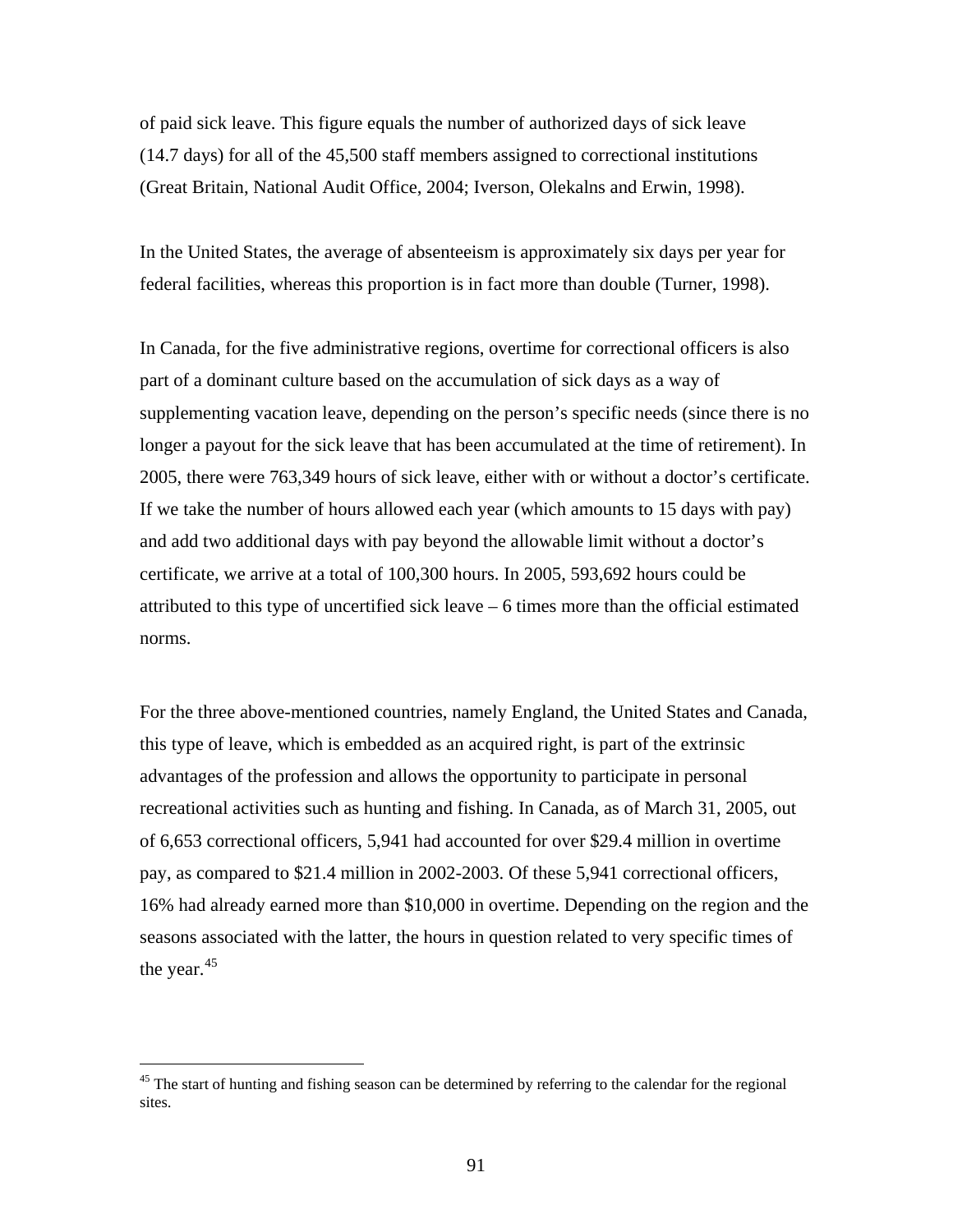<span id="page-105-0"></span>Let us look at the record of overtime hours for the five regions over the past five years  $(2001-2005)$ . From east to west, the curves are roughly the same.<sup>[46](#page-105-0)</sup> In addition to July and August (summer holidays), there is also a peak at the end of March (fiscal year-end), when employees lose any days not taken; September and October, for hunting and fishing; and December for the Christmas holidays. January and February show the lowest levels in terms of both absenteeism and overtime for all five administrative regions:



Going back 10 years (1995-2005), we end up with the same type of curve (except for 1998-1999 when correctional officers were on strike):



<sup>46</sup> Source: Salary Management System (June 2005).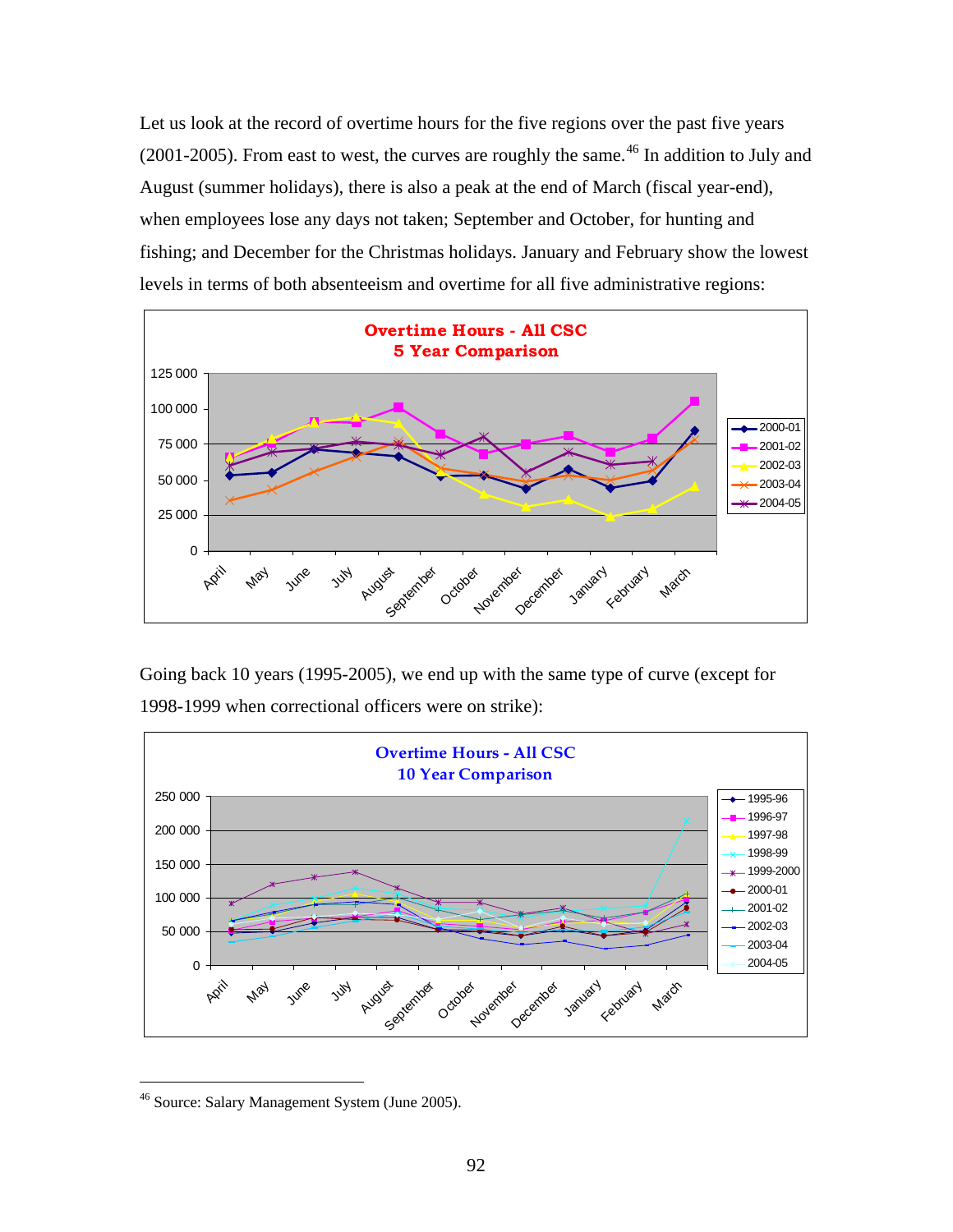The pay that employees receive depends on their position and the number of hours they work, supplemented by overtime. Although no one talks about it openly, it has become normal to think of over time as a way of increasing one's salary. This type of behaviour is unproductive since it focuses on monetary gains alone, and inevitably leads to disenchantment with correctional work in and of itself and for some, who have no other option, a change of assignment when the stagnation of routine sets in (Fox, Spector and Miles, 2001; Byrd et al., 2000).

For our neighbours to the south, the rate of turnover attributed to reassignments, departures and early retirement was 16.1% in 2000, as compared to 12.6% in 1995. Lommel (ibid.) proposed four main reasons for why people left, especially young correctional officers with less than three years of service:

- 1) Work description and shift work;
- 2) Pay and benefits;
- 3) Stress and burnout; and
- 4) Poor choice from the beginning of training.

Of the four factors reported in the United States, we note that points 2 and 4 do not correspond to the conditions of CSC correctional officers according to our study.

With regard to point 2, the vast majority of officers (for all measurement times) considered pay to be one of the major advantages associated with this occupation.

With regard to point 4, consider that the average age for the core sample, at 33 years, was much higher than for all other categories of vocational training together. These people have some experience in society, thus allowing them to develop better judgment. Furthermore, the intensive and homogeneous training at the five CSC colleges theoretically eliminates anyone who does not meet the organization's expectations and objectives.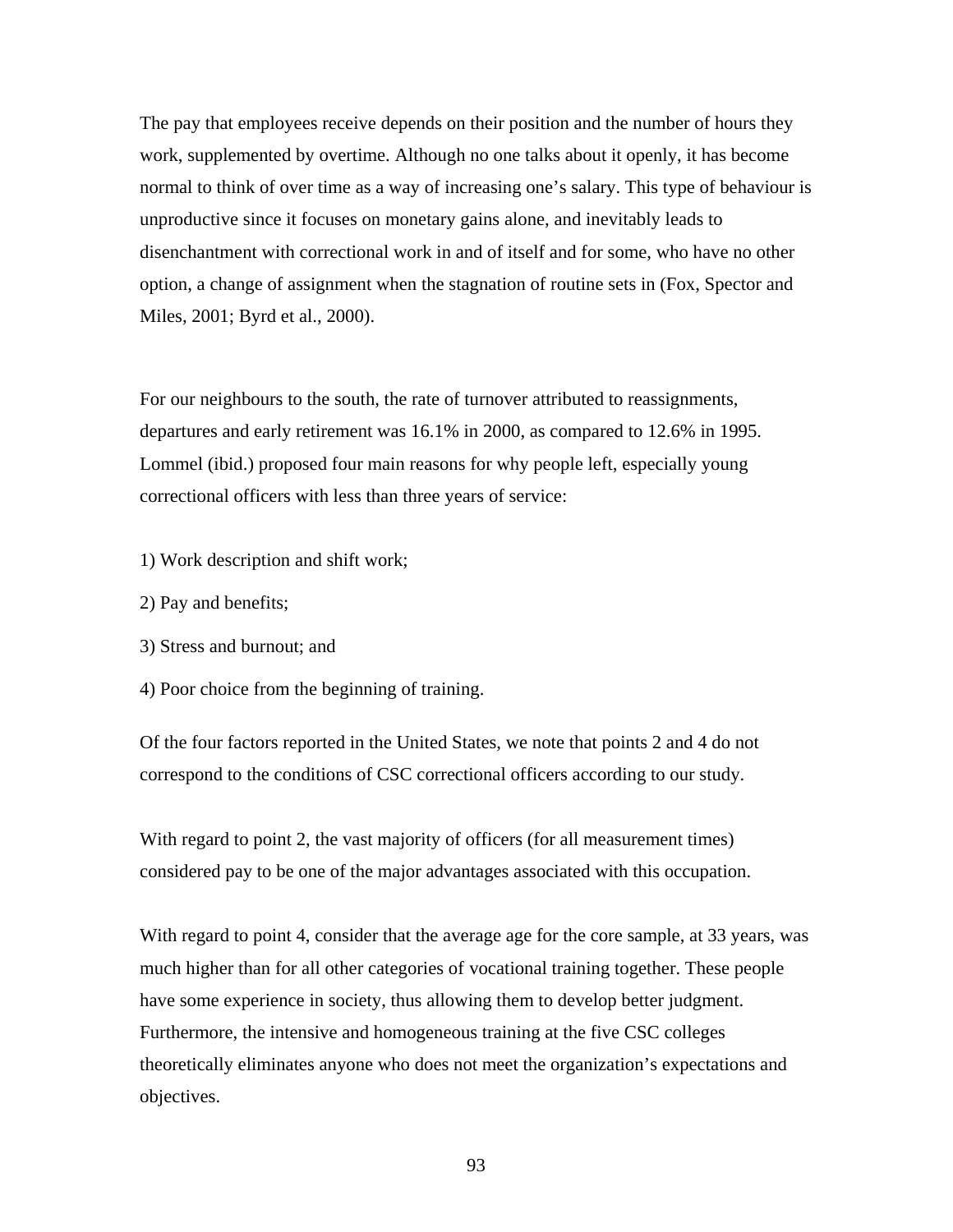Participants in our study were presented with the six statements listed at the beginning of this sub-section to measure their attitudes in relation to sources of motivation for correctional work. The possible range of scores was 6 to 30. We found that mean scores were 25.2 at 3 months and 24.6 at 1 year, as seen in the table below. The findings were similar for the groups taken individually: 3 months ( $n = 70$ ) with 24.4; 6 months ( $n = 51$ ) with 25.4; and 1 year ( $n = 47$ ) with 24.5:

|                             | Gender | Mean    | Std. deviation | N  |
|-----------------------------|--------|---------|----------------|----|
|                             |        |         |                |    |
| motivation for correctional | Male   | 25,2000 | 3.25576        | 15 |
| work (3mos)                 | Female | 25.3478 | 2.74042        | 23 |
|                             | Total  | 25.2895 | 2.91230        | 38 |
| motivation for correctional | Male   | 24,6000 | 3.69942        | 15 |
| work (1yr)                  | Female | 24.5217 | 3.97572        | 23 |
|                             | Total  | 24.5526 | 3.81815        | 38 |

| <b>Descriptive statistics</b> |  |
|-------------------------------|--|
|-------------------------------|--|

The tests of within-subjects effects indicate that there was no interaction and that time did not have a significant effect:

| Measure: MEASURE 1 |                    |                |        |        |       |              |
|--------------------|--------------------|----------------|--------|--------|-------|--------------|
|                    |                    | Type III       |        | Mean   | F     |              |
| Source             |                    | sum of squares | dof    | square |       | Significance |
| Time               | Sphericity assumed | 9.232          | 1      | 9.232  | 1.262 | .269         |
|                    | Greenhouse-Geisser | 9.232          | 1.000  | 9.232  | 1.262 | .269         |
|                    | Huynh-Feldt        | 9.232          | 1.000  | 9.232  | 1.262 | .269         |
|                    | Lower bound        | 9.232          | 1.000  | 9.232  | 1.262 | .269         |
| Time * Gender      | Sphericity assumed | .232           | 1      | .232   | .032  | .860         |
|                    | Greenhouse-Geisser | .232           | 1.000  | .232   | .032  | .860         |
|                    | Huynh-Feldt        | .232           | 1.000  | .232   | .032  | .860         |
|                    | Lower bound        | .232           | 1.000  | .232   | .032  | .860         |
| Error(time)        | Sphericity assumed | 263.452        | 36     | 7.318  |       |              |
|                    | Greenhouse-Geisser | 263.452        | 36.000 | 7.318  |       |              |
|                    | Huynh-Feldt        | 263.452        | 36.000 | 7.318  |       |              |
|                    | Lower bound        | 263.452        | 36.000 | 7.318  |       |              |

### **Tests of within-subjects effects**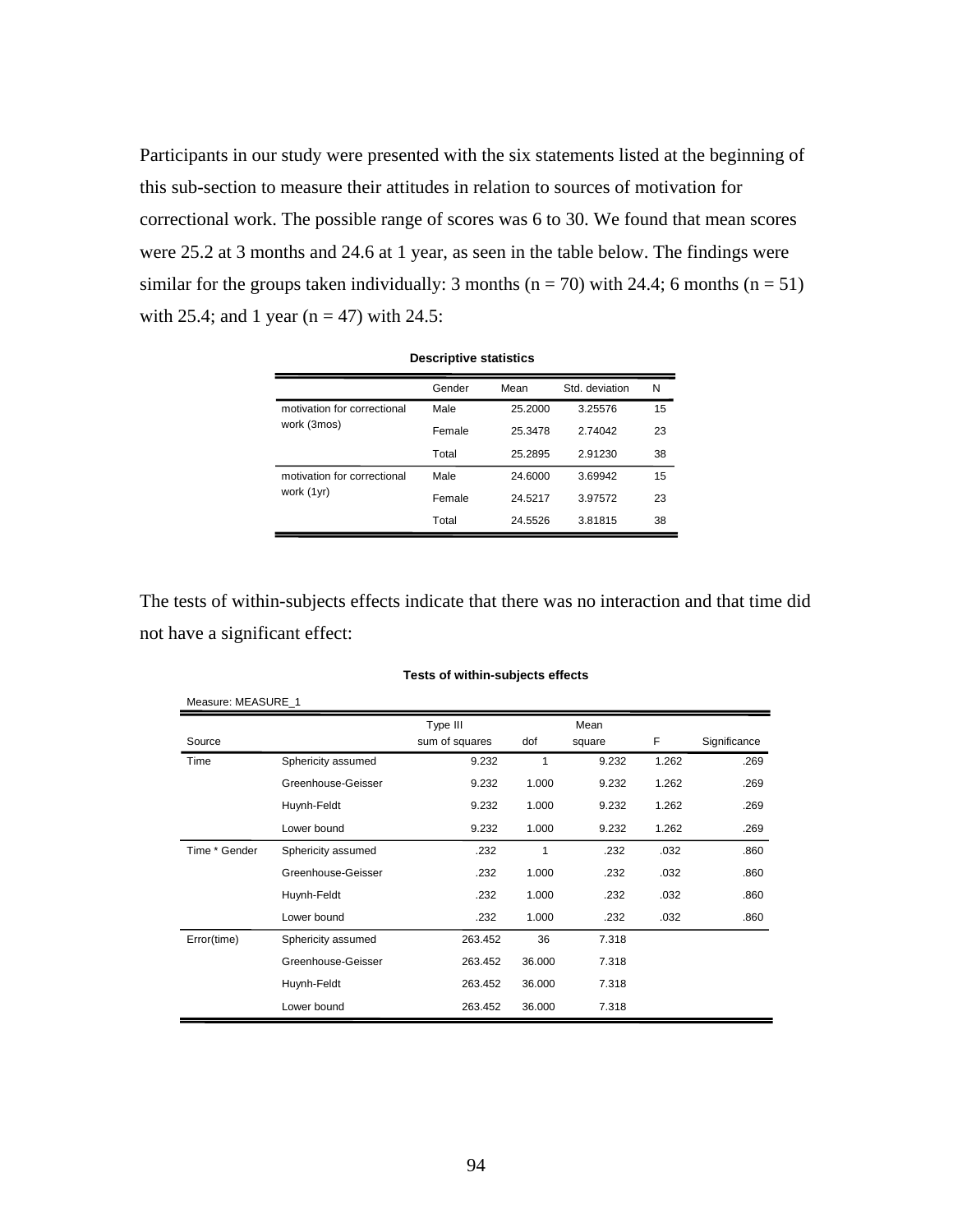The table showing between-subject effects indicates that gender also did not have a significant effect:

| Measure: MEASURE 1    |                |     |           |          |              |  |  |
|-----------------------|----------------|-----|-----------|----------|--------------|--|--|
| Transformed variable: |                |     |           |          |              |  |  |
|                       | Type III       |     | Mean      |          |              |  |  |
| Source                | sum of squares | dof | square    | F        | Significance |  |  |
| Constant              | 45095.232      |     | 45095.232 | 2753.887 | .000         |  |  |
| Gender                | .022           |     | .022      | .001     | .971         |  |  |
| Error                 | 589.504        | 36  | 16.375    |          |              |  |  |

Tests of between-subjects effects

For the six statements pertaining to the *Sources of motivation for correctional work*, the mean scores for both measurement times remained relatively high. With respect to the mean scores for both genders after the first 3 months and after 1 year at an institution, they were 25.2 and 24.6 respectively for the men and 25.3 and 24.5 for the women. These differences were not significant:

Profile diagram: **Sources of motivation for correctional work** 



### **Estimated marginal means for MEASURE\_1**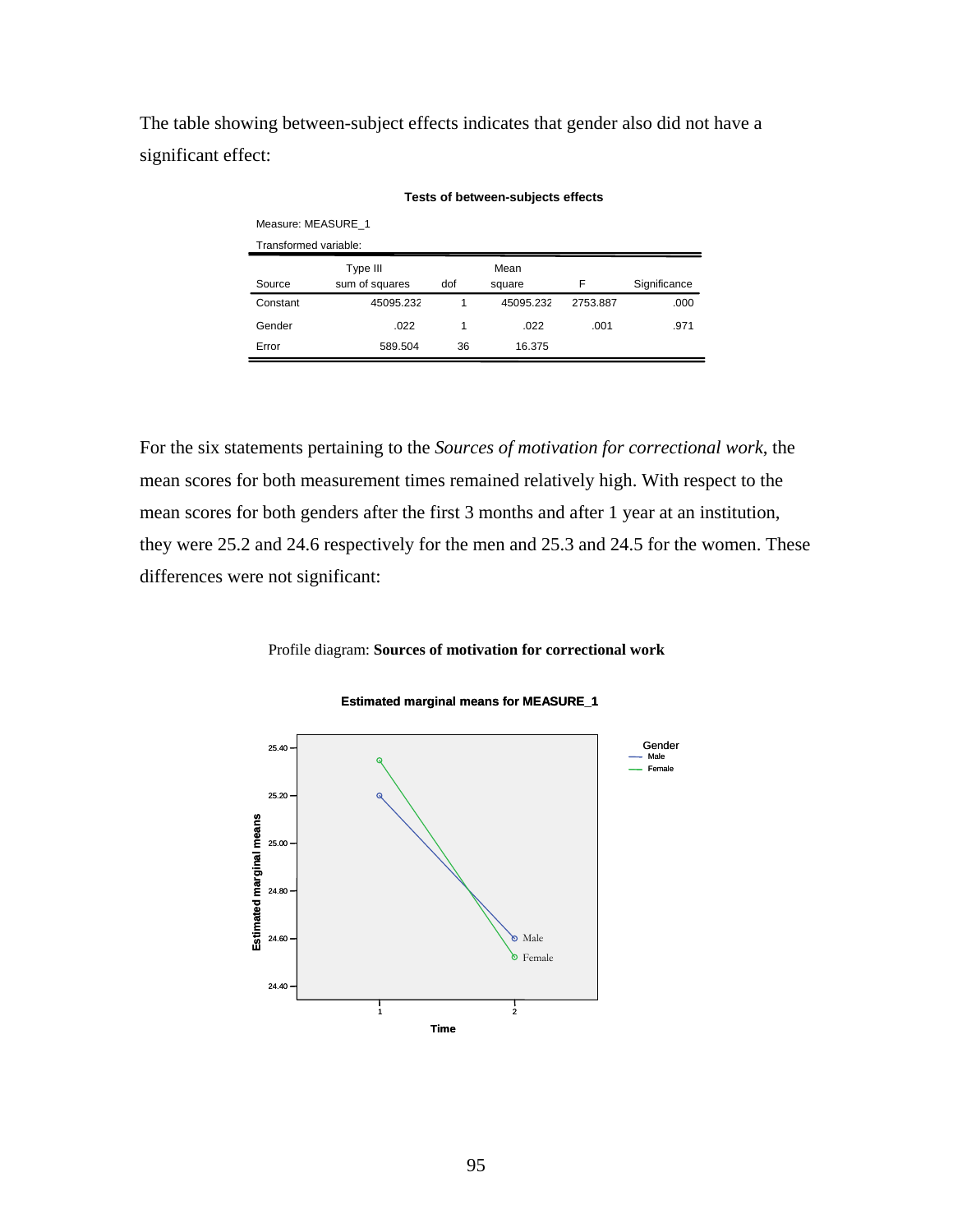Although the mean score was high and the decrease in that score was not significant, a reduction in motivation for correctional work was recorded over time (and was slightly more pronounced for the women) when compared to the *Post* period (i.e., after 3 months of training at the staff college). The mean *Post* scores were 26.9 for the women and 25.8 for the men.

## *11) Intrinsic job motivation*

| 1) I feel a sense of personal satisfaction when I do a job well.          |
|---------------------------------------------------------------------------|
| 2) My opinion of myself goes down when I do a job badly.                  |
| 3) I take pride in doing my job as well as I can.                         |
| 4) I feel unhappy when my work is not up to my usual standard.            |
| 5) I like to look back on the day's work with a sense of a job well done. |
| 6) I try to think of ways of doing my job effectively.                    |

Based on the work of Tschan, Semmer and Inversin (2004) on the different types of interactions in the workplace, those of correctional officers fall under two categories: work-related interactions and private interactions that also take place during the work day. To take just one example, three correctional officers at a maximum-security institution are on duty at a control post. They monitor the comings and goings of the prison population on 2, 3 or 4 ranges, issue authorizations to go from point A to point B upon request, distribute the mail, supervise meal breaks, conduct searches, and intervene as circumstances dictate. Because dealing with 60 to 80 inmates means that something unexpected could happen at any time, this work requires a great deal of attention, but it does not prevent the officers from interacting socially with one another. Moreover, work groups will form based on the affinities between the various officers, resulting in a social environment based on each one's responsibilities and abilities.

Performing one's work with the mastery and knowledge acquired through upgrading courses (working with various computer tools) and training in various aspects of criminology (case analysis, interview techniques, counselling, follow-up, accountability,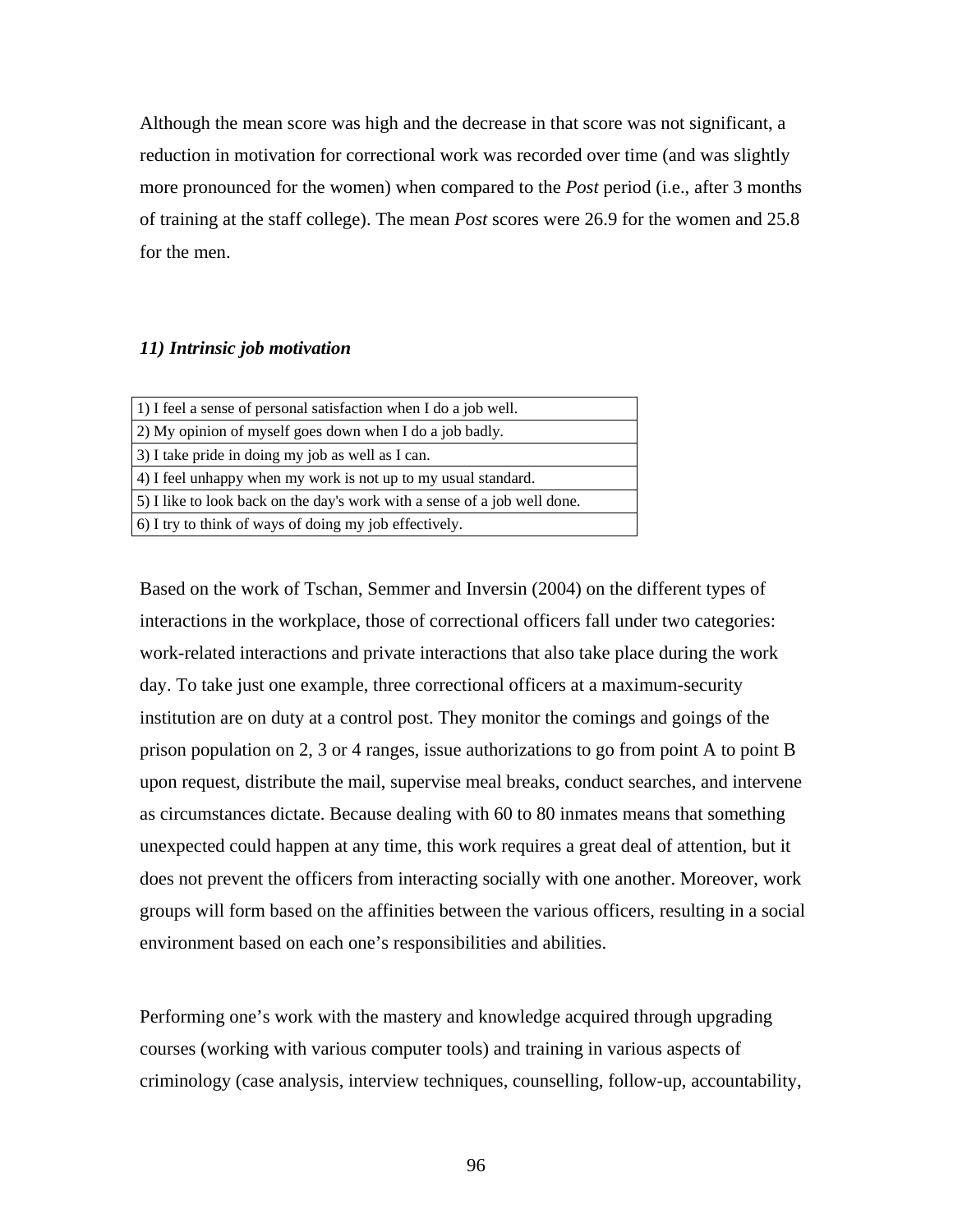confidentiality, updating of knowledge regarding the application of legislation) helps to develop a sense of self-efficacy and self-confidence in terms of both performance and personal well-being. Without this, officers would tend to avoid tasks perceived as threatening and thereby become entrenched in a routine that puts them out of touch with reality (Braggins and Talbot, 2005; Winstok and Enosh, 2004; Haass and Alpert, 1995). The result would be felt after years on the job when the officer had to manage a career plan over an average of 3 decades.

On our scale measuring intrinsic job motivation, scores could have ranged from 6 to 42. Among our participants, the mean scores were 33.9 at 3 months and 34.1 at 1 year, as seen in the table below. Similar findings were obtained for the groups taken individually: 3 months (n = 70) with 34.7; 6 months (n = 51) with 35.6; and 1 year (n = 47) with 34.3:

|                          | Gender | Mean    | Std. deviation | N  |
|--------------------------|--------|---------|----------------|----|
| Intrinsic job motivation | Male   | 34.8667 | 3.11372        | 15 |
| (3mos)                   | Female | 33.3478 | 3.31126        | 23 |
|                          | Total  | 33.9474 | 3.27932        | 38 |
| Intrinsic job motivation | Male   | 34.0667 | 4.58984        | 15 |
| (1yr)                    | Female | 34.2174 | 3.14724        | 23 |
|                          | Total  | 34.1579 | 3.72375        | 38 |

**Descriptive statistics**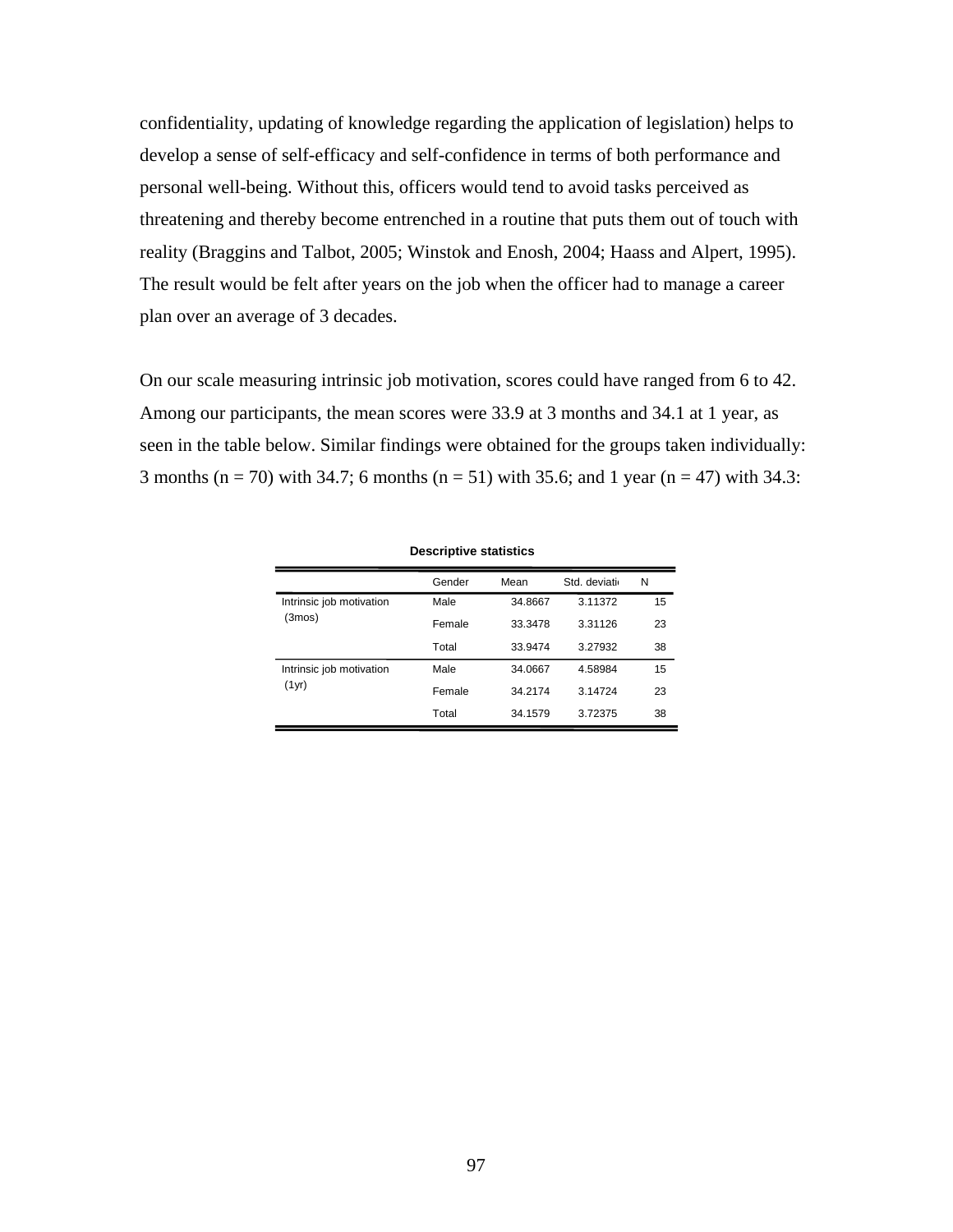The tests of within-subjects effects show that there was no interaction and that time did not have a significant effect:

| Measure: MEASURE 1 |                    |                            |        |                |       |              |
|--------------------|--------------------|----------------------------|--------|----------------|-------|--------------|
| Source             |                    | Type III<br>sum of squares | dof    | Mean<br>square | F     | Significance |
| Time               | Sphericity assumed | .022                       | 1      | .022           | .003  | .954         |
|                    | Greenhouse-Geisser | .022                       | 1.000  | .022           | .003  | .954         |
|                    | Huynh-Feldt        | .022                       | 1.000  | .022           | .003  | .954         |
|                    | Lower bound        | .022                       | 1.000  | .022           | .003  | .954         |
| Time * Gender      | Sphericity assumed | 12.654                     | 1      | 12.654         | 1.943 | .172         |
|                    | Greenhouse-Geisser | 12.654                     | 1.000  | 12.654         | 1.943 | .172         |
|                    | Huynh-Feldt        | 12.654                     | 1.000  | 12.654         | 1.943 | .172         |
|                    | Lower bound        | 12.654                     | 1.000  | 12.654         | 1.943 | .172         |
| Error(time)        | Sphericity assumed | 234.504                    | 36     | 6.514          |       |              |
|                    | Greenhouse-Geisser | 234.504                    | 36.000 | 6.514          |       |              |
|                    | Huynh-Feldt        | 234.504                    | 36.000 | 6.514          |       |              |
|                    | Lower bound        | 234.504                    | 36.000 | 6.514          |       |              |

### **Tests of within-subjects effects**

The table showing the results of the tests of between-subjects effects indicates that gender also did not have a significant effect:

| Measure: MEASURE 1    |                |     |           |          |              |  |  |
|-----------------------|----------------|-----|-----------|----------|--------------|--|--|
| Transformed variable: |                |     |           |          |              |  |  |
|                       | Type III       |     | Mean      |          |              |  |  |
| Source                | sum of squares | dof | square    | F        | Significance |  |  |
| Constant              | 84578.813      |     | 84578.813 | 4646.530 | .000         |  |  |
| Gender                | 8.497          | 1   | 8.497     | .467     | .499         |  |  |
| Error                 | 655.293        | 36  | 18.203    |          |              |  |  |

#### **Tests of between-subjects effects**

For the six statements pertaining to *Intrinsic motivation for work* (without specific reference to the field of corrections), the mean scores for both measurement times remained relatively high. With respect to the mean scores for both genders after the first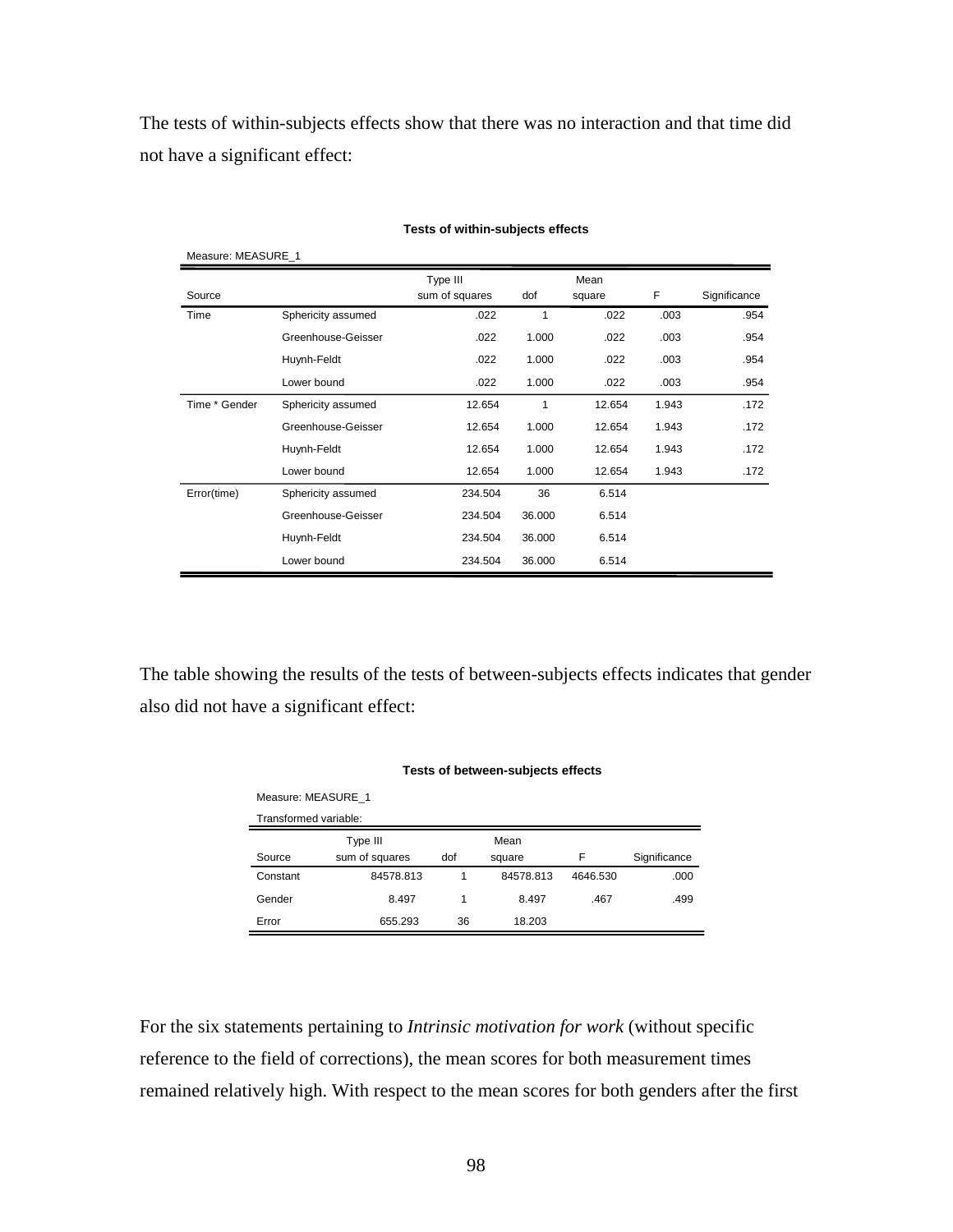three months and one year at an institution, the scores were 34.9 and 34.0 respectively for the men and 33.3 and 34.2 for the women (an increase of .9). Here also, as for *Human service orientation* and *Social desirability*, no significant difference was recorded over time, but the fact remains that both genders appeared quite highly intrinsically motivated towards their work.

The same observation could be made for the *Post* period (i.e., after 3 months of training at the staff college), regardless of frequency. For men, the level of intrinsic motivation was 35.7, and for women it was 35.5:



**Estimated marginal means for MEASURE\_1**

Profile diagram: **Intrinsic motivation for work**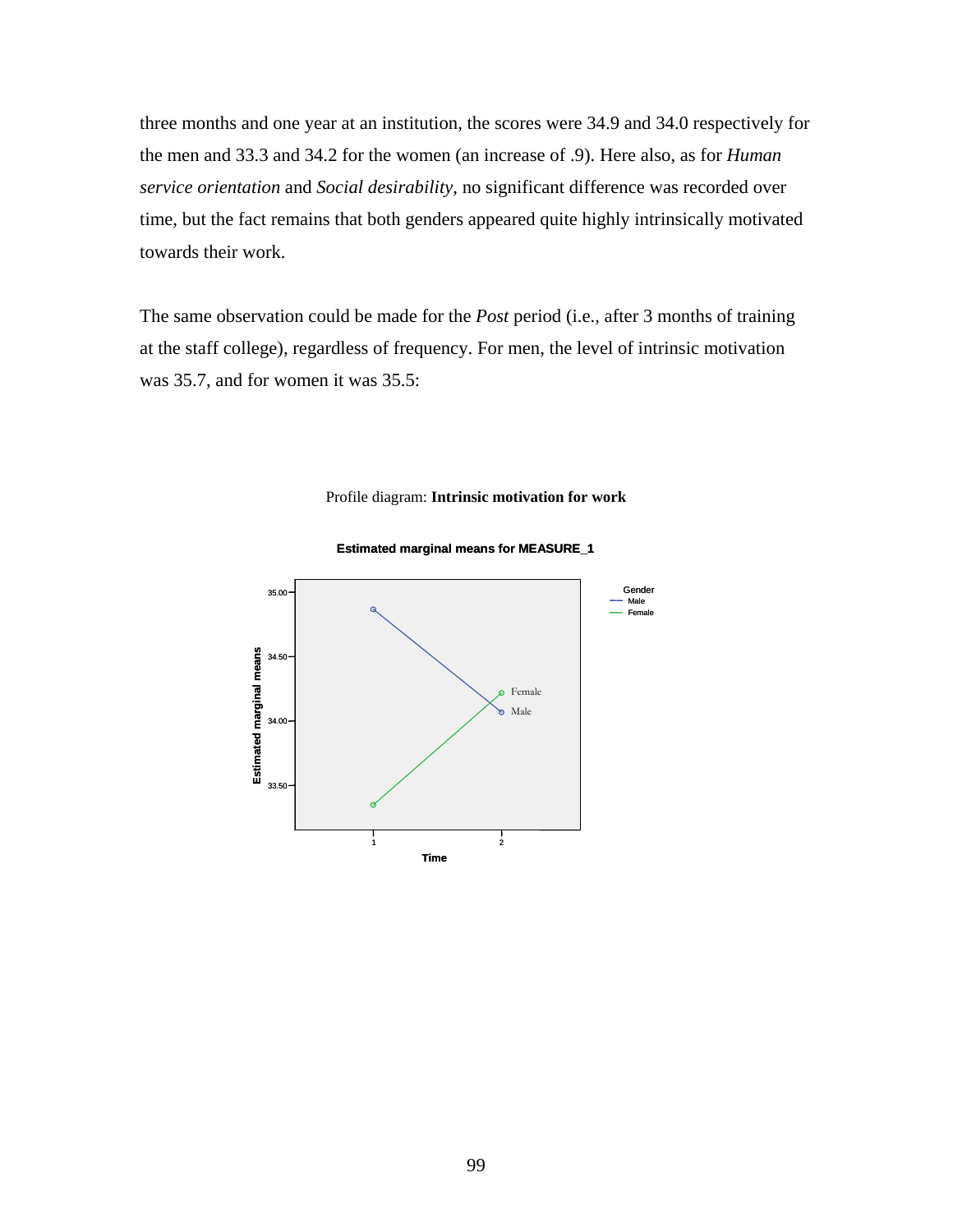# *12) Correctional self-efficacy*

| 1) I often give up when work becomes complicated.                                                                                   |
|-------------------------------------------------------------------------------------------------------------------------------------|
| 2) I adapt easily when work procedures are changed.                                                                                 |
| *3) When it comes to work, I have little confidence in myself.                                                                      |
| 4) I can be counted on to get my work finished.                                                                                     |
| *5) It takes me longer than it should to finish most of my work.                                                                    |
| 6) I can rely on my work skills to get the job done.                                                                                |
| *7) Getting organized at work is difficult for me.                                                                                  |
| 8) I work even harder when the job becomes difficult.                                                                               |
| *9) I seldom reach the work goals I set for myself.                                                                                 |
| 10) I know I can handle most of the problems that come up at work.                                                                  |
| *11) I avoid work that looks too difficult for me.                                                                                  |
| 12) I rarely have a problem starting work when I should.                                                                            |
| *13) It is difficult for me to work effectively.                                                                                    |
| 14) When I accepted this position, I felt confident in my abilities to fulfill the requirements of this job.                        |
| 15) When I first accepted this position, I expected to see my involvement with inmates make a positive<br>difference in their lives |

 $* = Inverted question$ 

CSC and all other work organizations have their own standards and rules and a philosophy based on objectives that provide direction for management, supervisors and front-line workers. That said, human beings have a tendency to think, reflect, criticize and question what once seemed to be the only way to do things, but they cannot live by continually reinventing the wheel. Over time, organizational cultures end up generating and then establishing habits. Those habits inevitably take hold and become entrenched until they instil resistance to all change (Poitras and Ladouceur, 2004). Change, be it restructuring, the introduction of new technologies or the application of the law with a change in procedures, is often perceived as a threat coming from the outside, whereas continuity is seen as positive.

Many recruits are caught between the principles they learned at the college and what they have heard from their "elders". "The more things change, the more they stay the same" is an example that seems contradictory, to say the least, but that is heard by every generation for a wide variety of reasons and in almost every part of society. For those just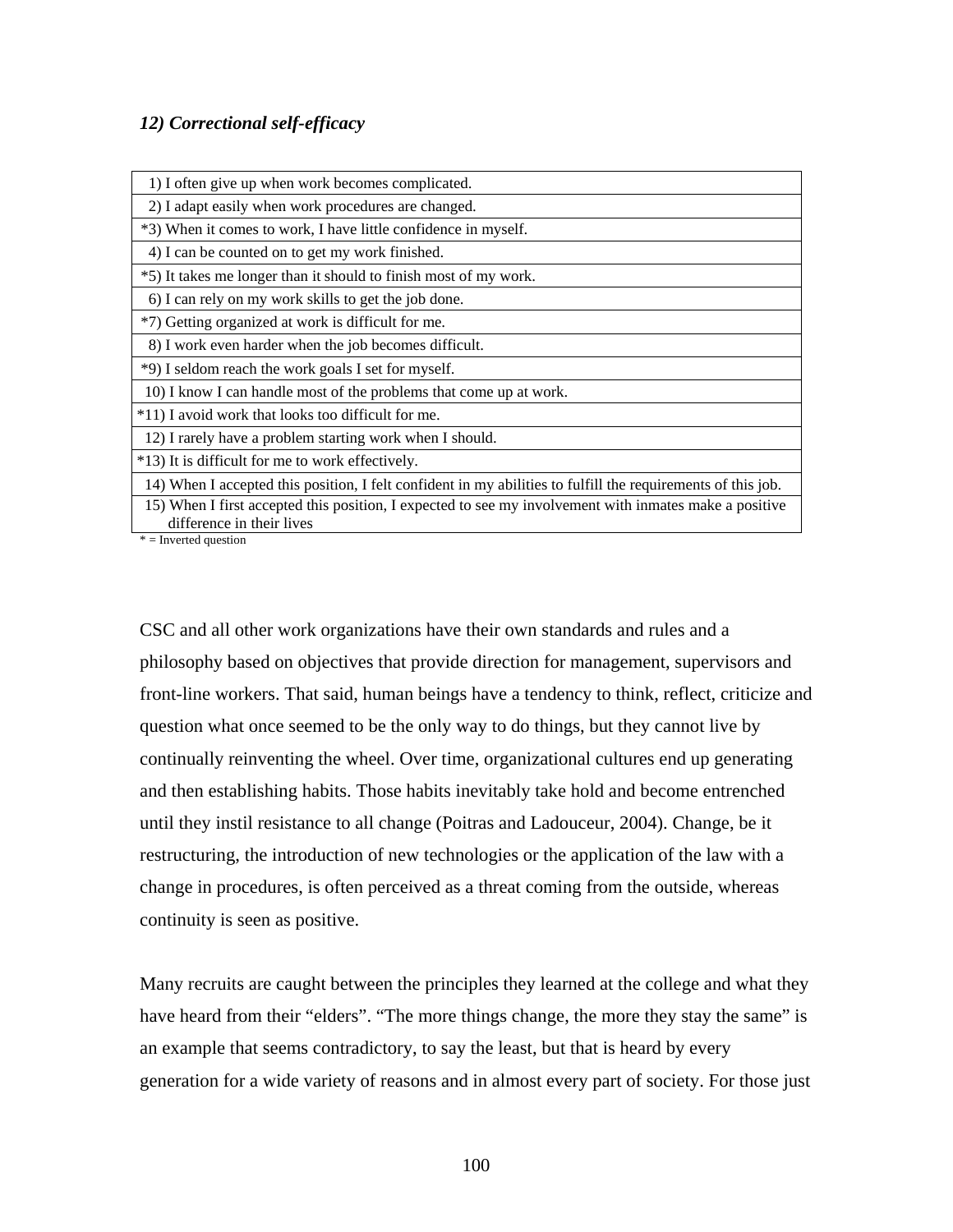starting their careers, there is no possible comparison between what was done yesterday but no longer is. However, with time and experience, each generation eventually ends up developing this same kind of mechanism.

As a leader in the field of corrections, CSC is continually evolving, and it must be understood that any changes will give rise to a temporary state of imbalance, the purpose being always to improve an existing situation. This same phenomenon has applied to all organizations over the centuries. Obviously, human beings are not always able to adjust quickly. Not only are they not alone, since they are continually interacting with others, but the prison world has its own unique characteristics given the nature of its activities and its physical environment: "*Futura recipere".* 

Despite all of the changes inherent in cultural development within an organization, there has been little research to date on the potential impact of staff working in a correctional facility with a prison population on the staff concerned. In response to the social, emotional, family and sexual implications of such work, correctional staff have 2 choices: to stay or to go. When a person decides to stay merely for practical reasons, the sense that he or she has given up is felt day in and day out, with nothing to hope for but retirement (Byrd et al., 2000; Grossi, Keil and Vito, 1996; Stohr, Self and Lovrich, ibid.). There are a number of reasons for this unfortunate situation, in both Canada and the United States. Clearly, while discussing this topic has its pitfalls, it nonetheless provides a worthwhile avenue towards developing possible tools and resources for addressing this substantial loss in both human and financial terms (Spreitzer and Mishra, 2002; Walters, 1996).

The first question is as follows: Can we truly be prepared to confront a wide range of criminal behaviour and come out psychologically unscathed?

The second pertains to the personality of the workers and their ability to keep the criminality to which they are continually subject at bay. To what extent does the detailed repetition of certain criminal acts that are sordid to say the least take root in one's own behaviour?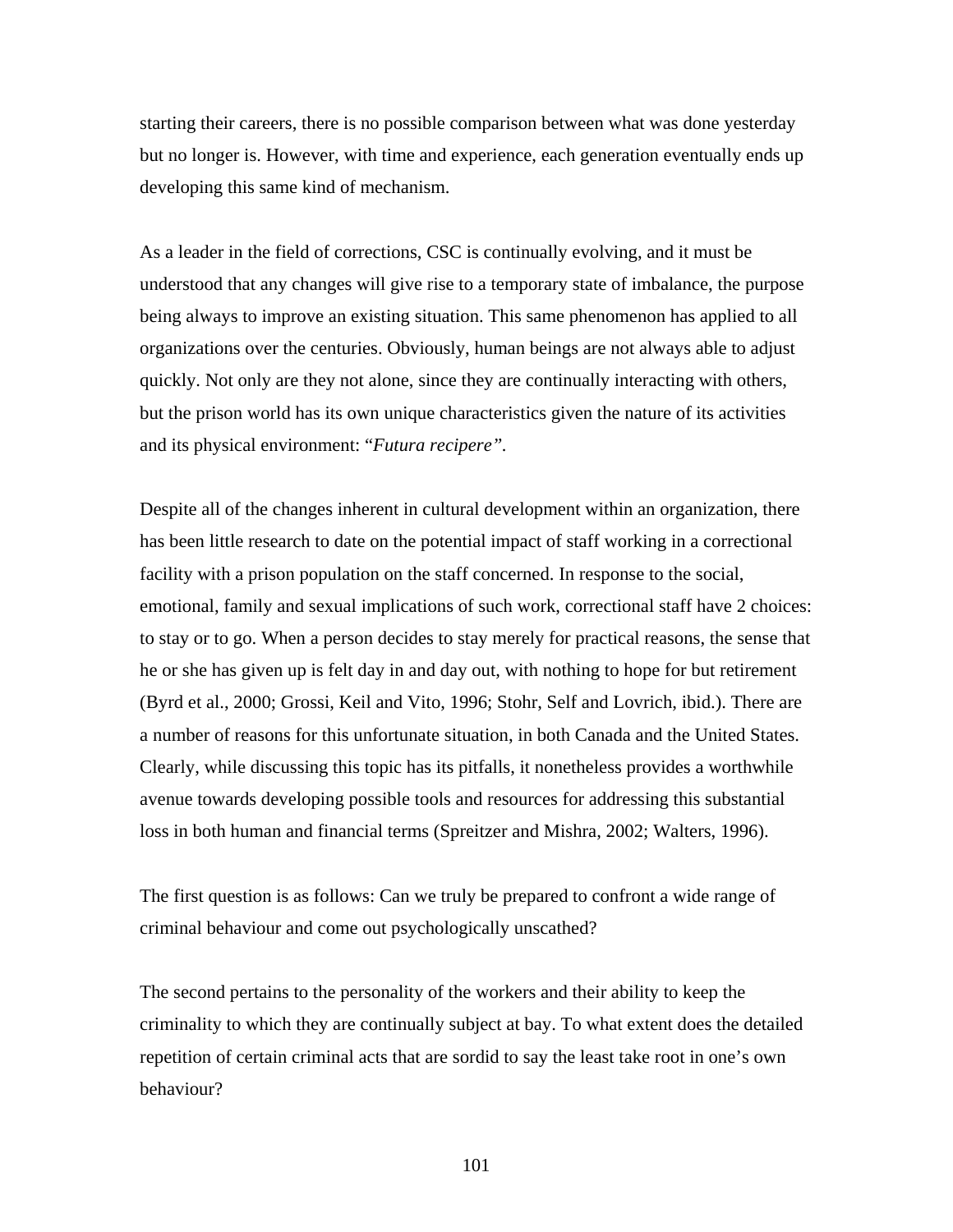Third and final question: With caseloads being what they are, how do workers react when assigned a difficult case when they are working in a unit that already has other problem cases?

It is understood that such an impact will be felt in various ways depending on age, gender, life experience, the worker's training and his or her capacity for building into relationships with others and for making connections in order to formulate an assessment and prognosis for the person he or she is dealing with. But who really cares about those who, irrespective of their academic background or specialization, become a kind of repository for criminal behaviour?

Our scale measuring correctional self-efficacy presented 15 statements, and was scored on a scale ranging from 15 to 105. The mean scores among correctional officers were 88.4 at 3 months and 87.5 at 1 year, as seen in the table below. Similar findings were obtained for the groups taken individually: 3 months ( $n = 70$ ) with 89.2; 6 months  $(n = 51)$  with 88.2; and 1 year  $(n = 47)$  with 87.2:

|                             | Gender | Mean    | Std. deviation N |    |  |  |  |
|-----------------------------|--------|---------|------------------|----|--|--|--|
| Correctionnel self-efficacy | Male   | 88.6000 | 9.14799          | 15 |  |  |  |
| (3mos)                      | Female | 88.2981 | 8.04808          | 23 |  |  |  |
|                             | Total  | 88.4173 | 8.37855          | 38 |  |  |  |
| Correctionnel self-efficacy | Male   | 88.6667 | 11.22921         | 15 |  |  |  |
| (1yr)                       | Female | 86.7391 | 9.60217          | 23 |  |  |  |
|                             | Total  | 87.5000 | 10.17084         | 38 |  |  |  |

**Descriptive statistics**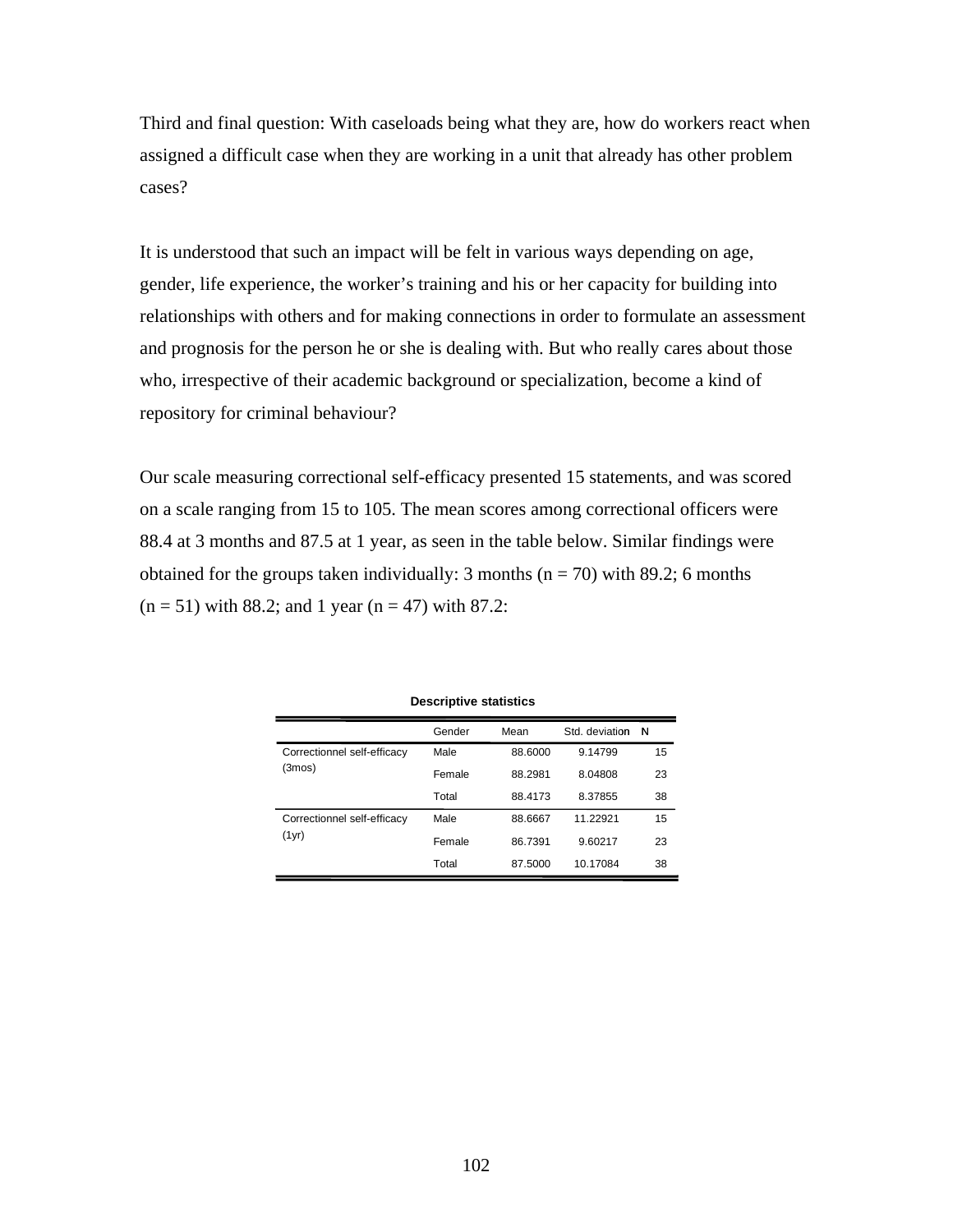The tests of within-subjects effects show that there was no interaction and that time did not have a significant effect:

| Measure: MEASURE 1 |                    |                |        |        |      |              |
|--------------------|--------------------|----------------|--------|--------|------|--------------|
|                    |                    | Type III       |        | Mean   |      |              |
| Source             |                    | sum of squares | dof    | square | F    | Significance |
| Time               | Sphericity assumed | 10.110         | 1      | 10.110 | .212 | .648         |
|                    | Greenhouse-Geisser | 10.110         | 1.000  | 10.110 | .212 | .648         |
|                    | Huynh-Feldt        | 10.110         | 1.000  | 10.110 | .212 | .648         |
|                    | Lower bound        | 10.110         | 1.000  | 10.110 | .212 | .648         |
| Time * Gender      | Sphericity assumed | 11.997         | 1      | 11.997 | .251 | .619         |
|                    | Greenhouse-Geisser | 11.997         | 1.000  | 11.997 | .251 | .619         |
|                    | Huynh-Feldt        | 11.997         | 1.000  | 11.997 | .251 | .619         |
|                    | Lower bound        | 11.997         | 1.000  | 11.997 | .251 | .619         |
| Error(time)        | Sphericity assumed | 1717.669       | 36     | 47.713 |      |              |
|                    | Greenhouse-Geisser | 1717.669       | 36.000 | 47.713 |      |              |
|                    | Huynh-Feldt        | 1717.669       | 36.000 | 47.713 |      |              |
|                    | Lower bound        | 1717.669       | 36.000 | 47.713 |      |              |

### **Tests of within-subjects effects**

The table showing the results of the tests of between-subjects effects indicates that gender also did not have a significant effect:

#### Tests of between-subjects effects

| Measure: MEASURE 1    |                |     |            |          |              |  |  |
|-----------------------|----------------|-----|------------|----------|--------------|--|--|
| Transformed variable: |                |     |            |          |              |  |  |
|                       | Type III       |     | Mean       |          |              |  |  |
| Source                | sum of squares | dof | square     | F        | Significance |  |  |
| Constant              | 563430.675     | 1   | 563430.675 | 4340.876 | .000         |  |  |
| Gender                | 22.562         | 1   | 22.562     | .174     | .679         |  |  |
| Error                 | 4672.675       | 36  | 129.797    |          |              |  |  |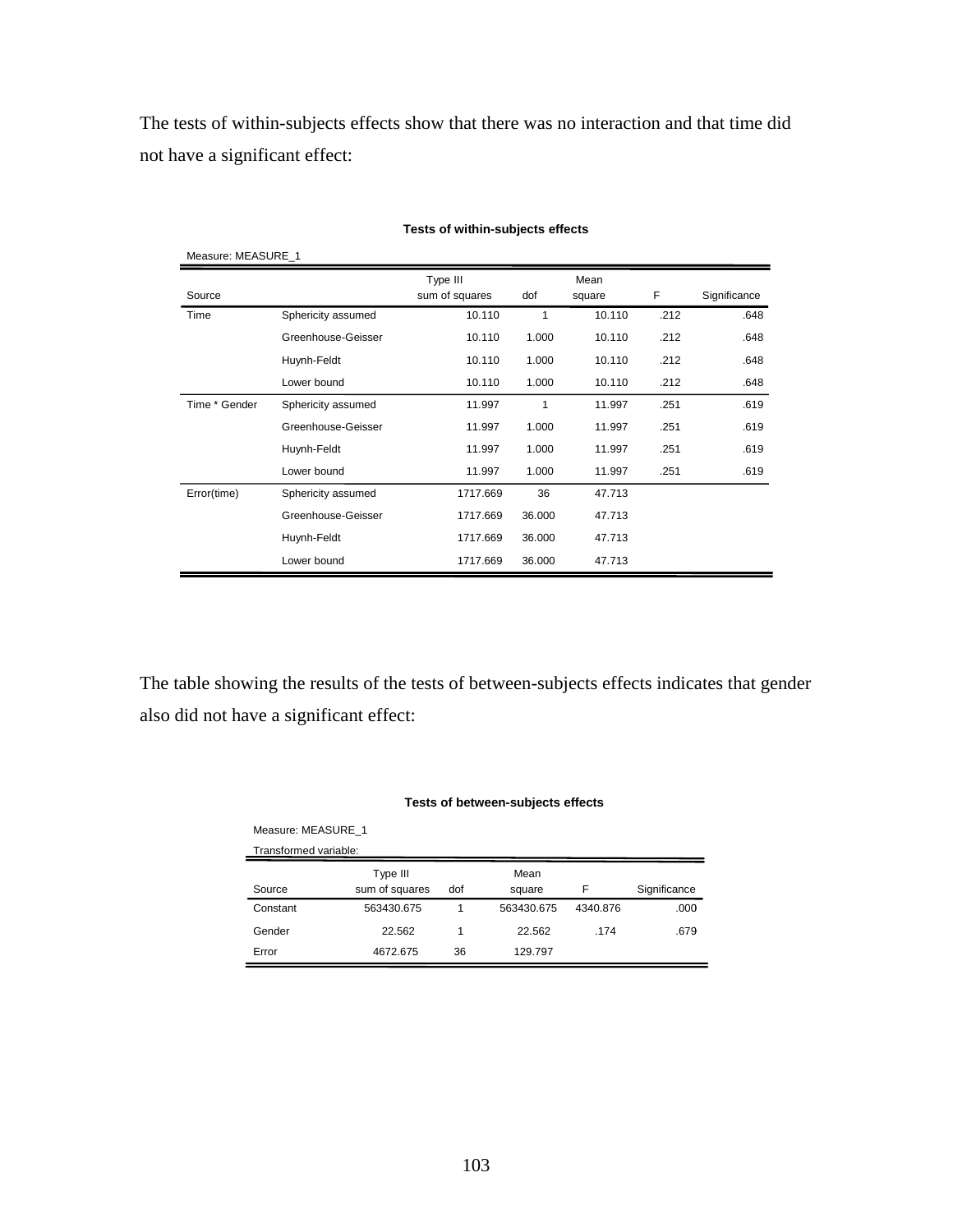For the 15 statements pertaining to *Correctional self-efficacy*, the mean scores for both measurement times remained relatively high. With respect to the mean scores for both genders after the first 3 months and after 1 year at an institution, they were 88.6 and 88.7 respectively for the two measurement times for the men and 88.3 and 86.7 for the women. For the latter, the decrease between the 3-month and 1-year periods was not statistically significant.

For the *Post* period (i.e., after 3 months of training at the staff college), the mean scores were 89.2 for the men and 98.1 for the women with the scores for women after 3 months and after 1 year at institution thus representing a notable decrease. Nonetheless, the consistently high scores at both the 3 month and 1 year periods at an institution show that the correctional officers' perceptions of their ability to do their work were quite stable and positive:

### Profile diagram: **Correctional self-efficacy**



**Estimated marginal means for MEASURE\_1**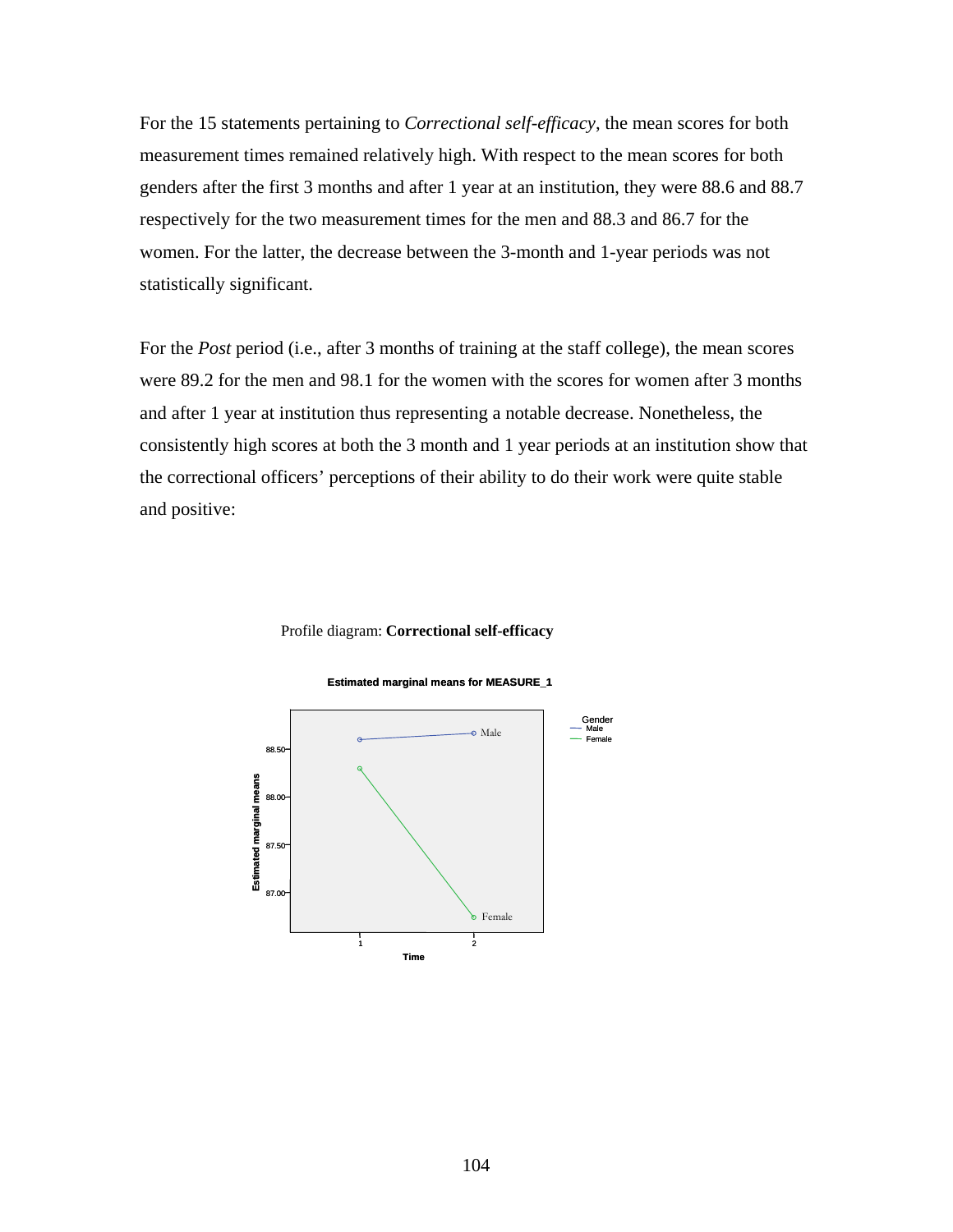# *13) Post-Correctional Officer recruit perception of training*

| 1) The CTP did provide me with the skills and abilities required to effectively deal with a conflict situation.                |
|--------------------------------------------------------------------------------------------------------------------------------|
| 2) The CTP has informed me of my roles and responsibilities as a Correctional Officer during an emergency<br>situation.        |
| 3) The CTP provided me with the knowledge and skills needed in order to protect myself from any potential<br>harm.             |
| 4) CTP addressed the preventative measures to reduce the risk of transmitted diseases.                                         |
| 5) CTP did inform me of my legal obligations with respect to inmate rights and privileges.                                     |
| 6) The CTP provided me with the knowledge and skills to effectively deal with a diverse offender population.                   |
| 7) The CTP addressed offenders' special needs.                                                                                 |
| *8) The training did not provide me with all the necessary abilities and skills to effectively fulfill my job<br>requirements. |
| 9) The training did encourage a healthy and positive working environment among other Correctional Officers.                    |
| 10) The CTP encouraged staff/offender relationships.                                                                           |
| 11) The instructors provided training from a non-biased position.                                                              |
| 12) The CTP instructors took a rehabilitative position.                                                                        |

\* = Inverted question

In this scale, which was scored from 12 to 60, we sought to measure correctional officers' perceptions of their training once they were on the job. The mean score on this scale were 30.6 at 3 months and 30.4 at 1 year, as seen in table below. Similar findings were obtained for the groups taken individually: 3 months ( $n = 70$ ) with 31.1; 6 months  $(n = 51)$  with 30.8; and 1 year  $(n = 47)$  with 30.4:

| <b>Descriptive statistics</b> |        |         |                         |    |  |  |
|-------------------------------|--------|---------|-------------------------|----|--|--|
|                               | Gender | Mean    | <b>Std. deviation N</b> |    |  |  |
| <b>Perceptions</b>            | Male   | 30.4000 | 2.19740                 | 15 |  |  |
| (3mos)                        | Female | 30.7391 | 4.05886                 | 23 |  |  |
|                               | Total  | 30.6053 | 3.41332                 | 38 |  |  |
| <b>Perceptions</b>            | Male   | 30.8667 | 4.34029                 | 15 |  |  |
| (1yr)                         | Female | 30.1739 | 3.98465                 | 23 |  |  |
|                               | Total  | 30.4474 | 4.08489                 | 38 |  |  |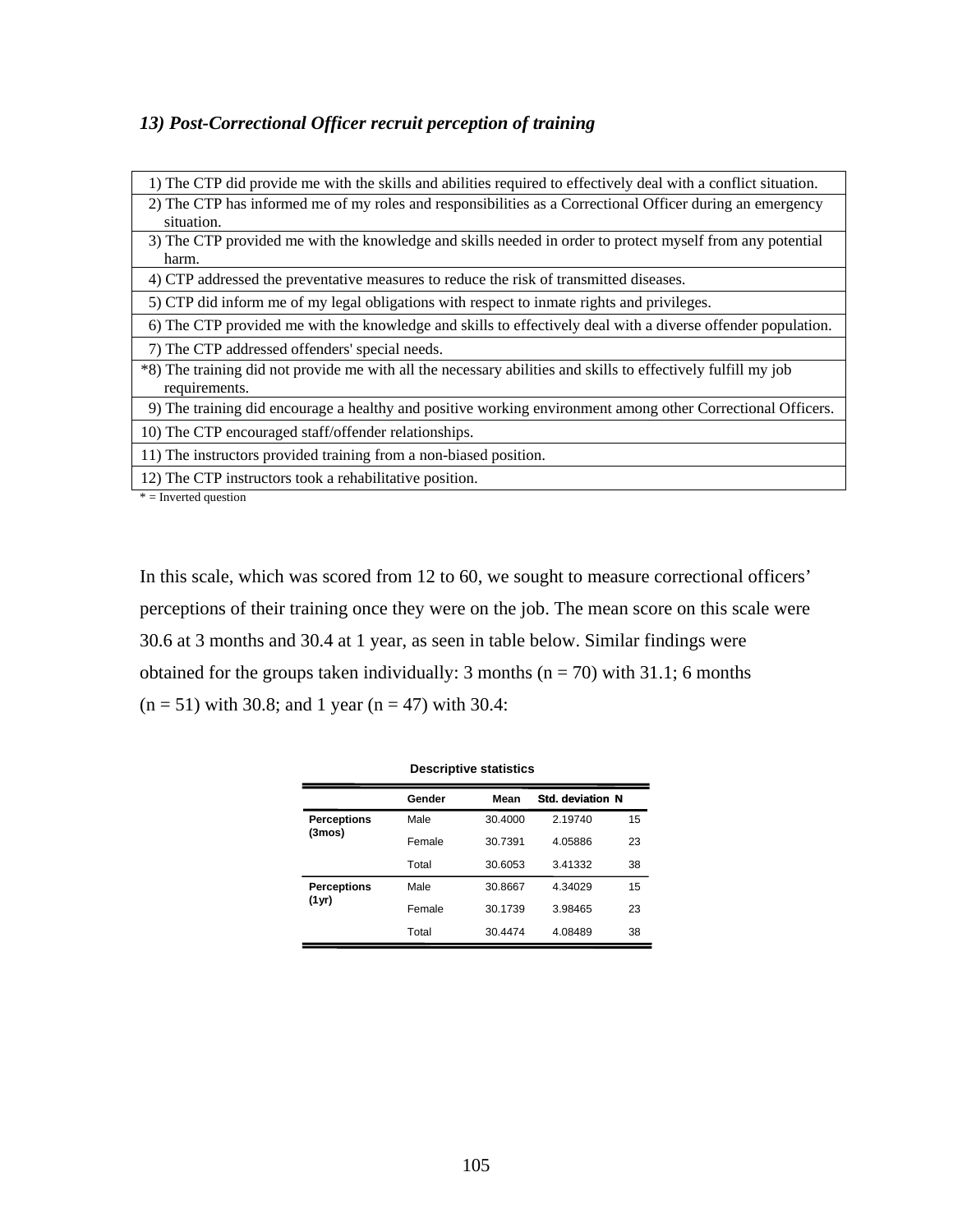The tests of within-subjects effects show that there was no interaction and that time did not have a significant effect:

| Measure: MEASURE 1 |                    |                            |        |                |      |              |
|--------------------|--------------------|----------------------------|--------|----------------|------|--------------|
| Source             |                    | Type III<br>sum of squares | dof    | Mean<br>square | F    | Significance |
| Time               | Sphericity assumed | .044                       | 1      | .044           | .008 | .931         |
|                    | Greenhouse-Geisser | .044                       | 1.000  | .044           | .008 | .931         |
|                    | Huynh-Feldt        | .044                       | 1.000  | .044           | .008 | .931         |
|                    | Lower bound        | .044                       | 1.000  | .044           | .008 | .931         |
| Time * Gender      | Sphericity assumed | 4.834                      | 1      | 4.834          | .842 | .365         |
|                    | Greenhouse-Geisser | 4.834                      | 1.000  | 4.834          | .842 | .365         |
|                    | Huynh-Feldt        | 4.834                      | 1.000  | 4.834          | .842 | .365         |
|                    | Lower bound        | 4.834                      | 1.000  | 4.834          | .842 | .365         |
| Error(time)        | Sphericity assumed | 206.693                    | 36     | 5.741          |      |              |
|                    | Greenhouse-Geisser | 206.693                    | 36.000 | 5.741          |      |              |
|                    | Huynh-Feldt        | 206.693                    | 36.000 | 5.741          |      |              |
|                    | Lower bound        | 206.693                    | 36.000 | 5.741          |      |              |

## **Tests of within-subjects effects**

The table showing the results of the tests of between-subjects effects indicates that gender also did not have a significant effect:

|                       | Measure: MEASURE 1 |     |           |          |              |  |  |  |
|-----------------------|--------------------|-----|-----------|----------|--------------|--|--|--|
| Transformed variable: |                    |     |           |          |              |  |  |  |
|                       | Type III           |     | Mean      |          |              |  |  |  |
| Source                | sum of squares     | dof | square    | F        | Significance |  |  |  |
| Constant              | 67764.726          |     | 67764.726 | 2916.773 | .000         |  |  |  |
| Gender                | .568               | 1   | .568      | .024     | .877         |  |  |  |
| Error                 | 836.380            | 36  | 23.233    |          |              |  |  |  |

#### **Tests of between-subjects effects**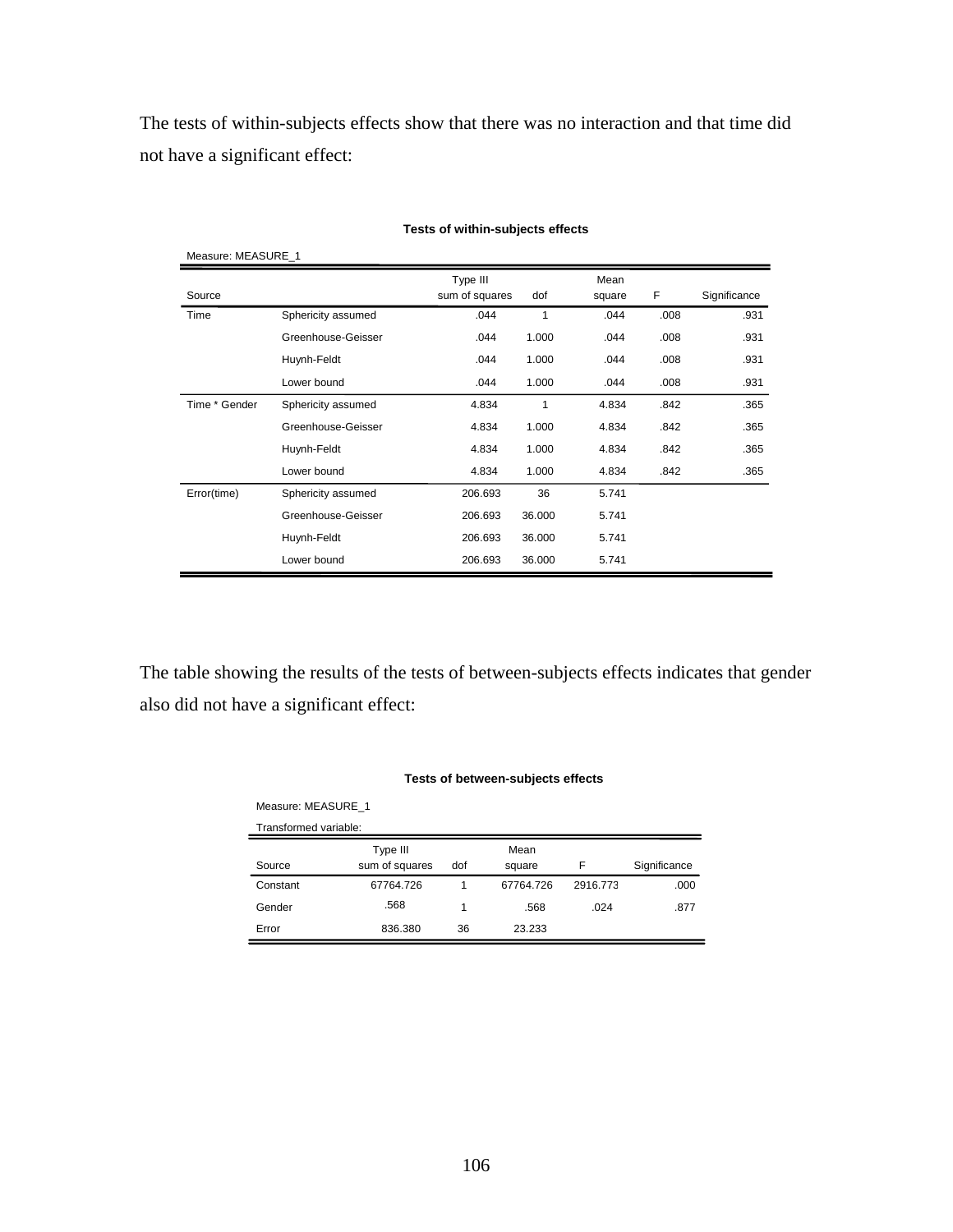For the 12 statements pertaining to *Post-perceptions* (it is no longer a matter of *expectations* but of *perceptions*) of new correctional officers towards their training, the mean scores for both measurement times remained very mixed, remaining close to the mid-point on the scale i.e., around 30 on scale ranging from 12 to 60. The mean scores for both genders after the first 3 months and after 1 year at an institution were 30.4 and 30.8 respectively for the men and 30.7 and 30.2 for the women. Although neither time nor gender had a significant effect (since no substantial change was recorded), the fact remains that these mean scores point to a dissatisfaction with the CTP in terms of the expectations associated with it (scale for correctional officers' initial expectations of training) and practical application in the field (perception).

When we compare these results with the results for the *Post* period (i.e., after 3 months of training at the staff college), we see a decrease with respect to the overall perception of the CTP that is almost identical for both genders (irrespective of frequency): 33.6 for the men and 33.9 for the women at *Post* versus 30.8 for the men and 30.2 for the women after one year at an institution. A similar decrease is found for the six observation periods and for both genders:

### Profile diagram: **Post-Correctional Officer recruit perceptions of training**



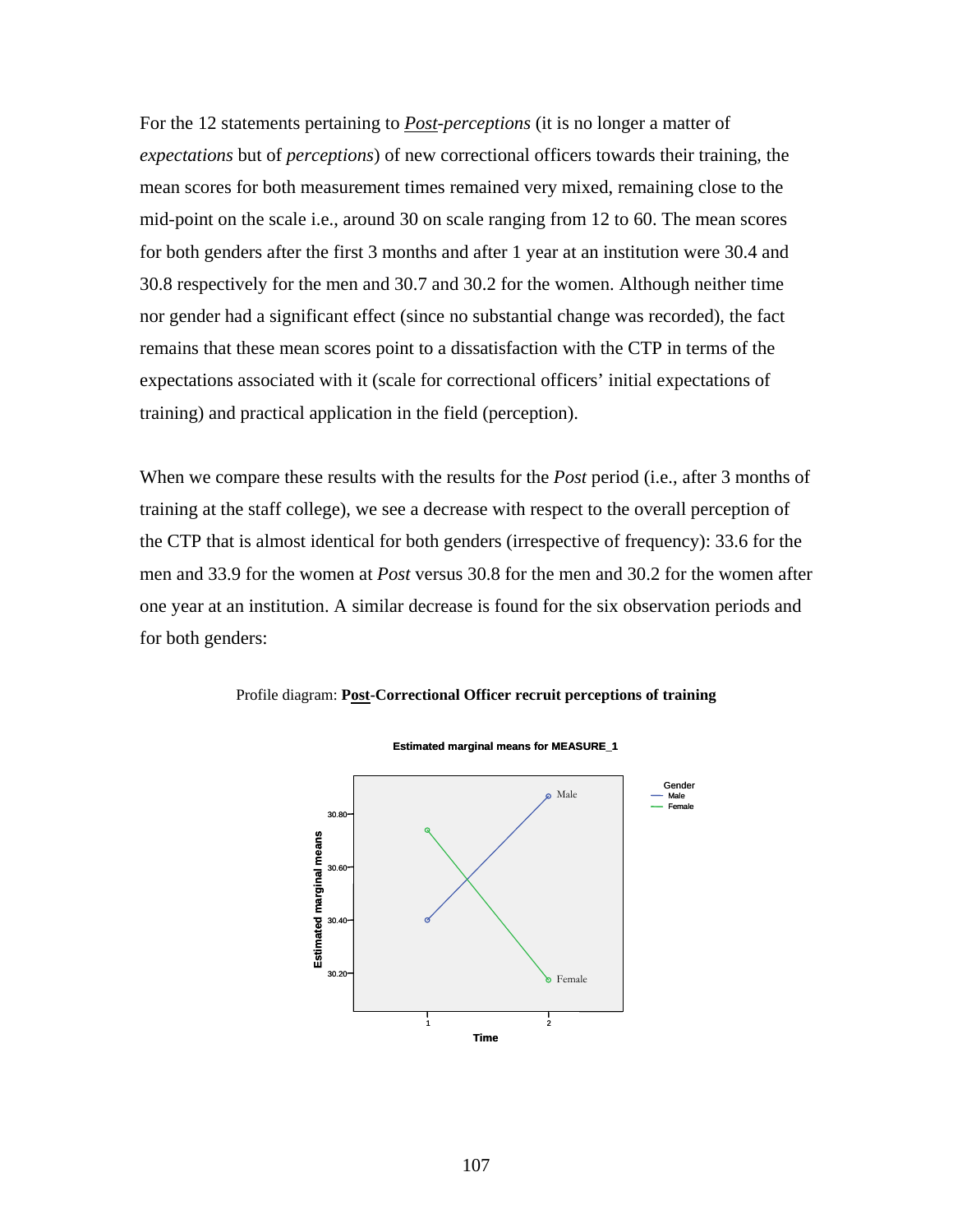# *14) Post-Group environment questionnaire*

 $* = Inverted question$ 

By way of a basic definition, a group is comprised of two or more people who interact with each other such that each individual influences and/or is influenced by the other members. For a group to be created, four conditions must be present:

- a) There must be one or more common objectives;
- b) There must be agreement on how those objectives are to be achieved;
- c) Standards must be established and responsibilities assigned; and
- d) There must be a control system.

The 7 statements listed above were designed to measure correctional officers' perceptions of the group environment at CTP *Post* CTP. Scores could range from 7 to 35. The mean scores were 23.7 at 3 months and 22.9 at 1 year, as seen on the table. Although this did not apply to the 3-month group ( $n = 70$ ) with a mean score of 31.1, the findings were similar for the 2 other groups taken individually: 6 months  $(n = 51)$  with 30.8 and 1 year  $(n = 47)$  with 30.4:

|                         | ------ <b>-</b> -- |         |                |     |
|-------------------------|--------------------|---------|----------------|-----|
|                         | Gender             | Mean    | Std. deviation | - N |
| Group atmosphere (3mos) | Male               | 23.9222 | 3.48743        | 15  |
|                         | Female             | 23.5978 | 4.33455        | 23  |
|                         | Total              | 23.7259 | 3.97481        | 38  |
| Group atmosphere (1yr)  | Male               | 24.0667 | 3.65409        | 15  |
|                         | Female             | 22.1304 | 3.75747        | 23  |
|                         | Total              | 22.8947 | 3.79038        | 38  |

### **Descriptive statistics**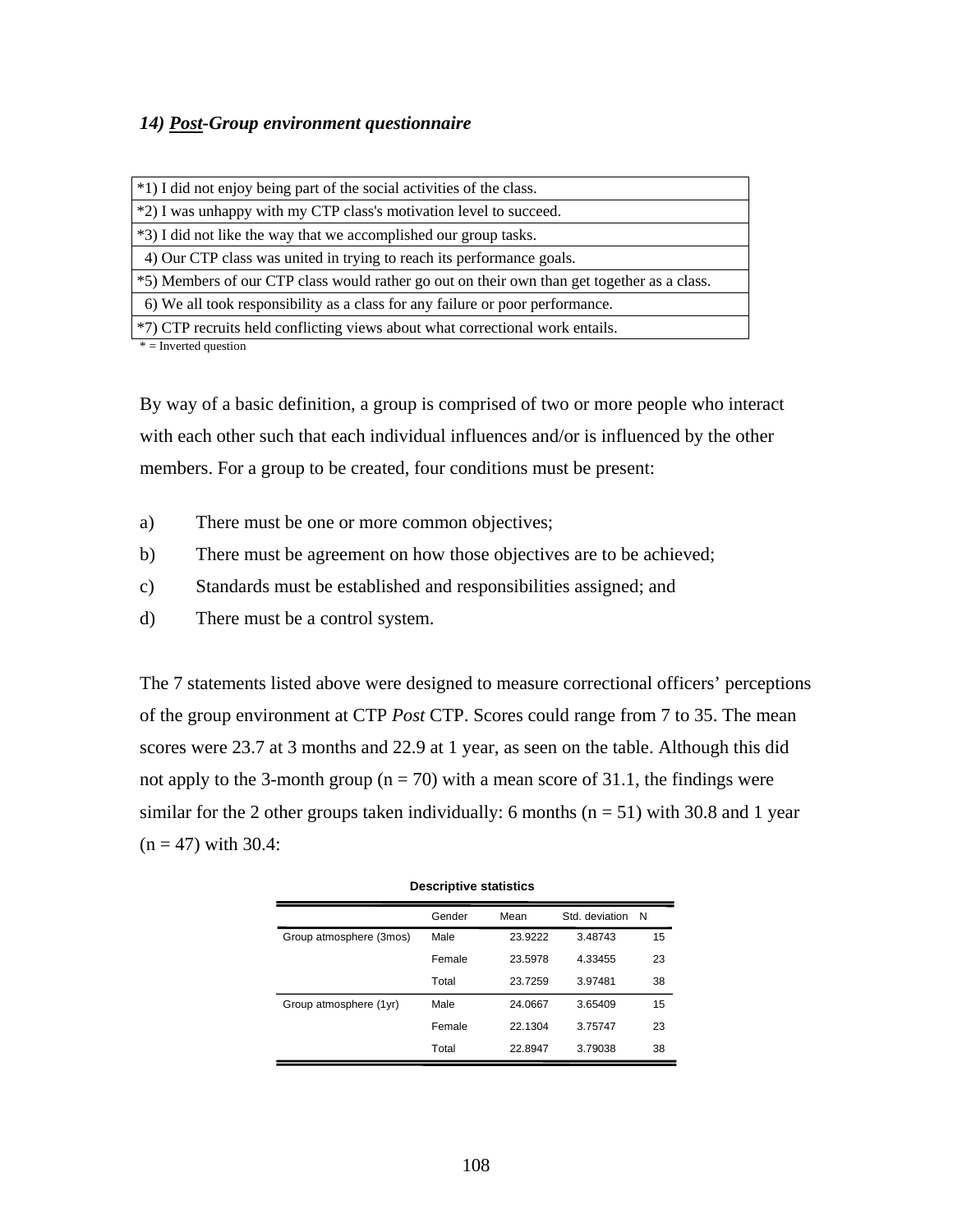The tests of within-subjects effects show that there was no interaction and that time did not have a significant effect:

| Measure: MEASURE 1 |                    |                            |        |                |       |              |
|--------------------|--------------------|----------------------------|--------|----------------|-------|--------------|
| Source             |                    | Type III<br>sum of squares | dof    | Mean<br>square | F     | Significance |
| Time               | Sphericity assumed | 7.945                      | 1      | 7.945          | 1.877 | .179         |
|                    | Greenhouse-Geisser | 7.945                      | 1.000  | 7.945          | 1.877 | .179         |
|                    | Huynh-Feldt        | 7.945                      | 1.000  | 7.945          | 1.877 | .179         |
|                    | Lower bound        | 7.945                      | 1.000  | 7.945          | 1.877 | .179         |
| Time * Gender      | Sphericity assumed | 11.794                     | 1      | 11.794         | 2.786 | .104         |
|                    | Greenhouse-Geisser | 11.794                     | 1.000  | 11.794         | 2.786 | .104         |
|                    | Huynh-Feldt        | 11.794                     | 1.000  | 11.794         | 2.786 | .104         |
|                    | Lower bound        | 11.794                     | 1.000  | 11.794         | 2.786 | .104         |
| Error(time)        | Sphericity assumed | 152.376                    | 36     | 4.233          |       |              |
|                    | Greenhouse-Geisser | 152.376                    | 36.000 | 4.233          |       |              |
|                    | Huynh-Feldt        | 152.376                    | 36.000 | 4.233          |       |              |
|                    | Lower bound        | 152.376                    | 36.000 | 4.233          |       |              |

## **Tests of within-subjects effects**

The table showing the results of the tests of between-subjects effects indicates that gender also did not have a significant effect:

| Measure: MEASURE 1    |                |     |           |          |              |  |
|-----------------------|----------------|-----|-----------|----------|--------------|--|
| Transformed variable: |                |     |           |          |              |  |
|                       | Type III       |     | Mean      |          |              |  |
| Source                | sum of squares | dof | square    | F        | Significance |  |
| Constant              | 39869.762      | 1   | 39869.762 | 1545.376 | .000         |  |
| Gender                | 23.199         | 1   | 23.199    | .899     | .349         |  |
| Error                 | 928.778        | 36  | 25.799    |          |              |  |

#### Tests of between-subjects effects

For the seven statements pertaining to the *Group environment after participation in the CTP*, the scores for both measurement times remained well within average range (according to the scoring scale). With respect to the mean scores for both genders after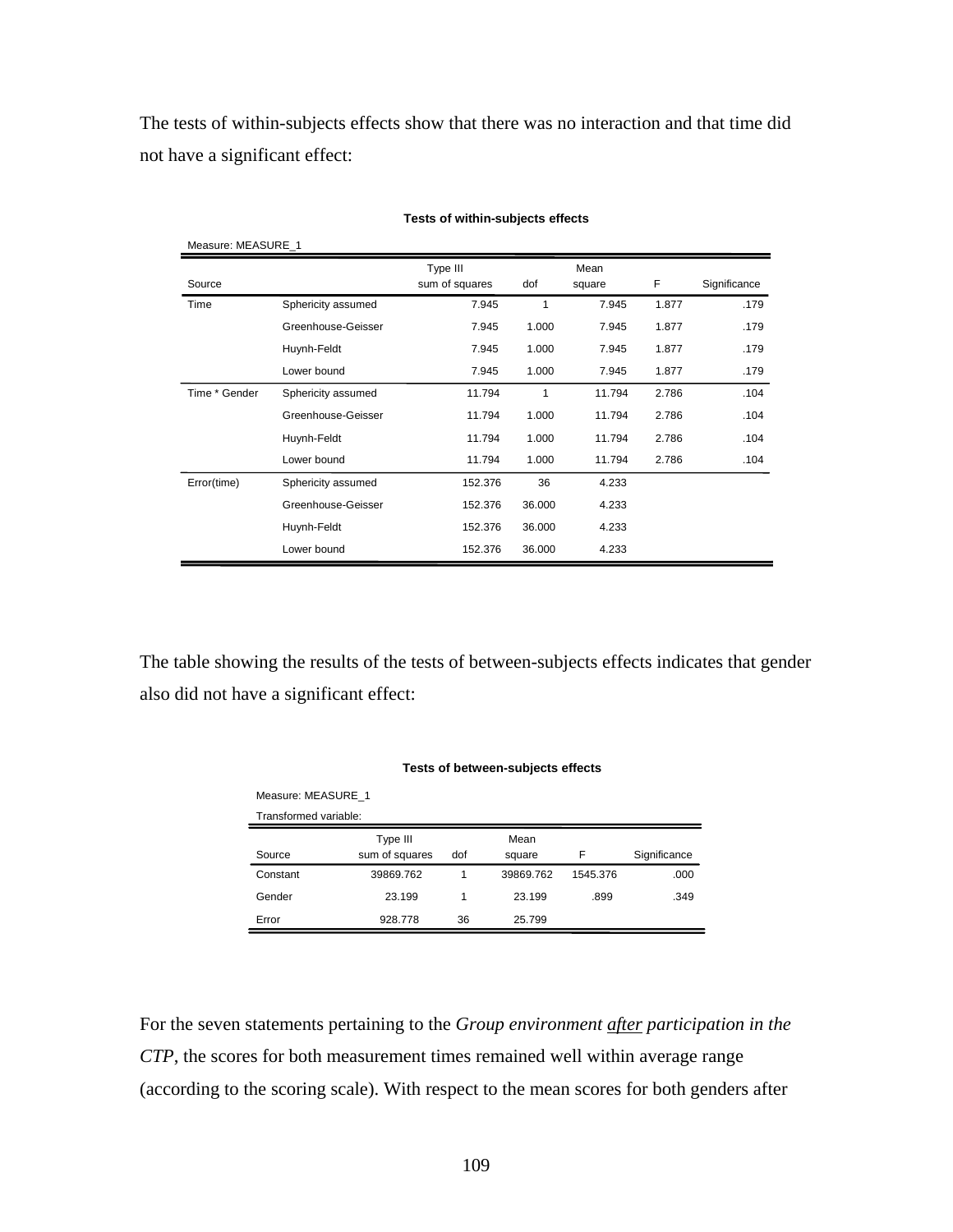the first 3 months and after 1 year at an institution, they were 23.9 and 24.0 respectively for the men (a very slight increase) and 23.6 and 22.1 for the women. The results here are not statistically significant other than the fact that the mean scores are relatively low for both genders, in keeping with the findings for the previous theme (*Post* perceptions of training). The *Post* period (i.e., after 3 months of training at the staff college) also presented a critical mean score for the group: 28.1 for the men and 26.5 for the women, quite a bit higher than the scores we later found after 3 months and after 1 year at an institution.

# Profile diagram: **Post-group environment**



**Estimated marginal means for MEASURE\_1**

There are many possible explanations for the changes in the group over time. The group was relatively limited, confined in space and time, and dispersed according to administrative requirements. When people step back and look at the demands being placed on them, they tend to become more critical. But there is another important factor here: irrespective of the staff member's gender, the world of prison is primarily populated by men (Moreland, 1987).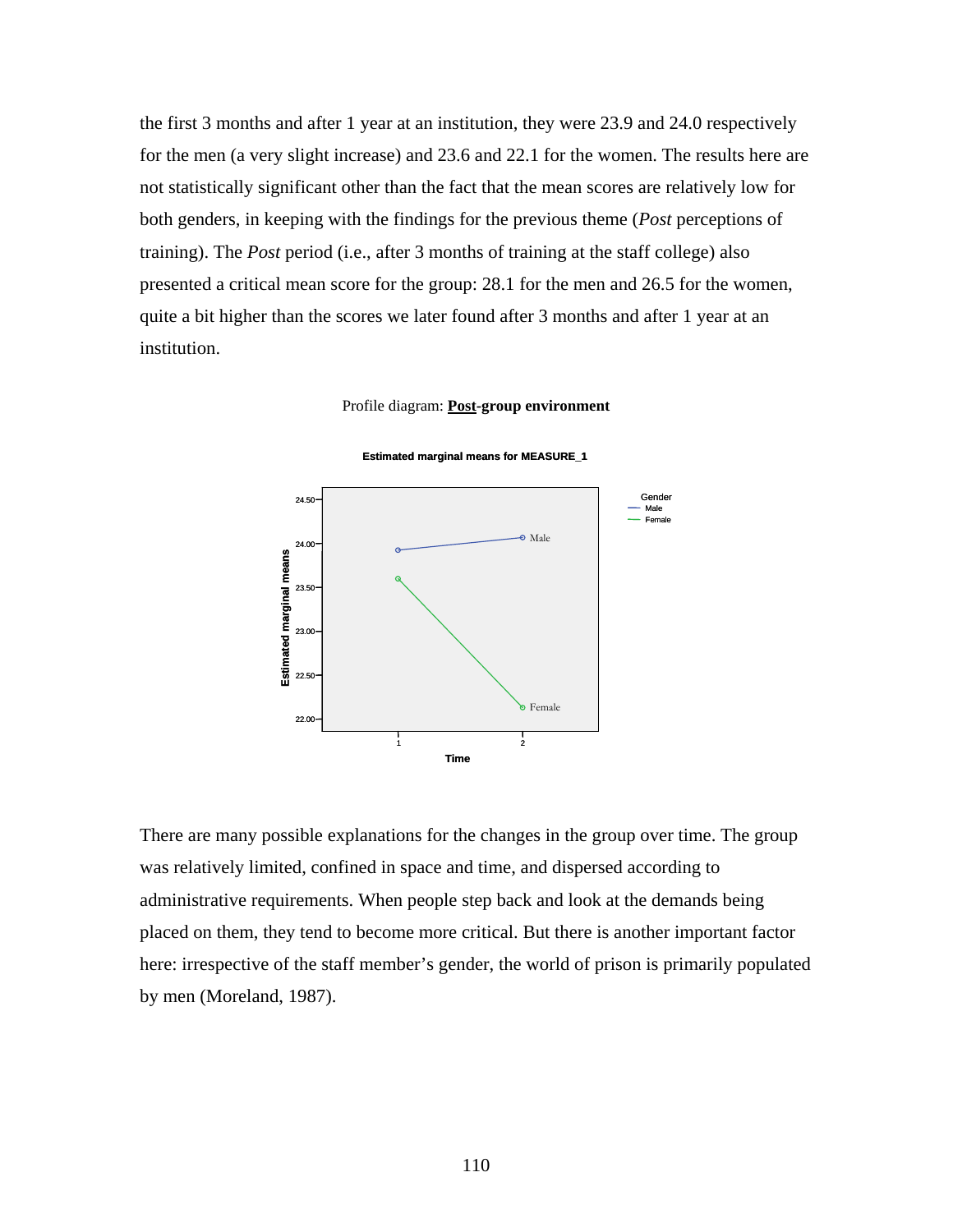# *15) Post-Correctional Officer social cohesiveness*

| 1) There existed a strong pressure to conform to the values and behaviours of my classmates.                     |
|------------------------------------------------------------------------------------------------------------------|
| 2) I felt loyalty towards my CTP classmates.                                                                     |
| *3) This CTP class was one of the best groups of which I had been a part.                                        |
| 4) My CTP classmates stood up for me.                                                                            |
| *5) I did not agree with the values of the majority of my CTP classmates.                                        |
| 6) Sometimes my dislike for my fellow classmates made me wonder if I wanted to become a<br>Correctional Officer. |
| *7) I often felt that I had very little in common with my CTP classmates.                                        |

 $* = Inverted question$ 

In the second part of our research study (phase pertaining to the staff college), it was noted that the vocational training caused the participants to respond to themselves and to others, particularly in an environment of assimilation and compliance. Like the colleges, institutions in the various regions also present a context of assimilation and compliance that temporarily wipe out the diversity and creativity that each person represents. This results in a degree of personal subjectivity in response to those responsible for ensuring that such homogeneous training is delivered in accordance with CSC's values and principles.

The above-mentioned seven statements were used to measure the extent to which correctional officers felt, once they were in the field, that there had been social cohesiveness during their CTP. Possible scores on this scale ranged from 7 to 35. As can be seen from the table below, the comparative means were 22.8 at 3 months and 22.1 at 1 year. Similar findings were obtained for the groups taken individually: 3 months  $(n = 70)$  with 23.5; 6 months  $(n = 51)$  with 23.3; and 1 year  $(n = 47)$  with 22.6:

|                            | ------ <b>-</b> -- |         |                |     |
|----------------------------|--------------------|---------|----------------|-----|
|                            | Gender             | Mean    | Std. deviation | - N |
| Social cohesiveness (3mos) | Male               | 23.4000 | 2.52982        | 15  |
|                            | Female             | 22.3913 | 5.14993        | 23  |
|                            | Total              | 22.7895 | 4.29429        | 38  |
| Social cohesiveness (1yr)  | Male               | 22.6000 | 3.52136        | 15  |
|                            | Female             | 21.7826 | 4.78593        | 23  |
|                            | Total              | 22.1053 | 4.29827        | 38  |

**Descriptive statistics**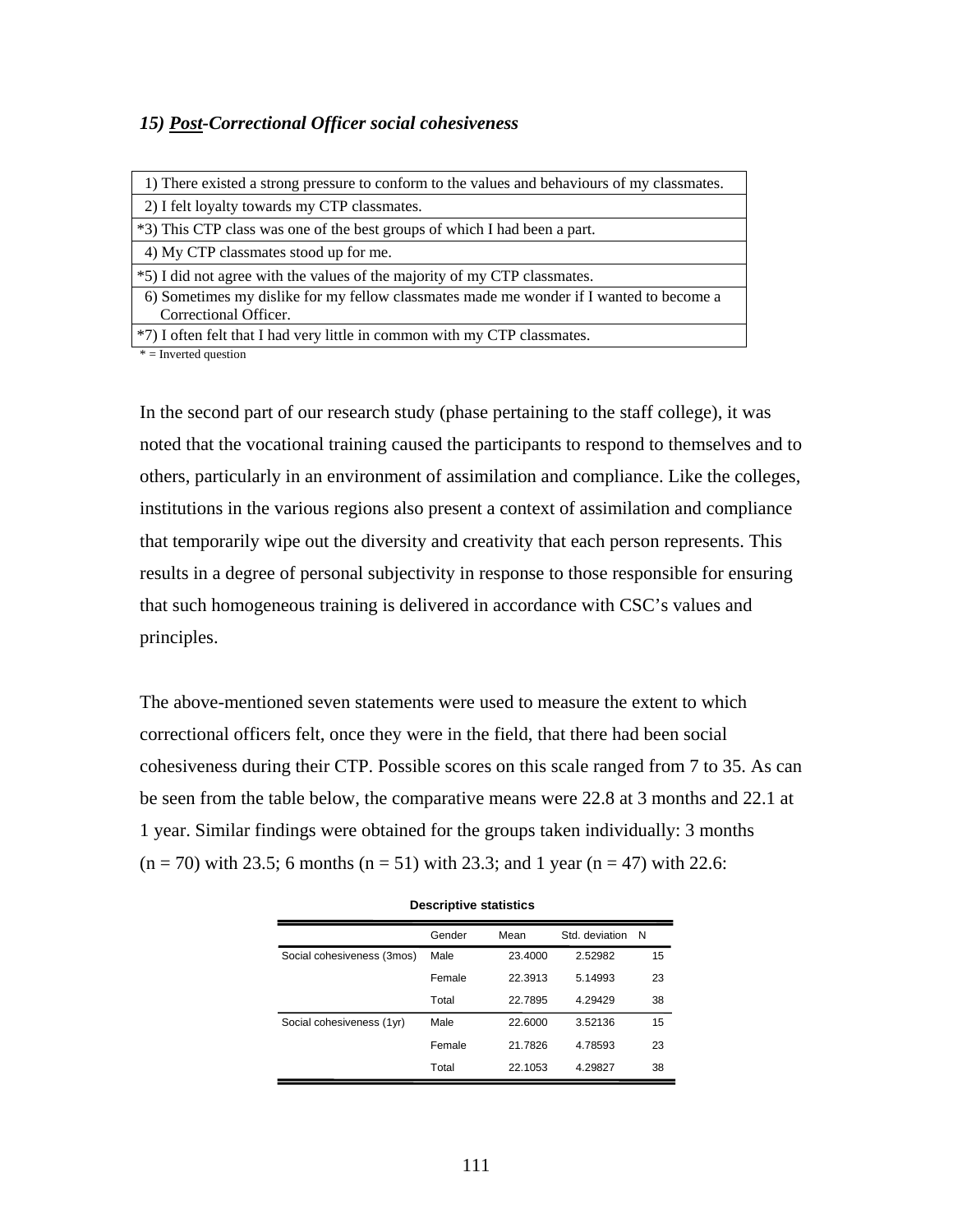The tests of within-subjects effects show that there was no interaction and that time did not have a significant effect:

| Measure: MEASURE 1 |                    |                            |        |                |       |              |  |
|--------------------|--------------------|----------------------------|--------|----------------|-------|--------------|--|
| Source             |                    | Type III<br>sum of squares | dof    | Mean<br>square | F     | Significance |  |
| Time               | Sphericity assumed | 9.008                      | 1      | 9.008          | 2.368 | .133         |  |
|                    | Greenhouse-Geisser | 9.008                      | 1.000  | 9.008          | 2.368 | .133         |  |
|                    | Huynh-Feldt        | 9.008                      | 1.000  | 9.008          | 2.368 | .133         |  |
|                    | Lower bound        | 9.008                      | 1.000  | 9.008          | 2.368 | .133         |  |
| Time * Gender      | Sphericity assumed | .166                       | 1      | .166           | .044  | .836         |  |
|                    | Greenhouse-Geisser | .166                       | 1.000  | .166           | .044  | .836         |  |
|                    | Huynh-Feldt        | .166                       | 1.000  | .166           | .044  | .836         |  |
|                    | Lower bound        | .166                       | 1.000  | .166           | .044  | .836         |  |
| Error(time)        | Sphericity assumed | 136.939                    | 36     | 3.804          |       |              |  |
|                    | Greenhouse-Geisser | 136.939                    | 36.000 | 3.804          |       |              |  |
|                    | Huynh-Feldt        | 136.939                    | 36.000 | 3.804          |       |              |  |
|                    | Lower bound        | 136.939                    | 36.000 | 3.804          |       |              |  |

**Tests of within-subjects effects**

The table showing the results of the tests of between-subjects effects indicates that gender also did not have a significant effect:

| Measure: MEASURE 1    |                |     |           |          |              |
|-----------------------|----------------|-----|-----------|----------|--------------|
| Transformed variable: |                |     |           |          |              |
|                       | Type III       |     | Mean      |          |              |
| Source                | sum of squares | dol | square    | F        | Significance |
| Constant              | 36911.979      |     | 36911.979 | 1094.903 | .000         |
| Gender                | 15.137         | 1   | 15.137    | .449     | .507         |
| Error                 | 1213.652       | 36  | 33.713    |          |              |

#### Tests of between-subjects effects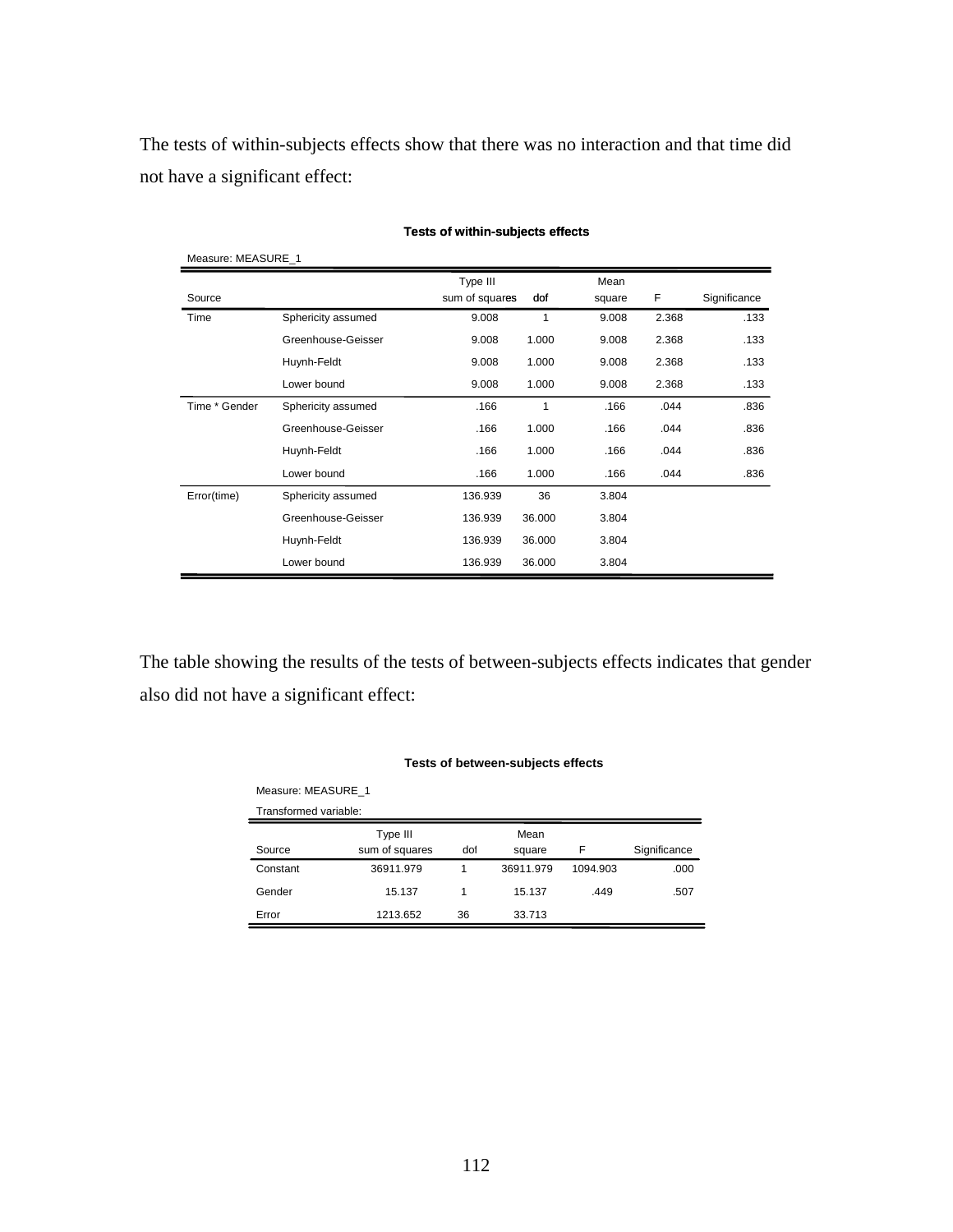For the seven statements pertaining to *Post-Correctional Officer social cohesiveness,* the scores for both measurement times remained within average range. The mean scores for both genders after the first 3 months and after 1 year at an institution were 23.4 and 22.6 respectively for the men and 22.4 and 21.8 for the women. As for the two previous themes associated with the CTP, although neither time nor gender had a significant effect, these mean scores reflect a common vision of the training, the atmosphere within the group and its social cohesiveness.

For the *Post* period (i.e., after 3 months of training at the staff college), the means had been 25.9 for the men and 24.9 for the women, quite a bit higher than they were after 3 months and after 1 year at an institution:



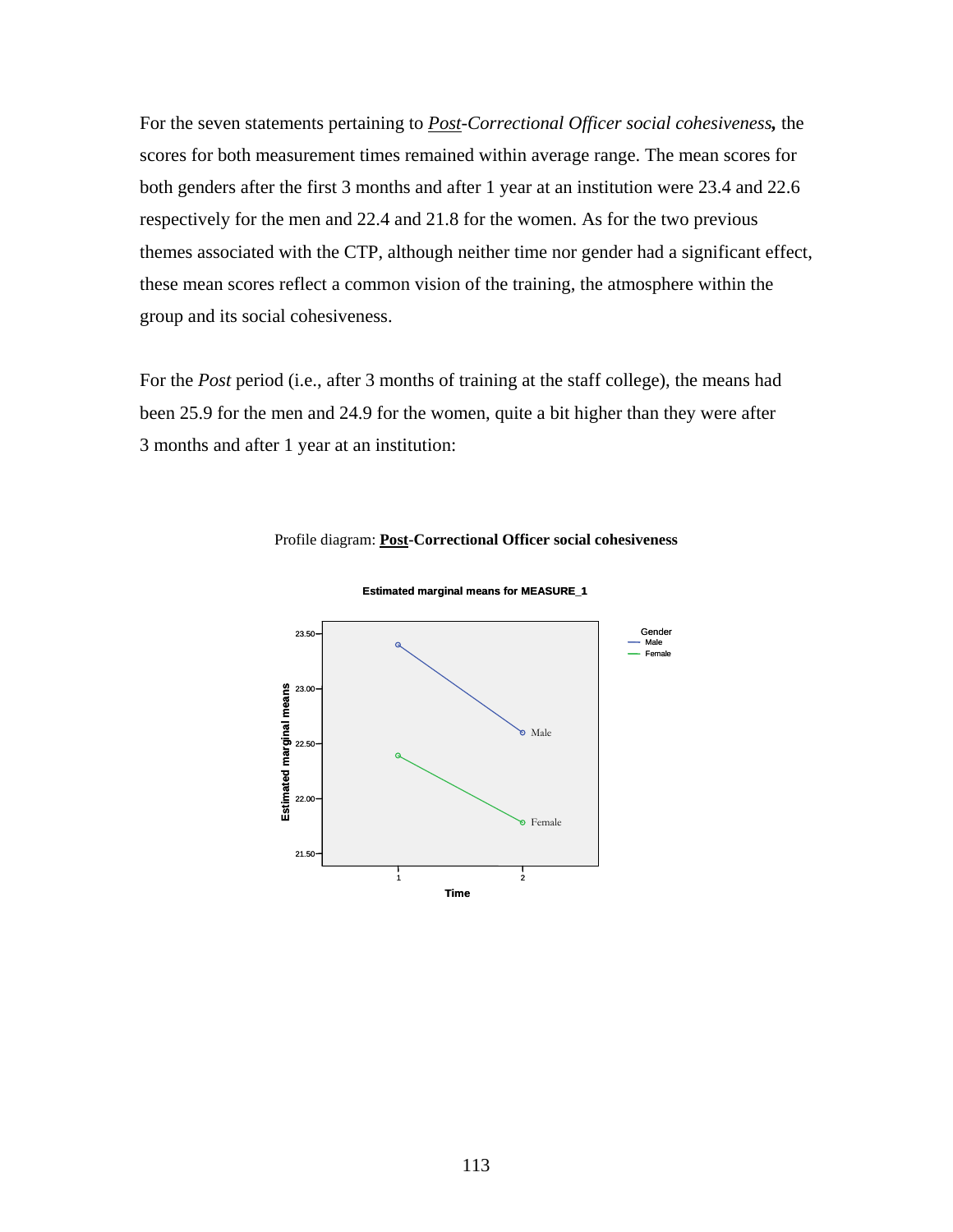# *16) Post-Credibility*

| 1) My instructors were credible.                              |
|---------------------------------------------------------------|
| 2) My instructors were competent.                             |
| 3) I trusted my instructors.                                  |
| 4) My instructors did what they said they would.              |
| *5) My instructors did not know correctional work well.       |
| 6) My instructors knew how to facilitate a class of recruits. |
|                                                               |

\* = Inverted question

On this scale, with a possible score of 6 to 30, the mean scores were 21.7 at 3 months and 19.6 at 1 year. Similar findings were obtained for the groups taken individually: 3 months  $(n = 70)$  with 22.6; 6 months  $(n = 51)$  with 22.1; and 1 year  $(n = 47)$  with 20.3:

| <b>Descriptive statistics</b> |        |         |                |    |  |
|-------------------------------|--------|---------|----------------|----|--|
|                               | Gender | Mean    | Std. deviation | N  |  |
| Credibility (3mos)            | Male   | 22.4667 | 3.85202        | 15 |  |
|                               | Female | 21.2609 | 4.45398        | 23 |  |
|                               | Total  | 21.7368 | 4.21506        | 38 |  |
| Credibility (1yr)             | Male   | 18.9333 | 4.74291        | 15 |  |
|                               | Female | 20.0870 | 4.16602        | 23 |  |
|                               | Total  | 19.6316 | 4.37697        | 38 |  |

| <b>)escriptive statistics</b> |  |  |
|-------------------------------|--|--|
|                               |  |  |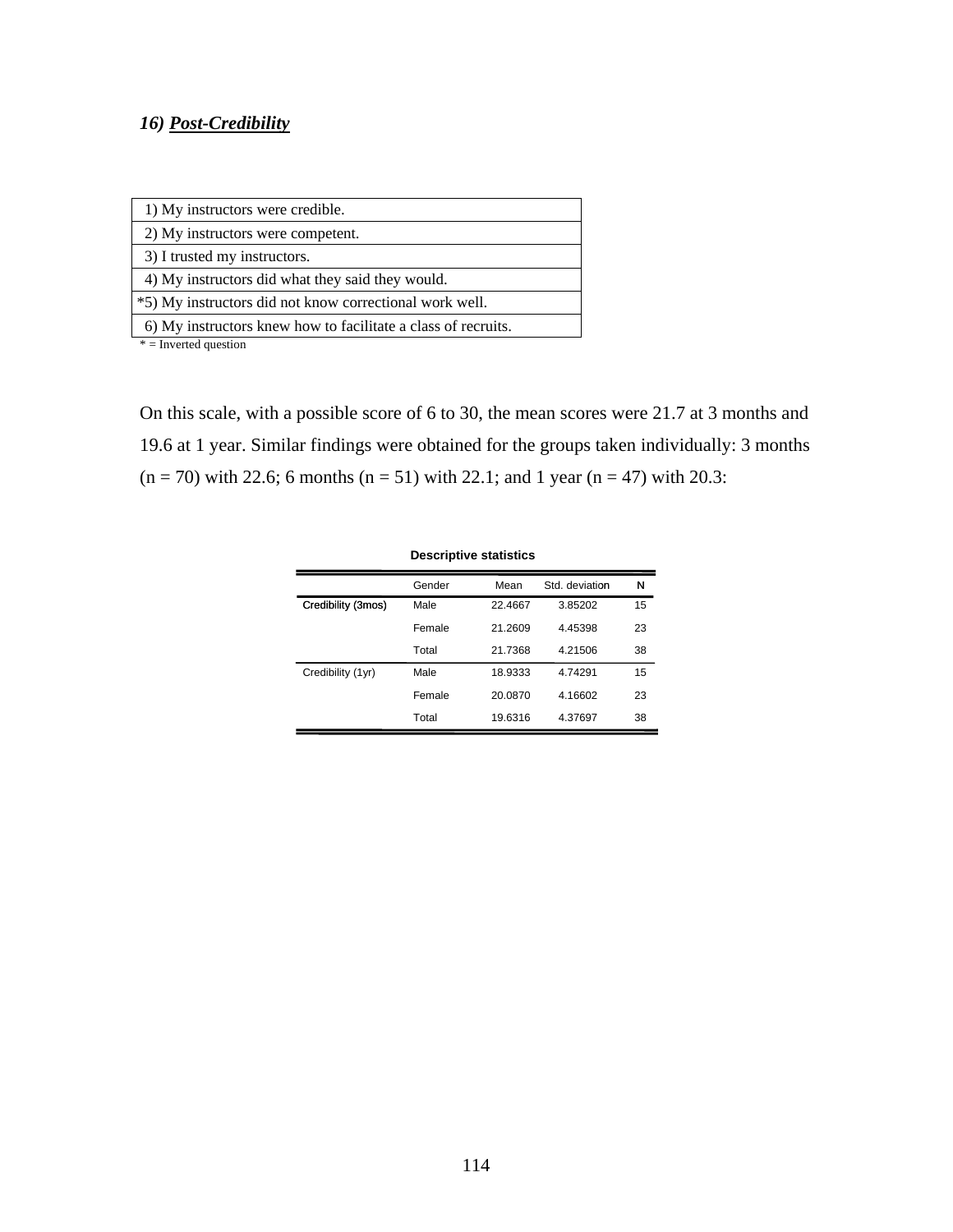The table showing within-subjects effects indicates that time had a significant effect  $(p = .016$ , with the perceived credibility of CTP instructors decreasing over time):

| Measure: MEASURE 1 |                    |                            |        |                |       |              |
|--------------------|--------------------|----------------------------|--------|----------------|-------|--------------|
| Source             |                    | Type III<br>sum of squares | dof    | Mean<br>square | F     | Significance |
| Time               | Sphericity assumed | 100.586                    | 1      | 100.586        | 6.336 | .016         |
|                    | Greenhouse-Geisser | 100.586                    | 1.000  | 100.586        | 6.336 | .016         |
|                    | Huynh-Feldt        | 100.586                    | 1.000  | 100.586        | 6.336 | .016         |
|                    | Lower bound        | 100.586                    | 1.000  | 100.586        | 6.336 | .016         |
| Time * Gender      | Sphericity assumed | 25.271                     | 1      | 25.271         | 1.592 | .215         |
|                    | Greenhouse-Geisser | 25.271                     | 1.000  | 25.271         | 1.592 | .215         |
|                    | Huynh-Feldt        | 25.271                     | 1.000  | 25.271         | 1.592 | .215         |
|                    | Lower bound        | 25.271                     | 1.000  | 25.271         | 1.592 | .215         |
| Error(time)        | Sphericity assumed | 571.519                    | 36     | 15.876         |       |              |
|                    | Greenhouse-Geisser | 571.519                    | 36.000 | 15.876         |       |              |
|                    | Huynh-Feldt        | 571.519                    | 36.000 | 15.876         |       |              |
|                    | Lower bound        | 571.519                    | 36.000 | 15.876         |       |              |

#### **Tests of within-subjects effects**

The table showing the results of the tests of between-subjects effects indicates that gender did not have a significant effect:

| Measure: MEASURE 1    |                |     |           |          |              |  |  |
|-----------------------|----------------|-----|-----------|----------|--------------|--|--|
| Transformed variable: |                |     |           |          |              |  |  |
|                       | Type III       |     | Mean      |          |              |  |  |
| Source                | sum of squares | dof | square    | F        | Significance |  |  |
| Constant              | 31082.697      | 1   | 31082.697 | 1454.334 | .000         |  |  |
| Gender                | .012           | 1   | .012      | .001     | .981         |  |  |
| Error                 | 769.409        | 36  | 21.372    |          |              |  |  |

#### Tests of between-subjects effects

For the six statements pertaining to *Post-Credibility*, the scores for the two measurement times show a significant decrease (according to the scoring scale). With respect to the mean scores for both genders after the first 3 months and after 1 year at an institution, they were 22.5 and 18.9 respectively for the men and 21.3 and 20.0 for the women.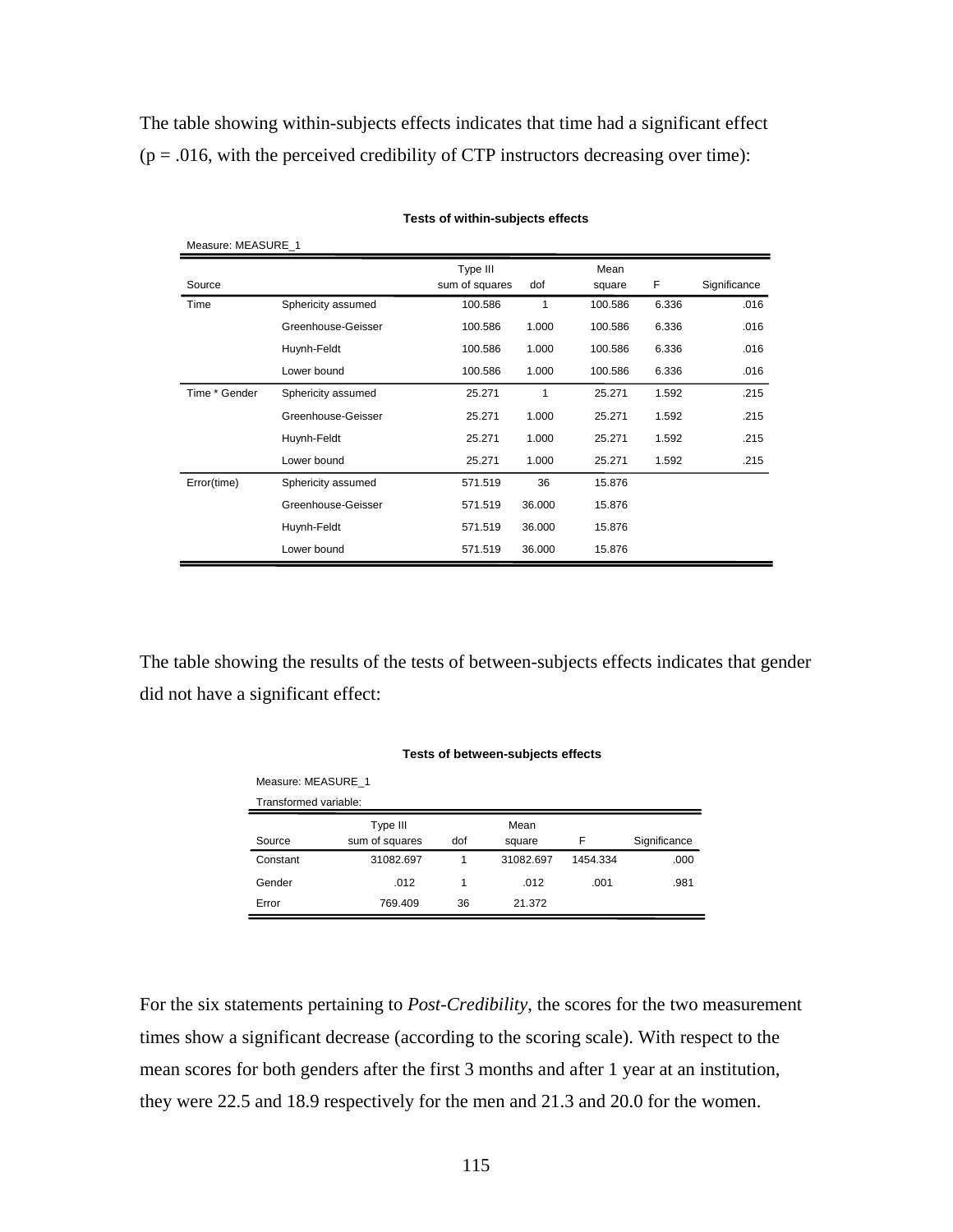Looking briefly at the *Post* period (i.e., after 3 months of training at the staff college), the men posted a mean score of 27.1 and the women 26.2, scores that were considerably higher than those that would be registered after 3 months and after 1 year on the field:

Profile diagram: **Post-credibility** 

**Estimated marginal means for MEASURE\_1**



Spread out over a period of 15 months, the four themes associated with the CTP – 1, 2, 3, 4 - showed a continual decrease in scores, whether after 3 months of training at the staff college or after 3 months and 1 year at an institution. However, it is important to note that only post-credibility showed a significant decrease between 3 months and 1 year:

- 1) *Post-perceptions of training* of new correctional officers;
- 2) the *Group environment after participation*;
- 3) *Previous social cohesiveness of correctional officers*;
- 4) *Post-credibility*.

It should be noted nonetheless that there is a sense of defeat that sets in during the period between the first steps on the job and total immersion in it, as often happens in a prison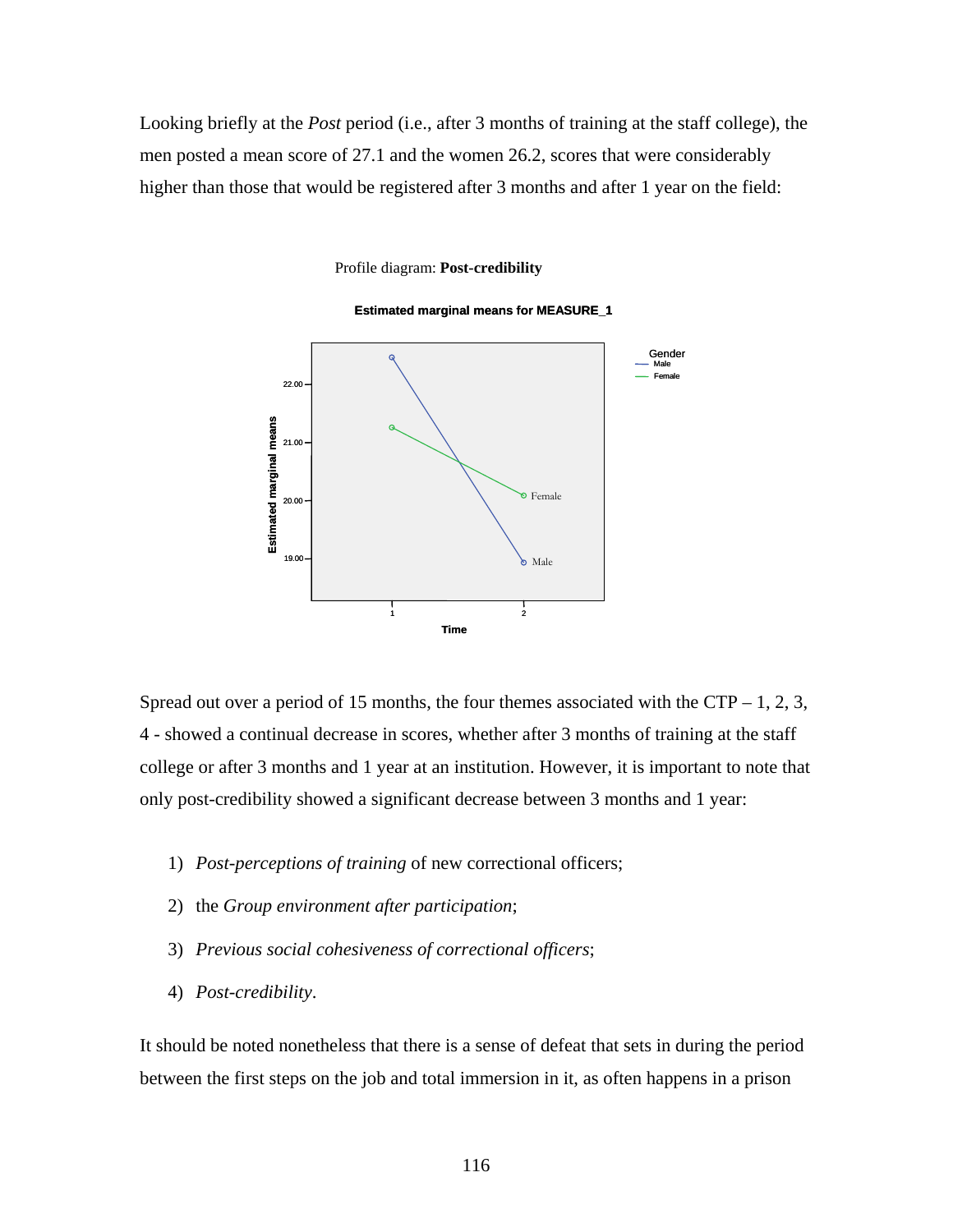environment. This phenomenon is all the more pronounced if the new officer is assigned

to a maximum-security institution.

*Note*: For the following six scales, there will be no comparison with the *Post* period since the latter are specific to the three periods in an institutional setting. The other three frequencies taken individually over time (3 months, 6 months and 1 year) will be retained for information purposes only.

# *17) Organizational commitment*

| 1) I am willing to put in a great deal of effort beyond that normally expected in order to help this organization<br>be successful. |
|-------------------------------------------------------------------------------------------------------------------------------------|
| 2) I talk up this organization to my friends as a great organization to work for.                                                   |
| *3) I feel very little loyalty to this organization.                                                                                |
| 4) I would accept almost any type of job assignment in order to keep working for this organization.                                 |
| 5) I find that my values and the organization's values are very similar.                                                            |
| 6) I am proud to tell others that I am part of this organization.                                                                   |
| *7) I could just as well be working for a different organization as long as the type of work was similar.                           |
| 8) This organization really inspires the very best in me in the way of job performance.                                             |
| *9) It would take very little change in my present circumstances to cause me to leave this organization.                            |
| 10) I am extremely glad that I chose this organization to work for over others I was considering at the time<br>I joined.           |
| *11) There's not too much to be gained by sticking with this organization indefinitely.                                             |
| *12) Often, I find it difficult to agree with this organization's policies on important matters relating<br>to its employees.       |
| 13) I really care about the fate of this organization.                                                                              |
| 14) For me this is the best of all possible organizations for which to work.                                                        |
| *15) Deciding to work for this organization was a definite mistake on my part.                                                      |

 $* = Inverted question$ 

While commitment towards an organization represents a symbiosis between the latter's values and those of its members, both as a group and individually, it is also a predictor of certain behaviours such as absenteeism, turnover, reassignment and transfer requests (Mathieu and Zajac, 1990; O'Reilly and Chatman, 1986; Mowday, Porter and Steers, 1982). Why is this? Quite simply because the values and beliefs that are acquired and then entrenched at a very early point in a person's life can change over time in accordance with the person's experience. In many cases, people stay with an organization because there are no other opportunities, they do not have enough time or would find it too difficult to look elsewhere, they lack other skills or they are afraid of the unknown (Ugboro, 2003).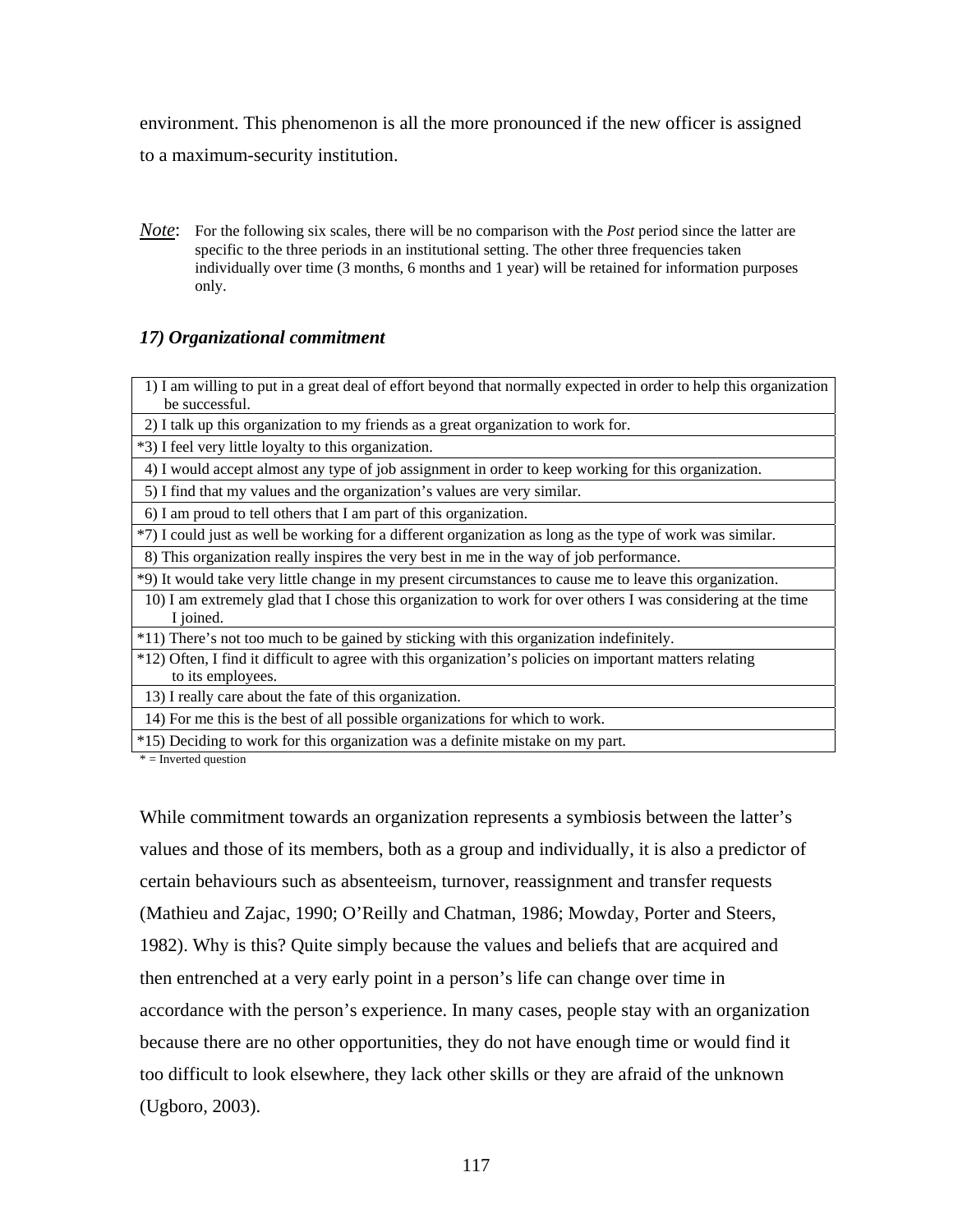Meyer and Allen (1991) propose three components of organizational commitment:

- 1) Affective commitment the person feels an attachment to the organization and stays there because he or she wants to and believes in it;
- 2) Normative commitment the person feels a sense of loyalty and duty towards the organization and stays there because he or she must; and
- 3) Continuance commitment the person calculates the consequences of leaving and stays after weighing the pros and cons.

A fourth aspect could be added to this list. A person might in fact present one of these three types of commitment without necessarily feeling a sense of commitment towards those in authority. To be loyal to one's organization is one thing; to be loyal to a particular authority figure is quite another (Becker and Kernan, 2003). The two do not necessarily overlap.

The 15 statements presented above were designed to assess correctional officers' level of commitment to the organization (CSC). Possible scores were between 15 and 105. The table below shows that the scores were 75.8 at 3 months and 70.8 at 1 year. Similar findings were obtained for the groups taken individually: 3 months ( $n = 70$ ) with 77.2; 6 months ( $n = 51$ ) with 74.2; and 1 year ( $n = 47$ ) with 71.5:

|                   | Gender | Mean    | Std. deviation | N  |
|-------------------|--------|---------|----------------|----|
| Organizational    | Male   | 78.4667 | 9.22626        | 15 |
| commitment (3mos) | Female | 74.0435 | 10.22687       | 23 |
|                   | Total  | 75.7895 | 9.95981        | 38 |
| Organizational    | Male   | 72.6667 | 11.32423       | 15 |
| commitment (1yr)  | Female | 69.5217 | 12.16504       | 23 |
|                   | Total  | 70.7632 | 11.78738       | 38 |

| Descriptive statistics |  |
|------------------------|--|
|------------------------|--|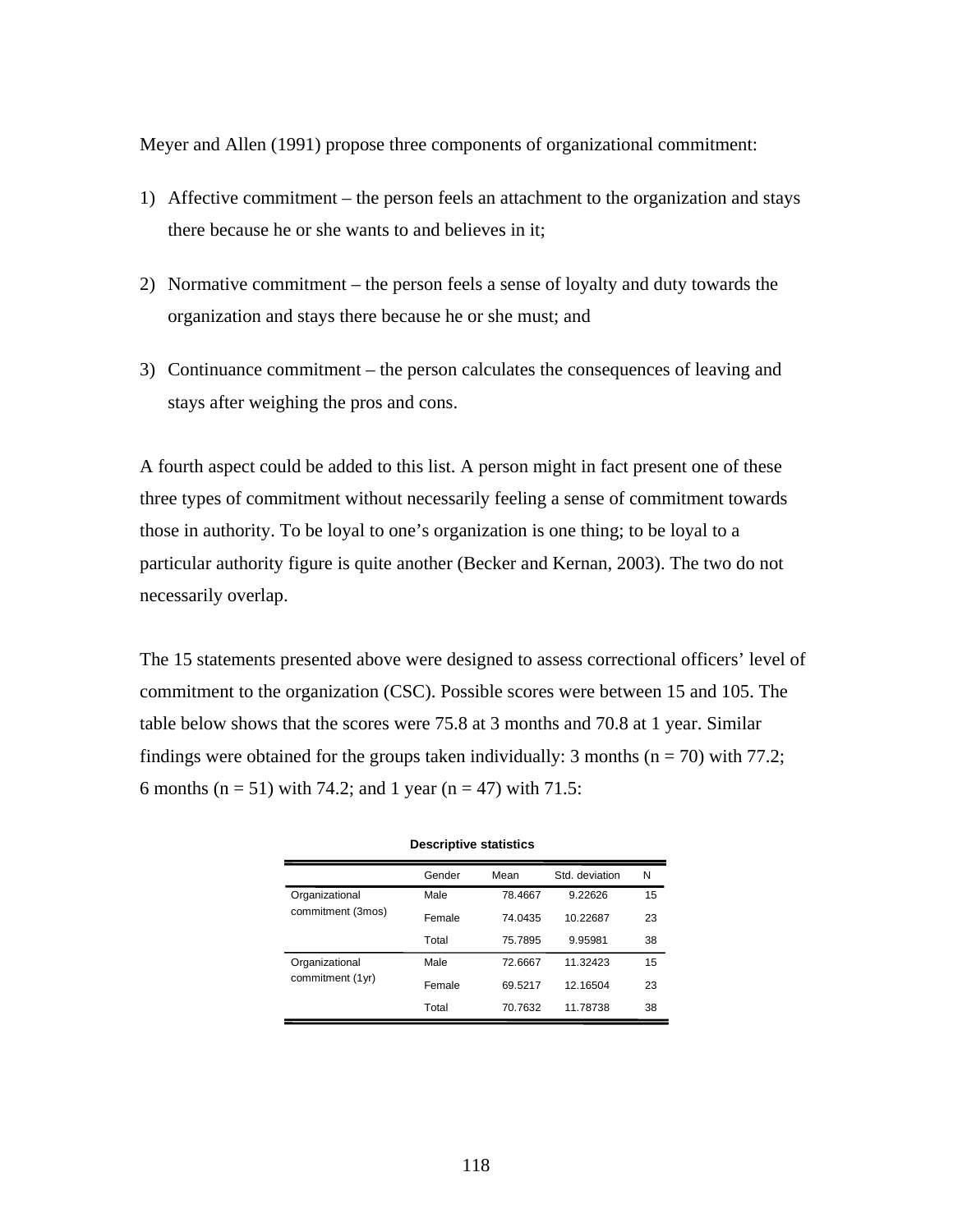The tests of within-subjects effects show a significant difference over time ( $p = .005$ , with the level of organizational commitment decreasing over time):

| Measure: MEASURE 1 |                    |                            |        |                |        |              |
|--------------------|--------------------|----------------------------|--------|----------------|--------|--------------|
| Source             |                    | Type III<br>sum of squares | dof    | Mean<br>square | F      | Significance |
| Time               | Sphericity assumed | 483.628                    | 1      | 483.628        | 11.576 | .002         |
|                    | Greenhouse-Geisser | 483.628                    | 1.000  | 483.628        | 11.576 | .002         |
|                    | Huynh-Feldt        | 483.628                    | 1.000  | 483.628        | 11.576 | .002         |
|                    | Lower bound        | 483.628                    | 1.000  | 483.628        | 11.576 | .002         |
| Time * Gender      | Sphericity assumed | 7.417                      | 1      | 7.417          | .178   | .676         |
|                    | Greenhouse-Geisser | 7.417                      | 1.000  | 7.417          | .178   | .676         |
|                    | Huynh-Feldt        | 7.417                      | 1.000  | 7.417          | .178   | .676         |
|                    | Lower bound        | 7.417                      | 1.000  | 7.417          | .178   | .676         |
| Error(time)        | Sphericity assumed | 1504.070                   | 36     | 41.780         |        |              |
|                    | Greenhouse-Geisser | 1504.070                   | 36.000 | 41.780         |        |              |
|                    | Huynh-Feldt        | 1504.070                   | 36.000 | 41.780         |        |              |
|                    | Lower bound        | 1504.070                   | 36.000 | 41.780         |        |              |

## **Tests of within-subjects effects**

The table showing the results of the tests of between-subjects effects indicates that gender did not have a significant effect:

| Measure: MEASURE 1    |                |     |            |          |              |  |  |
|-----------------------|----------------|-----|------------|----------|--------------|--|--|
| Transformed variable: |                |     |            |          |              |  |  |
|                       | Type III       |     | Mean       |          |              |  |  |
| Source                | sum of squares | dof | square     | F        | Significance |  |  |
| Constant              | 394240.741     |     | 394240.741 | 2016.092 | .000         |  |  |
| Gender                | 260,005        | 1   | 260.005    | 1.330    | .256         |  |  |
| Error                 | 7039.693       | 36  | 195.547    |          |              |  |  |

#### **Tests of between-subjects effects**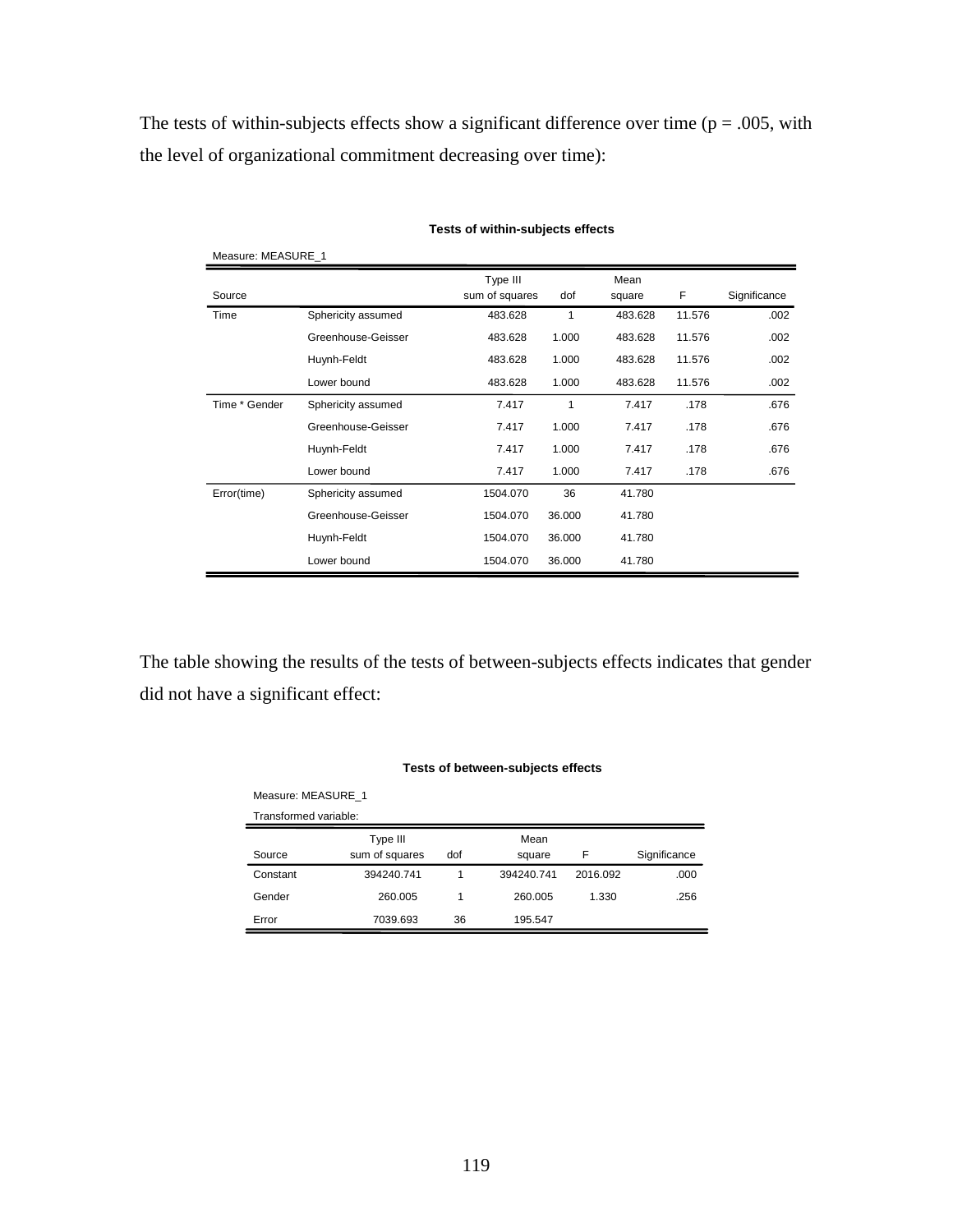For these 15 statements pertaining to *Organizational commitment*, the scores for both measurement times remained within average range. With respect to the mean scores for both genders after the first 3 months and after 1 year at an institution, they were 78.5 and 72.7 respectively for the men and 74.0 and 69.5 for the women. There was no significant difference for the two genders, but there was a significant decrease over time for both the men and the women:

# Profile diagram: **Organizational commitment**



**Estimated marginal means for MEASURE\_1**

It might be suggested that this continual decrease in organizational commitment between the three-month period and the end of the first year at an institution could stem from the need that new correctional officers feel to become more involved in counselling/helping and social work (as the qualitative and quantitative results show), while most are limited to static supervision roles.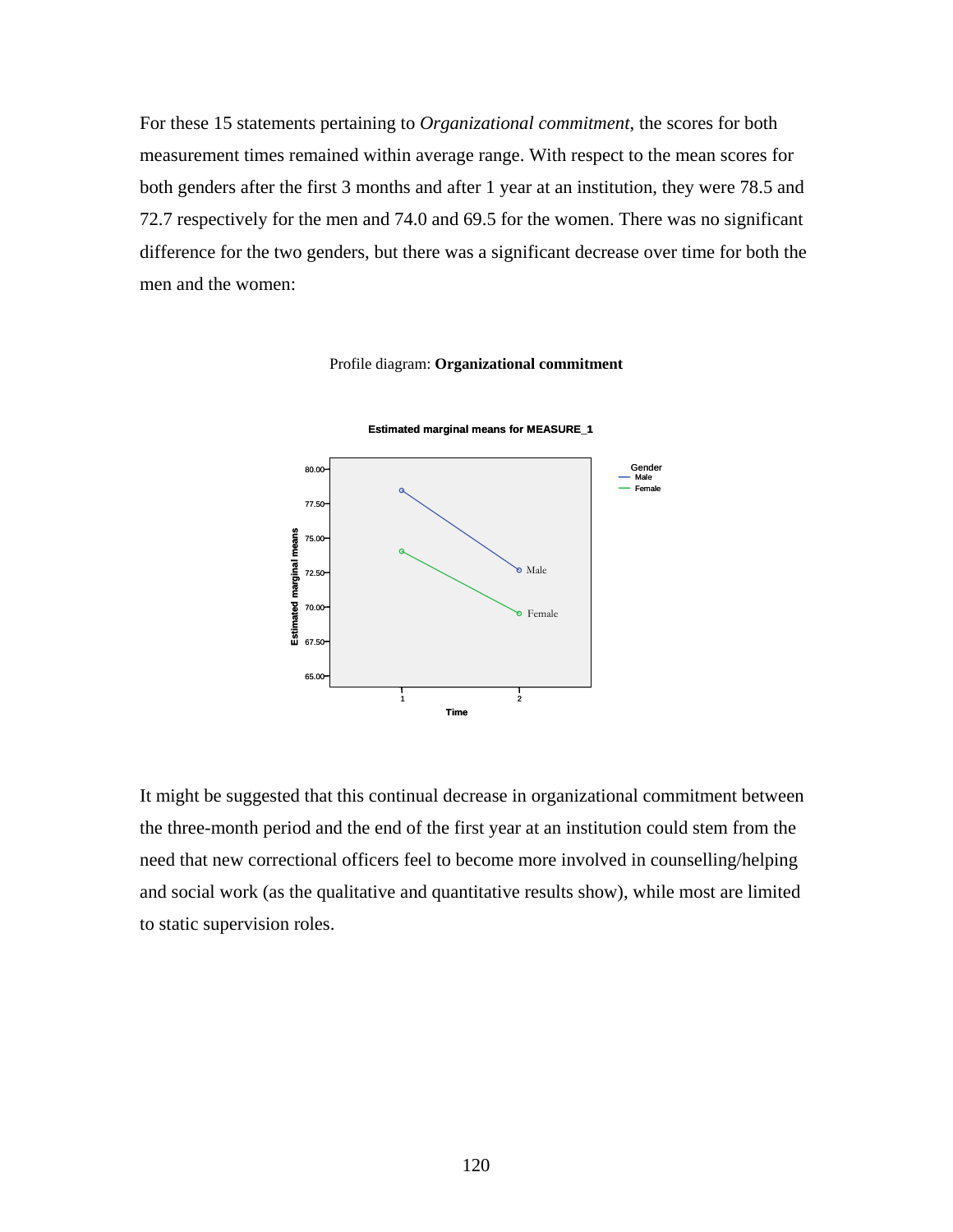# <span id="page-134-0"></span>*18) Role conflict*

| 1) I have enough time to complete my work.                                            |
|---------------------------------------------------------------------------------------|
| 2) I feel certain about how much authority I have.                                    |
| 3) I perform tasks that are too easy or boring.                                       |
| 4) Clear, planned goals and objectives for my job.                                    |
| 5) I have to do things that should be done differently.                               |
| 6) Lack of policies and guidelines to help me.                                        |
| 7) I am able to act the same regardless of the group I am with.                       |
| 8) I am corrected or rewarded when I really don't expect it.                          |
| 9) I work under incompatible policies and guidelines.                                 |
| 10) I know that I have divided my time properly.                                      |
| 11) I receive year assignment without the manpower to complete it.                    |
| 12) I know what my responsibilities are.                                              |
| 13) I have to buck a rule or policy in order to carry out year assignment.            |
| 14) I have to "feel my way" in performing my duties.                                  |
| 15) I receive assignments that are within my training and capability.                 |
| 16) I feel certain how I will be evaluated for a raise or promotion.                  |
| 17) I have just the right amount of work to do.                                       |
| 18) I know that I have divided my time properly.                                      |
| 19) I work with two or more groups who operate quite differently.                     |
| 20) I know exactly what is expected of me.                                            |
| 21) I receive incompatible requests from two or more people.                          |
| 22) I am uncertain as to how my job is linked.                                        |
| 23) I do things that are apt to be accepted by one person and not accepted by others. |
| 24) I am told how well I am doing my job.                                             |
| 25) I receive year assignment without adequate resources and materials to execute it. |
| 26) Explanation is clear of what has to be done.                                      |
| 27) I work on unnecessary things.                                                     |
| 28) I have to work under vague directives or orders.                                  |
| 29) I perform work that suits my values.                                              |
| 30) I do not know if my work will be acceptable to my boss.                           |

This scale, established in 1970 by Rizzo, House and Lirtzman, has been the subject of a fair amount of criticism over the past 30 years with regard to how its 29 items<sup>[47](#page-134-0)</sup> were formulated and are to be interpreted (Rick, Briner, Daniels, Perryman and Guppy, 2001;

<sup>47</sup> It should be noted that the questionnaire originally comprised of 30 questions contained one question that was repeated twice (items 10 and 18 - *I know that I have divided my time properly*). After careful consideration, question 18 has not been deleted since the 3 authors, Rizzo, House and Lirztman (ibid.), acknowledge this error themselves on page 156 of their work, stating, "*Items 10 and 18 on this administration were identical, owing to a clerical error. Items 10 and 18 were identical; only item 10 was scored*." This explains why there are 30 questions.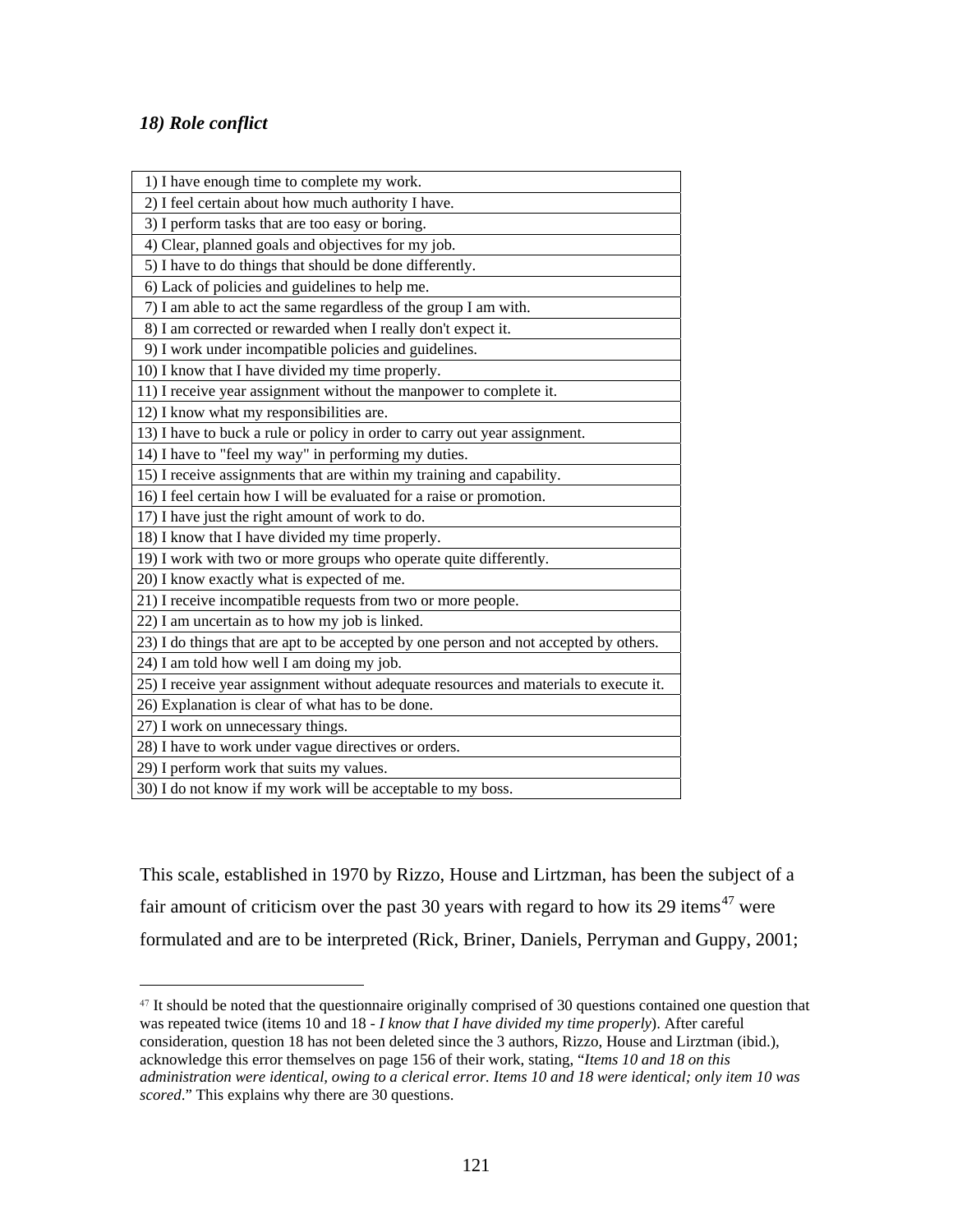Gonzalez-Roma and Lloret, 1998; Smith, Tisak and Shmieder, 1993; Kelloway and Barling, 1990; Tracy and Johnson, 1981). This criticism has led to the development of factorial models that are better suited to current needs in the business world. The scale is nonetheless relevant in our study since this area of endeavour does not deal with high technology but rather with the reproductibility of behaviours and attitudes in the field of social science – in other words, what people perceive and feel in relation to their jobs and their working conditions. The questionnaire offers respondents full latitude to state what they believe and perceive. The original 30 item scale was broken down into two subscales for our research, each with 15 questions as follows:

1) *Role conflict*: questions 1, 3, 5, 7, 9, 11, 13, 15, 17, 19, 21, 23, 25, 27 and 29;

2) *Role ambiguity*: questions 2, 4, 6, 8, 10, 12, 14, 16, 18, 20, 22, 24, 26, 28 and 30.

*Role conflict* occurs when people must deal with expectations from their immediate supervisors and colleagues that are incompatible or conflict with their own values, beliefs and objectives and with the relevance of the work they have been asked to do.

| <b>Descriptive statistics</b> |        |         |                |    |  |  |
|-------------------------------|--------|---------|----------------|----|--|--|
|                               | Gender | Mean    | Std. deviation | N  |  |  |
| Role conflict (3mos)          | Male   | 57.2000 | 5.68457        | 15 |  |  |
|                               | Female | 60.0435 | 4.90341        | 23 |  |  |
|                               | Total  | 58.9211 | 5.33921        | 38 |  |  |
| Role conflict (1yr)           | Male   | 63.0000 | 5.92814        | 15 |  |  |
|                               | Female | 62.5652 | 5.03466        | 23 |  |  |
|                               | Total  | 62.7368 | 5.33061        | 38 |  |  |

## **Role conflict**

The above table shows that the scores on role conflict were means 58.9 at 3 months and 62.7 at 1 year (scores of 30 or more were considered critical). Similar findings were obtained for the groups taken individually: 3 months ( $n = 70$ ) with 59.1; 6 months  $(n = 51)$  with 60.2; and 1 year  $(n = 47)$  with 62.1.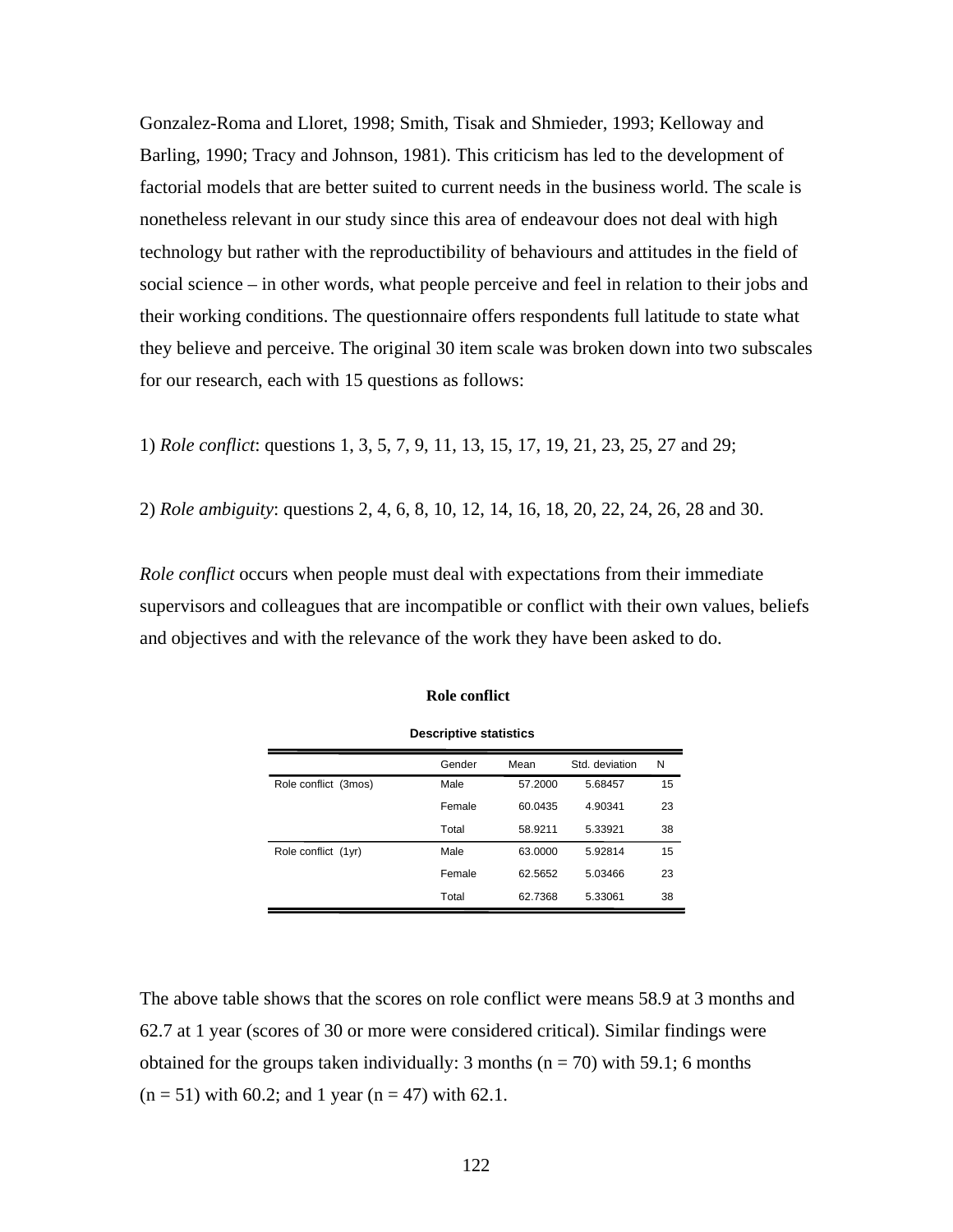The tests of within-subjects effects show a significant difference for time ( $p = .001$ , with role conflict increasing over time):

| Measure: MEASURE 1 |                    |                            |        |                |        |              |  |
|--------------------|--------------------|----------------------------|--------|----------------|--------|--------------|--|
| Source             |                    | Type III<br>sum of squares | dof    | Mean<br>square | F      | Significance |  |
| Time               | Sphericity assumed | 314.365                    | 1      | 314.365        | 18.986 | .000         |  |
|                    | Greenhouse-Geisser | 314.365                    | 1.000  | 314.365        | 18.986 | .000         |  |
|                    | Huynh-Feldt        | 314.365                    | 1.000  | 314.365        | 18.986 | .000         |  |
|                    | Lower bound        | 314.365                    | 1.000  | 314.365        | 18.986 | .000         |  |
| Time * Gender      | Sphericity assumed | 48.786                     | 1      | 48.786         | 2.946  | .095         |  |
|                    | Greenhouse-Geisser | 48.786                     | 1.000  | 48.786         | 2.946  | .095         |  |
|                    | Huynh-Feldt        | 48.786                     | 1.000  | 48.786         | 2.946  | .095         |  |
|                    | Lower bound        | 48.786                     | 1.000  | 48.786         | 2.946  | .095         |  |
| Error(time)        | Sphericity assumed | 596.070                    | 36     | 16.557         |        |              |  |
|                    | Greenhouse-Geisser | 596.070                    | 36.000 | 16.557         |        |              |  |
|                    | Huynh-Feldt        | 596.070                    | 36.000 | 16.557         |        |              |  |
|                    | Lower bound        | 596.070                    | 36.000 | 16.557         |        |              |  |

# **Tests of within-subjects effects**

The table showing the results of the tests of between-subjects effects indicates that gender did not have a significant effect:

### **Tests of between-subjects effects**

| Measure: MEASURE 1    |                            |     |                |          |              |  |  |
|-----------------------|----------------------------|-----|----------------|----------|--------------|--|--|
| Transformed variable: |                            |     |                |          |              |  |  |
| Source                | Type III<br>sum of squares | dof | Mean<br>square | F        | Significance |  |  |
| Constant              | 267629.495                 | 1   | 267629.495     | 6714.335 | .000         |  |  |
| Gender                | 26.337                     | 1   | 26.337         | .661     | .422         |  |  |
| Error                 | 1434.939                   | 36  | 39.859         |          |              |  |  |
|                       |                            |     |                |          |              |  |  |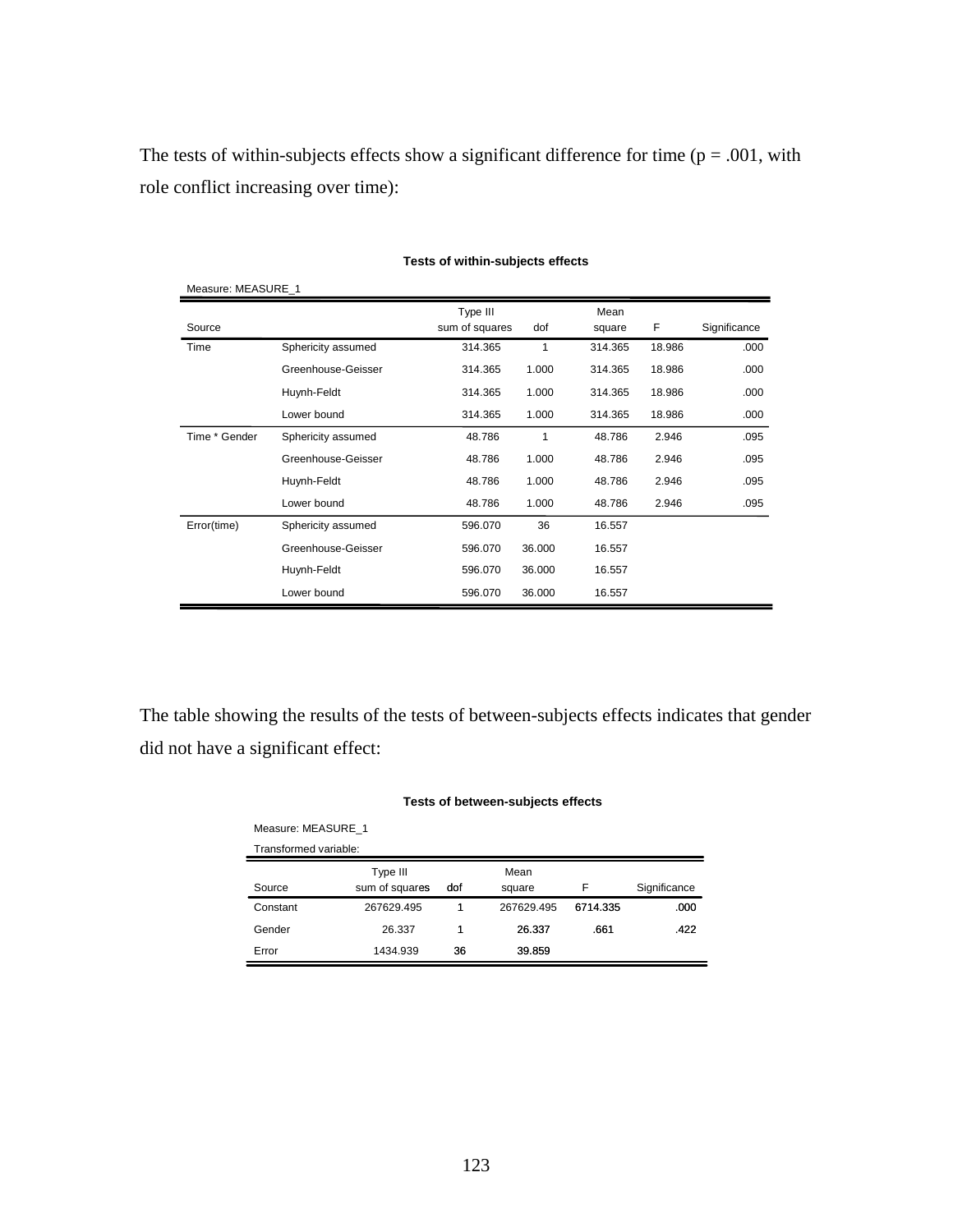For the 15 statements pertaining to *Role conflict*, the scores for the 2 measurement times show a critical level. With respect to the mean scores for both genders after the first 3 months and after 1 year at an institution, they were 57.2 and 63.0 respectively for the men and 60.0 and 62.6 for the women:

Profile diagram: **Role conflict** 



For both genders, perceptions of the work to be performed remained negative and intensified over time.

Second subscale: *role ambiguity*. The latter does not occur when a person's perceptions conflict with those of his or her co-workers, but rather is based on what the person feels and experiences in dealing with a work description considered uncertain, goals and expectations that should be clear but are not, inappropriate time management, insufficient knowledge/training for the assigned position, the consequences associated with the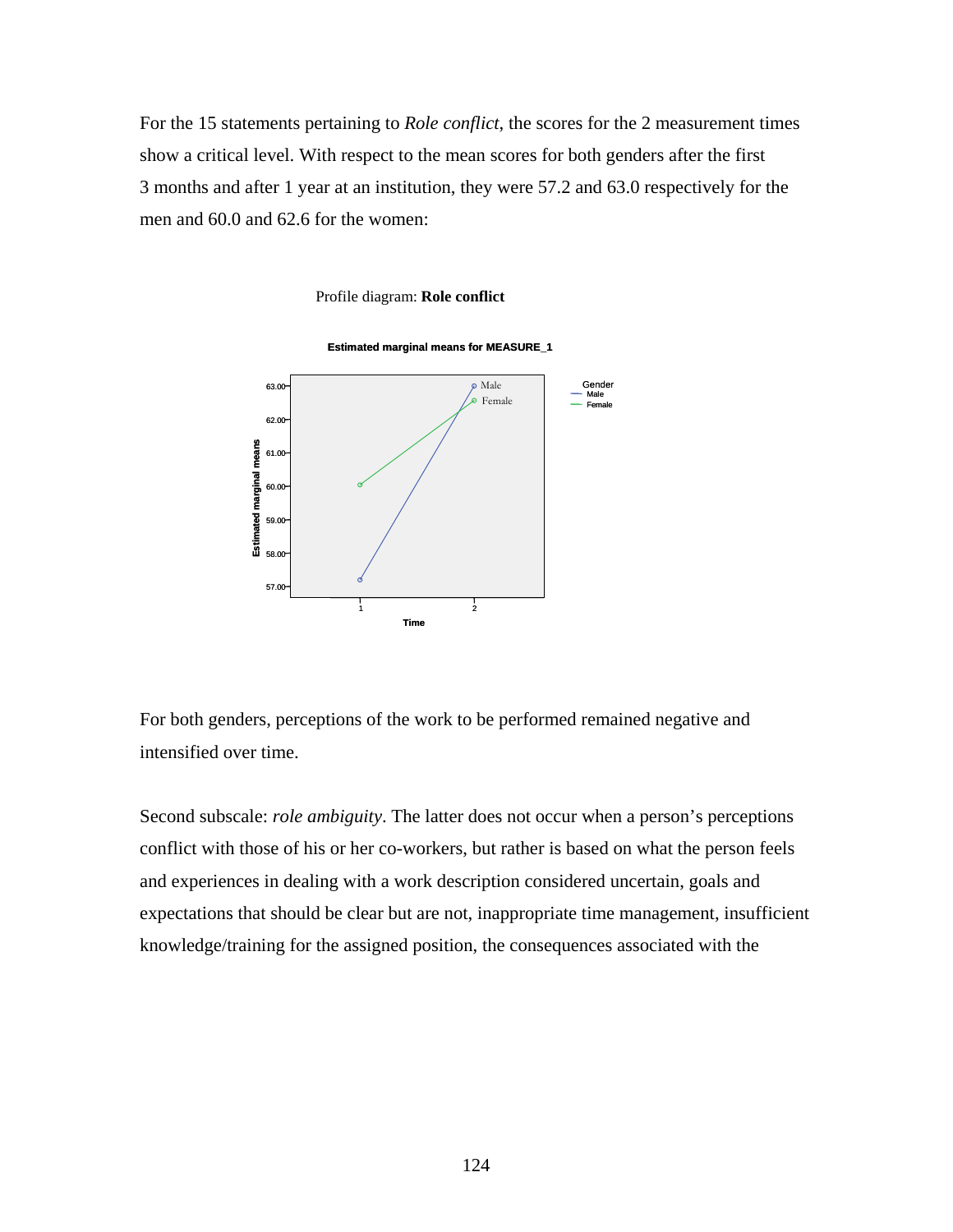performance of the duties, and not being empowered to perform the work (Hogan et al., 2006; Rizzo, House and Lirtzman, ibid.):

# **Role ambiguity**

### **Descriptive statistics**

|                       | Gender | Mean    | Std. deviation | N  |
|-----------------------|--------|---------|----------------|----|
| Role ambiguity (3mos) | Male   | 63.4000 | 7.36594        | 15 |
|                       | Female | 62.1304 | 7.29448        | 23 |
|                       | Total  | 62.6316 | 7.25006        | 38 |
| Role ambiguity (1yr)  | Male   | 62.9429 | 8.33532        | 15 |
|                       | Female | 62.7453 | 4.31827        | 23 |
|                       | Total  | 62.8233 | 6.11441        | 38 |

In the above table, the scores on the subscale for role ambiguity were means 62.6 at 3 months and 62.8 at 1 year (only scores of 30 or more were considered). Similar findings were obtained for the groups taken individually: 3 months ( $n = 70$ ) with 62.5; 6 months  $(n = 51)$  with 62.1; and 1 year  $(n = 47)$  with 62.8.

The table showing the results of the tests of within-subjects effects indicates that there was no interaction and that time did not have a significant effect:

| Measure: MEASURE 1 |                    |                            |        |                |      |              |
|--------------------|--------------------|----------------------------|--------|----------------|------|--------------|
| Source             |                    | Type III<br>sum of squares | dof    | Mean<br>square | F    | Significance |
| Time               | Sphericity assumed | .113                       | 1      | .113           | .003 | .958         |
|                    | Greenhouse-Geisser | .113                       | 1.000  | .113           | .003 | .958         |
|                    | Huynh-Feldt        | .113                       | 1.000  | .113           | .003 | .958         |
|                    | Lower bound        | .113                       | 1.000  | .113           | .003 | .958         |
| Time * Gender      | Sphericity assumed | 5.217                      | 1      | 5.217          | .130 | .721         |
|                    | Greenhouse-Geisser | 5.217                      | 1.000  | 5.217          | .130 | .721         |
|                    | Huynh-Feldt        | 5.217                      | 1.000  | 5.217          | .130 | .721         |
|                    | Lower bound        | 5.217                      | 1.000  | 5.217          | .130 | .721         |
| Error(time)        | Sphericity assumed | 1447.748                   | 36     | 40.215         |      |              |
|                    | Greenhouse-Geisser | 1447.748                   | 36.000 | 40.215         |      |              |
|                    | Huynh-Feldt        | 1447.748                   | 36.000 | 40.215         |      |              |
|                    | Lower bound        | 1447.748                   | 36.000 | 40.215         |      |              |

### **Tests of within-subjects effects**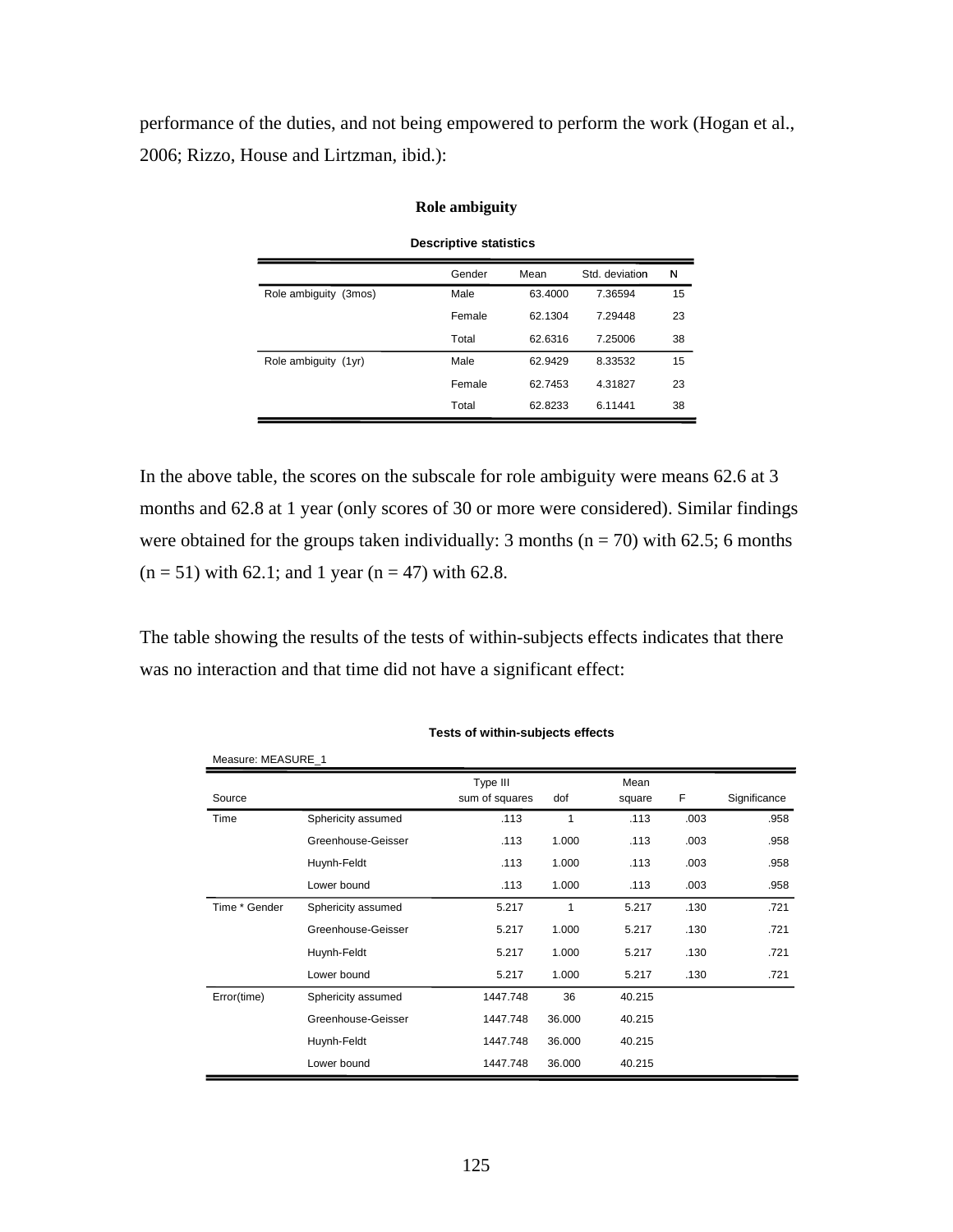The table showing the results of the tests of between-subjects effects indicates that gender also did not have a significant effect:

| Transformed variable: |                            |     |                |          |              |
|-----------------------|----------------------------|-----|----------------|----------|--------------|
| Source                | Type III<br>sum of squares | dof | Mean<br>square | F        | Significance |
|                       |                            |     |                |          |              |
| Constant              | 286489.824                 |     | 286489.824     | 5528.943 | .000         |
| Gender                | 9.770                      | 1   | 9.770          | .189     | .667         |
| Error                 | 1865.390                   | 36  | 51.816         |          |              |

Measure: MEASURE\_1

### Tests of between-subjects effects

The 15 statements associated with this *Role ambiguity* scale show mean scores that were even more critical for both measurement times than those for *Role conflict*. With respect to the mean scores for both genders after the first 3 months and after 1 year at an institution, they were 63.4 and 62.9 respectively for the men (a decrease that is not significant) and 62.1 and 62.7 for the women (an increase that is not significant over time):



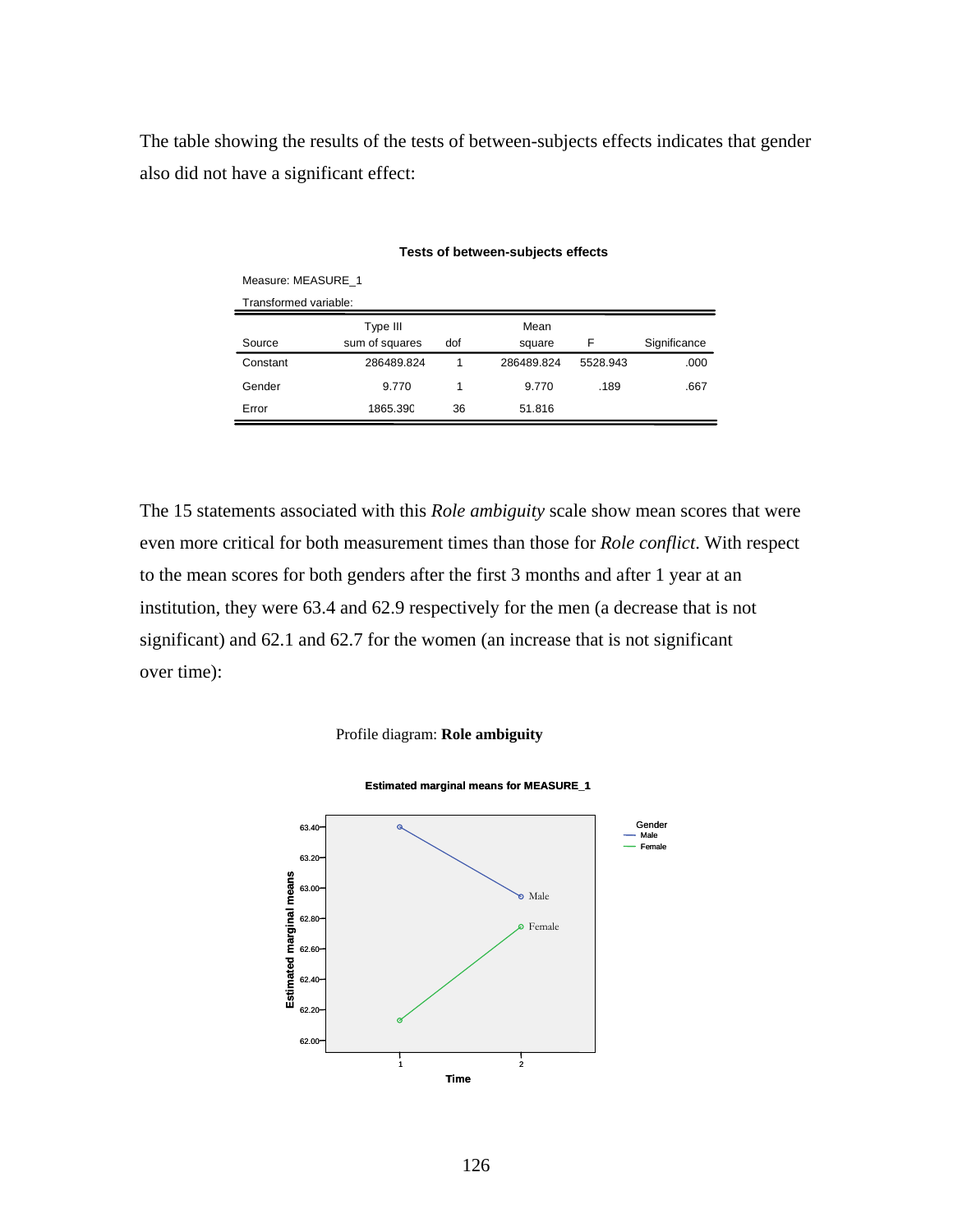Both genders tended to describe a lack of supervision and self-confidence and of knowledge of the work to be performed in a correctional facility. This is not dissimilar to the results for the four questionnaires pertaining to *Group environment*, *Social cohesiveness*, *Credibility*, and differences with respect to *expectations* and *perceptions* of training.

## *19) Supervisory support*

1) The people I work with often have the importance of their job stressed to them by their supervisors.

2) My supervisors often encourage the people I work with to think of better ways of getting the work done which may never have been thought of before.

3) My supervisors often encourage us to do the job in a way that we really would be proud of.

4) My supervisors often encourage the people I work with if they do their job well.

5) My supervisors often blame others when things go wrong, which is possible not fault of those blamed.

Supervisory support plays a key role in personal commitment to an organization. As has been shown by a number of studies (Braggins and Talbot, ibid; Lambert, 2004; Croft, 2003; Fox, Spector and Miles, ibid; Porporino and Simourd, ibid; Van Voorhis et al., ibid; Cullen et al., ibid.), such support is crucial in determining organizational commitment, role conflict, stress, credibility, group environment, social cohesiveness and the difference between expectations (theory) and perceptions (practice).

As show in table below, the mean scores for supervisory support among the correctional officers in our study were 24.4 at 3 months and 22.3 at 1 year, on a scoring scale ranging from 6 to 42. Similar findings were obtained for the groups taken individually: 3 months  $(n = 70)$  with 24.7; 6 months  $(n = 51)$  with 23.5; and 1 year  $(n = 47)$  with 22.7:

<sup>6)</sup> When my supervisors have a dispute with one of the fellow guards they usually try to handle it in a friendly way.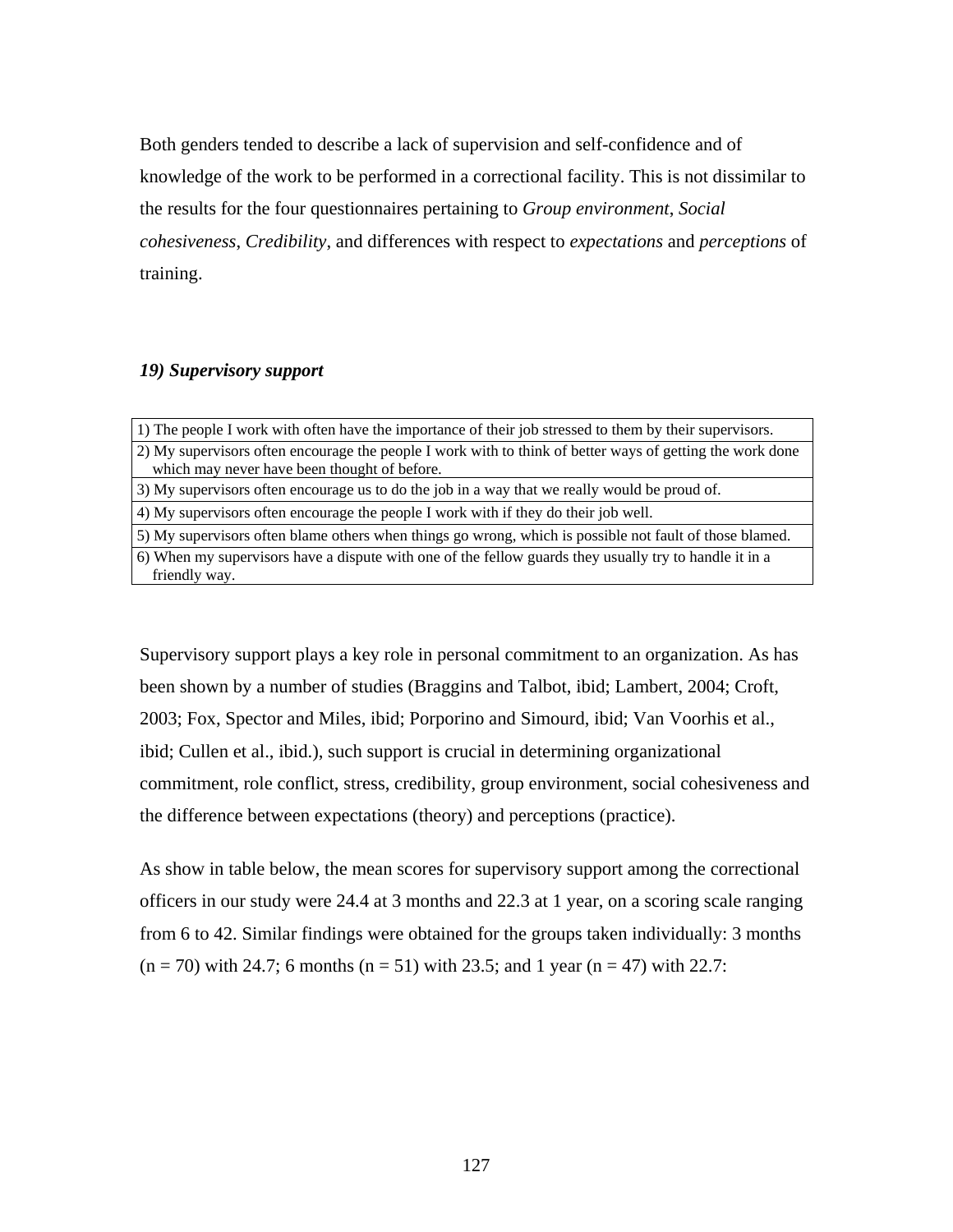|                     | Gender | Mean     | Std. deviation | N  |
|---------------------|--------|----------|----------------|----|
| Supervisory support | Male   | 24.9333  | 4.77294        | 15 |
| (3mos)              | Female | 24.0870  | 5.22157        | 23 |
|                     | Total  | 24 4 211 | 5.00071        | 38 |
| Supervisory support | Male   | 21.0000  | 6.55744        | 15 |
| (1yr)               | Female | 23.1739  | 3.37978        | 23 |
|                     | Total  | 22.3158  | 4.92158        | 38 |

**Descriptive statistics**

The tests of within-subjects effects show a slight difference over time ( $p = .05$ , with ratings of supervisory support decreasing over time). This could be described as a trend:

| Measure: MEASURE 1 |                    |                            |        |                |       |              |
|--------------------|--------------------|----------------------------|--------|----------------|-------|--------------|
| Source             |                    | Type III<br>sum of squares | dof    | Mean<br>square | F     | Significance |
| Time               | Sphericity assumed | 106.620                    | 1      | 106.620        | 4.296 | .045         |
|                    | Greenhouse-Geisser | 106.620                    | 1.000  | 106.620        | 4.296 | .045         |
|                    | Huynh-Feldt        | 106.620                    | 1.000  | 106.620        | 4.296 | .045         |
|                    | Lower bound        | 106.620                    | 1.000  | 106.620        | 4.296 | .045         |
| Time * Gender      | Sphericity assumed | 41.410                     | 1      | 41.410         | 1.669 | .205         |
|                    | Greenhouse-Geisser | 41.410                     | 1.000  | 41.410         | 1.669 | .205         |
|                    | Huynh-Feldt        | 41.410                     | 1.000  | 41.410         | 1.669 | .205         |
|                    | Lower bound        | 41.410                     | 1.000  | 41.410         | 1.669 | .205         |
| Error(time)        | Sphericity assumed | 893.380                    | 36     | 24.816         |       |              |
|                    | Greenhouse-Geisser | 893.380                    | 36.000 | 24.816         |       |              |
|                    | Huynh-Feldt        | 893.380                    | 36.000 | 24.816         |       |              |
|                    | Lower bound        | 893.380                    | 36.000 | 24.816         |       |              |

# **Tests of within-subjects effects**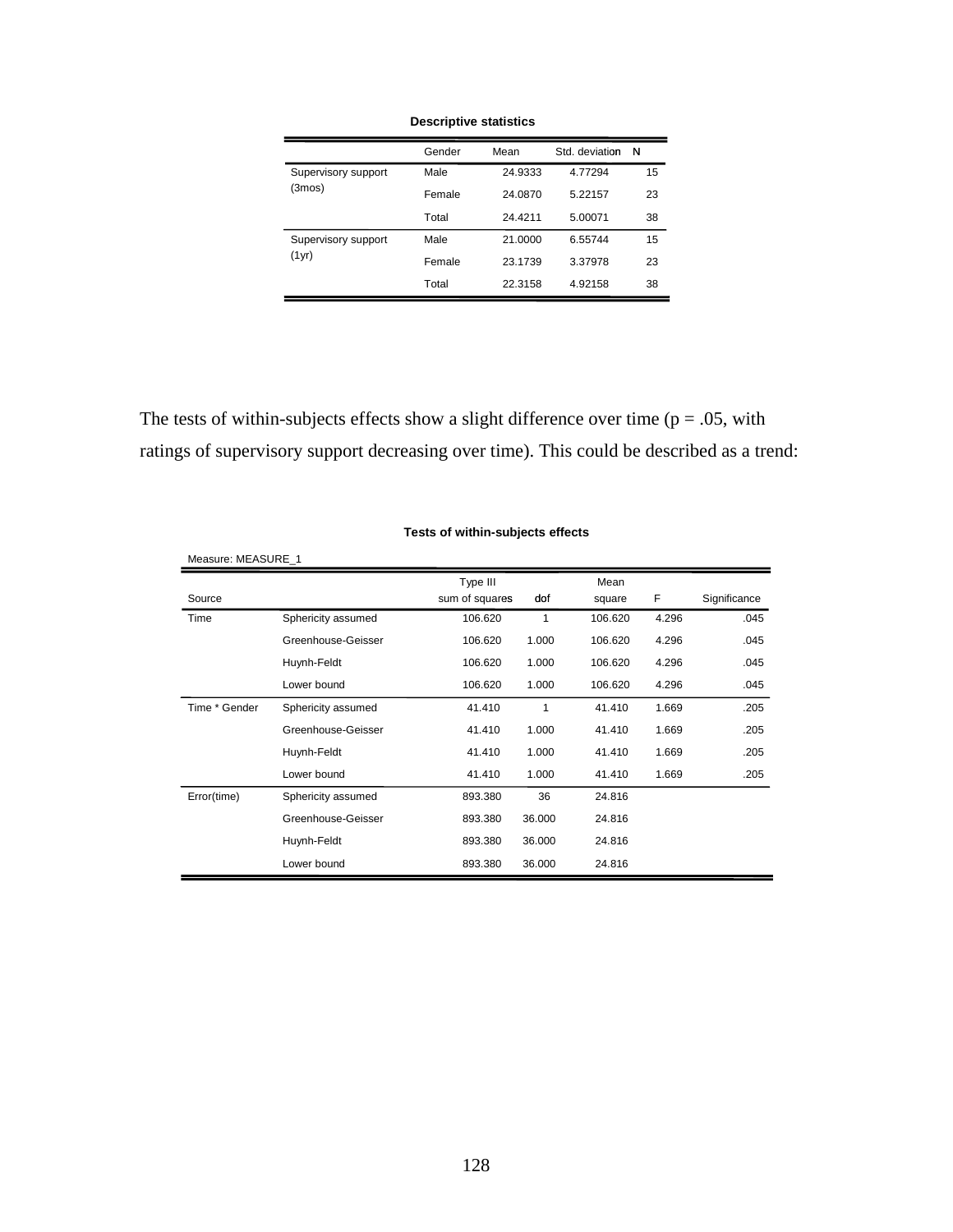The table showing the results of the tests of between-subjects effects indicates that gender did not have a significant effect:

| Transformed variable: |                |     |           |          |              |
|-----------------------|----------------|-----|-----------|----------|--------------|
|                       | Type III       |     | Mean      |          |              |
| Source                | sum of squares | dof | square    | F        | Significance |
| Constant              | 39426.053      |     | 39426.053 | 1615.299 | .000         |
| Gender                | 8.000          |     | 8.000     | .328     | .571         |
| Error                 | 878.684        | 36  | 24.408    |          |              |

Measure: MEASURE\_1

#### **Tests of between-subjets effects**

For the six statements pertaining to *Supervisory support*, the scores for the two measurement times remained just above average (6 to 42 scoring scale). With respect to the mean scores for both genders after the first 3 months and after 1 year at an institution, they were 24.9 and 21.0 respectively for the men and 24.1 and 23.2 for the women:

Profile diagram: **Supervisory support** 

**Estimated marginal means for MEASURE\_1**



Aside from a downward trend over time, the results for this scale point to a lack of supervisory support, with new arrivals at an institution feeling largely that they have been left to their own devices. There was almost no transition period between the training and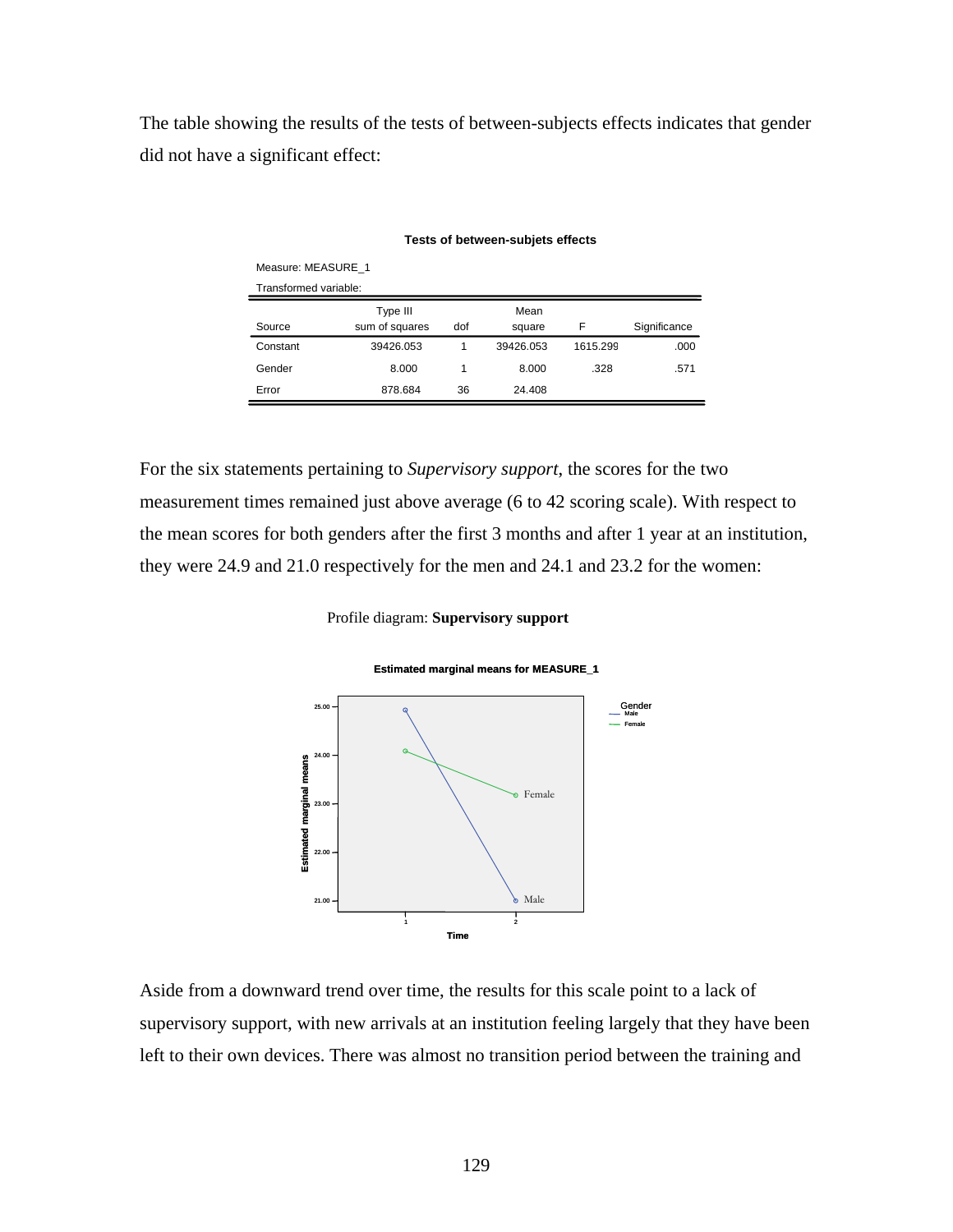their entry into a world that is unlike any other (7 of the 38 participants went directly to a maximum-security institution).

These findings overall cast a negative light on the instructors and the training period but also on correctional supervisors in terms of guidance and supervision.

# *20) Job stress*

| 1) I have felt fidgety or nervous as a result of my job.                         |
|----------------------------------------------------------------------------------|
| 2) My job gets to me more than it should.                                        |
| 3) I spend too much time at work; I can't see the forest for the trees.          |
| 4) There are a lot of times when my job drives me right up the wall.             |
| 5) Working here leaves little time for other activities.                         |
| 6) Sometimes when I think about my job I get a tight feeling in my chest.        |
| 7) I frequently get the feeling I am married to the Detention Centre.            |
| 8) I have too much work and too little time to do it in.                         |
| 9) I feel guilty when I take time off from my job.                               |
| 10) I sometimes dread the phone calls at home because they might be job related. |
| 11) I feel like I never have a day off.                                          |
| 12) Too many people at my level get burned out by job demands.                   |

Although not specifically related to the field of corrections and to the anticipation of danger already highlighted in the list of disadvantages of the job, this questionnaire on job stress ties in with the one on role conflict. It involves two subscales worth a total of 84 points:

- 1) The anxiety or anguish the person feels in relation to the position (questions 1, 2, 4, 6, 9), with scores of 7 to 35 points; and
- 2) The pressure the person feels with respect to the lack of time to perform his or her work (questions 3, 5, 7, 8, 10, 11, 12), with scores of 7 to 49 points.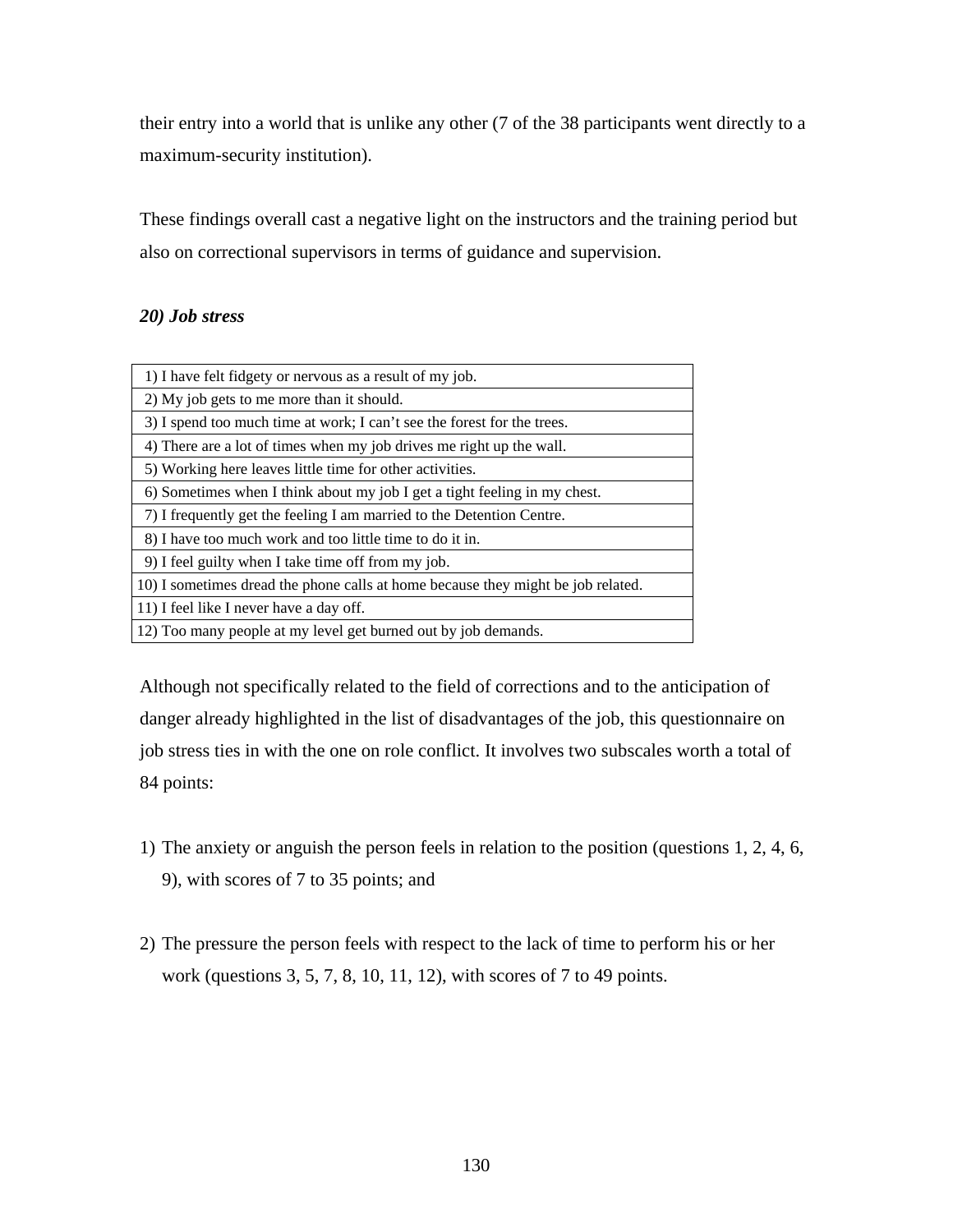Before proceeding to the two subscales, let us take a look at the following general linear model for scores on the job stress scale as while. In the table below we see the mean scores on the job stress scale were 35.8 at 3 months and 41.3 at 1 year, of a possible 84 points):

|                   | Gender | Mean    | Std. deviation | N  |
|-------------------|--------|---------|----------------|----|
| Job stress (3mos) | Male   | 32.2667 | 6.65976        | 15 |
|                   | Female | 38.1739 | 7.90657        | 23 |
|                   | Total  | 35.8421 | 7.90664        | 38 |
| Job stress (1yr)  | Male   | 39,2000 | 8.58737        | 15 |
|                   | Female | 42.6522 | 9.46097        | 23 |
|                   | Total  | 41.2895 | 9.16783        | 38 |

**Descriptive statistics**

The table of within-subjects effects shows that time had a significant effect ( $p = .001$ , with job stress increasing significantly over time):

| Measure: MEASURE 1 |                    |                            |        |                |        |              |  |
|--------------------|--------------------|----------------------------|--------|----------------|--------|--------------|--|
| Source             |                    | Type III<br>sum of squares | dof    | Mean<br>square | F      | Significance |  |
| Time               | Sphericity assumed | 591.151                    | 1      | 591.151        | 16.570 | .000         |  |
|                    | Greenhouse-Geisser | 591.151                    | 1.000  | 591.151        | 16.570 | .000         |  |
|                    | Huynh-Feldt        | 591.151                    | 1.000  | 591.151        | 16.570 | .000         |  |
|                    | Lower bound        | 591.151                    | 1.000  | 591.151        | 16.570 | .000         |  |
| Time * Gender      | Sphericity assumed | 27.361                     | 1      | 27.361         | .767   | .387         |  |
|                    | Greenhouse-Geisser | 27.361                     | 1.000  | 27.361         | .767   | .387         |  |
|                    | Huynh-Feldt        | 27.361                     | 1.000  | 27.361         | .767   | .387         |  |
|                    | Lower bound        | 27.361                     | 1.000  | 27.361         | .767   | .387         |  |
| Error(time)        | Sphericity assumed | 1284.336                   | 36     | 35.676         |        |              |  |
|                    | Greenhouse-Geisser | 1284.336                   | 36.000 | 35.676         |        |              |  |
|                    | Huynh-Feldt        | 1284.336                   | 36.000 | 35.676         |        |              |  |
|                    | Lower bound        | 1284.336                   | 36.000 | 35.676         |        |              |  |

## **Tests of within-subjects effects**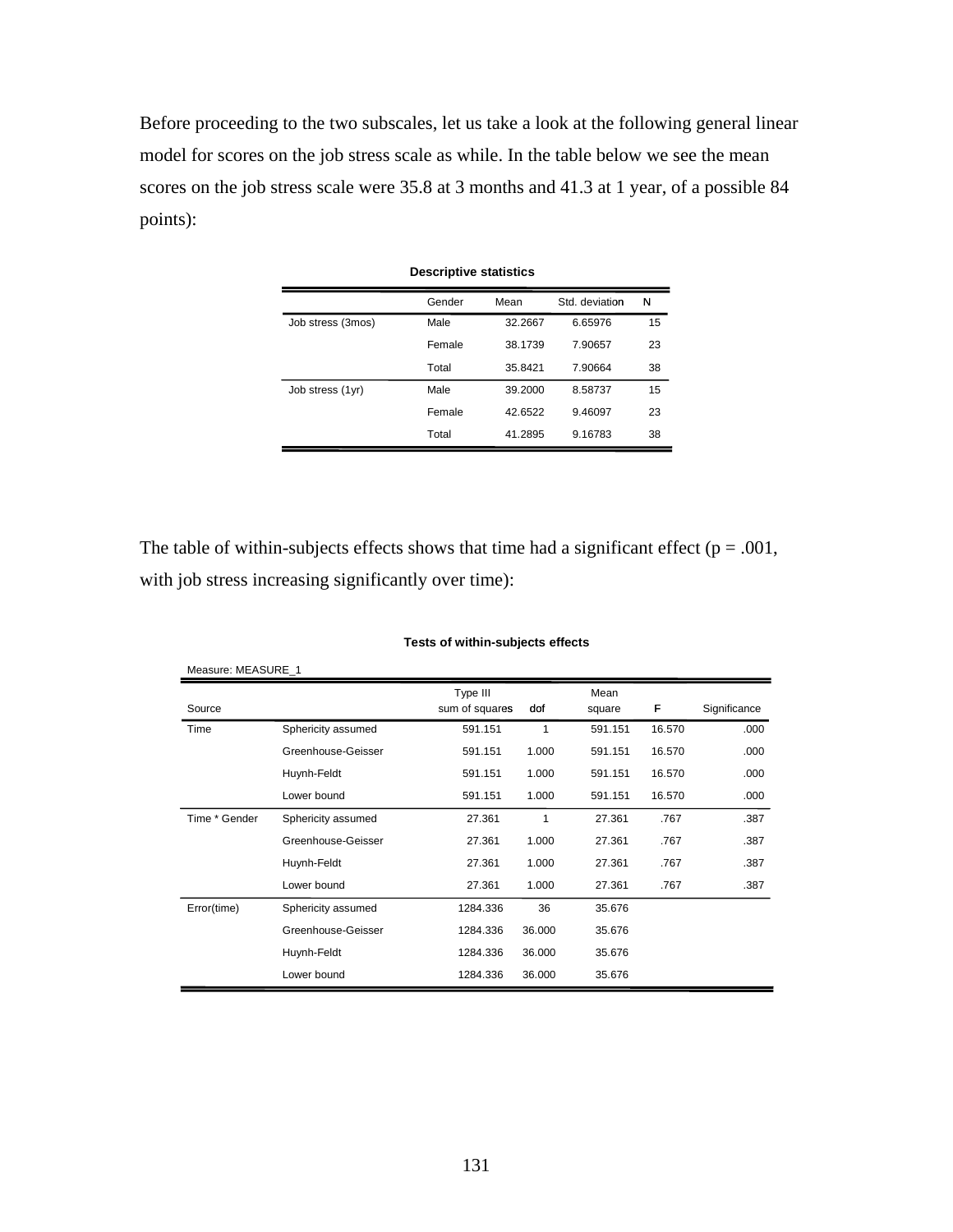The table below shows that gender did not have a significant effect ( $p = .0057$ ):

| Measure: MEASURE 1    |                |     |            |          |              |  |  |
|-----------------------|----------------|-----|------------|----------|--------------|--|--|
| Transformed variable: |                |     |            |          |              |  |  |
|                       | Type III       |     | Mean       |          |              |  |  |
| Source                | sum of squares | dof | square     | F        | Significance |  |  |
| Constant              | 105284.389     |     | 105284.389 | 1020.659 | <b>UUU</b>   |  |  |
| Gender                | 397.652        | 1   | 397.652    | 3.855    | .057         |  |  |
| Error                 | 3713.519       | 36  | 103.153    |          |              |  |  |

Tests of between-subjects effects

For the 12 statements pertaining to the two subscales for *Job stress*, the scores for the two measurement times remained higher than average. With respect to the mean scores for both genders after the first 3 months and after 1 year at an institution, they were 32.3 and 39.2 respectively for the men and 38.2 and 42.7 for the women. Time had a significant effect but gender did not. Stress-related feelings of anxiety and time pressure in relation to doing what needs to be done every day increased over time:

## Profile diagram: **Stress**



Let us look now at the results for both *subscales* at 3 months and 1 year. The table below presents the results for subscale on *Stress-related feelings of anxiety*. The mean scores on this subscale were 15.7 at 3 months and 17.4 at 1 year (7 to 35 scoring scale). Similar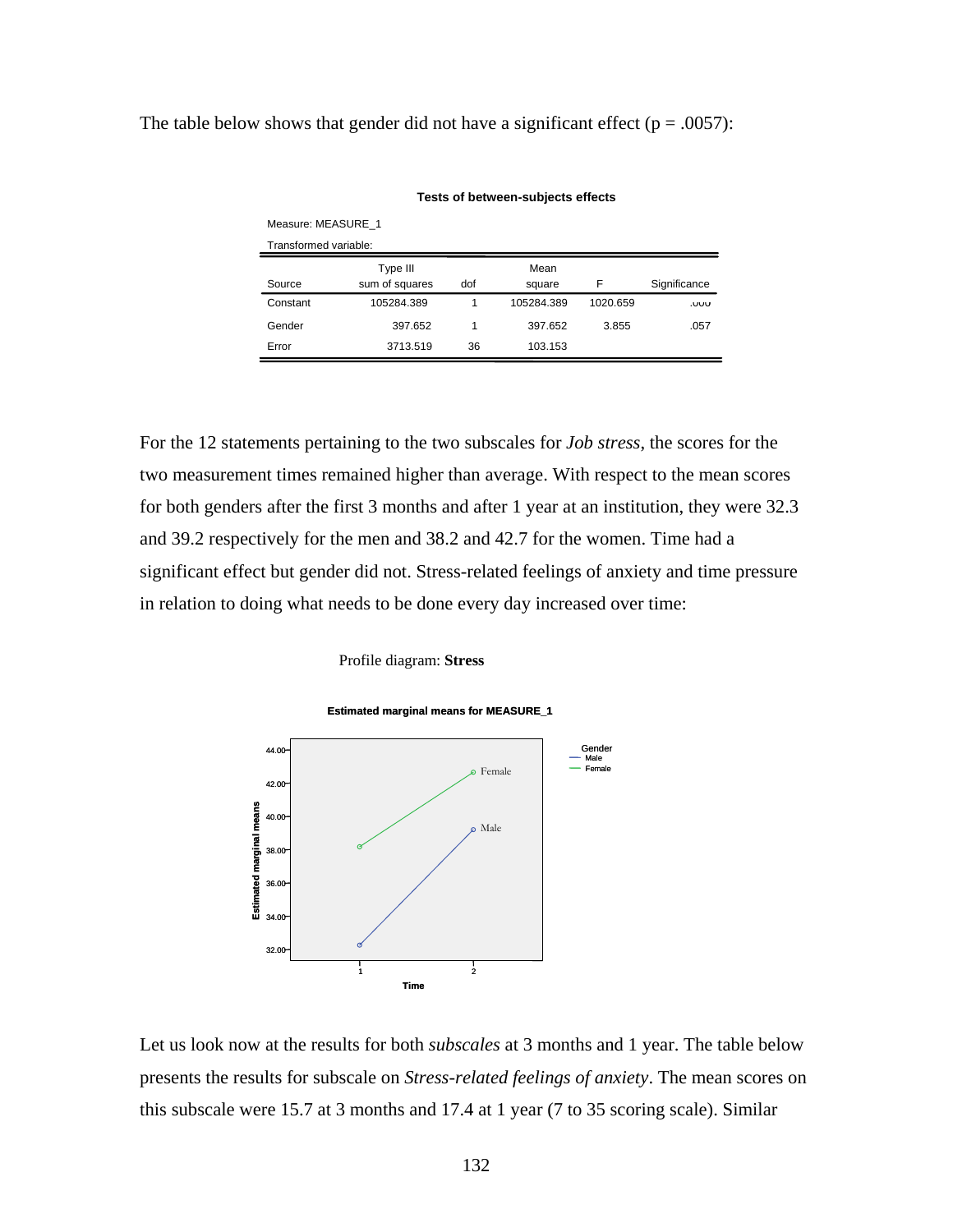findings were obtained for the groups taken individually: 3 months ( $n = 70$ ) with 15.2; 6 months ( $n = 51$ ) with 15.8; and 1 year ( $n = 47$ ) with 16.8:

| <b>Descriptive statistics</b> |        |         |                |    |  |  |
|-------------------------------|--------|---------|----------------|----|--|--|
|                               | Gender | Mean    | Std. deviation | N  |  |  |
| Job stress (3mos): anxiety    | Male   | 14.3333 | 3.75436        | 15 |  |  |
|                               | Female | 16.5652 | 4.20850        | 23 |  |  |
|                               | Total  | 15.6842 | 4.13361        | 38 |  |  |
| Job stress (1yr): anxiety     | Male   | 16.4000 | 4.73286        | 15 |  |  |
|                               | Female | 18.1304 | 5.09281        | 23 |  |  |
|                               | Total  | 17.4474 | 4.96309        | 38 |  |  |

## **Stress-related feelings of anxiety**

The tests of within-subjects effects show that time had a significant effect ( $p = 0.011$ , with stress-related feelings of anxiety increasing over time):

| Measure: MEASURE 1 |                    |                            |        |                |       |              |
|--------------------|--------------------|----------------------------|--------|----------------|-------|--------------|
| Source             |                    | Type III<br>sum of squares | dof    | Mean<br>square | F     | Significance |
| Time               | Sphericity assumed | 59.878                     | 1      | 59.878         | 7.178 | .011         |
|                    | Greenhouse-Geisser | 59.878                     | 1.000  | 59.878         | 7.178 | .011         |
|                    | Huynh-Feldt        | 59.878                     | 1.000  | 59.878         | 7.178 | .011         |
|                    | Lower bound        | 59.878                     | 1.000  | 59.878         | 7.178 | .011         |
| Time * Gender      | Sphericity assumed | 1.141                      | 1      | 1.141          | .137  | .714         |
|                    | Greenhouse-Geisser | 1.141                      | 1.000  | 1.141          | .137  | .714         |
|                    | Huynh-Feldt        | 1.141                      | 1.000  | 1.141          | .137  | .714         |
|                    | Lower bound        | 1.141                      | 1.000  | 1.141          | .137  | .714         |
| Error(time)        | Sphericity assumed | 300.293                    | 36     | 8.341          |       |              |
|                    | Greenhouse-Geisser | 300.293                    | 36.000 | 8.341          |       |              |
|                    | Huynh-Feldt        | 300.293                    | 36.000 | 8.341          |       |              |
|                    | Lower bound        | 300.293                    | 36.000 | 8.341          |       |              |

## **Tests of within-subjects effects**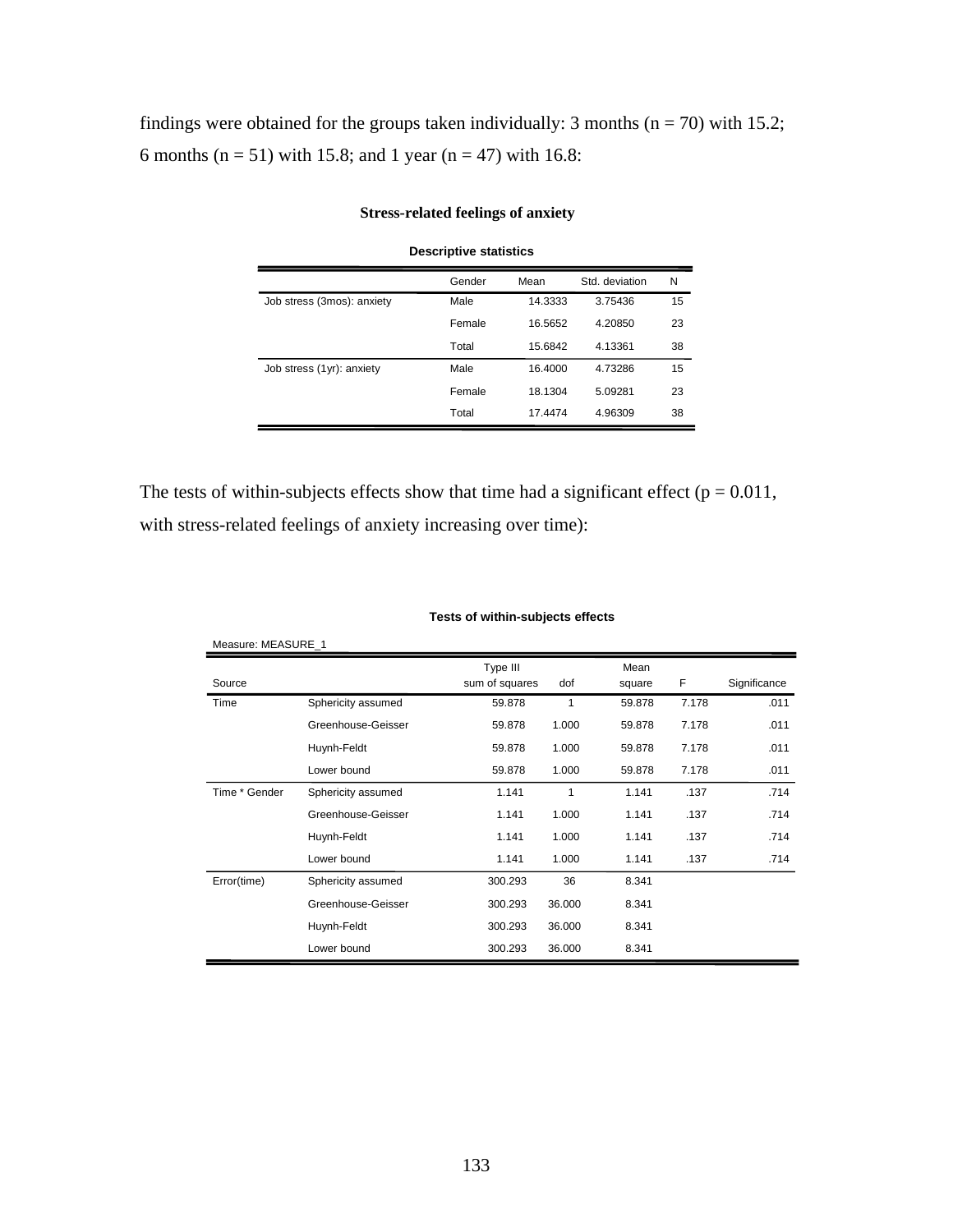The table showing the results of the tests of between-subjects effects indicates that gender did not have a significant effect:

| Measure: MEASURE 1    |                |     |           |         |              |  |  |
|-----------------------|----------------|-----|-----------|---------|--------------|--|--|
| Transformed variable: |                |     |           |         |              |  |  |
|                       | Type III       |     | Mean      |         |              |  |  |
| Source                | sum of squares | dof | square    | F       | Significance |  |  |
| Constant              | 19433.270      |     | 19433.270 | 597.486 | .000         |  |  |
| Gender                | 71.270         |     | 71.270    | 2.191   | .147         |  |  |
| Error                 | 1170.901       | 36  | 32.525    |         |              |  |  |

#### Tests of between-subjects effects

For the first subscale, that pertaining to *Stress-related feelings of anxiety*, the mean scores for both measurement times remain relative (according to the scoring scale), the profile diagram indicating an increase in scores over time in relation to actual experience in the field. The mean scores for both genders on stress-related feelings of anxiety after the first 3 months and after 1 year at an institution were 14.3 and 16.5 respectively for the men and 16.5 and 18.1 for the women:





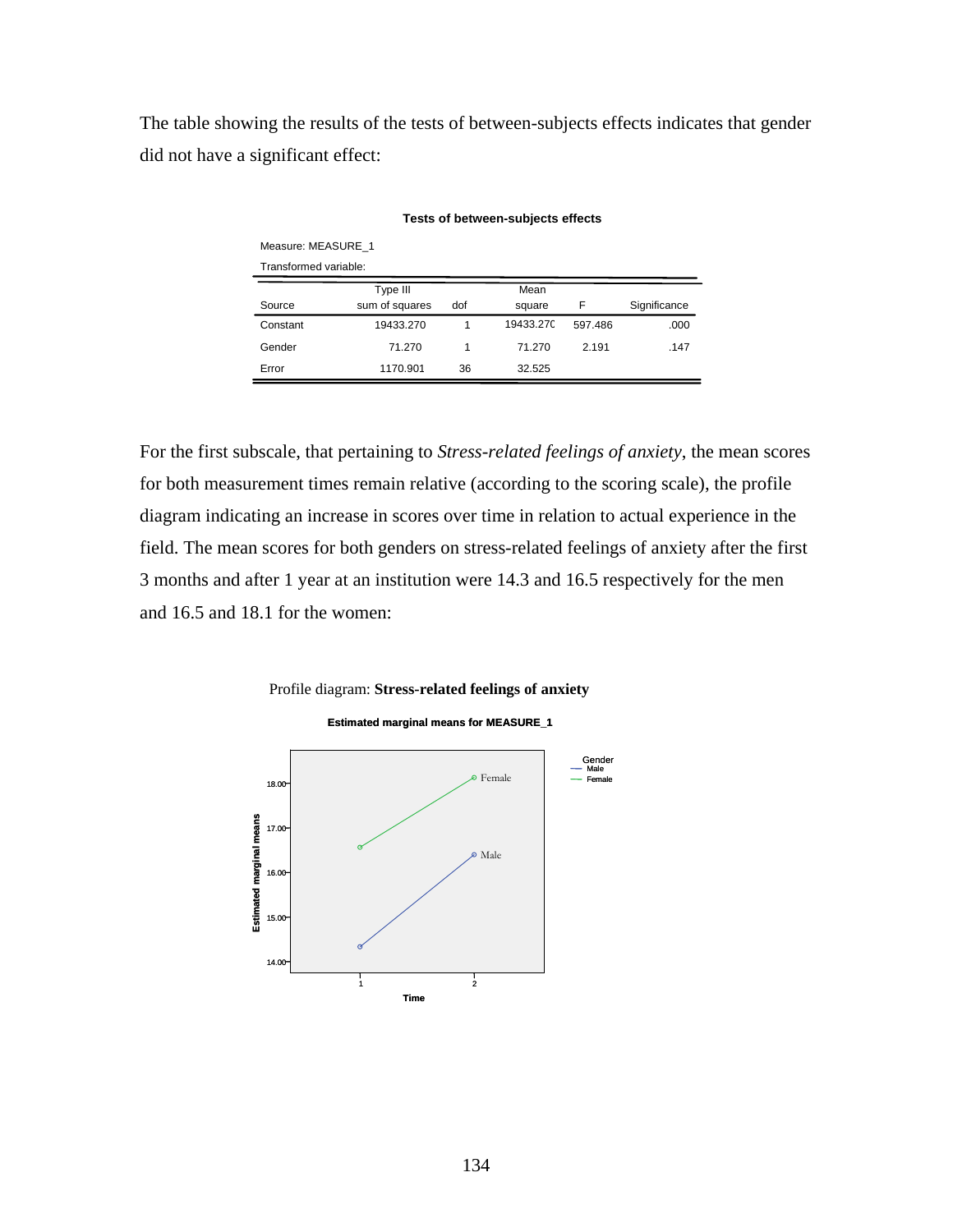The second subscale looked at *Stress under substantial time pressure*. The scoring scale ranged from 7 to a possible maximum of 49. The mean scores on this subscale were 20.2 at 3 months and 23.8 at 1 year. Similar findings were obtained for the groups taken individually: 3 months ( $n = 70$ ) with 19.8; 6 months ( $n = 51$ ) with 20.1; and 1 year  $(n = 47)$  with 23.0:

| <b>Descriptive statistics</b> |        |         |                |    |  |  |
|-------------------------------|--------|---------|----------------|----|--|--|
|                               | Gender | Mean    | Std. deviation | N  |  |  |
| Job stress (3mos):            | Male   | 17.9333 | 4.33370        | 15 |  |  |
| time pressure                 | Female | 21.6087 | 4.61952        | 23 |  |  |
|                               | Total  | 20.1579 | 4.80724        | 38 |  |  |
| Job stress (1yr):             | Male   | 22,8000 | 5.22631        | 15 |  |  |
| time pressure                 | Female | 24.5217 | 5.50099        | 23 |  |  |
|                               | Total  | 23.8421 | 5.39031        | 38 |  |  |

**Stress under substantial time pressure** 

The tests of within-subjects effects show that time had a significant effect ( $p = .001$ , with feelings of time pressure increasing over time):

| Measure: MEASURE 1 |                    |                            |        |         |        |              |
|--------------------|--------------------|----------------------------|--------|---------|--------|--------------|
| Source             |                    | Type III<br>sum of squares | dof    | Mean    | F      | Significance |
|                    |                    |                            |        | square  |        |              |
| Time               | Sphericity assumed | 274.747                    | 1      | 274.747 | 14.702 | .000         |
|                    | Greenhouse-Geisser | 274.747                    | 1.000  | 274.747 | 14.702 | .000         |
|                    | Huynh-Feldt        | 274.747                    | 1.000  | 274.747 | 14.702 | .000         |
|                    | Lower bound        | 274.747                    | 1.000  | 274.747 | 14.702 | .000         |
| Time * Gender      | Sphericity assumed | 17.326                     | 1      | 17.326  | .927   | .342         |
|                    | Greenhouse-Geisser | 17.326                     | 1.000  | 17.326  | .927   | .342         |
|                    | Huynh-Feldt        | 17.326                     | 1.000  | 17.326  | .927   | .342         |
|                    | Lower bound        | 17.326                     | 1.000  | 17.326  | .927   | .342         |
| Error(time)        | Sphericity assumed | 672.780                    | 36     | 18.688  |        |              |
|                    | Greenhouse-Geisser | 672.780                    | 36.000 | 18.688  |        |              |
|                    | Huynh-Feldt        | 672.780                    | 36.000 | 18.688  |        |              |
|                    | Lower bound        | 672.780                    | 36.000 | 18.688  |        |              |

### **Tests of within-subjects effects**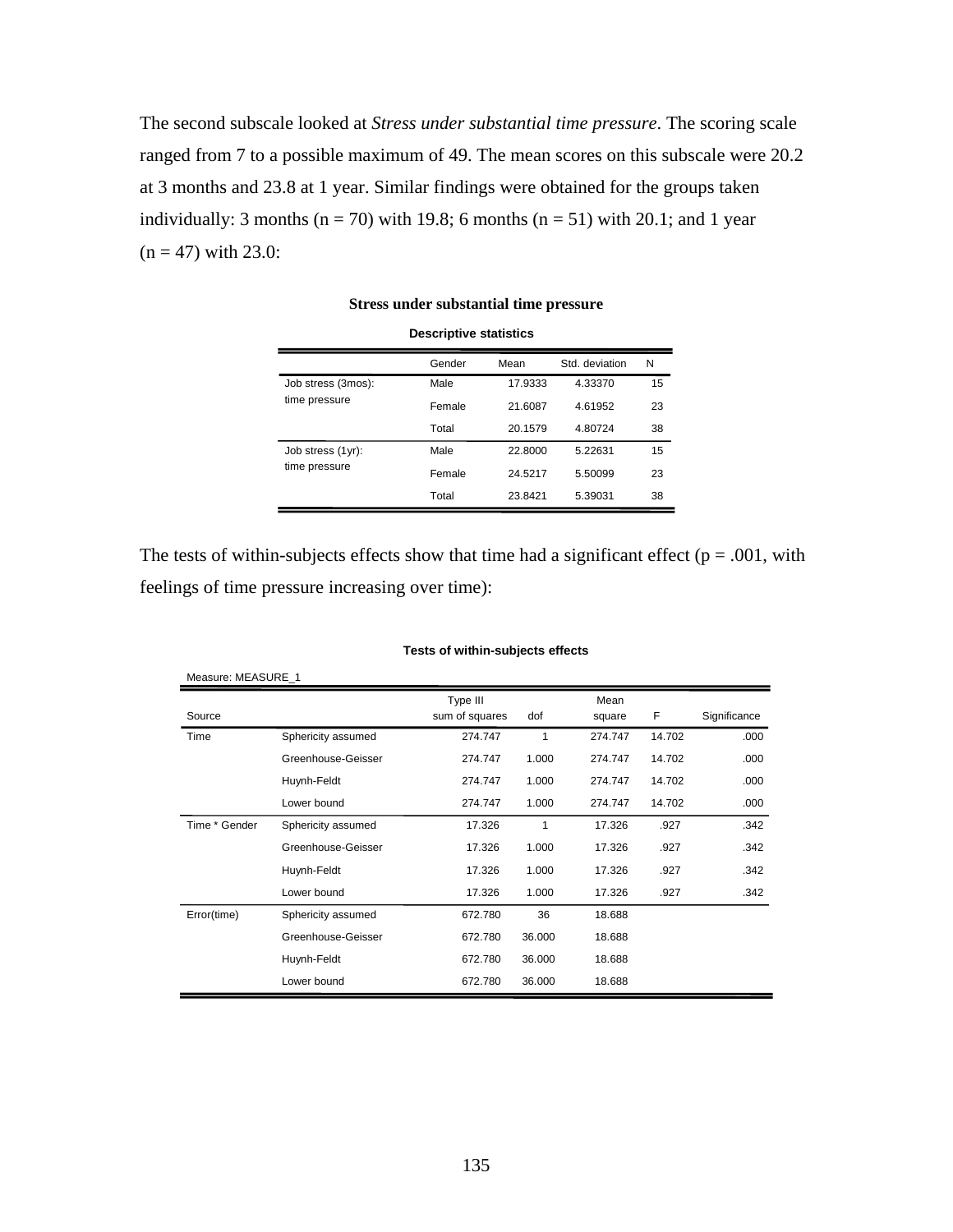Aside from somewhat of a trend in scores, the table showing the results of the tests of between-subjects effects indicates that gender did not have a significant effect:

Measure: MEASURE\_1

| Transformed variable: |                |     |           |          |              |  |  |
|-----------------------|----------------|-----|-----------|----------|--------------|--|--|
|                       | Type III       |     | Mean      |          |              |  |  |
| Source                | sum of squares | dof | square    | F        | Significance |  |  |
| Constant              | 34251.755      | 1   | 34251.755 | 1113.103 | .000         |  |  |
| Gender                | 132.229        | 1   | 132.229   | 4.297    | .045         |  |  |
| Error                 | 1107.771       | 36  | 30.771    |          |              |  |  |

Tests of between-subjects effects

For this second subscale pertaining to *Stress under substantial time pressure*, the mean scores for both measurement times also remained relative in relation to the scoring scale. With respect to the change between the mean scores for both genders after the first 3 months and after 1 year at an institution (which constitutes a trend), the scores were 17.9 and 22.8 respectively for the men and 21.6 and 24.5 for the women. The profile diagram in this case also shows that stress arising from insufficient time to perform the work that needs to be done was significant, with the gap between needs and perceptions increasing during the period between the 3-month and 1-year points:



Profile diagram: **Stress under substantial time pressure** 

**Estimated marginal means for MEASURE\_1**

The question remains: what will the situation be like in 5 or 10 years?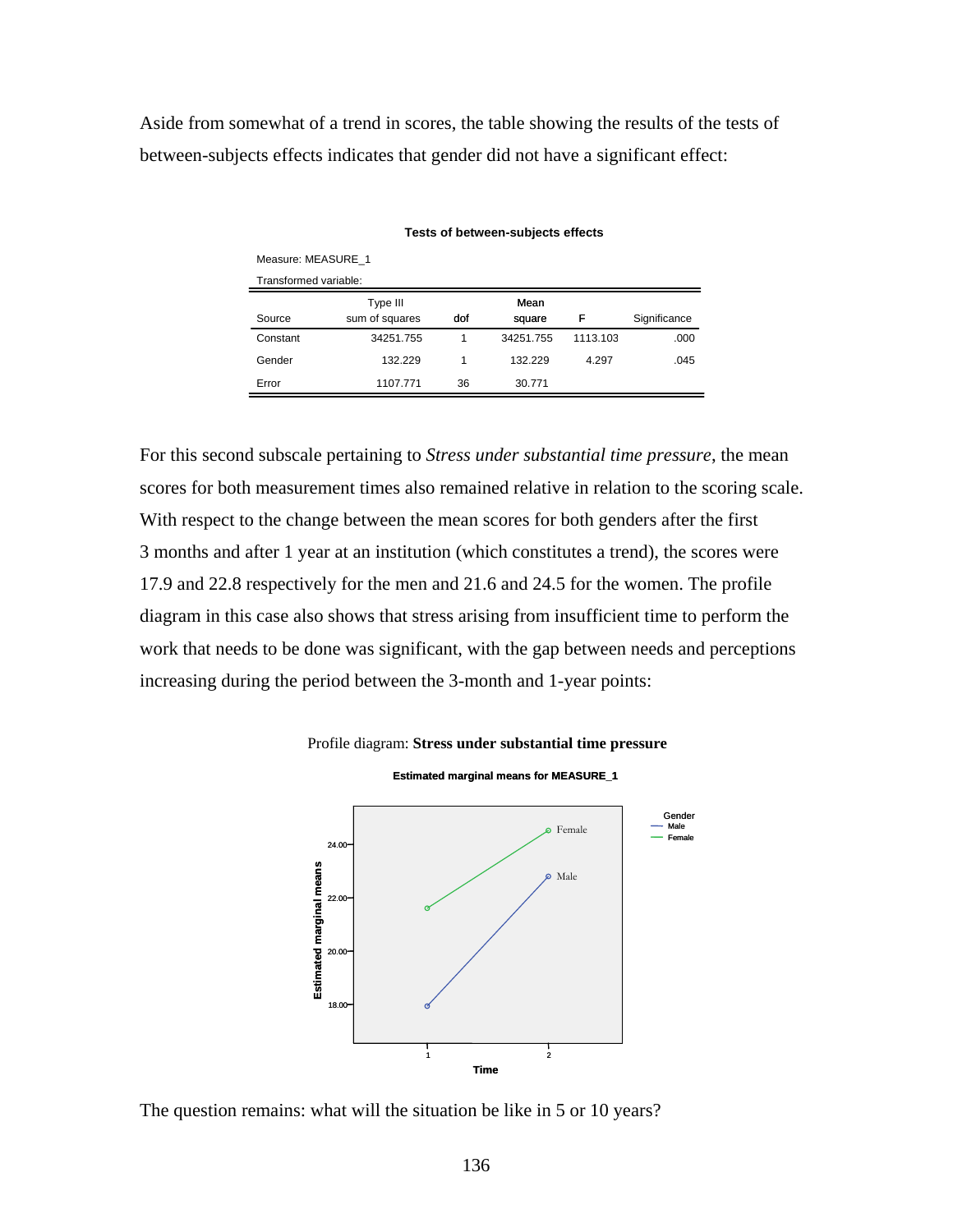## *21) Job satisfaction*

| 1) The physical work conditions.                                                          |
|-------------------------------------------------------------------------------------------|
| 2) The freedom to choose your own method of working.                                      |
| 3) Your co-workers.                                                                       |
| 4) Your immediate boss.                                                                   |
| 5) Your rate of pay.                                                                      |
| 6) The amount of respect you are given.                                                   |
| 7) Your rate of pay.                                                                      |
| 8) Your opportunity to use your abilities.                                                |
| 9) Industrial relations between management and workers in your firm.                      |
| 10) Your chance of promotion.                                                             |
| 11) The way your firm/business is managed.                                                |
| 12) The attention paid to suggestions you make.                                           |
| 13) Your hours of work.                                                                   |
| 14) The amount of variety in your job.                                                    |
| 15) Your job security.                                                                    |
| 16) Now, taking everything into consideration, how do you feel about your job as a whole? |

The theme of job satisfaction encompasses various facets of the work to be performed and its potential impact on daily life. People who are very satisfied with their work can still have problems with their supervisors; they may like their immediate work environment while at the same time criticize the lack of support from those in authority (Fisher, 2000; Hopkins, 1983); they may or may not have a higher level of education and appreciate the extrinsic factors associated with their employment. They find their jobs adequate but nothing more (Rogers, 1991).

Inadequate recognition and the lack of support, guidance and autonomy experienced by correctional officers are reported for most of the themes for this study, and are also found in the literature (Brown, 1999; Stohr, Lovrich and Wilson, 1994; Hepburn, 1987; Matteson and Ivancevich, 1987). However, this need for social and public recognition arises through a matrix that is difficult to avoid: incarceration. Alongside this, the past 25 years have witnessed the emergence of professionals in the field of clinical assessment, reintegration programs, the rule of law (1984) and the Mission of the Correctional Service of Canada, which came into effect in 1988 (Correctional Service of Canada, 2003).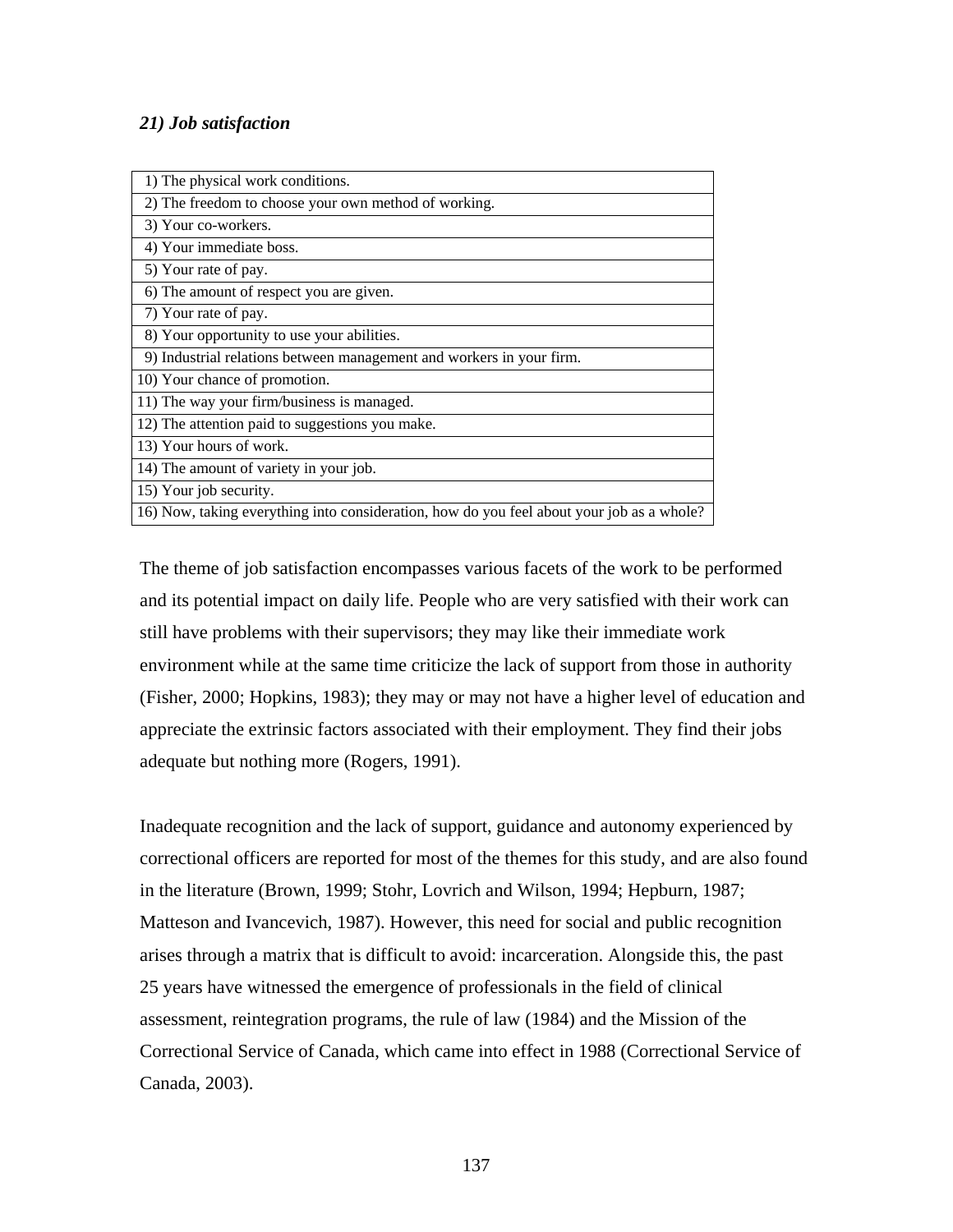To take the example of psychologists working in corrections, despite high levels of autonomy, accountability and responsibility, decent pay, and a sense of accomplishment in their work, psychologists experience dissatisfaction in some of the same areas as correctional officers, specifically in terms of the prestige associated with a job in which roughness is encountered as a matter of course. After several years of service, a sense of social isolation begins to set in and automatic responses develop, as determined by series analysis (Leavitt, 2004; Froment, ibid.; Gal, 2003; Lohr, Stevens and Lilienfeld, 2003; Boothby and Clements, 2002; Wampold, 2001; Cullen et al., 1989; Zamble and Porporino, 1988; Lindquist and Whitehead, 1986).

The 16-items scale on *Job satisfaction* for our study was scored on a scale from 16 to 112. The mean scores were 68.9 at 3 months and 70.0 after 1 year. Similar findings were obtained for the groups taken individually: 3 months ( $n = 70$ ) with 69.8; 6 months  $(n = 51)$  with 70.6; and 1 year  $(n = 47)$  with 70.5:

|                         | Gender | Mean    | Std. deviation | N  |
|-------------------------|--------|---------|----------------|----|
| Job satisfaction (3mos) | Male   | 70.7378 | 10.33424       | 15 |
|                         | Female | 67.4400 | 12.44180       | 20 |
|                         | Total  | 68.8533 | 11.54217       | 35 |
| Job satisfaction (1yr)  | Male   | 70.8489 | 6.96451        | 15 |
|                         | Female | 69.2867 | 9.12840        | 20 |
|                         | Total  | 69.9562 | 8.19470        | 35 |

**Descriptive statistics**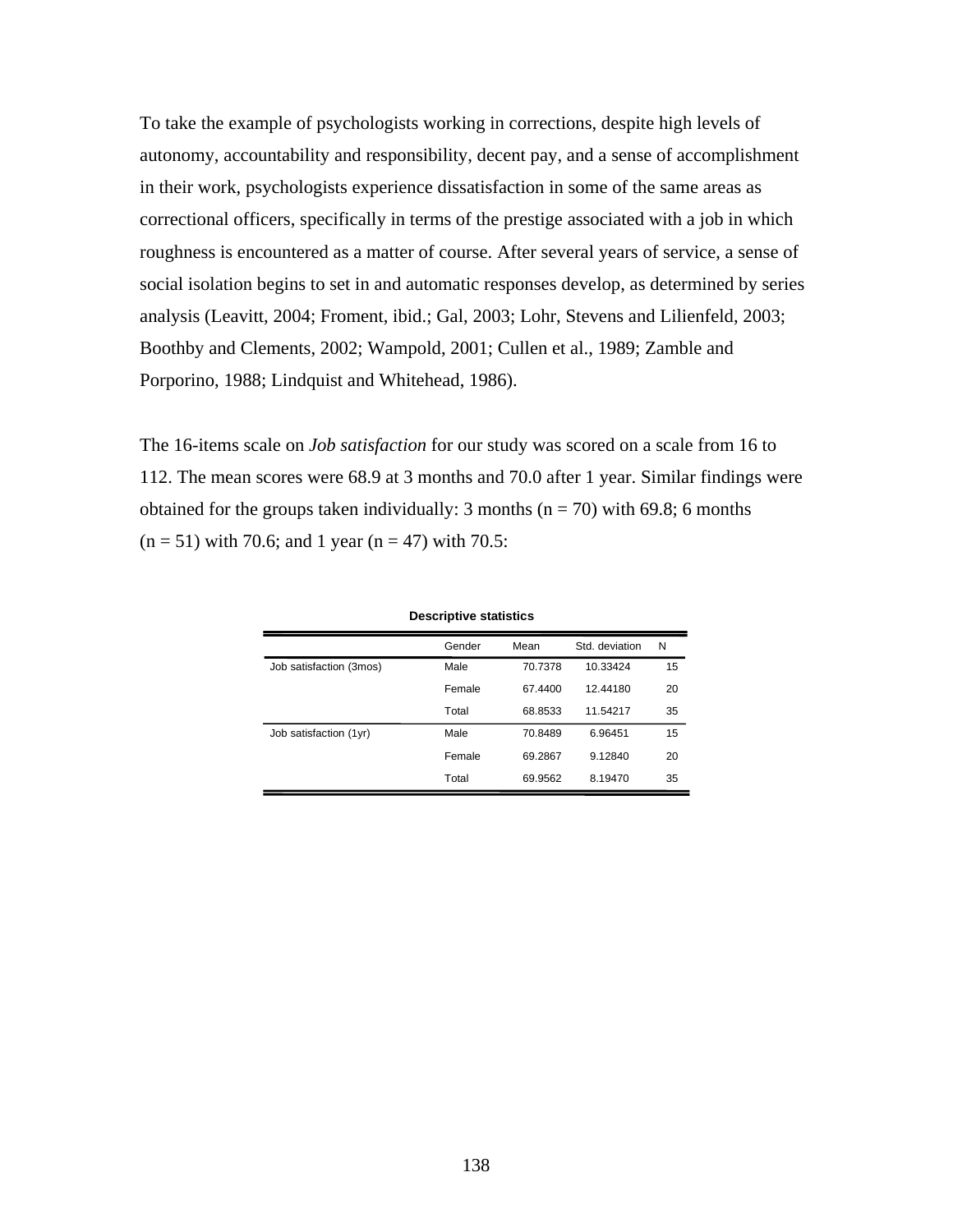The tests of within-subjects effects indicate that there was no interaction and that time did not have a significant effect:

| Measure: MEASURE 1 |                    |                            |              |                |      |              |
|--------------------|--------------------|----------------------------|--------------|----------------|------|--------------|
| Source             |                    | Type III<br>sum of squares | dof          | Mean<br>square | F    | Significance |
| Time               | Sphericity assumed | 16.427                     | 1            | 16.427         | .163 | .689         |
|                    | Greenhouse-Geisser | 16.427                     | 1.000        | 16.427         | .163 | .689         |
|                    | Huynh-Feldt        | 16.427                     | 1.000        | 16.427         | .163 | .689         |
|                    | Lower bound        | 16.427                     | 1.000        | 16.427         | .163 | .689         |
| Time * Gender      | Sphericity assumed | 12.909                     | $\mathbf{1}$ | 12.909         | .128 | .723         |
|                    | Greenhouse-Geisser | 12.909                     | 1.000        | 12.909         | .128 | .723         |
|                    | Huynh-Feldt        | 12.909                     | 1.000        | 12.909         | .128 | .723         |
|                    | Lower bound        | 12.909                     | 1.000        | 12.909         | .128 | .723         |
| Error(time)        | Sphericity assumed | 3329.843                   | 33           | 100.904        |      |              |
|                    | Greenhouse-Geisser | 3329.843                   | 33.000       | 100.904        |      |              |
|                    | Huynh-Feldt        | 3329.843                   | 33.000       | 100.904        |      |              |
|                    | Lower bound        | 3329.843                   | 33.000       | 100.904        |      |              |

## **Tests of within-subjects effects**

The table showing the results of the tests of between-subjects effects indicates that gender also did not have a significant effect:

## Tests of between-subjects effects Measure: MEASURE\_1

| Mean                           |
|--------------------------------|
|                                |
| F<br>Significance<br>square    |
| 331964.192<br>3251.880<br>.000 |
| 101.227<br>.327<br>.992        |
| 102.084                        |
|                                |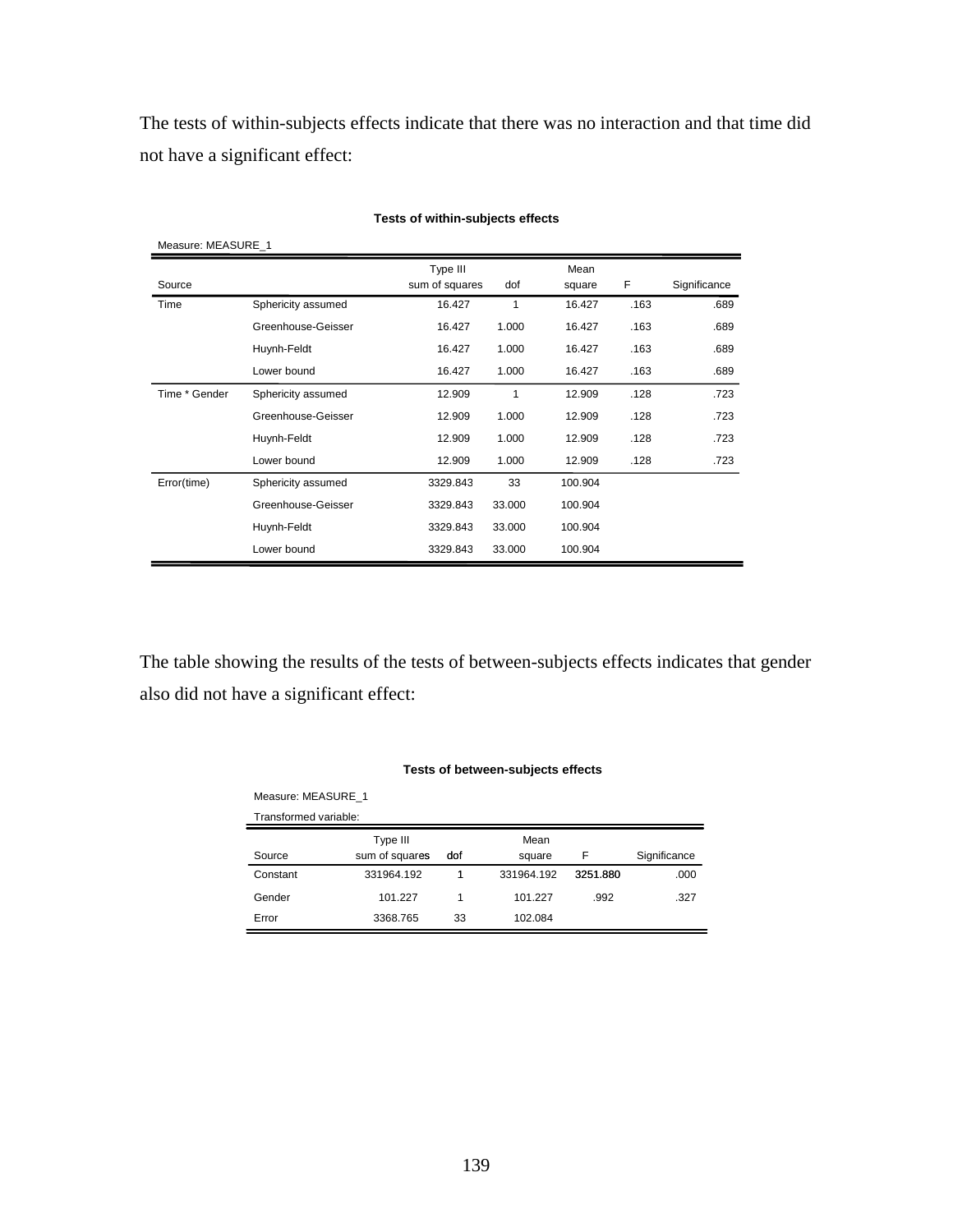For the 16 statements pertaining to *Job satisfaction*, the scores for both measurement times remained relatively within average range. With respect to the mean scores for both genders after the first 3 months and after 1 year at an institution, they were 70.7 and 70.9 respectively for the men and 67.4 and 69.3 for the women:

Profile diagram: **Job satisfaction** 



**Estimated marginal means for MEASURE\_1**

Although increases in *Job satisfaction* were noted over time (especially for the women after a year), neither time nor gender had a statistically significant effect.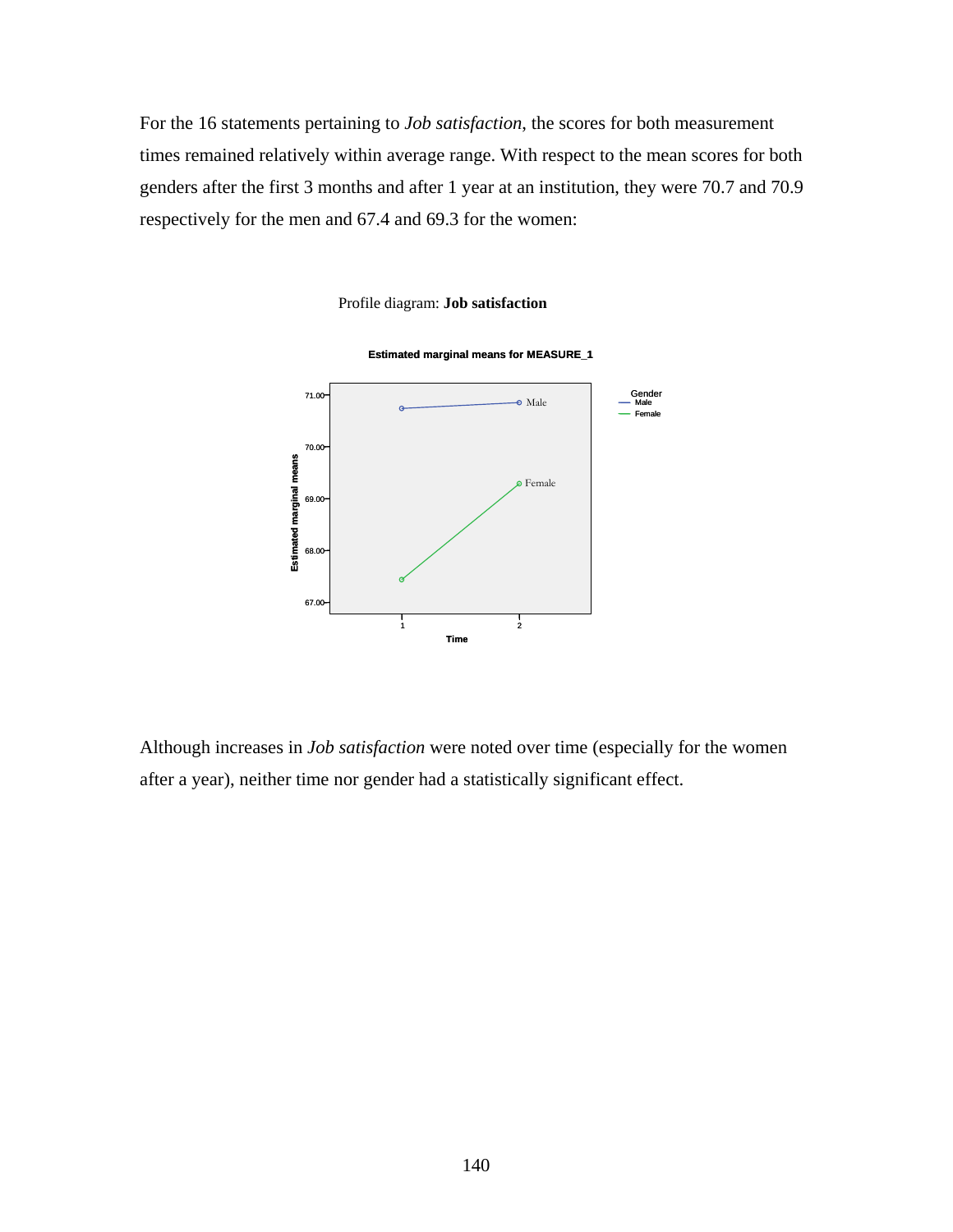## *22) Interpersonal Reactivity Index - Empathy*

 1) I daydream and fantasize, with some regularity, about things that might happen to me. 2) I often have tender, concerned feelings for people less fortunate than me. \*3) I sometimes find it difficult to see things from the "other guy's" point of view. \*4) Sometimes I don't feel very sorry for other people when they are having problems. 5) I really get involved with the feelings of the characters in a novel. 6) In emergency situations, I feel apprehensive and ill at ease. \*7) I am usually objective when I watch a movie or play and I don't often get completely caught up in it. 8) I try to look at everybody's side of a disagreement before I make a decision. 9) When I see someone being taken advantage of, I feel kind of protective towards them. 10) I sometimes feel helpless when I am in the middle of a very emotional situation. 11) I sometimes try to understand my friends better by imagining how things look from their perspective. \*12) Becoming extremely involved in a good book or movie is somewhat rare for me. \*13) When I see someone get hurt, I tend to remain calm. \*14) Other people's misfortunes do not usually disturb me a great deal. \*15) If I'm sure I'm right about something, I don't waste time listening to other people's arguments. 16) After seeing a play or movie, I have felt as though I were one of the characters. 17) Being in a tense emotional situation scares me. \*18) When I see someone being treated unfairly, I sometimes don't feel very much pity for them. \*19) I am usually pretty effective in dealing with emergencies. 20) I am often quite touched by things I see happen. 21) I believe that there are two sides to every question and I try to look at them both. 22) I would describe myself as a pretty soft-hearted person. 23) When I watch a good movie, I can very easily put myself in the place of a leading character. 24) I tend to lose control during emergencies. 25) When I'm upset at someone, I usually try to "put myself in his shoes" for a while. 26) When I am reading year interesting story or novel, I imagine how I would feel if the events in the story were happening to me. 27) When I see someone who badly needs help in year emergency, I go to pieces.

28) Before criticizing somebody, I try to imagine how I would feel if I were in their place.

 $* =$  Inverted question

People who spend time in a prison setting will gradually be led towards an emotional detachment. Regardless of their position, they will no longer see the walls, the chain-link fence, the doors that unfailingly open and shut before and behind them. They feel them, but they no longer see them.

Developed by Davis (1994), the scale known as the *Interpersonal Reactivity Index* (IRI) is used in various studies and fields of analysis, including that of sex offenders (Salter, 1988).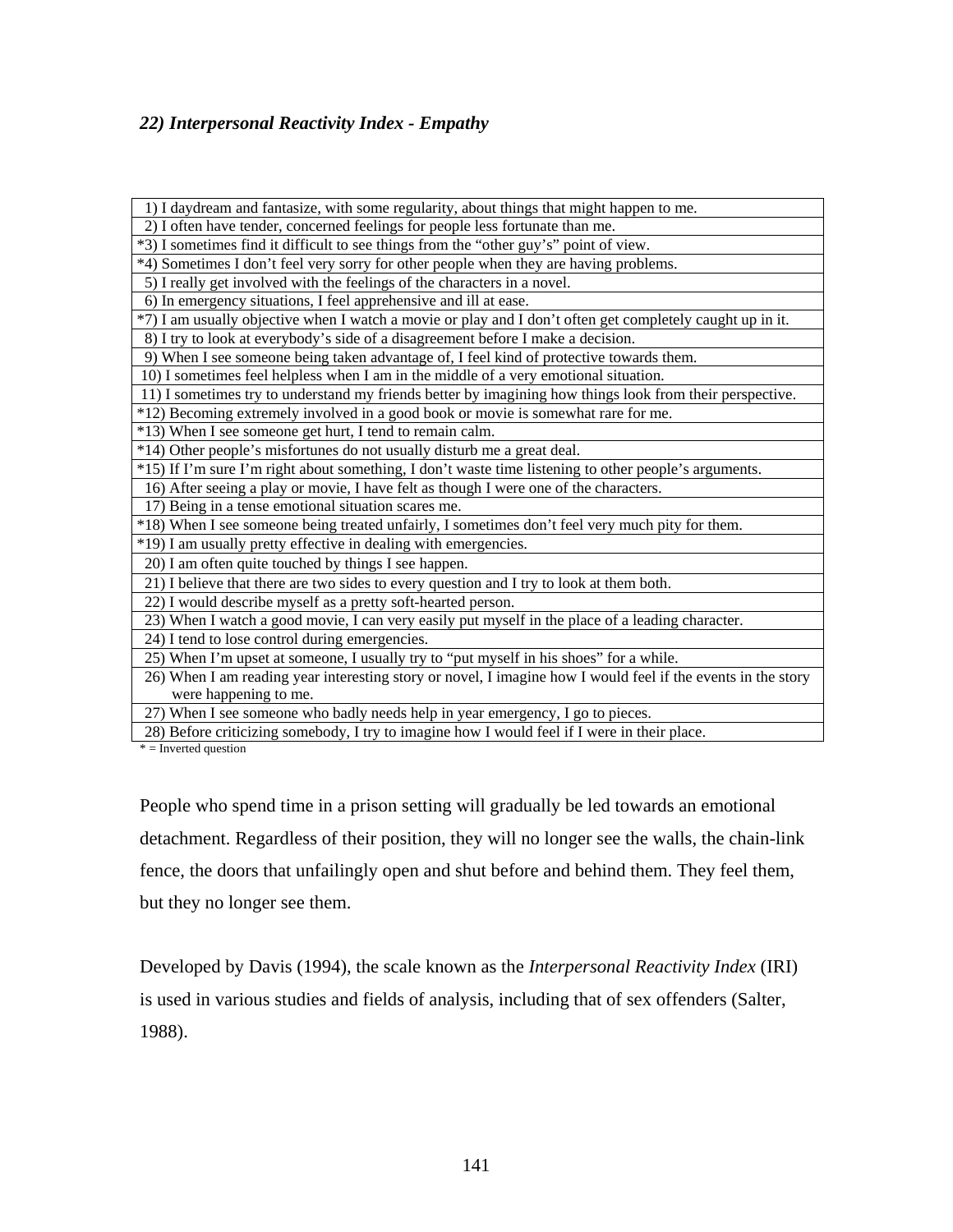It is comprised of four subscales:

- 1) *Perspective taking* (the ability to see situations, events and comments from someone else's perspective);
- 2) *Empathic concern* (being compassionate and feeling sympathy);
- 3) *Fantasy* (ability to project oneself into a fictional situation); and
- 4) *Personal distress* (emotional response to another's extreme dismay).

Let us take a look at the first subscale, *Perspective taking*:

 **1. Perspective Taking 3, 8, 11, 15, 21, 25, 28** 

| <b>Gross scores</b> | <b>Significance</b>          |
|---------------------|------------------------------|
| 9 and under         | Less than average            |
| $10-13$             | Slightly less than average   |
| $14 - 22$           | Within average range         |
| 23-27               | Slightly higher than average |
| 28 and over         | Higher than average          |

Inverted questions: 3, 15.

| <b>Descriptive statistics</b> |        |         |                |    |  |  |  |
|-------------------------------|--------|---------|----------------|----|--|--|--|
|                               | Gender | Mean    | Std. deviation | N  |  |  |  |
| Empathy (3mos):               | Male   | 26,4000 | 2.38447        | 15 |  |  |  |
| perspective taking            | Female | 28.4348 | 2.53747        | 23 |  |  |  |
|                               | Total  | 27.6316 | 2.64494        | 38 |  |  |  |
| Empathy (1yr): perspective    | Male   | 26.0667 | 3.10453        | 15 |  |  |  |
| taking                        | Female | 28.0435 | 2.60207        | 23 |  |  |  |
|                               | Total  | 27.2632 | 2.93795        | 38 |  |  |  |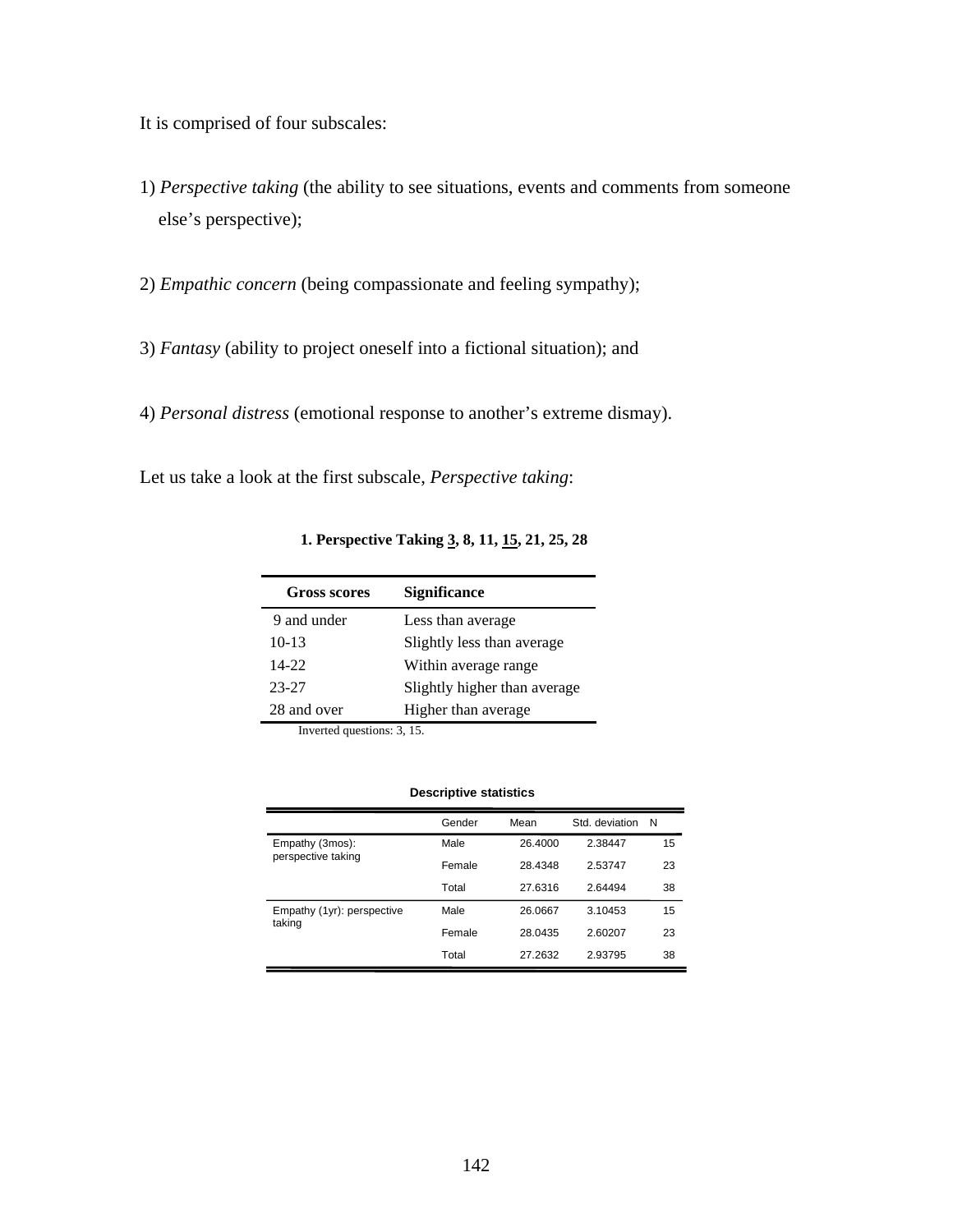As indicated in the table above, the correctional officers in our study had mean scores of 27.6 at 3 months and 27.3 at 1 year on *Perspective taking*. Similar findings were obtained for the groups taken individually: 3 months ( $n = 70$ ) with 27.5; 6 months ( $n = 51$ ) with 27.6; and 1 year ( $n = 47$ ) with 27.1.

The table below showing the results of the tests of within-subjects effects indicates that there was no interaction and that time did not have a significant effect on *Perspective taking*:

| Measure: MEASURE 1 |                    |                            |        |                |      |              |
|--------------------|--------------------|----------------------------|--------|----------------|------|--------------|
| Source             |                    | Type III<br>sum of squares | dof    | Mean<br>square | F    | Significance |
| Time               | Sphericity assumed | 2.384                      | 1      | 2.384          | .890 | .352         |
|                    | Greenhouse-Geisser | 2.384                      | 1.000  | 2.384          | .890 | .352         |
|                    | Huynh-Feldt        | 2.384                      | 1.000  | 2.384          | .890 | .352         |
|                    | Lower bound        | 2.384                      | 1.000  | 2.384          | .890 | .352         |
| Time * Gender      | Sphericity assumed | .015                       | 1      | .015           | .006 | .940         |
|                    | Greenhouse-Geisser | .015                       | 1.000  | .015           | .006 | .940         |
|                    | Huynh-Feldt        | .015                       | 1.000  | .015           | .006 | .940         |
|                    | Lower bound        | .015                       | 1.000  | .015           | .006 | .940         |
| Error(time)        | Sphericity assumed | 96.406                     | 36     | 2.678          |      |              |
|                    | Greenhouse-Geisser | 96.406                     | 36.000 | 2.678          |      |              |
|                    | Huynh-Feldt        | 96.406                     | 36.000 | 2.678          |      |              |
|                    | Lower bound        | 96.406                     | 36.000 | 2.678          |      |              |

**Tests of within-subjects effects**

The table of between-subjects effects shows that gender had a significant effect  $(p = 0.016)$ :

#### **Tests of between-subjects effects**

| Measure: MEASURE 1    |                |     |           |          |              |  |  |
|-----------------------|----------------|-----|-----------|----------|--------------|--|--|
| Transformed variable: |                |     |           |          |              |  |  |
|                       | Type III       |     | Mean      |          |              |  |  |
| Source                | sum of squares | dof | square    | F        | Significance |  |  |
| Constant              | 53879.001      | 1   | 53879.001 | 4745.466 | .000         |  |  |
| Gender                | 73.053         | 1   | 73.053    | 6.434    | .016         |  |  |
| Error                 | 408.736        | 36  | 11.354    |          |              |  |  |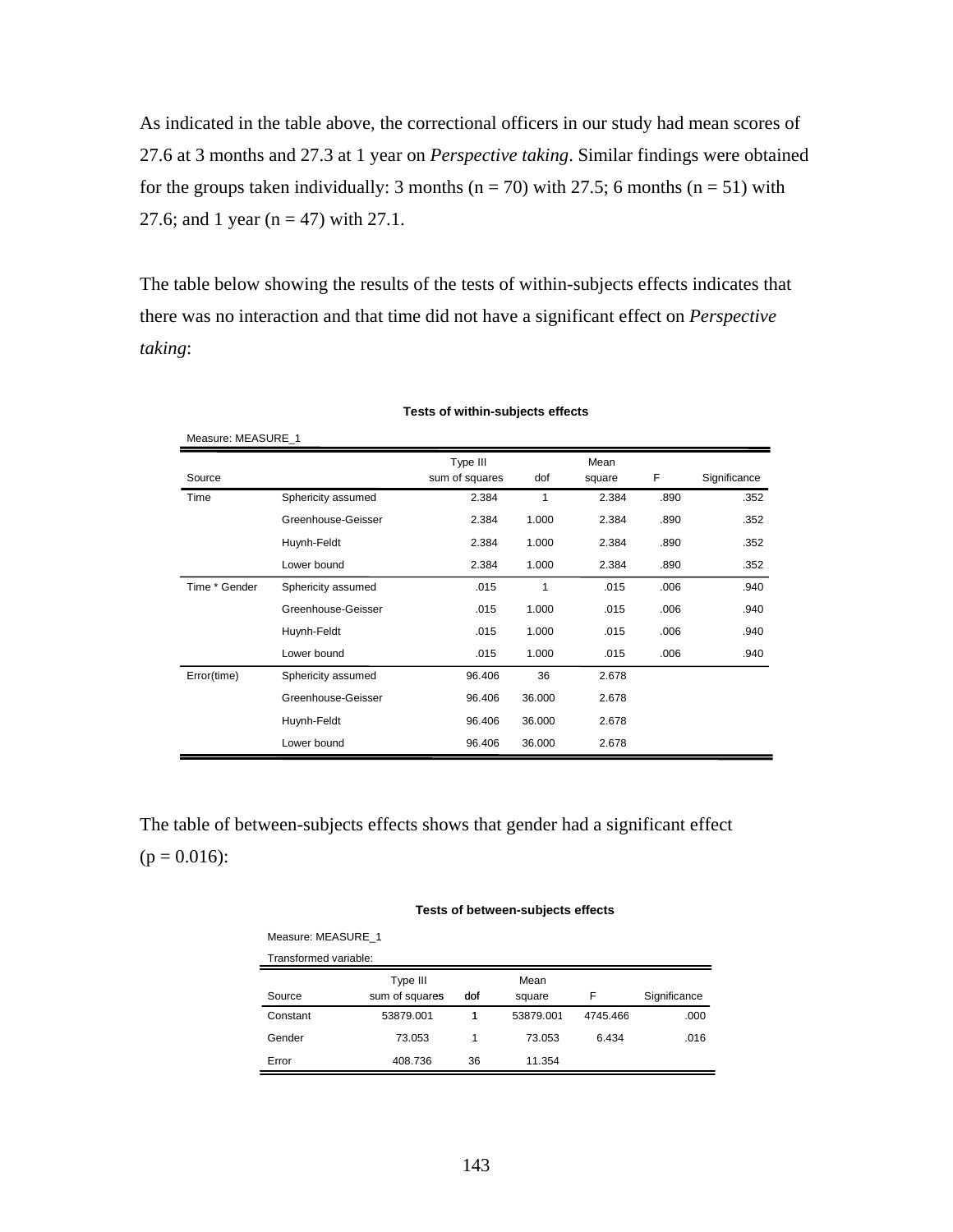For the seven statements pertaining to *perspective taking*, the score for both measurement times is slightly above average (according to scoring scale 1). With respect to the mean scores for both genders after the first 3 months and after 1 year at an institution, they were 26.4 and 26.0 respectively for the men (slightly higher than average) and 28.4 and 28.0 for the women (higher than average). As can be seen from the profile diagram, gender had a significant effect: the women displayed a greater capacity for understanding different perspectives on a given situation, incident or comment than the men did:

Profile diagram: **Perspective taking** 



### **Estimated marginal means for MEASURE\_1**

The second subscale addressed *Empathic concern*:

| Gross score  | <b>Significance</b>          |
|--------------|------------------------------|
| 11 and under | Less than average            |
| $12 - 15$    | Slightly less than average   |
| $16-24$      | Within average range         |
| 25-27        | Slightly higher than average |
| 28 and over  | Higher than average          |

 **2. Empathic concern 2, 4, 9, 14, 18, 20, 22**

Inverted questions: 4, 14, 18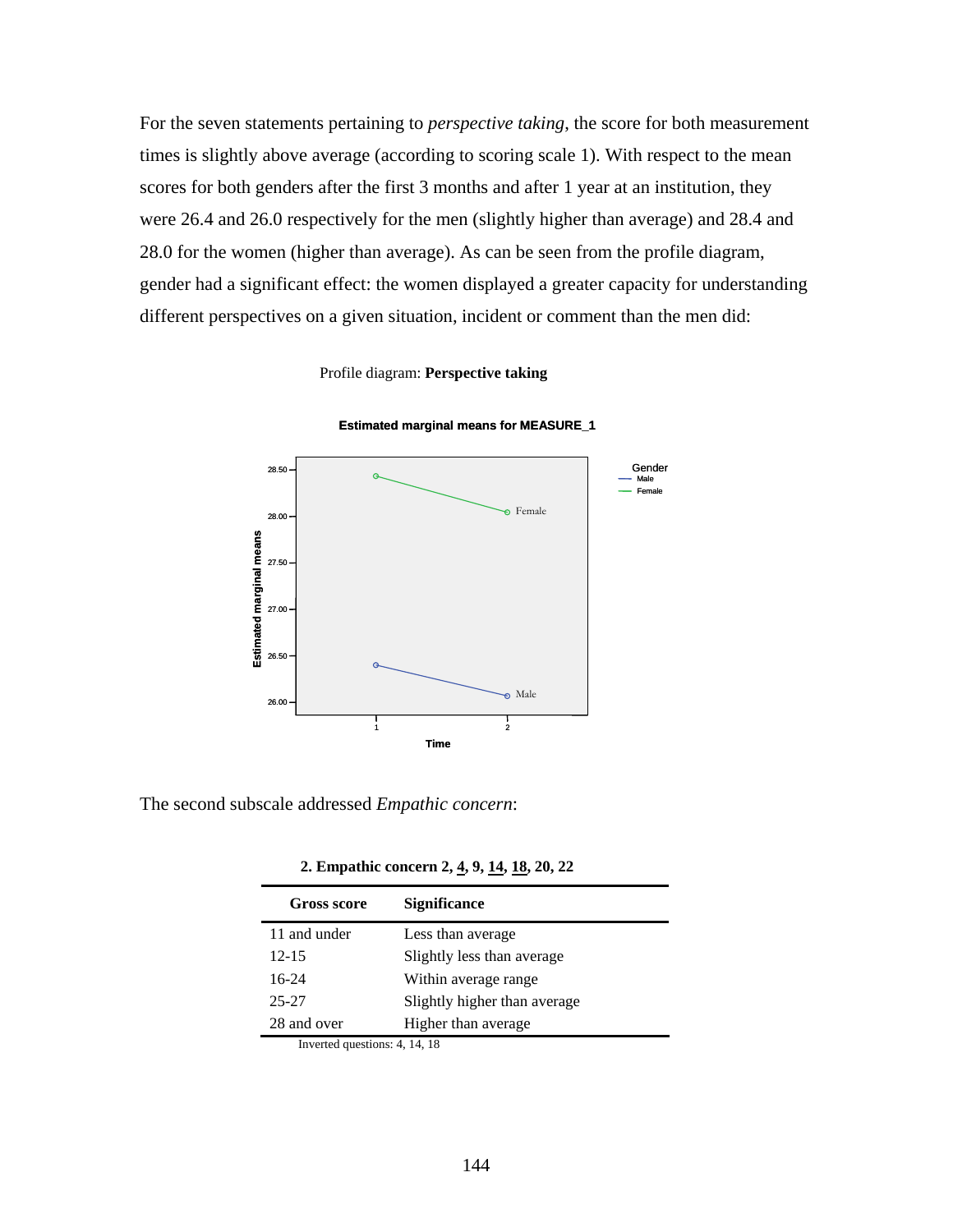|                         | Gender | Mean    | Std. deviation | N  |
|-------------------------|--------|---------|----------------|----|
| Empathy (3mos):         | Male   | 24.4000 | 4.38830        | 15 |
| empathic concern        | Female | 26,0000 | 3.14787        | 23 |
|                         | Total  | 25.3684 | 3.71572        | 38 |
| Empathy (1yr): empathic | Male   | 22.2667 | 3.17280        | 15 |
| concern                 | Female | 25.5217 | 1.85545        | 23 |
|                         | Total  | 24.2368 | 2.90790        | 38 |

**Descriptive statistics**

The above table shows that the mean scores for *Empathic concern* among the correctional officers were 25.3 at 3 months and 24.2 at 1 year. Similar findings were obtained for the groups taken individually: 3 months ( $n = 70$ ) with 25.1; 6 months ( $n = 51$ ) with 25.1; and 1 year ( $n = 47$ ) with 24.2.

The tests of within-subjects effects show that time had a significant effect ( $p = 0.013$ , with scores for *Empathic concern* decreasing over time):

## **Tests of within-subjects effects**

| Measure: MEASURE 1 |                    |                            |        |                |       |              |
|--------------------|--------------------|----------------------------|--------|----------------|-------|--------------|
| Source             |                    | Type III<br>sum of squares | dof    | Mean<br>square | F     | Significance |
| Time               | Sphericity assumed | 30.961                     | 1      | 30.961         | 6.849 | .013         |
|                    | Greenhouse-Geisser | 30.961                     | 1.000  | 30.961         | 6.849 | .013         |
|                    | Huynh-Feldt        | 30.961                     | 1.000  | 30.961         | 6.849 | .013         |
|                    | Lower bound        | 30.961                     | 1.000  | 30.961         | 6.849 | .013         |
| Time * Gender      | Sphericity assumed | 12.435                     | 1      | 12.435         | 2.751 | .106         |
|                    | Greenhouse-Geisser | 12.435                     | 1.000  | 12.435         | 2.751 | .106         |
|                    | Huynh-Feldt        | 12.435                     | 1.000  | 12.435         | 2.751 | .106         |
|                    | Lower bound        | 12.435                     | 1.000  | 12.435         | 2.751 | .106         |
| Error(time)        | Sphericity assumed | 162.736                    | 36     | 4.520          |       |              |
|                    | Greenhouse-Geisser | 162.736                    | 36.000 | 4.520          |       |              |
|                    | Huynh-Feldt        | 162.736                    | 36.000 | 4.520          |       |              |
|                    | Lower bound        | 162.736                    | 36.000 | 4.520          |       |              |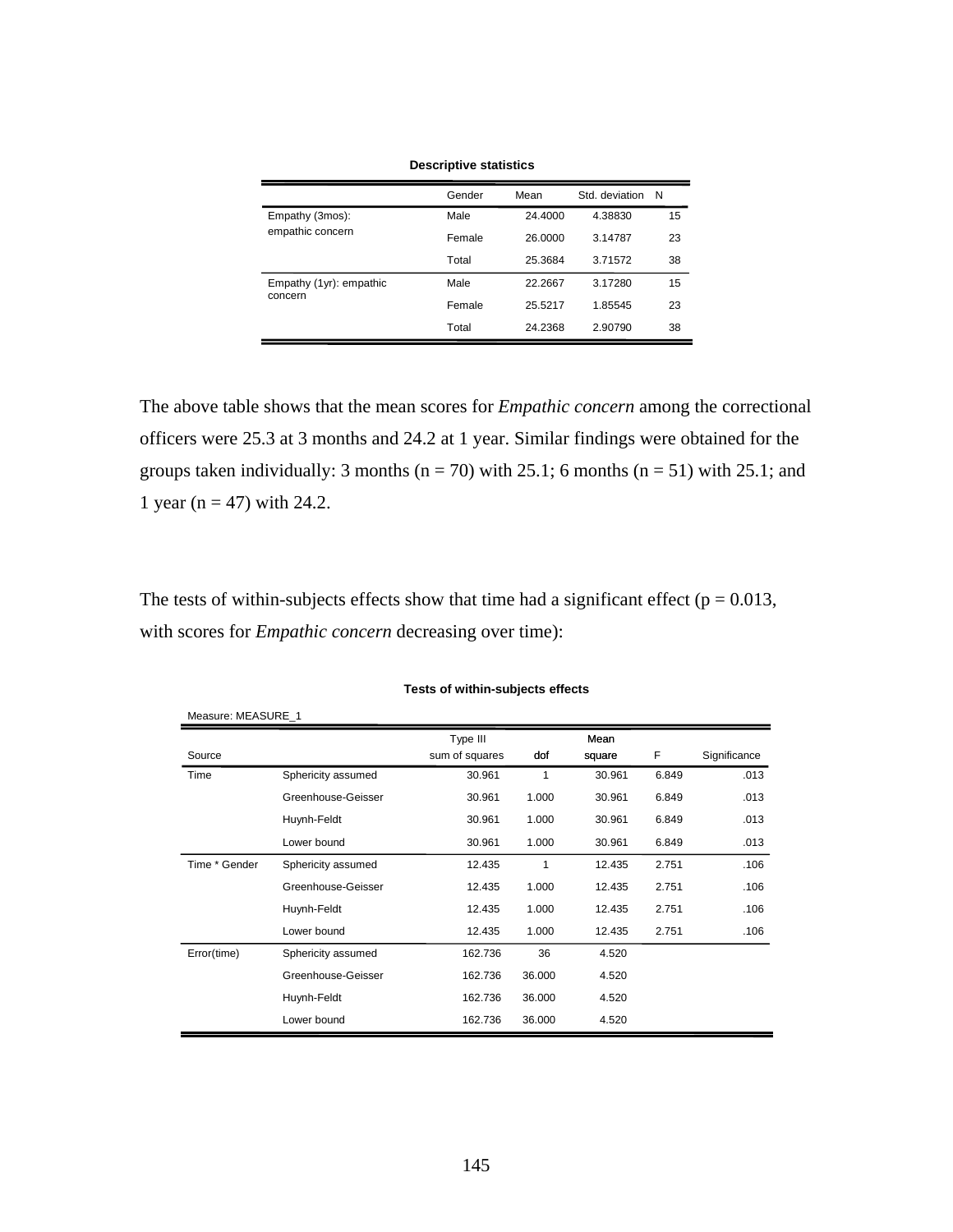The table of between-subjects effects shows that gender had a significant effect  $(p = 0.001)$ :

#### Measure: MEASURE\_1 Transformed variable: 43764.898 1 43764.898 2909.383 .000 107.003 1 107.003 7.113 .011 541.536 36 15.043 Source Constant Gender Error Type III sum of squares dof Mean square F Significance 43764.898 43764.898 Significance

Tests of between-subjects effects

For the seven statements pertaining to *empathic concern*, the scores at 3 months remained higher than average (see scoring scale 2) and then declined after a year. With respect to the mean scores for both genders after the first 3 months and after 1 year at an institution, they were 24.4 and 22.3 respectively for the men and 26.0 and 25.5 for the women. The profile diagram shows the significant effects of both time and gender:





146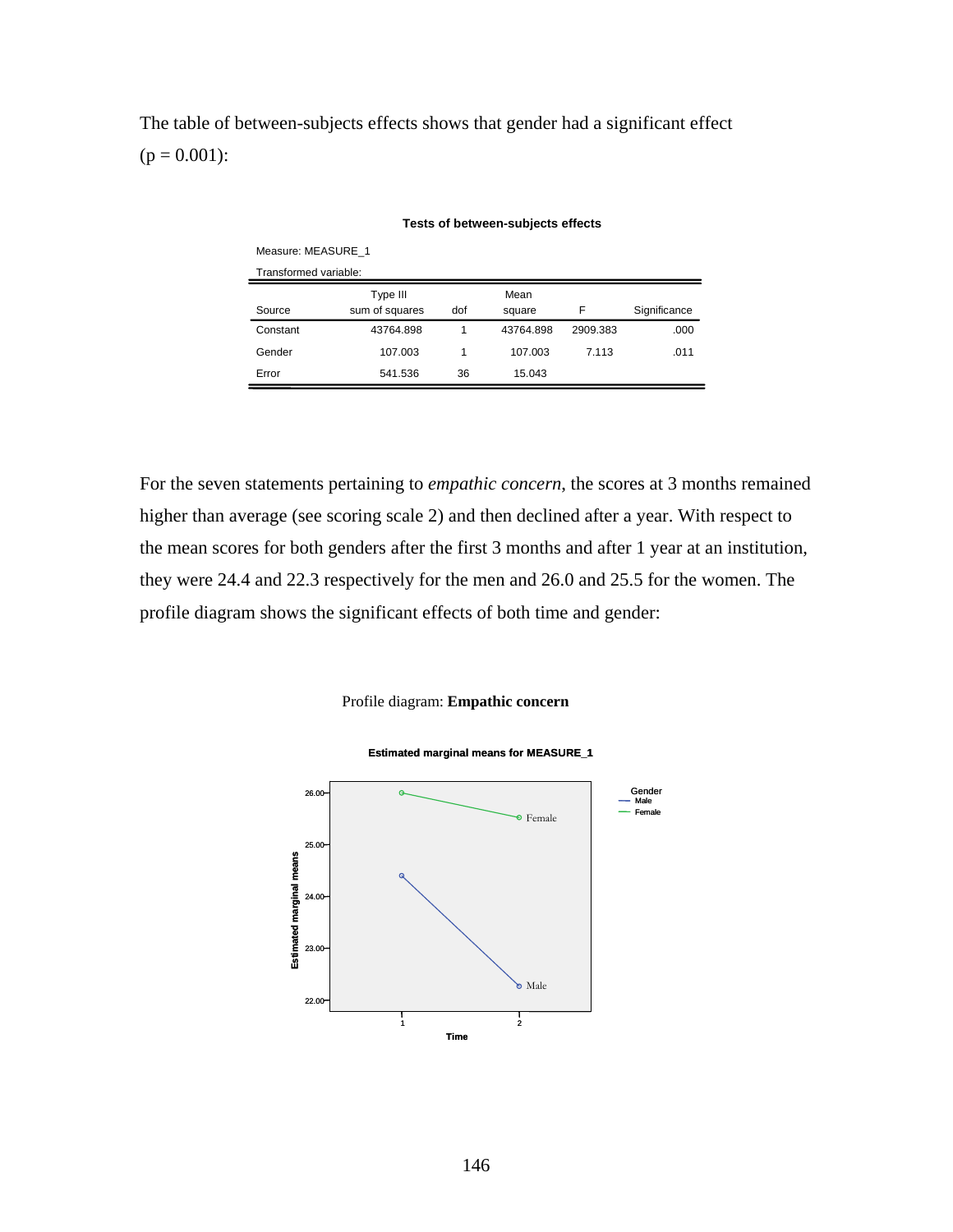The women showed greater empathy and a stronger tendency to be compassionate and to feel sympathy for others than the men did.

The third subscale measured *Fantasy* or the ability to project oneself into a fictional situation:

 **3. Fantasy scale 1, 5, 7, 12, 16, 23, 26** 

| Gross score                  | <b>Significance</b>          |
|------------------------------|------------------------------|
| 9 and under                  | Less than average            |
| $10-13$                      | Slightly less than average   |
| 14-22                        | Within average range         |
| 23-27                        | Slightly higher than average |
| 28 and over                  | Higher than average          |
| Inverted questions: 7 and 12 |                              |

As can be seen from the table below, the mean scores on the *Fantasy* subscale were 20.9 at 3 months and 21.7 at 1 year. Similar findings were obtained for the groups taken individually: 3 months ( $n = 70$ ) with 20.0; 6 months ( $n = 51$ ) with 21.7; and 1 year ( $n = 47$ ) with 21.5:

|                         | Gender | Mean    | Std. deviation N |    |
|-------------------------|--------|---------|------------------|----|
| Empathy (3mos): fantasy | Male   | 19.9333 | 4.07898          | 15 |
|                         | Female | 21.4783 | 5.18625          | 23 |
|                         | Total  | 20.8684 | 4.78269          | 38 |
| Empathy (1yr): fantasy  | Male   | 21.4000 | 3.39748          | 15 |
|                         | Female | 21.9565 | 4.70472          | 23 |
|                         | Total  | 21.7368 | 4.19578          | 38 |

**Descriptive statistics**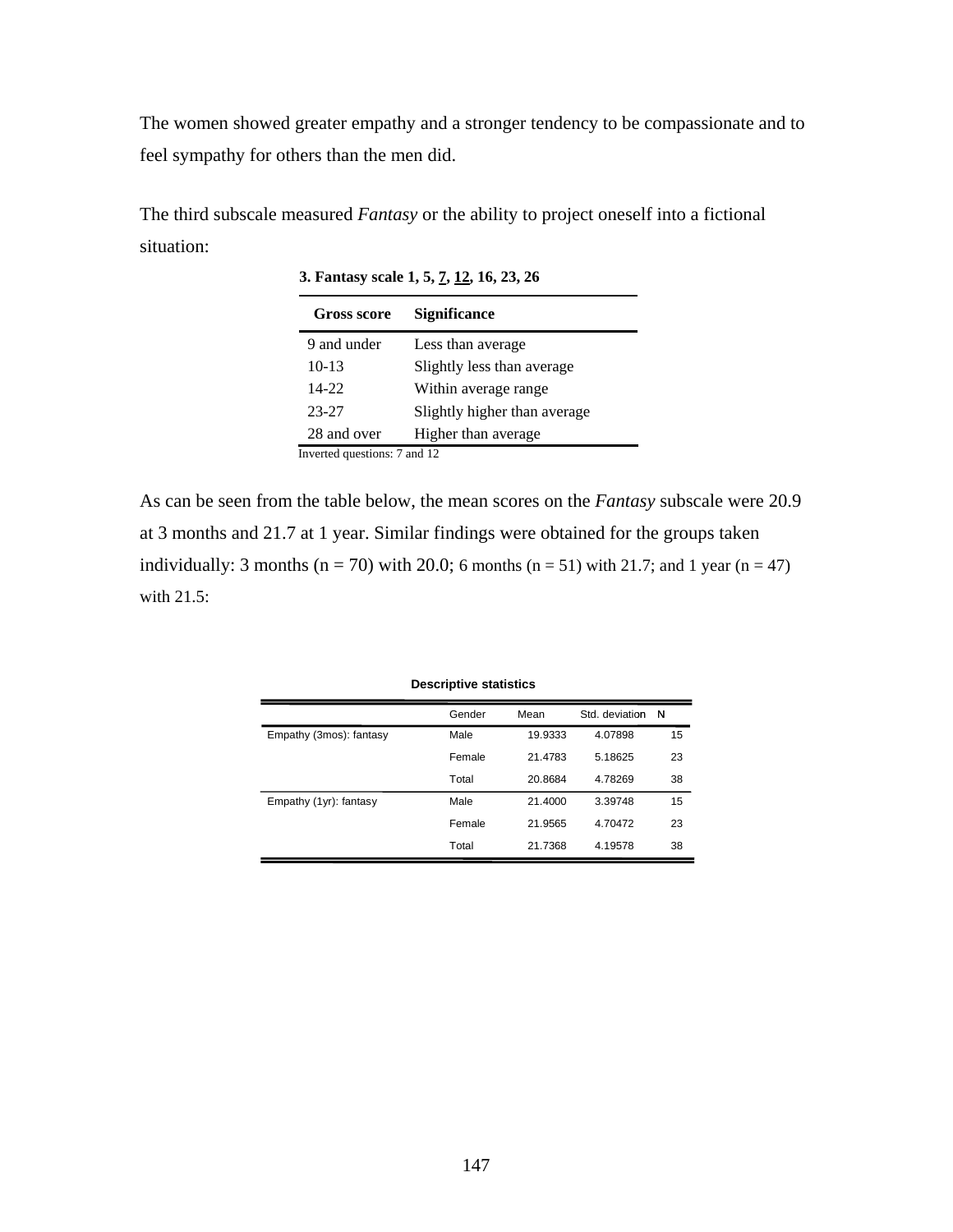The table showing the results of the tests of within-subjects effects indicates that there was no interaction and that time did not have a significant effect:

| Measure: MEASURE 1 |                    |                            |        |                |       |              |
|--------------------|--------------------|----------------------------|--------|----------------|-------|--------------|
| Source             |                    | Type III<br>sum of squares | dof    | Mean<br>square | F     | Significance |
| Time               | Sphericity assumed | 17.172                     | 1      | 17.172         | 2.634 | .113         |
|                    | Greenhouse-Geisser | 17.172                     | 1.000  | 17.172         | 2.634 | .113         |
|                    | Huynh-Feldt        | 17.172                     | 1.000  | 17.172         | 2.634 | .113         |
|                    | Lower bound        | 17.172                     | 1.000  | 17.172         | 2.634 | .113         |
| Time * Gender      | Sphericity assumed | 4.435                      | 1      | 4.435          | .680  | .415         |
|                    | Greenhouse-Geisser | 4.435                      | 1.000  | 4.435          | .680  | .415         |
|                    | Huynh-Feldt        | 4.435                      | 1.000  | 4.435          | .680  | .415         |
|                    | Lower bound        | 4.435                      | 1.000  | 4.435          | .680  | .415         |
| Error(time)        | Sphericity assumed | 234.736                    | 36     | 6.520          |       |              |
|                    | Greenhouse-Geisser | 234.736                    | 36.000 | 6.520          |       |              |
|                    | Huynh-Feldt        | 234.736                    | 36.000 | 6.520          |       |              |
|                    | Lower bound        | 234.736                    | 36.000 | 6.520          |       |              |

## **Tests of within-subjects effects**

The table showing the results of the tests of between-subjects effects indicates that gender also did not have a significant effect:

| Measure: MEASURE 1    |                |     |           |         |              |  |  |
|-----------------------|----------------|-----|-----------|---------|--------------|--|--|
| Transformed variable: |                |     |           |         |              |  |  |
|                       | Type III       |     | Mean      |         |              |  |  |
| Source                | sum of squares | dof | square    | F       | Significance |  |  |
| Constant              | 32618.994      | 1   | 32618.994 | 948.156 | .000         |  |  |
| Gender                | 20.047         | 1   | 20.047    | .583    | .450         |  |  |
| Error                 | 1238.493       | 36  | 34.403    |         |              |  |  |

#### **Tests of between-subjects effects**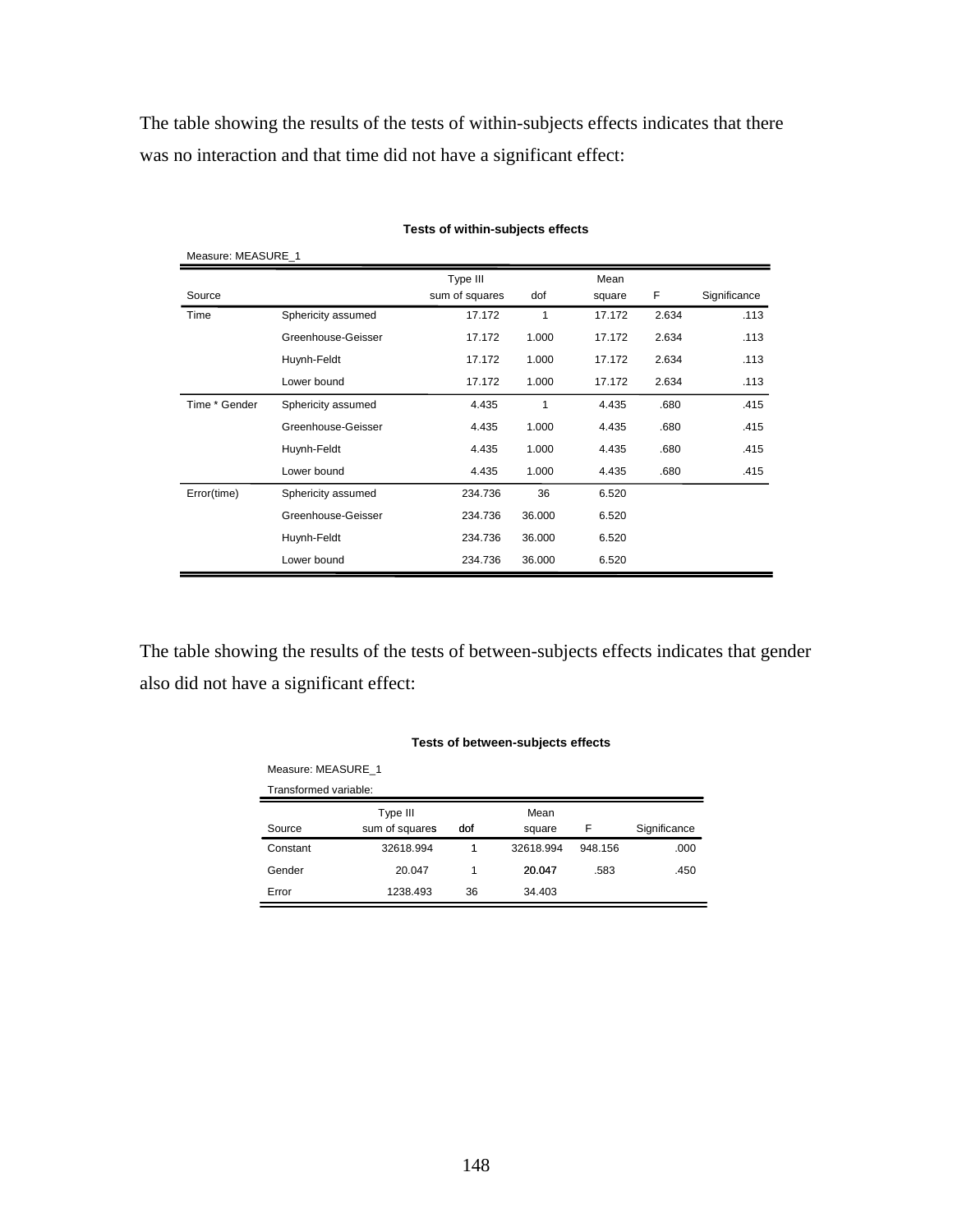For the seven statements pertaining to *fantasy* related to empathy, the scores for both measurement times remain within average range (according to scoring scale 3). With respect to the mean scores for both genders after the first 3 months and after 1 year at an institution, they were 19.9 and 21.4 respectively for the men and 21.5 and 22.0 for the women:





**Estimated marginal means for MEASURE\_1**

The profile diagram confirms that neither time nor gender had a significant effect. Both genders seemed to have the same ability to imagine themselves in a fictional scenario. The fourth and final subscale measured *Personal distress* in relation to another's dismay:

| Gross score                                                | <b>Significance</b>          |
|------------------------------------------------------------|------------------------------|
| 9 and under                                                | Less than average            |
| $10-13$                                                    | Slightly less than average   |
| $14 - 22$                                                  | Within average range         |
| 23-27                                                      | Slightly higher than average |
| 28 and plus                                                | Higher than average          |
| $T_{\text{source}} = 1$ and $T_{\text{source}} = 12 - 110$ |                              |

**4. Personal Distress 6, 10, 13, 17, 19, 24, 27** 

Inverted questions: 13 and 19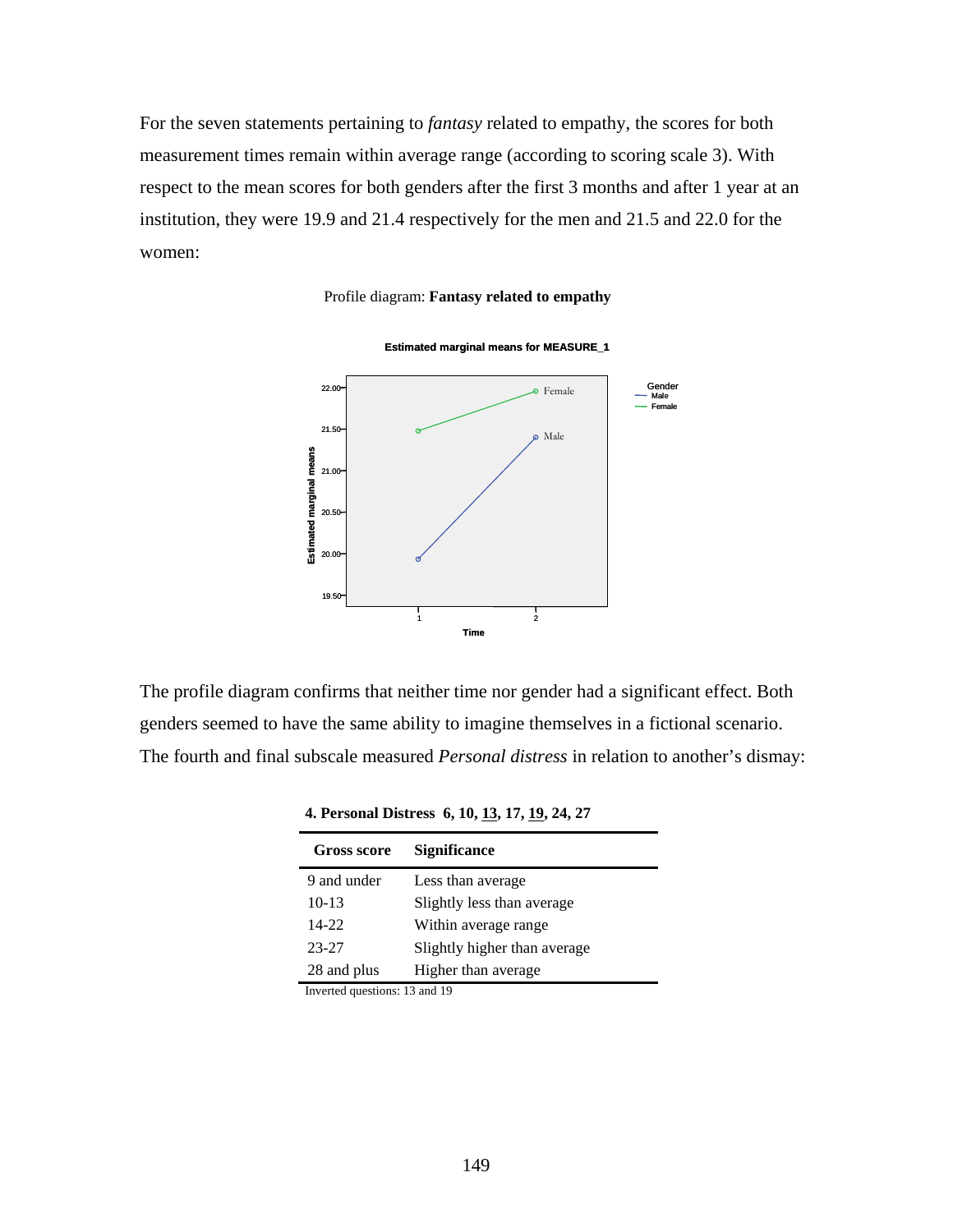The latter table shows that the mean scores for *Personal distress* were 14.8 at 3 months and 15.1 at 1 year. Similar findings were obtained for the groups taken individually: 3 months ( $n = 70$ ) with 14.6; 6 months ( $n = 51$ ) with 14.6 as well; and 1 year ( $n = 47$ ) with 14.9:

| <b>Descriptive statistics</b>     |        |         |                |     |  |  |  |  |
|-----------------------------------|--------|---------|----------------|-----|--|--|--|--|
|                                   | Gender | Mean    | Std. deviation | - N |  |  |  |  |
| Empathy (3mos): personal distress | Male   | 13.8667 | 3.56304        | 15  |  |  |  |  |
|                                   | Female | 15.3913 | 3.01118        | 23  |  |  |  |  |
|                                   | Total  | 14.7895 | 3.28105        | 38  |  |  |  |  |
| Empathy (1yr): personal distress  | Male   | 14.1333 | 4.29063        | 15  |  |  |  |  |
|                                   | Female | 15.6957 | 1.98711        | 23  |  |  |  |  |
|                                   | Total  | 15.0789 | 3.14842        | 38  |  |  |  |  |

The table showing the results of the tests of within-subjects effects indicates that there was no interaction and that time did not have a significant effect:

| Measure: MEASURE 1 |                    |                            |        |                |      |              |  |  |
|--------------------|--------------------|----------------------------|--------|----------------|------|--------------|--|--|
| Source             |                    | Type III<br>sum of squares | dof    | Mean<br>square | F    | Significance |  |  |
| Time               | Sphericity assumed | 1.480                      | 1      | 1.480          | .306 | .583         |  |  |
|                    | Greenhouse-Geisser | 1.480                      | 1.000  | 1.480          | .306 | .583         |  |  |
|                    | Huynh-Feldt        | 1.480                      | 1.000  | 1.480          | .306 | .583         |  |  |
|                    | Lower bound        | 1.480                      | 1.000  | 1.480          | .306 | .583         |  |  |
| Time * Gender      | Sphericity assumed | .006                       | 1      | .006           | .001 | .971         |  |  |
|                    | Greenhouse-Geisser | .006                       | 1.000  | .006           | .001 | .971         |  |  |
|                    | Huynh-Feldt        | .006                       | 1.000  | .006           | .001 | .971         |  |  |
|                    | Lower bound        | .006                       | 1.000  | .006           | .001 | .971         |  |  |
| Error(time)        | Sphericity assumed | 173.901                    | 36     | 4.831          |      |              |  |  |
|                    | Greenhouse-Geisser | 173.901                    | 36.000 | 4.831          |      |              |  |  |
|                    | Huynh-Feldt        | 173.901                    | 36.000 | 4.831          |      |              |  |  |
|                    | Lower bound        | 173.901                    | 36.000 | 4.831          |      |              |  |  |

## **Tests of within-subjects effects**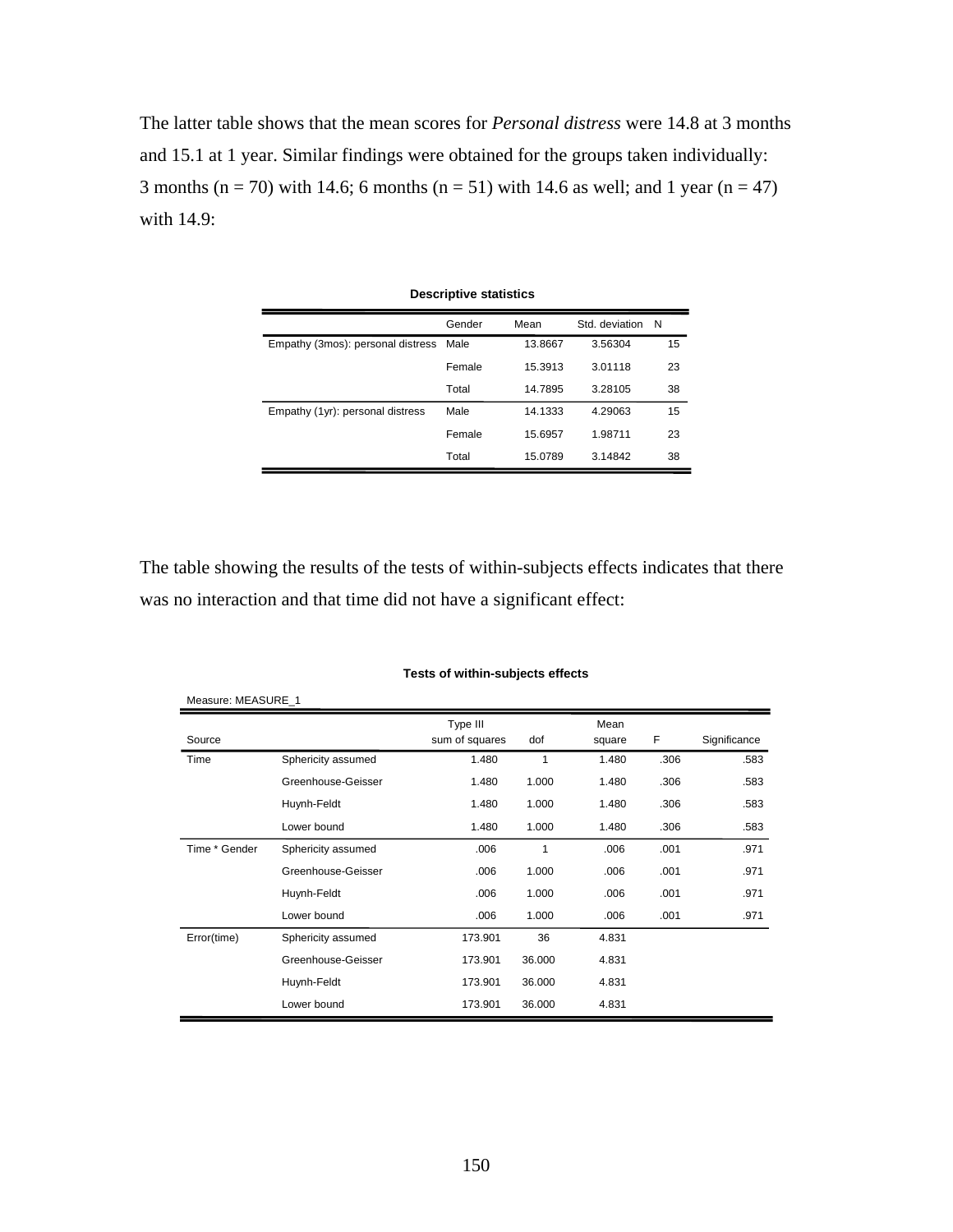The table showing the results of the tests of between-subjects effects also indicates that gender did not have a significant effect:

| Measure: MEASURE 1    |                |     |           |          |              |  |  |  |  |
|-----------------------|----------------|-----|-----------|----------|--------------|--|--|--|--|
| Transformed variable: |                |     |           |          |              |  |  |  |  |
|                       | Type III       |     | Mean      |          |              |  |  |  |  |
| Source                | sum of squares | dof | square    | F        | Significance |  |  |  |  |
| Constant              | 15848.521      |     | 15848.521 | 1041.309 | .000         |  |  |  |  |
| Gender                | 43.258         |     | 43.258    | 2.842    | .100         |  |  |  |  |
| Error                 | 547.913        | 36  | 15.220    |          |              |  |  |  |  |

### **Tests of between-subjects effects**

For the seven statements pertaining to *personal distress* related to empathy, although borderline, the scores for both periods remained within average range (according to scoring scale 4). With respect to the mean scores for both genders after the first 3 months and after 1 year at an institution, they were 13.9 and 14.1 respectively for the men and 15.4 and 15.7 for the women.

The profile diagram shows that neither time nor gender had a significant effect. The men and women seemed to have the same emotional responses to another person's despair:



Profile diagram: **Personal distress related to empathy**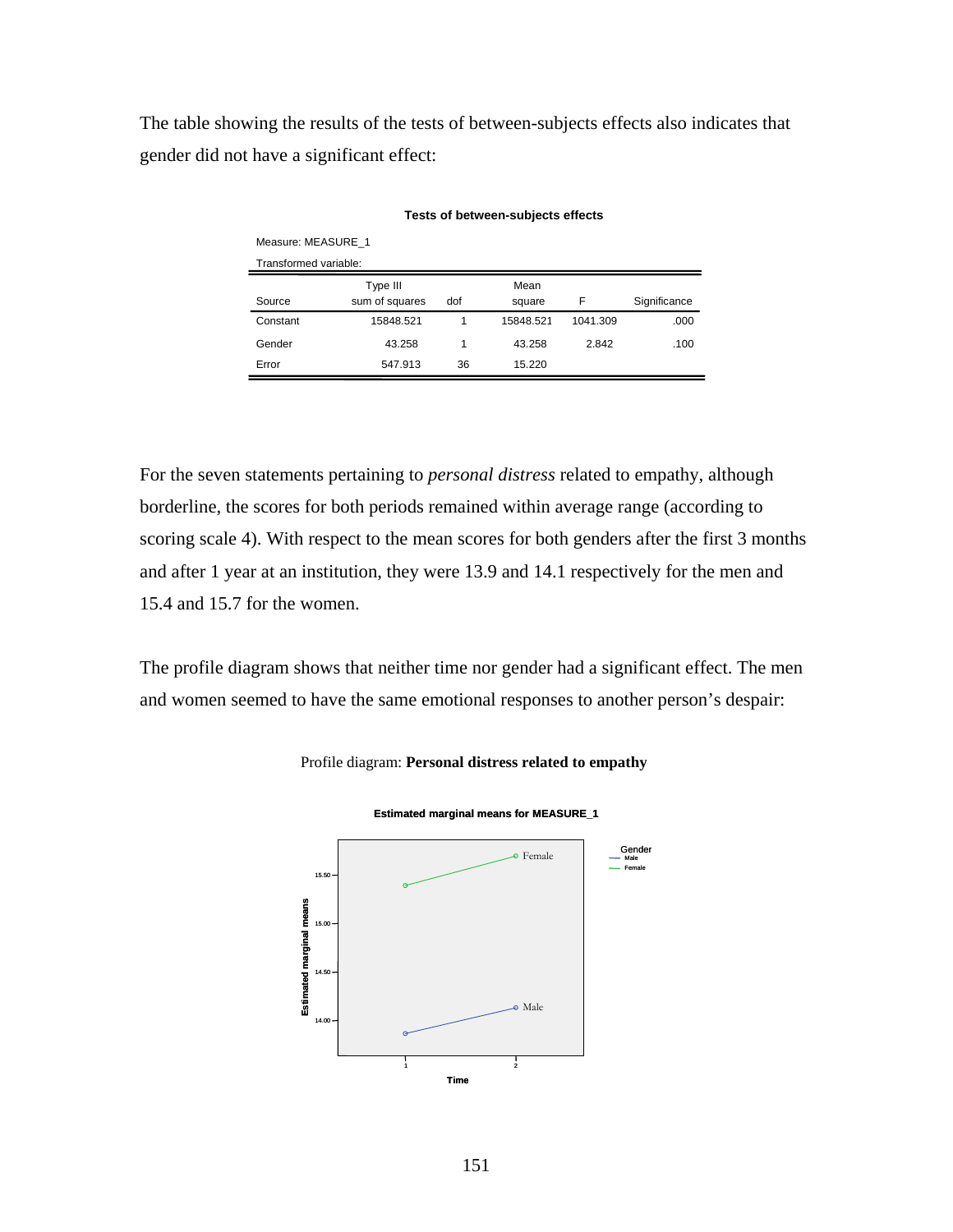These four *empathy* subscales show that after a year at an institution, correctional officers had an above average ability to understand different perspectives, their empathic concern for others was within average range and the ability to imagine themselves in a fictional scenario was also within average range, as was their potential for emotional responsivity.

Based on these results and the existing literature, no data for any of the five groups showed scores on the various dimensions of empathy that were below or even slightly below average according to the scoring scale created by Davis (ibid.).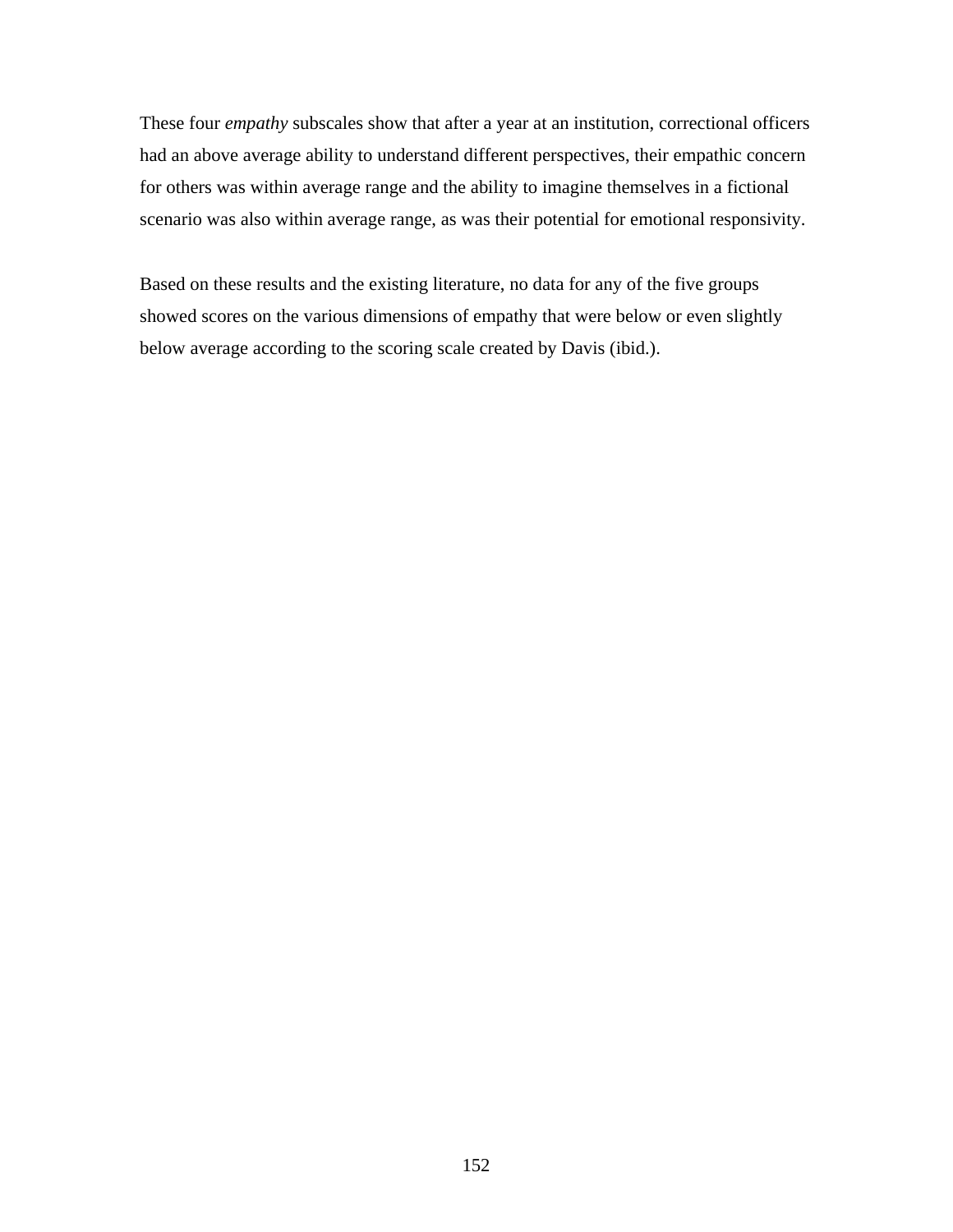# **Correlation between scales for 2 measurement times: 3 months and 1 year**

|                                                                  |                            |                                                         | Correlations                              |                                                               |                                         |                                       |                                                |
|------------------------------------------------------------------|----------------------------|---------------------------------------------------------|-------------------------------------------|---------------------------------------------------------------|-----------------------------------------|---------------------------------------|------------------------------------------------|
|                                                                  |                            | <b>Motivation for</b><br>correctional<br>work<br>(3mos) | Human<br>service<br>orientation<br>(3mos) | <b>Attitudes</b><br>towards<br>correctional<br>work<br>(3mos) | <b>Social</b><br>desirability<br>(3mos) | Intrinsic job<br>motivation<br>(3mos) | <b>Correctional</b><br>self-efficacy<br>(3mos) |
| <b>Motivation for correctional</b>                               | <b>Pearson correlation</b> | .396*                                                   | $-125$                                    | $-0.093$                                                      | $-148$                                  | .091                                  | .175                                           |
| work (1yr)                                                       | Sig. (bilateral)           | .014                                                    | .455                                      | .579                                                          | .376                                    | .587                                  | .293                                           |
|                                                                  | N                          | 38                                                      | 38                                        | 38                                                            | 38                                      | 38                                    | 38                                             |
| <b>Human service orientation</b>                                 | <b>Pearson correlation</b> | $-066$                                                  | $.541**$                                  | .320                                                          | $-0.27$                                 | .091                                  | .053                                           |
| (1yr)                                                            | Sig. (bilateral)           | .695                                                    | .000                                      | .050                                                          | .872                                    | .588                                  | .752                                           |
|                                                                  | N                          | 38                                                      | 38                                        | 38                                                            | 38                                      | 38                                    | 38                                             |
| Attitudes towards correctional Pearson correlation<br>work (1yr) |                            | $-225$                                                  | .117                                      | .598**                                                        | $-229$                                  | $-122$                                | .006                                           |
|                                                                  | Sig. (bilateral)           | .175                                                    | .484                                      | .000                                                          | .167                                    | .466                                  | .971                                           |
|                                                                  | N                          | 38                                                      | 38                                        | 38                                                            | 38                                      | 38                                    | 38                                             |
| Social Desirability (1 yr)                                       | <b>Pearson correlation</b> | $-013$                                                  | .114                                      | .039                                                          | $.647**$                                | $-070$                                | $.330*$                                        |
|                                                                  | Sig. (bilateral)           | .940                                                    | .496                                      | .815                                                          | .000                                    | .676                                  | .043                                           |
|                                                                  | N                          | 38                                                      | 38                                        | 38                                                            | 38                                      | 38                                    | 38                                             |
| Intrinsic job motivation (1yr)                                   | <b>Pearson correlation</b> | $-0.002$                                                | .086                                      | .180                                                          | .043                                    | .461**                                | $-0.90$                                        |
|                                                                  | Sig. (bilateral)           | .991                                                    | .609                                      | .280                                                          | .796                                    | .004                                  | .592                                           |
|                                                                  | N                          | 38                                                      | 38                                        | 38                                                            | 38                                      | 38                                    | 38                                             |
| <b>Correctional self-efficacy</b>                                | <b>Pearson correlation</b> | .096                                                    | $-013$                                    | .108                                                          | .138                                    | .277                                  | .470**                                         |
| (1yr)                                                            | Sig. (bilateral)           | .565                                                    | .941                                      | .518                                                          | .410                                    | .092                                  | .003                                           |
|                                                                  | ${\bf N}$                  | 38                                                      | 38                                        | 38                                                            | 38                                      | 38                                    | 38                                             |

Correlations**Correlations**

**\*. The correlation is significant to the 0.05 level (bilateral).**

**\*\*. The correlation is significant to the 0.01 level (bilateral).**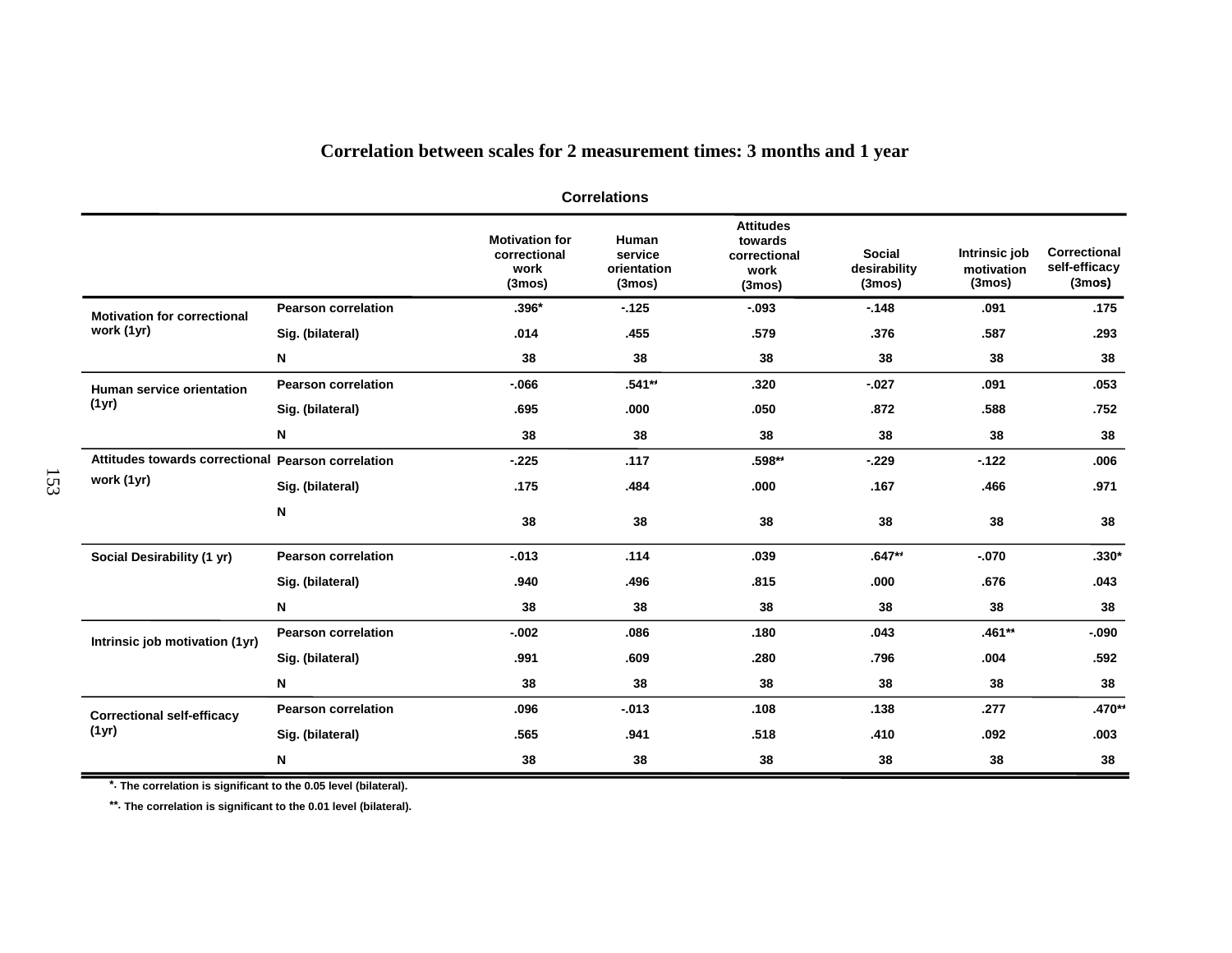|                            |                     | Support for<br>rehabilitation<br>(3mos) | Deterrence<br>(3mos) | Attitudes<br>towards inmates<br>(3mos) | Perceptions<br>(3mos) | Group<br>atmosphere<br>(3mos) | Social<br>cohesiveness<br>(3mos) | Credibility<br>(3mos) |
|----------------------------|---------------------|-----------------------------------------|----------------------|----------------------------------------|-----------------------|-------------------------------|----------------------------------|-----------------------|
| Support for rehabilitation | Pearson correlation | $.697**$                                | $-0.602**$           | $.643**$                               | .140                  | $-375*$                       | $-328*$                          | .165                  |
| (1yr)                      | Sig. (bilateral)    | .000                                    | .000                 | .000                                   | .401                  | .020                          | .045                             | .322                  |
|                            | N                   | 38                                      | 38                   | 38                                     | 38                    | 38                            | 38                               | 38                    |
| Deterrence (1yr)           | Pearson correlation | $-483**$                                | .757**               | $-432**$                               | $-154$                | .317                          | .312                             | $-074$                |
|                            | Sig. (bilateral)    | .002                                    | .000                 | .007                                   | .357                  | .053                          | .056                             | .660                  |
|                            | N                   | 38                                      | 38                   | 38                                     | 38                    | 38                            | 38                               | 38                    |
| Attitudes towards inmates  | Pearson correlation | $.627**$                                | $-485**$             | .755 **                                | .127                  | $-0.339*$                     | $-407*$                          | .251                  |
| (1yr)                      | Sig. (bilateral)    | .000                                    | .002                 | .000                                   | .448                  | .037                          | .011                             | .128                  |
|                            | N                   | 38                                      | 38                   | 38                                     | 38                    | 38                            | 38                               | 38                    |
| Perceptions (1yr)          | Pearson correlation | .210                                    | $-311$               | .091                                   | $.606**$              | .177                          | .050                             | .034                  |
|                            | Sig. (bilateral)    | .205                                    | .058                 | .586                                   | .000                  | .288                          | .765                             | .841                  |
|                            | N                   | 38                                      | 38                   | 38                                     | 38                    | 38                            | 38                               | 38                    |
| Group atmosphere (1yr)     | Pearson correlation | $-0.022$                                | .094                 | $-332*$                                | .281                  | $.707**$                      | $.620**$                         | .024                  |
|                            | Sig. (bilateral)    | .896                                    | .576                 | .042                                   | .088                  | .000                          | .000                             | .888                  |
|                            | N                   | 38                                      | 38                   | 38                                     | 38                    | 38                            | 38                               | 38                    |
| Social cohesiveness (1yr)  | Pearson correlation | $-224$                                  | $.321*$              | $-0.538**$                             | $-0.016$              | .790**                        | .799**                           | $-021$                |
|                            | Sig. (bilateral)    | .176                                    | .050                 | .000                                   | .926                  | .000                          | .000                             | .901                  |
|                            | N                   | 38                                      | 38                   | 38                                     | 38                    | 38                            | 38                               | 38                    |
| Credibility (1yr)          | Pearson correlation | .219                                    | $-166$               | .148                                   | .428 **               | .019                          | $-0.053$                         | .126                  |
|                            | Sig. (bilateral)    | .187                                    | .320                 | .375                                   | .007                  | .909                          | .751                             | .449                  |
|                            | Ν                   | 38                                      | 38                   | 38                                     | 38                    | 38                            | 38                               | 38                    |

**Correlations**

\*\*. The correlation is significant to the 0.01 level (bilateral).

\*. The correlation is significant to the 0.05 level (bilateral).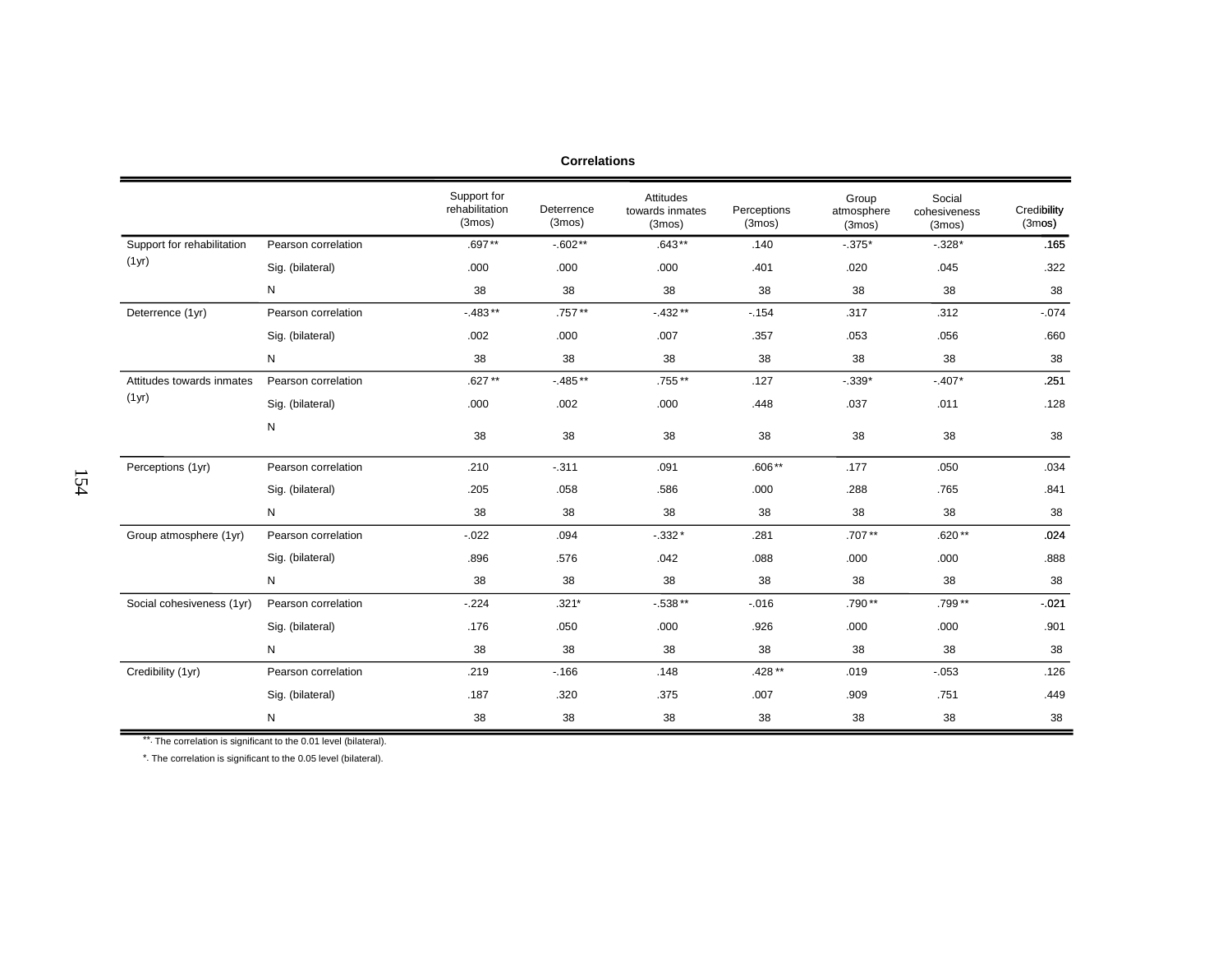|                           |                     | Organizational<br>commitment<br>(3mos) | Role conflict<br>(3mos) | Role<br>ambiguity<br>(3mos) | Supervisory<br>support<br>(3mos) | Job stress<br>(3mos):<br>anxiety | Job stress<br>(3mos): time<br>pressure | Job stress<br>(3mos) | Job<br>satisfaction<br>(3mos) |
|---------------------------|---------------------|----------------------------------------|-------------------------|-----------------------------|----------------------------------|----------------------------------|----------------------------------------|----------------------|-------------------------------|
| Organizational            | Pearson correlation | .666 **                                | $-347*$                 | .249                        | .430**                           | $-471**$                         | $-075$                                 | $-292$               | .273                          |
| commitment (1yr)          | Sig. (bilateral)    | .000                                   | .033                    | .132                        | .007                             | .003                             | .654                                   | .075                 | .107                          |
|                           | N                   | 38                                     | 38                      | 38                          | 38                               | 38                               | 38                                     | 38                   | 36                            |
| Role conflict (1yr)       | Pearson correlation | .069                                   | .388 *                  | .354*                       | $-017$                           | .173                             | $-.221$                                | $-.044$              | .053                          |
|                           | Sig. (bilateral)    | .680                                   | .016                    | .029                        | .919                             | .300                             | .183                                   | .793                 | .761                          |
|                           | N                   | 38                                     | 38                      | 38                          | 38                               | 38                               | 38                                     | 38                   | 36                            |
| Role ambiguity (1yr)      | Pearson correlation | $-158$                                 | $-.048$                 | .129                        | $-257$                           | $-176$                           | $-0.028$                               | $-0.109$             | $-0.120$                      |
|                           | Sig. (bilateral)    | .342                                   | .776                    | .441                        | .119                             | .291                             | .869                                   | .516                 | .487                          |
|                           | N                   | 38                                     | 38                      | 38                          | 38                               | 38                               | 38                                     | 38                   | 36                            |
| Supervisory support       | Pearson correlation | $-324*$                                | $-101$                  | $-406*$                     | $-026$                           | .186                             | .197                                   | .217                 | $-.077$                       |
| (1 <sup>y</sup> r)        | Sig. (bilateral)    | .047                                   | .547                    | .011                        | .875                             | .264                             | .237                                   | .191                 | .656                          |
|                           | N                   | 38                                     | 38                      | 38                          | 38                               | 38                               | 38                                     | 38                   | 36                            |
| Job stress (1yr): anxiety | Pearson correlation | $-245$                                 | .197                    | $-182$                      | $-.084$                          | $.620**$                         | .339 *                                 | .530**               | .151                          |
|                           | Sig. (bilateral)    | .139                                   | .235                    | .273                        | .616                             | .000                             | .037                                   | .001                 | .378                          |
|                           | N                   | 38                                     | 38                      | 38                          | 38                               | 38                               | 38                                     | 38                   | 36                            |
| Job stress (1yr):         | Pearson correlation | $-332*$                                | .265                    | $-.220$                     | $-148$                           | .431**                           | .287                                   | $.400*$              | $-123$                        |
| time pressure             | Sig. (bilateral)    | .042                                   | .107                    | .184                        | .376                             | .007                             | .081                                   | .013                 | .473                          |
|                           | N                   | 38                                     | 38                      | 38                          | 38                               | 38                               | 38                                     | 38                   | 36                            |
| Job stress (1yr)          | Pearson correlation | $-0.328*$                              | .263                    | $-228$                      | $-132$                           | .589**                           | .352 *                                 | .522 **              | .012                          |
|                           | Sig. (bilateral)    | .045                                   | .111                    | .168                        | .428                             | .000                             | .030                                   | .001                 | .943                          |
|                           | N                   | 38                                     | 38                      | 38                          | 38                               | 38                               | 38                                     | 38                   | 36                            |
| Job satisfaction (1yr)    | Pearson correlation | .087                                   | $-.013$                 | $-.007$                     | .045                             | $-.078$                          | .016                                   | $-.030$              | .020                          |
|                           | Sig. (bilateral)    | .609                                   | .938                    | .967                        | .792                             | .647                             | .925                                   | .860                 | .910                          |
|                           | N                   | 37                                     | 37                      | 37                          | 37                               | 37                               | 37                                     | 37                   | 35                            |

**Correlations**

\*\*. The correlation is significant to the 0.01 level (bilateral).

\*. The correlation is significant to the 0.05 level (bilateral).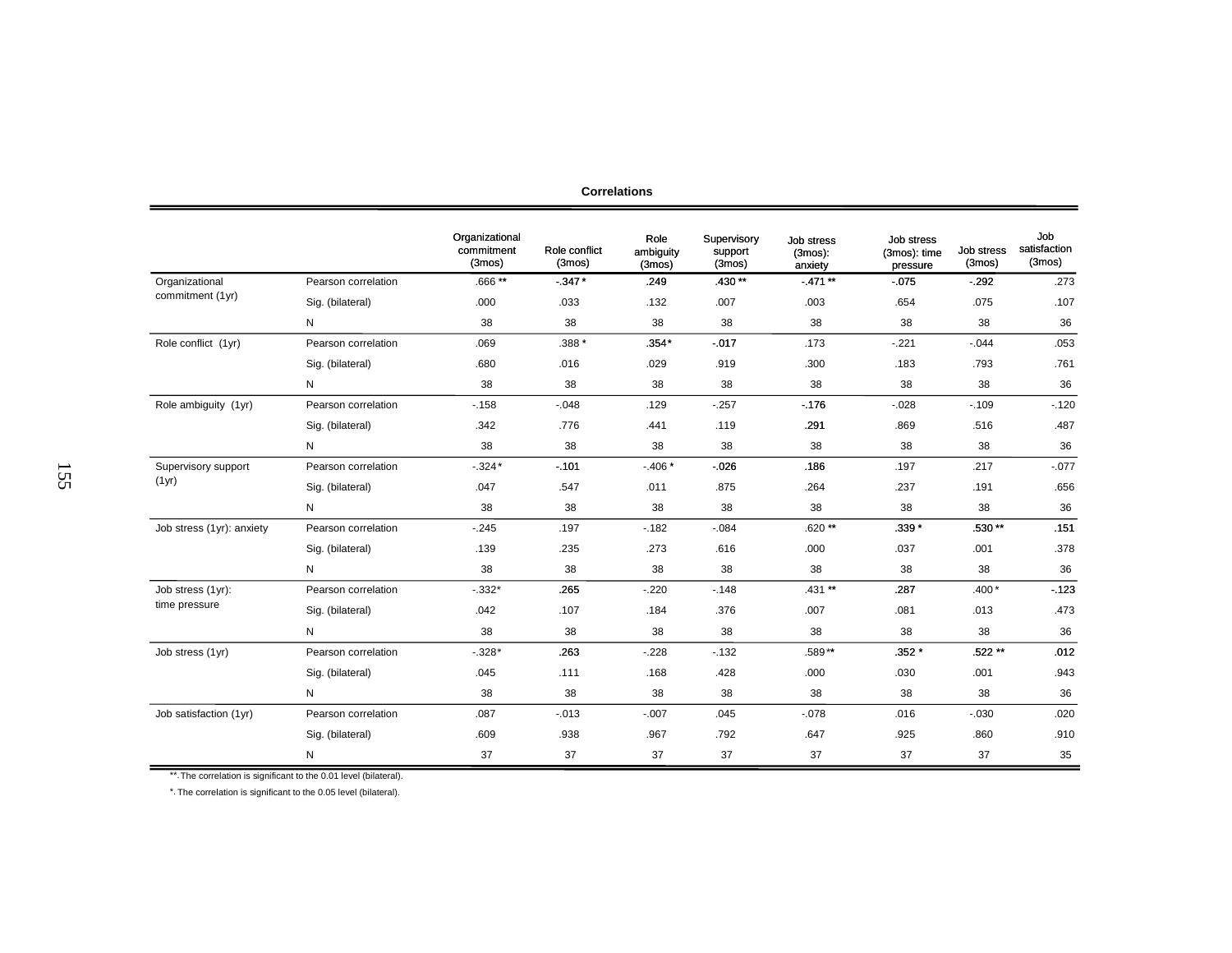|                                      |                     | Empathy<br>(3mos):<br>perspective<br>taking | Empathy<br>(3mos):<br>empathic<br>concern | Empathy<br>(3mos):<br>fantasy | <b>Empathy</b><br>(3mos):<br>personal<br>distress |
|--------------------------------------|---------------------|---------------------------------------------|-------------------------------------------|-------------------------------|---------------------------------------------------|
| Empathy (1yr): perspective<br>taking | Pearson correlation | $.670**$                                    | .134                                      | .004                          | .194                                              |
|                                      | Sig. (bilateral)    | .000                                        | .421                                      | .979                          | .244                                              |
|                                      | N                   | 38                                          | 38                                        | 38                            | 38                                                |
| Empathy (1yr): empathic<br>concern   | Pearson correlation | .275                                        | .592**                                    | .066                          | .215                                              |
|                                      | Sig. (bilateral)    | .094                                        | .000                                      | .692                          | .195                                              |
|                                      | N                   | 38                                          | 38                                        | 38                            | 38                                                |
| Empathy (1yr): fantasy               | Pearson correlation | .164                                        | .062                                      | $.686**$                      | .069                                              |
|                                      | Sig. (bilateral)    | .325                                        | .712                                      | .000                          | .683                                              |
|                                      | $\mathsf{N}$        | 38                                          | 38                                        | 38                            | 38                                                |
| Empathy (1yr): personal              | Pearson correlation | .159                                        | .125                                      | $.331*$                       | $.546**$                                          |
| distress                             | Sig. (bilateral)    | .339                                        | .456                                      | .042                          | .000                                              |
|                                      | N                   | 38                                          | 38                                        | 38                            | 38                                                |

**Correlations**

\*\*. The correlation is significant to the 0.01 level (bilateral).

\*. The correlation is significant to the 0.05 level (bilateral).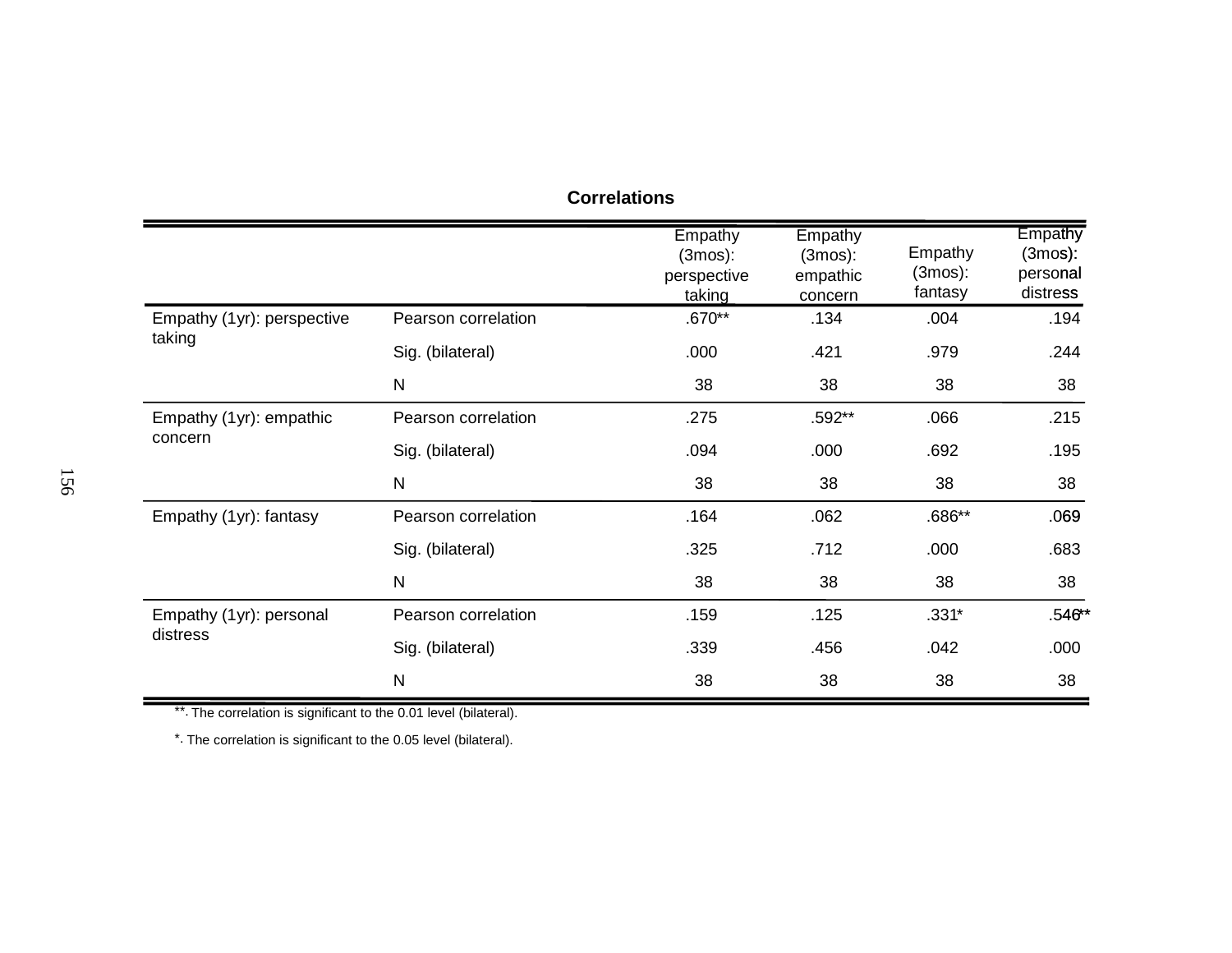The previous table (pages 154 to 157) shows the correlation between 3 months and 1 year for each of the 19 scales and their six subscales. It will be noted that a significant correlation ( $p > .05$ ) was found for 20 of the scale/subscales. This means that the value of the scale (and its subscale) can be predicted from its value at 3 months. Furthermore, since these correlations are all positive, a low (high) value on a scale (or subscale) at 3 months is associated with a low (high) value on that same scale (or subscale) at 1 year.

In summary, creating a diagonal between the two time points (3 months and 1 year) on these four tables shows that 16 of the 19 scales present a measure of predictability (scatter plots). In this case, the attitudes of the new correctional officers (after their first 3 months at an institution) can predict both positive and negative changes over time.

As we will see in the following section entitled *Graphic representation of 25 scales and subscales at 3 months and 1 year*, such changes for both time periods can also be presented visually.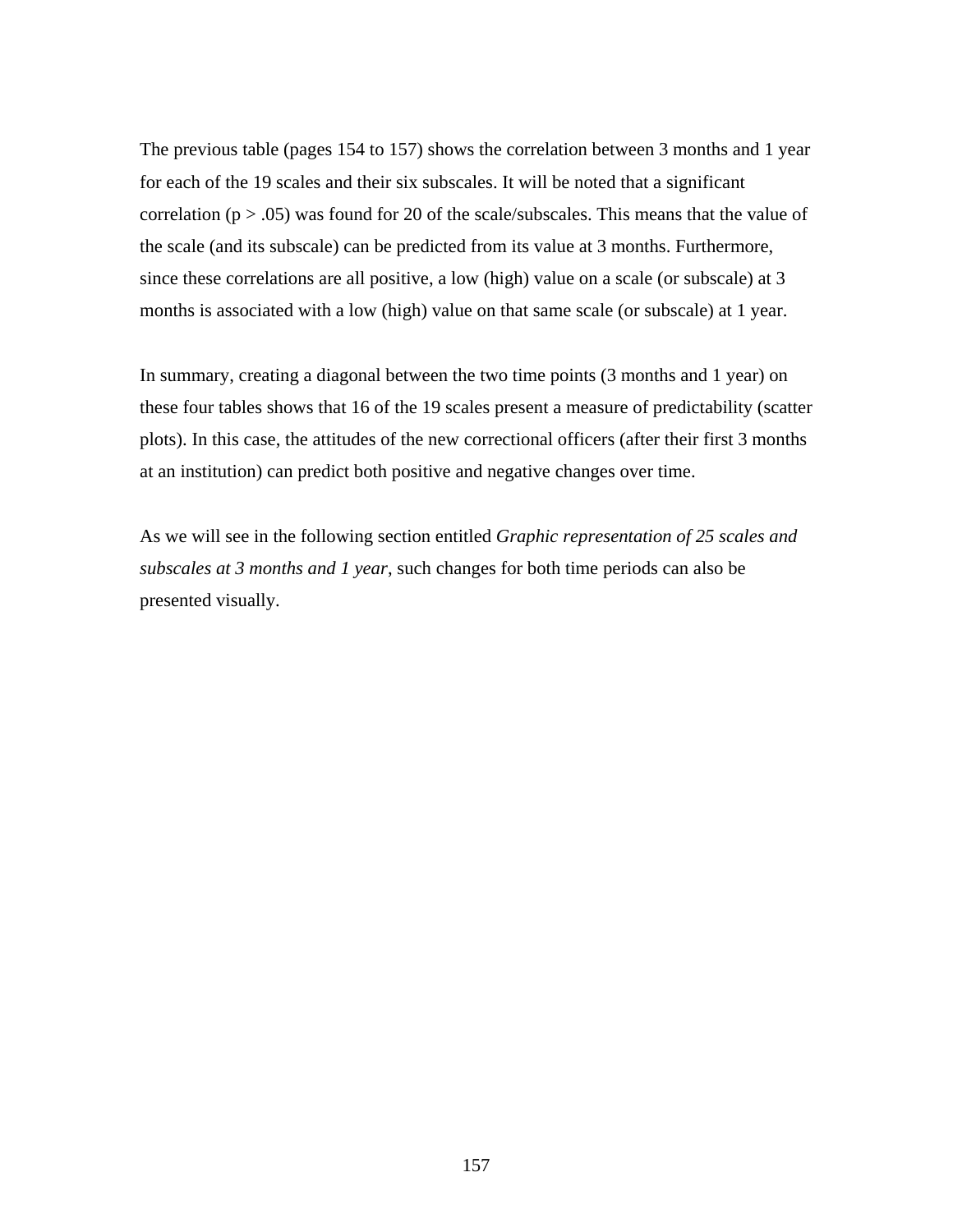## **Graphic representation of 25 scales and subscales at 3 months and 1 year**

For the 25 scales and subscales used in this study, 4 of the 25 diagrams representing scatter plots do not indicate any relationship between the two time points at an institution (i.e., at 3 months and after a year in the field): *Post-credibility, Role ambiguity, Supervisory support* and *Job satisfaction.* 

1) *Post-credibility* pertains to what the participants thought of their CTP training and instructors. This aspect was already in stagnation after the *Post* period ( $n = 147$ ) subjects). As previously noted, changes in environment and autonomy are inevitably associated with the development of knowledge (maturation effect). A new equilibrium is established. The person is no longer at the college and many things have changed since the first three months at the institution. In itself, the questionnaire represents a past that is symbolically kept at a distance so that present realities can be more adequately dealt with. The role the instructors formerly played is now being taken on by the supervisors.

 Hypothesis adopted for this questionnaire: in terms of the results for the *Post*  period, this questionnaire on *credibility* no longer has any relevance once the correctional officer is plunged into the reality of day-to-day operations. This could explain the absence of any significance between the values at 3 months and at 1 year. The participants seemed to view these six questions pertaining to past perceptions as inappropriate. Although there is not necessarily a linear relationship between the values for post-credibility at 1 year and at 3 months, the questionnaire could very easily have been eliminated for the institutional period. However, for strictly methodological and ethical reasons, no scales or subscales were withdrawn from the study.

2) *Role ambiguity* (role conflict subscale) tended to point to an inability to comment on the work descriptions imposed on the respondents once they started working,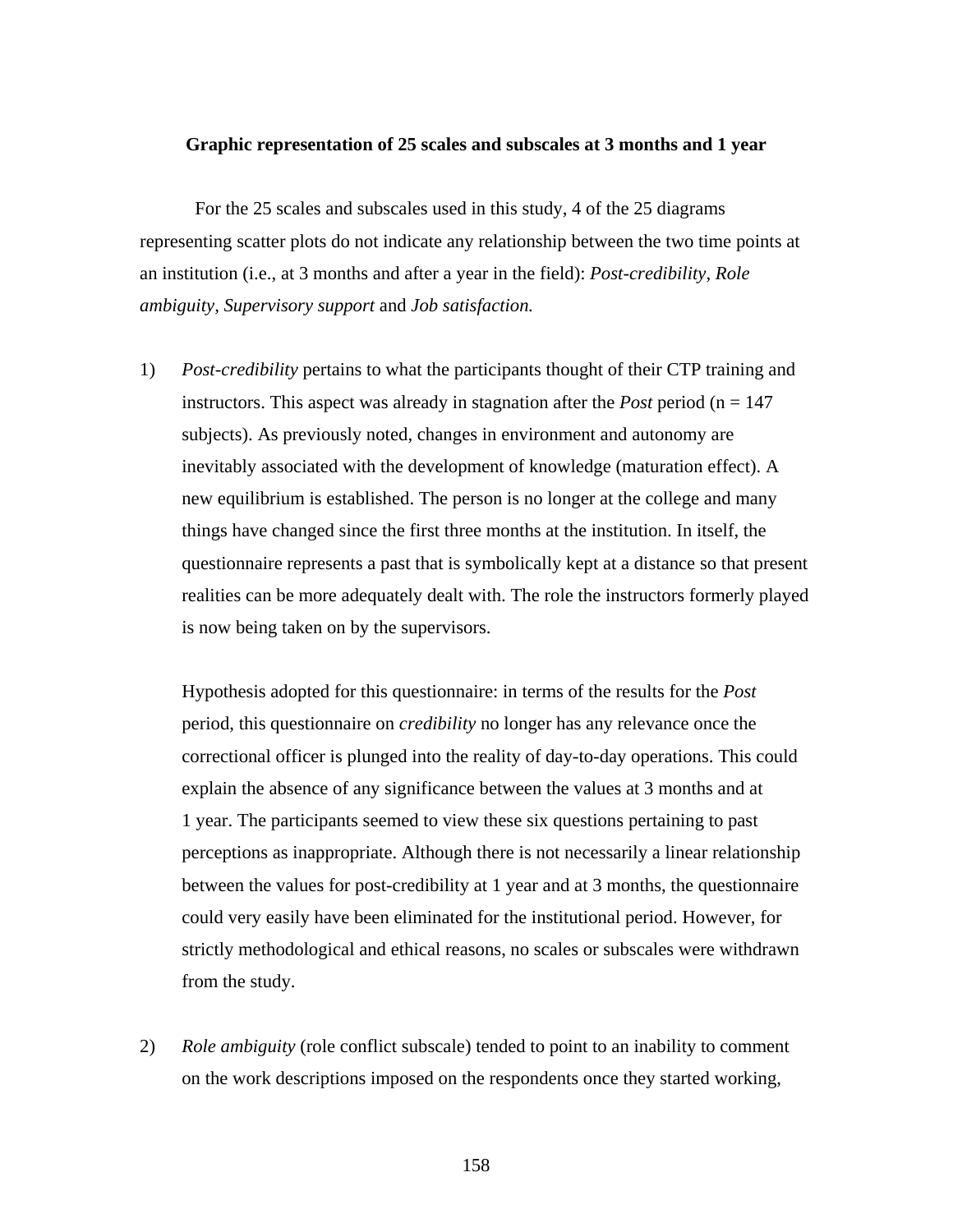a lack of knowledge regarding specific goals and objectives, inappropriate time management, insufficient knowledge of the work to be able to perform it properly, and a deficient chain of command. Officers have many responsibilities but little authority and virtually no decision-making authority.

- 3) *Supervisory support.* The graphic representation of this scatter plot shows the same pattern and lack of coherence as for *role ambiguity*. New arrivals do not feel that they are receiving guidance from their immediate supervisors when they need support.
- 4) *Job satisfaction*, which encompassed both intrinsic aspects (lack of recognition, absence of support and autonomy, lack of variety in the work to be performed, poor supervision) and extrinsic aspects (working conditions, shift work, perception of the job).

It should be noted that no negative or inverse statistical relationship was recorded for any these 25 diagrams. For each of the 21 other scales for the first three-month period, the results indicate a high level of predictive correlation among the 38 participants for the first year at an institution.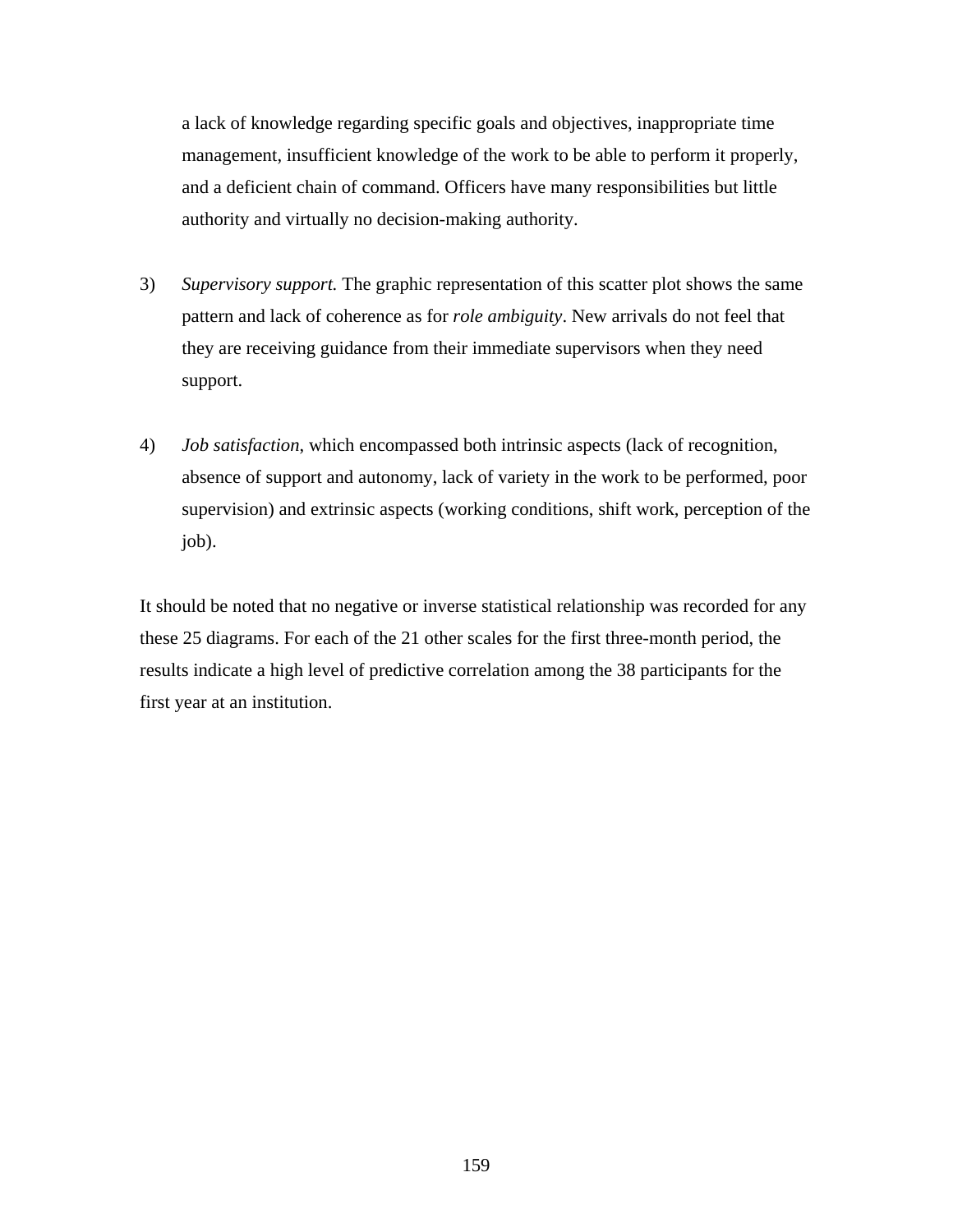

**Motivation for correctional work (3mos)** 



**Human service orientation (3mos)**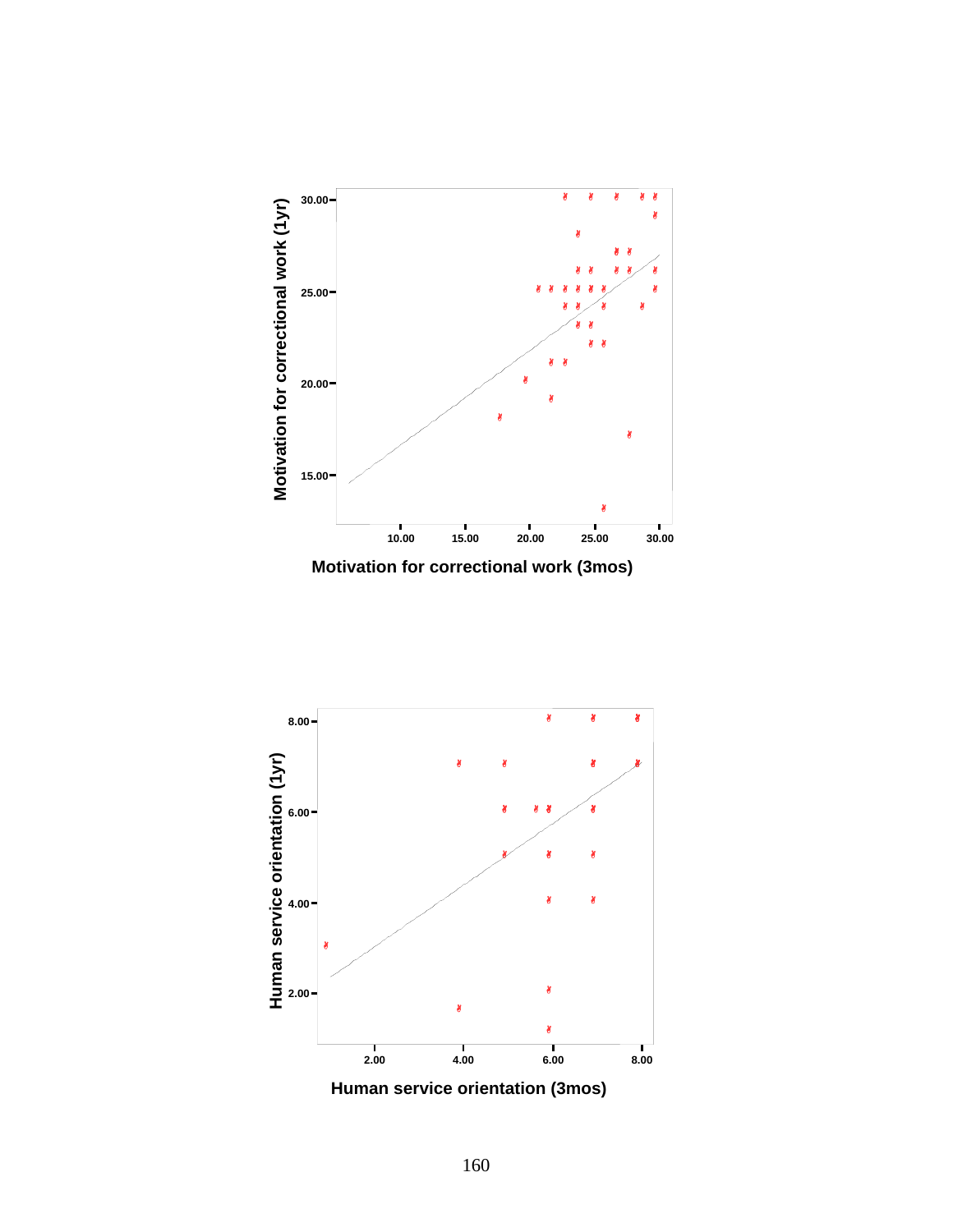

**Attitudes towards correctional work (3mos)**

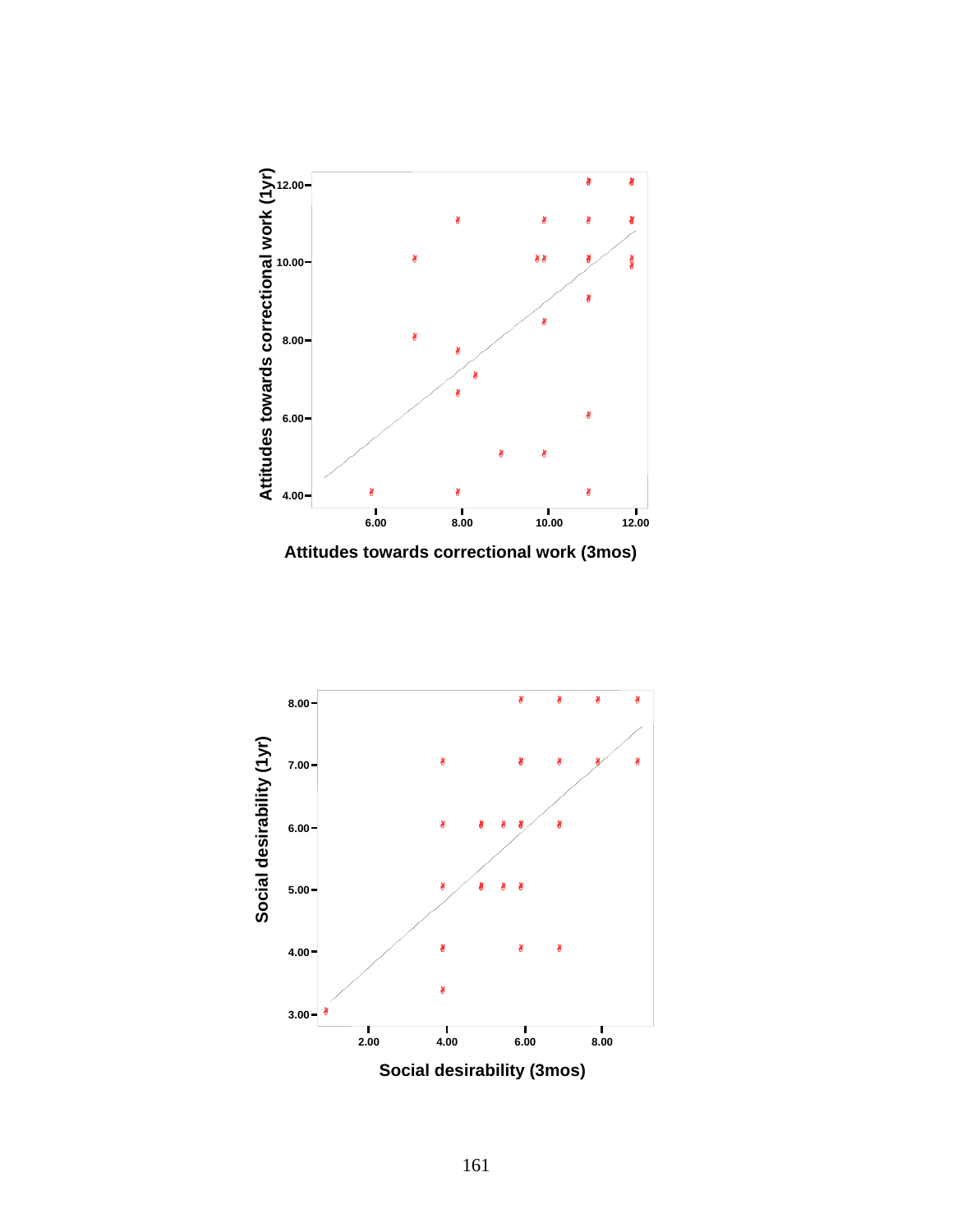

**Intrinsic job motivation (3mos)**



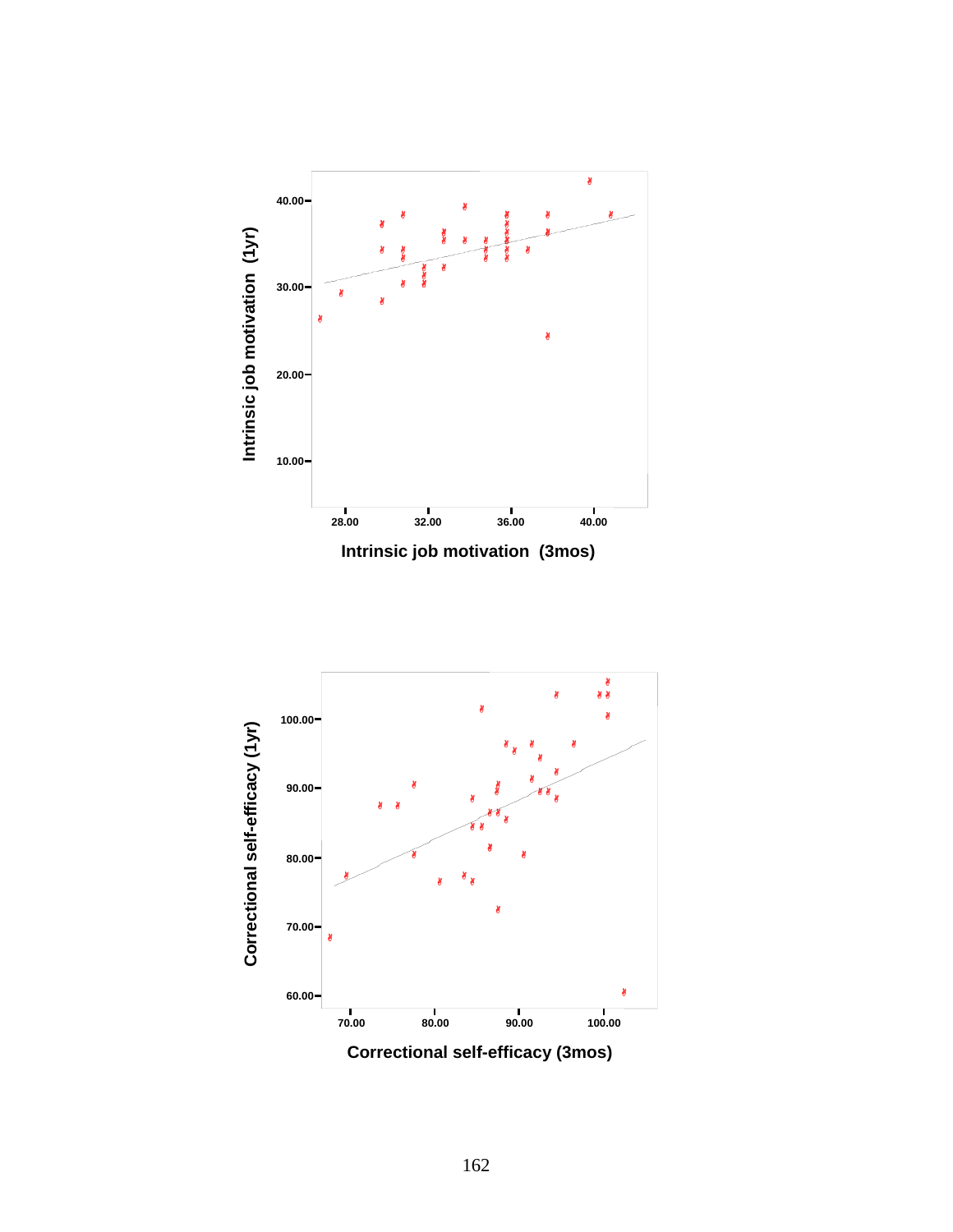

**Support for rehabilitation (3mos)**

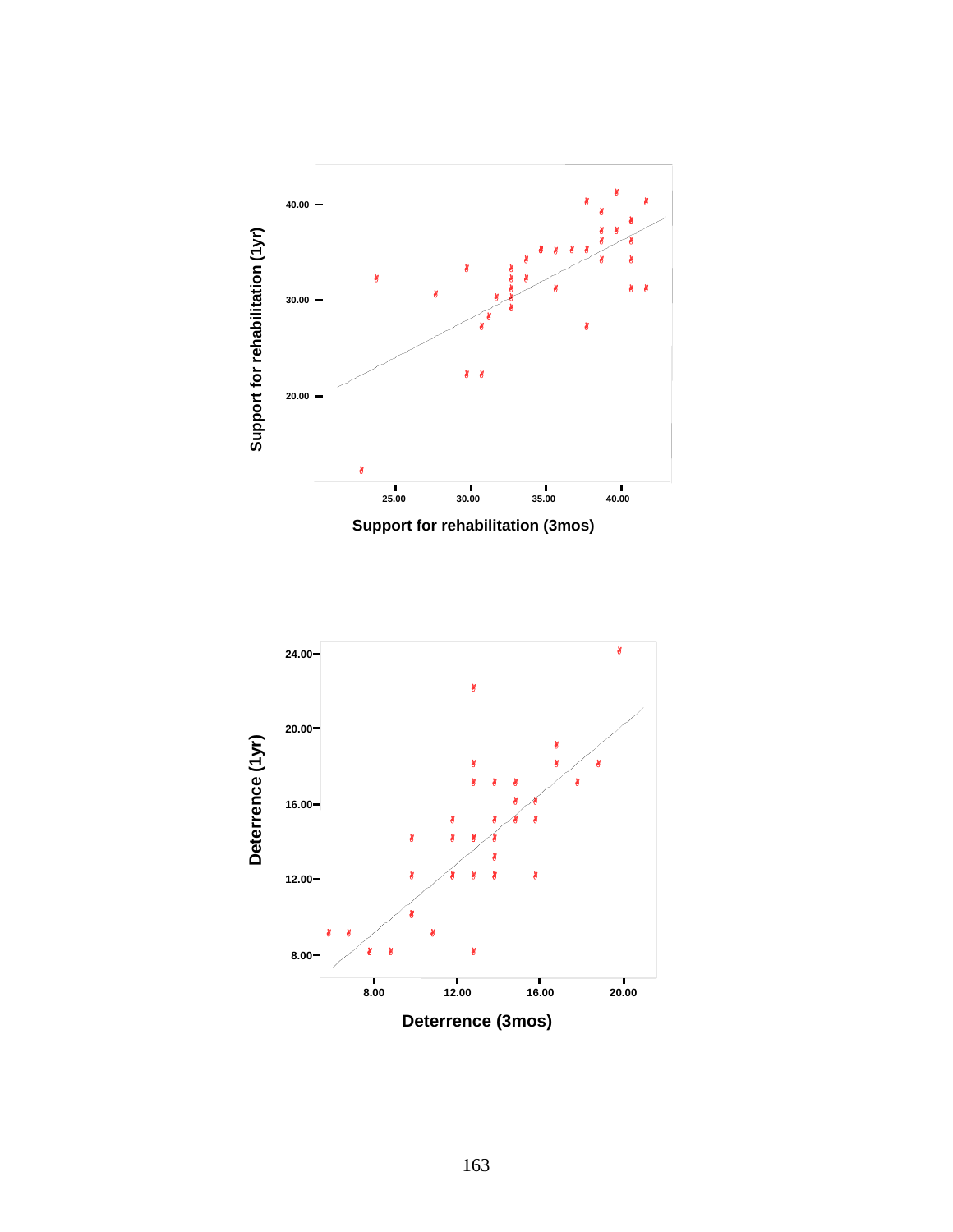

**Attitudes towards inmates (3mos)**

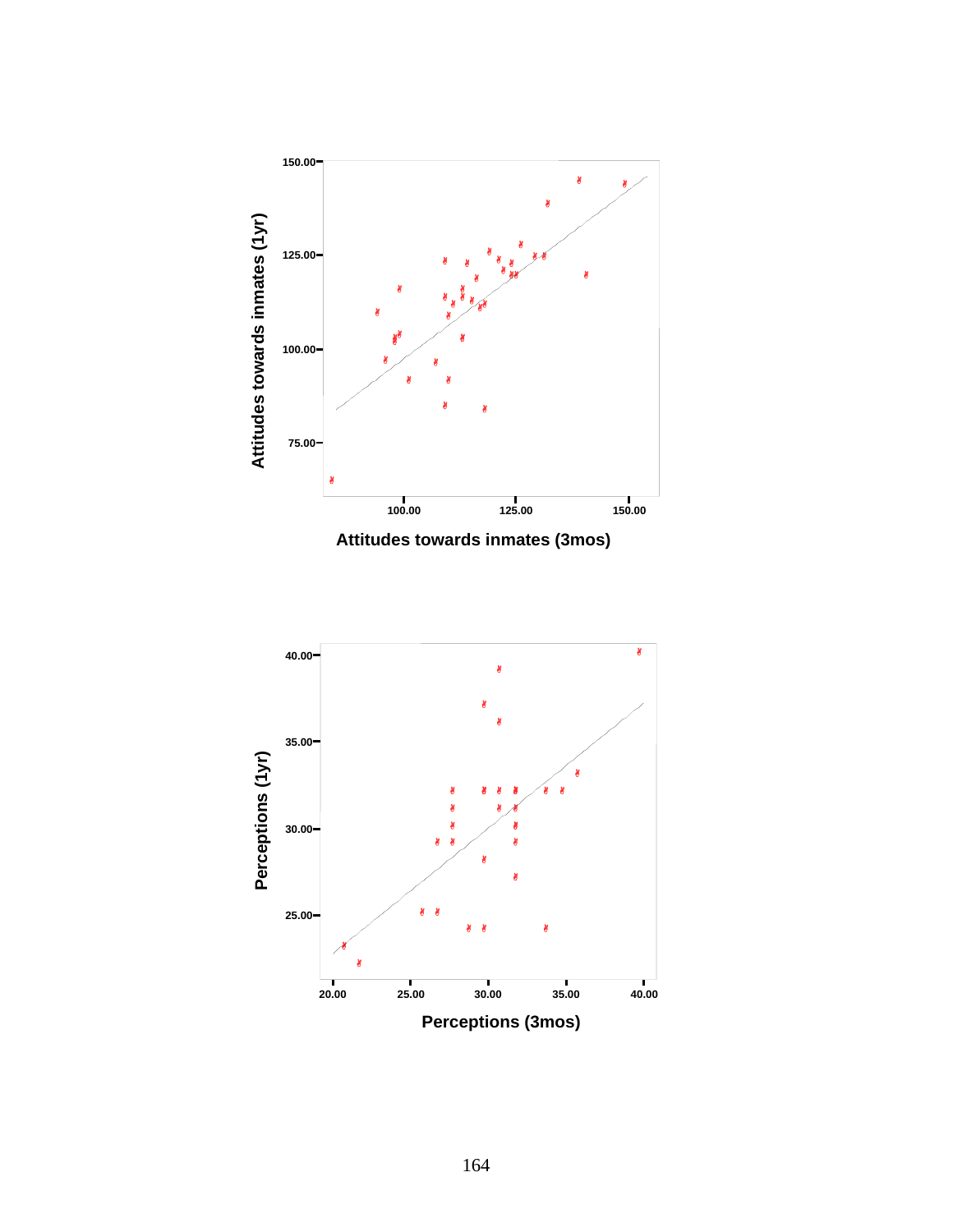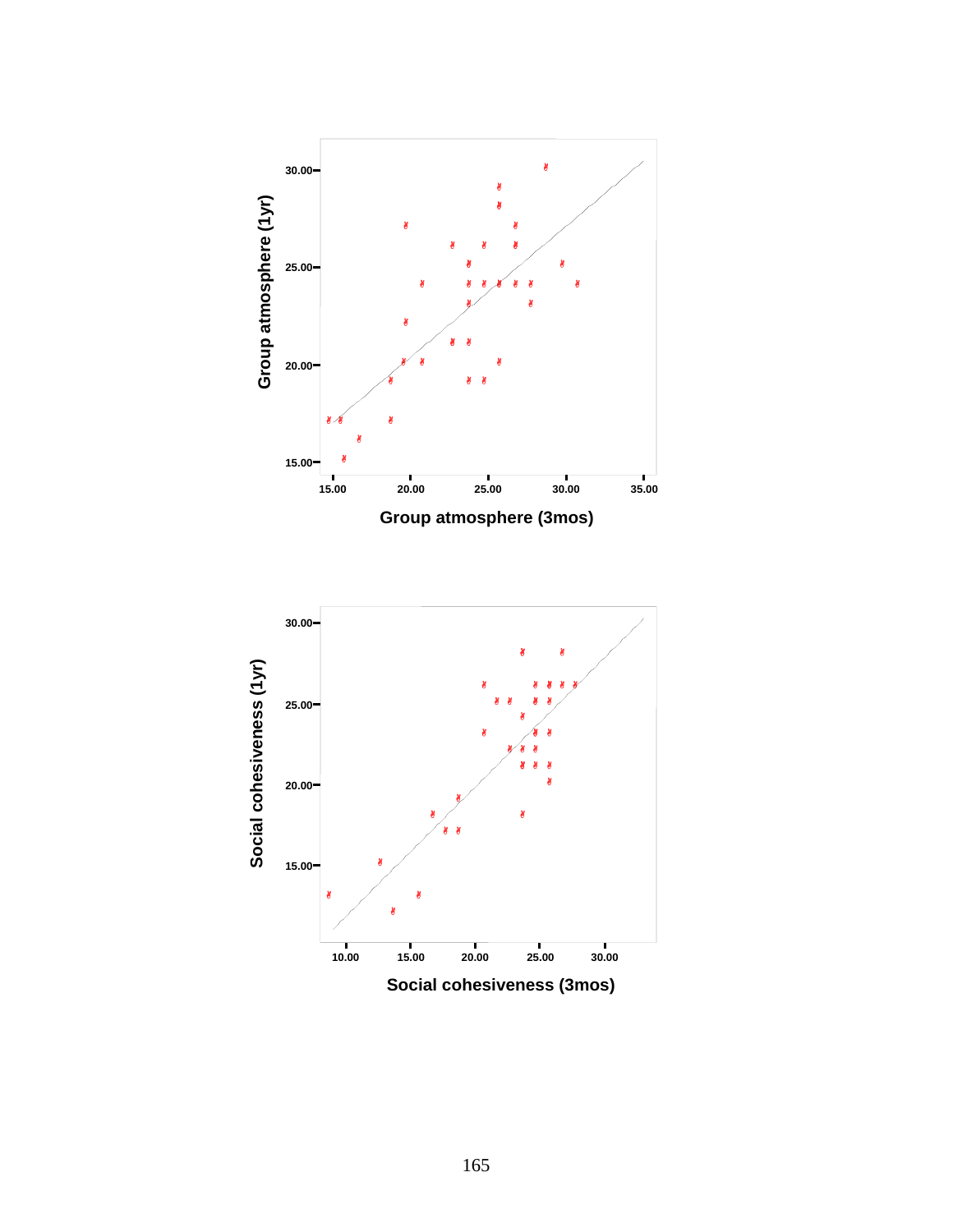



**Organizational commitment (3mos)**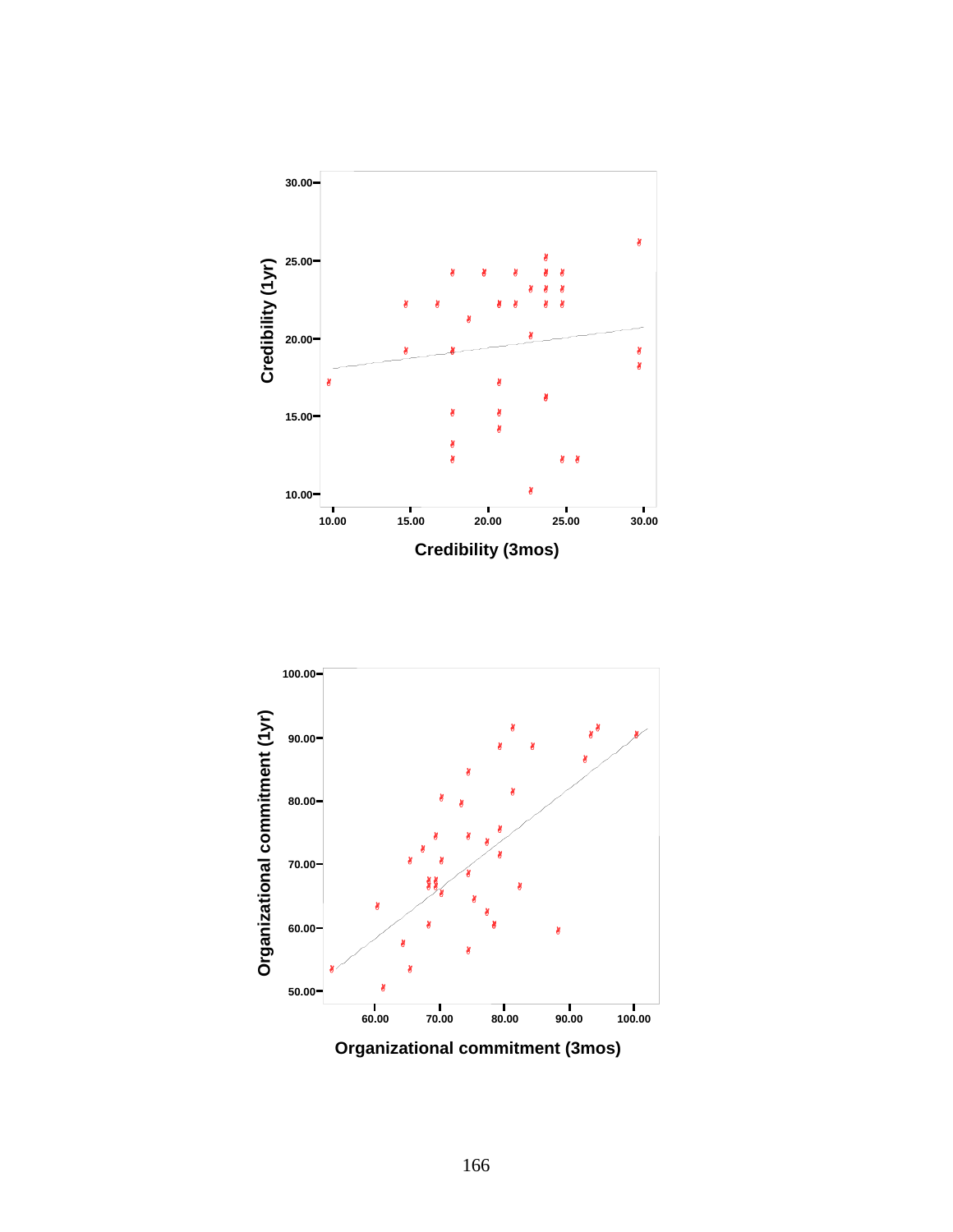

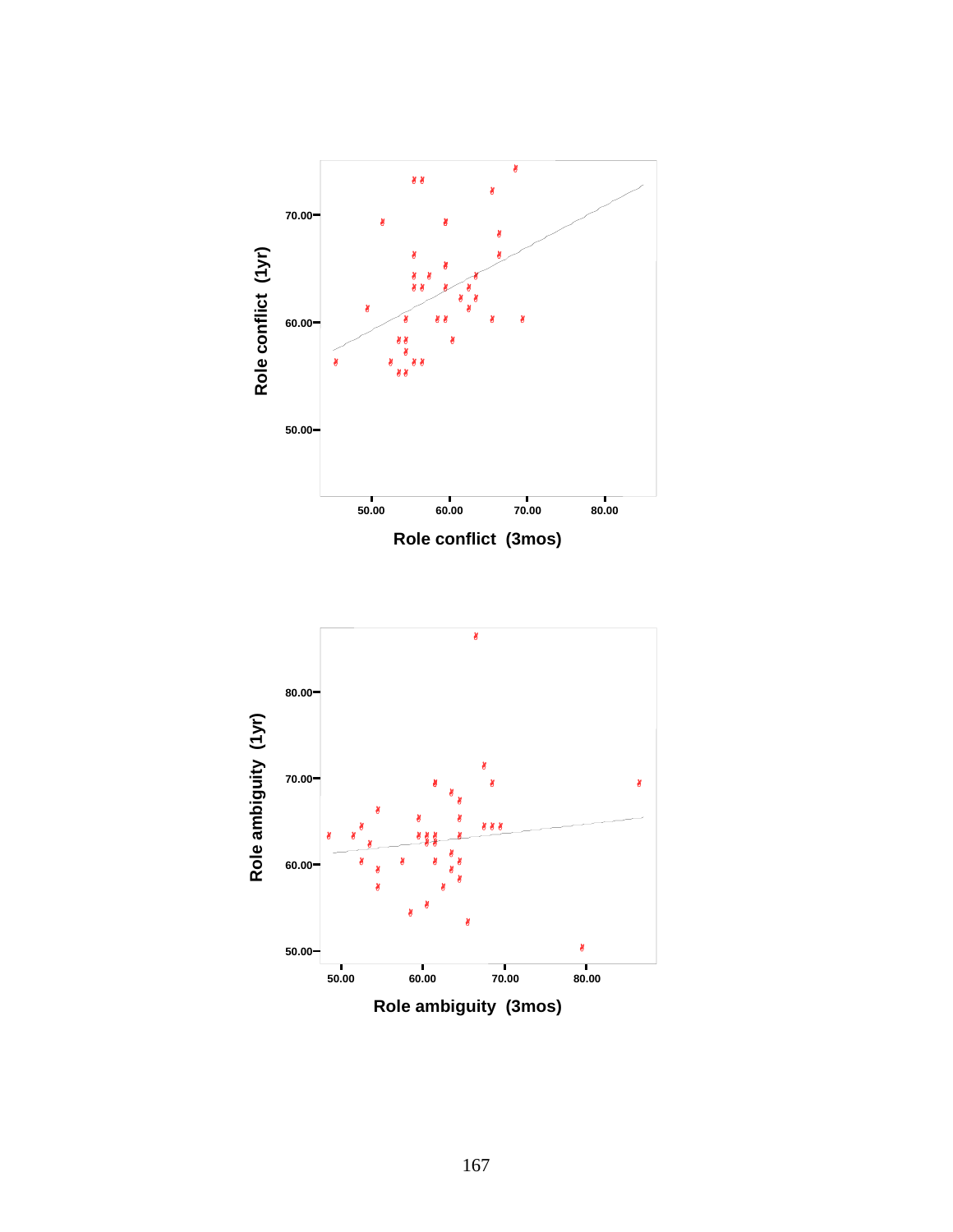

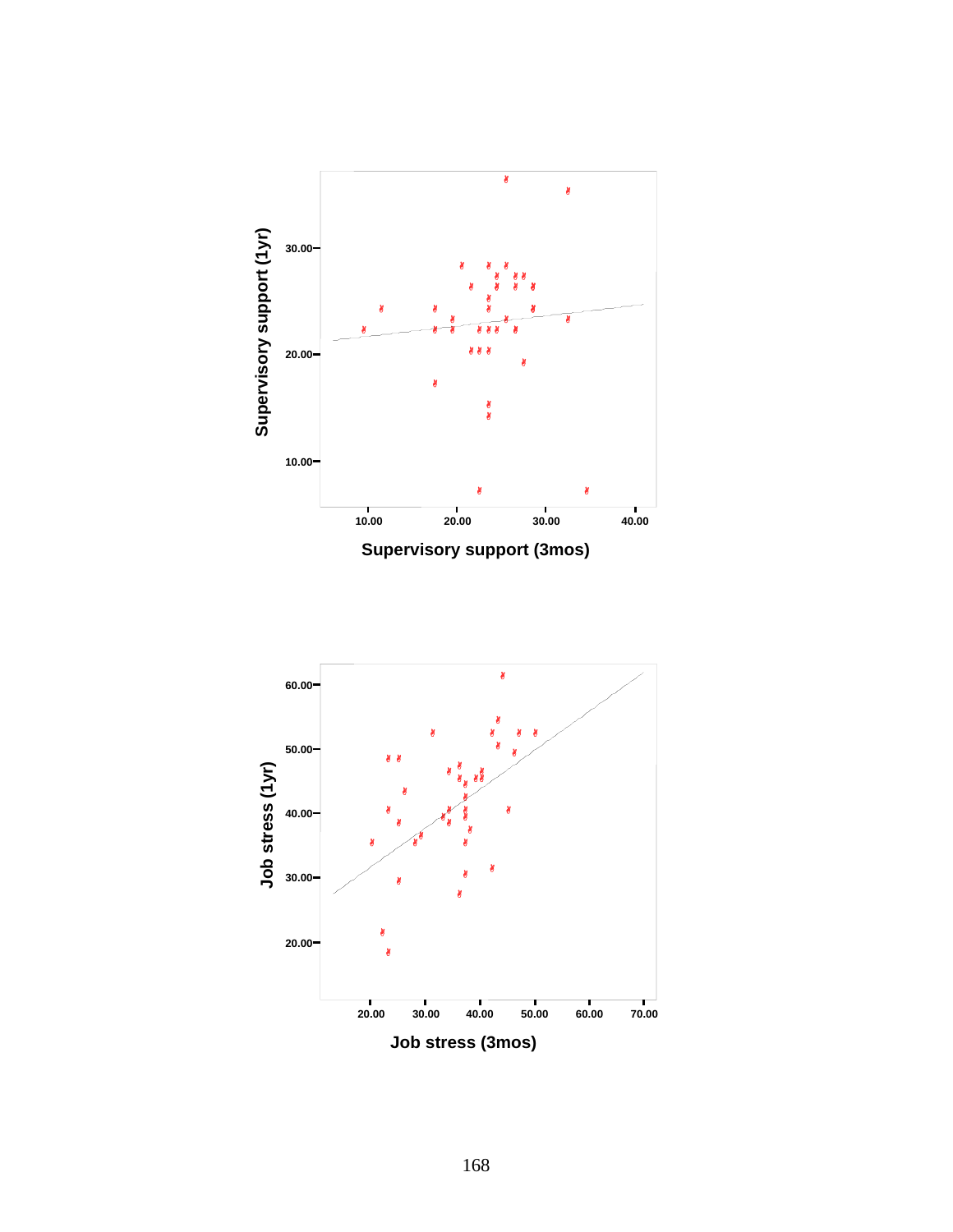

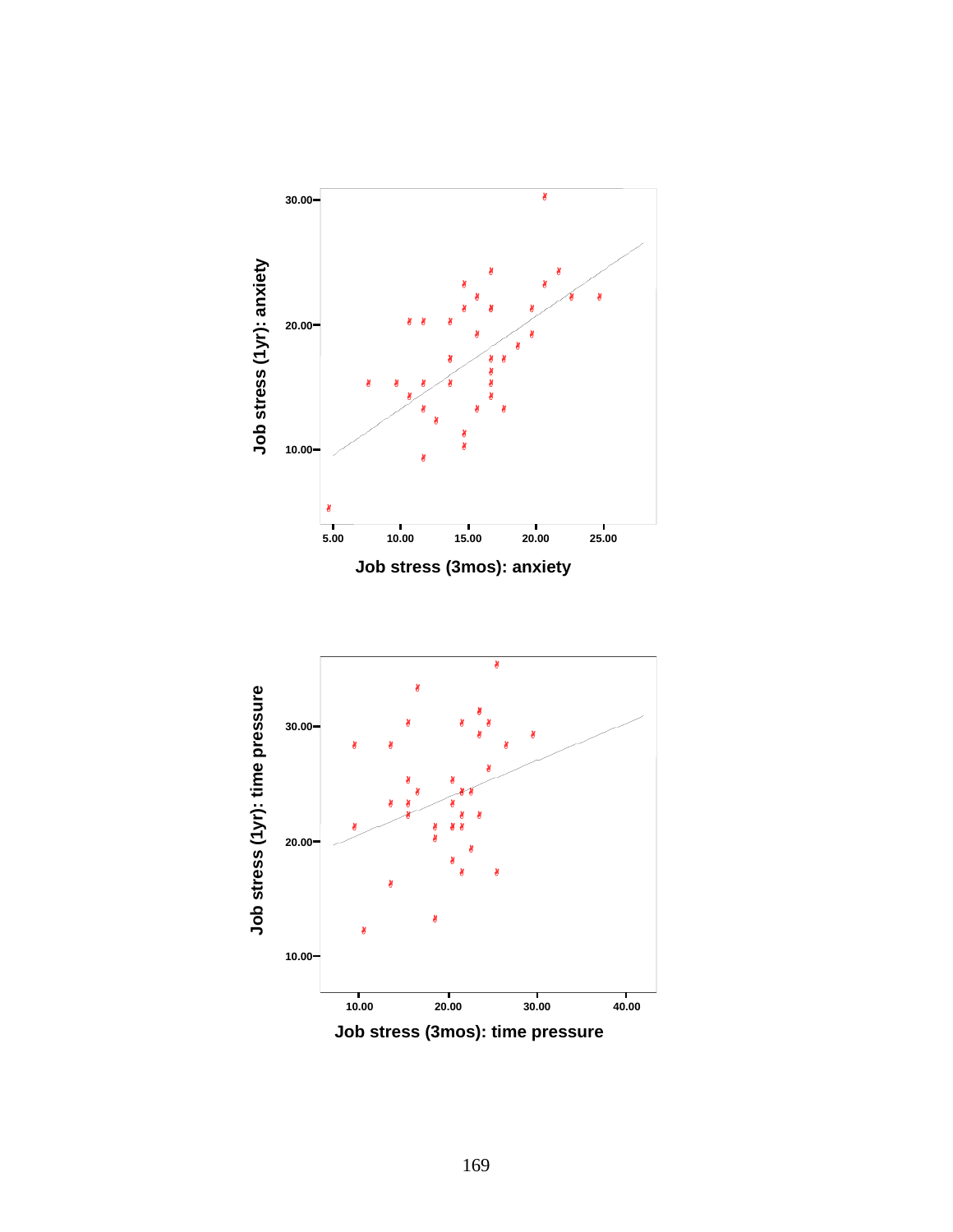



**Empathy (3mos): perspective taking**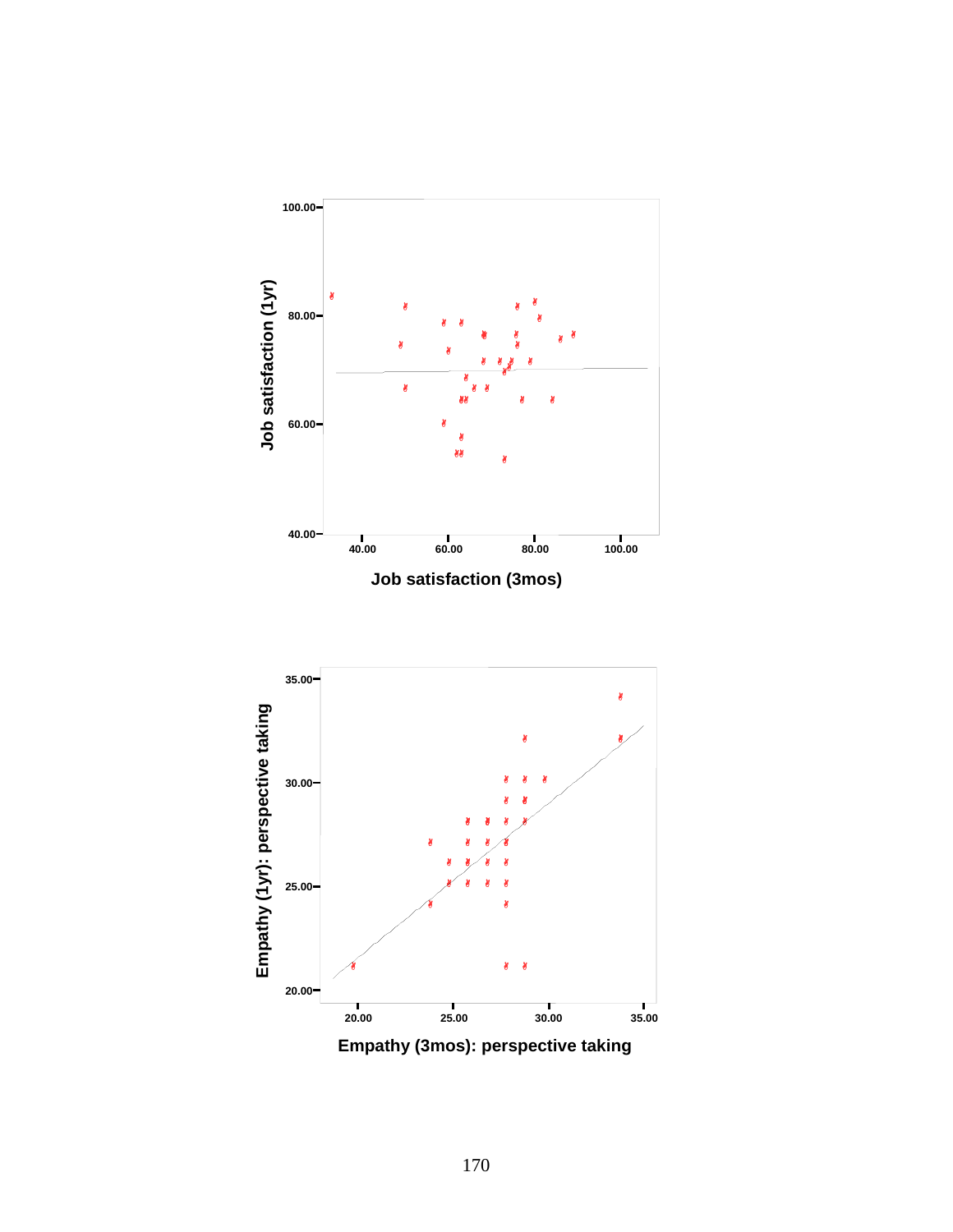

**Empathy (3mos): empathic concern**



**Empathy (3mos): fantasy**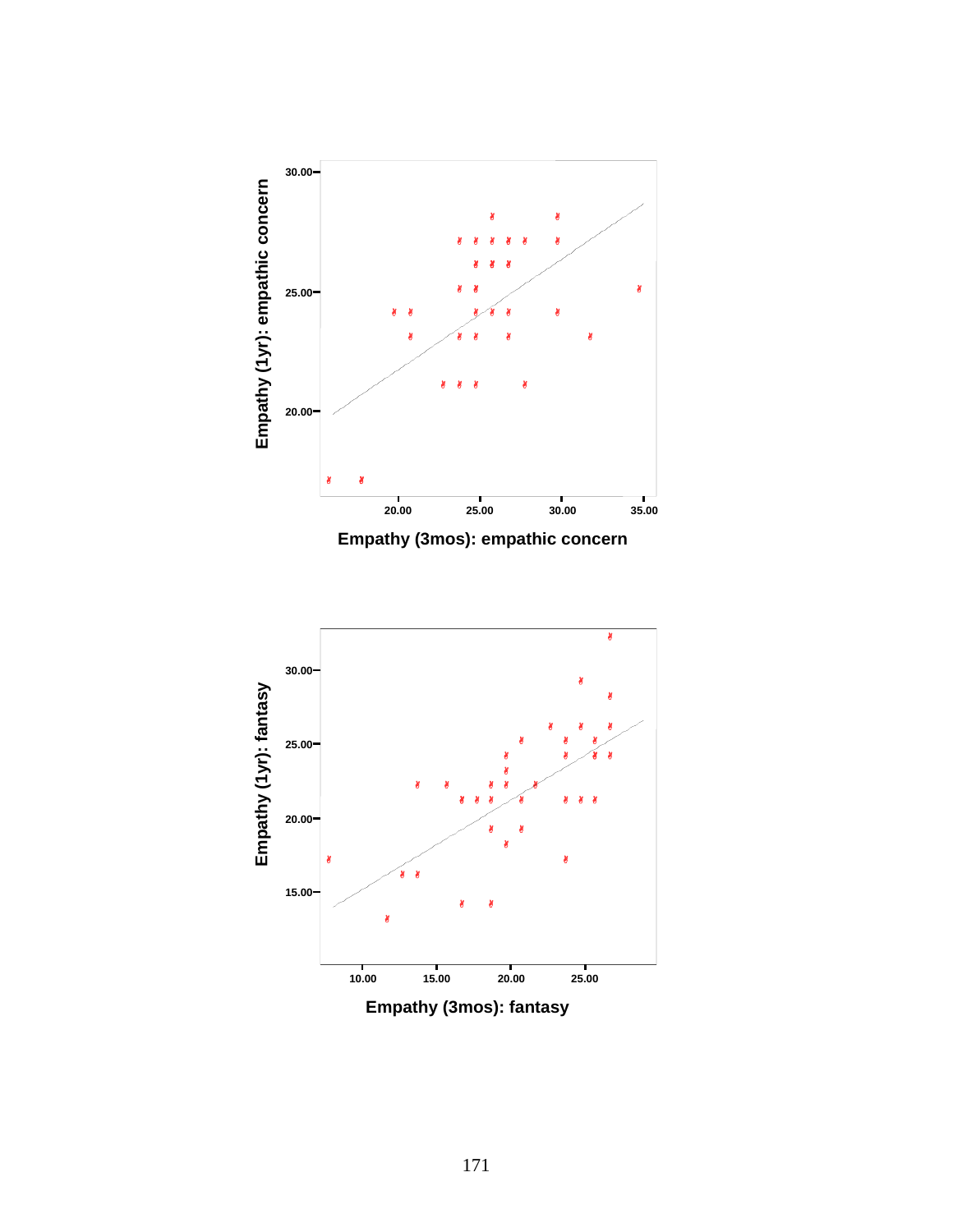

**Empathy (3mos): personal distress**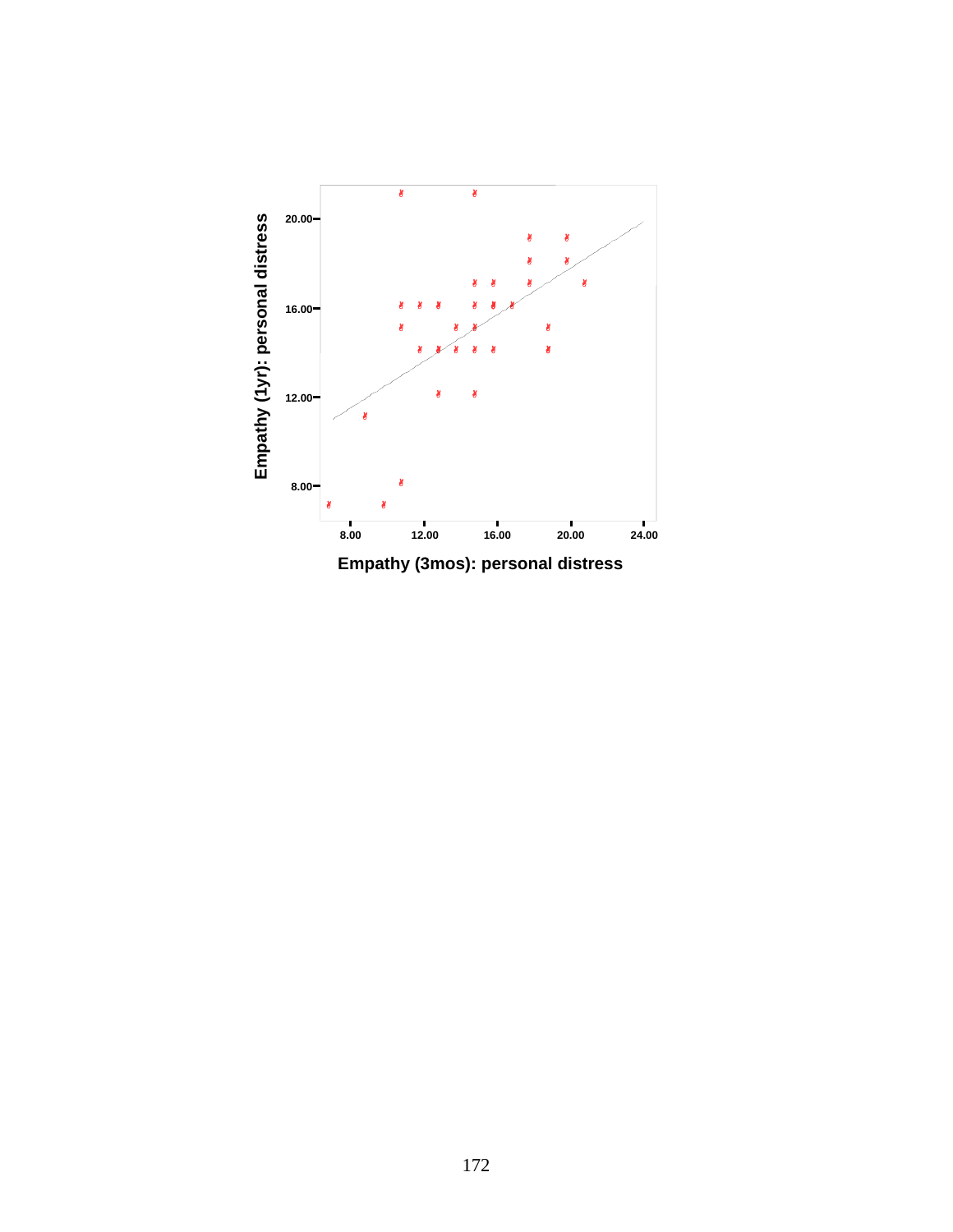#### **Review of data**

This third and final research report on correctional officers has shown that many organizational factors play a decisive role in what are referred to as efficiency criteria, especially when one stops to think that human beings spend more than a third of their lives at work.

Many things have been said about this first year of practice in the field of corrections. While there are no right or wrong answers, the findings for our core sample have raised a number of questions. In the social science realm, a statistically insignificant result, a lack of change, stagnation over time, or decreasing scores for both genders even when the mean scores are relatively high, must be taken into account when considering attitudinal changes that occurred during the 15-month follow-up of this study including one full year in an correctional institution. This represents the starting point towards the future for all those who have chosen this career. Where will each of them be 5 or 10 years from now?

One important point that cannot be overstated is that this is not a matter of people as individuals but of providing quantifiable data with a view towards improving attitudes at CSC with regard to correctional work, offender reintegration and the mission that encompasses those elements.

As part of a systemic approach that addressed the worlds of theory and practice by examining the structures of internal operations, beliefs, values and the phenomena of subculture, each theme that was explored attested to the fact that correctional officers play a crucial role as members of a multidisciplinary team. The findings for both male and female correctional officers after their first year of service at CSC in all five administrative regions were as follows:

1) The three major *skills/qualities* the respondents still believed they possessed that would best assist them in their work as correctional officers were as follows:

173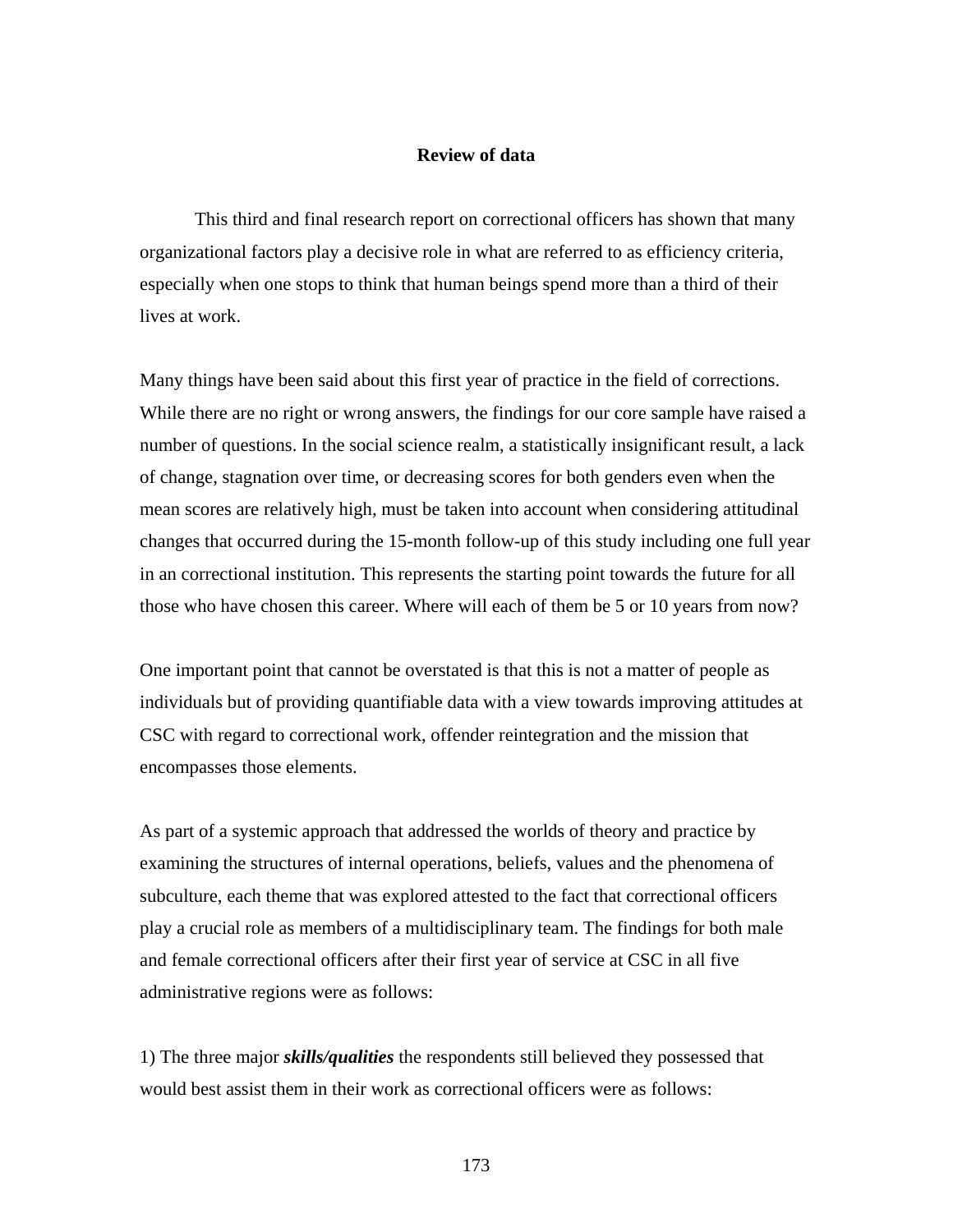- Counselling;
- Desire to learn; and
- Empathy.

These 3 advantages and skills/qualities remained unchanged over time for both genders.

- 2) After a year of practical experience, the correctional officers' scores in the following nine fields were extremely high, despite the many difficulties they had encountered over the course of the year:
- *Attitudes towards correctional work* (with the exception of how the public perceives the profession). Significant difference between the two genders (with women scoring significantly higher than men), as well as between the scores at 3 months and 1 year (with scores decreasing over time). Significant correlation between scores at 3-month and 1-year time points:  $r = .598$ ;  $p = .000$ .
- *Support for rehabilitation.* Significant difference between the two genders, as well as between the scores at 3 months and 1 year. Correlation between the two time points: *r* = .697; *p* = .000. At 3 months, *Support for rehabilitation* is negatively correlated to deterrence at 1 year ( $r = -0.483$ ;  $p = 0.002$ ), and positively correlated to attitudes towards inmates ( $r = .627$ ;  $p = .000$ ).
- *Social desirability.* No significant difference between the two genders or between the two time points. Significant correlation between scores at 3-month and 1-year time points:  $r = 647$ ;  $p = .000$ .
- *Human service orientation*. No significant difference between the two genders or between the two time points. Significant correlation between scores at 3-month and 1-year time points:  $r = .541$ ;  $p = .000$ .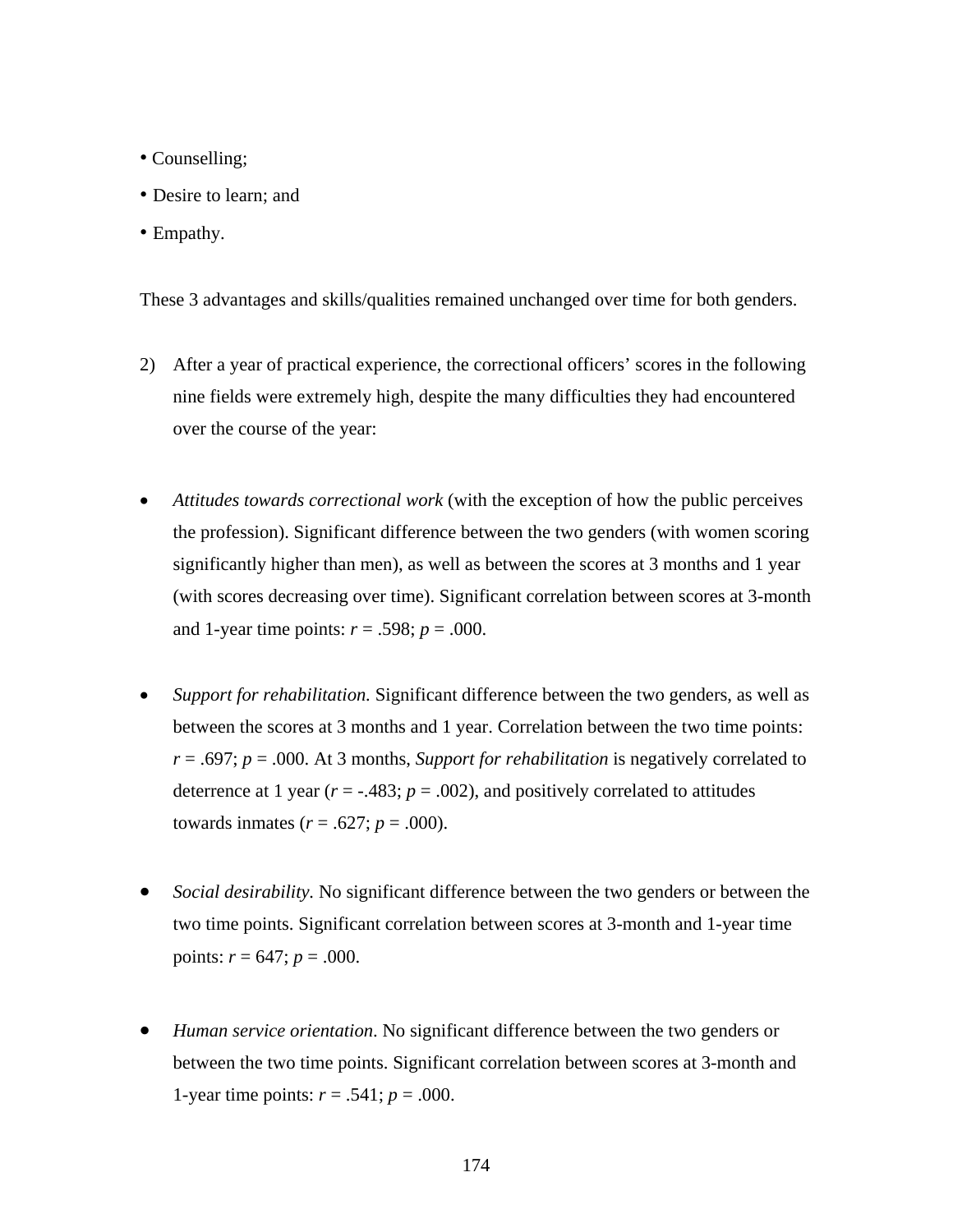- *Sources of motivation for correctional work*. No significant difference between the two genders or between the two time points. Significant correlation between scores at 3-month and 1-year time points:  $r = .396$ ;  $p = .014$ .
- *Intrinsic motivation for work in general*. No significant difference between the two genders or between the two time points. Significant correlation between scores 3-month and 1-year time points:  $r = .461$ ;  $p = 004$ .
- *Correctional self-efficacy*. No significant difference between the two genders or between the two time points. Significant correlation between scores at 3-month and 1-year time points:  $r = .470$ ;  $p = .003$ .
- *Empathic concern.* Significant difference between the two genders and between the two time points (more pronounced for the women). Significant correlation between scores at 3-month and 1-year time points:  $r = .592$ ;  $p = .000$ .
- *Deterrence*. Although the element of deterrence increased over time for both genders, the actual mean scores for the group show that this was not a dominant characteristic of the correctional officers (i.e., despite increasing over time, the scores remained relatively low). Significant correlation between scores at 3-month and 1-year time points:  $r = .757$ ;  $p = .000$ ). For deterrence at 3 months, with the scale of attitudes towards inmates at 1 year, the correlation is  $r = -.485$ ;  $p = .002$ . Accordingly, a high value for deterrence at 3 months is predictive of a low value for attitudes towards inmates.
- 3) After one year of practical experience, the correctional officers' assessments in the following four fields were more **mixed** (it will be recalled that these results showed a pattern over 12 months of correctional operations):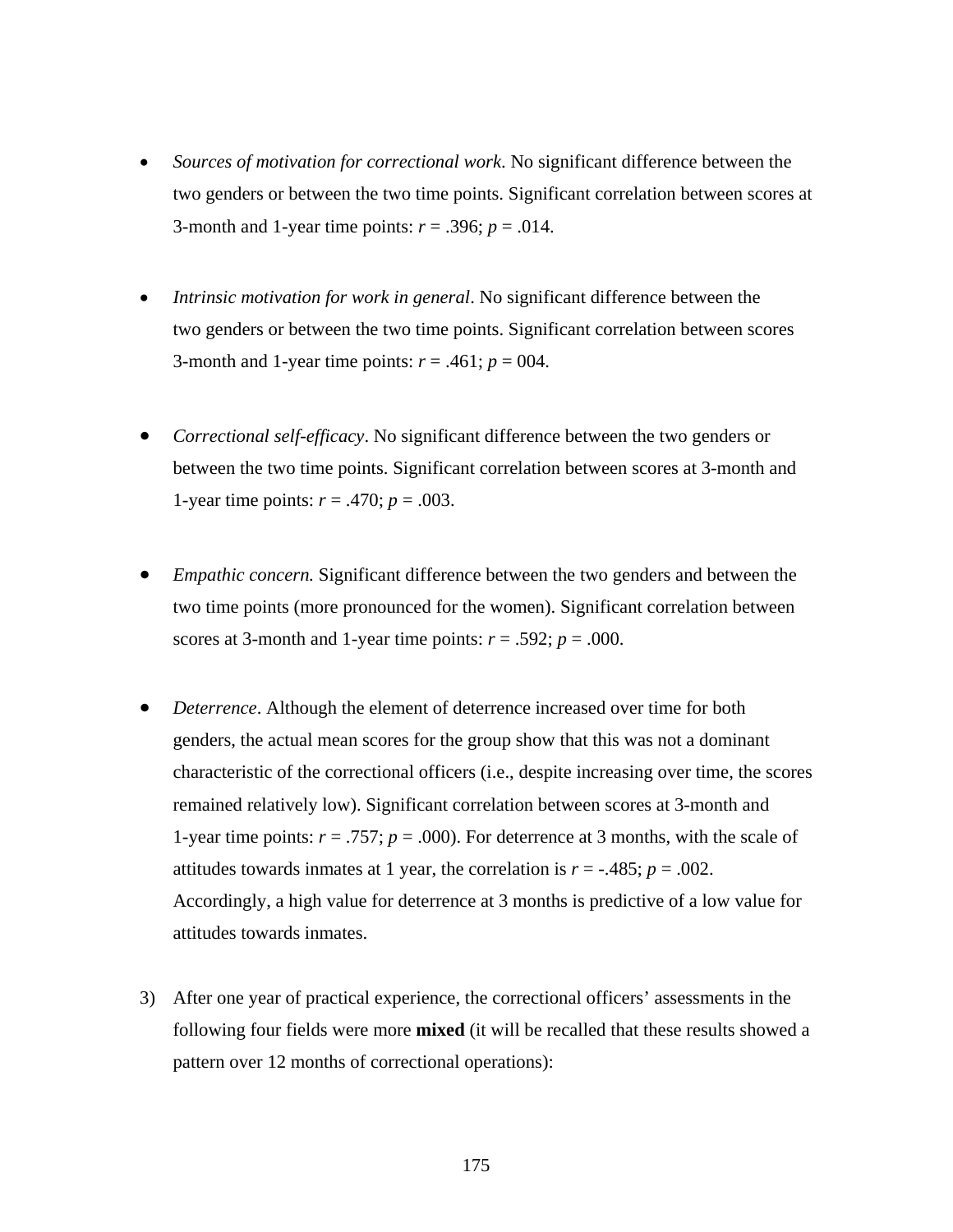- *Organizational commitment*. No significant difference between the two genders, although there was one between the two periods. Significant correlation between scores at 3-month and 1-year time points:  $r = .666$ ;  $p = .000$ .
- *Job satisfaction*. No significant difference between the two genders or between the two periods. Correlation that was strongly non-significant between 3-month and 1-year time points.
- *Attitudes towards inmates*. Although a significant decrease was noted for both genders and both periods, the decrease remained more pronounced for the men. Significant correlation between 3-month and 1-year time points:  $r = .755$ ;  $p = .000$ . Correlative relationship with support for rehabilitation ( $r = -.602$ ;  $p = .000$ ) and attitudes towards inmates  $(r = -.485; p = .002)$ .

Although they appear to contradict the central theme of empathy, the correctional officers' scores on three of the four subscales measuring different aspects of empathy were just within average range:

- *Perspective taking*. Significantly higher for the women than for the men, but no significant difference between the two time point). Significant correlation between scores at 3-month and 1-year time points:  $r = .670$ ;  $p = .000$ .
- *Fantasy*. No significant difference between the two genders or between the two periods. Significant correlation between scores at 3-month and 1-year time points:  $r = .686$ ;  $p = .000$ .
- *Personal distress*. There also, no significant difference between the two genders or between the two time points. Significant correlation between scores at 3-month and 1-year time points:  $r = .546$ ;  $p = .000$ .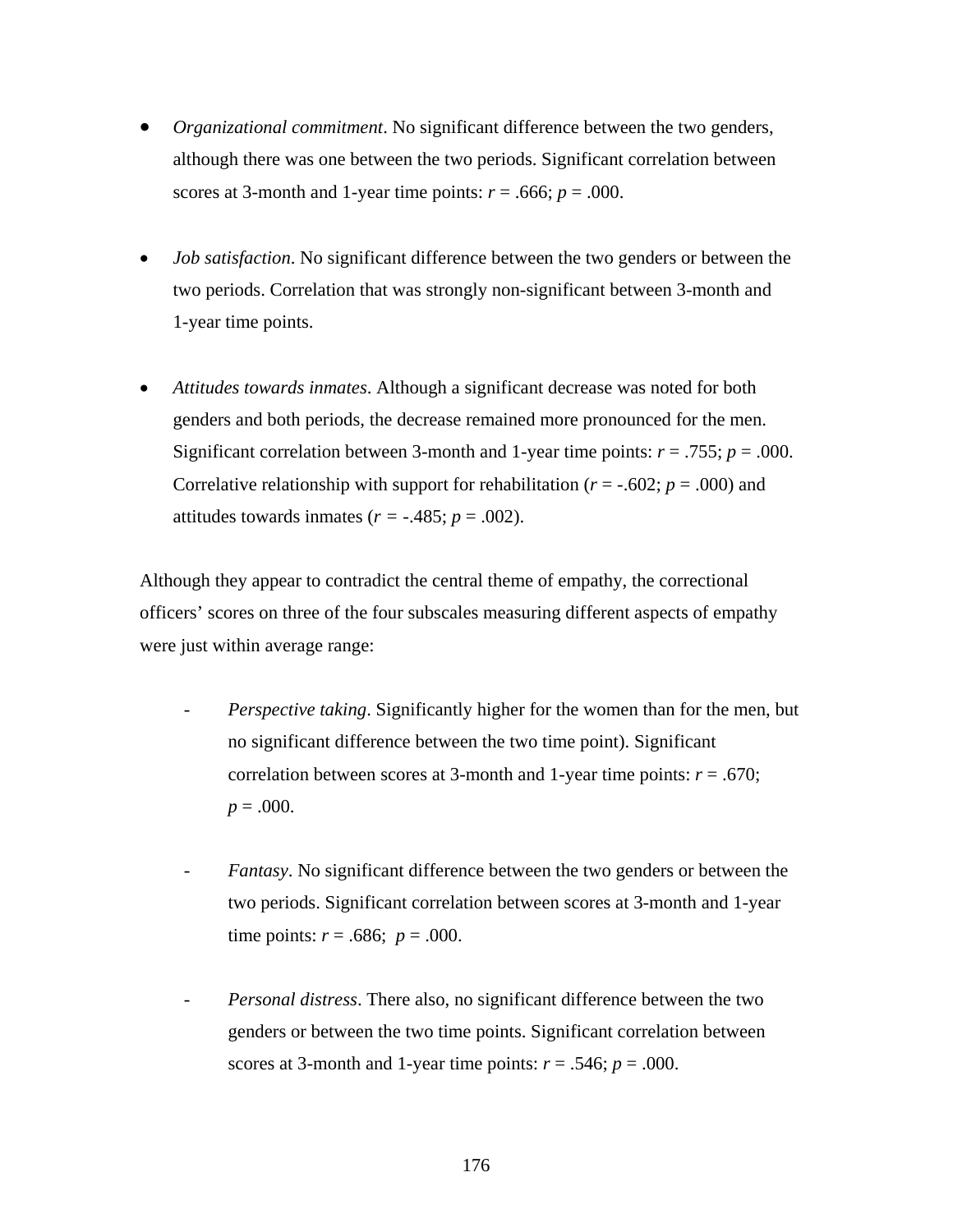The hypothesis we have adopted in this case based on the results for these four scales is: there is an absence of genuine contact with the prison population during the first year of service (no counselling/helping), whereas this is one of the most important skills that officers believe they possess. The fact that most new correctional officers are generally limited to a static role when they arrive at an institution seems to give rise to dissatisfaction. The situation is not what they had hoped for at the staff college (*Job satisfaction* and *Organizational commitment*). Dealing with inmates through static supervision also plays an important role in the way the respective roles and duties are perceived (*Attitudes towards inmates* and the three subscales for *Perspective taking, Fantasy* and *Personal distress related to empathy*).

- 4) The *Pre A* and *Post* periods entailed four questionnaires intended to assess the changes over time in relation to expectations of the CTP. For this phase of our study, the verb tenses in these four questionnaires were changed to reflect perceptions rather than expectations after the training. For these four scales, there were some reservations with respect to their actual relevance once the respondent had started working at an institution. These questionnaires related to:
- *Post-Correctional Officer recruit perceptions of training*. No significant difference between the 2 genders or between the 2 time points. Significant correlation between scores at 3-month and 1-year time points:  $r = 606$ ;  $p = .000$ .
- *Post-group environment questionnaire* administered after participation in the CTP. No significant difference between the two genders or between the two time points. Significant correlation between 3-month and 1-year time points:  $r = .707$ ;  $p = .000$ .
- *Post-Correctional Officer social cohesiveness*. No significant difference between the 2 genders or between the 2 time points. Significant correlation between scores at 3-month and 1-year time points:  $r = .799$ ;  $p = .000$ .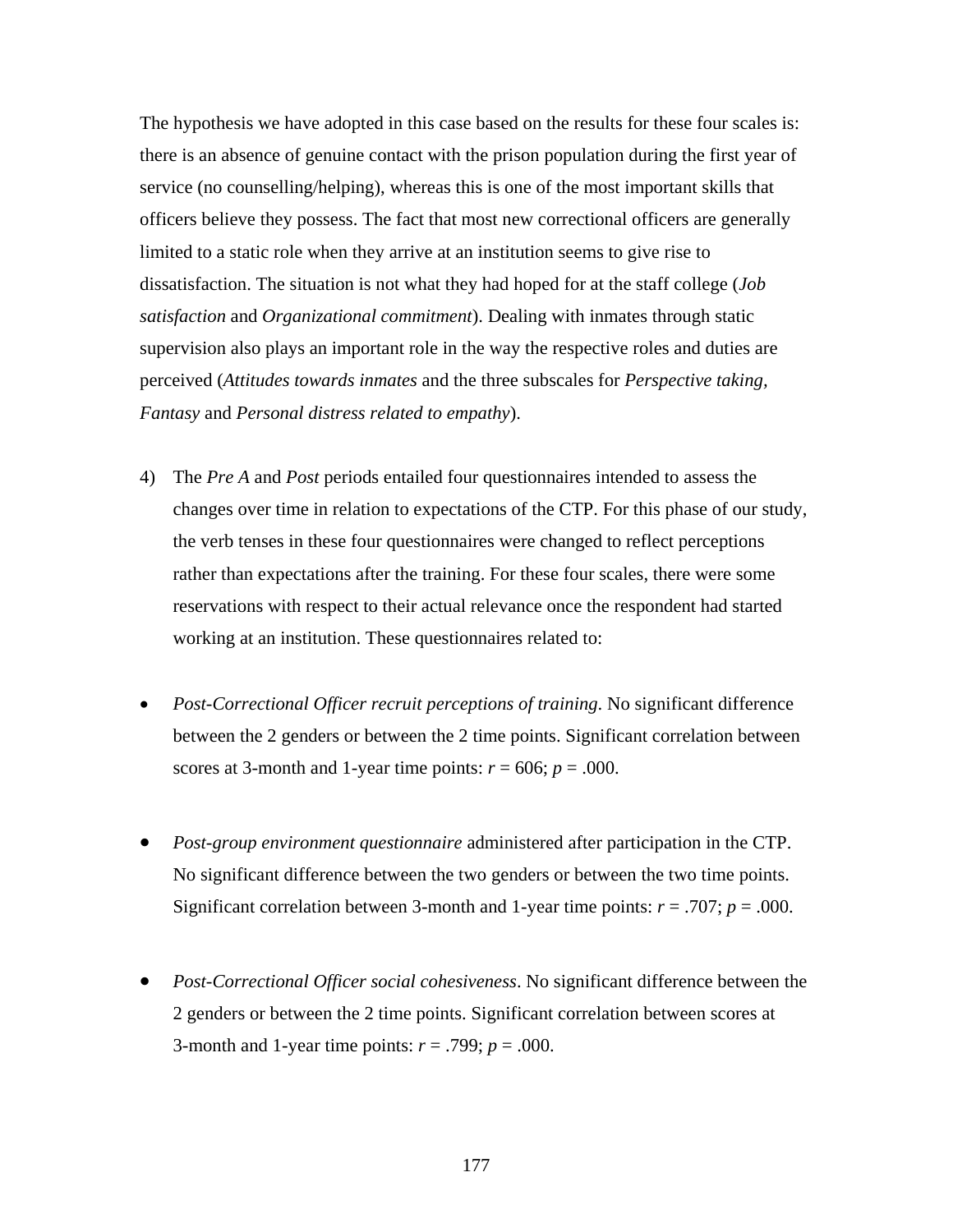• And finally, *post-credibility* related to the CTP. Here also, no significant difference between the two genders, but a difference between the two time points. Nonsignificant correlation between 3-month and 1-year time points.

In short, the fact that the results for these four scales were, to say the least, harsh and highly critical towards the instructors and the training received needs to be considered from the standpoint of practical experience and time spent at an institution.

For the 95 modules related to officer training, what do the questions associated with the CTP period at 3 months, 6 months and 1 year represent when the subject is no longer at the staff college?

There is indeed a huge gap between the expectations that arose during the theoretical training and the officers' perceptions of their experiences in the field, but this is not a reflection on the quality of the training or the instructors. It will be recalled that the training is consistent throughout the country and that no special differences were noted for any particular region as compared to another, whereas the responses came from six groups of people at three different times and for both genders (despite the correlations between the 3-month and 6-month time points for the *Post-perceptions*, *Post-group environment* and *Post-social cohesiveness* scales).

It must be recalled that a correlation between two sets of results does not necessarily indicate a causal relationship. As we have seen with respect to *Credibility*, there was a great deal of inconsistency in the results (Cronbach alpha values, stagnant scatter plots, tests of between- and within-subjects effects with profile diagrams showing no significant difference between the two genders).

This concludes our discussion of the hypothesis we have adopted to explain the results for these four scales related to the vocational training period.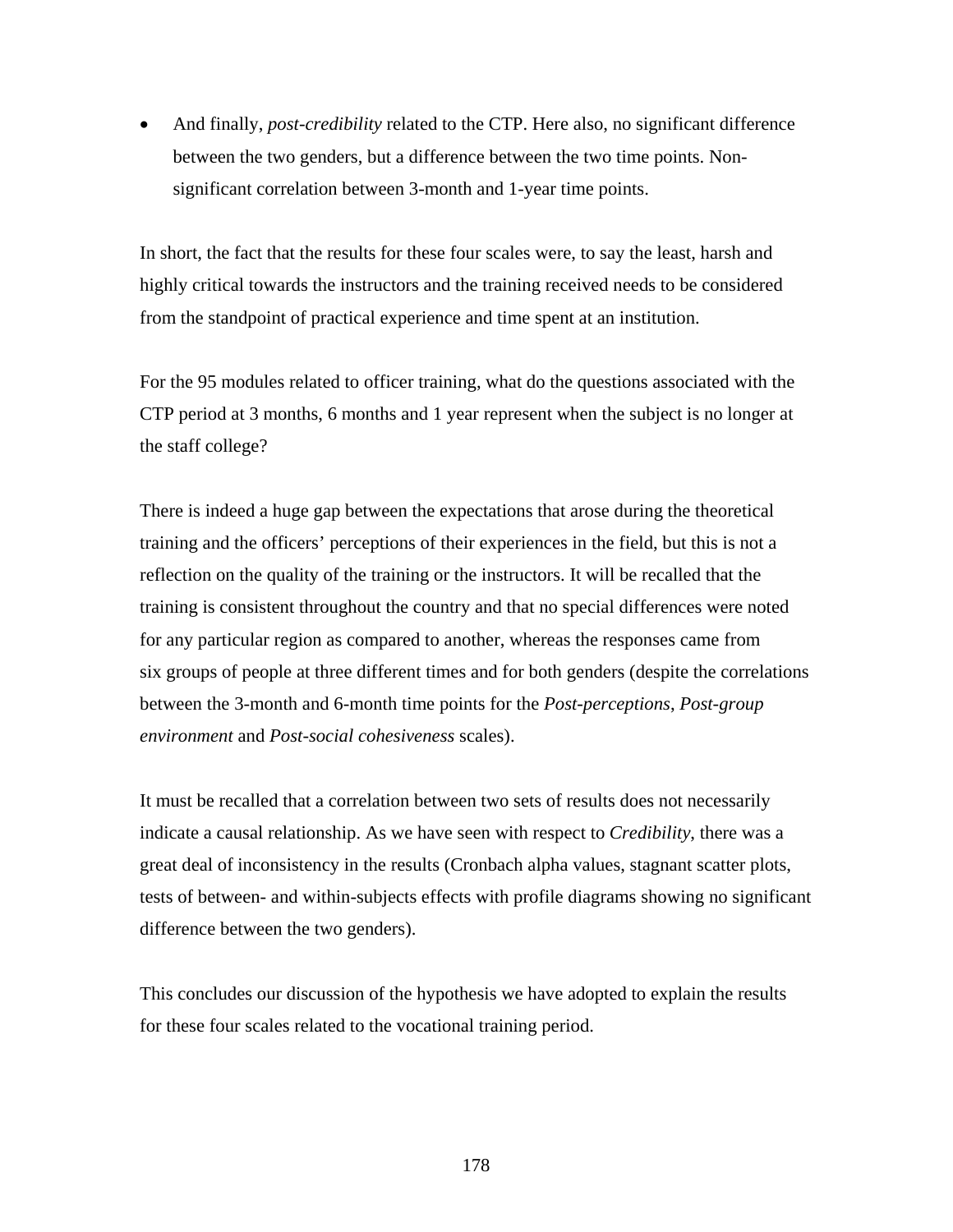- 5) The three major *disadvantages* the officers still believed they had to contend with after one year were as follows:
- *Shift work*. The irregularity of shift work can lead to higher accident rates, affect absenteeism and create stress arising from the anticipation of some kind of incident as well as from the amount of work to be done. At the same time, overtime does not lead to an increase in performance but in fact to a loss in efficiency in an environment that requires that people remain alert.
- *Stress related to anticipation of violence*. Given the way in which it is structured, the prison world inevitably gives rise to and maintains a potential for violence (not supported by actual facts) since the entire population is there against its will. New officers do not have the self-assurance of their colleagues with 20 years of experience. Everything is new and not everything can be learned in a single day.
- *Environment and negative atmosphere*. Key words that encompass the following three points:
	- 1) Job insecurity (term position). The insecurity arising from the disparity between the current and expected status creates anxiety;
	- 2) Anxiety caused and maintained by a lack of recognition for the correctional officer's responsibilities and role. Like any other staff member, correctional officers need a professional identity and social legitimacy. Too often they feel like they have been relegated to a secondary rank; and
	- 3) This feeling of lack of recognition is all the more pronounced given that there is no reciprocity in relations among co-workers (notably criminologists and psychologists). Nonetheless, this is a very important facet within any organization and it underlies a sense of belonging (Monroe and Jittaun Deloach, 2004).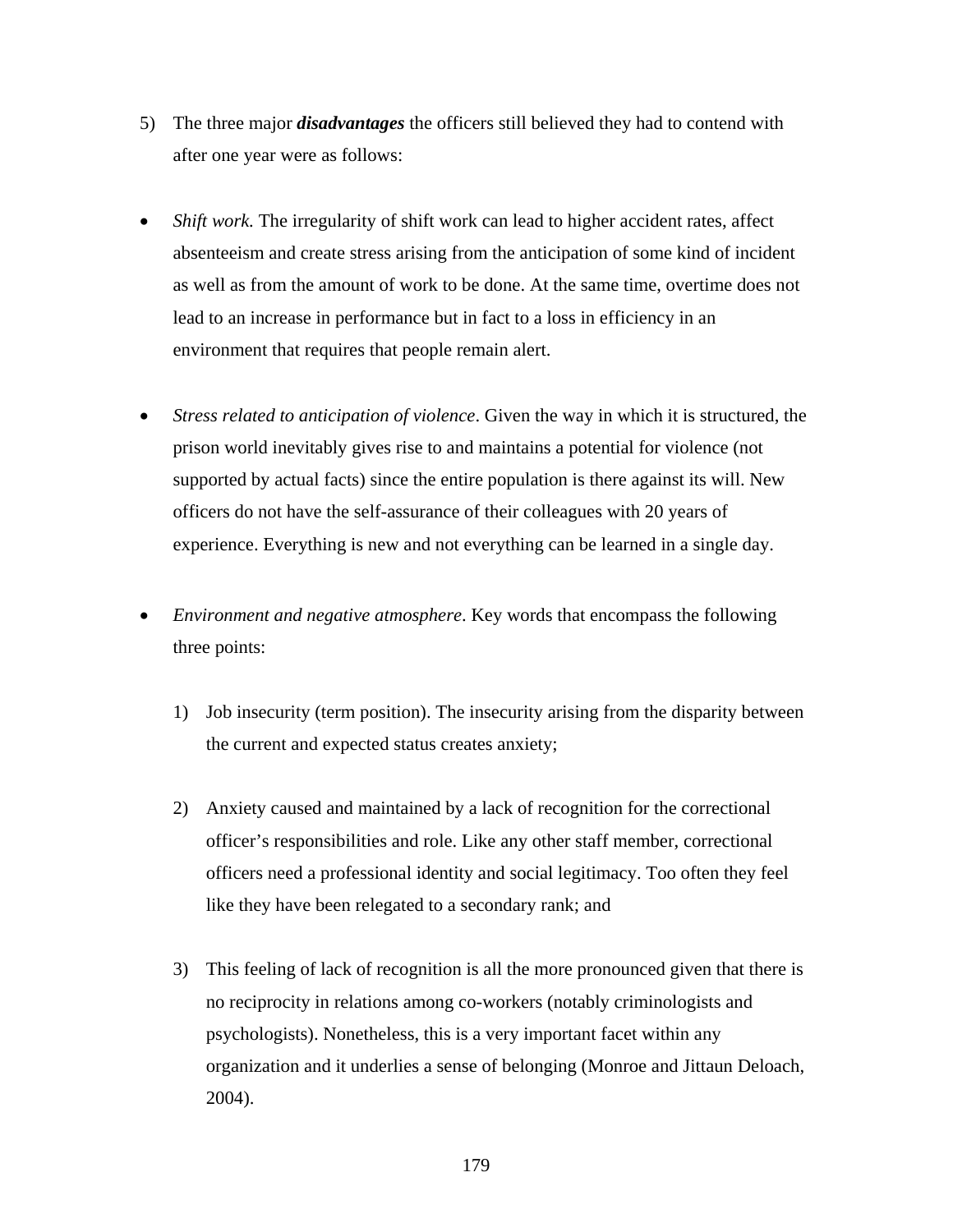Among these 19 scales, four themes (and two subscales) showed a *continual decrease* **in positive attitudes** from the end of the first 3 months until the end of the first year of service. A number of factors have been identified here:

• *Role conflict*. No significant difference between the two genders. Significant increase in scores over time. Significant correlation between 3-month and 1-year time points:  $r = .388; p = .016.$ 

Hypothesis adopted: Newly promoted officers are left to their own devices and have no opportunity to develop and effectively display their abilities, and are therefore in an ongoing state of confrontation with their work environment. This point was raised in 1992 by researchers Robinson and Porporino (ibid.), who wrote that correctional officers showed the lowest level of commitment of all occupational categories working in corrections. One of the keys that was identified was having correctional officers become involved in the case management process immediately. This level of participation can only be beneficial for both the individual and the organization as a whole (Karasek and Theorell, 1990).

Not only does allowing correctional officers to fully assume their roles as part of a team give them access to more information about CSC, but it also ensures greater control in their own work as well as in their immediate environment. Interaction among correctional officers and the team as a whole can only improve communication and foster unity among correctional staff in carrying out the mission conferred on them by the legislation.

• *Role ambiguity*. No significant difference between the two genders or over time but consistently high scores for both genders and over time.. Non-significant correlation between 3-month and 1-year time points.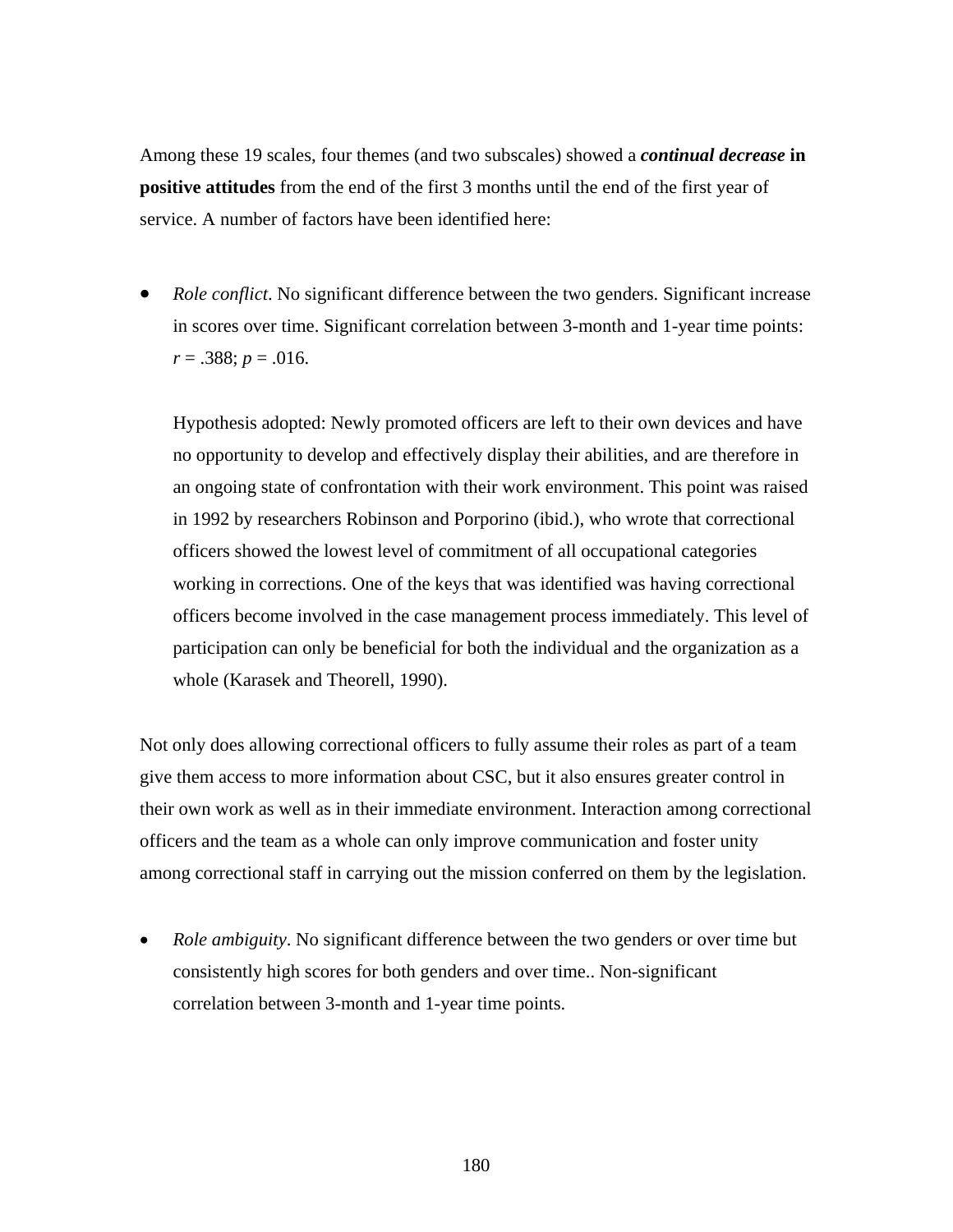Hypotheses adopted:

- 1) Not being sufficiently challenged, primarily as a result of the monotonous, routine and repetitive nature of the work, with no genuine involvement in counselling since they have been confined to a static role, can only lead to decreased job satisfaction and motivation among correctional officers;
- 2) Autonomy in decision-making. Underutilization of skills (not to be confused with the first item) and a lack of empowerment for correctional officers. The flexibility that correctional officers want influences the level of satisfaction and ultimately, if there is no improvement, the motivation of correctional officers who have recently been promoted simply want to practise counselling and helping. Pay and benefits will never be sufficient to maintain, fully satisfy and at the same time regenerate the quality of correctional operations (Shirom, Westman and Melamed, 1999).

Probable outcome after two or three years of service: a disengagement from the position and the role, increased absenteeism and a withdrawal into purely static supervision.

• *Supervisory support*. No significant difference between the two genders or significant correlation between 3-month and 1-year time points but scores did decrease over time. For correctional officers who are just starting out, there is an inconsistency between the requirements of this brand-new environment and their skills and abilities and the resources they possess for meeting these demands. For interpersonal relations as well, the different types of tensions and internal conflicts that arise depend on the quality of the employee's relationship with his or her supervisor. A lack of recognition, an overly directive manner, and the formation of cliques can only serve to increase the tension between officers and institutional management. This in turn has an inevitable effect on offender reintegration (April, ibid.*;* Kleiner and Bouillon, 1991; Koys and Decotis, 1991; Plecas and Maxim, ibid.;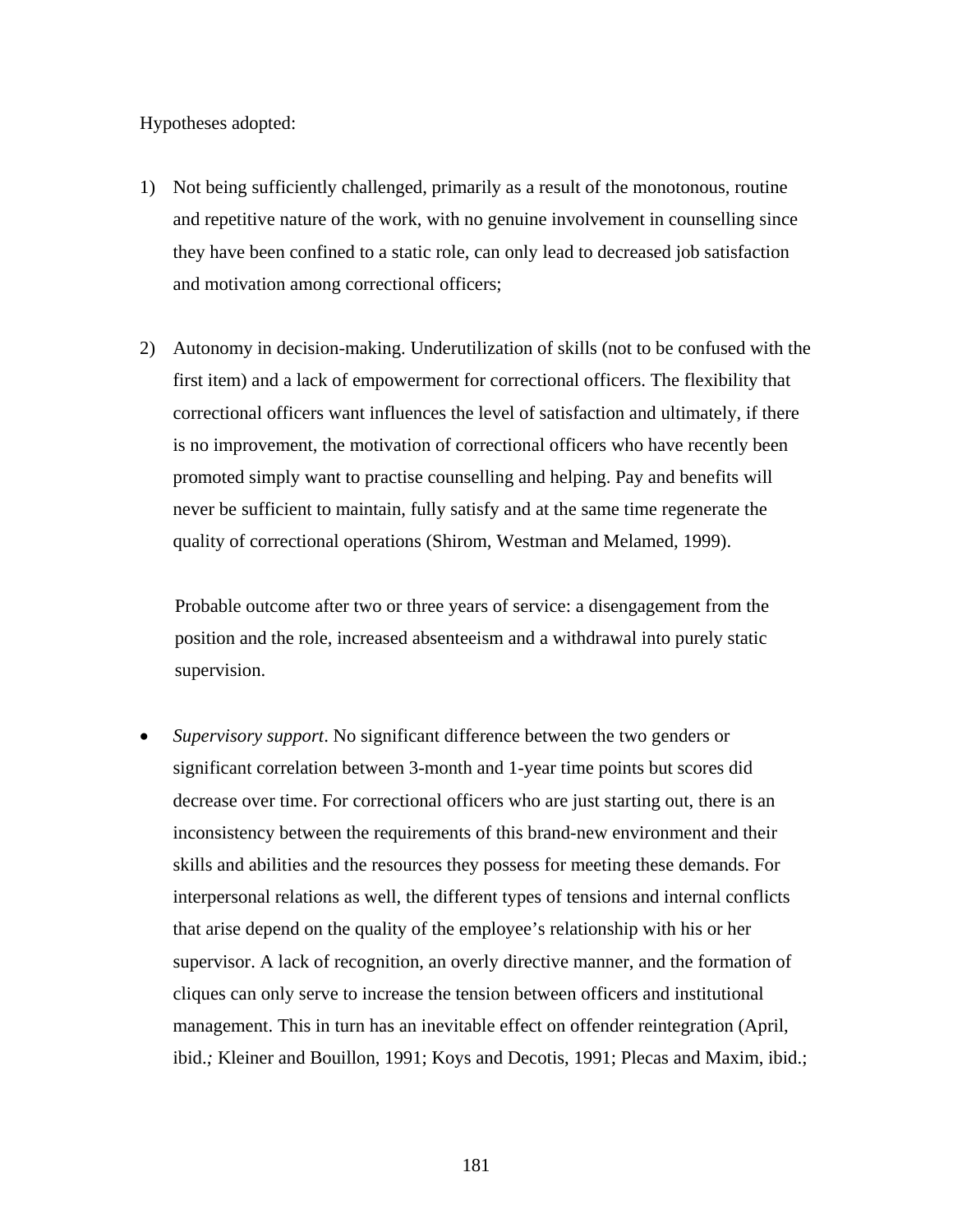Fain, 1987; Lindquist and Whitehead, ibid.*;* Cheek and Miller, ibid.*;* Willet, 1983; Hepburn and Albonetti, ibid.).

- *Job stress*. For this scale, we find significant differences for time but no significant difference between the two genders. Significant correlation between 3-month and 1-year time points:  $r = .522$ ;  $p = .001$ .
- *Stress-related feelings of anxiety.* Significant difference between the two time points and a trend for the effect of gender for this subscale. Significant correlation between 3-month and 1-year time points:  $r = .620$ ;  $p = .000$ . Officers must deal with the needs of clients who do not want to be there, sometimes in crisis situations, and are regularly confronted with stressful situations. Confidence and a sense of being supported by those in authority are the main contributors to the quality of interpersonal relations (Schweiger and Denisi, 1991).
- *Stress under substantial time pressure.* No significant difference between the two time points or for gender for this second subscale. No correlation between 3-month and 1-year time points:  $r = .287$ ;  $p = 0.81$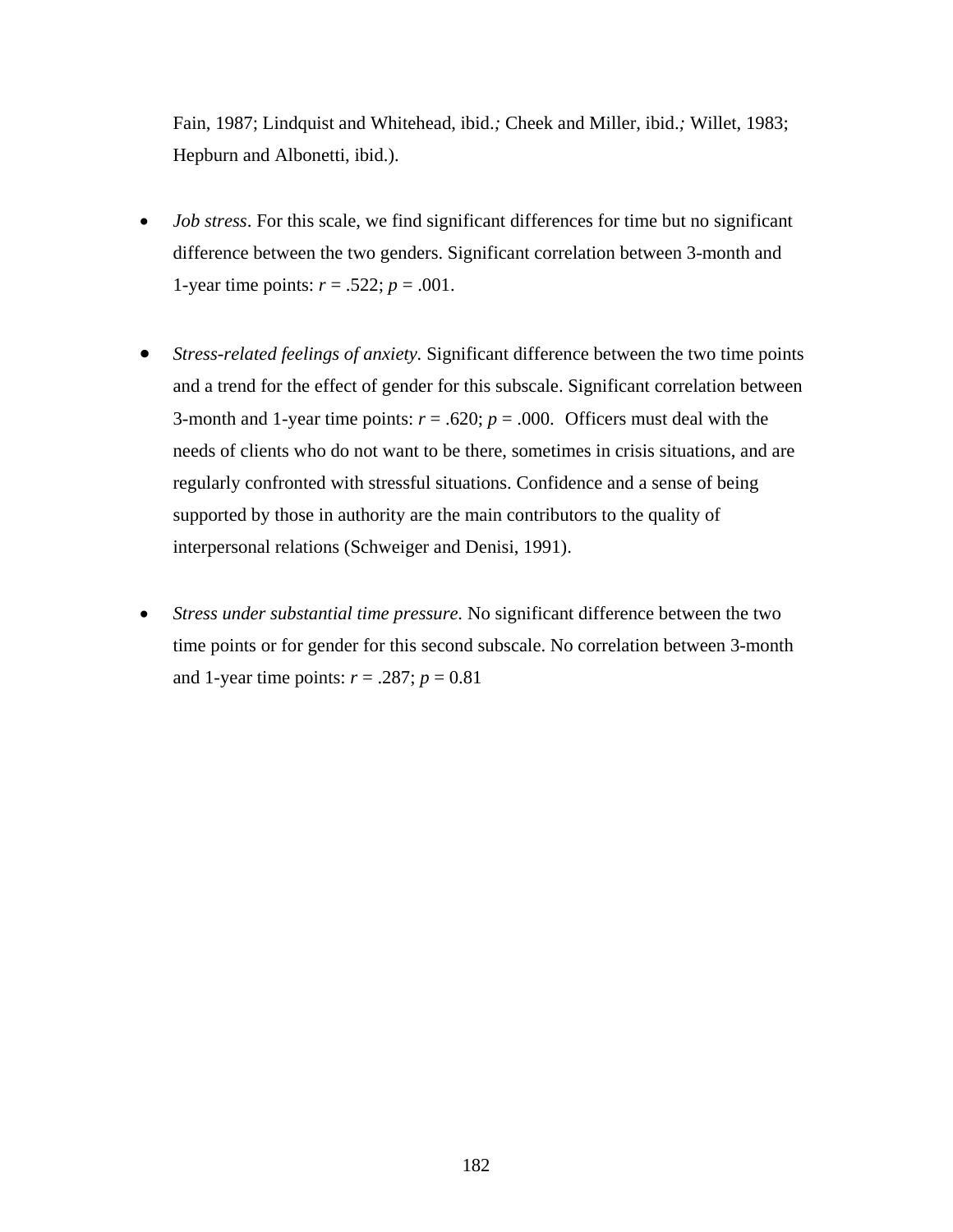### **Conclusion**

These three years of research appear to indicate that, in the prison setting, learning and behaviour reinforcement depend a great deal on attitudes and beliefs, which will change over time regardless of occupation. Objectively speaking, however, in the highly artificial world "inside" prisons where Correctional Officers live and work every day, despite consistent occupational training in all regions of Canada it will not always be easy for them to maintain behaviour patterns that do not clash with the reality they live every day.

This finding is particularly apparent given that the word "incarceration" has long carried with it a great many associated concepts: protection, deterrence, control, surveillance, identification numbers, constraints, standards, rules, prohibitions and, as a result, sanctions. Since these sanctions have the clearly defined objective of ensuring learning, it is inevitable that numerous contradictions in defining roles will arise. These contradictions are all the more striking given that the Correctional Service of Canada no longer operates on a model of punishment but rather on a model of rehabilitation. Like their co-workers, Correctional Officers must accept possible success, failure, frustration, hope and the satisfaction of a job well done, the only constant feature of their work being the human condition at its most wretched and raw. Thus it is normal for Correctional Officers' attitudes to change over time, sometimes quite quickly.

It is most important, then, for Correctional Officers to feel supported, guided and fairly recognized at their full worth. The extrinsic rewards of this occupation can never be enough to keep them at the Correctional Service of Canada. Applying rules and enforcing legislation is one thing; believing in the work is another. In such a complex field as ours, belief is foundational to the work; without belief, our work becomes a mundane routine. This observation was the common link for innovator Ms. Claude Tellier, who pioneered 19 measurement scales and for whom Correctional Officers' occupation deserved more than a just a few surveys.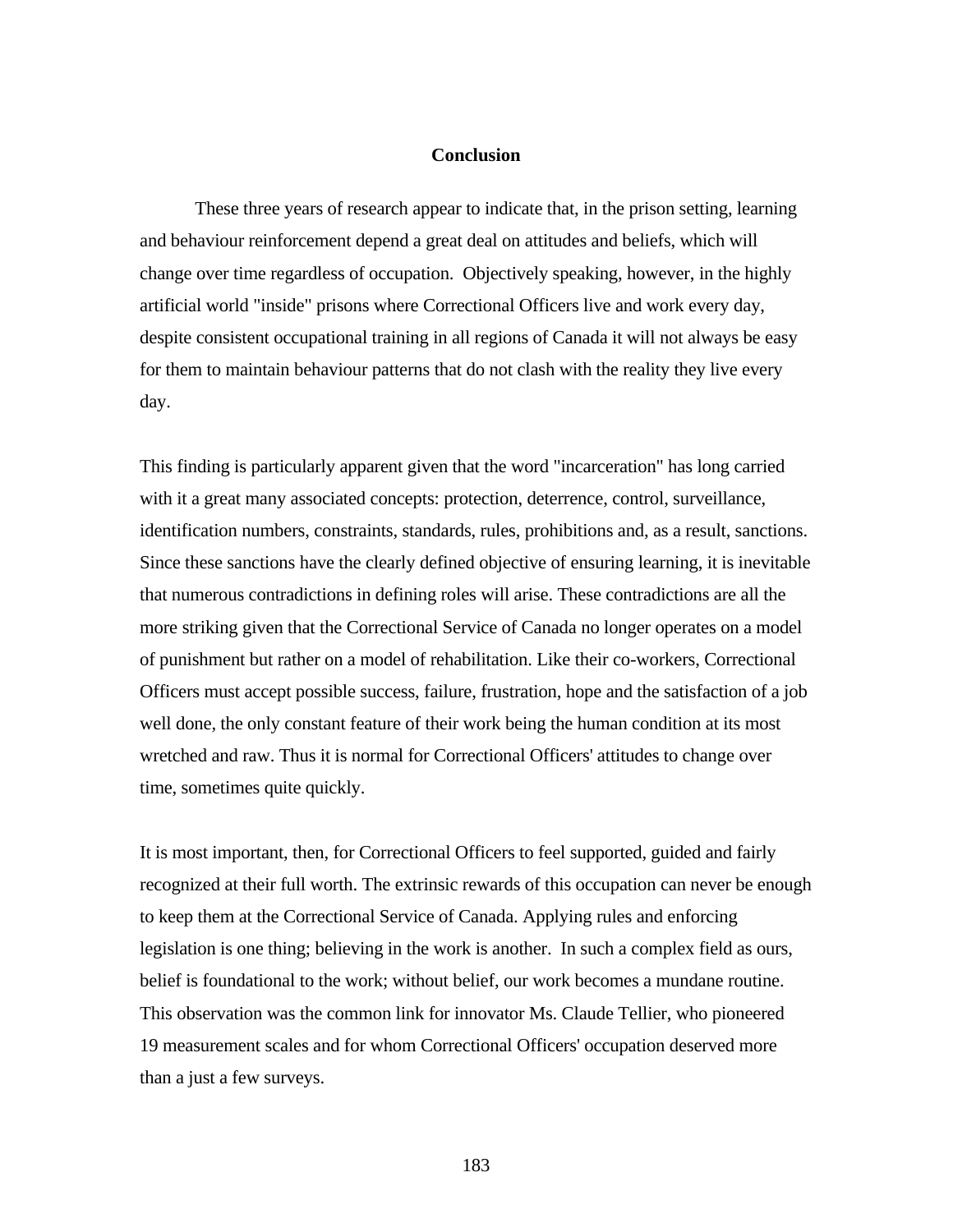Further research will take up the torch and extend our present limited perceptions of human behaviour. Although we spend a great deal of time studying and understanding offenders in order to enhance public protection by gradually reintegrating inmates into society, we have yet to understand the interactions between inmates and staff members. Understanding these interactions will help us improve the social relationships between a constrained population and all the women and men whose duty it is to control, to supervise, and to help them as humanely as possible with respect for the rule of law.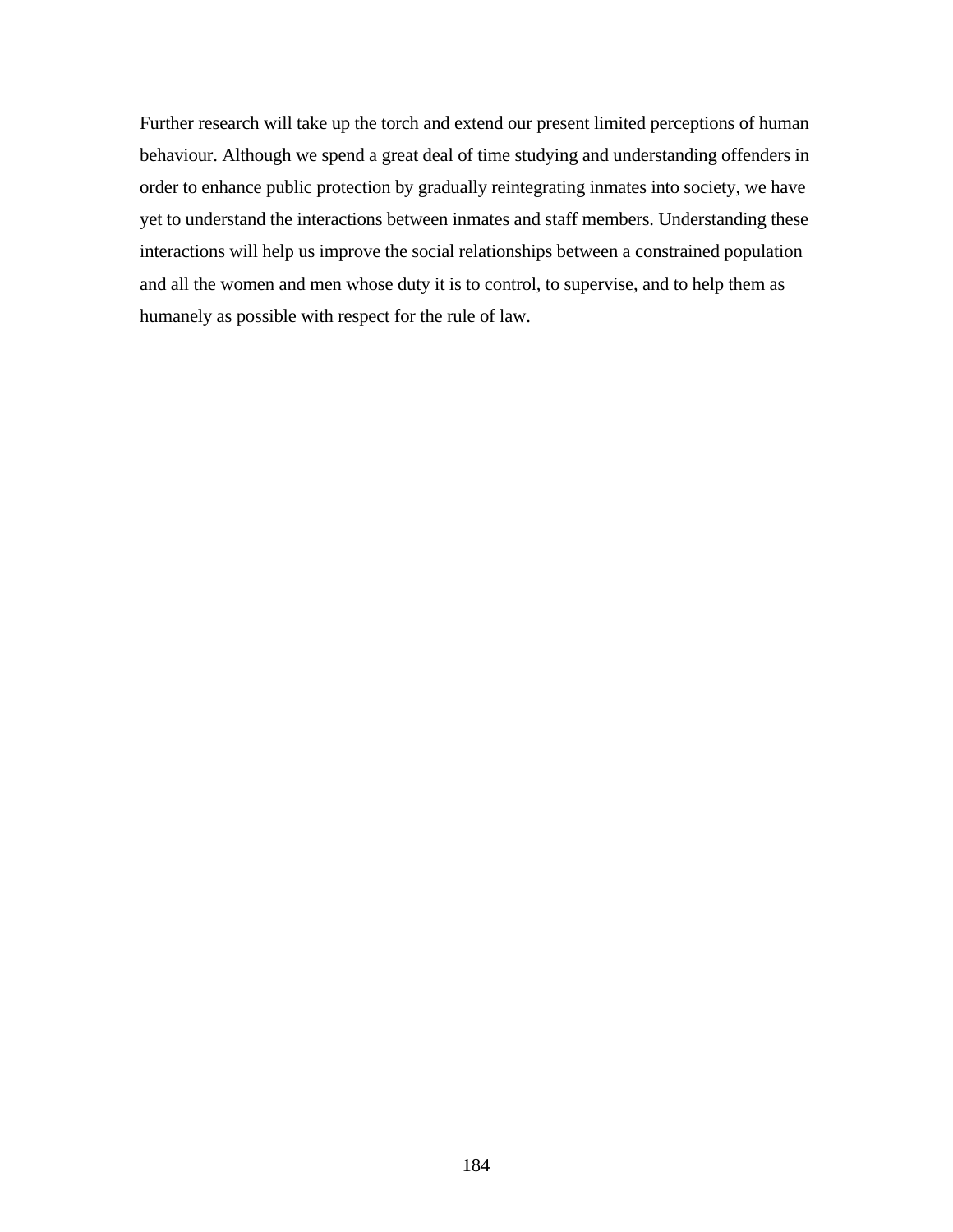### **Appendix I**

Highlights of *Correctional Officer Recruits During the Learning Period: An Examination* 

The second report entitled *Correctional Officer Recruits During the Training Period: An Examination*, covered the first three months of training of new recruits. Attitudes and behaviours were examined using 13 measurement scales:

- **.** Attitudes towards correctional work
- **.** Attitudes towards inmates
- **.** Support for rehabilitation
- **.** Deterrence
- **.** Human service orientation
- **.** Correctional self-efficacy
- **.** Sources of motivation for correctional work
- **.** Intrinsic job motivation
- **.** Social desirability
- **.** CTP expectations and Perceptions
- **.** Pre-Post Group environment
- **.** Pre-Post correctional officer social cohesiveness
- **.** Pre-Post credibility.

Thirteen measurement scales were administered to 233 correctional officer recruits (123 men and 110 women) across five regions during a three-month *Correctional training program* (CTP). The average age for the sample was 32 years old (33 for men and 30 for women). Among the recruits were Aboriginals (n=35) and visible minorities (n=35); 174 of the recruits (75%) had a college or university degree.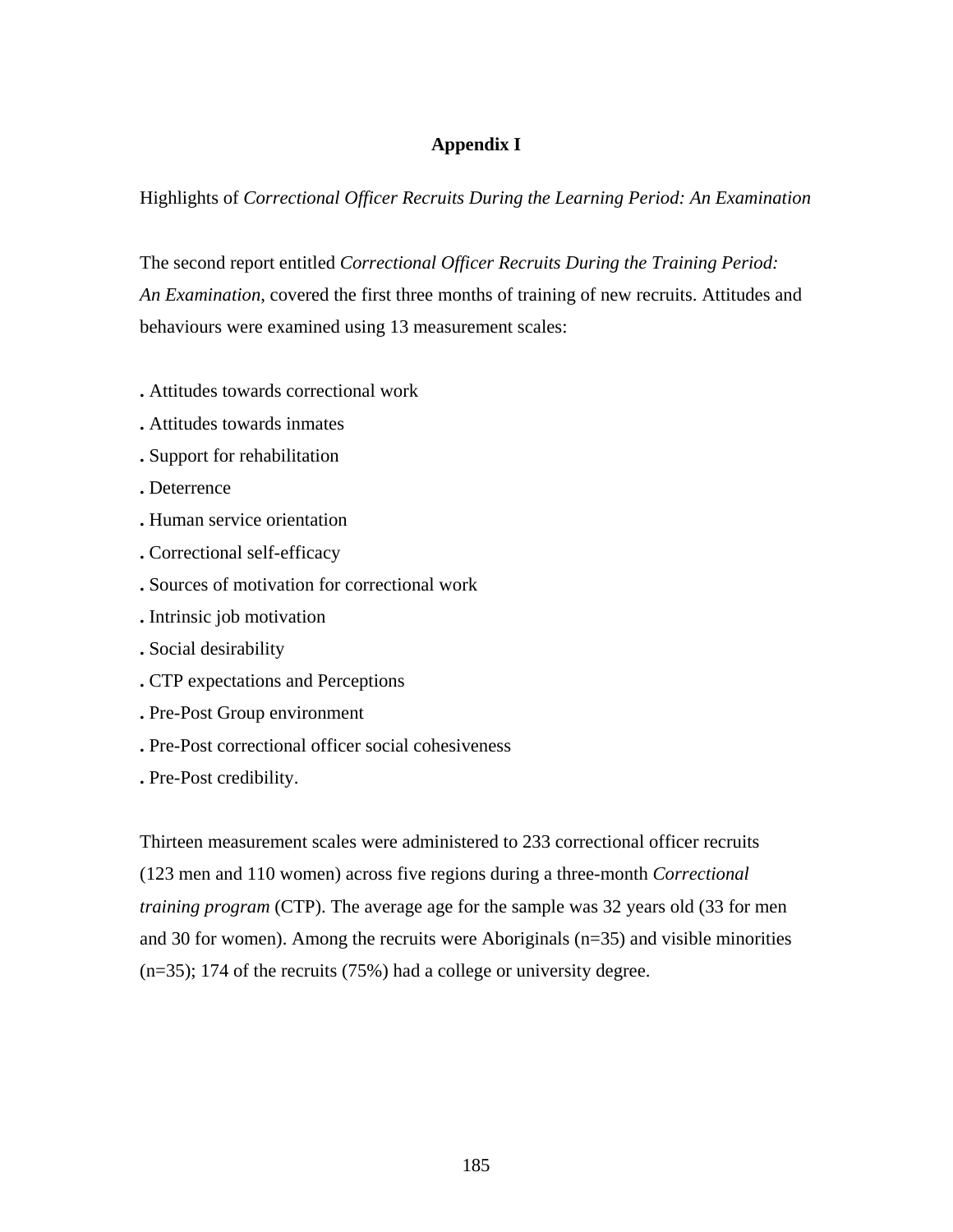#### **Highlights:**

- **.** Methodology: structured questionnaires were systematically administered to study participants at three different time intervals (first day, second week and third month during CTP).
- **.** After 3 months, 147 recruits (77 men and 70 women) recruits had successfully completed the CTP and were available to participate in the research study.
- **.** No significant differences in gender, age, education or dependents were found between recruits who completed CTP and participated in the research.
- **.** Overall, 86 participants (37%) (46 men and 40 women) did not complete CTP and the research.
- **.** A substantially higher percentage of recruits did not complete CTP in the Atlantic (75%) and Prairies (69%) regions in comparison to Quebec (30%), Ontario (29%) and Pacific (26%) regions.
- **.** Also it was found that a high percentage of Aboriginal (57%) and visible minority recruits (57%) did not complete CTP.
- **.** From the battery of measurement scales, a greater acceptance of deterrence and a lower sense of responsibility were more characteristic of those who did not complete CTP.
- **.** Statistical analyses of scales revealed significant differences between men and women recruits on a variety of measures : *Attitudes towards correctional work*; *Support for rehabilitation*; *Sources of motivation for correctional work*.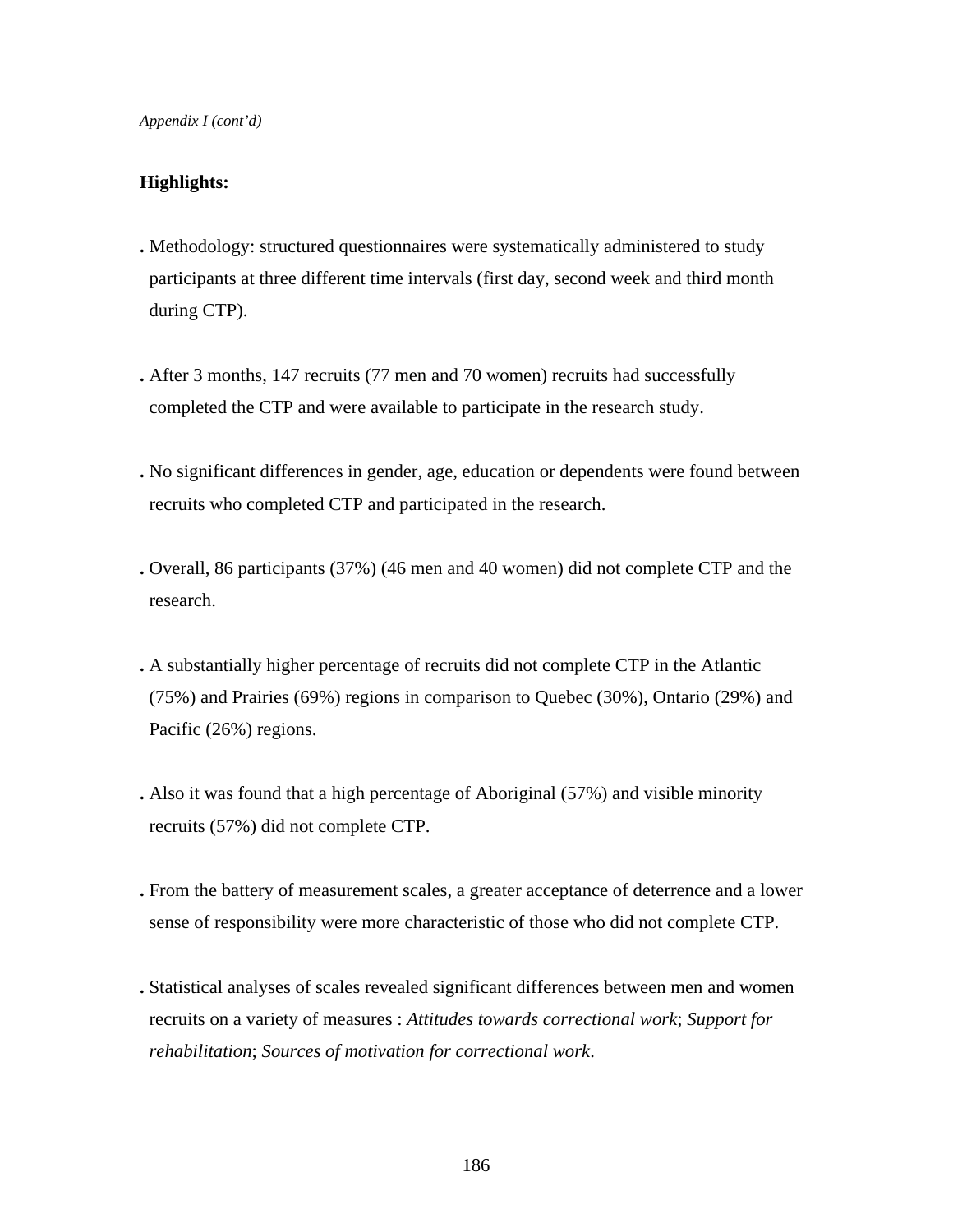- **.** Several measures indicated that there were no significant differences between men and women recruits : *Attitudes towards inmates*; *Deterrence*; *Human service orientation*; *Social desirability*; *Intrinsic motivation*; *Self-efficacy*; *Expectations/Perceptions of training*; *Pre-Post Correctional officer social cohesiveness*; *Pre-Post Credibility*.
- **.** The recruits expressed higher levels of general motivation after three months on CTP.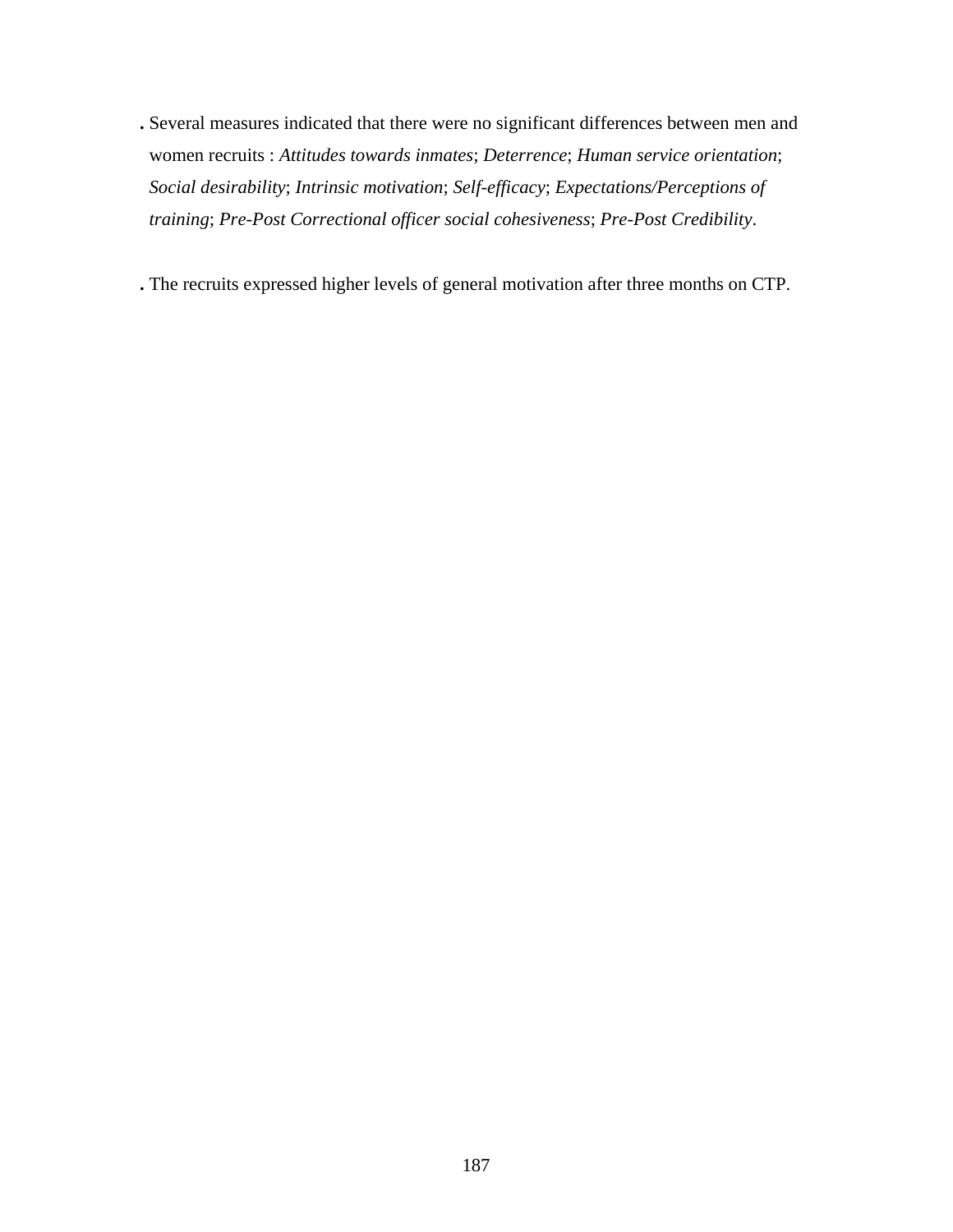## **Appendix II**

Cronbach alpha values for each scale for the three time points:

| <b>Scales</b>                               | $\alpha$ at 3 months<br>$(n = 70)$ | $\alpha$ at 6 months<br>$(n = 51)$ | $\alpha$ at 1 year<br>$(n = 47)$ |
|---------------------------------------------|------------------------------------|------------------------------------|----------------------------------|
| Sources of motivation for correctional work | .904                               | .722                               | .807                             |
| Human service orientation                   | .366                               | .437                               | .470                             |
| Attitudes towards correctional work         | .636                               | .750                               | .810                             |
| Social desirability                         | .115                               | $-.027$                            | $-.096$                          |
| Intrinsic job motivation                    | .653                               | .783                               | .737                             |
| Correctional self-efficacy                  | .850                               | .878                               | .842                             |
| Support for rehabilitation                  | .803                               | .882                               | .845                             |
| Deterrence                                  | .646                               | .641                               | .811                             |
| Attitudes towards inmates                   | .882                               | .916                               | .931                             |
| Post-perceptions of training                | .840                               | .812                               | .830                             |
| Post-group environment                      | .808                               | .710                               | .703                             |
| Post-social cohesiveness of officers        | .724                               | .606                               | .652                             |
| Post-credibility                            | .900                               | .929                               | .913                             |
| Organizational commitment                   | .839                               | .874                               | .884                             |
| *Role conflict                              | .450                               | .534                               | .165                             |
| *Role ambiguity                             | .425                               | .592                               | .471                             |
| Supervisory support                         | .887                               | .828                               | .838                             |
| Job stress                                  | .869                               | .853                               | .856                             |
| *Stress - Anxiety                           | .680                               | .828                               | .790                             |
| *Stress - Time pressure                     | .846                               | .716                               | .757                             |
| Job satisfaction                            | .898                               | .900                               | .758                             |
| *Empathy - Perspective taking               | .669                               | .726                               | .796                             |
| *Empathy - Empathic concern                 | .720                               | .729                               | .453                             |
| *Empathy - Fantasy                          | .773                               | .621                               | .642                             |
| *Empathy - Personal distress                | .735                               | .738                               | .760                             |

\* Subscales

Cronbach alpha value is low for the following scales:

- **.** *Human service orientation*
- **.** *Social desirability*
- **.** *Role conflict*
- **.** *Role ambiguity*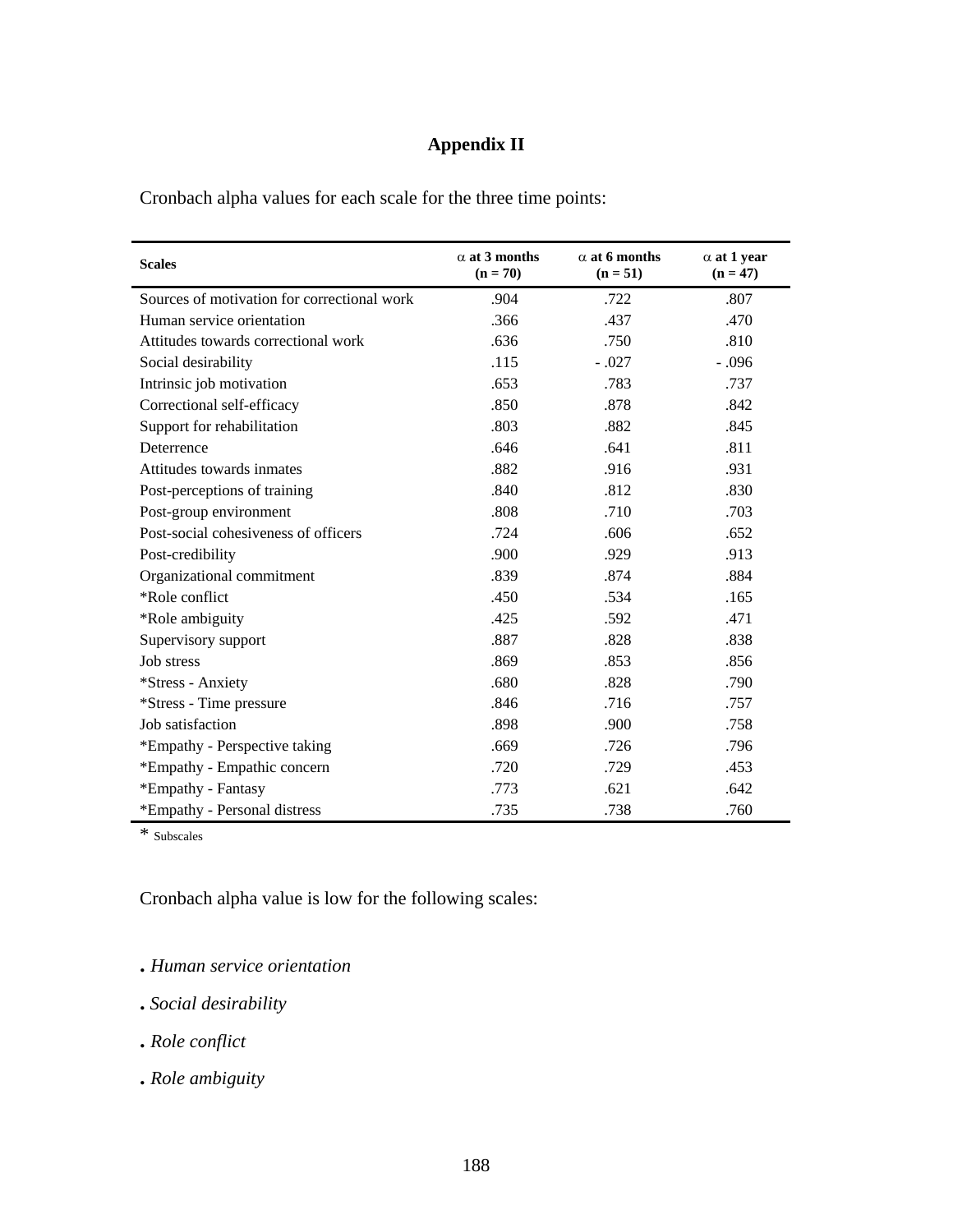### **Appendix III**

Coding of data entry in *Excel*. To avoid any confusion, since there is only one databank for the *Excel* software, the following abbreviations appear in English in the order in which they were entered, with a *French translation in italics*.

## **Section 1**

| $ID =$       | Identification Number / Code d'identification |
|--------------|-----------------------------------------------|
| $MARKITAL =$ | Marital Status / État civil                   |
| $CHILDREN =$ | Children / Avec ou sans enfant                |
| $REGION =$   | Region / Région administrative                |
| $TOBACCO =$  | Tobacco / Consommation de tabac               |
| $CIG =$      | Cigarettes / Nombre de cigarettes             |
| $ALCOHOL =$  | Alcohol / Consommation d'alcool               |
| $ALC =$      | Alcohol Frequency / Fréquence de consommation |
| $PAINKILL =$ | Painkillers / <i>Médicaments anti-douleur</i> |
| $ANTACIDS =$ | Antacids / <i>Médicaments anti-acide</i>      |
| $ANTIHIS =$  | Antihistamines / Antihistaminiques            |

### **Section 2**

| $MOTV =$ | Sources of Motivation for Correctional Work 1-6 / Sources de       |
|----------|--------------------------------------------------------------------|
|          | motivation pour le travail correctionnel                           |
| $HSO =$  | Human Service Orientation 1-8 / Orientation pour le travail social |
| $ACW =$  | Attitudes Towards Correctional Work 9-20 / Attitudes à l'égard du  |
|          | travail correctionnel                                              |
| $SD =$   | Social Desirability 21-30 / Aptitudes sociales                     |
| $IJM =$  | Intrinsic Job Motivation 1-6 / Motivation intrinsèque à l'égard du |
|          | travail                                                            |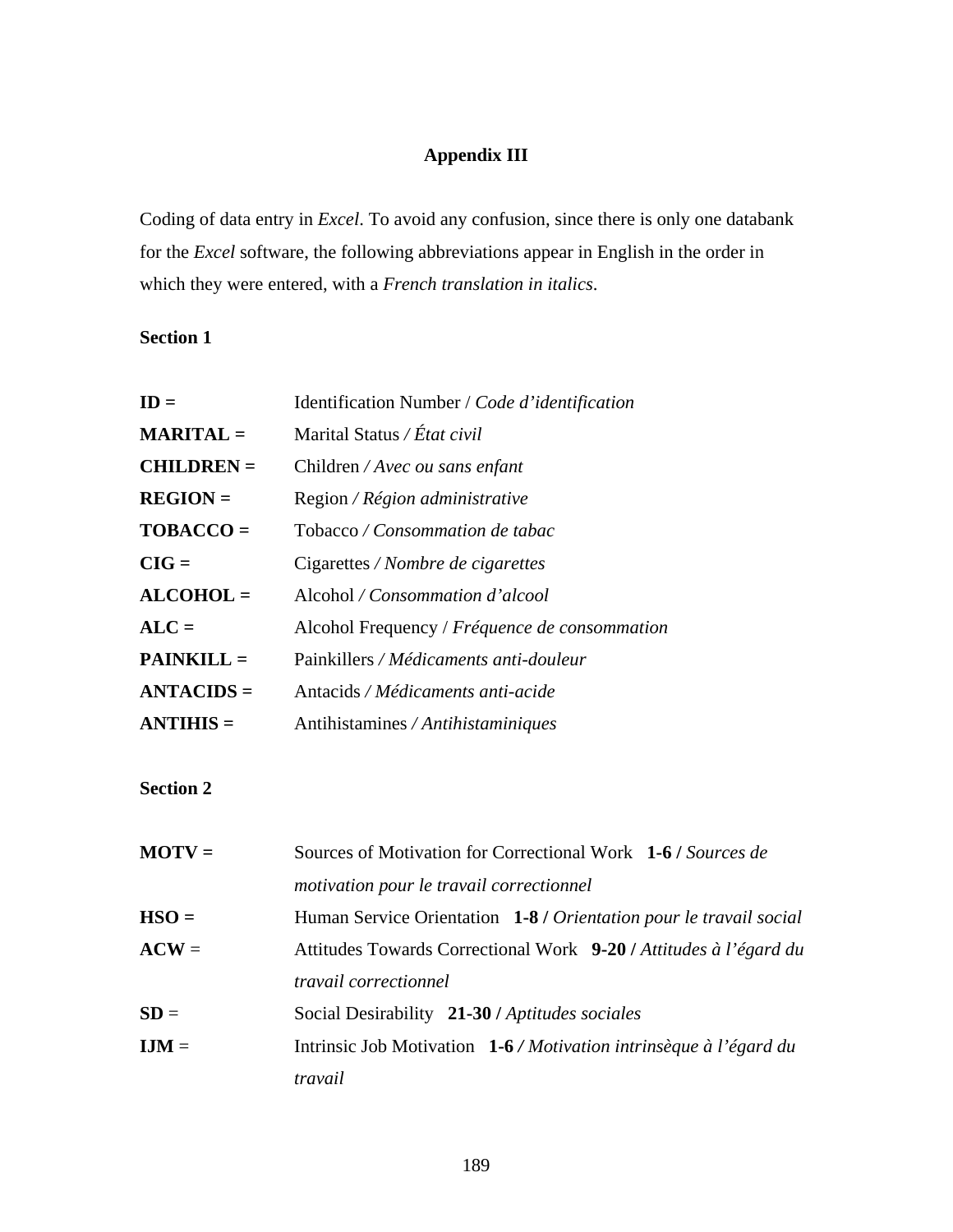*Appendix III (cont'd)* 

| $CSE =$          | Correctional Self-Efficacy 1-5 / Efficacité dans le secteur               |
|------------------|---------------------------------------------------------------------------|
|                  | correctionnel                                                             |
| <b>Section 3</b> |                                                                           |
|                  |                                                                           |
| $SR =$           | Support for Rehabilitation 1-9 / Soutien à la réinsertion sociale         |
| $Det =$          | Deterrence 1-5 / La dissuasion                                            |
| $ATI =$          | Attitudes Towards Inmates 6-39 / Attitudes à l'égard des détenus          |
| <b>Section 4</b> |                                                                           |
| $CTP =$          | Correctional Training Program 1-12 / Perceptions postérieures à           |
|                  | l'égard de la formation des nouveaux agents de correction                 |
| <b>Section 5</b> |                                                                           |
| $GEQ =$          | Group Environment Questionnaire 1-7 / Questionnaire sur le climat         |
|                  | dans le groupe après la participation au PFC                              |
| $SC =$           | Social Cohesiveness 8-14 / Cohésion sociale postérieure des agents        |
|                  | de correction                                                             |
| $Cred =$         | Credibility 15-20 / Crédibilité postérieure                               |
| <b>Section 6</b> |                                                                           |
| $OC =$           | Organizational Commitment 1-15 / Engagement envers                        |
|                  | l'organisation                                                            |
| $RC =$           | Role Conflict 16-45 / Conflit dans le rôle                                |
| $SS =$           | Supervisory Support 46-51 / Soutien des supérieurs immédiats              |
| $Jobstress =$    | Job Stress 52-63 / Stress au travail                                      |
|                  | <b>Jobsatisfaction</b> = Job Satisfaction 64-79 / Satisfaction au travail |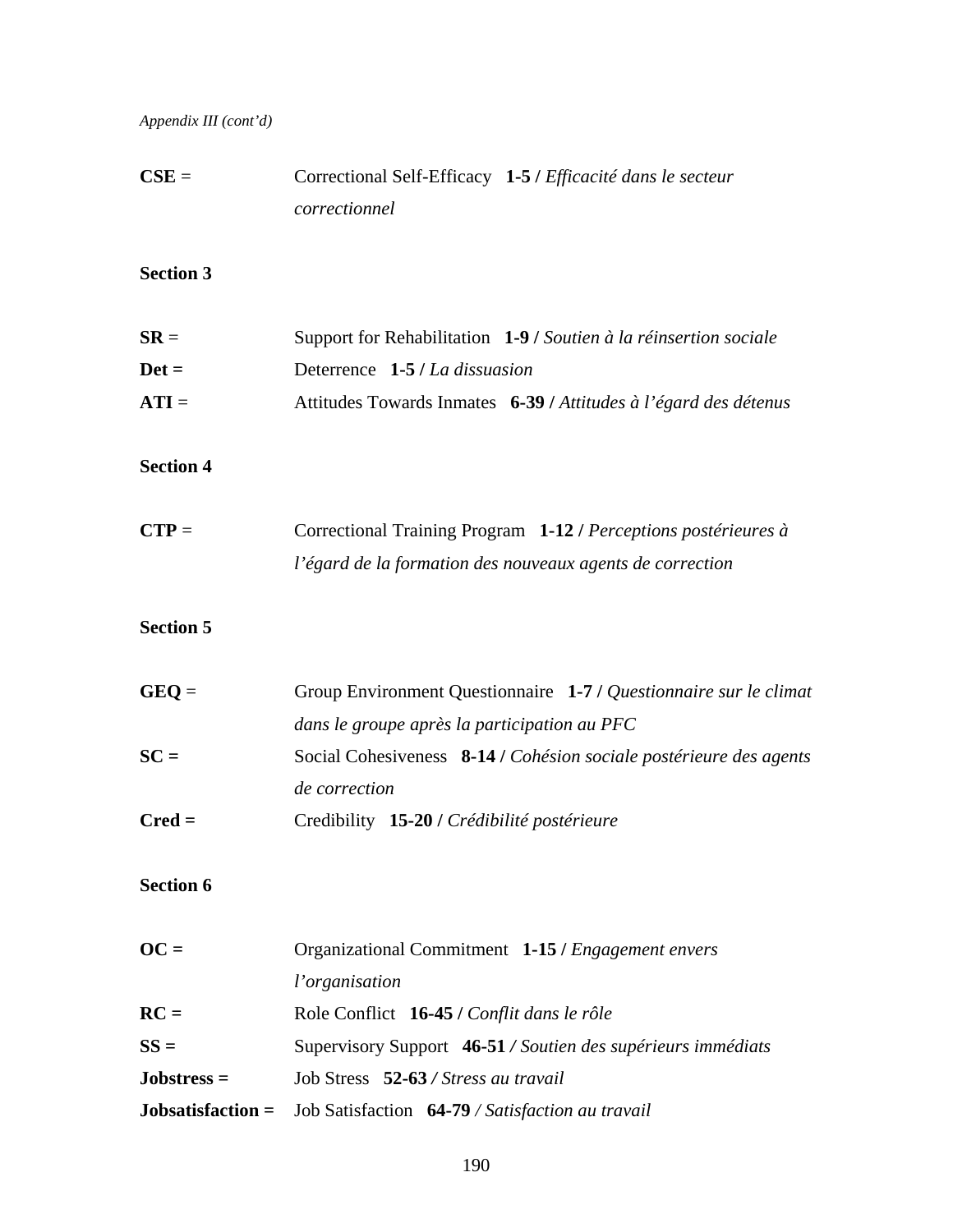**IRI** Interpersonal Reactivity Index 1-28 / *Empathie* 

## **Coding in Excel**

3 months, 6 months, 1 year

| <b>ID Marital</b>                                                    | <b>Children</b>                                                      | <b>Region</b>                                                        |                                                                      |                                                                              |                                                                              |                                                              |              |
|----------------------------------------------------------------------|----------------------------------------------------------------------|----------------------------------------------------------------------|----------------------------------------------------------------------|------------------------------------------------------------------------------|------------------------------------------------------------------------------|--------------------------------------------------------------|--------------|
| lang_eng                                                             | Lang_fr                                                              | lang_ot                                                              |                                                                      |                                                                              |                                                                              |                                                              |              |
| <b>Tobacco</b>                                                       | Cig                                                                  |                                                                      |                                                                      |                                                                              |                                                                              |                                                              |              |
| <b>Alcohol</b>                                                       | alc3mon                                                              | Alc1wk                                                               |                                                                      |                                                                              |                                                                              |                                                              |              |
| <b>Painkill</b>                                                      | <b>Antacids</b>                                                      | <b>Antihis</b>                                                       |                                                                      |                                                                              |                                                                              |                                                              |              |
| motv1                                                                | Motv2                                                                | motv3                                                                | motv4                                                                | Motv <sub>5</sub>                                                            | motv6                                                                        |                                                              |              |
| <b>HS01</b>                                                          | <b>HS02</b>                                                          | <b>HS03</b>                                                          | <b>HS04</b>                                                          | <b>HS05</b>                                                                  | <b>HS06</b>                                                                  | <b>HS07</b>                                                  | <b>HS08</b>  |
| ACW9<br><b>ACW16</b>                                                 | <b>ACW10</b><br><b>ACW17</b>                                         | <b>ACW11</b><br><b>ACW18</b>                                         | <b>ACW12</b><br><b>ACW19</b>                                         | ACW <sub>13</sub><br><b>ACW20</b>                                            | ACW14                                                                        | <b>ACW15</b>                                                 |              |
| <b>SD21</b><br><b>SD28</b>                                           | <b>SD22</b><br><b>SD29</b>                                           | <b>SD23</b><br><b>SD30</b>                                           | <b>SD24</b>                                                          | <b>SD25</b>                                                                  | <b>SD26</b>                                                                  | <b>SD27</b>                                                  |              |
| IJM1                                                                 | <b>IJM2</b>                                                          | IJM3                                                                 | <b>IJM4</b>                                                          | IJM5                                                                         | <b>IJM6</b>                                                                  |                                                              |              |
| CSE1<br>CSE8                                                         | CSE <sub>2</sub><br>CSE9                                             | CSE3<br><b>CSE10</b>                                                 | CSE4<br><b>CSE11</b>                                                 | CSE5<br><b>CSE12</b>                                                         | CSE <sub>6</sub><br><b>CSE13</b>                                             | CSE7<br><b>CSE14</b>                                         | <b>CSE15</b> |
| SR <sub>1</sub><br>SR <sub>8</sub>                                   | SR <sub>2</sub><br>SR9                                               | SR <sub>3</sub>                                                      | SR4                                                                  | SR <sub>5</sub>                                                              | SR <sub>6</sub>                                                              | SR7                                                          |              |
| Det1                                                                 | Det <sub>2</sub>                                                     | Det <sub>3</sub>                                                     | Det4                                                                 | Det <sub>5</sub>                                                             |                                                                              |                                                              |              |
| ATI6<br><b>ATI13</b><br><b>ATI20</b><br><b>ATI27</b><br><b>ATI34</b> | ATI7<br><b>ATI14</b><br><b>ATI21</b><br><b>ATI28</b><br><b>ATI35</b> | ATI8<br><b>ATI15</b><br><b>ATI22</b><br><b>ATI29</b><br><b>ATI36</b> | ATI9<br><b>ATI16</b><br><b>ATI23</b><br><b>ATI30</b><br><b>ATI37</b> | <b>ATI10</b><br><b>ATI17</b><br><b>ATI24</b><br><b>ATI31</b><br><b>ATI38</b> | <b>ATI11</b><br><b>ATI18</b><br><b>ATI25</b><br><b>ATI32</b><br><b>ATI39</b> | <b>ATI12</b><br><b>ATI19</b><br><b>ATI26</b><br><b>ATI33</b> |              |
| CTP1<br>CTP8                                                         | CTP <sub>2</sub><br>CTP9                                             | CTP <sub>3</sub><br>CTP10                                            | CTP4<br>CTP11                                                        | CTP <sub>5</sub><br>CTP12                                                    | CTP6                                                                         | CTP7                                                         |              |
| GEQ1                                                                 | GEQ <sub>2</sub>                                                     | GEQ3                                                                 | GEQ4                                                                 | GEQ5                                                                         | GEQ6                                                                         | GEQ7                                                         |              |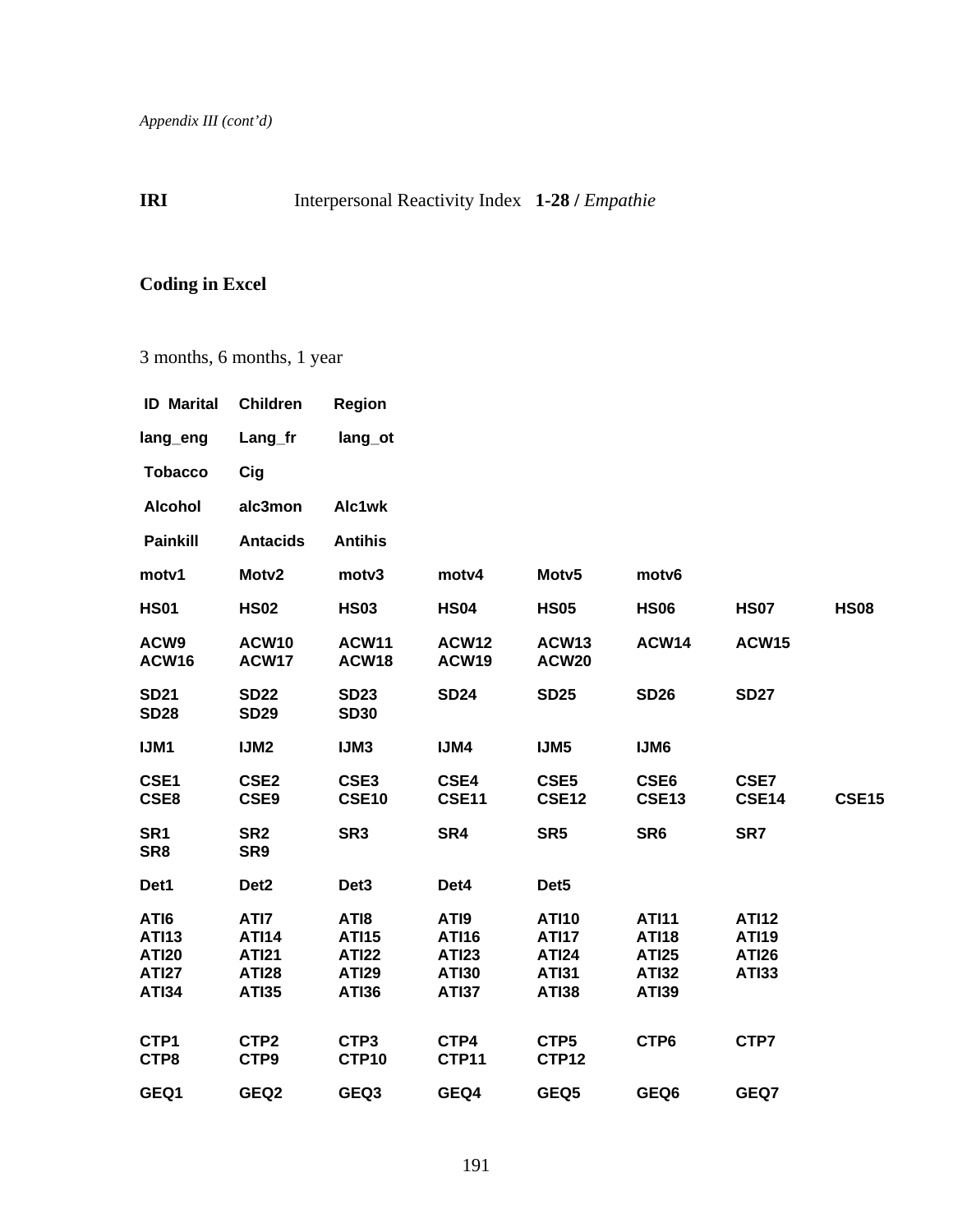### *Appendix III (cont'd)*

| SC <sub>8</sub>    | SC <sub>9</sub> | <b>SC10</b>       | <b>SC11</b>  | <b>SC12</b>       | <b>SC13</b>        | <b>SC14</b>        |                   |
|--------------------|-----------------|-------------------|--------------|-------------------|--------------------|--------------------|-------------------|
| cred15             | cred16          | cred17            | Cred18       | Cred19            | cred <sub>20</sub> |                    |                   |
| oc1                | oc <sub>2</sub> | oc <sub>3</sub>   | oc4          | oc5               | oc6                | oc7                | oc8               |
| $_{\rm oc9}$       | oc10            | oc11              | oc12         | oc13              | oc14               | oc15               |                   |
| rc16               | rc17            | rc18              | rc19         | rc20              | rc21               | rc22               | rc23              |
| rc24               | rc25            | rc26              | rc27         | rc28              | rc29               | rc30               | rc31              |
| rc32               | rc33            | rc34              | rc35         | rc36              | rc37               | rc38               | rc39              |
| rc40               | rc41            | rc42              | rc43         | rc44              | rc45               |                    |                   |
| ss46               | ss47            | ss48              | <b>ss49</b>  | ss50              | ss51               |                    |                   |
| js52<br>js60       | js53<br>js61    | js54<br>js62      | js55<br>js63 | js56              | js57               | js58               | js59              |
| Jsatis64           | jsatis65        | jsatis66          | Jsatis67     | jsatis68          | jsatis69           | Jsatis70           | jsatis71          |
| <b>Jsatis72</b>    | jsatis73        | jsatis74          | Jsatis75     | jsatis76          | jsatis77           | Jsatis78           | jsat79            |
| irie1              | irie2           | irie <sub>3</sub> | irie4        | irie <sub>5</sub> | irie <sub>6</sub>  | irie7              | irie <sub>8</sub> |
| irie9              | irie10          | irie11            | irie12       | irie13            | irie14             | irie15             | irie16            |
| irie17             | irie18          | irie19            | irie20       | irie21            | irie22             | irie <sub>23</sub> | irie24            |
| irie <sub>25</sub> | irie26          | irie27            | irie28       |                   |                    |                    |                   |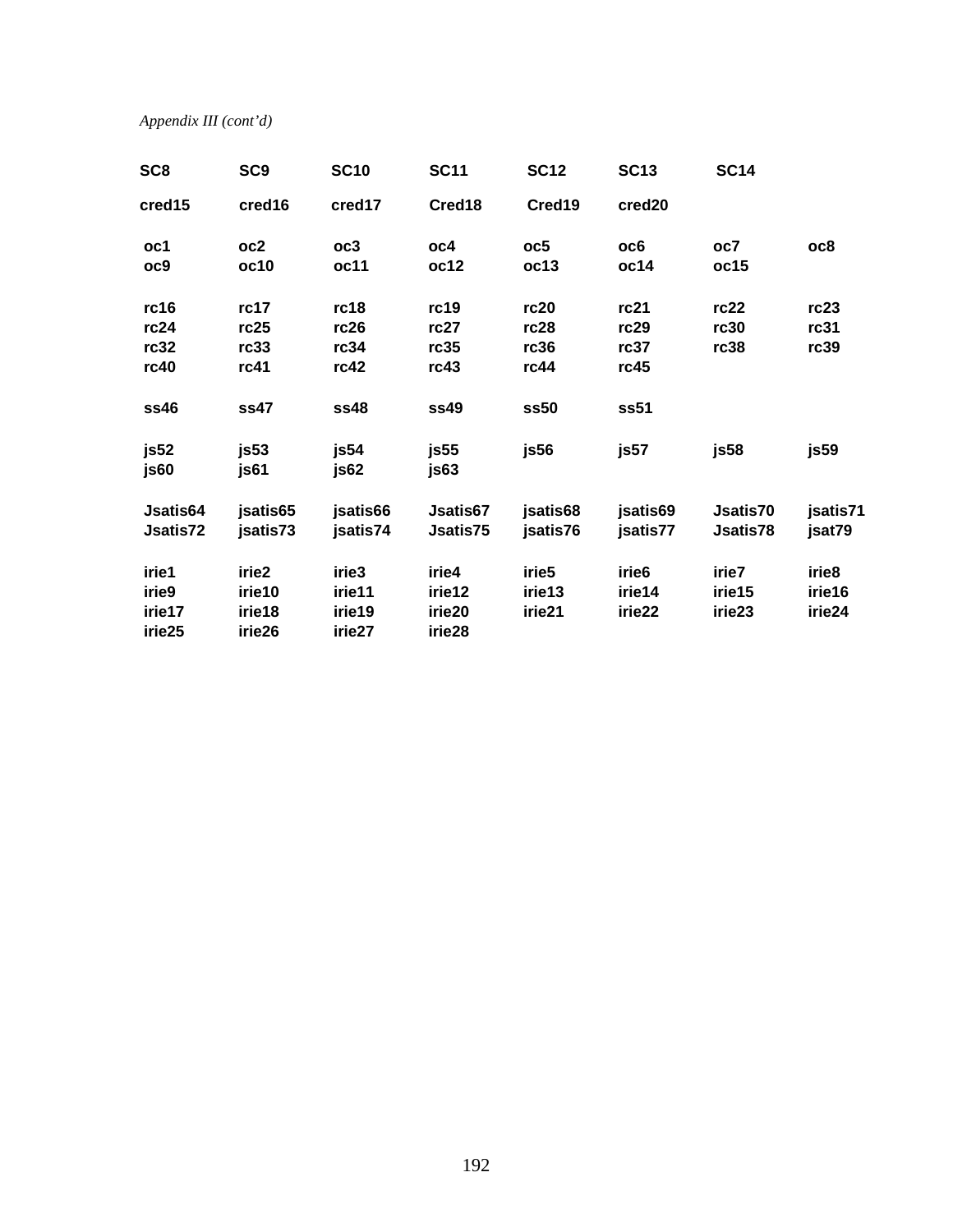#### **Appendix IV**

<span id="page-206-0"></span>List of key words for the four qualitative questions (identical questions in the five questionnaires: *Pre A*, *Post*, *3 months*, *6 months* and *1 year*).

*Question 5*: *What skill(s) do you feel you possess that will best assist you as a Correctional Officer? Please list a maximum of three*. [48](#page-206-0)

For 3 months three 1a three 1b three 1c

For 6 months  $six_1a$   $six_1b$   $six_1c$ 

For 1 year one\_1a one\_1b one\_1c

#### **Key words for question 5 in both languages**

- 1) = Counselling / *Relation d'aide (entraide)*
- 2) = Human experience / *Expérience humaine*
- 3) = Desire to learn / *Désir d'apprendre*
- 4) = Empathy / *Empathie*
- 5) = Integrity on the job / *Intégrité dans le travail*
- 6) = Teamwork / *Travail d'équipe*
- 7) = Affinity for discipline / *Goût de la discipline*
- 8) = Sociability / *Sociabilité*

9) = Affinity for security work / *Goût pour le travail lié à la sécurité* 

<sup>&</sup>lt;sup>48</sup> Respondents may have selected only one or two choices or may have skipped the question entirely. If the person responded to three\_1a = 10, this means that a sense of responsibility is one of the skills or qualities the person believed he or she possessed. The responses do not appear in any particular order.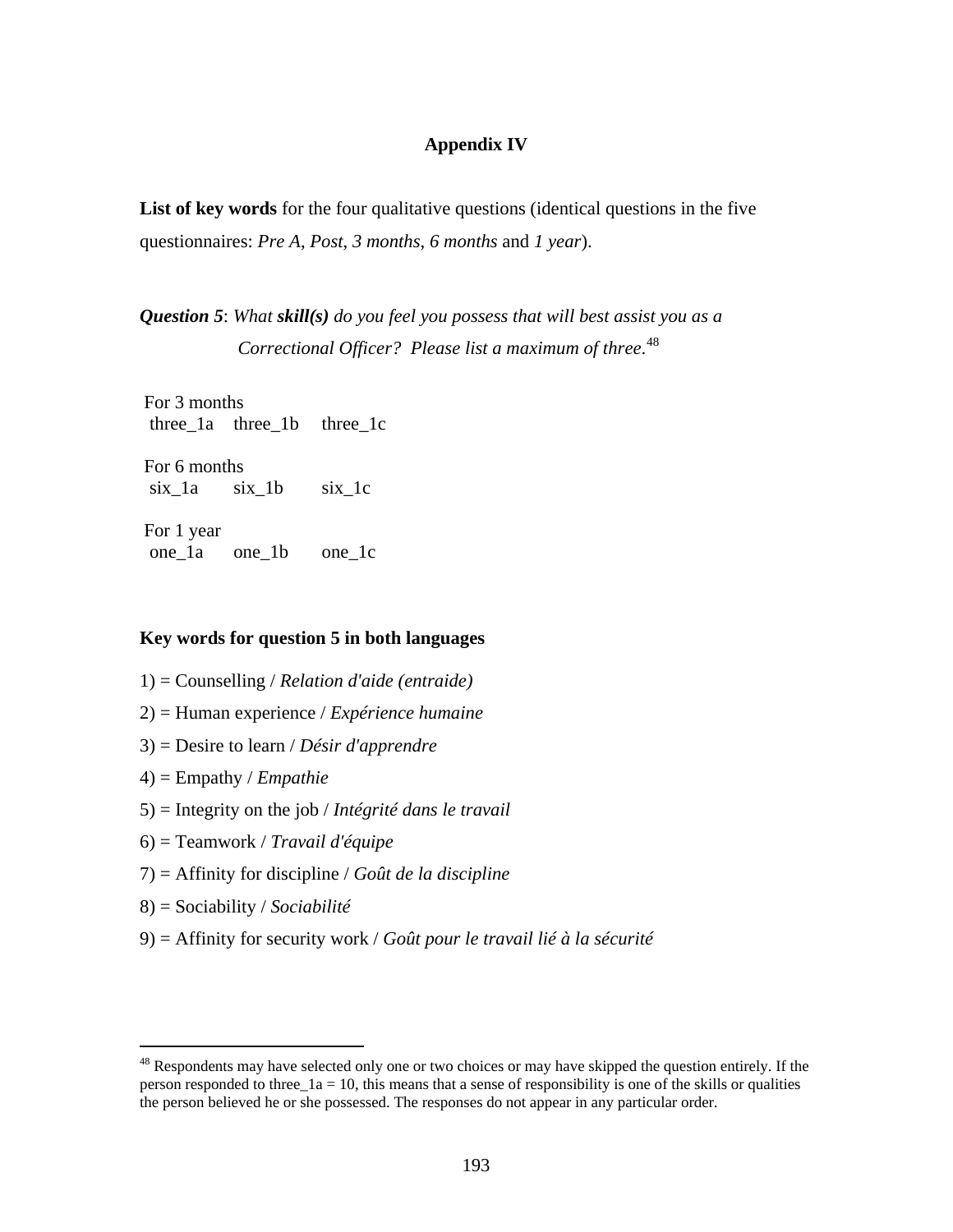- 10) = Sense of responsibility */ Sens des responsabilités*
- 11) = Good physical condition / *Bonne condition physique*
- 12) = Adaptability / *Bonne capacité d'adaptation*
- 13) = University degree / *Scolarité universitaire*
- 14) = Sense of observation / *Sens de l'observation*
- 15) = Self-efficacy / *Être autonome*
- 16) = Self-esteem */ Estime de soi*
- 17) = To be a member of a visible minority group / *Être membre d'une minorité visible*

# *Question 6*: *There are advantages (benefits) and disadvantages (downsides) to any job. Please list what you consider are the advantages of the position of a Correctional Officer*

For 3 months three\_2a three\_2b three\_2c three\_2d three\_2e

For 6 months six\_2a six\_2b six\_2c six\_2d

For 1 year one\_2a one\_2b one\_2c one\_2d

#### **Key words for question 6 in both languages**

- 1) = Job stability */ Stabilité d'emploi*
- 2) = Fringe benefits / *Avantages sociaux*
- 3) = Pay */ Salaire*
- 4) = Teamwork */ Travail d'équipe*
- 5) = Promotion */ Promotion*
- 6) = Counselling */ Relation d'aide*
- 7) = Challenge */ Défi*
- 8) = Integrity on the job / *Integrité dans le travail*
- 9) = Good working conditions */ Bonnes conditions de travail*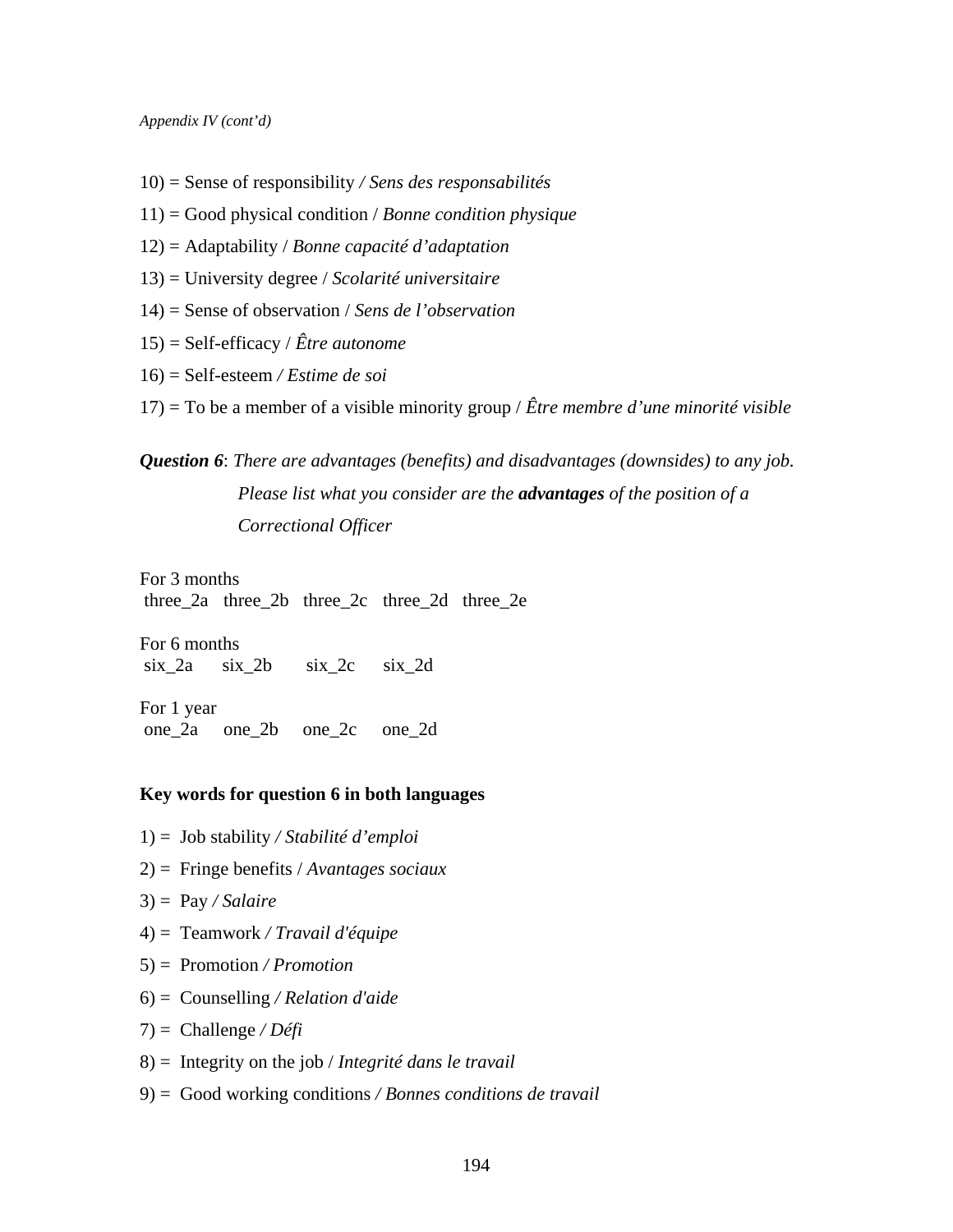- 10) = Variety on the job / *Diversité de la fonction (polyvalence)*
- 11) = Affinity for security work */ Goût pour le travail lié à la sécurité*
- 12) = Human experience */ Expérience humaine*
- 13) = Shift work */ Horaires*
- 14) = Setting an example */ Devenir un exemple*
- 15) = Continuous learning / *Apprentissage continu*
- 16) = Prestige */ Prestige*
- 17) = Sense of responsibility */ Sens des responsabilités*
- 18) = To be useful */ Être utile*
- 19) = Case management */ Gestion des cas*
- 20) = Patience */ Patience*
- 21) = To be useful to one's community */ Être utile à sa communauté d'appartenance*
- 22) = Uniform provided / *Uniforme fourni*
- 23) = Working in a unique environment */ Travailler en un milieu unique*

## *Question 7***:** *Please list what you consider are the disadvantages of the position of a Correctional Officer*

For 3 months three\_3a three\_3b three\_3c three\_3d

For 6 months six\_3a six\_3b six\_3c six\_3d six\_3e

For 1 year one\_3a one\_3b one\_3c one\_3d

### **Key words for question 7 in both languages**

- 1) = Stress */ Stress*
- 2) = Routine */ Routine*
- 3) = Difficulties of shift work */ Difficultés liées aux quarts de travail*
- 4) = Lack of reality-based training */ Manque de formation face à la réalité*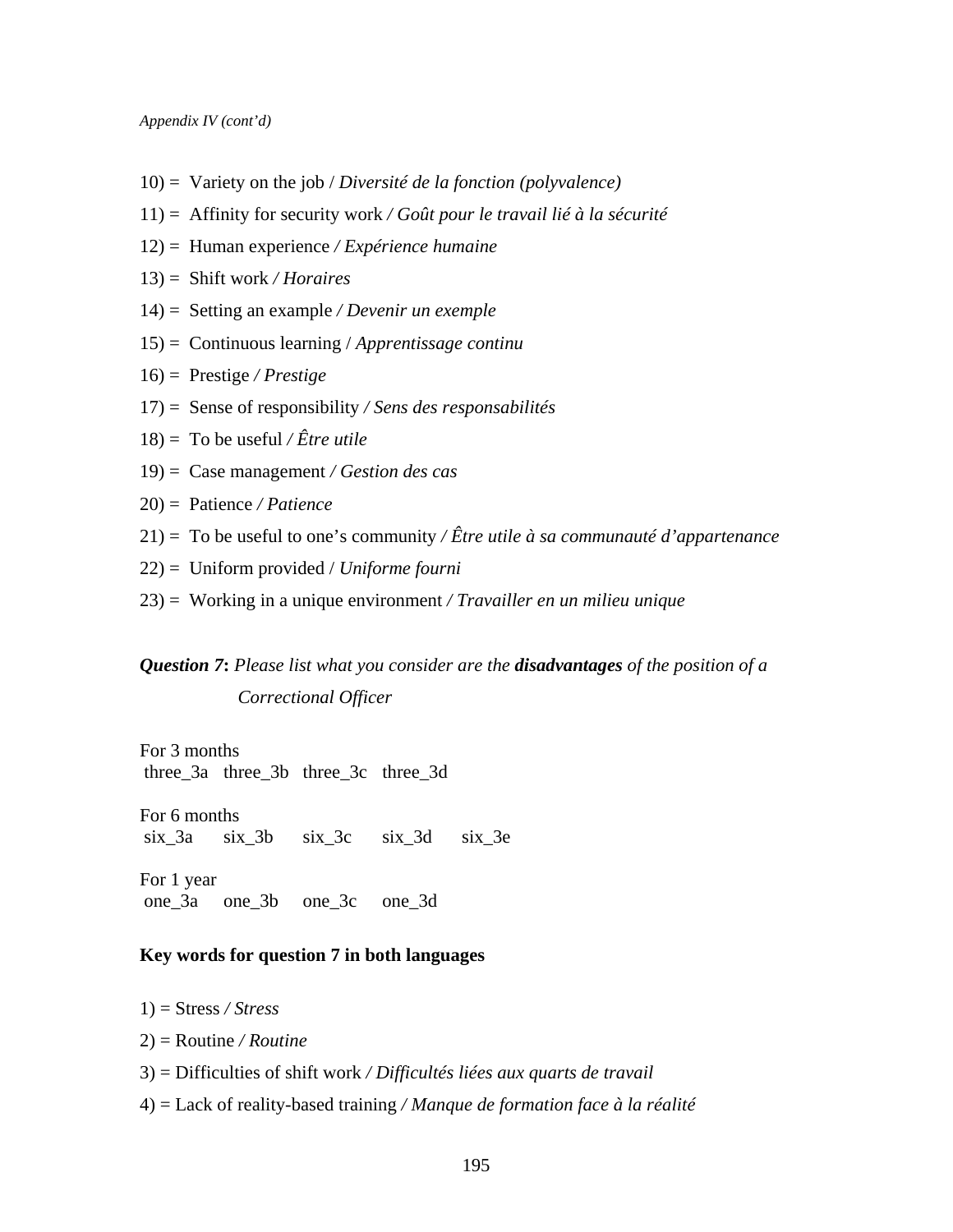- 5) = Differences of opinion at work */ Divergences d'opinion dans le travail*
- 6) = Requirement to be authoritarian */ Obligation à être autoritaire*
- 7) = Too many rules and regulations */ Trop de normes et de règlements*
- 8) = Lack of authority */ Manque d'autorité*
- 9) = Poor work recognition */ Non reconnaissance du travail*
- 10) = Environment and negative atmosphere */ Milieu et ambiance négative*
- 11) = Limited social life */ Vie sociale restreinte*
- 12) = Occupational accidents (risk of violence, hostage-taking, suicide) / *Accidents de travail (risques de violence, prise d'otage, suicide)*
- 13) = Pay */ Salaire*
- 14) = Difficult clients / *Clientèle difficile*
- 15) = Unstable work environment */ Environnement instable*
- 16) = Lack of job security (among term employees) */ Sécurité d'emploi (contractuel)*
- 17) = Negative public image */ Opinion du public défavorable*
- 18) = Turnover */ Changement de poste (roulement)*
- 19) = Solitude / *Solitude*
- 20) = Negative perception of offenders (on the part of officers) */ Perception négative des agents à l'encontre des détenus*
- 21) = Lack of challenges */ Manque de défi*
- 22) = Too many family ties */ Trop de liens de parenté entre agents de correction*
- 23) = Collective agreement expired */ Convention collective échue*
- 24) = Distance to work / *Distance avec le lieu de travail*
- 25) = Lack of communication / *Absence de communication*
- 26) = Too many supervisors */ Trop de supérieurs hiérarchiques*
- 27) = Lack of security in certain areas */ Absence de sécurité à certains endroits*
- 28) = Unclean premises and air */ Malpropreté des lieux / air vicié*
- 29) = Underutilization of skills / *Mauvaise utilisation des compétences*
- 30) = Negative perceptions of correctional officers (on the part of staff) / *Perception négative du personnel à l'encontre des agents*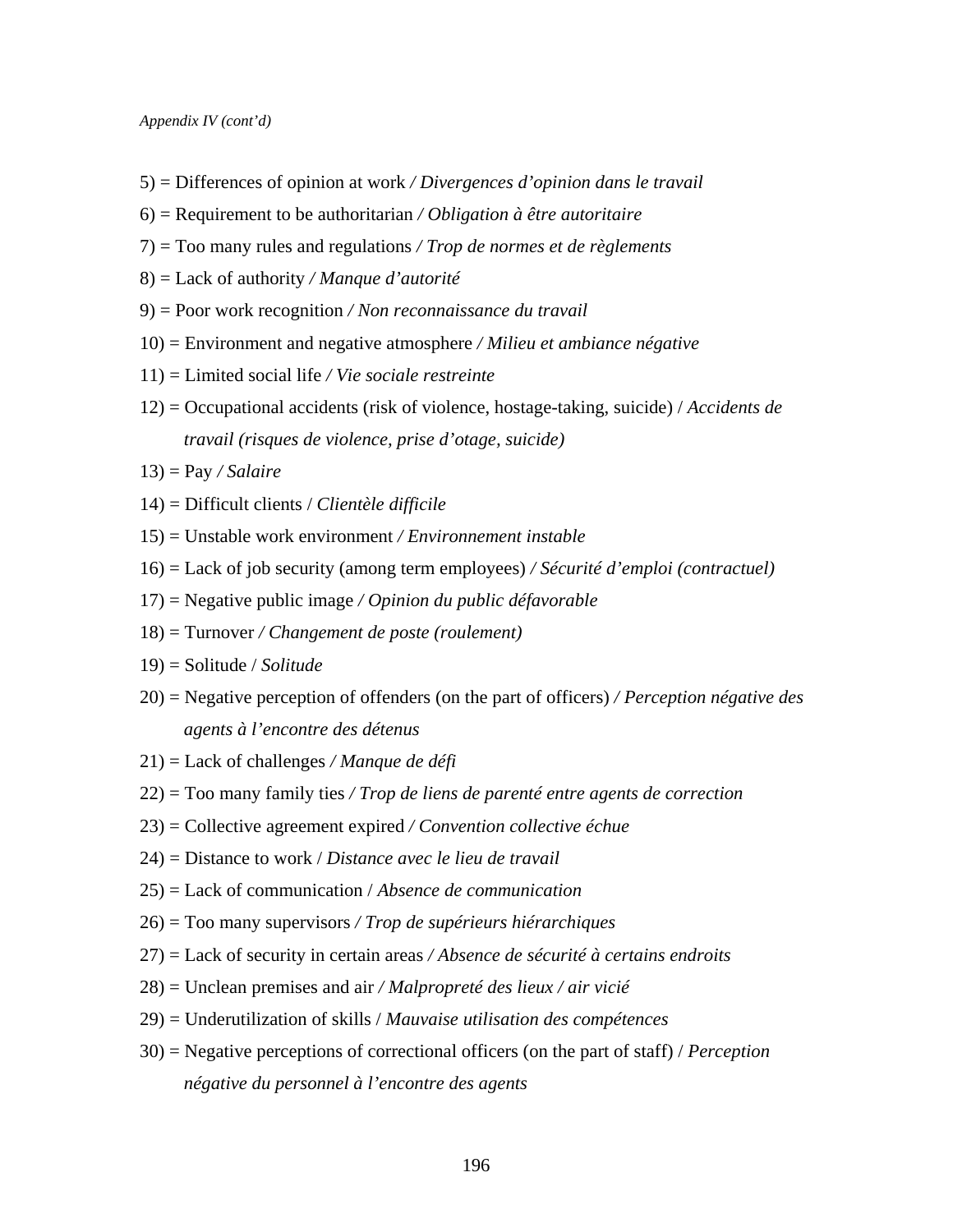31) = Too much work / *Trop de travail*  32) = Required to pay for meals / *Avoir à payer ses repas*

*Question 8*: *Besides the advantages and disadvantages of being a Correctional Officer, there may be other reasons for becoming a Correctional Officer. For example, other members of your family are or have been Correctional Officers. Please list them*.

For 3 months three\_4a three\_4b three\_4c three\_4d

For 6 months six 4a six 4b six 4c six 4d

For 1 year one\_4a one\_4b un\_4c un\_4d

### **Key words for question 8 in both languages**

- 1) = Affinity for security work */ Goût pour le travail lié à la sécurité*
- 2) = Challenge */ Défi*
- 3) = Desire to learn */ Apprentissage*
- 4) = External influence */ Influence extérieure*
- 5) = Job stability */ Stabilité d'emploi*
- 6) = Study in a parallel area */ Études en un domaine parallèle*
- 7) = Counselling */ Relation d'aide*

8) = Pay */ Salaire* 

- 9) = Fringe benefits */ Avantages sociaux*
- 10) = Promotion */ Promotion*
- 11) = Shift work */ Horaire*
- 12) = Teamwork */ Travail d'équipe*
- 13) = Proximity to work */ Proximité d'habitation / lieux de travail*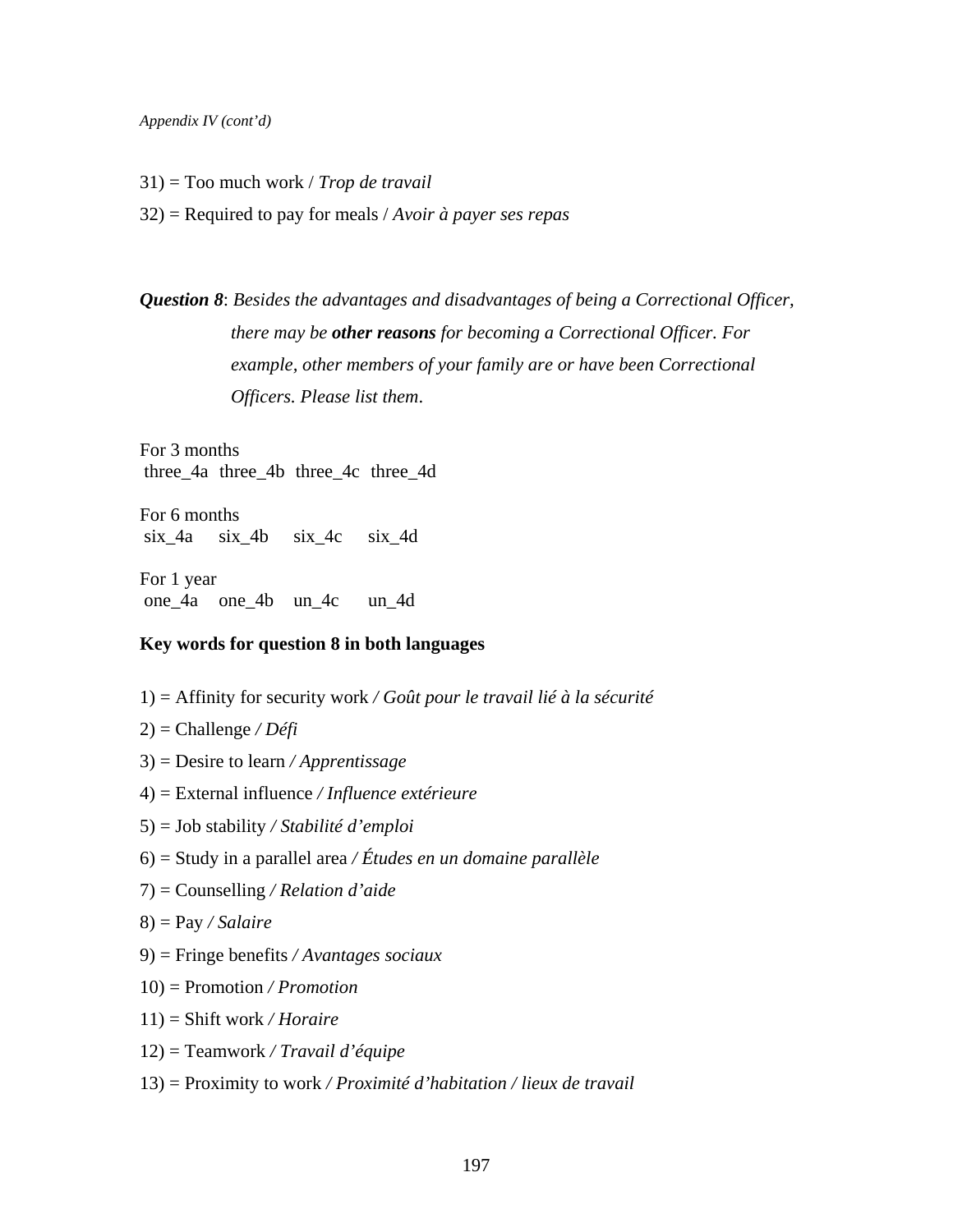### *Appendix IV (cont'd)*

- 14) = Uniform provided */ Uniforme fourni*
- 15) = First job opportunity / *Première offre d'emploi*
- 16) = Opportunity for ethnic minority / *Opportunité pour minorité ethnique*
- 17) = State approved work */ Service d'utilité public*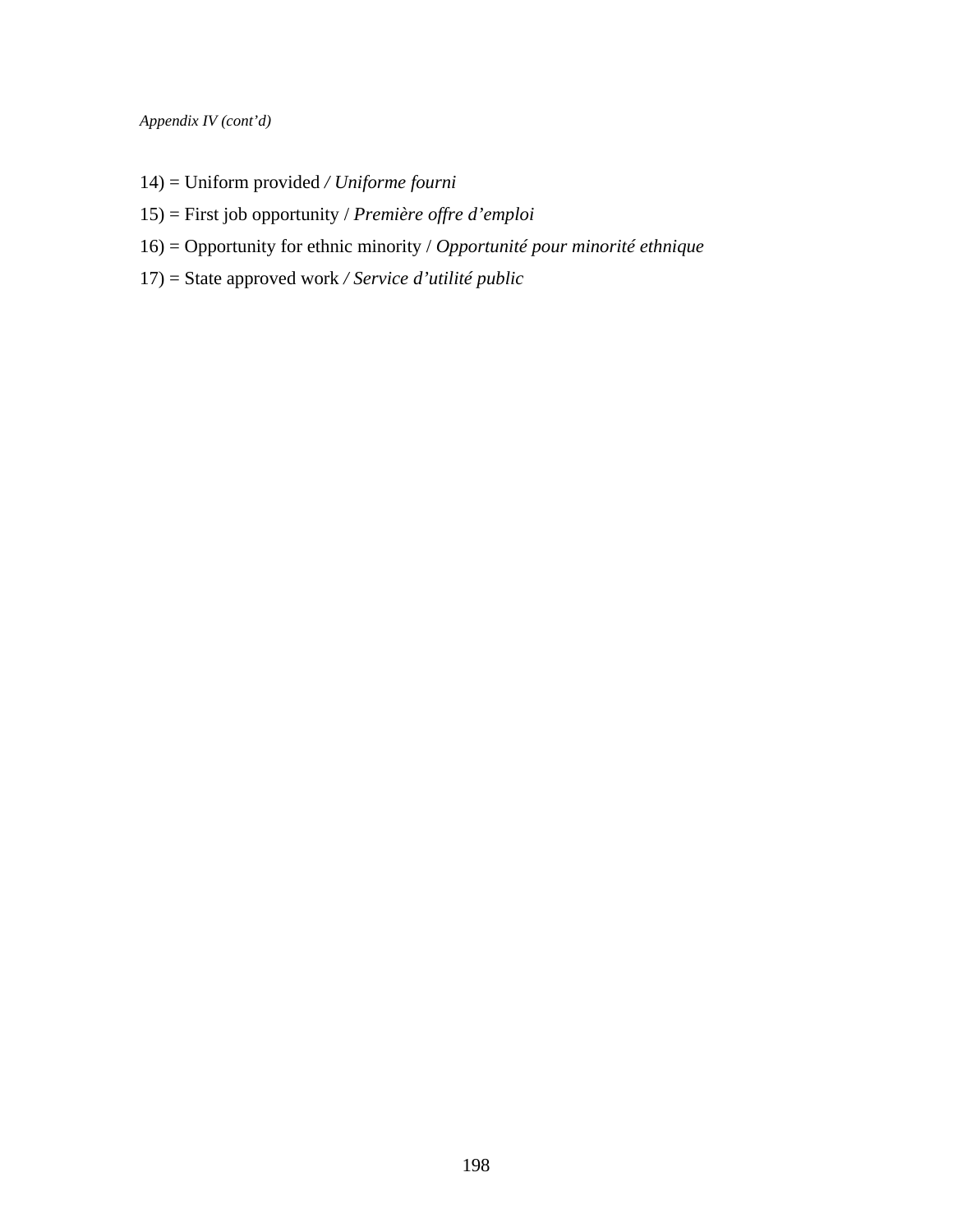# **Appendix V**

Descriptive statistics for scales for **3-month** period:

| <b>Descriptive statistics</b>                 |    |         |         |          |          |  |
|-----------------------------------------------|----|---------|---------|----------|----------|--|
|                                               | N  | Minimum | Maximum | Average  | Mean     |  |
| Motivation for correctional<br>work (3mos)    | 70 | 6.00    | 30.00   | 24.9571  | 4.15091  |  |
| Human service orientation<br>(3mos)           | 70 | 1.00    | 8.00    | 6.3014   | 1.28114  |  |
| Attitudes towards correctional<br>work (3mos) | 70 | 4.80    | 12.00   | 10.1353  | 1.84874  |  |
| Social desirability (3mos)                    | 69 | 1.00    | 9.00    | 5.5233   | 1.44872  |  |
| Intrinsic job motivation<br>(3mos)            | 70 | 27.00   | 42.00   | 34.7286  | 3.65117  |  |
| Correctional self-efficacy<br>(3mos)          | 70 | 68.00   | 105.00  | 89.2408  | 8.78342  |  |
| Support for rehabilitation<br>(3mos)          | 70 | 21.00   | 43.00   | 35.2929  | 4.70930  |  |
| Deterrence (3mos)                             | 70 | 6.00    | 21.00   | 13.5143  | 3.10589  |  |
| Attitudes towards inmates<br>(3mos)           | 70 | 85.00   | 154.00  | 116.0188 | 13.17920 |  |
| Perceptions (3mos)                            | 70 | 20.00   | 40.00   | 31.0143  | 3.89906  |  |
| Work environment (3mos)                       | 70 | 15.00   | 35.00   | 24.6655  | 4.22797  |  |
| Social cohesiveness (3mos)                    | 70 | 9.00    | 30.00   | 23.5000  | 3.99184  |  |
| Credibility (3mos)                            | 70 | 10.00   | 30.00   | 22.6714  | 4.12037  |  |
| Organizational commitment<br>(3mos)           | 70 | 54.00   | 102.00  | 77.2714  | 10.35027 |  |
| Role conflict (3mos)                          | 70 | 45.00   | 85.00   | 59.1536  | 6.53936  |  |
| Role ambiguity (3mos)                         | 70 | 49.00   | 87.00   | 62.5857  | 6.04211  |  |
| Supervisory support<br>(3mos)                 | 69 | 6.00    | 41.00   | 24.7507  | 5.87481  |  |
| Job stress (3mos): anxiety                    | 69 | 5.00    | 28.00   | 15.2609  | 4.39803  |  |
| Job stress (3mos):<br>time pressure           | 70 | 7.00    | 42.00   | 19.8786  | 5.97849  |  |
| Job satisfaction (3mos)                       | 66 | 34.00   | 106.00  | 69.8535  | 13.05269 |  |
| Empathy (3mos): perspective taking            | 70 | 18.67   | 35.00   | 27.5095  | 3.00548  |  |
| Empathy (3mos):<br>empathic concern           | 70 | 16.00   | 35.00   | 25.1286  | 3.88203  |  |
| Empathy (3mos): fantasy                       | 70 | 8.00    | 29.00   | 20.0000  | 5.01592  |  |
| Empathy (3mos): personal<br>distress          | 70 | 7.00    | 24.00   | 14.6571  | 3.50522  |  |
| N valid (listwise)                            | 65 |         |         |          |          |  |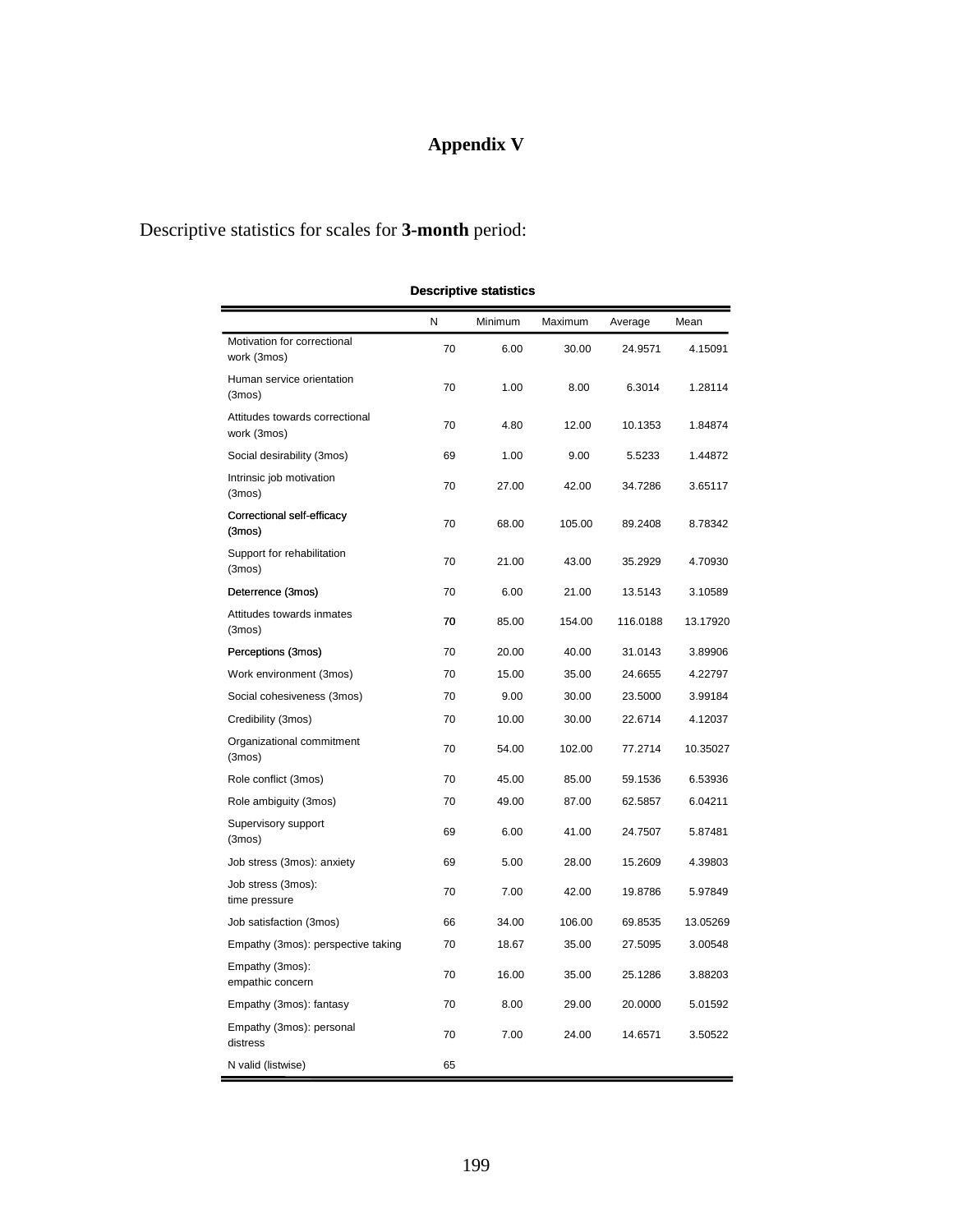### *Appendix V (cont'd)*

# Descriptive statistics for scales for **6-month** period:

|                                            | N  | Minimum | Maximum | Average  | Mean     |
|--------------------------------------------|----|---------|---------|----------|----------|
| Motivation for correctional work (6mos)    | 51 | 17.00   | 30.00   | 25.4902  | 2.90085  |
| Human service orientation (6mos)           | 51 | 3.00    | 8.00    | 6.2745   | 1.43395  |
| Attitudes towards correctional work (6mos) | 51 | 2.00    | 12.00   | 9.8443   | 2.15630  |
| Social desirability (6mos)                 | 51 | 3.00    | 8.00    | 5.5757   | 1.36195  |
| Intrinsic job motivation (6mos)            | 51 | 27.00   | 42.00   | 35.6275  | 4.07902  |
| Correctional self-efficacy (6mos)          | 51 | 61.00   | 105.00  | 88.2941  | 10.92391 |
| Support for rehabilitation (6mos)          | 51 | 12.00   | 44.00   | 33.9608  | 6.06287  |
| Deterrence (6mos)                          | 51 | 9.00    | 22.00   | 14.0000  | 3.31662  |
| Attitudes towards inmates (6mos)           | 51 | 71.00   | 144.00  | 114.4271 | 15.28501 |
| Perceptions (6mos)                         | 51 | 20.00   | 40.00   | 30.8431  | 4.69200  |
| Work environment (6mos)                    | 51 | 12.00   | 33.00   | 23.4118  | 4.19608  |
| Social cohesiveness (6mos)                 | 51 | 13.00   | 30.00   | 23.3333  | 4.01331  |
| Credibility (6mos)                         | 51 | 13.00   | 30.00   | 22.1176  | 4.22207  |
| Organizational commitment (6mos)           | 51 | 52.00   | 98.00   | 74.2353  | 12.11212 |
| Role conflict (6mos)                       | 51 | 45.00   | 98.00   | 60.2549  | 7.77906  |
| Role ambiguity (6mos)                      | 51 | 25.00   | 80.00   | 62.1359  | 7.42225  |
| Supervisory support (6mos)                 | 51 | 10.00   | 38.00   | 23.5294  | 5.65810  |
| Job stress (6mos): anxiety                 | 51 | 5.00    | 31.00   | 15.8922  | 5.48572  |
| Job stress (6mos): time pressure           | 51 | 7.00    | 40.00   | 20.1797  | 7.01149  |
| Job satisfaction (6mos)                    | 48 | 39.00   | 104.00  | 70.6278  | 13.56938 |
| Empathy (6mos): perspective taking         | 51 | 21.00   | 35.00   | 27.8627  | 2.92588  |
| Empathy (6mos): empathic concern           | 51 | 16.00   | 35.00   | 25.3137  | 3.76027  |
| Empathy (6mos): fantasy                    | 51 | 12.00   | 31.00   | 21.0784  | 4.22300  |
| Empathy (6mos): personal distress          | 51 | 7.00    | 22.00   | 14.6471  | 3.57113  |
| N valid (listwise)                         | 48 |         |         |          |          |

#### **Descriptive statistics**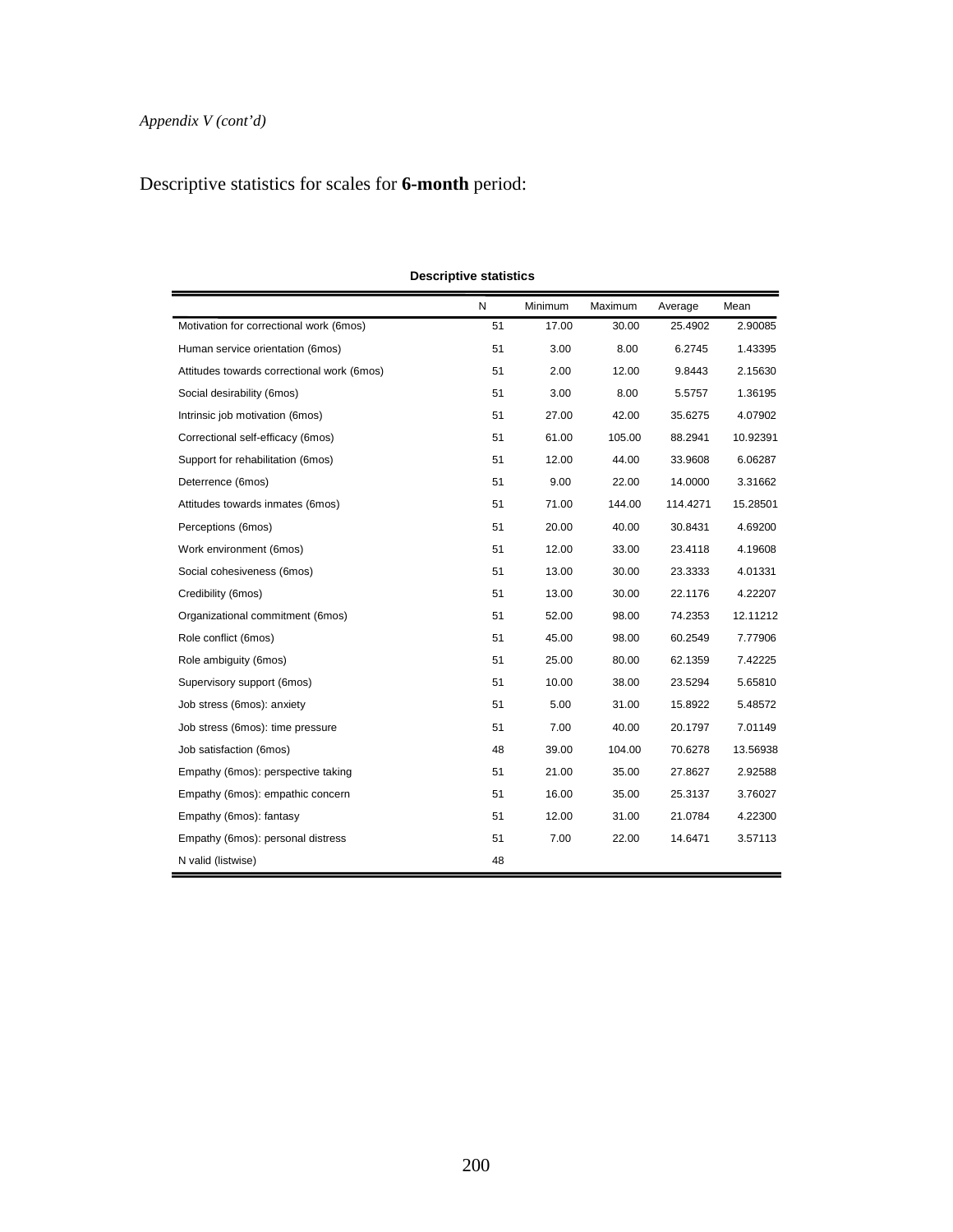### *Appendix V (cont'd)*

# Descriptive statistics for scales for **1-year** period:

|                                                       | N  | Minimum | Maximum | Average  | Mean     |
|-------------------------------------------------------|----|---------|---------|----------|----------|
| Motivation for correctional work (1yr)                | 47 | 13.00   | 30.00   | 24.5745  | 3.75178  |
| Human service orientation (1yr)                       | 47 | 1.14    | 8.00    | 5.9733   | 1.78714  |
| Attitudes towards correctional correctionnel<br>(1yr) | 47 | 4.00    | 12.00   | 9.3625   | 2.51343  |
| Social desirability (1yr)                             | 47 | 3.00    | 8.00    | 5.7518   | 1.36107  |
| Intrinsic job motivation<br>(1yr)                     | 47 | 24.00   | 42.00   | 34.3404  | 3.73163  |
| Correctional self-efficacy (1yr)                      | 47 | 60.00   | 105.00  | 87.2249  | 9.43096  |
| Support for rehabilitation (1yr)                      | 47 | 12.00   | 42.00   | 32.6223  | 5.48655  |
| Deterrence (1yr)                                      | 47 | 8.00    | 24.00   | 14.1064  | 3.64891  |
| Attitudes towards inmates (1yr)                       | 47 | 64.00   | 144.00  | 111.3879 | 16.50298 |
| Perceptions (1yr)                                     | 47 | 22.00   | 40.00   | 30.4043  | 4.22034  |
| Work environment (1yr)                                | 47 | 15.00   | 30.00   | 22.8511  | 3.64739  |
| Social cohesiveness (1yr)                             | 47 | 12.00   | 28.00   | 22.0638  | 4.15150  |
| Credibility (1yr)                                     | 47 | 10.00   | 30.00   | 20.3617  | 4.44496  |
| Organizational commitment (1yr)                       | 47 | 50.00   | 91.00   | 71.5106  | 11.39770 |
| Role conflict (1yr)                                   | 47 | 45.00   | 74.00   | 62.1033  | 5.67539  |
| Role ambiguity (1yr)                                  | 47 | 50.00   | 86.00   | 62.8784  | 5.88435  |
| Supervisory support (1yr)                             | 47 | 7.00    | 36.00   | 22.7021  | 5.29115  |
| Job stress (1yr): anxiety                             | 47 | 5.00    | 30.00   | 16.8723  | 5.36339  |
| Job stress (1yr): time pressure                       | 47 | 10.00   | 35.00   | 23.0000  | 5.84956  |
| Job satisfaction (1yr)                                | 46 | 46.00   | 84.00   | 70.0505  | 9.01009  |
| Empathy (1yr): perspective taking                     | 47 | 20.00   | 35.00   | 27.1489  | 3.17585  |
| Empathy (1yr): empathic concern                       | 47 | 17.00   | 28.00   | 24.2128  | 2.73413  |
| Empathy (1yr): fantasy                                | 47 | 13.00   | 32.00   | 21.5106  | 4.04256  |
| Empathy (1yr): personal distress                      | 47 | 7.00    | 21.00   | 14.9149  | 3.15422  |
| N valid (listwise)                                    | 46 |         |         |          |          |

**Descriptive statistics**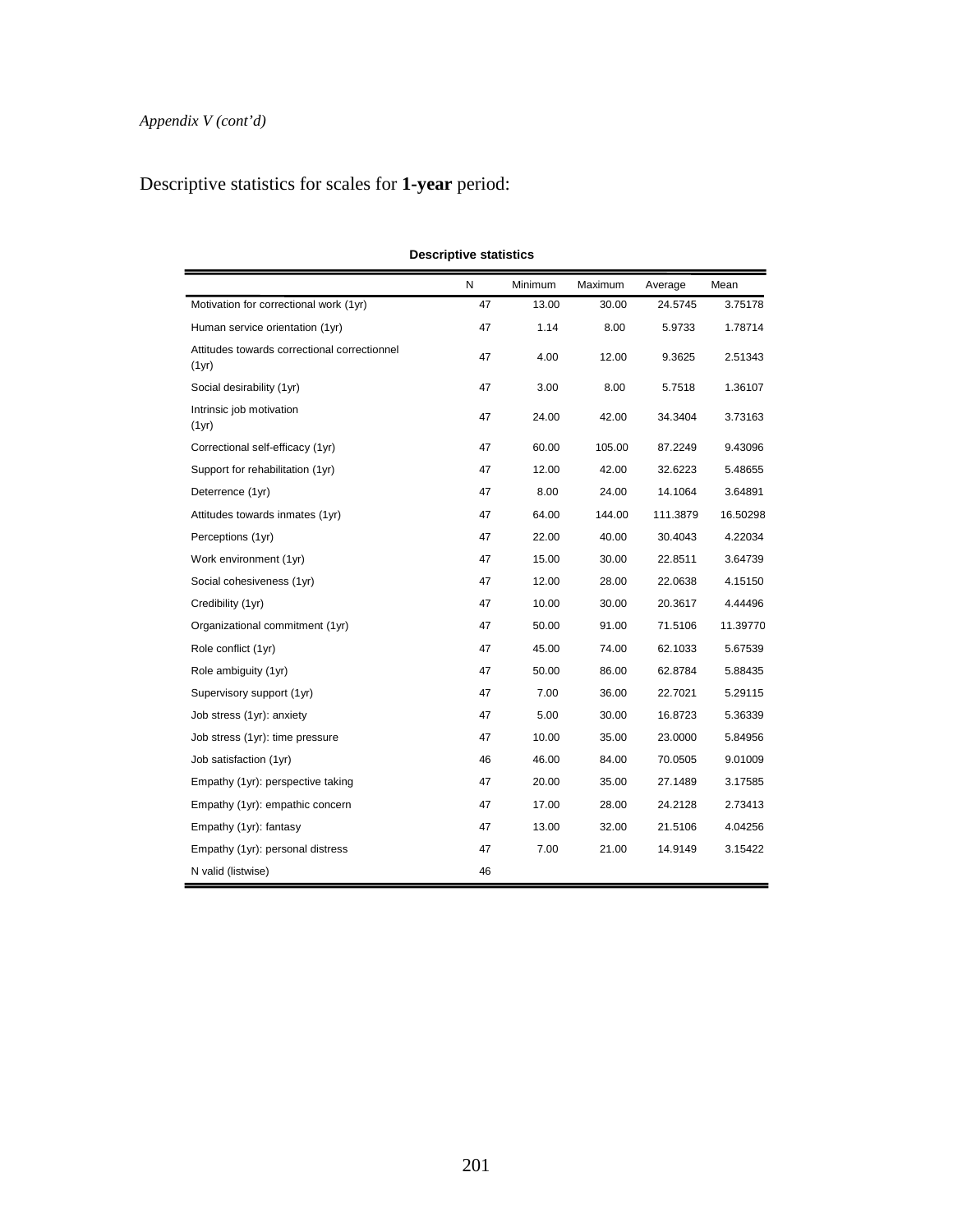### **Appendix VI**

Descriptive statistics for the six (out of 12) participants recorded for the Prairies Region who had not been in direct contact with the prison population for the first two periods:

|                                               | N | Minimum | Maximum | Average  | Mean     |
|-----------------------------------------------|---|---------|---------|----------|----------|
| Motivation for correctional<br>work (3mos)    | 6 | 19.00   | 29.00   | 25.1667  | 3.60093  |
| Human service orientation<br>(3mos)           | 6 | 6.00    | 8.00    | 7.1667   | .75277   |
| Attitudes towards correctional<br>work (3mos) | 6 | 7.00    | 12.00   | 9.4545   | 1.66341  |
| Social desirability (3mos)                    | 6 | 3.00    | 8.00    | 5.1667   | 1.72240  |
| Intrinsic job motivation<br>(3mos)            | 6 | 27.00   | 37.00   | 32.1667  | 3.60093  |
| Correctional self-efficacy<br>(3mos)          | 6 | 77.00   | 98.00   | 87.8333  | 7.93515  |
| Support for rehabilitation<br>(3mos)          | 6 | 30.00   | 40.00   | 35.1667  | 3.71035  |
| Deterrence (3mos)                             | 6 | 10.00   | 19.00   | 14.3333  | 2.87518  |
| Attitudes towards inmates<br>(3mos)           | 6 | 109.00  | 145.00  | 120.3333 | 13.48579 |
| Perceptions (3mos)                            | 6 | 27.00   | 40.00   | 33.8333  | 4.99667  |
| Work environment (3mos)                       | 6 | 21.00   | 32.00   | 26.3333  | 4.36654  |
| Social cohesiveness (3mos)                    | 6 | 21.00   | 33.00   | 25.8333  | 4.07022  |
| Credibility (3mos)                            | 6 | 13.00   | 30.00   | 24.1667  | 7.05455  |
| Organizational commitment<br>(3mos)           | 6 | 57.00   | 94.00   | 72.3333  | 12.92543 |
| Role conflict (3mos)                          | 6 | 51.00   | 72.00   | 59.1667  | 7.62671  |
| Role ambiguity (3mos)                         | 6 | 57.00   | 75.00   | 67.3333  | 6.83130  |
| Supervisory support<br>(3mos)                 | 6 | 24.00   | 38.00   | 29.0000  | 5.58570  |
| Job stress (3mos): anxiety                    | 6 | 5.00    | 20.00   | 12.8333  | 5.23132  |
| Job stress (3mos): time pressure              | 6 | 9.00    | 28.00   | 18.8333  | 7.08284  |
| Job stress (3mos)                             | 6 | 14.00   | 48.00   | 31.6667  | 12.27464 |
| Job satisfaction (3mos)                       | 6 | 51.00   | 90.00   | 71.8444  | 14.58716 |
| Empathy (3mos): perspective taking            | 6 | 20.00   | 29.00   | 25.6667  | 3.26599  |
| Empathy (3mos): empathic concern              | 6 | 18.00   | 27.00   | 23.0000  | 2.89828  |
| Empathy (3mos): fantasy                       | 6 | 16.00   | 23.00   | 19.5000  | 2.88097  |
| Empathy (3mos): personal distress             | 6 | 11.00   | 23.00   | 16.5000  | 4.08656  |
| N valid (listwise)                            | 6 |         |         |          |          |

### **3-month period**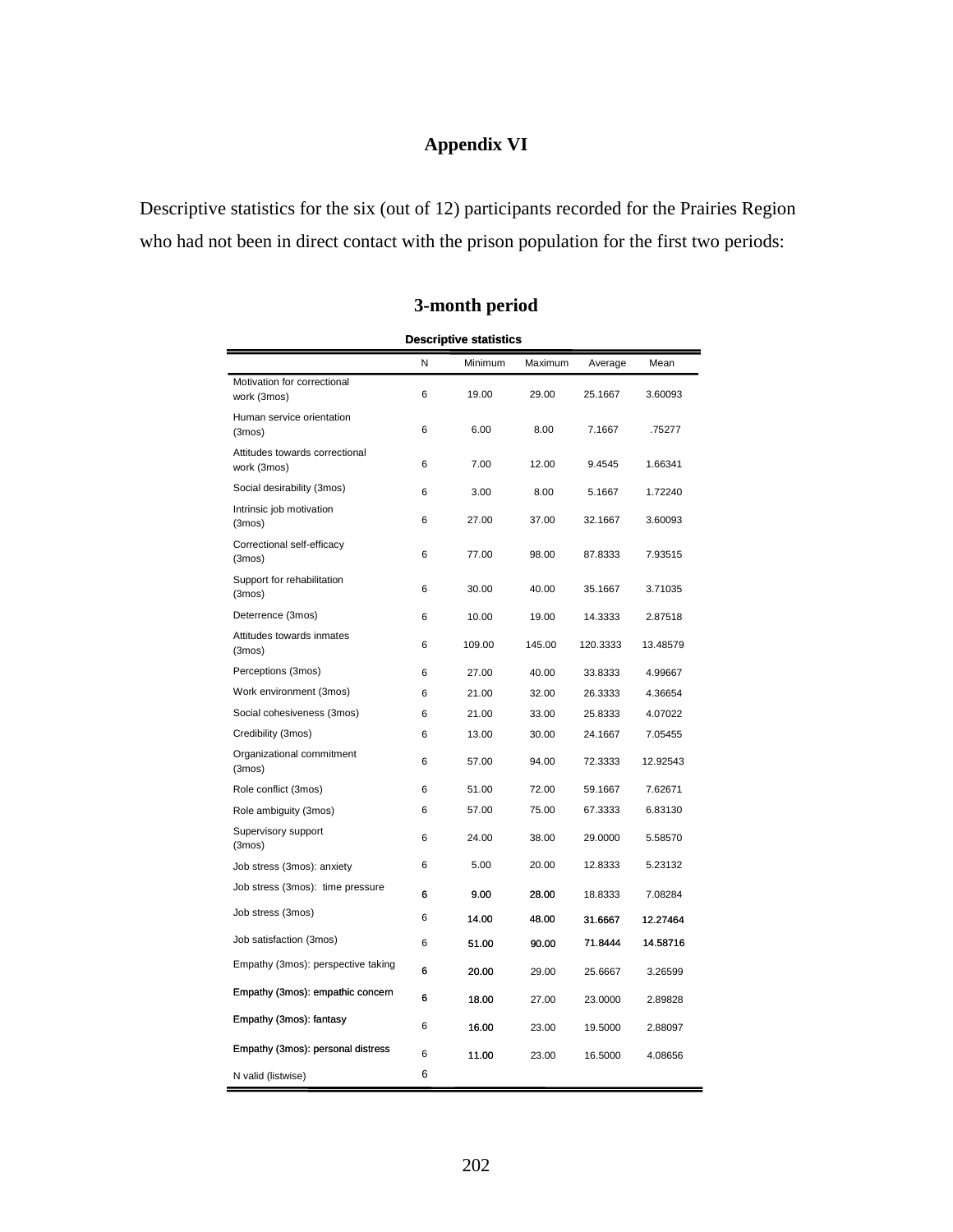# *Appendix VI (cont'd)*

This table relates to the six people who responded to the questionnaire corresponding with the first year at an institution and who were in direct contact with the prison population:

| <b>Descriptive statistics</b>                |   |         |         |          |          |  |  |  |
|----------------------------------------------|---|---------|---------|----------|----------|--|--|--|
|                                              | N | Minimum | Maximum | Average  | Mean     |  |  |  |
| Motivation for correctional<br>work (1yr)    | 6 | 23.00   | 30.00   | 27.0000  | 3.09839  |  |  |  |
| Human service orientation<br>(1yr)           | 6 | 5.00    | 8.00    | 7.5000   | 1.22474  |  |  |  |
| Attitudes towards correctional<br>work (1yr) | 6 | 10.00   | 12.00   | 11.1515  | .75770   |  |  |  |
| Social desirability (1yr)                    | 6 | 4.00    | 8.00    | 5.8333   | 1.47196  |  |  |  |
| Intrinsic job motivation<br>(1yr)            | 6 | 6.00    | 39.00   | 30.6667  | 12.58041 |  |  |  |
| Correctional self-efficacy<br>(1yr)          | 6 | 67.00   | 103.00  | 87.5000  | 11.82793 |  |  |  |
| Support for rehabilitation<br>(1yr)          | 6 | 34.00   | 43.00   | 38.5000  | 3.01662  |  |  |  |
| Deterrence (1yr)                             | 6 | 10.00   | 14.00   | 12.4583  | 1.46984  |  |  |  |
| Attitudes towards inmates<br>(1yr)           | 6 | 124.00  | 147.00  | 134.0202 | 8.80303  |  |  |  |
| Perceptions (1yr)                            | 6 | 32.00   | 40.00   | 36.5000  | 3.98748  |  |  |  |
| Work environment (1yr)                       | 6 | 16.00   | 31.00   | 24.6667  | 6.12100  |  |  |  |
| Social cohesiveness (1yr)                    | 6 | 19.00   | 30.00   | 25.6667  | 4.67618  |  |  |  |
| Credibility (1yr)                            | 6 | 22.00   | 30.00   | 25.1667  | 3.81663  |  |  |  |
| Organizational commitment<br>(1yr)           | 6 | 73.00   | 99.00   | 83.0000  | 9.73653  |  |  |  |
| Role conflict (1yr)                          | 6 | 53.00   | 58.00   | 55.0000  | 2.09762  |  |  |  |
| Role ambiguity (1yr)                         | 6 | 60.00   | 83.00   | 67.1667  | 8.32867  |  |  |  |
| Supervisory support<br>(1yr)                 | 6 | 24.00   | 36.00   | 32.0000  | 4.85798  |  |  |  |
| Job stress (1yr): anxiety                    | 6 | 5.00    | 19.00   | 12.0000  | 5.32917  |  |  |  |
| Job stress (1yr): lack<br>of time            | 6 | 8.00    | 27.00   | 19.5000  | 6.97854  |  |  |  |
| Job stress (1yr)                             | 6 | 13.00   | 46.00   | 31.5000  | 11.16692 |  |  |  |
| Job satisfaction (1yr)                       | 6 | 42.00   | 99.20   | 68.7000  | 20.97379 |  |  |  |
| Empathy (1yr): perspective taking            | 6 | 24.00   | 32.00   | 27.0000  | 2.96648  |  |  |  |
| Empathy (1yr): empathic concern              | 6 | 18.00   | 30.00   | 24.1667  | 4.11906  |  |  |  |
| Empathy (1yr): fantasy                       | 6 | 11.00   | 23.00   | 17.8333  | 4.79236  |  |  |  |
| Empathy (1yr): personal distress             | 6 | 7.00    | 18.00   | 13.6667  | 4.03320  |  |  |  |
| N valid (listwise)                           | 6 |         |         |          |          |  |  |  |

# **1-year period**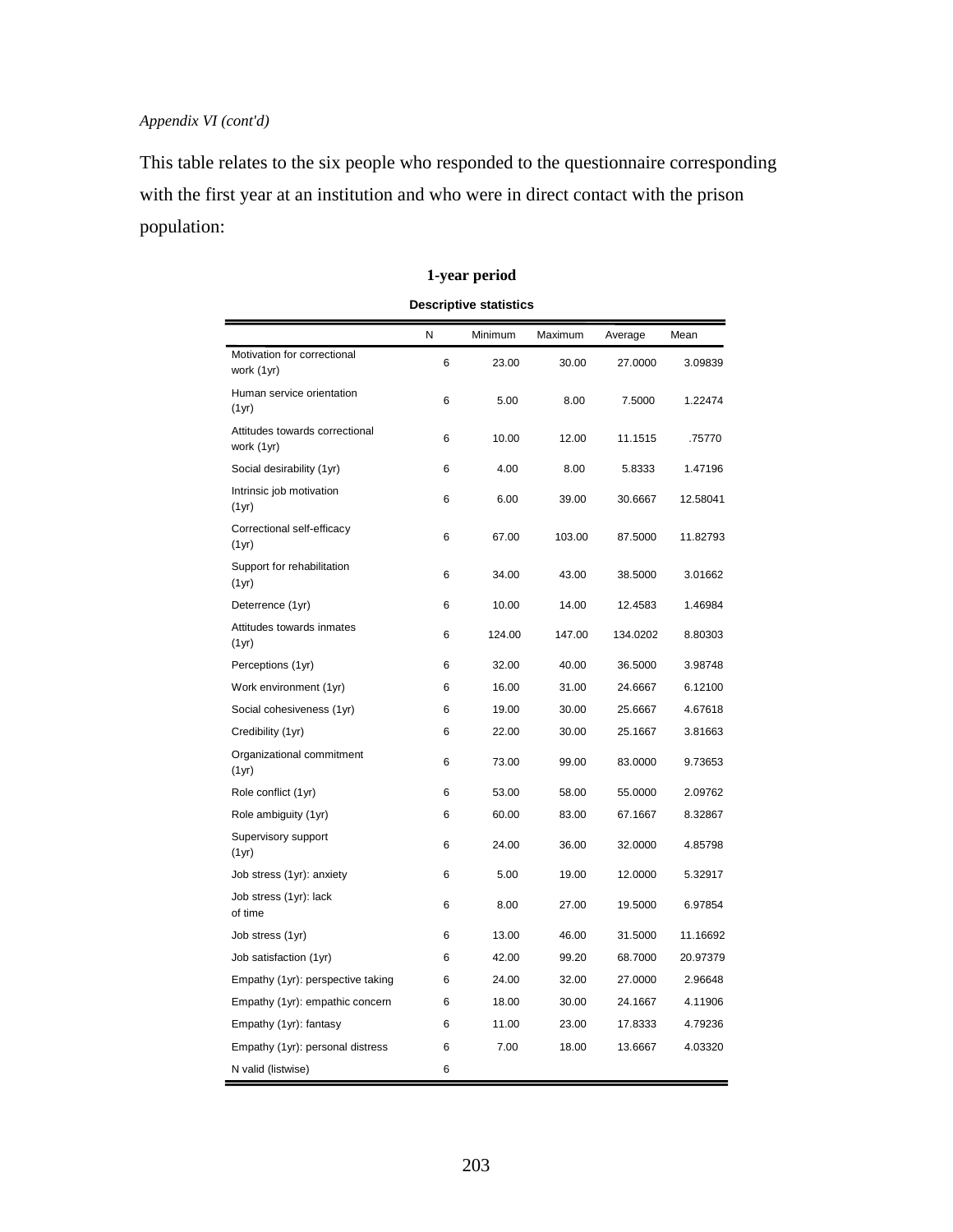# **Appendix VII**

Frequencies of key words for qualitative questions at three months, six months and one year, followed by cross-tabulation tables for key words at three months, six months and one-year and Pearson chi-square tests (Agresti, 2002) for the group of respondents at three months and one year.

*1) What skill(s) do you feel you possess that will best assist you as a Correctional Officer? Please list a maximum of three.* 

| <b>Key words</b>     | 3 months $(n=70)$ | 6 months $(n=51)$ | 1 year $(n=47)$ |
|----------------------|-------------------|-------------------|-----------------|
| Counselling          | 26                | 23                | 19              |
| Human experience     | 13                | 9                 | 13              |
| Desire to learn      | 17                | 9                 | 13              |
| Empathy              | 32                | 22                | 20              |
| Adaptability         | 11                | 12                | 10              |
| Sense of observation | 12                | 8                 | 10              |

Only those categories with a frequency of 10 or more after one year were selected here.

**Cross-tabulation Q5 - 3mos: Counselling (or helping relationship) \* Q5 - 1yr: Counselling (or helping relationship)**

| Group size                               |     |    |     |       |
|------------------------------------------|-----|----|-----|-------|
|                                          |     |    |     |       |
|                                          |     | no | yes | Total |
| $Q5 - 3$ mos:                            | no  | 16 | 6   | 22    |
| Counselling (or helping<br>relationship) | yes | 6  | 10  | 16    |
| Total                                    |     | 22 | 16  | 38    |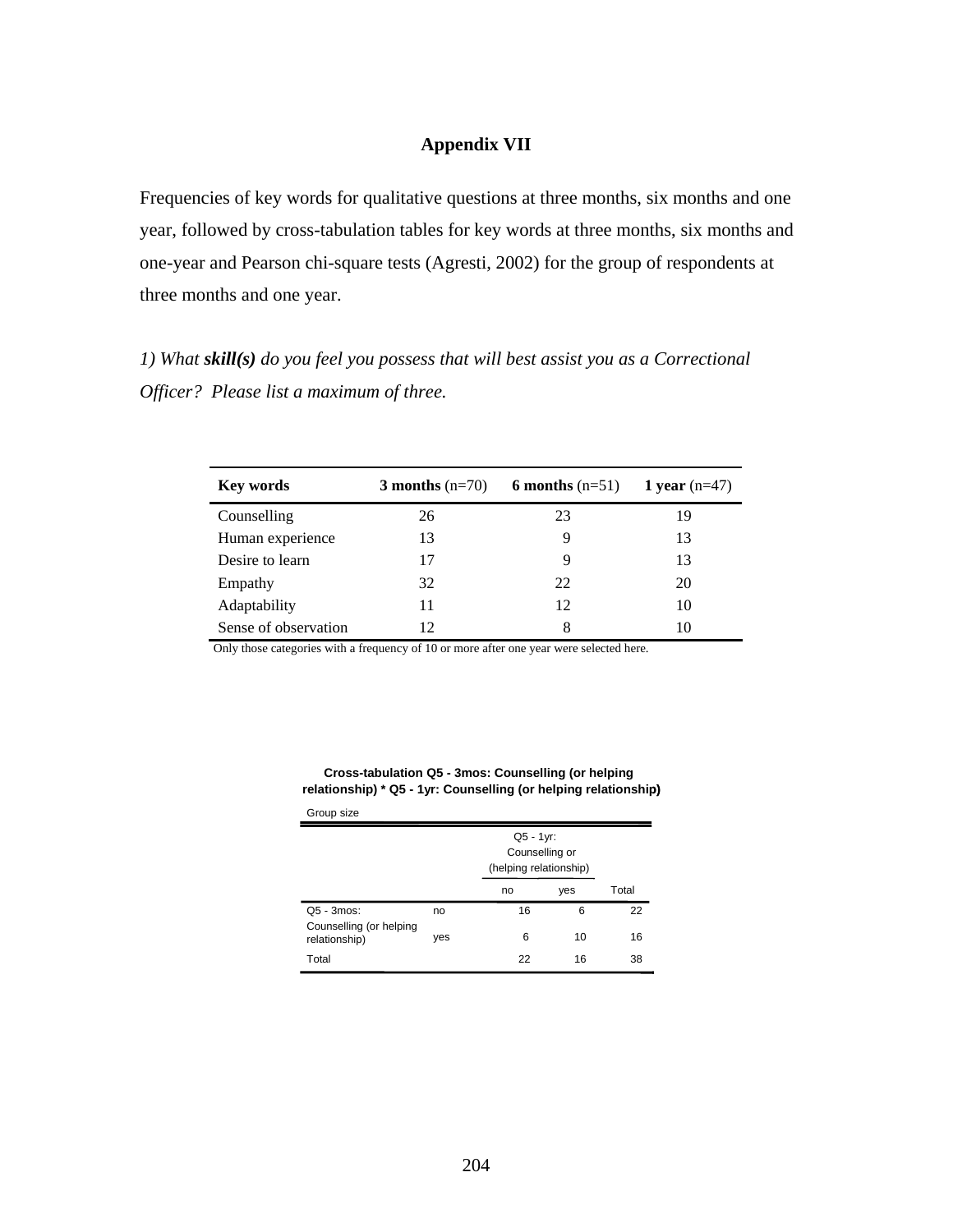# *Appendix VII (cont'd)*

#### **Chi-square tests**

|                                        | Value                | dof | Asymptiotic<br>significance<br>(bilateral) | Exact<br>significance<br>(bilateral)  | Exact<br>significance<br>(unilateral) |
|----------------------------------------|----------------------|-----|--------------------------------------------|---------------------------------------|---------------------------------------|
| Pearson chi-square                     | $4.716$ <sup>b</sup> |     | .030                                       |                                       |                                       |
| Correction for continuity <sup>a</sup> | 3.381                | 1   | .066                                       |                                       |                                       |
| Likelihood ratio                       | 4.776                | 1   | .029                                       |                                       |                                       |
| Fisher exact test                      |                      |     |                                            | .047                                  | .033                                  |
| Linear-by-linear association           | 4.592                | 1   | .032                                       |                                       |                                       |
| McNemar test                           |                      |     |                                            | $1.000$ <sup><math>\circ</math></sup> |                                       |
| Number of valid observations           | 38                   |     |                                            |                                       |                                       |

a. Calculated solely for a 2x2 table

b. 0 cells (.0%) have a theoretical size less than five. The minimum theoretical size is 6.74.

c. Binomial distribution used

# **Cross-tabulation Q5 - 3mos: Human experience \* Q5 - 1yr: Human experience**

| Group size       |                                  |    |     |       |
|------------------|----------------------------------|----|-----|-------|
|                  | Q5 - 1yr:<br>Human<br>experience |    |     |       |
|                  |                                  | no | yes | Total |
| Q5 - 3mos: Human | no                               | 22 | 8   | 30    |
| experience       | yes                              | 5  | 3   | 8     |
| Total            |                                  | 27 | 11  | 38    |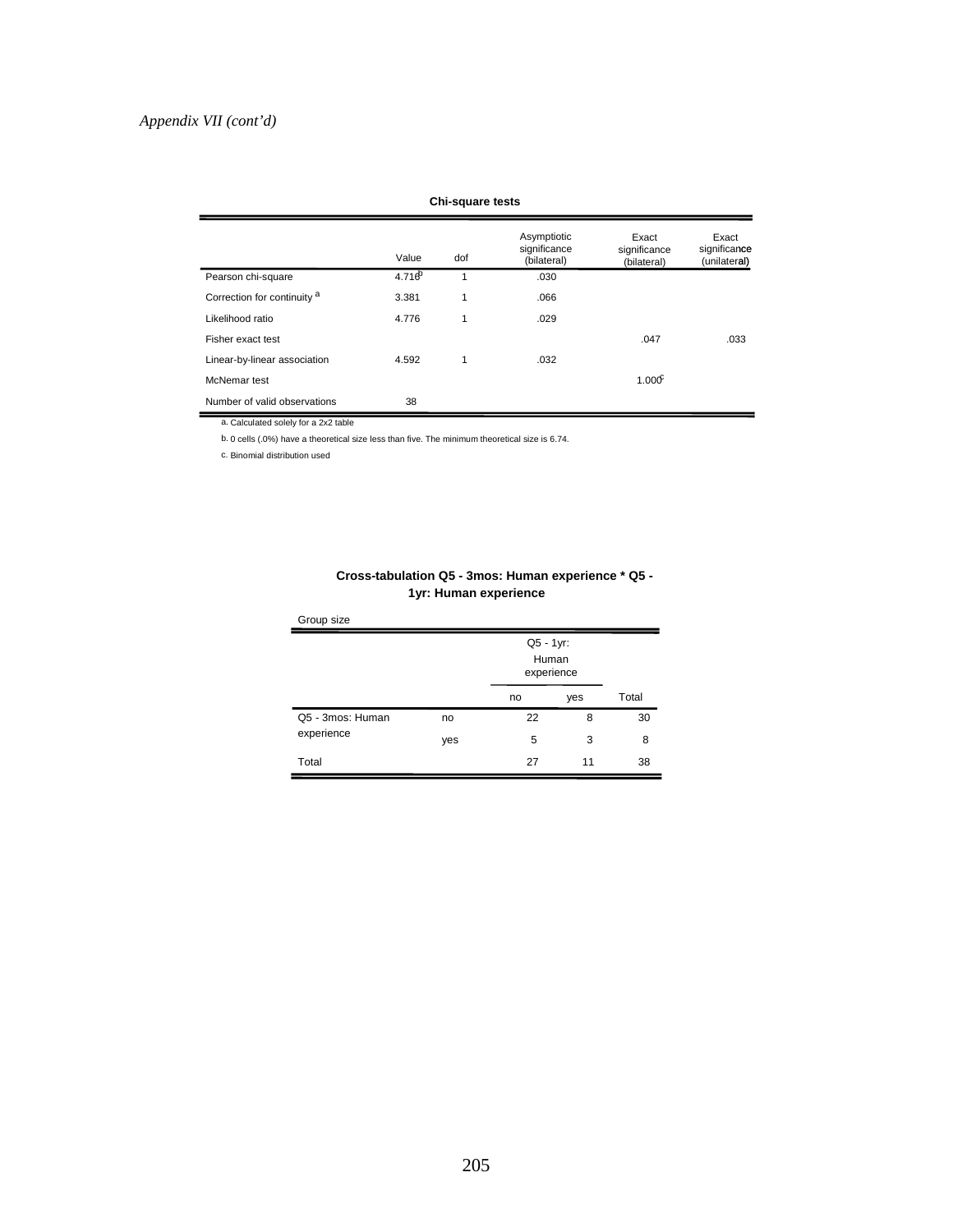### **Chi-square tests**

|                                        | Value             | dof | Asymptiotic<br>significance<br>(bilateral) | Exact<br>significance<br>(bilateral) | Exact<br>significance<br>(unilateral) |
|----------------------------------------|-------------------|-----|--------------------------------------------|--------------------------------------|---------------------------------------|
| Pearson chi-square                     | .360 <sup>b</sup> | 1   | .548                                       |                                      |                                       |
| Correction for continuity <sup>a</sup> | .026              | 1   | .872                                       |                                      |                                       |
| Likelihood ratio                       | .348              | 1   | .555                                       |                                      |                                       |
| Fisher exact test                      |                   |     |                                            | .667                                 | .422                                  |
| Linear-by-linear association           | .351              | 1   | .554                                       |                                      |                                       |
| McNemar test                           |                   |     |                                            | .581 <sup>c</sup>                    |                                       |
| Number of valid observations           | 38                |     |                                            |                                      |                                       |

a. Calculated solely for a 2x2 table

b. 1 cell (25.0%) has a theoretical size less than five. The minimum theoretical size is 2.32.

c. Binomial distribution used

# **Chi-square tests**

|                                        | Value              | dof | Asymptiotic<br>significance<br>(bilateral) | Exact<br>significance<br>(bilateral) | Exact<br>significance<br>(unilateral) |
|----------------------------------------|--------------------|-----|--------------------------------------------|--------------------------------------|---------------------------------------|
| Pearson chi-square                     | 3.779 <sup>b</sup> | 1   | .052                                       |                                      |                                       |
| Correction for continuity <sup>a</sup> | 2.431              | 1   | .119                                       |                                      |                                       |
| Likelihood ratio                       | 3.635              | 1   | .057                                       |                                      |                                       |
| Fisher exact test                      |                    |     |                                            | .068                                 | .061                                  |
| Linear-by-linear association           | 3.680              | 1   | .055                                       |                                      |                                       |
| McNemar test                           |                    |     |                                            | 1.000 <sup>c</sup>                   |                                       |
| Number of valid observations           | 38                 |     |                                            |                                      |                                       |

a. Calculated solely for a 2x2 table

b. 1 cell (25.0%) has a theoretical size less than five. The minimum theoretical size is 3.47.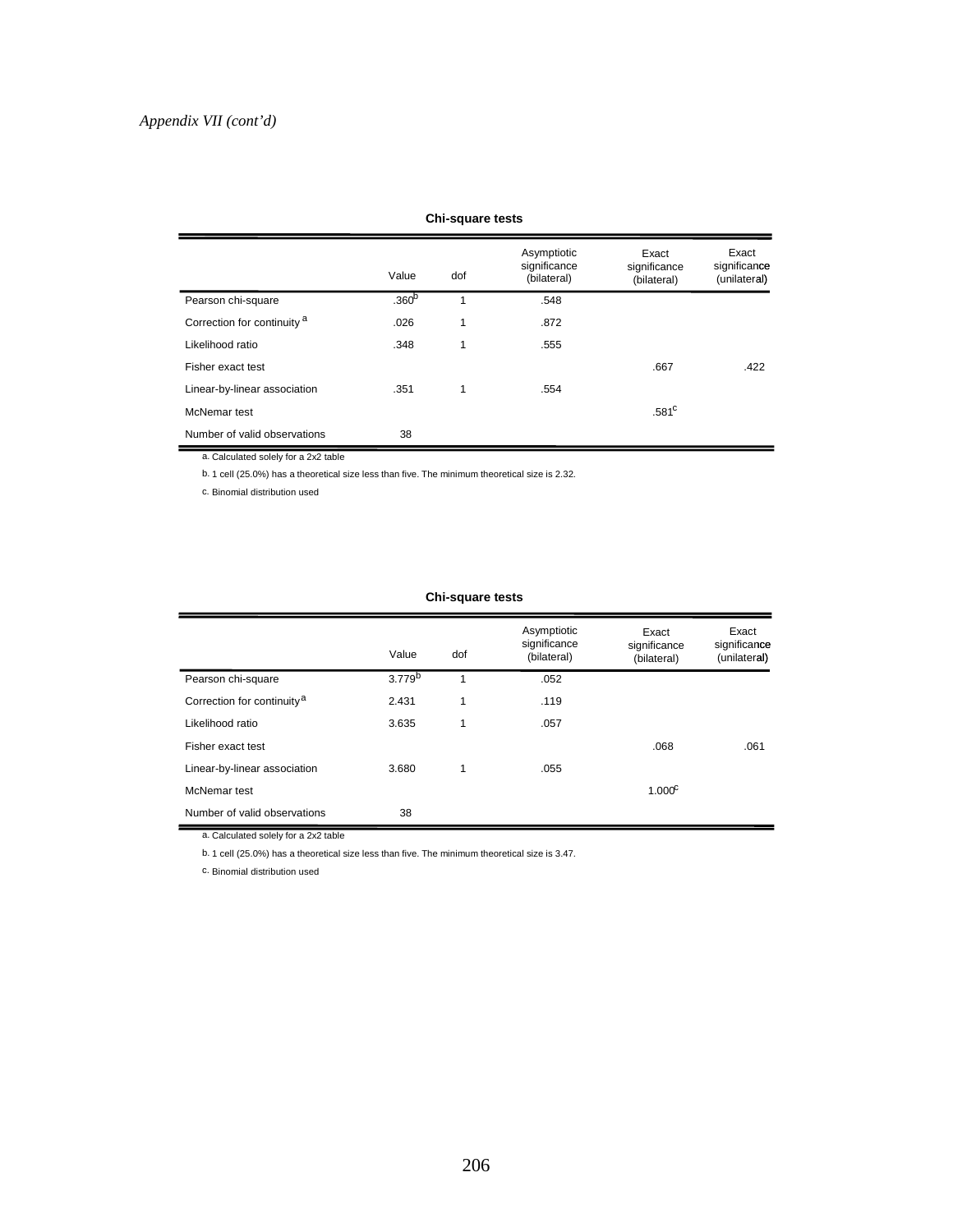#### **Cross-tabulation Q5 - 3mos: Empathy \* Q5 - 1yr: Empathy**

| Group size     |                         |    |     |       |  |  |
|----------------|-------------------------|----|-----|-------|--|--|
|                | $Q5 - 1yr$ :<br>Empathy |    |     |       |  |  |
|                |                         | no | yes | Total |  |  |
| $Q5 - 3$ mos:  | no                      | 11 | 9   | 20    |  |  |
| Empathy<br>yes | 10                      | 8  | 18  |       |  |  |
| Total          |                         | 21 | 17  | 38    |  |  |

# **Chi-square tests**

|                                        | Value             | dof | Asymptiotic<br>significance<br>(bilateral) | Exact<br>significance<br>(bilateral) | Exact<br>significance<br>(unilateral) |
|----------------------------------------|-------------------|-----|--------------------------------------------|--------------------------------------|---------------------------------------|
| Pearson chi-square                     | .001 <sup>b</sup> | 1   | .973                                       |                                      |                                       |
| Correction for continuity <sup>a</sup> | .000              | 1   | 1.000                                      |                                      |                                       |
| Likelihood ratio                       | .001              | 1   | .973                                       |                                      |                                       |
| Fisher exact test                      |                   |     |                                            | 1.000                                | .615                                  |
| Linear-by-linear association           | .001              | 1   | .973                                       |                                      |                                       |
| McNemar test                           |                   |     |                                            | 1.000 <sup>c</sup>                   |                                       |
| Number of valid observations           | 38                |     |                                            |                                      |                                       |

a. Calculated solely for a 2x2 table

b. 0 cells (.0%) have a theoretical size less than five. The minimum theoretical size is 8.05.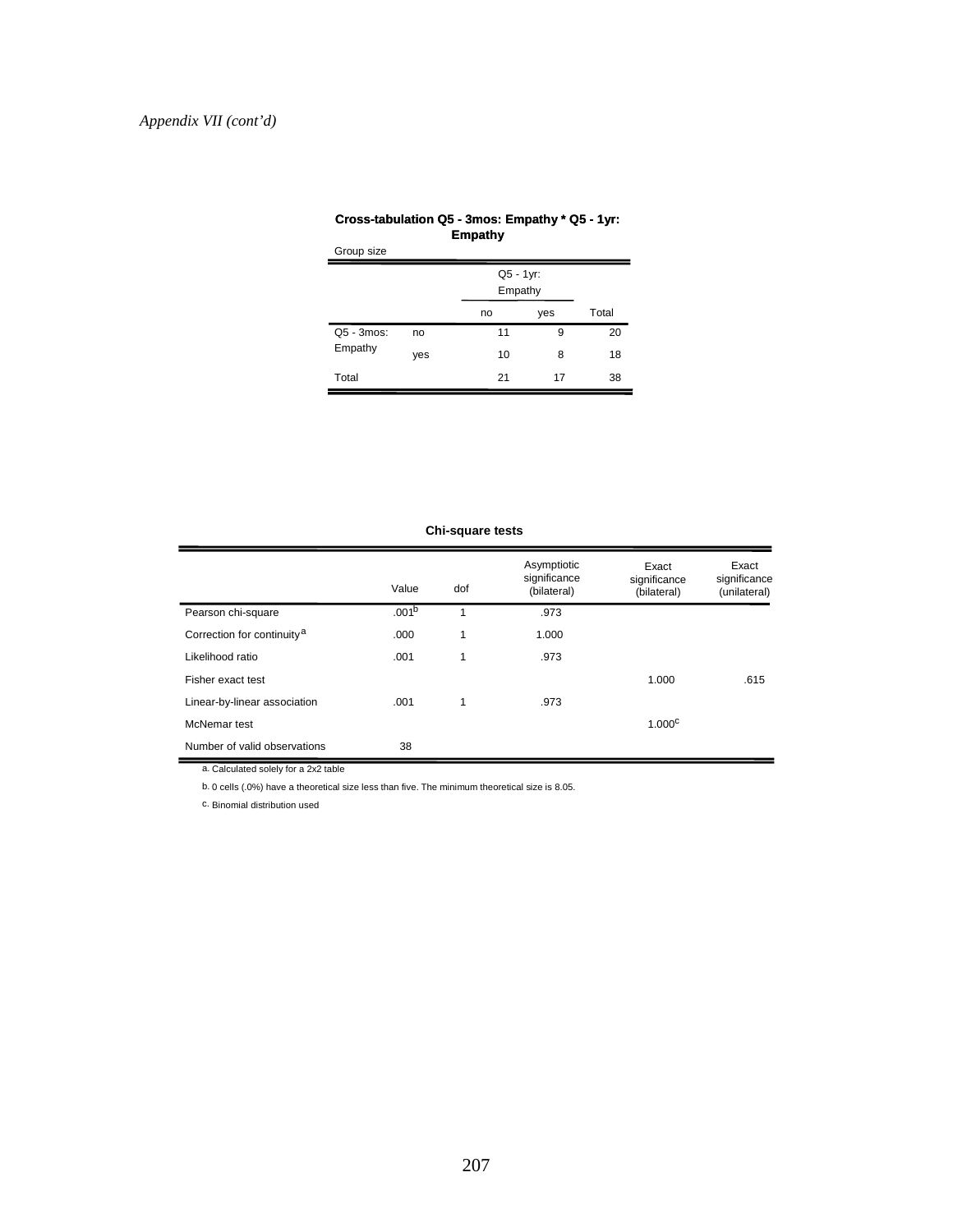Group size

|                         |     | Q5 - 1yr:<br>Adaptability |     |       |
|-------------------------|-----|---------------------------|-----|-------|
|                         |     | no                        | yes | Total |
| Q5 - 3mos: Adaptability | no  | 29                        | 3   | 32    |
|                         | yes | 3                         | 3   | 6     |
| Total                   |     | 32                        | 6   | 38    |

#### **Cross-tabulation Q5 - 3mos: Adaptability \* Q5 – 1yr: Adaptability**

| <b>Chi-square tests</b>                |             |     |                                            |                                      |                                       |  |  |
|----------------------------------------|-------------|-----|--------------------------------------------|--------------------------------------|---------------------------------------|--|--|
|                                        | Value       | dof | Asymptiotic<br>significance<br>(bilateral) | Exact<br>significance<br>(bilateral) | Exact<br>significance<br>(unilateral) |  |  |
| Pearson chi-square                     | $6.271^{b}$ | 1   | .012                                       |                                      |                                       |  |  |
| Correction for continuity <sup>a</sup> | 3.588       | 1   | .058                                       |                                      |                                       |  |  |
| Likelihood ratio                       | 4.918       | 1   | .027                                       |                                      |                                       |  |  |
| Fisher exact test                      |             |     |                                            | .039                                 | .039                                  |  |  |
| Linear-by-linear association           | 6.106       | 1   | .013                                       |                                      |                                       |  |  |
| McNemar test                           |             |     |                                            | 1.000 <sup>c</sup>                   |                                       |  |  |
| Number of valid observations           | 38          |     |                                            |                                      |                                       |  |  |

a. Calculated solely for a 2x2 table

b. 1 cell (25.0%) has a theoretical size less than five. The minimum theoretical size is .95.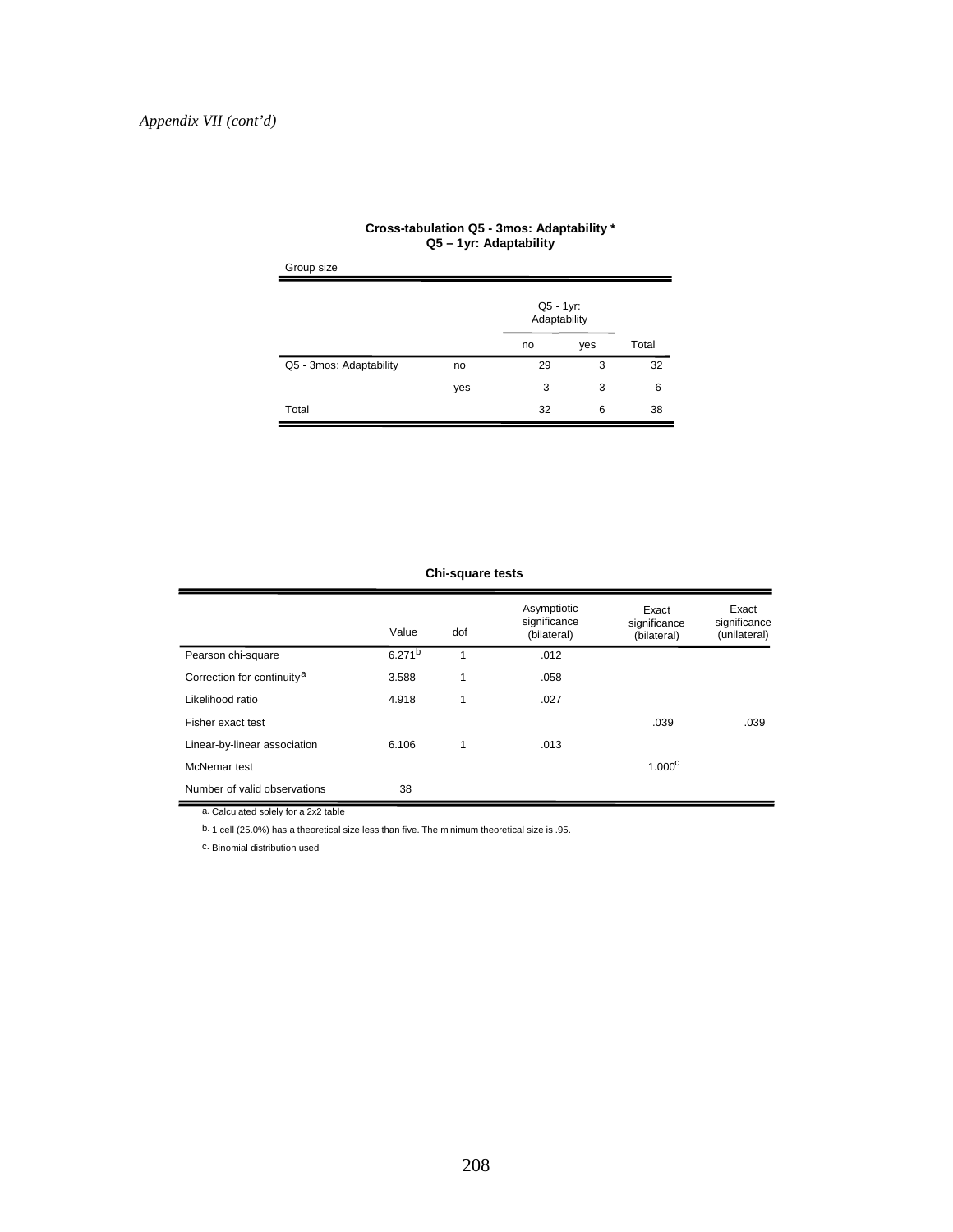| Group size                         |                                   |    |    |     |       |
|------------------------------------|-----------------------------------|----|----|-----|-------|
|                                    | Q5 - 1yr: Sense<br>of observation |    |    |     |       |
|                                    |                                   | no |    | yes | Total |
| Q5 - 3mos: Sense<br>of observation | no                                |    | 27 | 4   | 31    |
|                                    | yes                               |    | 3  | 4   | 7     |
| Total                              |                                   |    | 30 | 8   | 38    |

### **Cross-tabulation Q5 - 3mos: Sense of observation \* Q5 - 1yr: Sense of observation**

# **Chi-square tests**

|                                        | Value       | dof | Asymptiotic<br>significance<br>(bilateral) | Exact<br>significance<br>(bilateral) | Exact<br>significance<br>(unilateral) |
|----------------------------------------|-------------|-----|--------------------------------------------|--------------------------------------|---------------------------------------|
| Pearson chi-square                     | $6.724^{b}$ | 1   | .010                                       |                                      |                                       |
| Correction for continuity <sup>a</sup> | 4.326       | 1   | .038                                       |                                      |                                       |
| Likelihood ratio                       | 5.711       | 1   | .017                                       |                                      |                                       |
| Fisher exact test                      |             |     |                                            | .025                                 | .025                                  |
| Linear-by-linear association           | 6.547       | 1   | .011                                       |                                      |                                       |
| McNemar test                           |             |     |                                            | 1.000 <sup>c</sup>                   |                                       |
| Number of valid observations           | 38          |     |                                            |                                      |                                       |

a. Calculated solely for a 2x2 table

b. 1 cell (25.0%) has a theoretical size less than five. The minimum theoretical size is 1.47.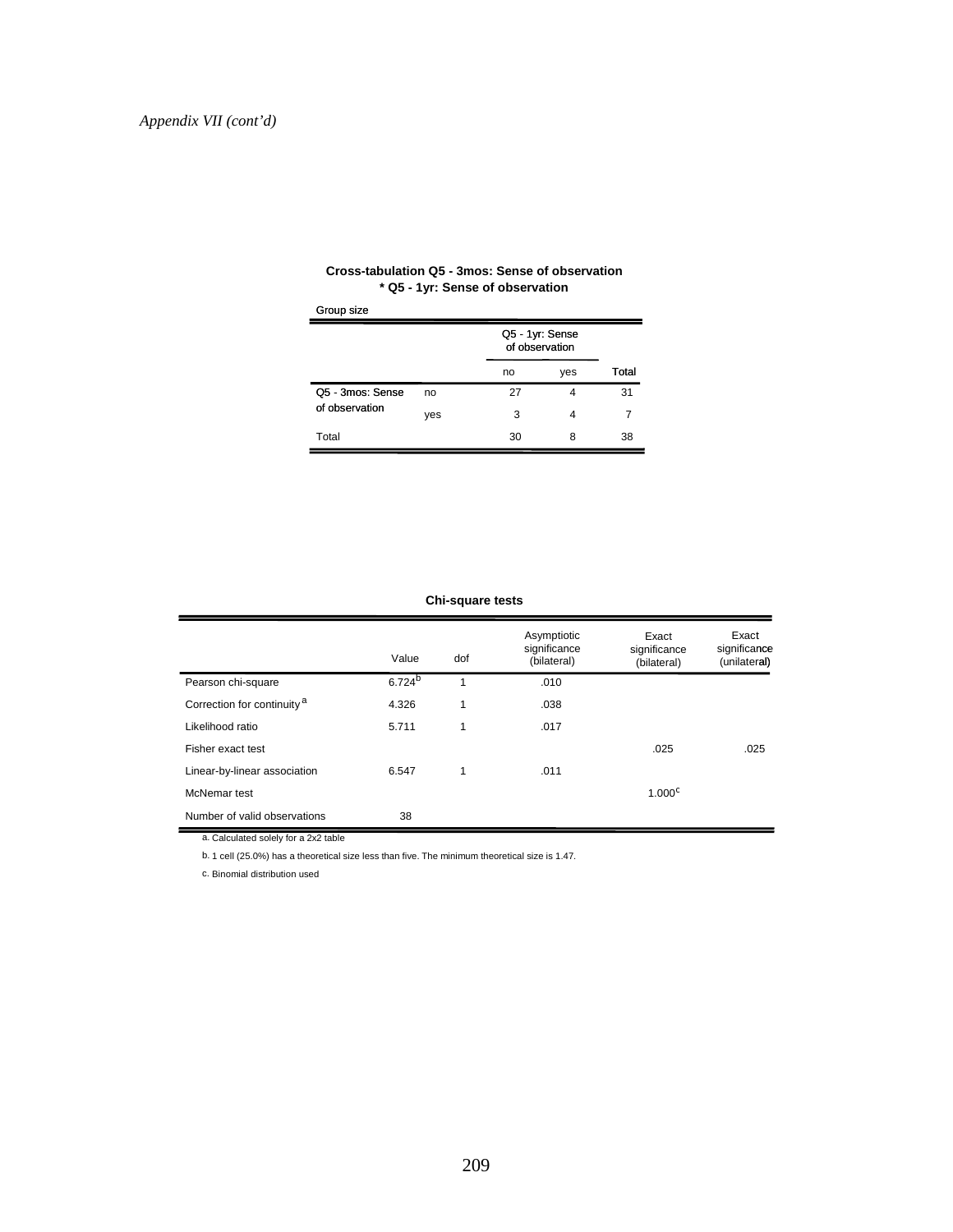*2) There are advantages (benefits) and disadvantages (downsides) to any job. What do you consider are some of the advantages and disadvantages that go along with being a Correctional Officer? Please list what you consider are the advantages of the position of a Correctional Officer.* 

| <b>Key words</b> | 3 months $(n=70)$ | 6 months $(n=51)$ | 1 year $(n=47)$ |
|------------------|-------------------|-------------------|-----------------|
| Job stability    | 31                | 23                | 24              |
| Fringe benefits  | 29                | 17                | 22              |
| Pay              | 30                | 21                | 20              |
| Promotion        | 21                | 18                | 10              |
| Counselling      | 20                | 9                 | 10              |
| <b>Schedules</b> | 14                | 9                 |                 |

Only those categories with a frequency of 10 or more after a year were selected here.

| Cross-tabulation Q6 - 3mos: Job stability * Q6 - |  |
|--------------------------------------------------|--|
| 1yr: Job stability                               |  |

| Group size     |     |    |     |       |
|----------------|-----|----|-----|-------|
|                |     |    |     |       |
|                |     | no | yes | Total |
| Q6 - 3mos: Job | no  | 15 | 6   | 21    |
| stability      | yes | 5  | 12  | 17    |
| Total          |     | 20 | 18  | 38    |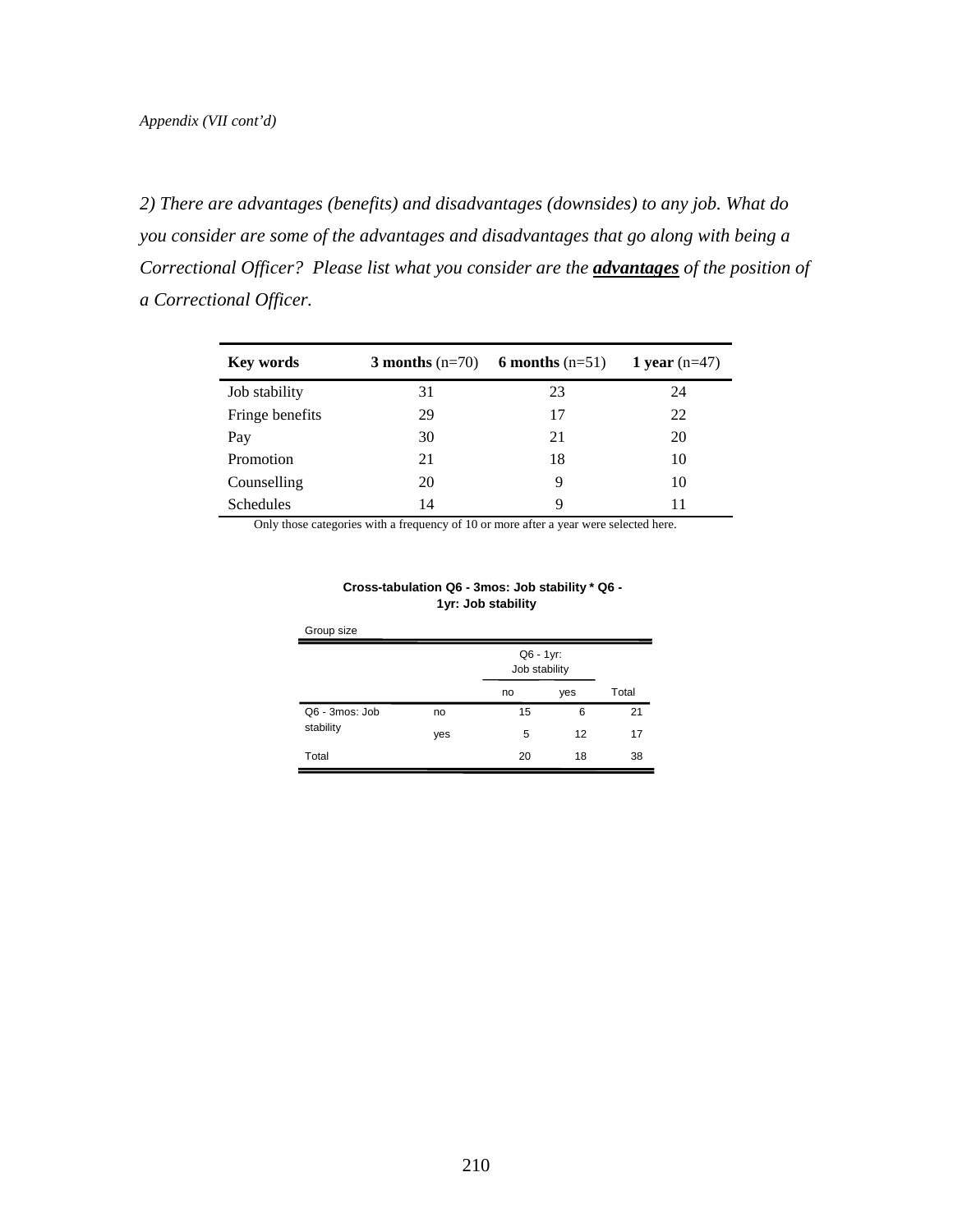# **Chi-square tests**

|                                        | Value       | dof | Asymptiotic<br>significance<br>(bilateral) | Exact<br>significance<br>(bilateral) | Exact<br>significance<br>(unilateral) |
|----------------------------------------|-------------|-----|--------------------------------------------|--------------------------------------|---------------------------------------|
| Pearson chi-square                     | $6.653^{b}$ | 1   | .010                                       |                                      |                                       |
| Correction for continuity <sup>a</sup> | 5.074       | 1   | .024                                       |                                      |                                       |
| Likelihood ratio                       | 6.849       | 1   | .009                                       |                                      |                                       |
| Fisher exact test                      |             |     |                                            | .021                                 | .012                                  |
| Linear-by-linear association           | 6.478       | 1   | .011                                       |                                      |                                       |
| McNemar test                           |             |     |                                            | 1.000 <sup>c</sup>                   |                                       |
| Number of valid observations           | 38          |     |                                            |                                      |                                       |

a. Calculated solely for a 2x2 table

b. 0 cells (.0%) have a theoretical size less than five. The minimum theoretical size is 8.05.

c. Binomial distribution used

Е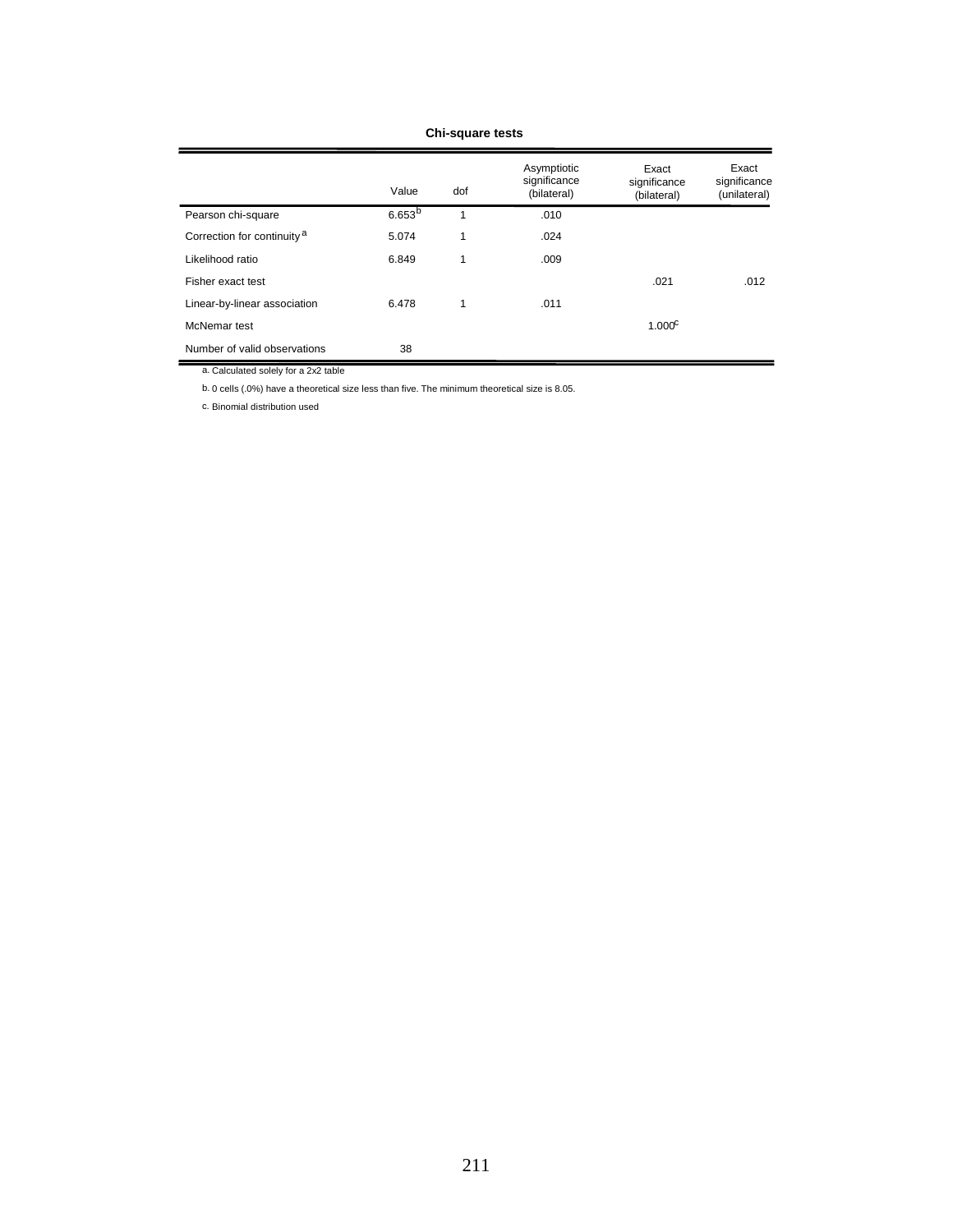| Group size                    |     |                                 |     |       |  |
|-------------------------------|-----|---------------------------------|-----|-------|--|
|                               |     | $Q6 - 1yr$ :<br>Fringe benefits |     |       |  |
|                               |     | no                              | yes | Total |  |
| Q6 - 3mos: Fringe<br>benefits | no  | 15                              | 8   | 23    |  |
|                               | yes | 4                               | 11  | 15    |  |
| Total                         |     | 19                              | 19  | 38    |  |

#### **Cross-tabulation Q6 - 3mos: Fringe benefits \* Q6 - 1yr: Fringe benefits**

# **Chi-square tests**

|                                        | Value              | dof | Asymptiotic<br>significance<br>(bilateral) | Exact<br>significance<br>(bilateral) | Exact<br>significance<br>(unilateral) |
|----------------------------------------|--------------------|-----|--------------------------------------------|--------------------------------------|---------------------------------------|
| Pearson chi-square                     | 5.397 <sup>b</sup> | 1   | .020                                       |                                      |                                       |
| Correction for continuity <sup>a</sup> | 3.965              | 1   | .046                                       |                                      |                                       |
| Likelihood ratio                       | 5.562              | 1   | .018                                       |                                      |                                       |
| Fisher exact test                      |                    |     |                                            | .045                                 | .022                                  |
| Linear-by-linear association           | 5.255              | 1   | .022                                       |                                      |                                       |
| McNemar test                           |                    |     |                                            | .388 <sup>c</sup>                    |                                       |
| Number of valid observations           | 38                 |     |                                            |                                      |                                       |

a. Calculated solely for a 2x2 table

b. 0 cells (.0%) have a theoretical size less than five. The minimum theoretical size is 7.50.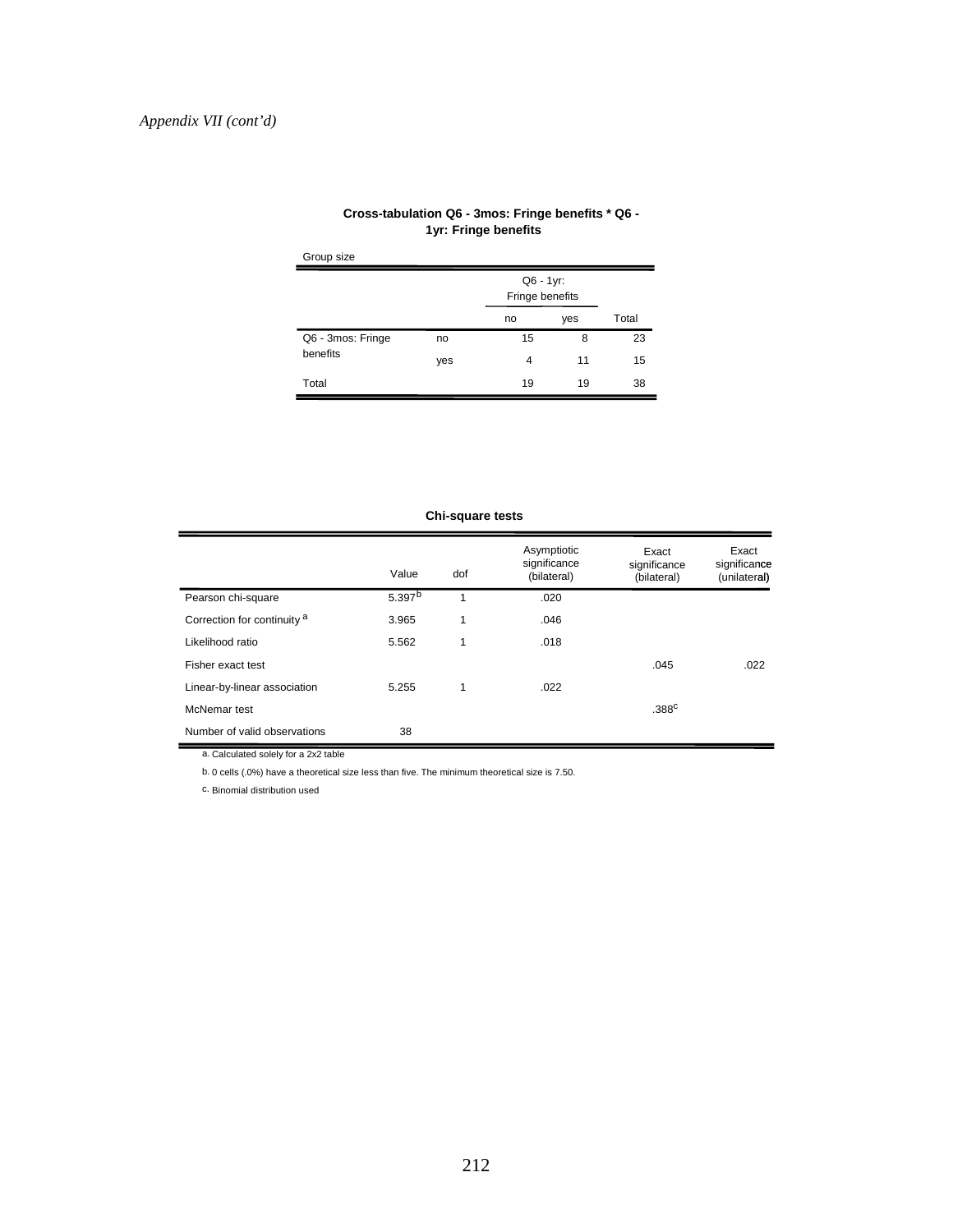| Group size    |     |               |     |       |
|---------------|-----|---------------|-----|-------|
|               |     | Q6 - 1yr: Pay |     |       |
|               |     | no            | yes | Total |
| $Q6 - 3$ mos: | no  | 14            | 9   | 23    |
| Pay           | yes | 7             | 8   | 15    |
| Total         |     | 21            | 17  | 38    |

# **Cross-tabulation Q6 - 3mos: Pay \* Q6 - 1yr: Pay**

### **Chi-square tests**

|                                        | Value             | dof | Asymptiotic<br>significance<br>(bilateral) | Exact<br>significance<br>(bilateral) | Exact<br>significance<br>(unilateral) |
|----------------------------------------|-------------------|-----|--------------------------------------------|--------------------------------------|---------------------------------------|
| Pearson chi-square                     | .741 <sup>b</sup> | 1   | .389                                       |                                      |                                       |
| Correction for continuity <sup>a</sup> | .278              | 1   | .598                                       |                                      |                                       |
| Likelihood ratio                       | .741              | 1   | .389                                       |                                      |                                       |
| Fisher exact test                      |                   |     |                                            | .509                                 | .299                                  |
| Linear-by-linear association           | .721              | 1   | .396                                       |                                      |                                       |
| McNemar test                           |                   |     |                                            | .804 <sup>c</sup>                    |                                       |
| Number of valid observations           | 38                |     |                                            |                                      |                                       |

a. Calculated solely for a 2x2 table

b. 0 cells (.0%) have a theoretical size less than five. The minimum theoretical size is 6.71.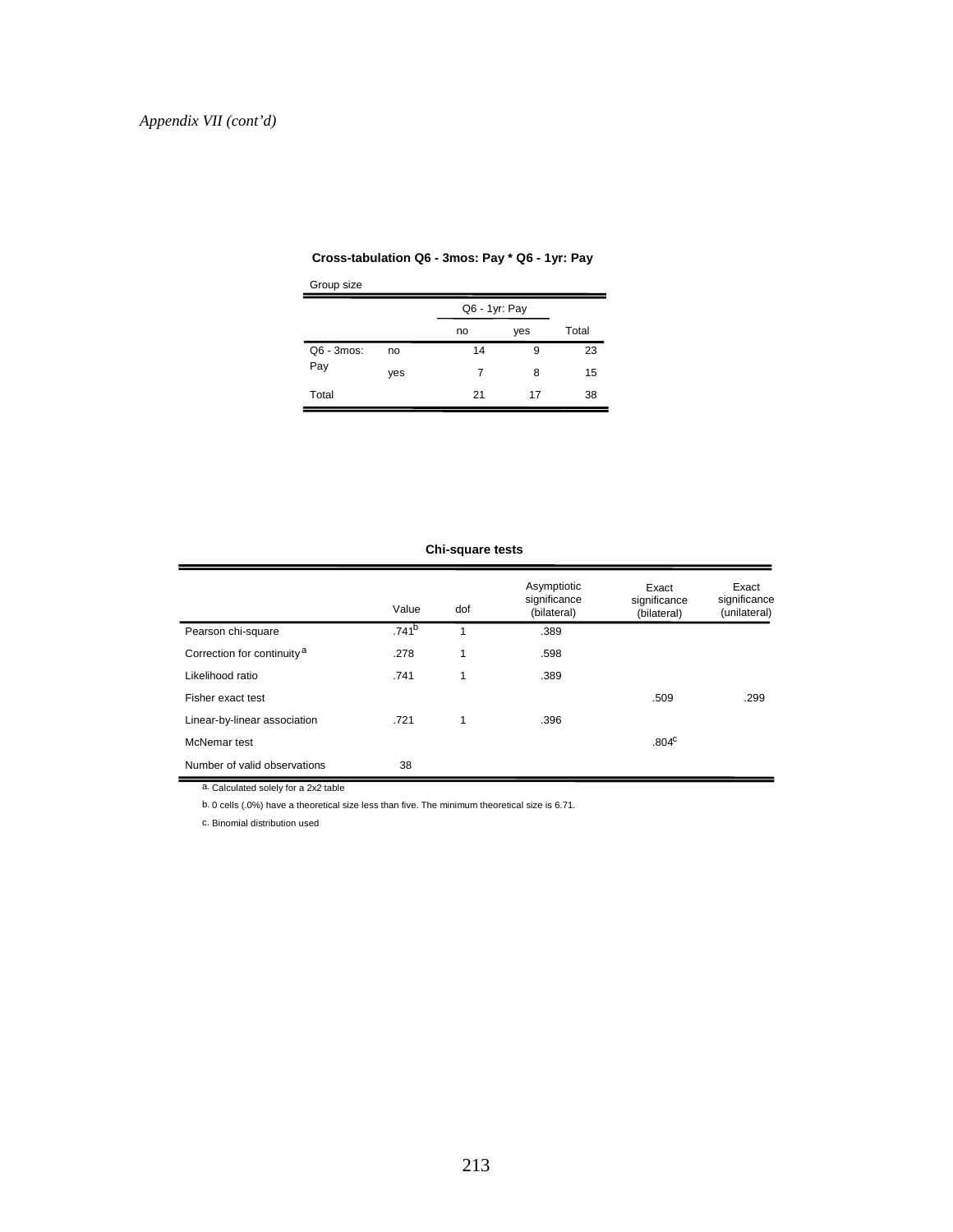| Group size    |     |                           |     |       |
|---------------|-----|---------------------------|-----|-------|
|               |     | $Q6 - 1yr$ :<br>Promotion |     |       |
|               |     | no                        | yes | Total |
| $Q6 - 3$ mos: | no  | 20                        | 6   | 26    |
| Promotion     | yes | 10                        | 2   | 12    |
| Total         |     | 30                        | 8   | 38    |

#### **Cross-tabulation Q6 - 3mos: Promotion \* Q6 - 1yr: Promotion** Group size

# **Chi-square tests**

|                                        | Value             | dof | Asymptiotic<br>significance<br>(bilateral) | Exact<br>significance<br>(bilateral) | Exact<br>significance<br>(unilateral) |
|----------------------------------------|-------------------|-----|--------------------------------------------|--------------------------------------|---------------------------------------|
| Pearson chi-square                     | .203 <sup>b</sup> | 1   | .652                                       |                                      |                                       |
| Correction for continuity <sup>a</sup> | .001              | 1   | .982                                       |                                      |                                       |
| Likelihood ratio                       | .210              | 1   | .647                                       |                                      |                                       |
| Fisher exact test                      |                   |     |                                            | 1.000                                | .504                                  |
| Linear-by-linear association           | .198              | 1   | .657                                       |                                      |                                       |
| McNemar test                           |                   |     |                                            | .454 <sup>c</sup>                    |                                       |
| Number of valid observations           | 38                |     |                                            |                                      |                                       |

a. Calculated solely for a 2x2 table

b. 1 cell (25.0%) has a theoretical size less than five. The minimum theoretical size is 2.53.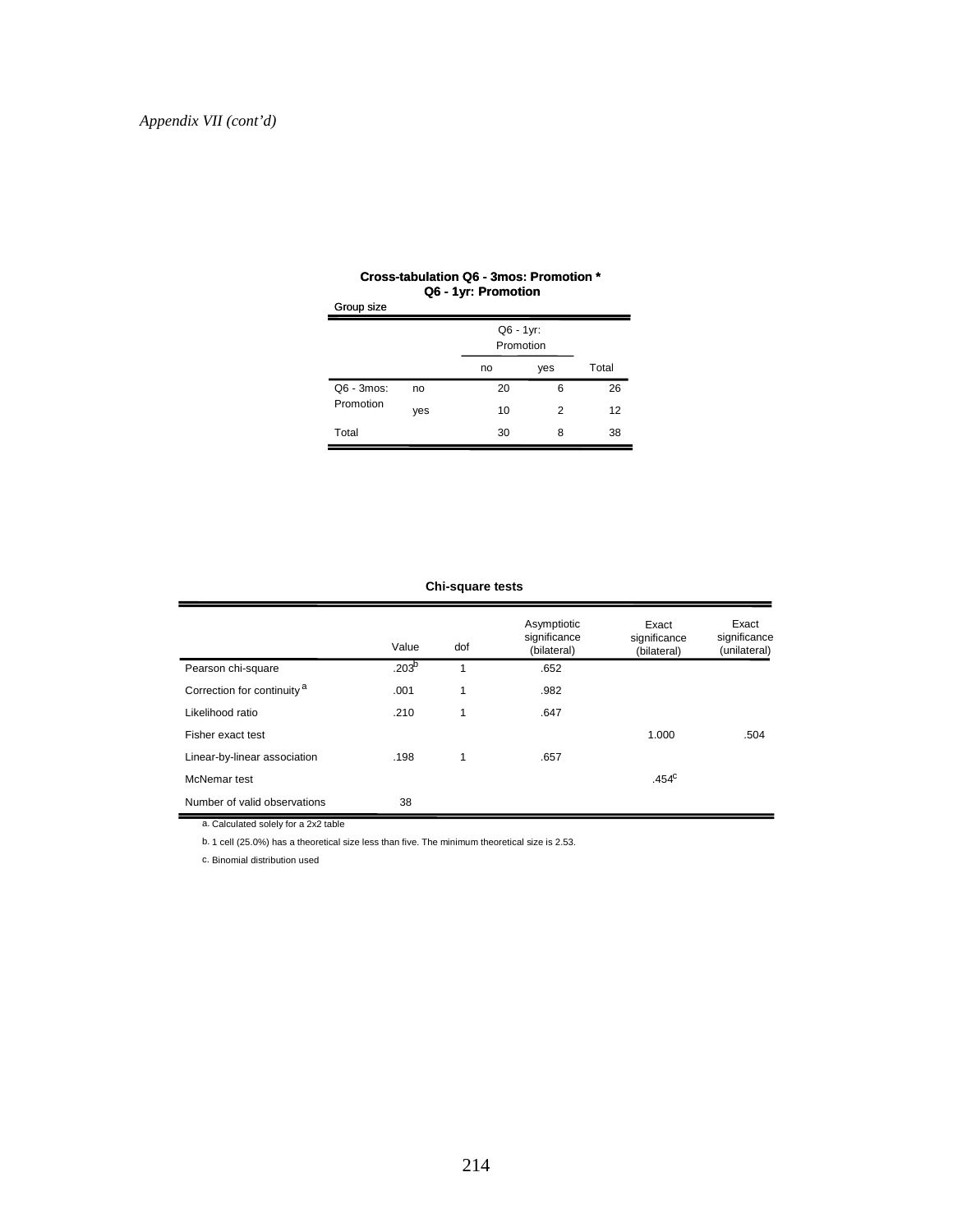| Group size                  |     |    |                |       |
|-----------------------------|-----|----|----------------|-------|
| $Q6 - 1yr$ :<br>Counselling |     |    |                |       |
|                             |     | no | yes            | Total |
| Q6 - 3mos: Counselling      | no  | 25 | $\overline{2}$ | 27    |
|                             | yes | 6  | 5              | 11    |
| Total                       |     | 31 |                | 38    |

# **Cross-tabulation Q6 - 3mos: Counselling \* Q6 - 1yr: Counselling**

# **Chi-square tests**

|                                        | Value              | dof | Asymptiotic<br>significance<br>(bilateral) | Exact<br>significance<br>(bilateral) | Exact<br>significance<br>(unilateral) |
|----------------------------------------|--------------------|-----|--------------------------------------------|--------------------------------------|---------------------------------------|
| Pearson chi-square                     | 7.529 <sup>b</sup> | 1   | .006                                       |                                      |                                       |
| Correction for continuity <sup>a</sup> | 5.210              | 1   | .022                                       |                                      |                                       |
| Likelihood ratio                       | 6.890              | 1   | .009                                       |                                      |                                       |
| Fisher exact test                      |                    |     |                                            | .014                                 | .014                                  |
| Linear-by-linear association           | 7.331              | 1   | .007                                       |                                      |                                       |
| McNemar test                           |                    |     |                                            | .289 <sup>c</sup>                    |                                       |
| Number of valid observations           | 38                 |     |                                            |                                      |                                       |

a. Calculated solely for a 2x2 table

b. 2 cells (50.0%) have a theoretical size less than five. The minimum theoretical size is 2.03.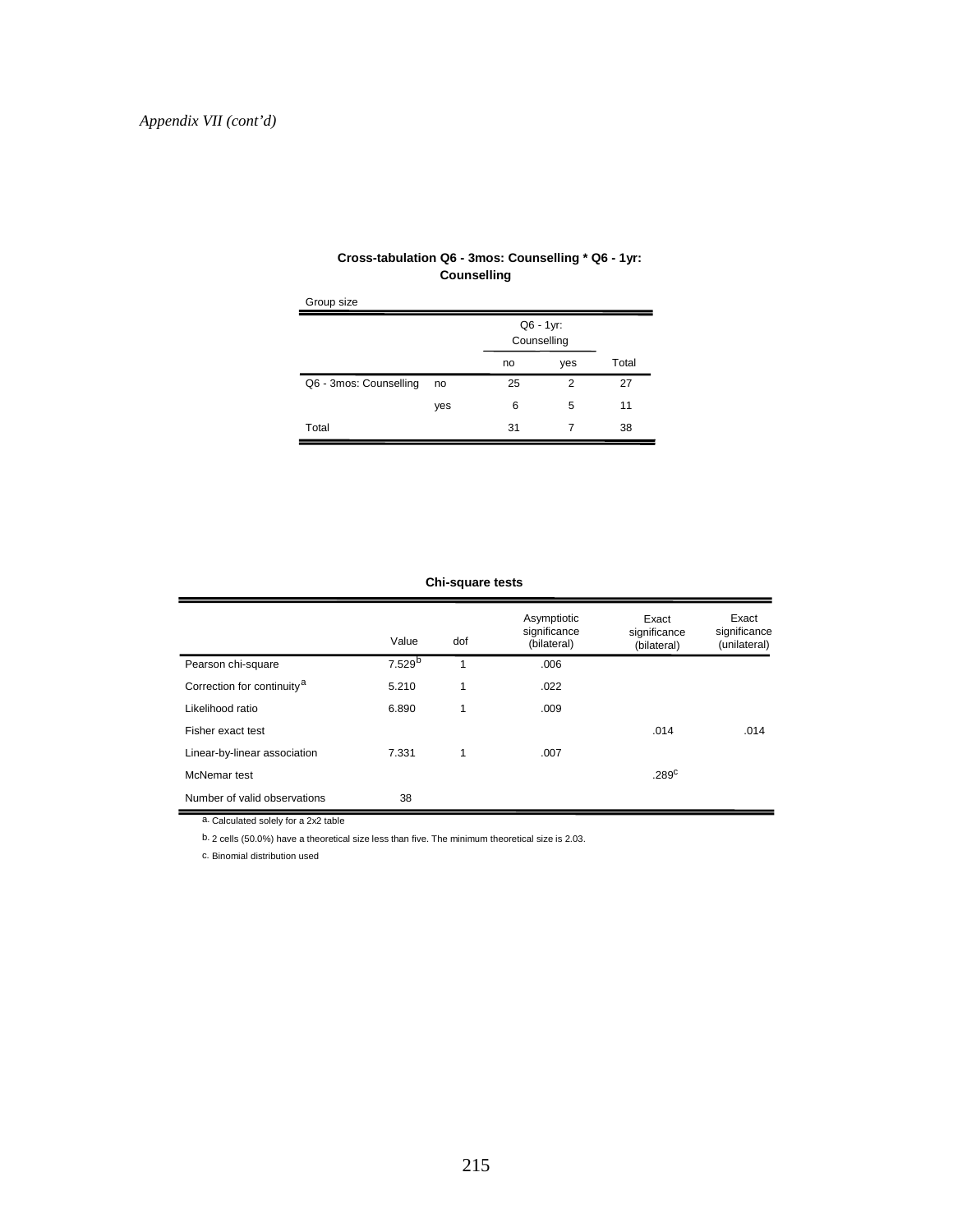#### **Cross-tabulation Q6 - 3mos: Schedules \* Q6 - 1yr: Schedules**

| Group size       |     |                     |     |       |
|------------------|-----|---------------------|-----|-------|
|                  |     | Q6 - 1yr: Schedules |     |       |
|                  |     | no                  | yes | Total |
| $O6 - 3$ mos:    | no  | 22                  | 6   | 28    |
| <b>Schedules</b> | yes | 5                   | 5   | 10    |
| Total            |     | 27                  | 11  | 38    |

# **Chi-square tests**

|                                        | Value              | dof | Asymptiotic<br>significance<br>(bilateral) | Exact<br>significance<br>(bilateral) | Exact<br>significance<br>(unilateral) |
|----------------------------------------|--------------------|-----|--------------------------------------------|--------------------------------------|---------------------------------------|
| Pearson chi-square                     | 2.924 <sup>b</sup> | 1   | .087                                       |                                      |                                       |
| Correction for continuity <sup>a</sup> | 1.700              | 1   | .192                                       |                                      |                                       |
| Likelihood ratio                       | 2.768              | 1   | .096                                       |                                      |                                       |
| Fisher exact test                      |                    |     |                                            | .116                                 | .098                                  |
| Linear-by-linear association           | 2.848              | 1   | .092                                       |                                      |                                       |
| McNemar test                           |                    |     |                                            | 1.000 <sup>c</sup>                   |                                       |
| Number of valid observations           | 38                 |     |                                            |                                      |                                       |

a. Calculated solely for a 2x2 table

b. 1 cell (25.0%) has a theoretical size less than five. The minimum theoretical size is 2.89.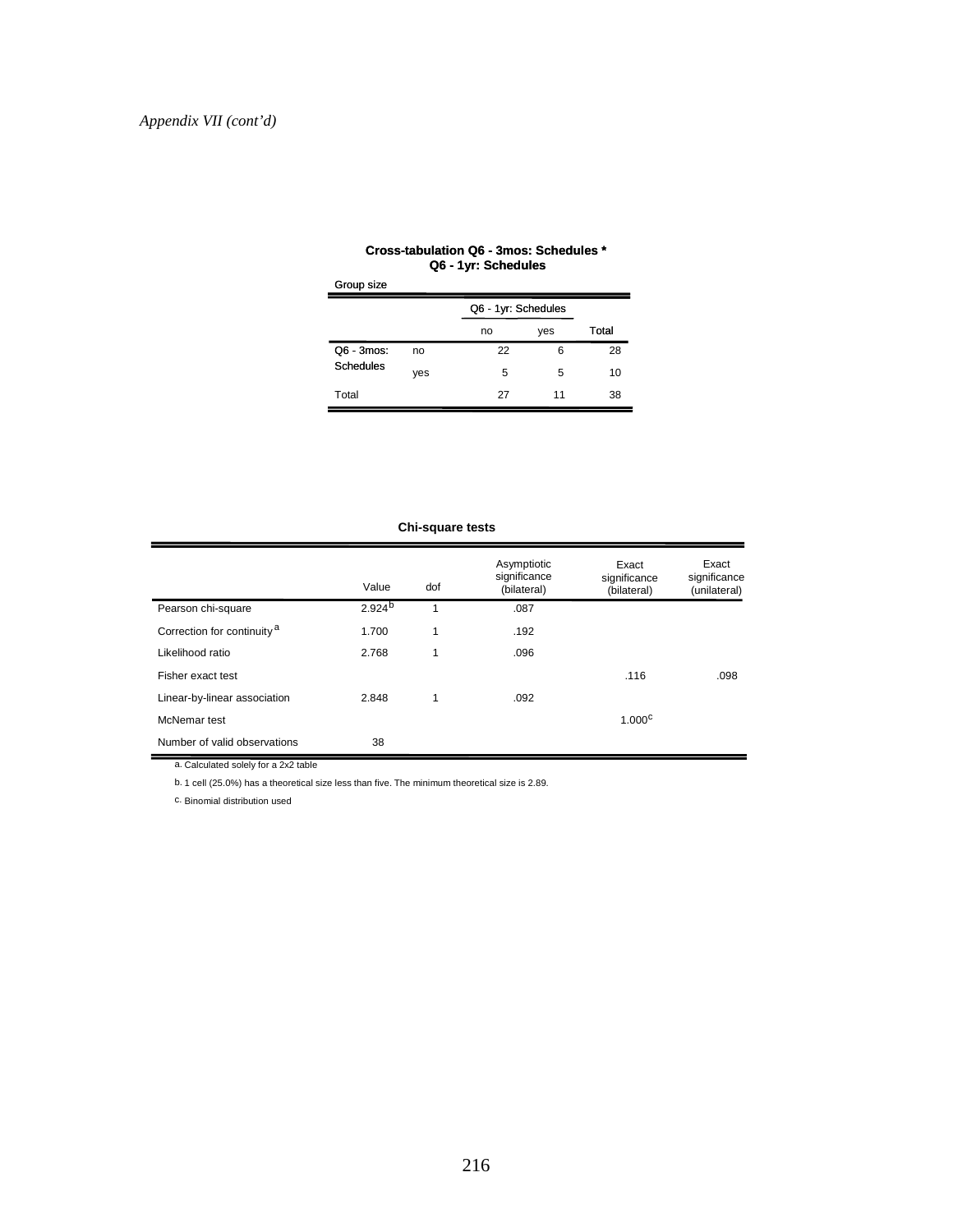*3) Please list what you consider are the disadvantages of the position of a Correctional Officer.* 

| Key words                           |    | 3 months $(n=70)$ 6 months $(n=51)$ 1 year $(n=47)$ |    |
|-------------------------------------|----|-----------------------------------------------------|----|
| <b>Stress</b>                       | 24 |                                                     | 14 |
| Difficulties of shift work          | 32 |                                                     | 28 |
| Environment and negative atmosphere | 18 |                                                     |    |

Only those categories with a frequency of 10 or more after a year were selected here.

#### **Cross-tabulation Q7 - 3mos: Stress \* Q7 - 1yr: Stress** Group size

|                                |     |    | Q7 - 1yr: Stress |       |  |
|--------------------------------|-----|----|------------------|-------|--|
|                                |     | no | yes              | Total |  |
| $Q7 - 3$ mos:<br><b>Stress</b> | no  | 18 |                  | 25    |  |
|                                | yes | 8  | 5                | 13    |  |
| Total                          |     | 26 | 12               | 38    |  |

|                                        | Value             | dof | Asymptiotic<br>significance<br>(bilateral) | Exact<br>significance<br>(bilateral) | Exact<br>significance<br>(unilateral) |
|----------------------------------------|-------------------|-----|--------------------------------------------|--------------------------------------|---------------------------------------|
| Pearson chi-square                     | .433 <sup>b</sup> | 1   | .510                                       |                                      |                                       |
| Correction for continuity <sup>a</sup> | .084              | 1   | .772                                       |                                      |                                       |
| Likelihood ratio                       | .427              | 1   | .514                                       |                                      |                                       |
| Fisher exact test                      |                   |     |                                            | .714                                 | .381                                  |
| Linear-by-linear association           | .422              | 1   | .516                                       |                                      |                                       |
| McNemar test                           |                   |     |                                            | 1.000 <sup>c</sup>                   |                                       |
| Number of valid observations           | 38                |     |                                            |                                      |                                       |

## **Chi-square tests**

a. Calculated solely for a 2x2 table

b. 1 cell (25.0%) has a theoretical size less than five. The minimum theoretical size is 4.11.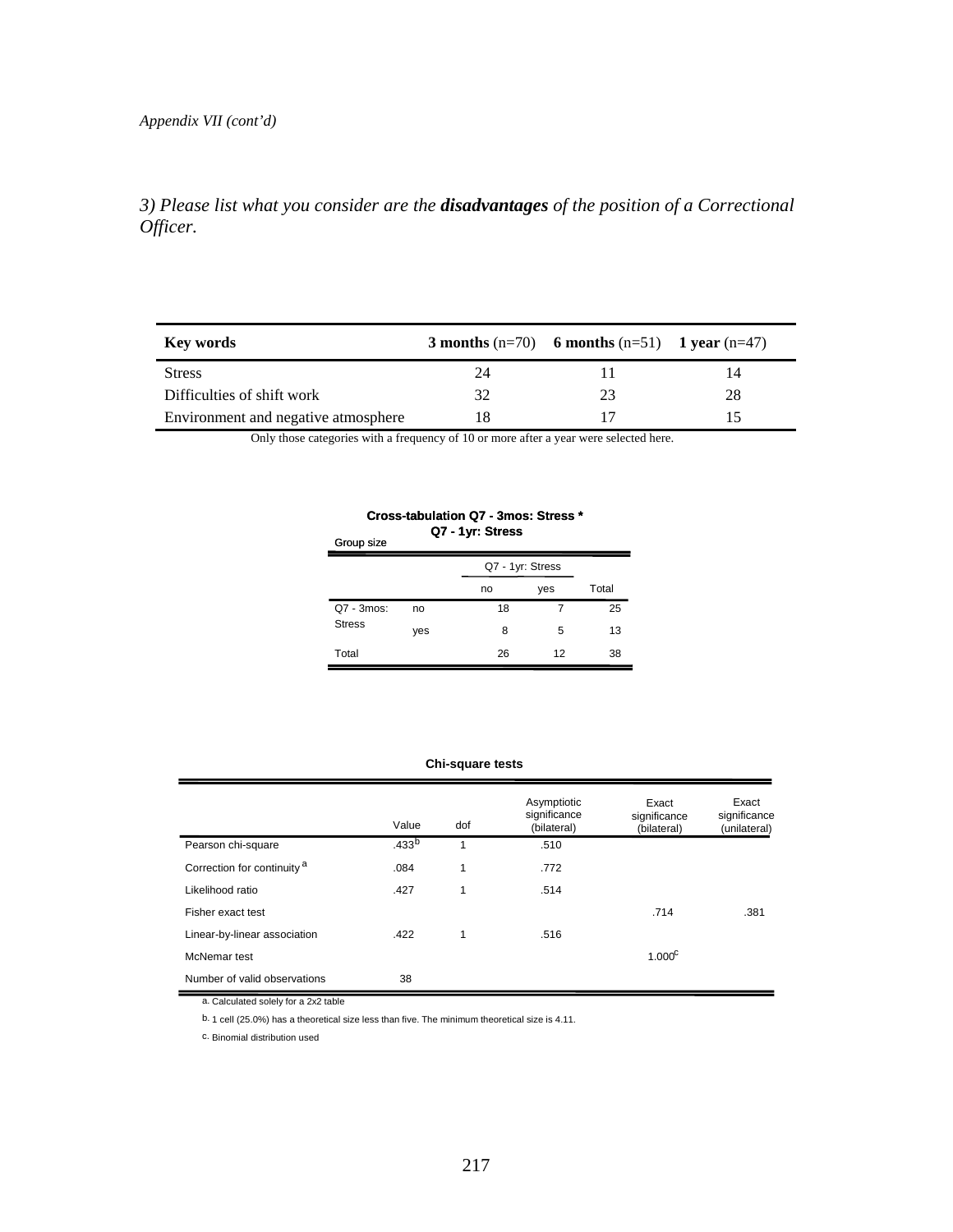### **Cross-tabulation Q7 - 3mos: Difficulties of shift work \* Q7 - 1yr: Difficulties of shift work**

Group size

|                                          |     | $Q7 - 1$ yr:<br>Difficulties of<br>shift work |     |       |
|------------------------------------------|-----|-----------------------------------------------|-----|-------|
|                                          |     | no                                            | yes | Total |
| Q7 - 3mos: Difficulties of<br>shift work | no  | 12                                            | 9   | 21    |
|                                          | yes | 3                                             | 14  | 17    |
| Total                                    |     | 15                                            | 23  | 38    |

# **Chi-square tests**

|                                        |             |     | Asymptiotic<br>significance | Exact<br>significance | Exact<br>significance |
|----------------------------------------|-------------|-----|-----------------------------|-----------------------|-----------------------|
|                                        | Value       | dof | (bilateral)                 | (bilateral)           | (unilateral)          |
| Pearson chi-square                     | $6.134^{b}$ | 1   | .013                        |                       |                       |
| Correction for continuity <sup>a</sup> | 4.592       | 1   | .032                        |                       |                       |
| Likelihood ratio                       | 6.456       | 1   | .011                        |                       |                       |
| Fisher exact test                      |             |     |                             | .020                  | .015                  |
| Linear-by-linear association           | 5.972       | 1   | .015                        |                       |                       |
| McNemar test                           |             |     |                             | .146 <sup>c</sup>     |                       |
| Number of valid observations           | 38          |     |                             |                       |                       |

a. Calculated solely for a 2x2 table

b. 0 cells (.0%) have a theoretical size less than five. The minimum theoretical size is 6.71.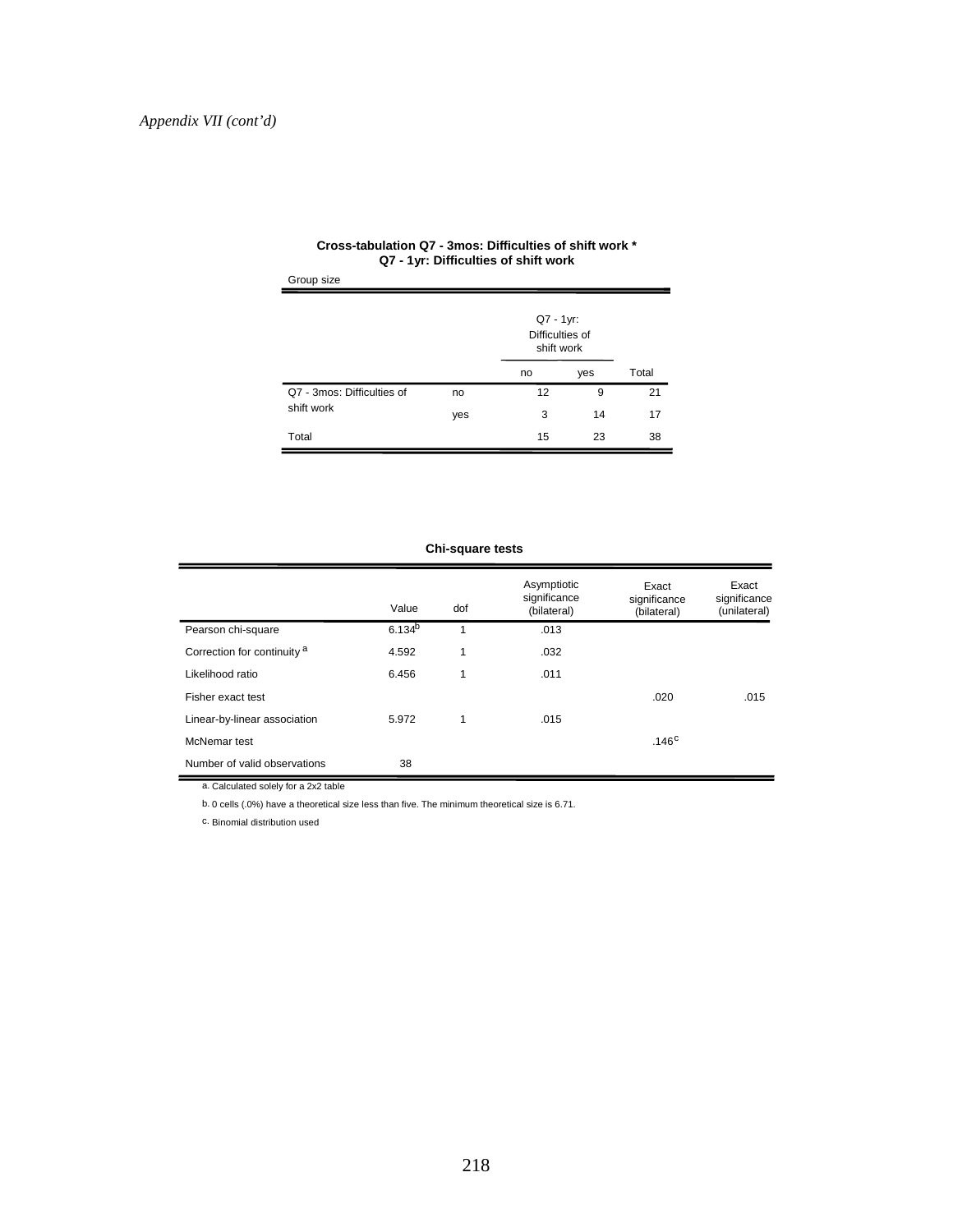#### **Cross-tabulation Q7 - 3mos: Environment and negative atmosphere \* Q7 – 1yr: Environment and negative atmosphere**

Group size

|                                        | Q7 - 1yr:<br>Environment and<br>negative atmosphere |    |     |       |
|----------------------------------------|-----------------------------------------------------|----|-----|-------|
|                                        |                                                     | no | yes | Total |
| $Q7 - 3$ mos:                          | no                                                  | 19 | 8   | 27    |
| Environment and<br>negative atmosphere | yes                                                 | 8  | 3   | 11    |
| Total                                  |                                                     | 27 | 11  | 38    |

# **Chi-square tests**

|                                        | Value             | dof | Asymptiotic<br>significance<br>(bilateral) | Exact<br>significance<br>(bilateral) | Exact<br>significance<br>(unilateral) |
|----------------------------------------|-------------------|-----|--------------------------------------------|--------------------------------------|---------------------------------------|
| Pearson chi-square                     | .021 <sup>b</sup> | 1   | .884                                       |                                      |                                       |
| Correction for continuity <sup>a</sup> | .000              | 1   | 1.000                                      |                                      |                                       |
| Likelihood ratio                       | .021              | 1   | .884                                       |                                      |                                       |
| Fisher exact test                      |                   |     |                                            | 1.000                                | .607                                  |
| Linear-by-linear association           | .021              | 1   | .886                                       |                                      |                                       |
| McNemar test                           |                   |     |                                            | 1.000 <sup>c</sup>                   |                                       |
| Number of valid observations           | 38                |     |                                            |                                      |                                       |

a. Calculated solely for a 2x2 table

b. 1 cell (25.0%) has a theoretical size less than five. The minimum theoretical size is 3.18.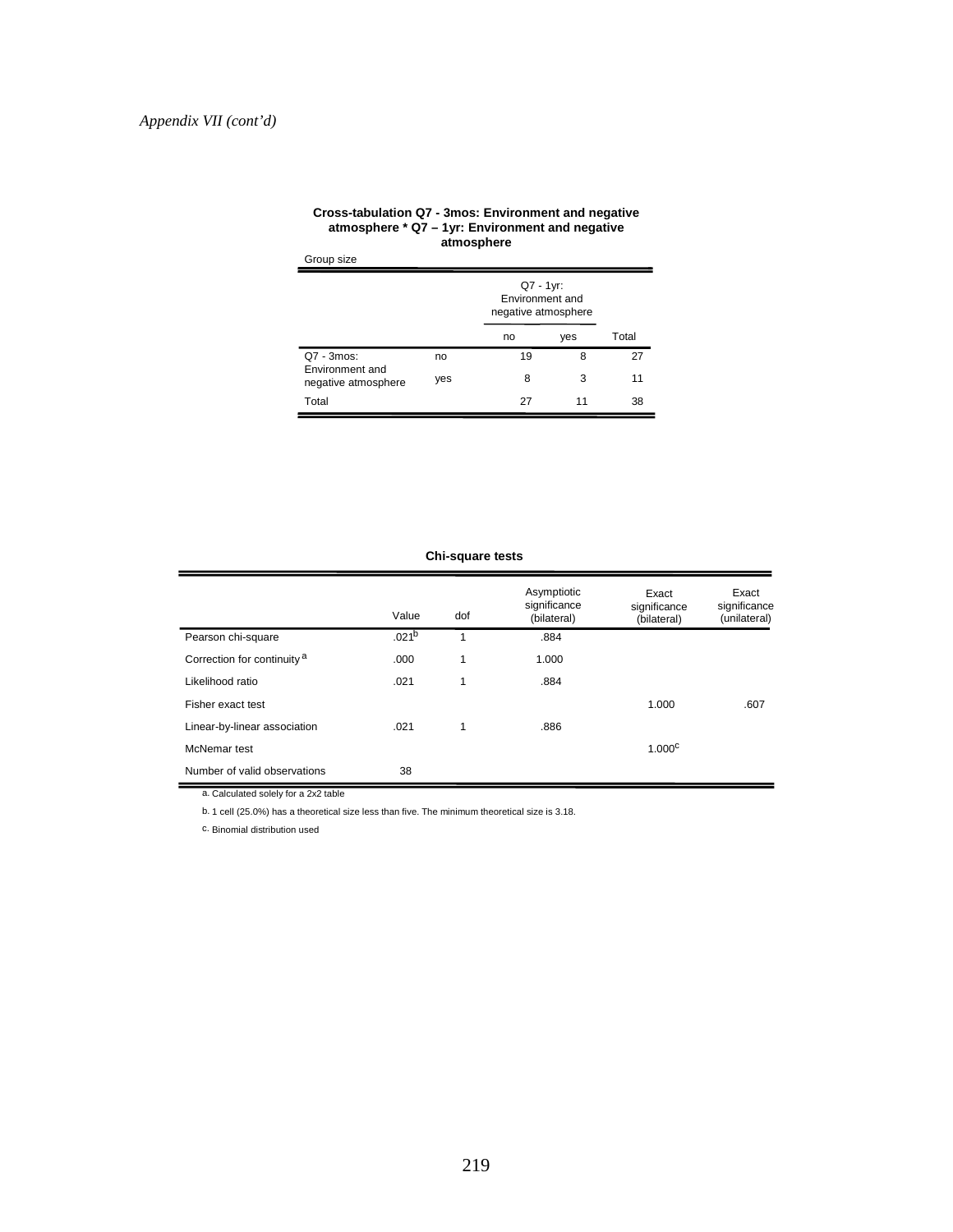*4) Besides the advantages and disadvantages of being a Correctional Officer, there may be other reasons for becoming a Correctional Officer. For example, other members of your family are or have been Correctional Officers. Please list them.* 

| Key words           | 3 months $(n=70)$ | 6 months $(n=51)$ | 1 year $(n=47)$ |
|---------------------|-------------------|-------------------|-----------------|
| External influences |                   |                   |                 |

Only those categories with a frequency of 10 or higher after a year were selected here.

### **Cross-tabulation Q8 - 3mos: Outside influences \* Q8 – 1yr: Outside influences**

| Group size                       |                                       |    |     |       |
|----------------------------------|---------------------------------------|----|-----|-------|
|                                  | $Q8 - 1$ yr:<br>Outside<br>influences |    |     |       |
|                                  |                                       | no | yes | Total |
| Q8 - 3mos: Outside<br>influences | no                                    | 25 | 3   | 28    |
|                                  | yes                                   | 3  | 7   | 10    |
| Total                            |                                       | 28 | 10  | 38    |

# **Chi-square tests**

|                                        | Value               | dof | Asymptiotic<br>significance<br>(bilateral) | Exact<br>significance<br>(bilateral) | Exact<br>significance<br>(unilateral) |
|----------------------------------------|---------------------|-----|--------------------------------------------|--------------------------------------|---------------------------------------|
| Pearson chi-square                     | 13.356 <sup>b</sup> | 1   | .000                                       |                                      |                                       |
| Correction for continuity <sup>a</sup> | 10.474              | 1   | .001                                       |                                      |                                       |
| Likelihood ratio                       | 12.516              | 1   | .000                                       |                                      |                                       |
| Fisher exact test                      |                     |     |                                            | .001                                 | .001                                  |
| Linear-by-linear association           | 13.005              | 1   | .000                                       |                                      |                                       |
| McNemar test                           |                     |     |                                            | 1.000 <sup>c</sup>                   |                                       |
| Number of valid observations           | 38                  |     |                                            |                                      |                                       |

a. Calculated solely for a 2x2 table

b. 1 cell (25.0%) has a theoretical size less than five. The minimum theoretical size is 2.63.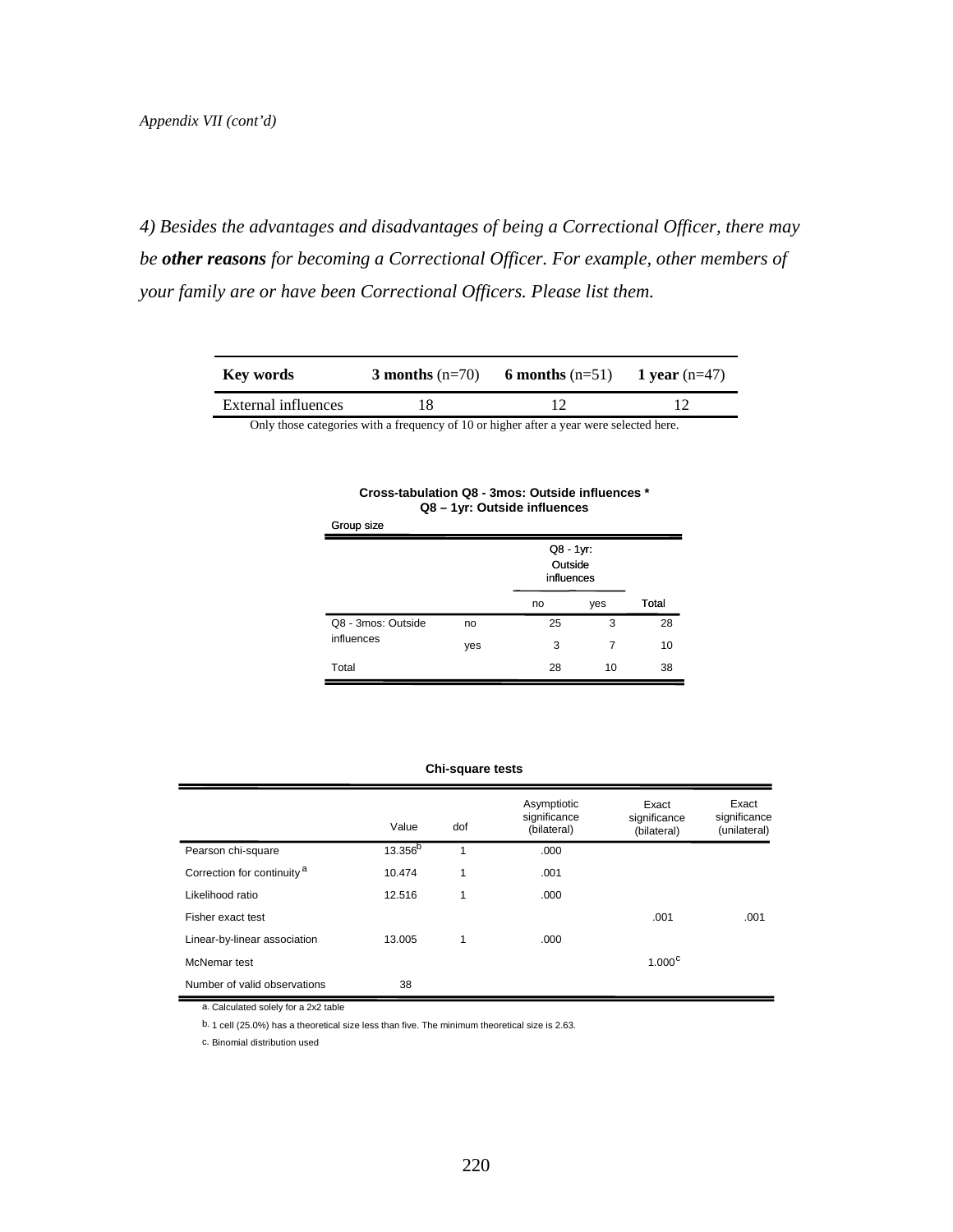# **References**

Acker, G.M. (1999). The Impact of Clients' Mental Illness on Social Workers' Job Satisfaction and Burnout. *Health and Social Work*, vol. 24, No. 2, pp. 112-119.

Agresti, A. (2002). *Categorical Data Analysis* (2<sup>nd</sup> ed). New York: John Wiley and Sons.

Alain, M. (1993). "Les théories sur les motivations sociales" in *Introduction à la psychologie de la motivation*. Laval, Québec: Éditions Études Vivantes, pp. 465-507.

Allen, H.E. and C.E. Simonson. (1992). *Corrections in America: An Introduction*. New York: Macmillan Publications  $(6<sup>th</sup>$  ed.).

American Correctional Association. (2004). *A 21st Century Workforce for America's Correctional Profession*. Indianapolis, Indiana: Workforce Associates.

American Public Health Association. (2003). *Standards for Health Services in Correctional Institutions*. Washington: Alpha Task Force on Correctional Health Care Standards.

Appelbaum, K. L., J.M. Hickey and I. Packer. (2001). The Role of Correctional Officers in Multidisciplinary Mental Health Care in Prisons. *Psychiatric Services*, vol. 52, No 2, pp. 1343-1347.

Arnold, H. (2005). "The effects of prison work" in *The Effects of Imprisonment*, Devon, England: William Publishing, pp. 391-420.

Arthur, J.A. (1994). Correctional Ideology of Black Correctional Officers in Georgia. *Federal Probation*, vol. 58, No. 1, pp. 57-66.

Asch, S.E. (1956). Studies of Independence and Conformity: A Minority of One Against a Unanimous Majority. *Psychological Monographs*, No. 70, pp. 4-16.

Beale, D., T. Cox and P. Leather. (1996). Work-Related Violence – Is National Reporting Good Enough? *Work and Stress*, vol. 10, No. 2, pp. 99-103.

Becker, H.S. (1963). *Outsiders: Studies in the sociology of deviance.*  New York: The Free Press.

Becker, T.E. and M.C. Kernan. (2003). Matching Commitment to Supervisors and Organizations to In-Role and Extra-Role Performance. *Human Performance*, vol. 16, No. 4, pp. 327-348.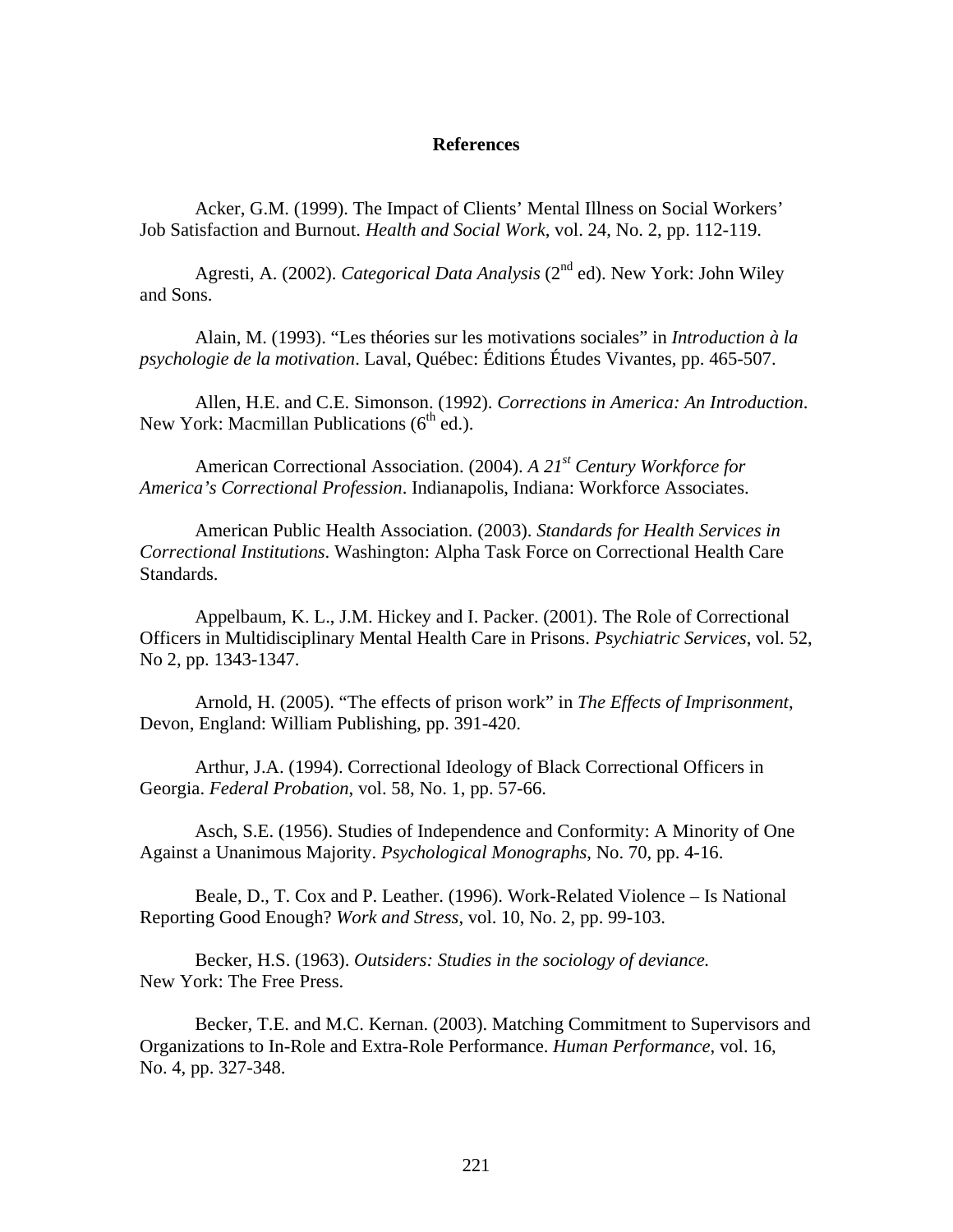Belknap, J. (1991). Women in Conflict: An Analysis of Women Correctional Officers. *Women & Criminal Justice*, vol. 2, No. 2, pp. 89-115.

Bell, P.A., T. Greene, J. Fisher and A. Baum. (2001). *Environmental Psychology.*   $(5<sup>th</sup>$  ed.). Fort Worth, Texas: Harcourt Brace Publishers.

Bensimon, P. (2005). *Correctional Officer Recruits During the College Training Period: An Examination*. Ottawa: Correctional Service of Canada. Research Report R-165.

Bensimon, P. (2004). *Correctional Officer Recruits and the Prison Environment: A Research Framework*. Ottawa: Correctional Service of Canada. Research Report R-146.

Boe, R., M. Nafekh., B. Vuong., R. Sinclair and C. Cousineau. (2003). *The Changing Profile of the Federal Inmate Population: 1997 and 2002*. Ottawa: Correctional Service of Canada. Research Report No. R-132.

Bollen, K.A. (1989). *Structural Equations with Latent Variables*. New York: John Wiley and Sons.

Bonta, J. and P. Gendreau. (1995). "Reexamining the cruel and unusual punishment of prison life" in *Long-term imprisonment: policy, science, and correctional practice*, Thousand Oaks, California: Sage Publishers, pp. 75-94.

Boothby, J.L. and C.B. Clements. (2002). Job Satisfaction of Correctional Psychologists: Implications for Recruitment and Retention. *Professional Psychology: Research and Practice*, vol. 33, No. 3, pp. 310-315.

Boudon, R. (1977). *Effets pervers et ordre social.* Paris : Éditions Presses Universitaires de France.

Boyd, N. and A. Malm. (2002). *The Work of Correctional Officers in British Columbia, 2002: Problems and Prospects*. Simon Fraser University.

Braggins, J. and J. Talbot. (2005). *Wings of Learning: the role of the prison officer in supporting prisoner education.* London (England): The Centre for Crime and Justice Studies (CCJS). Esmée Fairbairn Foundation.

Brockner, J., T.R. Tyler and R. Cooper-Schneider. (1992). The Influence of Prior Commitment on Reactions to Perceived Unfairness: The higher they are, the harder they fall. *Administrative Science Quarterly*, vol. 37, No. 2, pp. 241-261.

Brown, G. (2004). *Integrating Correctional Officers as Members of an Interdisciplinary Treatment Team in a Secure Forensic Psychiatric Setting*. Victoria, British Columbia: Royal Roads University, masters thesis.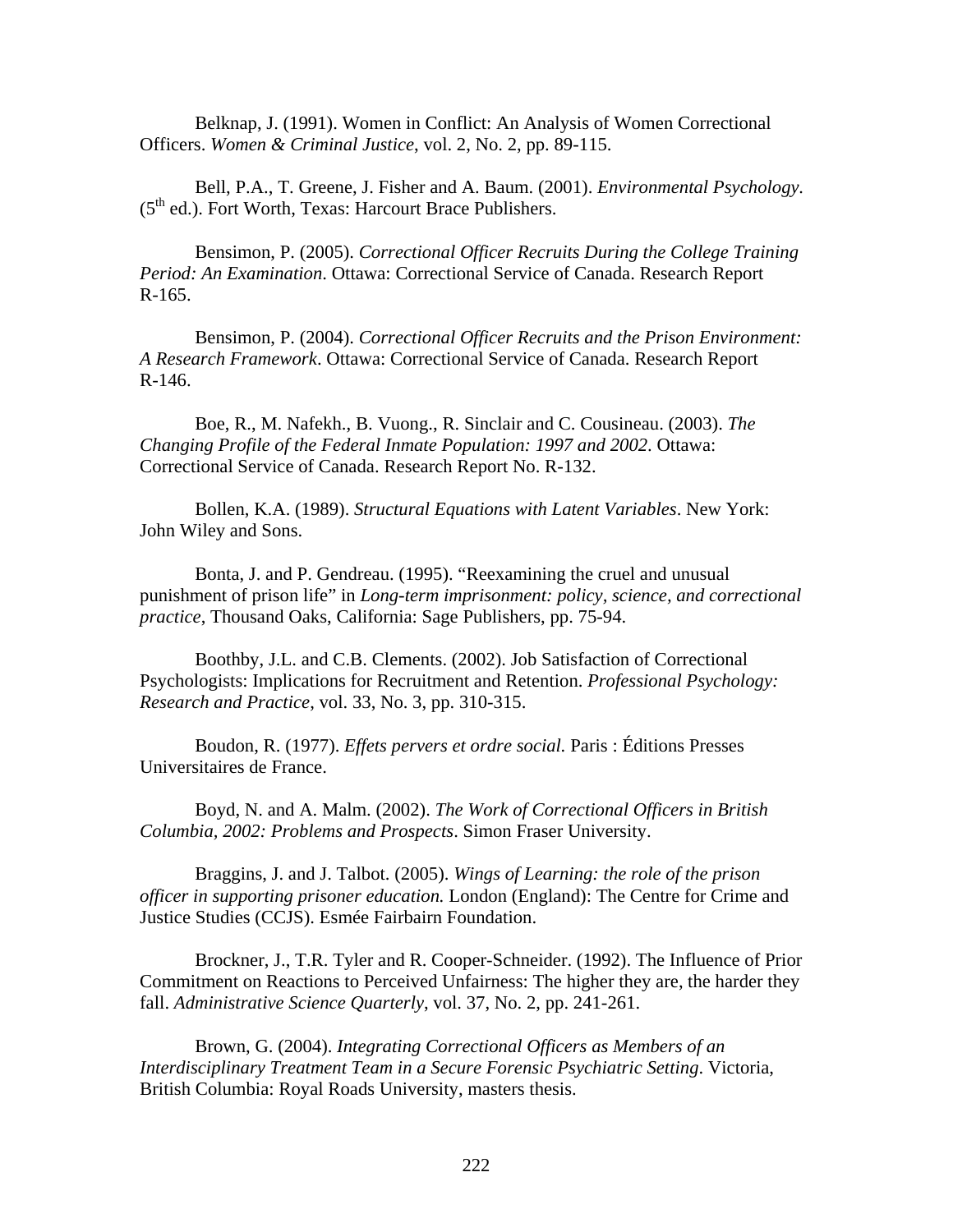Brown, R.M. (1999). Professional Development in the Future Tense. *Corrections Today*, vol. 61, No. 7, pp. 8-10.

Byrd, T.G., J.K. Cochran, I.J. Silverman and W.R. Blount. (2000). Behind Bars: An Assessment of the Effects of Job Satisfaction, Job-Related Stress, and Anxiety on Jail Employees' Inclinations to Quit. *Journal of Crime and Justice*, vol. 23, No. 2, pp. 69-89.

Callahan, L. (2004). Correctional Officer Attitudes Toward Inmates with Mental Disorders. *International Journal of Forensic Mental Health*, vol. 3, No 1, p. 37-54.

Canadian HIV/AIDS Legal Network. (2004). HIV/AIDS in Prisons. Montreal. 13 factsheets.

Canadian Journal of Public Health. (2004). "Suicide Rates" in *A Health Care Needs Assessment of Federal Inmates in Canada*, vol. 95, No. 1, pp. S46-S48.

Carriere, K.D. (1989). Protective custody in Canada: a review of research and policy responses. *Canadian Criminology Forum*, vol. 10, No. 1, pp. 17-25.

Cheatwood, A.D. (1974). The staff in correctional settings: An Empirical Investigation of Frying Pans and Fires. *Journal of Research in Crime and Delinquency*, vol. 11, No. 2, pp. 173-179.

Cheeseman, K.A., J.L. Mullings and J.W. Marquart. (2001). Inmate Perceptions of Security Staff Across Various Custody Levels. *Corrections Management Quarterly*, vol. 5, No. 2, pp. 41-48.

Chiffre, J.D. and J. Teboul. (1988). *La motivation et ses nouveaux outils: des clés pour dynamiser une équipe.* Paris, ESF.

Childress, R., V. Talucci and J. Wood. (1999). Fighting the Enemy Within: Helping Officers Deal With Stress. *Corrections Today*, vol. 61, No. 7, pp. 70-78.

Clemmer, D. (1940). *The Prison Community*. New York: Holt, Rinehart & Winston Publication.

Cooke, D.J. (1991). Violence in Prisons: The Influence of Regime Factors. *The Howard Journal of Criminal Justice*, vol. 30, No 2, pp. 95-109.

Correctional Service of Canada. (2005). Focus on Infectious Diseases. Vol. 3, No. 1, pp. 1-10.

Correctional Service of Canada. (2003). *Mission of the Correctional Service of Canada*. Commissioner's Directive No. 1.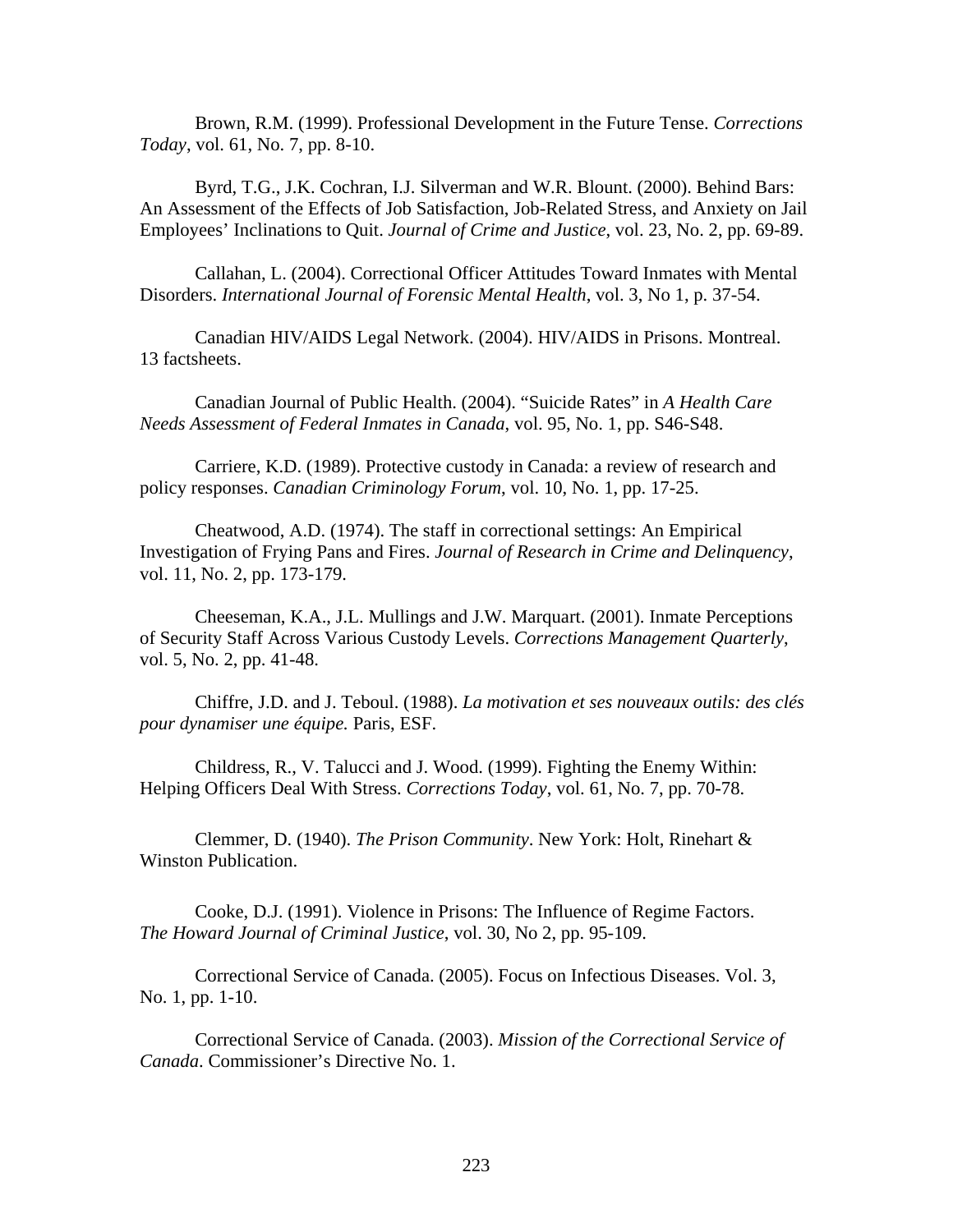Corrections Compendium. (2004). Correctional Officers. American Correctional Association, vol. 29, No. 4, pp. 10-25.

Croft, J. (2003). *Toward the Development of a More Positive Work Environment for Correctional Officers*. Victoria, British Columbia: Royal Roads University, masters thesis.

Crouch, B. (2003). "Generational Implications of Cross-cultural Communication" in *The Full Spectrum: Essays on Staff Diversity in Corrections*. Lanham, Maryland: American Correctional Association.

Cullen, F.T., E.J. Latessa, V.S. Burton and L.X. Lombardo. (1993). The Correctional Orientation of Prison Wardens: Is the Rehabilitation Ideal Supported? *Criminology*, vol. 31, No. 1, pp. 69-92.

Cullen, F. T., B.G. Link., J.B. Cullen and N.T. Wolfe. (1989). How Satisfying Is Prison Work? A Comparative Occupational Approach. *Journal of Offender Counseling, Services & Rehabilitation*, vol. 14, No. 2, pp. 89-108.

Davis, M. H. (1994). *Empathy: A Social Psychological Approach*. Madison, Wisconsin: Brown & Benchmark.

Demers, C. (1985). *Les gardiens de prison : problèmes et représentations d'un métier*. Montreal. Université de Montréal, masters thesis.

Dillon, B. and S. Allwright. (2005). Prison Officers' Concerns About Blood Viral Infections. *The Howard Journal of Criminal Justice*, vol. 44, No. 1, pp. 29-40.

Dolan, K., S. Rutter and A.D. Wodak. (2003). Prison-based Syringe Exchange Programmes: A Review of International Research and Development. *Addiction*, vol. 98, No. 2, pp. 153-158.

Drory, A. (1993). Perceived Political Climate and Job Attitudes. *Organization Studies*, vol. 14, No. 1, pp. 59-71.

Duxbury, J. and R. Whittington. (2005). Causes and management of patient aggression and violence: Staff and patient perspectives. *Journal of Advanced Nursing*, vol. 50, No. 5, pp. 469-478.

Dvoskin, J.A. and E. Spiers. (2004). On the Role of Correctional Officers in Prison Mental Health. *Psychiatric Quarterly*, vol. 75, No. 1, pp. 41-59.

Edmunds, S.B. (1997). "The Personal Impact of Working With Sex Offenders" in *Impact: Working With Sexual Abusers*, Brandon, Vermont: Safer Society Press, pp. 11-29.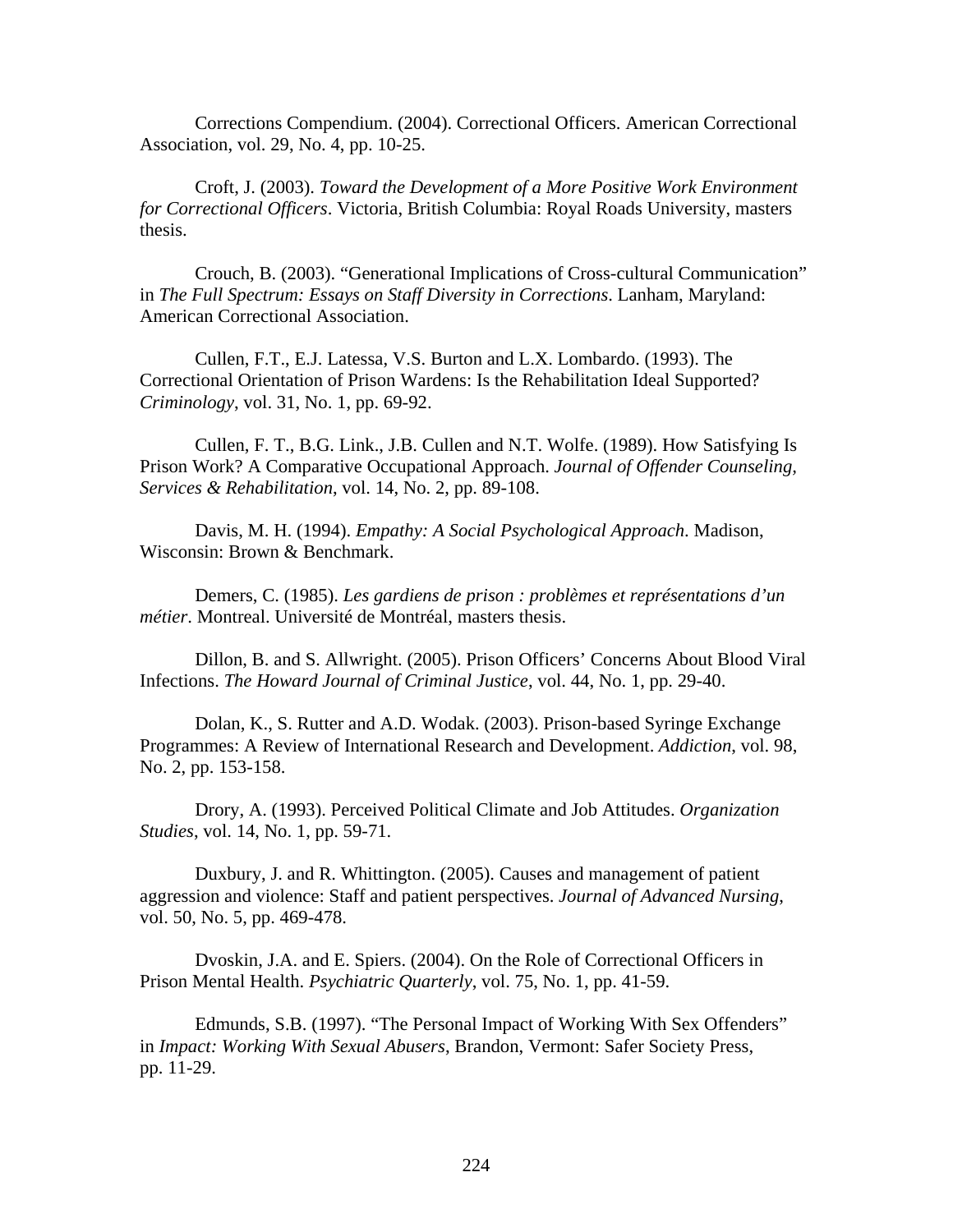Edwards, K.A. (2000). Stigmatizing the Stigmatized: A Note on the Mentally Ill Prison Inmate. *International Journal of Offender Therapy and comparative Criminology*, vol. 44, No 4, p. 480-489.

Einhorn, A.H. (1980). When Treatment Becomes Coercion: A Legal Perspective. *Annals of the New York Academy of Sciences*, vol. 347, No. 1, pp. 199-208.

Ellison, K.W. (2004). *Stress and the Police Officer*. Springfield, Illinois: Charles C. Thomas Publisher.

Etzioni, A. (1961). *A Comparative Analysis of Complex Organizations.*  New York: Free Press.

Fabre, G. (1999). *Criminal Prosperity. Drug Trafficking, Money Laundering and Financial Crimes after the Cold War*. London: RoutledgeCurzon (English translation 2003).

Fain, D.E. (1987). Managerial role perceptions of state chief executive officers. *Community College Review*, vol. 15, No. 3, pp. 5-12.

Farkas, M.A. (1999b). Inmate Supervisory Style. Women & Criminal Justice, vol. 10, No. 4, pp. 25-45.

Farrenkopf, T. (1992). "What happens to therapists who work with sex offenders?" in *Sex Offender Treatment: Psychological and Medical Approaches*, New York. Haworth Press, pp. 217-223.

Fazel, S. and J. Danesh. (2002). Serious Mental Disorder in 23,000 Prisoners: A Systematic Review of 62 Surveys. *The lancet*, vol. 359, No 9306, p. 545-550.

Figley, C.R. (2002). Compassion Fatigue: Psychotherapists' Chronic Lack of Self Care. *Journal of Clinical Psychology*, vol. 58, No. 11, pp. 1433-1441.

Finn, P. and S. Kuck. (2003). *Addressing Probation and Parole Officer Stress*. Washington, D.C.: Justice Systems Research Division Office of Research and Evaluation. National Institute of Justice.

Fisher, C.D. (2000). Mood and emotions while working: missing pieces of job satisfaction? *Journal of Organizational Behavior*, vol. 21, No. 2, pp. 185-202.

Fisher-Giorlando, M. and S. Jiang. (2000). Race and Disciplinary Reports: An Empirical Study of Correctional Officers. *Sociological Spectrum*, vol. 20, No. 2, pp. 169-194.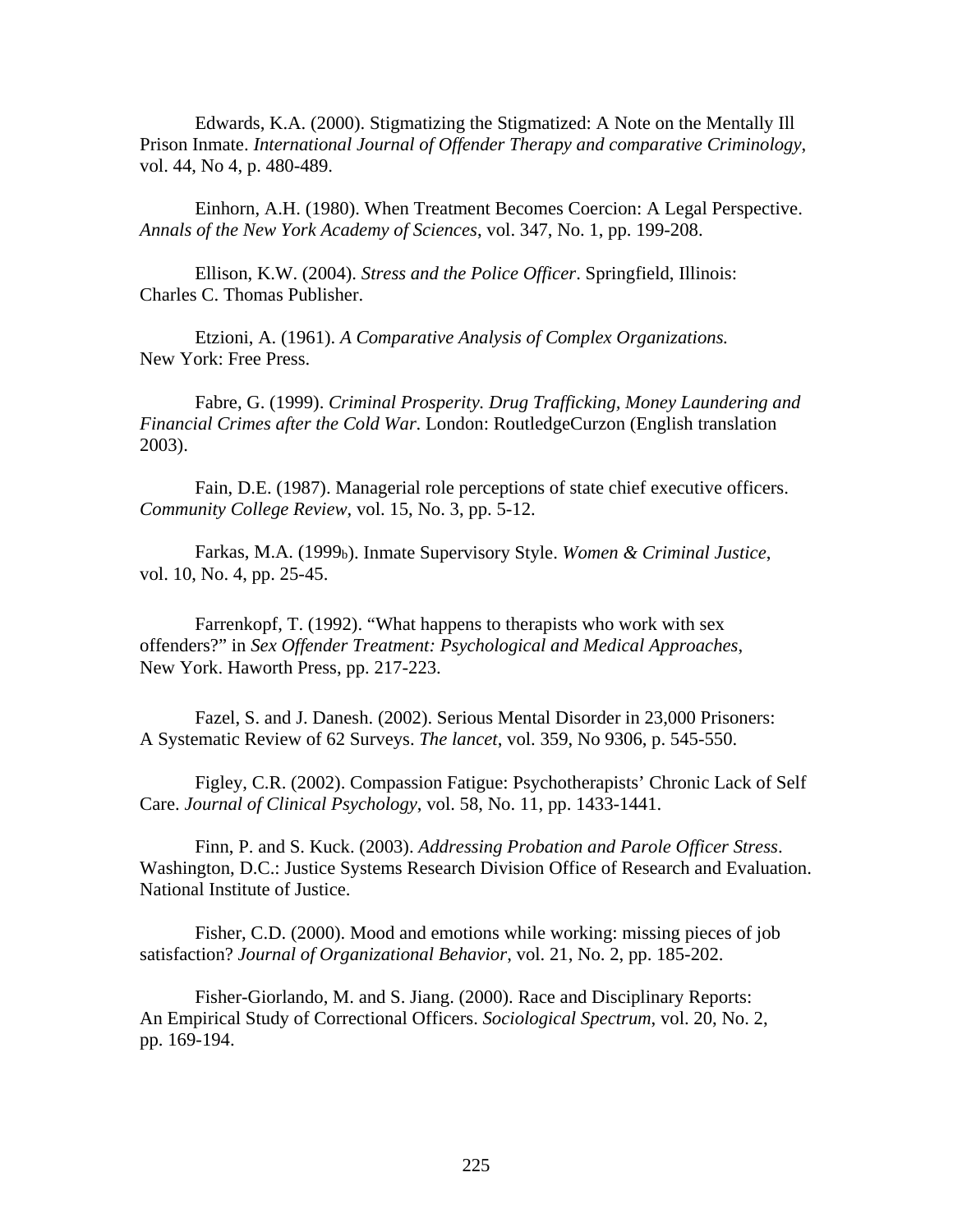Fiske, S.T. (2000). Stereotyping, prejudice, and discrimination at the seam between the centuries: Evolution, culture, mind, and brain. *European Journal of Social Psychology*, vol. 30, pp. 299-322.

Fleisher, M.S. and S.H. Decker. (2001). An Overview of the Challenge of Prison Gangs. *Corrections Management Quarterly*, vol. 5, No. 1, pp. 1-9.

Fleisher, M.S. and R.H. Rison. (1999). "Gang Management in Corrections" in *Prisons: Today and Tomorrow*. Gaithersburg, Maryland: Aspen Publishers, pp. 232-238.

Fox, S., P.E. Spector and D. Miles. (2001). Counterproductive Work Behaviour (CWB) in Response to Job Stressors and Organizational Justice: Some Mediator and Moderator Tests for Autonomy and Emotions. *Journal of Vocational Behaviour*, vol. 59, No. 3, pp. 291-309.

Frone, M.R. (2003). "Work-Family Balance" in *Handbook of Occupational Health Psychology*, Washington, D.C.: American Psychological Association, pp. 143-162.

Gal, M. (2003). *An Investigation of the Impact of Chronic Work Stress and Critical Incidents on Correctional Staff and the Factors that Moderate it*. Ottawa. Carleton University, doctoral dissertation.

Gallagher, D.G. (2005). "Part-Time and Contingent Employment" in *Handbook of Work Stress*, Thousand Oaks, California, Sage Publications, pp. 517-541.

Gannon, M. (2004). *General Social Survey on Victimization, Cycle 18: An Overview of Findings*. Ottawa: Statistics Canada, no. 85-565-XIE.

Gendreau, P. and D. Keyes. (2001). Making prisons safer and more humane environments. *Canadian Journal of Criminology*, vol. 43, No. 1, pp. 123-130.

Gilbert, M. J. (1997). The Illusion of Structure: A Critique of the Classical Model of Organization and Discretionary Power of Correctional Officers. *Criminal Justice Review*, vol. 22, No. 1, pp. 49-64.

Godin, G., H. Gagnon, M. Alary and M. Morissette. (2001). Correctional Officers' Intention of Accepting or Refusing HIV Preventive Tools Accessible to Inmates. *AIDS Education and Prevention*, vol. 13, No. 5, pp. 462-473.

Gonzalez-Roma, V. and S. Lloret. (1998). Construct Validity of Rizzo et al.'s (1970) Role Conflict and Ambiguity Scale: A Multisample Study. *Applied Psychology*, vol. 47, No. 4, pp. 535-545.

Gordon, D.R. (1994). *The Return of the Dangerous Classes: Drug Prohibition and Policies*. New York: W.W. Norton & Company.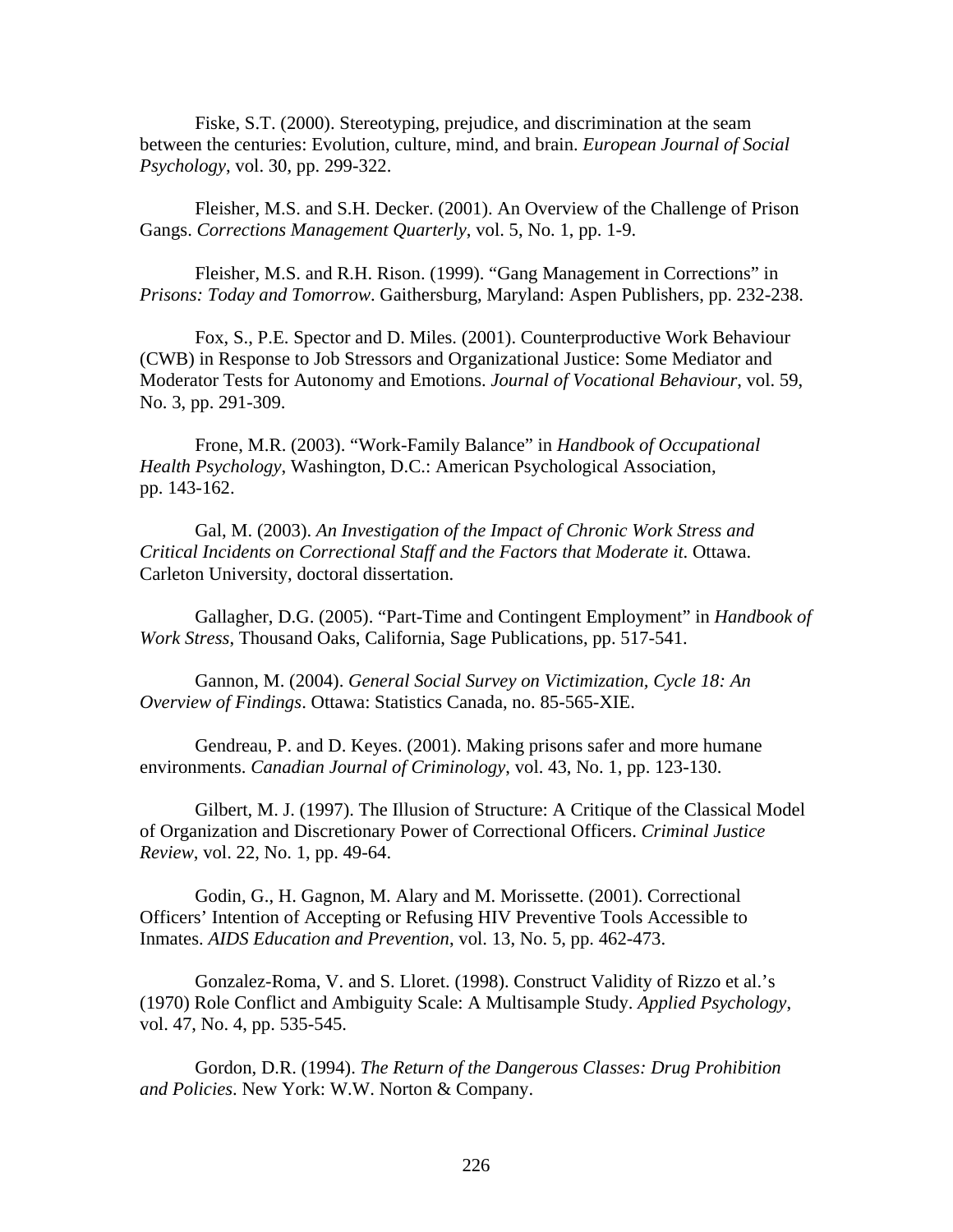Grayson, J. P. (1994). Perceptions of Workplace Hazards, *Perspectives on Labour and Income. Statistics Canada*. Vol. 6, No. 1, pp. 1-16.

Great Britain National Audit Office. (2004). *The Management of Sickness Absence in the Prison Service*. Victoria, England: Comptroller and Auditor General. The Stationery Office, No. HC 533.

Greene, J.A. (1999). Zero Tolerance: A Case Study of Police Policies and Practices in New York City. *Crime and Delinquency*, vol. 45, No. 2, pp. 171-187.

Griffin, M.L. (2006). Gender and Stress. A comparative Assessment of Sources of Stress Among Correctional Officers. *Journal of Contemporary Criminal Justice*, vol. 22, No 1, p. 4-25.

Grossi, E.L., T.J. Keil and G.F.Vito. (1996). Surviving "the Joint": Mitigating Factors of Correctional Officer Stress. *Journal of Crime and Justice*, vol. 19, No. 2, pp. 103-120.

Haass, K.C. and G.P. Alpert. (1995). *The Dilemmas of Corrections: Contemporary Reading*. Prospect Heights, Illinois: Waveland Press (3<sup>rd</sup> edition).

Health Canada. (2004). The Canadian Tobacco Use Monitoring Survey (CTUMS). Ottawa.

Health Canada. (1999). Women and Tobacco. Ottawa.

Hemmens, C. and M.K. Stohr. (2000). The Two Faces of the Correctional Role: An Exploration of the Value of the Correctional Role Instrument. *International Journal of Offender Therapy and Comparative Criminology*, vol. 44, No. 3, pp. 326-349.

Hensley, C. and R. Tewksbury. (2005). Wardens' Perceptions of Inmate Fear of Sexual Assault: A Research Note. *The Prison Journal*, vol. 85, No. 2, pp. 198-203.

Hepburn, J.R. (1987). The Prison Control Structure and its Effects on Work Attitudes: the Perceptions and Attitudes of Prison Guards. *Journal of Criminal Justice*, vol. 15, No. 1, pp. 49-64.

Herzog-Evans, M. (1998). La gestion du comportement du détenu. Essai de droit pénitentiaire. Paris: L'Harmattan.

Hickey, N. (2005). Actual risk prediction for future violence amongst mentally disordered offenders. *Issues in Forensic Psychology*, vol. 5, pp. 50-61.

Hogan, N.L., E.G. Lambert, M. Jenkins and S. Wambold. (2006). The Impact of Occupational Stressors on Correctional Staff Organizational Commitment. A Preliminary Study. *Journal of Contemporary Criminal Justice*, vol. 22, No 1, p. 44-62.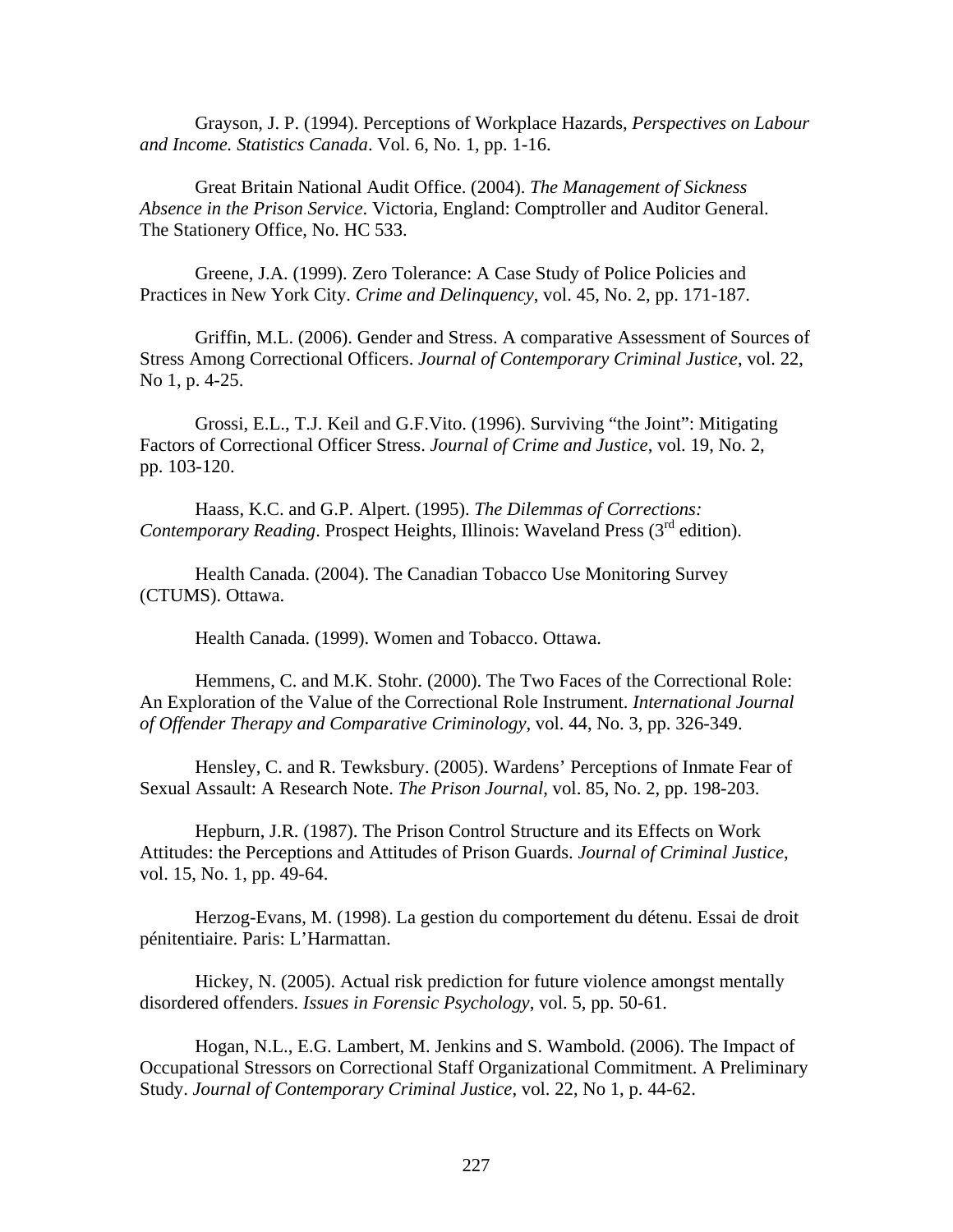Hogan, N.L., E.G. Lambert, J.R. Hepburn, V.S. Burton and F.T. Cullen. (2004). Is There a Difference? Exploring Male and Female Correctional Officers' Definition of and Response to Conflict Situations. *Women & Criminal Justice*, vol. 15, No. 3/4, p. 143-165.

Hopkins, A. (1983). *Work and Job Satisfaction in the Public Sector*. Totowa, New Jersey: Rowman and Allanheld Publications.

Huesmann, L.R. and C.L. Podolski. (2003). "Punishment: A Psychological Perspective" in *The Use of Punishment*, Cullompton, England: William Publishing, p. 55-88.

Hughes, G.V. (1990). *Personal Disposition, Coping, and Adaptation in Correctional Workers*. Kingston, Ontario: Queen's University, doctoral dissertation.

Ignatieff, M. (1978). *A Just Measure of Pain. The Penitentiary in the Industrial Revolution, 1750-1850.* New York: Pantheon Books.

Ivanoff, A., B. Blythe and T. Tripodi. (1994). *Involuntary Clients in Social Work Practice*. New York: Aldine de Gruyter.

Iverson, R.D., M. Olekalns and P.J. Erwin. (1998). Affectivity, organizational stressors, and absenteeism: A causal model of burnout and its consequences. *Journal of Vocational Behavior*, vol. 52, No. 1, pp. 1-23.

Jansen, G.J., T.W.N. Dassen and G. Groot Jebbink. (2005). Staff attitudes towards aggression in health care: a review of the literature. *Journal of Psychiatric & Mental Health Nursing*, vol. 12, No. 1, pp. 3-13.

Jayewardene, C.H.S. and P. Doherty. (1985). Individual Violence in Canadian Penitentiaries. *Canadian Journal of Criminology*, vol. 27, No. 4, pp. 429-439.

Johnson, M.E. (2004). Violence on Impatient Psychiatric Units: State of the Science. *Journal of the American Psychiatric Nurses Association*, vol. 10, No. 3, pp. 113-121.

Jones, J.A. and A. Alcabes. (1993). *Client Socialization: The Achilles' Heel of the Helping Professions*. Westport, Connecticut: Auburn House Publications.

Kacmar, K.M., D.P. Bozeman, D.S. Carlson and W.P. Anthony. (1999). An Examination of the Perceptions of Organizational Politics Model: Replication and Extension. *Human Relations*, vol. 52, No. 2, pp. 383-416.

Kadambi, M.A. and D. Truscott. (2003). Vicarious Traumatization and Burnout Among Therapists with Sex Offenders. *Traumatology*, vol. 9, No. 4, pp. 216-230.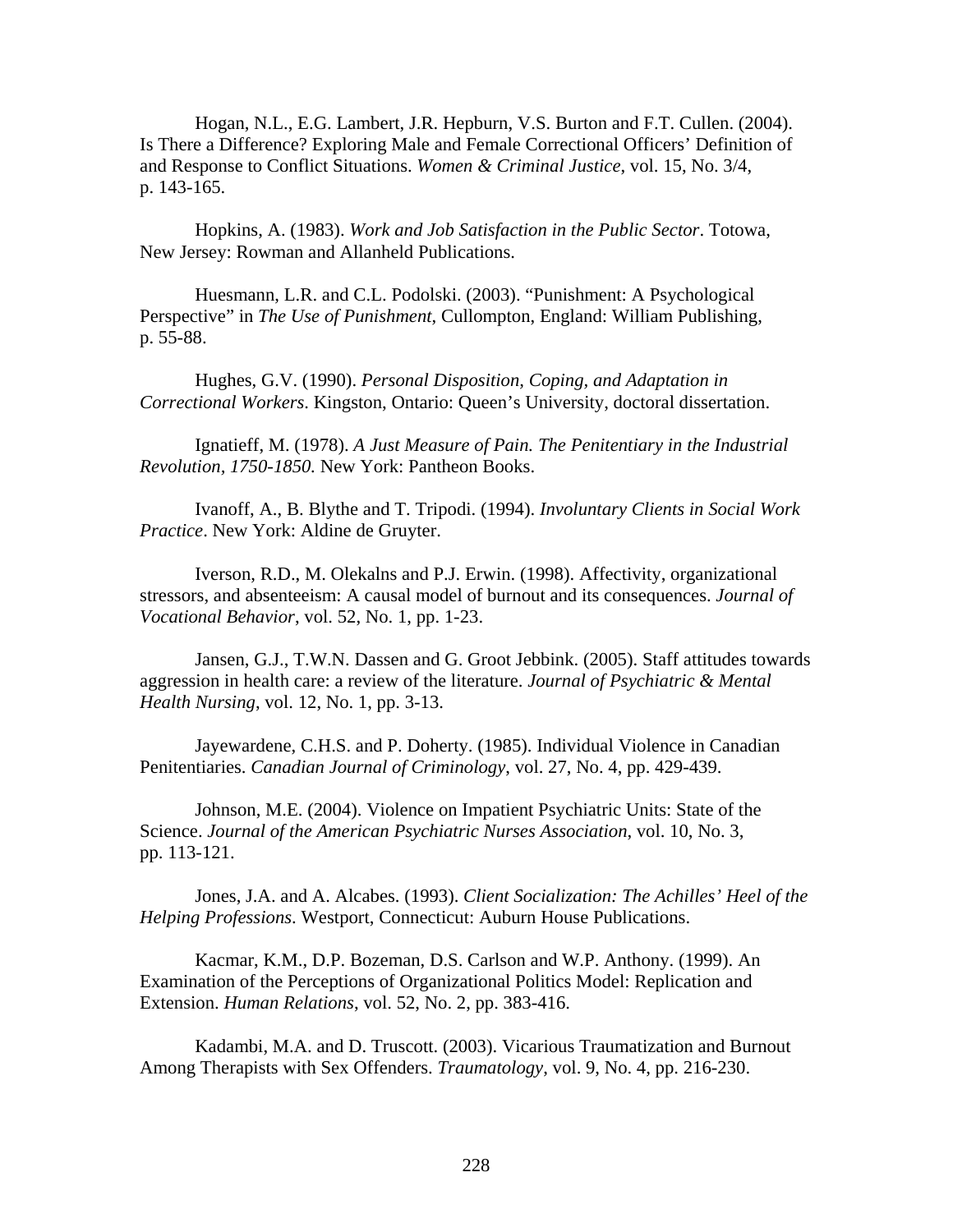Kamerman, J. (1991). Corrections Officers and Acquired Immune Deficiency Syndrome: Balancing Professional Distance and Personal Involvement. *Death Studies*, vol. 15, No. 4, pp. 375-384.

Karasek, R. and T. Theorell. (1990). *Healthy Work: Stress, Productivity and the Reconstruction of Working Life*. New York: Basic Books.

Kelloway, E.K. and J. Barling. (1990). Item Content versus Item Wording: Disentangling, role conflict and role ambiguity. *Journal of Applied Psychology*, vol. 75, No. 4, pp. 738-742.

Kiely, J. and H. Pankhurst. (1998). Violence Faced by Staff in a Learning Disability Service. *Disability and Rehabilitation*, vol. 20, No. 3, pp. 81-89.

Kinnon, D. and L. Hanvey. (1995). Delivering gender-sensitive tobacco reduction programs: issues and approaches. Health Canada.

Kleiner, M.M. and M.L. Bouillon. (1991). Information Sharing of Sensitive Business Data with Employees. *Industrial Relations*, vol. 30, No. 3, pp. 480-491.

Knox, G.W. (2004). The Problem of Gangs and Security Threat Groups (STG's) in American Prisons Today: A Special NGCRC Report. *Journal of Gang Research*, vol. 12, No. 1, pp. 1-76.

Koys, D.J. and T.A. DeCotis. (1991). Inductive Measures of Psychological Climate. *Human Relations*, vol. 44, No. 3, pp. 265-285.

Krebs, Ch. P. (2002). High-Risk HIV Transmission Behavior in Prison and the Prison Subculture. *The Prison Journal*, vol. 82, No. 1, pp. 19-49.

Kuck, S. (2003). *Addressing Probation and Parole Officer Stress*. Washington, D.C.: National Institute of Justice.

Lab, S. P. (2004). *Crime Prevention. Approaches, Practices and Evaluations*  $(5<sup>nd</sup>$ ed). Cincinnati (Ohio): Anderson Publishing

Lalemand, K. (1999). Does a Culture Shift Create a More Dangerous Workplace? *Corrections Forum*, vol. 8, No. 2, pp. 17-19.

Lambert, E.G. (2004). The Impact of Job Characteristics on Correctional Staff Members. *The Prison Journal*, vol. 84, No. 2, pp. 208-227.

Layton MacKenzie, D. (2004). "Age and Adjustment to Prison: Interactions with Attitudes and Anxiety" in *The Inmate Prison Experience*, Upper Saddle River, New Jersey: Pearson Prentice Hall, pp. 104-117.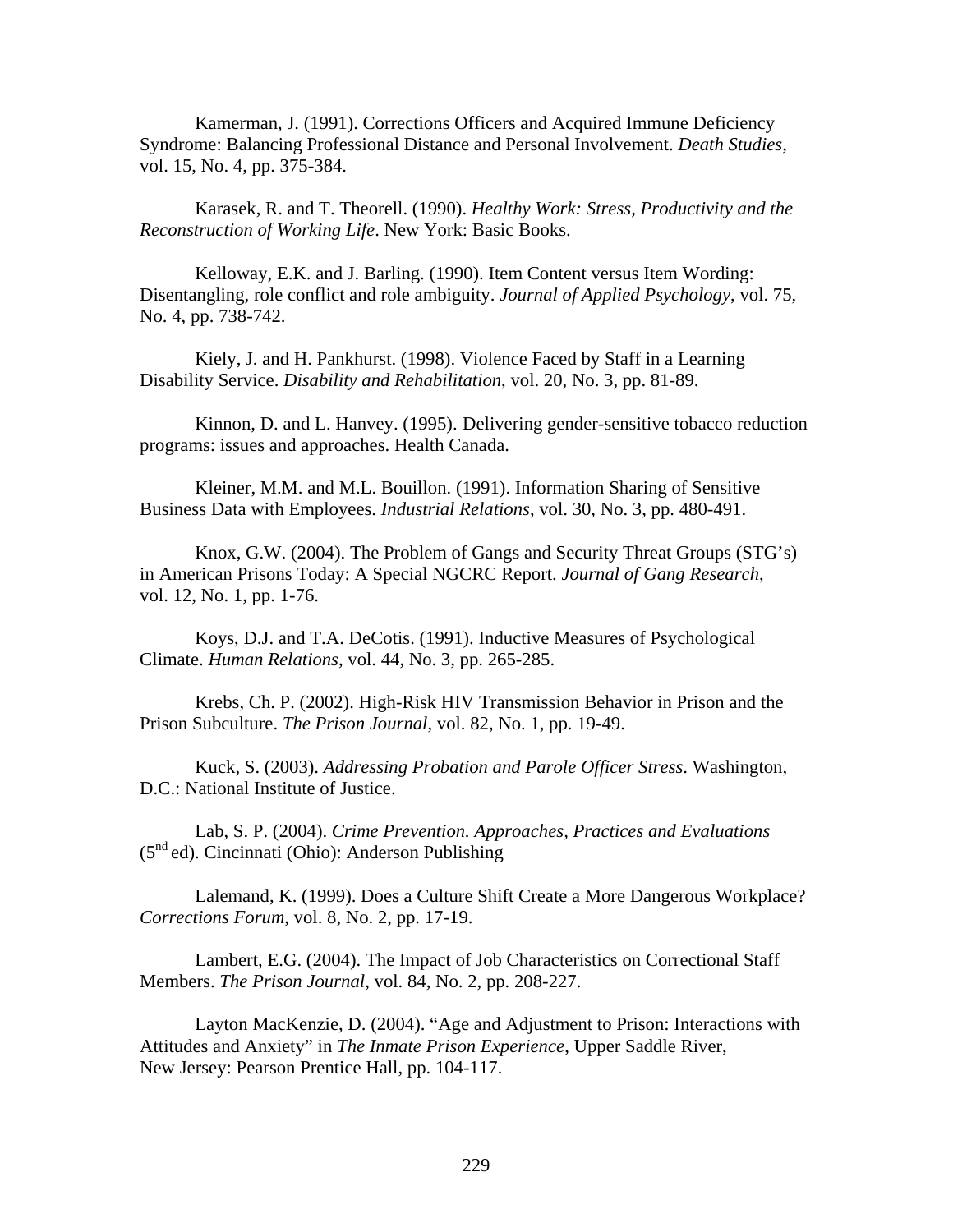Layton MacKenzie, D. and D. U. Craig. (1994). *Drugs and Crime: Evaluating Public Policy Initiatives*. Thousand Oaks, California: Sage Publications.

Leavitt, J.M. (2004). *Evaluating Scientific Research: Separating Fact from Fiction*. Long Graves, Illinois: Waveland Press, Inc.

LeBlanc, M.M. and E.K. Kelloway. (2002). Predictors and Outcomes of Workplace Violence and Aggression. *Journal of Applied Psychology*, vol. 87, No. 3, pp. 444-453.

Lhuilier, D. (2001). Souffrance, demandes et usages des soins dans l'institution carcérale. *Bulletin de psychologie*, vol. 54, No 2, pp. 159-168.

Light, S.C. (1991). Assaults on Prison Officers: Interactional Themes. *Justice Quarterly*, vol. 8, No. 2, pp. 243-261.

Lindquist, C. A. and J. T. Whitehead. (1986). Burnout, Job Stress and Job Satisfaction Among Southern Correctional Officers: Perceptions and Causal Factors. *Journal of Offender Counseling, Services & Rehabilitation*, vol. 10, No. 4, pp. 5-26.

Lohr, J.M., L. Stevens and S.O. Lilienfeld. (2003). *Science and Pseudoscience in Clinical Psychology*. New York: Guilford Press.

Lommel, J. (2004). Turning Around Turnover. *Corrections Today*, vol. 66, No. 5, pp. 54-57.

Lourel, M. (2001). Épuisement professionnel : concept et critique du processus de *burnout*, intérêt d'une recherche exploratoire en milieu carcéral. *L'Encéphale*, vol. 27, pp. 223-227.

Lusignan, R. (1999). La victimisation des intervenants en criminologie : ses formes, son ampleur et ses conséquences sur la pratique clinique. Montréal. Université de Montréal, doctoral dissertation.

MacCoun, R.J. and P. Reuter. (2001). *Drug War Heresies: Learning from Other Vices, Times & Places*. Cambridge, England. Cambridge University Press.

Mathieu, J. E. and D.M. Zajac. (1990). A Review and Meta-Analysis of the Antecedents, Correlates, and Consequences of Organizational Commitment. *Psychological Bulletin*, vol. 108, No. 2, pp. 171-194.

Matteson, M.T. and J.M. Ivancevich. (1987). *Controlling Work Stress: Effective Resource and Management Strategies.* San Francisco, California. Jossey-Bass Publishers.

Mayer, R.C., J.H. Davis and F.D. Schoorman. (1995). An Integrative Model of Organizational Trust. *Academy of Management Review*, vol. 20, No. 3, pp. 709-734.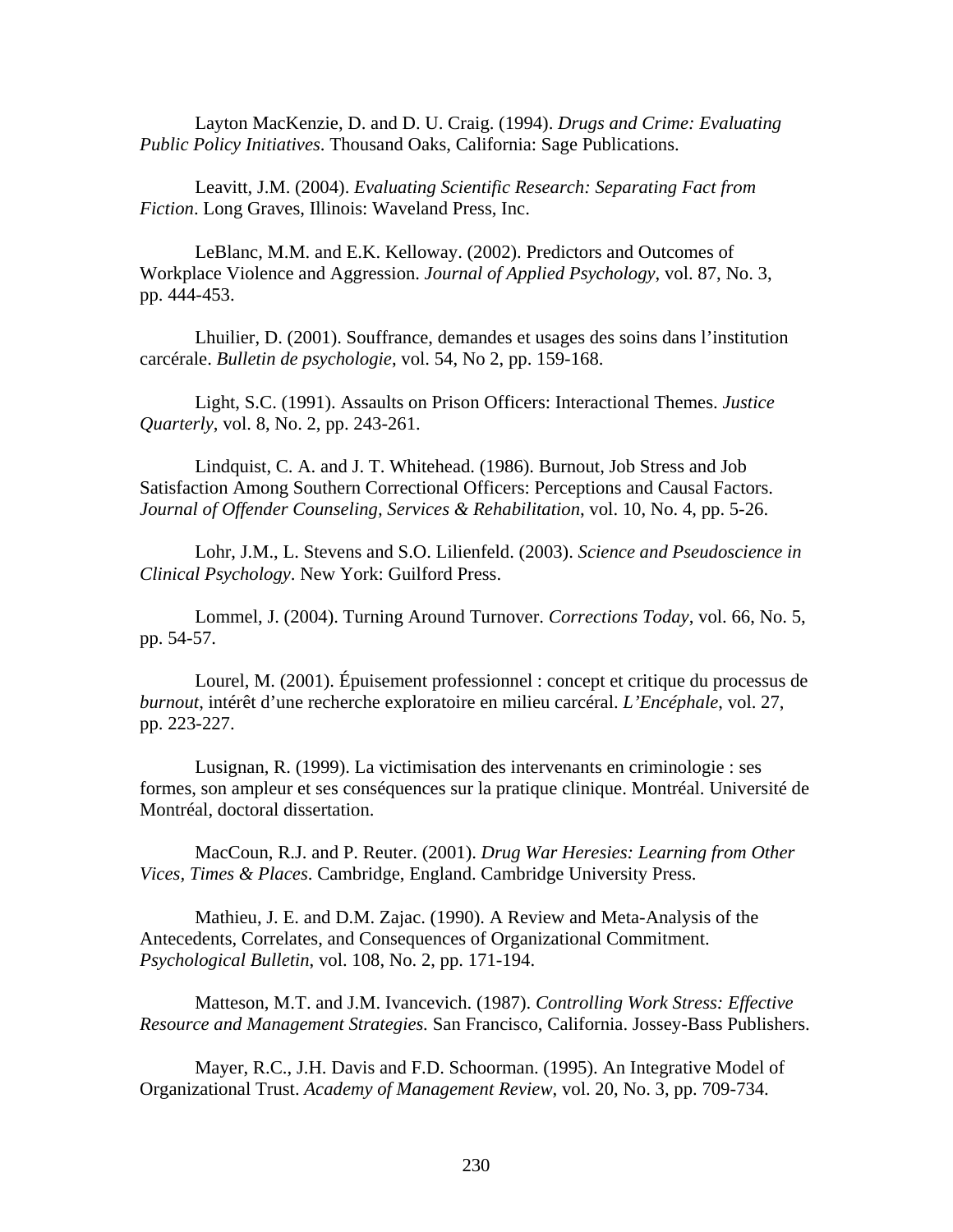McCann, I.L. and L. Pearlman. (1990). Vicarious Traumatization: A Framework for Understanding the Psychological Effects of Working with Victims. *Journal of Traumatic Stress*, vol. 3, No 1, p. 31-149

McCorkle, R.C., T.D. Miethe and K.A. Drass. (1995). The Roots of Prison Violence: A Test of the Deprivation, Management, and "Not-So-Total" Institution Models. *Crime & Delinquency*, vol. 41, No. 3, pp. 317-331.

McCoy, J.M. and G.W. Evans (2005). "Physical Work Environment" in *Handbook of Work Stress*. Thousand Oaks, California: Sage Publications, pp. 219-245.

McCraty, R., M. Atkinson, L. Lipsenthal and L. Arguelles. (2003). *Impact of the Power to Change Performance Program on Stress and Health Risks in Correctional Officers*. Boulder Creek, California: Institute of HeartMath. No. R- 03-014.

McCullough, J.M. (2006). *Managing Correctional Crises.* Sudbury (Massachusetts): Jones and Bartlett Publishers.

Medlicott, D. (1999). Surviving in the Time Machine: Suicidal Prisoners and the Pains of Prison Time. *Time & Society*, vol. 8, No. 2, pp. 211-230.

Meyer, J.P. and N.J. Allen. (1991). A Three-Component Conceptualization of Organizational Commitment. *Human Resource Management Review*, vol. 1, No. 1, pp. 61-89.

Milgram, S. (1964). *Obedience to Authority: An Experimental View*. New York. Harper & Row Publishers.

Milly, B. (2001). *Soigner en prison*. Paris: Presses Universitaires de France.

Monroe, J. and R. Jittaun Deloach. (2004). Job Satisfaction: How do Social Workers Fare with Other Interdisciplinary Team in Hospice Settings? *The Journal of Death and Dying*, vol. 49, No. 4, pp. 327-346.

Moreland, R.L. (1987). The Formation of Small Groups. *Review of Personality and Social Psychology*, vol. 8, pp. 80-110.

Motiuk, L.L. (1991). *Antecedents and Consequences of Prison Adjustment: A Systematic Assessment and Reassessment Approach*. Ottawa: Carleton University, doctoral dissertation.

Mowday, R.T., L.W. Porter and R.M. Steers. (1982). "Nature of Organizational Commitment" in *Employee–Organization Linkages: The Psychology of Commitment, absenteeism, and Turnover.* New York, Academic Press, pp. 19-43.

Muir, W. (1977). *Street Corner Politicians*. Chicago: University of Chicago Press.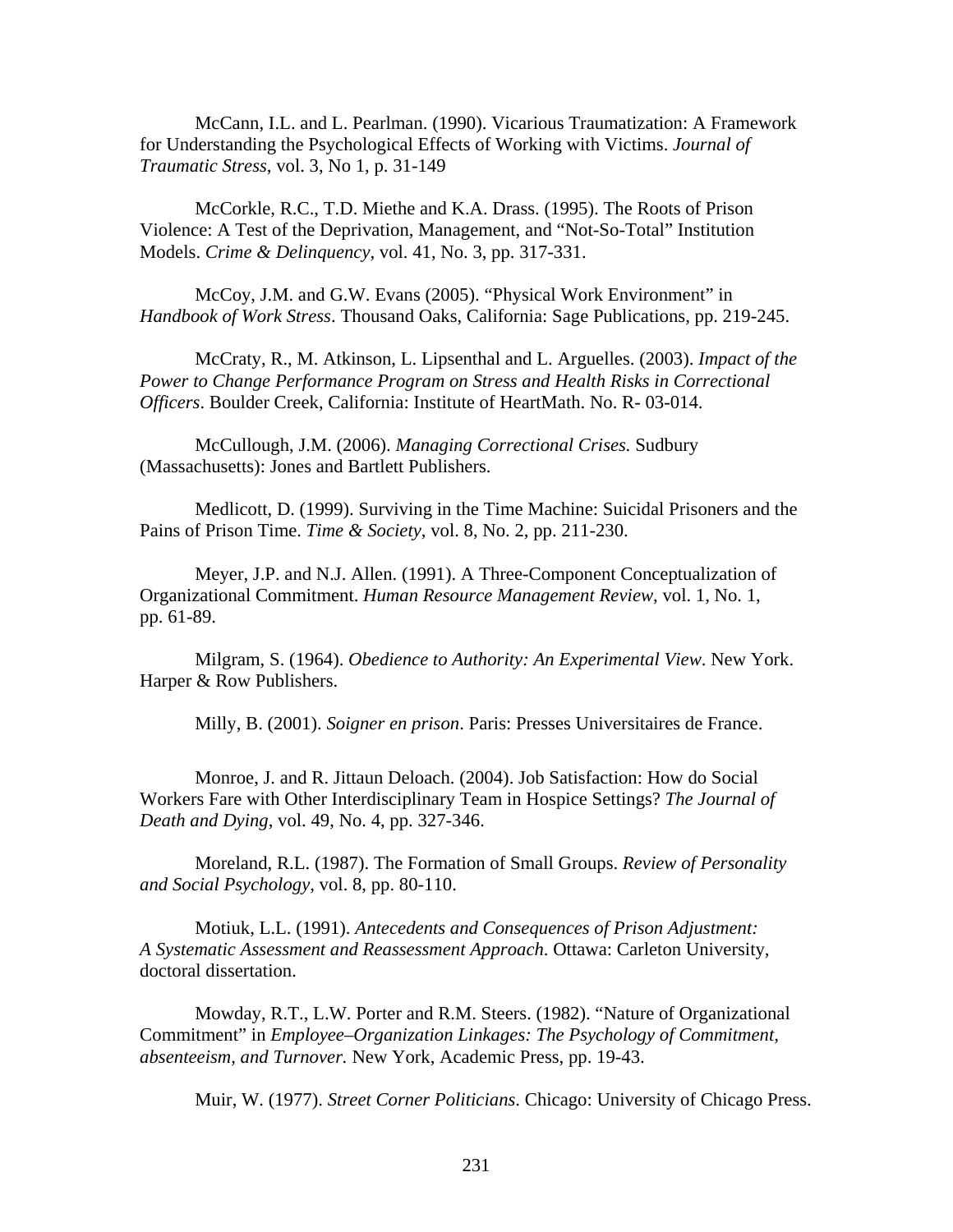Nafekh, M. and Y. Stys. (2004). *A Profile and Examination of Gang Affiliation within the Federally Sentenced Offender Population.* Ottawa: Correctional Service of Canada. Research Report No. R-154.

Neter, J., W. Wasserman and M.H Kutner. (1990). *Applied Linear Statistical Models* (3rd ed), Boston (Massachusetts): Richard D. Irwin.

Norland, S., R.E. Sowell and A. DiChiara. (2003). Assumptions of Coercive Treatment: A Critical Review. *Criminal Justice Policy Review*, vol. 14, No. 4, pp. 505-521.

Oberlé, D. and P. Gosling. (2004). "Intention, responsabilité, sanction : l'intention est-elle un préalable ou une justification de la sanction?" in *Perspectives Cognitives et Conduites Sociales (IX)*. Rennes, France: Presses Universitaires de Rennes, pp. 271-291.

O'Donnell, I and K. Edgar. (1996). *Victimisation in Prisons*. Home Office Research and Statistics Directorate, No. 37, pp. 1-4.

O'Reilly, C. and J. Chatman. (1986). Organizational Commitment and Psychological Attachment: The Effects of Compliance, Identification, and Internalization on Prosocial Behavior. *Journal of Applied Psychology*, vol. 71, No. 3, pp. 492-499.

O'Sullivan, S. (2001). Representations of Prison in Nineties Hollywood Cinema: From *Con Air* to *The Shawshank Redemption*. *The Howard Journal of Criminal Justice*, vol. 40, No. 4, pp. 317-334.

Pallone, N.J. and J.J. Hennessy. (2003). "To Punish or to Treat: Substance Abuse Within the Context of Oscillating Attitudes Toward Correctional Rehabilitation" in *Treating Substance Abusers in Correctional Contexts: New Understanding, New Modalities*. Binghamton, New York: The Haworth Press.

Paoline, E.A. and W. Terrill. (2004). Women Police Officers and the Use of Coercion. *Women & Criminal Justice*, vol. 15, No. 3/ 4, pp. 97-119.

Paton, D. (2005). "Critical Incidents and Police Officer Stress" in *Policing and Stress*, Upper Saddle River, New Jersey: Pearson Prentice Hall, pp. 25-40.

Pinatel, J. (1971). *La société criminogène*. Paris: Calmann-Levy.

Plecas, D. and P. Maxim. (1991). *Correctional Officer Career Development Study: A Six-Year Longitudinal Study of 527 Correctional Officer Recruits Hired by the Correctional Service of Canada in 1984 and 1985.* Ottawa: Correctional Service of Canada.

Poitras, J. and A. Ladouceur. (2004). *Système de gestion de conflits*. Cowansville, Quebec: Éditions Yvon Blais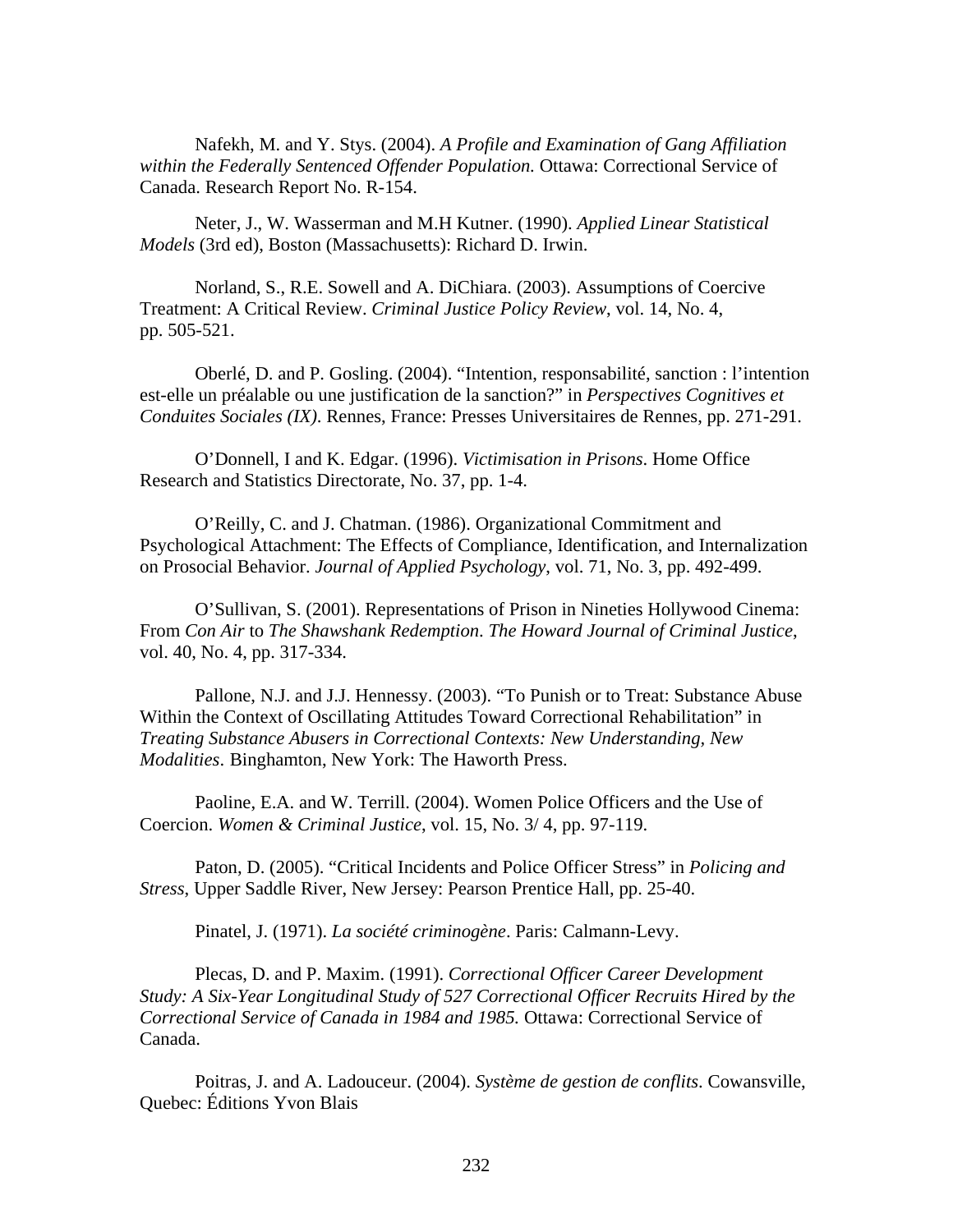Pollock, J. M. (1982). *Correctional Officers' Perceptions of Male and Female Inmates*. Ann Arbor: University of Michigan. Doctoral dissertation.

Pollock, J.M. (2003). "Doing Time Eight to Five" in *Prisons and Prisons Life. Cost and Consequences*. Los Angeles, California: Roxbury Publishing Company, pp. 215-252.

Porporino, F. (1986). *Managing Violent Individuals in Correctional Settings.* Ottawa: Department of the Solicitor General of Canada, Research Report No. 1986-2.

Public Safety and Emergency Preparedness Canada. (2005). *Corrections and Conditional Release Statistical Overview*. Ottawa.

Rick, J., R.B. Briner, K. Daniels, S. Perryman and A. Guppy. (2001). *A critical review of psychosocial hazard measures*. Brighton, England: The Institute for Employment Studies, Mantell Building, University of Sussex.

Rizzo, J.R., R.J. House and S.I. Lirtzman. (1970). Role Conflict and Ambiguity in Complex Organizations. *Administrative Science Quarterly*, vol. 15, No. 2, pp. 150-163.

Robinson, S.L. (1996). Trust and Breach of the Psychological Contract. *Administrative Science Quarterly*, vol. 41, No. 4, pp. 574-599.

Rogers, R. (1991). The Effects of Educational Level on Correctional Officer Job Satisfaction. *Journal of Criminal Justice*. Vol. 19, No. 2, pp. 123-137.

Ruddell, R. (2004). *America Behind Bars: Trends in Imprisonment, 1950-2000*. New York: LFB Scholarly Pub. LLC.

Sakowski, M. H. (1990). *Who Controls the Controllers: A Study of Women Guards Working in Canadian Prisons for Men*. Kingston, Ontario: Queen's University, masters thesis.

Salter, C. A. (1988). "Appendix J – Interpersonal Reactivity Index" in *Treating Child Sex Offenders and Victims: A Practical Guide*. Newbury Park, California : Sage Publications, pp. 291-293.

Sater, M. (2003). *Règlement informel et discipline des détenus en milieu carcéral fédéral.* Ottawa, Ottawa University, masters thesis.

Savicki, V., E. Cooley and J. Gjesvold. (2003). Harassment as a Predictor of Job Burnout in Correctional Officers. *Criminal Justice and Behavior*, vol. 30, No. 5, pp. 602-619.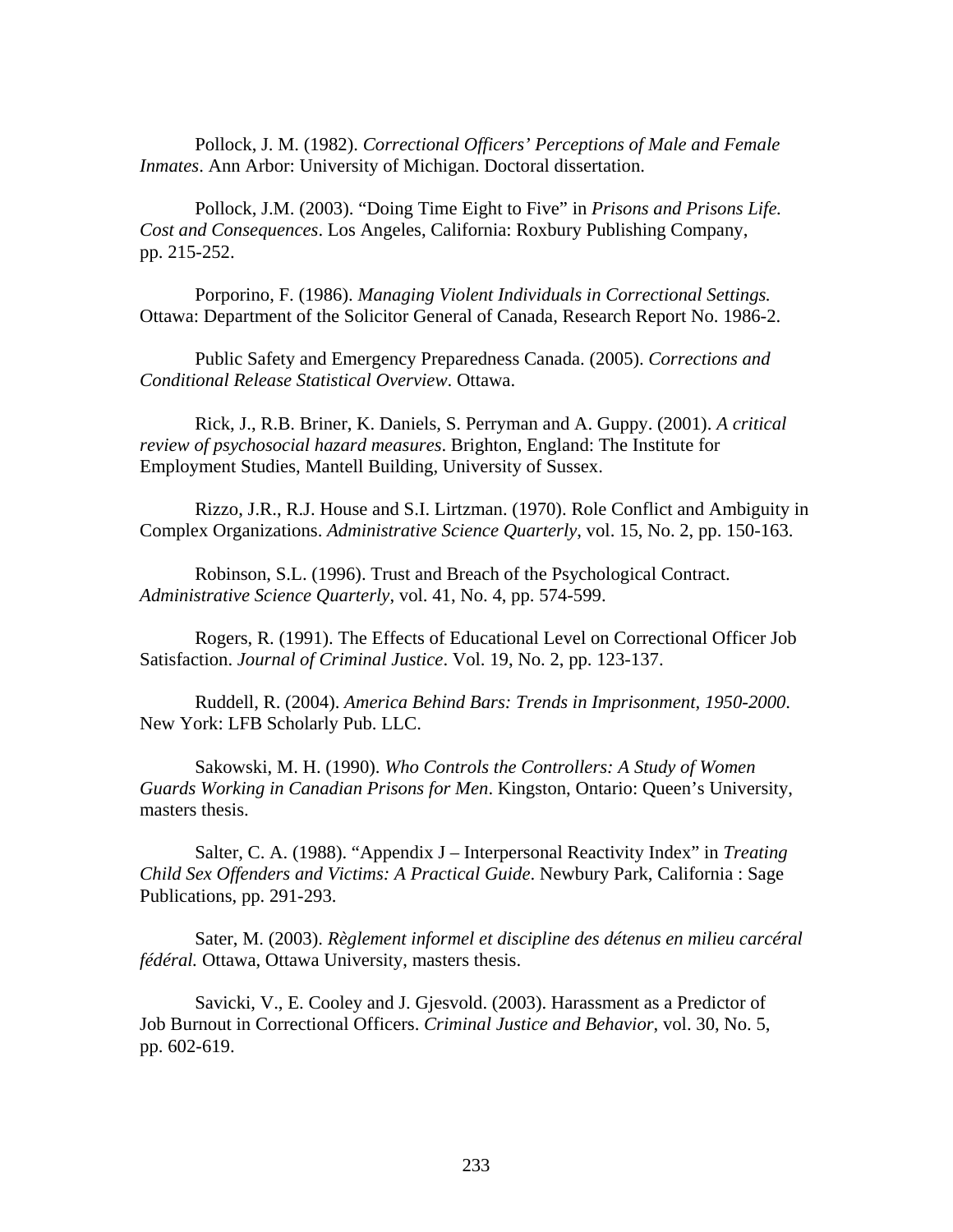Saylor, W. G. and K.N. Wright. (1992). The Impact of Tenure and Status on Staff Perceptions of the Work Environment in U.S. Federal Prisons. *Forum on Corrections Research*, vol. 4, No. 1, pp. 37-40.

Schat, A.C.H. and E.K. Kelloway. (2005). "Workplace Aggression" in *Handbook of Work Stress*. Thousand Oaks, California: Sage Publications, pp. 189-218.

Schweiger, D.M. and A.S. Denisi. (1991). Communication With Employees Following a Merger: A Longitudinal Field Experiment. *Academy of Management Journal*, vol. 34, No. 1, pp. 110-135.

Seitz, W. (1989). "Relations Between General Attitudes and Personality Traits of Prison Officers and Some Specific Attitudes Towards Prisoners" in *Criminal Behavior and the Justice System: Psychological Perspectives*. Berlin: Springer-Verlag, pp. 399-418.

Sellin, Th. (1938). *Culture Conflict and Crime*. New York: Social Science Research Council.

Serniclaes, O. (2003). Intervenants psychosociaux face aux victimes. Processus psychodynamique de la traumatisation indirecte. *Le Journal International de Victimologie*, Year 1, No. 2, pp. 1-12.

Sherif, M. (1936). *The Psychology of Social Norms.* New York: Harper Publications.

Shirom, A., M. Westman and S. Melamed. (1999). The Effects of Pay Systems on Blue-Collar Employees' Emotional Distress: The Mediating Effects of Objective and Subjective Work Monotony. *Human Relations*, vol. 52, No. 8, pp. 1077-1095.

Skolnick, J.H. (2005). "Corruption and the Blue Code of Silence" in *Policing Corruption. International Perspectives*. Lanham (Maryland): Lexington Books, p. 301-316.

Smith, C.S., J. Tisak and R.A. Shmieder. (1993). The Measurement Properties of the Role Conflict and Role Ambiguity Scales: A Review and Extension of the Empirical Research. *Journal of Organizational Behavior*, vol. 14, No. 1, pp. 37-48.

Spreitzer, G.M. and A.K. Mishra. (2002). To stay or to go: Voluntary survivor turnover following an organizational downsizing. *Journal of Organizational Behavior,*  vol. 23, No. 6, pp. 707-729.

Stack, S.J. and O. Tsoudis. (1997). Suicide risk among correctional officers: A logistic regression analysis. *Archives of Suicide Research*, vol. 3, No. 3, pp. 183-186.

Stamm, B.H. (1999). *Secondary Traumatic Stress: Self-Care Issues for Clinicians, Researchers and Educators*. Lutherville, Maryland: Sidran Institute and Press.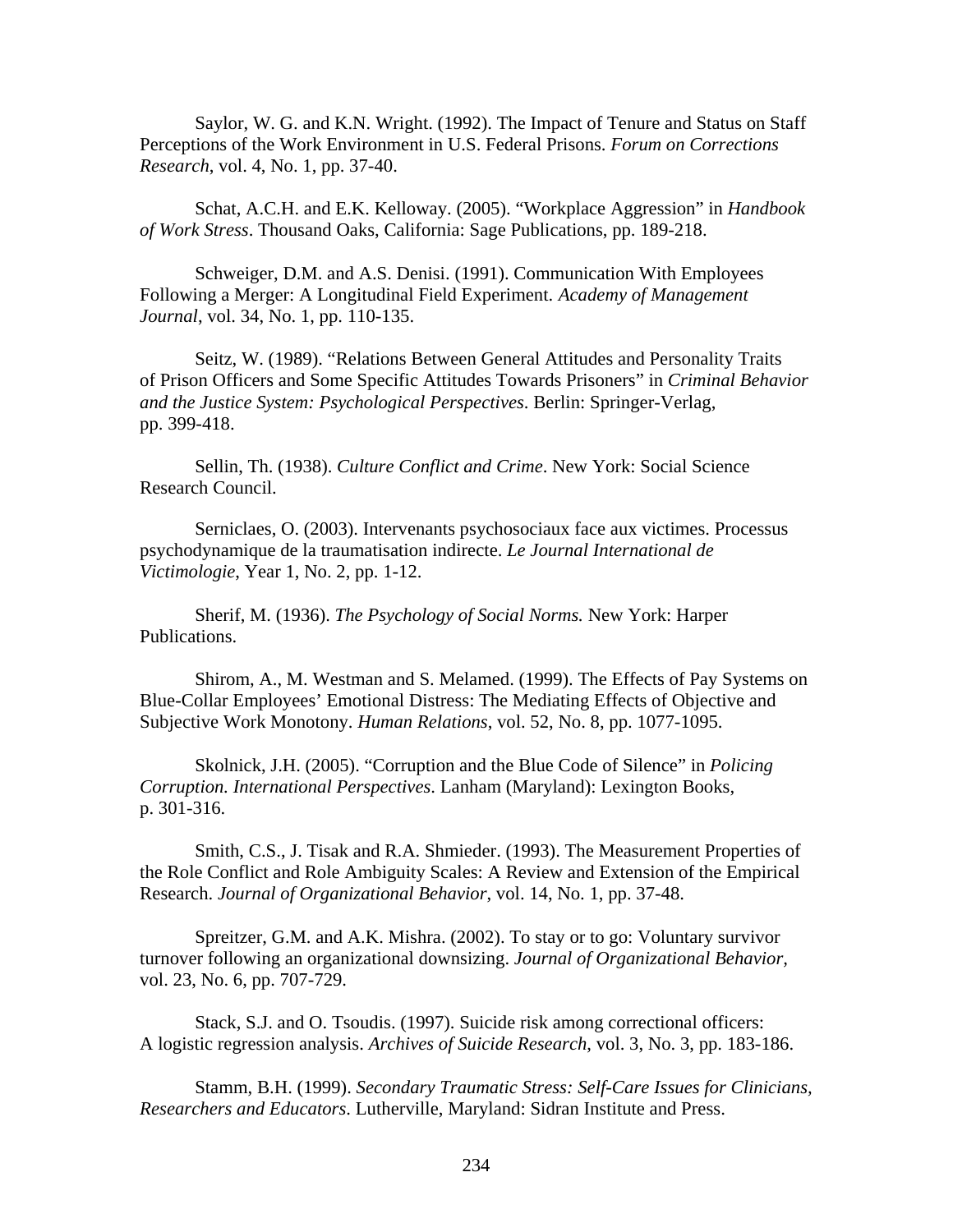Stevens, J.D. (1995). The impact of time served and custody level on offender attitudes. *Forum*, vol. 7, No. 3, pp. 12-14.

Stohr, M.K., N.P. Lovrich and G.L. Wilson. (1994). Staff Stress in Contemporary Jails: Assessing Problem Severity and the Payoff of Progressive Personnel Practices. *Journal of Criminal Justice*, vol. 22, No. 4, pp. 313-327.

Sverke, M. and J. Hellgren. (2002). The Nature of Job Insecurity: Understanding Employment Uncertainty on the Brink of a New Millennium. *Applied Psychology: An International Review*, vol. 51, No. 1, pp. 23-42.

Sverke, M., J. Hellgren and K. Näswall. (2002). No Security: A Meta-Analysis and Review of Job Insecurity and its Consequences. *Journal of Occupational Health Psychology*, vol. 7, No. 3, pp. 242-264.

Sykes, G. (1958). *The Society of Captives*. Princeton, New Jersey: Princeton University Press.

Tartaglini, A.J. and D.A. Safran. (1997). A Topography of Psychiatric Disorders Among Correction Officers. *Journal of Occupational & Environmental Medicine*, vol. 39, No. 6, pp. 569-573.

Tellier, M.C., J.S. Wormith and P. Gendreau. (1984). *Protective custody: the emerging crisis within the prison system.* Ottawa: Department of the Solicitor General of Canada, Research Report No. 1984-86.

Toch, H. (2004). "Is a Correctional Officer by any other Name a Screw?" in *The Administration and Management of Criminal Justice Organizations*. Long Grove, Illinois: Waveland Press, pp. 237-255.

Toch, H. (2002). *Stress in Policing*. Washington, D.C.: American Psychological Association.

Toch, H. and K. Adams. (2002). "Aggregate Patterns" in *Acting Out: Maladaptive Behavior in Confinement*. Washington: American Psychological Association, pp. 31-120.

Totterdell, P. (2005). "Work Schedules" in *Handbook of Work Stress*. Thousand Oaks, California: Sage Publications, pp. 35-62.

Tracy, J.S. (2004). The Construction of Correctional Officers: Layers of Emotionality Behind Bars. *Qualitative Inquiry*, vol. 10, No. 4, pp. 509-533.

Tracy, L. and T.W. Johnson. (1981). What do the Role Conflict and Role Ambiguity Scales Measures? *Journal of Applied Psychology*, vol. 66, No. 3, pp. 464-469.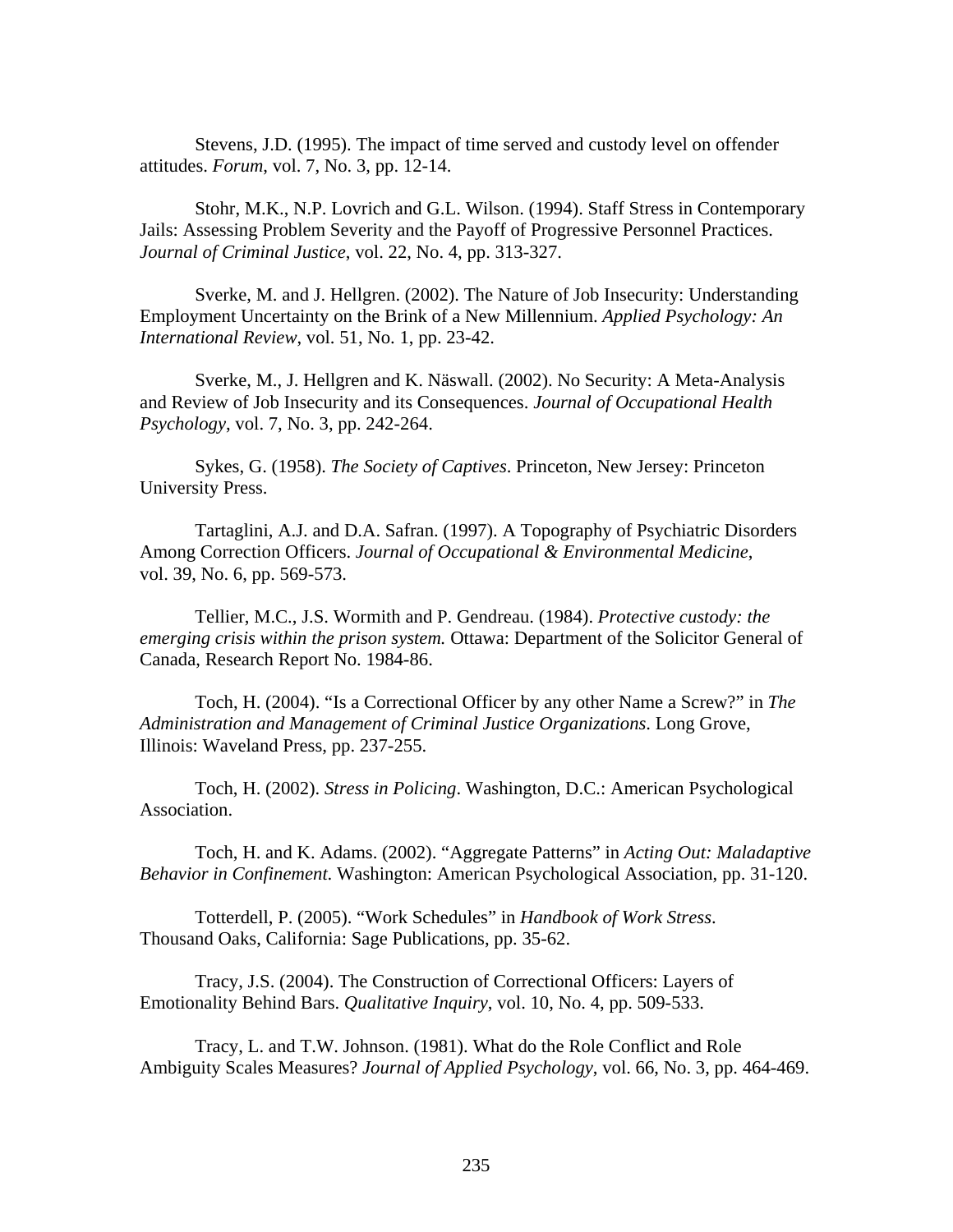Trotter, C. (1999). *Working with Involuntary Clients: A Guide to Practice*. London, England: Sage Publications.

Tschan, F., N.K. Semmer and L. Inversin. (2004). Work related and "private" social interactions at work. *Social Indicators Research*, vol. 67, No. 1-2, pp. 145-182.

Turcotte, M. and G. Schellenberg. (2005). Job strain and retirement. Ottawa: Statistics Canada, No. 75-001-XPE.

Turner, C.A. (1998). Organizational Culture and Cost-Containment in Corrections: The Leadership Dimension. *Public Administration and Management: An Interactive Journal*, vol. 3, No. 3, pp. 1-9.

Uchida, C.D. and D.L. MacKenzie. (1994). *Drugs and Crime: Evaluating Public Policy Initiatives.* Thousand Oaks, California: Sage Publications.

Ugboro, I.O. (2003). Influence of Managerial Trust on Survivors' Perceptions of Job Insecurity and Organizational Commitment in a Post Restructuring and Downsizing Environment. *The Journal of Behavioral and Applied Management*, vol. 4, No. 3, pp. 230-253

*U.S. Postal Service Commission on a Safe and Secure Workplace.* (2000). Report of the United States Postal Service Commission on a Safe and Secure Workplace. New York, Columbia University: National Center on Addiction and Substance Abuse.

Valent, P. (2002). "Diagnosis and Treatment of Helper Stresses, Traumas, and Illnesses" in *Treating Compassion Fatigue*. New York: Brunner-Routledge, pp. 17-37.

Walters, S. (1996). The Determinants of Job Satisfaction Among Canadian and American Correctional Officers. *Journal of Crime and Justice*, vol. 19, No. 2, pp. 145-158.

Wampold, B.E. (2001). *The Great Psychotherapy Debate: Models, Methods, and Findings*. Mahwah, New Jersey: Laurence Erlbaum Associates, Publishers.

Way, I., K.M. VanDeusen, G. Martin, B. Applegate and D. Jandle. (2004). Vicarious Trauma: A Comparison of Clinicians Who Treat Survivors of Sexual Abuse and Sexual Offenders. *Journal of Interpersonal Violence*, vol. 19, No. 1, pp. 49-71.

Wayne, G. (2003). *Prisonization: Individual and Institutional Factors Affecting Inmate Conduct*. New York: LFB Scholarly Pub.

Whittington, R., S. Shuttleworth and L. Hill. (1996). Violence to Staff in a General Hospital Setting. *Journal of Psychosocial Nursing*, vol. 24, No. 2, pp. 326-333.